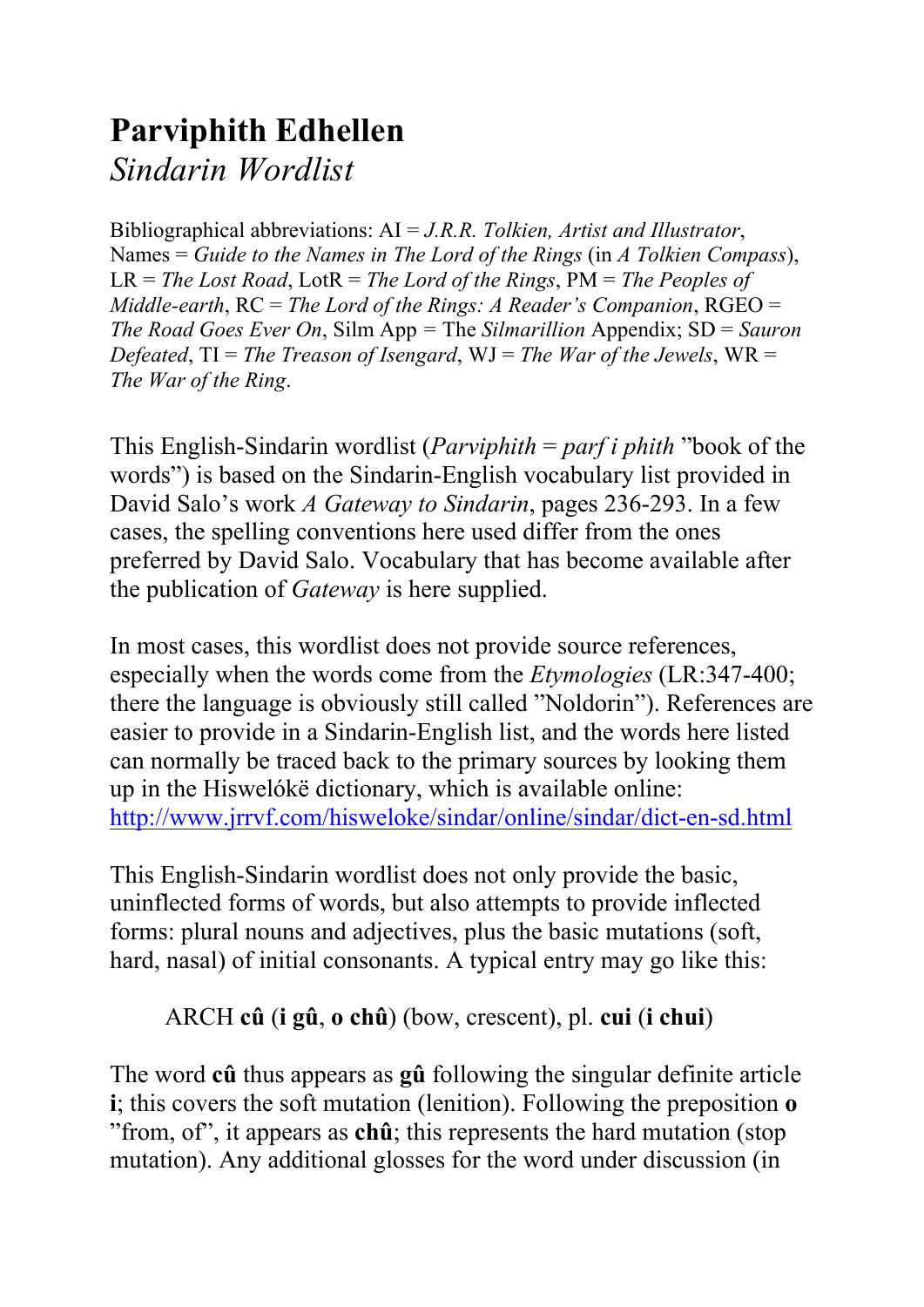this case "bow, crescent") are then slipped in before the *plural* form is listed – here **cui**, or when combined with the plural definite article **in**, **chui**. This represents the nasal mutation (the nasal of the article **in** disappears in this environment). – Plural forms are listed for virtually all nouns, though some of them may be seen as theoretical formations that are not really used (e.g. **celib** as the would-be plural of **celeb** "silver" – perhaps "silver objects"?)

Of course, these mutations do not appear only following the articles and the preposition **o** (and the plural form could also be subject to, say, soft mutation – e.g. **na gui** "to arches", since the preposition **na** triggers this mutation). See general descriptions of Sindarin grammar for a fuller discussion of the environments where the various mutations occur.

In the case of *proper names* that probably cannot receive the definite article **i**, the preposition **na** is used instead to indicate the lenited form, e.g. **na Vanwe** "to Manwë".

For *verbs* the most relevant mutations would be the soft and nasal mutation, occurring after the relative pronoun **i** and its plural equivalent **in** (respectively). The relative pronouns thus trigger the same mutations as the articles of the same form. In the entries below, verbs are listed according to this pattern:

#### AFFECT **pessa**- (**i bessa**, **i phessar**)

Following the basic verbal stem **pessa**-, the *present tense* of the verb is thus listed parenthetically, both sg. and pl. It would in this case be **pessa** and **pessar**, but these forms are here combined with the relative pronoun **i**(**n**) to indicate the mutations: **i bessa** "that affects", pl. **i phessar** "that affect" (with soft and nasal mutation, respectively).

In the case of *nouns* that begin in a vowel or in consonants that are not affected by the mutations, the forms used following the articles **i** and **in** are not listed. In other cases, these are included, but the form following the preposition **o** (representing the hard mutation) is omitted because the form of the noun following **o** would be the same as the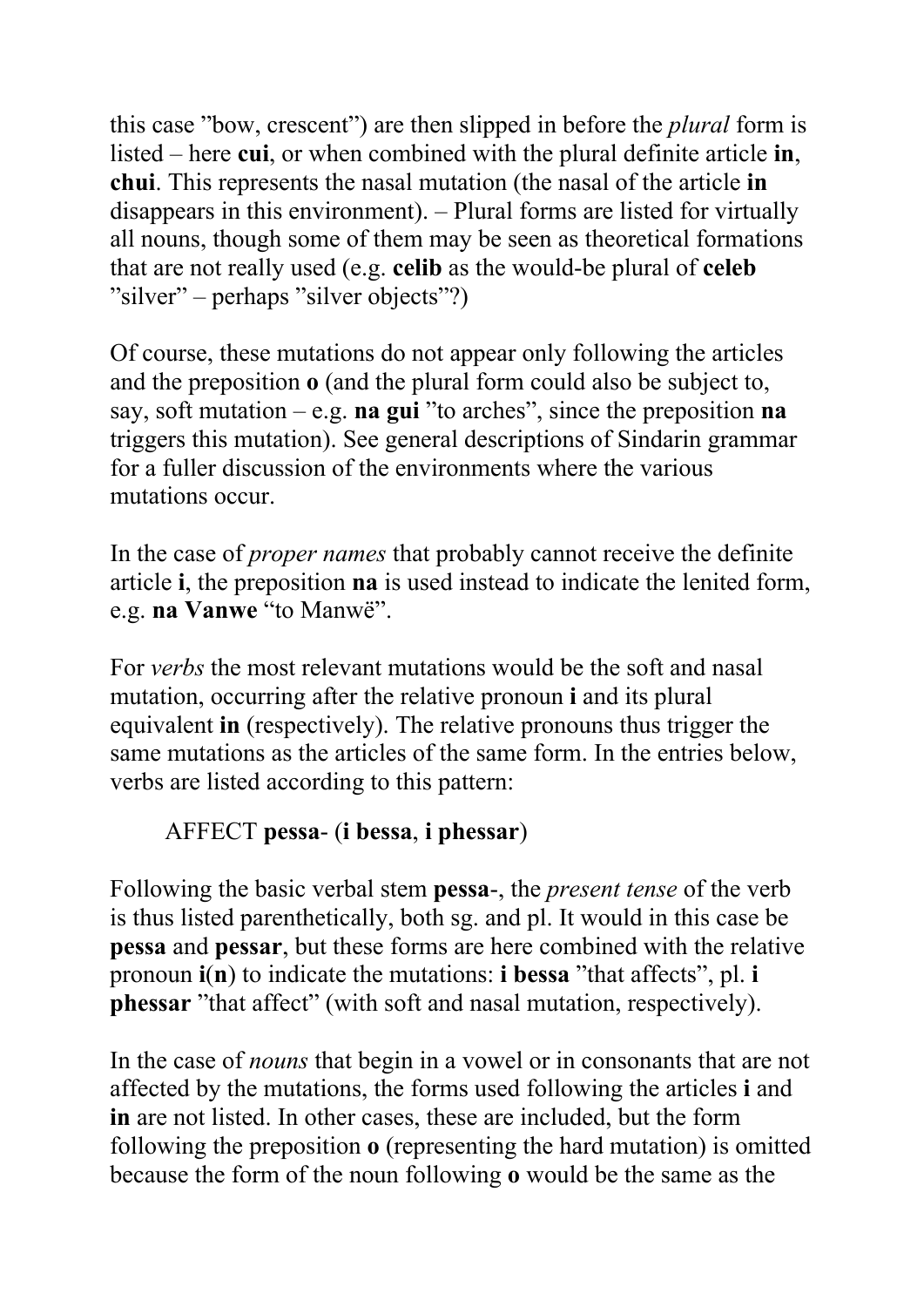uninflected form listed initially: Some consonants, like **m** and the voiced stops **b**, **d**, **g**, are not affected by the hard mutation.

However, the present tense of *verbs* (sg. and pl.) is normally included – listed for its own sake – even if nothing happens to the initial sound following the relative pronouns **i**, **in**.

The *collective plural* (coll. pl.) or *class plural* of nouns is only included where it involves other changes to the noun than simply adding the ending -**ath**.

In some entries, a *construct* form is provided; this is the form a noun may take before another noun when the two express a genitive phrase. Vowels may be shortened, and final consonant groups simplified. A good example is **noss** "clan, family, house" having the construct form **nos** "house of", as in **Nos Finrod** "House of Finrod" (LR:378 s.v. *NŌ*). Where no distinct construct form is listed, the compiler of this wordlist assumes the construct would not differ from the other forms of the noun (sg. and pl.)

For adjectives, both the lenited and the plural forms are given, separately. Where an adjective does not begin in any of the consonants that have distinct lenited forms, no lenited form is listed.

The English alphabet is not perfectly suited for the spelling of Sindarin; in particular certain provisional spellings are used in connection with the sound *ng* (as in *ring*), that must be distinguished from *ng* as in *anger* (with an audible *g* following). Using the symbol *ñ* for the simple nasal (so that these English words would be represented as *riñ*, *añger*), certain clarifying spellings are here provided next to the provisional spelling. Thus in the case of the word **gîl** "star", the form **i ngîl** "the star" represents *i ñîl*, and the plural form **in gîl** is a suboptimal spelling used for what is properly *i ñgîl* (and would be so represented in Tengwar spelling). In the case of the hard mutation of such words, we here use the spelling **o n'gîl** ("from a star") to indicate that the intended pronunciation is *o ñgîl* rather than *o ñîl*.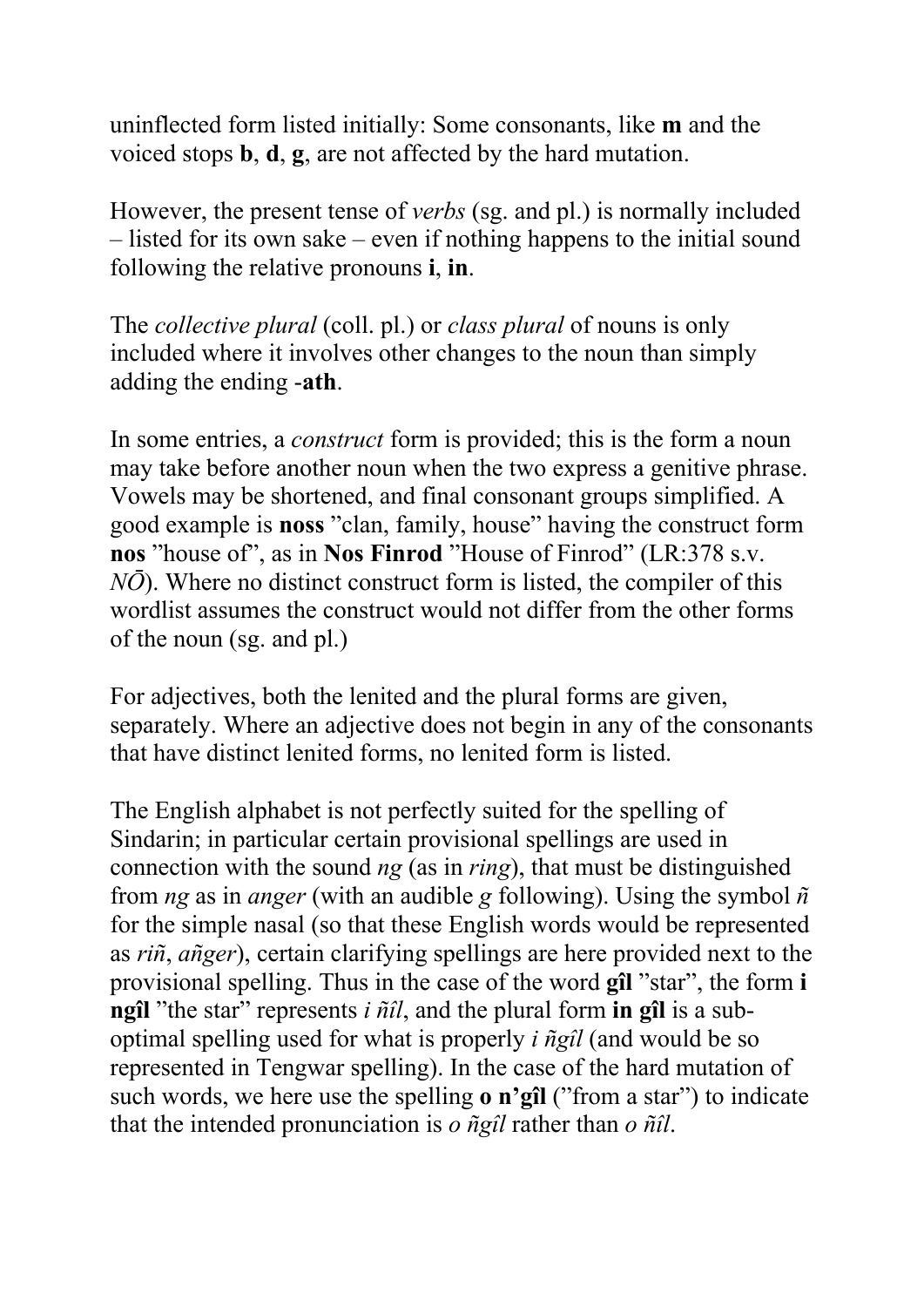It may here be remarked that it is not altogether certain how *b-*, *d*-, *g*derived from primitive *mb*-, *nd*-, *ñg*- would turn out in positions where stop mutation (hard mutation) is due; in this wordlist it is assumed that the original nasalized consonants are preserved in this position. Cf. *Gateway*, p. 77.

In certain archaic forms the vowel **ö** occurs (to be pronounced as in German). Tolkien himself often used the digraph "oe" for this vowel, which is potentially confusing since Sindarin has a quite distinct diphthong **oe**.

The symbol # indicates a form isolated from a longer (compounded) word, e.g. #**gûd** "enemy, foe" isolated from the name **Thuringud** "Hidden Foe" (WJ:256). Since the compiler of this wordlist could not find the time to check every entry in David Salo's wordlist against the primary sources, the symbol  $\#$  is probably still missing from a number of forms that could have had it.

The asterisk  $*$  marks words that are not attested in this form, e.g. \***craban** as the unattested singular of **crebain** "crows".

However, the asterisk is only used (where appropriate) in the case of the *first* form listed as the equivalent of any English gloss – i.e. the basic, uninflected and unmutated form. Obviously, the vast majority of the inflected/mutated forms here suggested are not directly attested in our small Sindarin corpus. In the case of these secondary forms, it is more economical to indicate the words that *are* attested. This is done by citing them in *bold italics*, whereas unattested inflected forms are given in simple **bold**.

Even the uninflected form listed initially is not normally asterisked even if it has been slightly modified in terms of spelling and phonology, to conform with the general patterns observed in Sindarin. Typically, no note is here taken of the more trivial cases of phonological "updating", such as reading Sindarin **r**- and **l**- for "Noldorin" **rh**- and **lh**-, reading **ae** for "Noldorin" **oe**, reading **ai** for **ei** in final syllables, or turning final -**w** following a consonant into a full vowel-**u**. Cross-references and annotations in the Hiswelókë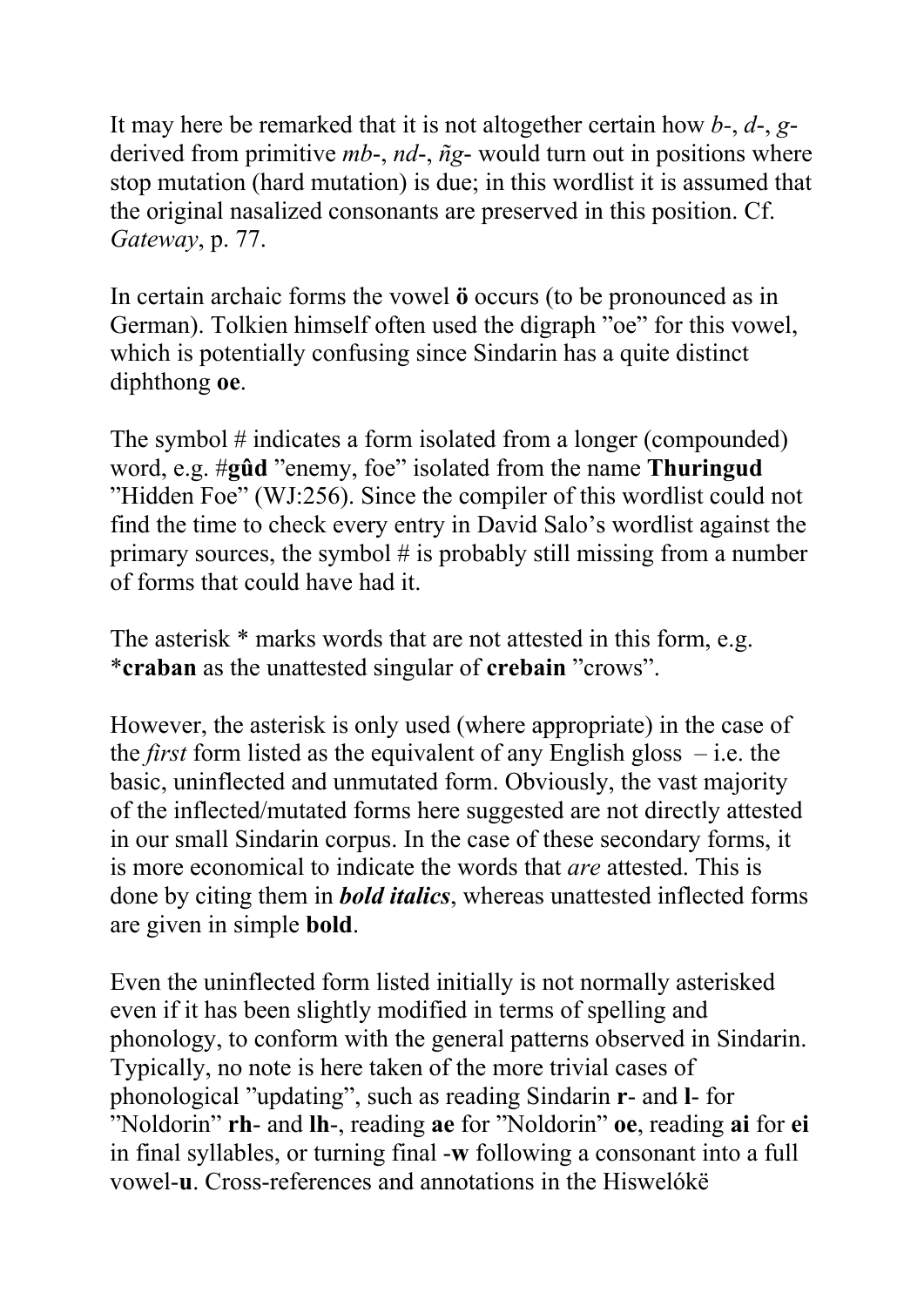dictionary referenced above will still allow the interested student to trace the forms back to the primary sources.

The symbol † identifies an archaic or poetic form.

Uncertain forms are marked with a query – which is *not* to say that forms without a query are in all cases correct beyond any doubt. While most of the inflected forms here listed are probably reasonably uncontroversial, they should be seen as suggestions rather than hard "Tolkien fact". For instance, where -**o** in a final syllable is derived from earlier **au**, as in **balrog** for earlier \***balraug** (cf. Quenya *valarauco*), it is here assumed that singular **o** still corresponds to plural **oe**. This is because **au** becomes **oe** in plural forms (as in **Nibinnoeg** "Petty-dwarves", WJ:187, 420; singular -**naug**.) But it is entirely possible that Tolkien would have let the plural be re-formed by analogy with such pairs as **annon** / **ennyn** "gate, gates", so that the plural of **balrog** became simply ?**belryg** in late Sindarin.

Some plural forms suggested below would also be "analogical" rather than the theoretical outcobme of the phonological development of the language, and are annotated as such in the body of the wordlist.

It is here assumed that the plural article **in** appears as **idh** before words in **r**-, as the general patterns seem to suggest, but it should be understood that this **idh** is not attested in published material.

### **<A>**

ABANDON **awartha**- (forsake) (**i awartha**, **in awarthar**) ABANDONMENT **awarth**, pl. **ewerth** if there is a pl. ABHOR **fuia**- (**i fuia**, **i fuiar**) (feel disgust at) ABHORRENCE **delos** (**i dhelos**) (fear, horror, dread, detestation, loathing), pl. **delys** (**i nelys**), coll. pl. **delossath**. Notice that a sideform ends in -**oth** (pl. -**yth**) instead of -**os** (-**ys**).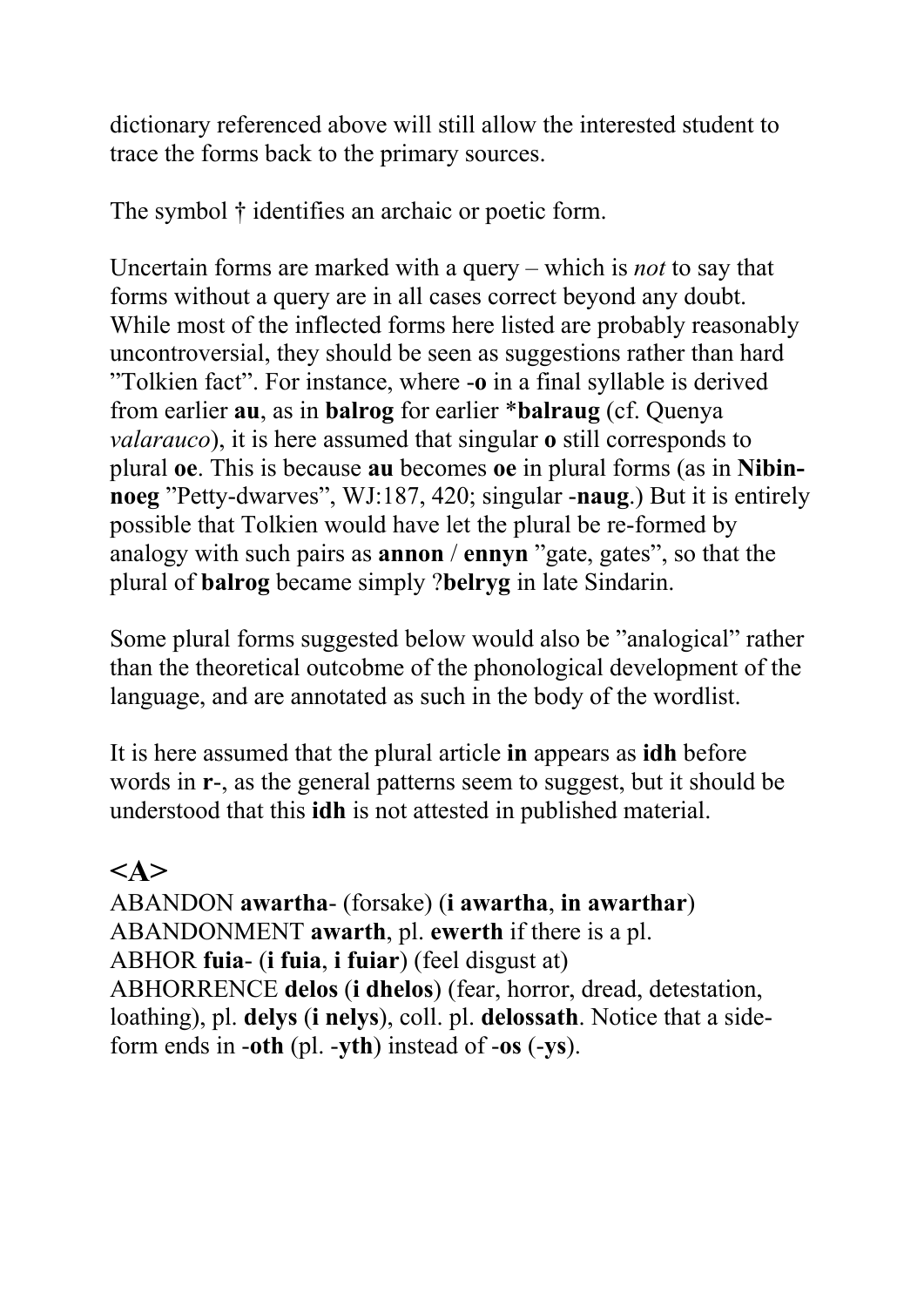ABHORRENT **thaur** (destestable, abominable, foul), pl. **thoer**. Note: a homophone means "fenced".

ABIDING *(adj.)* **him** (steadfast), lenited **chim**, no distinct pl. form. Note that homophones include both the adjective "cool" and the adverb "continually".

ABLE: *be able* **gar**- (**i 'âr**, **i ngerir** = *i ñerir*) (hold, have, possess; can); pa.t. *garant*. *(AI:92, VT45:14)*

ABLE-BODIED MEN, TROOP OF **gwaith** (**i 'waith**) (manhood, manpower, host, regiment, people, region; wilderness), no distinct pl. form except with article (**in gwaith**)

ABOMINABLE **deleb** (horrible, loathsome), lenited **dheleb**; pl. **delib** ABOMINABLE **thaur** (destestable, abhorrent, foul), pl. **thoer**. Note: a homophone means "fenced".

ABOUND **ovra**- (**i ovra**, **in ovrar**)

ABOUT **o** (concerning), becoming **o h-** before a vowel, e.g. *o hEdhil* "about/concerning Elves". Read perhaps **oh Edhil** in Sindarin orthography.

ABOUT, AROUND *(adv. prefix)* #**os**- (as in **osgar**- "cut around" ABOVE *(adj. pref.)* **or**- (over, high)

ABOVE *(prep.)* **or** (om), with article *erin* "above the" (followed by "mixed mutation" according to David Salo's reconstructions). **Erin** represents archaic **örin**.

ABUNDANT **ovor** (analogical pl. **evyr**, for archaic **övyr**) ABYSS **dath** (**i dhath**) (hole, pit, steep fall), pl. **daith** (**i naith**) *(VT45:8)*

ABYSS **iâ** (chasm, void, gulf), pl. **iai** *(LR:400, RS:437, Letters:383)* ACCORDING TO *(prep.)* **be** (as, like) Followed by lenition? With article **ben** (followed by "mixed mutation" according to David Salo's reconstruction)

ACCOUNT **trenarn** (**i drenarn**, **o threnarn**) (tale), pl. **trenern** (**i threnern**)

ACRE **rîdh** (sown field); no distinct pl. form except possibly with article (**idh rîdh**)

ACROSS *(preposition)* \***athar** (beyond). Suggested correction of the reading "athan" in SD:62. As prep. probably followed by soft mutation. – Also *(as adverbial prefix)* **ath**- (on both sides), **athra**-, **thar**- (athwart, over, beyond)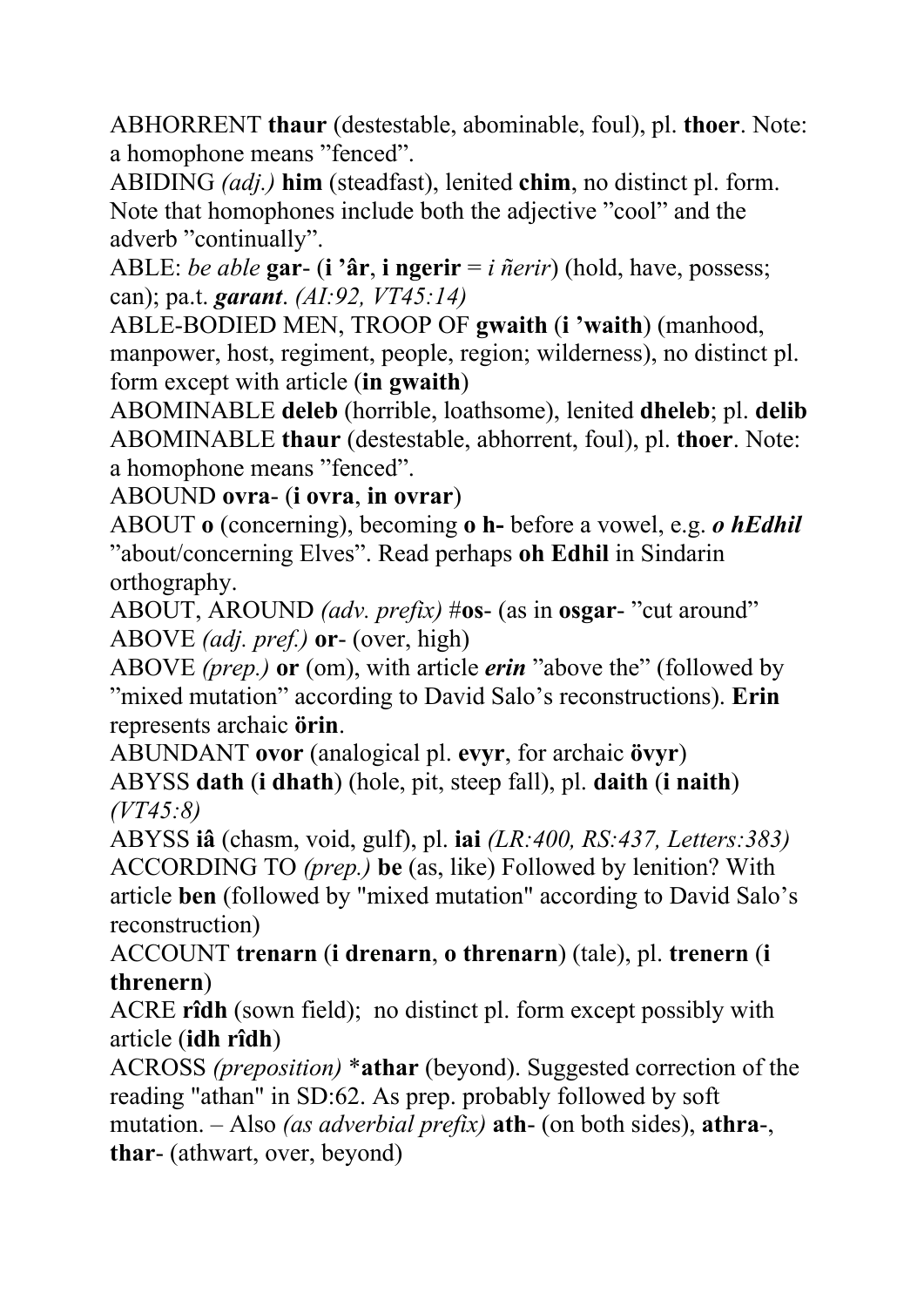ACTION, READINESS FOR **hûr** (**i chûr**, **o chûr**, construct **hur**) (vigour, fiery spirit), pl. **huir** (**i chuir**) if there is a pl.

ACUTE **laeg** (keen, sharp). No distinct pl. form. Note: a homophone means "fresh, green".

ADMIRATION, EXCLAMATION OF: **elo!** is said to be an exclamation of wonder, admiration, or delight.

AFFECT 1) **pessa**- (**i bessa**, **i phessar**) (concern) *(VT46:8)*; 2) **presta**- (**i bresta**, **i phrestar**) (trouble, disturb); the passive participle

*prestannen* "affected" is attested (applied to a mutated vowel).

AFFECTION 1) (= love, kindness) **mîl** (**i vîl**) , no distinct form in pl. except with article (**i** m**îl**), coll. pl. **míliath**. 2) (= affection or umlaut of vowels) **prestanneth** (**i brestanneth**, **o phrestanneth**), pl. **prestennith** (**i phrestennith**)

AFFLICTION **caul** (**i gaul**, **o chaul**) (heavy burden), pl. **coel** (**i choel**), coll. pl. **colath**

AFTER #**ab** *(only attested as a prefix, as in:)* AFTERBORN

**Abonnen**, pl. **Ebennin** (archaic "Eboennin" = *Ebönnin*, WJ:387), Elvish name of Men as the "Secondborn" of Eru. – If **ab** can be used as an independent preposition, it is probably followed by soft mutation.

AGAIN *(as prefix)* **ad**-, also meaning "back, second, re-", e.g. **aderthad** "reunion". BEGUN AGAIN **eden** (new), pl. **edin** AGAINST *(prep.)* 1) **ad** (probably followed by soft mutation), 2) AGAIN, AGAINST **dan** (lenited **nan**) (back). As prep. maybe followed by soft mutation.

AGE **andrann** (cycle), pl. **endrain**. *Suggested Sindarin form of "Noldorin" anrand.* SUFFERING FROM OLD AGE **ingem** (pl. **ingim**), literally "year-sick"

AGED **iphant** (long-lived, litearally "year-full"), pl. **iphaint**. The spelling used in the source is "ifant" (LR:400 s.v. *YEN*), but since the **f** arises from earlier  $(n \ge m +)$  **p** via nasal mutation, it should be written **ph** according to the spelling conventions described in LotR Appendix E.

AGILE **celeg** (swift), lenited **geleg**, pl. **celig** AGO **ia**, **io**

AH! (interjection) **alae!**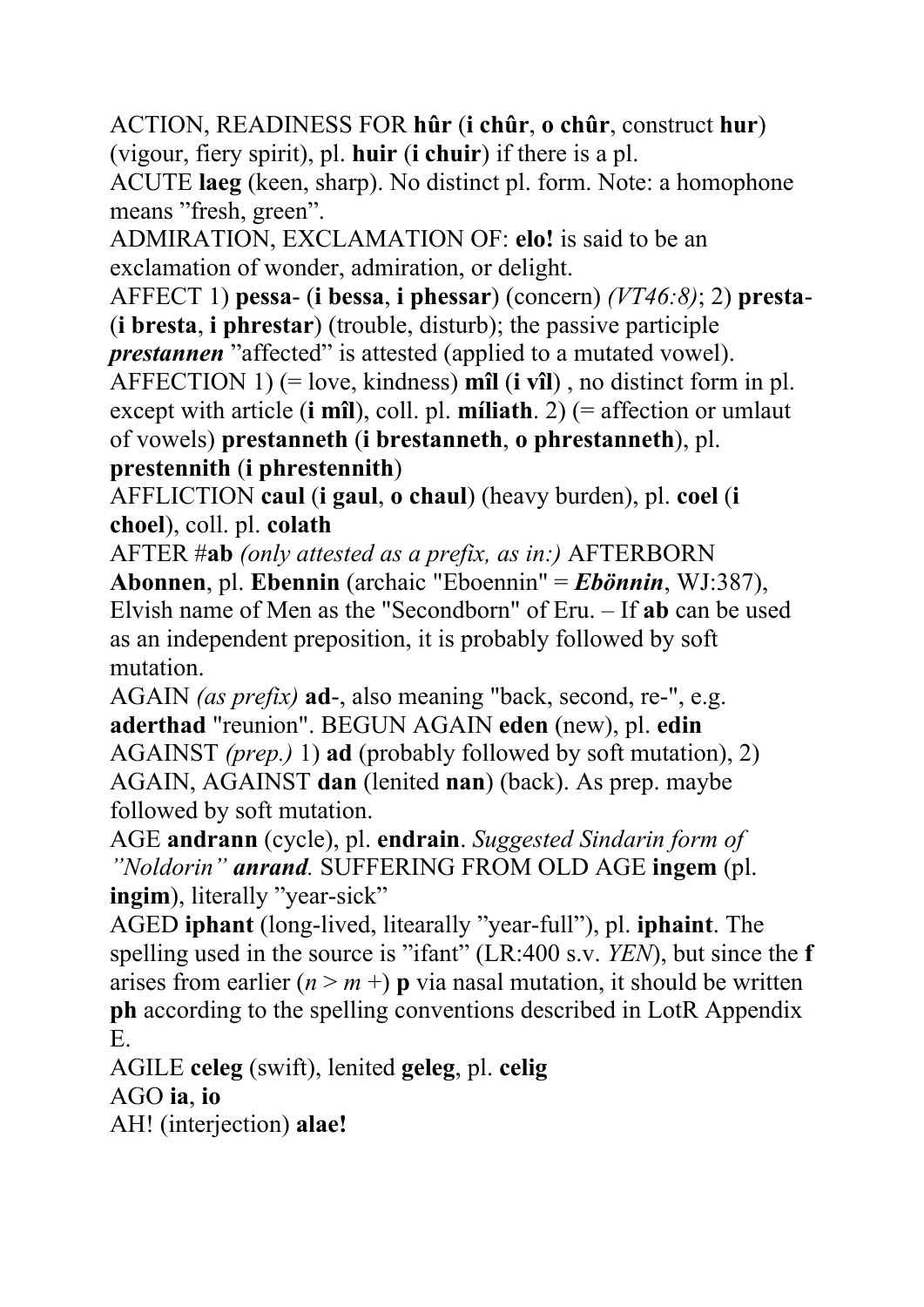AIR 1) *(as a region)* **gwelwen** (**i 'welwen**), pl. **gwelwin** (**in gwelwin**), also **gwilith** (**i 'wilith**), no distinct pl. form except with article (**in gwilith**)

AIR 2) *(as substance)* **gwelu** (**i 'welu**), analogical pl. **gwely** (**in gwely**) if there is a pl. The attested form is archaic **gwelw** (LR:398 s.v. *WIL*). Hence the coll. pl. is likely \***gwelwath**, if there is a coll. pl..

AIR 3) *(of music)* **lind** (song, tune; singer, in the latter sense also used of rivers), no distinct pl. form, but coll. pl. **linnath** *(WJ.309)*

ALAS *(interjection)* **nae**

ALIVE **cuin** (lenited **guin**; no distinct pl. form). BE ALIVE **cuina**- (**i guina**, *i chuinar*)

ALL *(adj.)* \***pân**, pl. **pain** (only attested in mutated pl. form *phain*, SD:128-31). Not to be confused with the noun **pân** "plank".

ALLEGIANCE: *Hold allegiance to (someone):* **buia**- (serve) (**i vuia**, **i muiar**)

ALONE **erui** (first, single). No distinct pl. form. Also **eriol** (pl. **erioel**); archaic \***eriaul**. ALONE *(adjectival prefix)* **er**- (one, lone) ALPHABET *(runic alphabet)* **certhas** (**i gerthas**, **o cherthas**) (runerow), pl. **certhais** (**i cherthais**)

ALPHABET **tiwdi** (**i diwdi**), no distinct pl. form except with article (**i thiwdi**). *(VT46:16; David Salo would read* **têwdi***)*

ALWAYS **ui** (ever); also used as adj. "everlasting, eternal". ALWAYS SNOW-WHITE **Uilos** (name of Mount Taniquetil, or Oiolossë)

AMPUTATE **osgar**- (**i osgar**, **in esgerir** for archaic **in ösgerir**) (cut round). Also spelt **oscar**-.

ANCHORAGE **lorn** (haven, harbour, quiet water), pl. **lyrn** *(VT45:29)*  ANCIENT **iaur** (in compounds *ior*-, *iar*-) (old, former), pl. **ioer**

AND **a**, or **ah** when the next word begins in a vowel: **Finrod ah Andreth**, *Finrod and Andreth.* In some sources, Tolkien uses **ar** as

the conjunction "and", but **a**(**h**) would seem to be the proper Sindarin form.

ANGER \***ruith** (ire), no distinct pl. form except with article (**idh ruith**) if there is a pl. – Suggested standard Sindarin form of Doriathrin Sindarin *rûth* (q.v. in Silm app).

ANGLE 1) **bennas** (**i vennas**), pl. **bennais** (**i mennais**), coll. pl. **bennassath**, 2) **nass** (sharp end, point, corner), construct **nas**, pl. **nais** ANIMAL *(quadrupedal mammal)* **lavan**, pl. *levain (WJ:416)*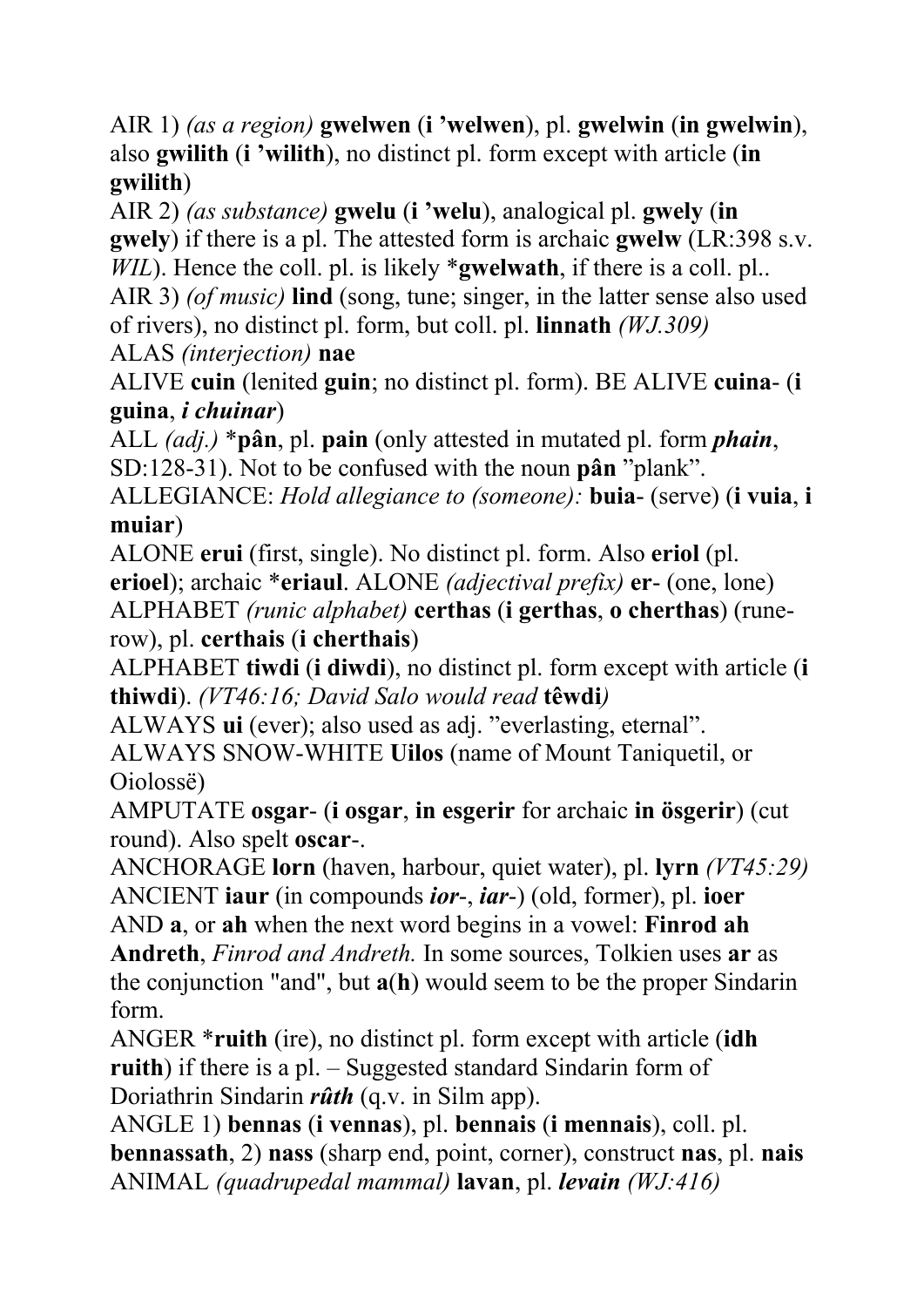ANIMAL'S FOOT **pôd** (**i bôd**, **o phôd**, construct **pod**), pl. **pŷd** (**i phŷd**)

ANNALS **ínias** (perhaps with a collective meaning, cf. the plural gloss). An explicit pl. form would be **íniais**; coll. pl. **íniassath**. ANNIVERSARY DAY \***edinor** (pl. **edinoer**). Archaic \***edinaur**. In "Noldorin", the word appeared as *edinar*.

ANSWER *(noun)* 1) **dangweth** (**i nangweth**, **o ndangweth**) (reply giving new information), pl. **dengwith** (**i ndengwith**) *(PM:395)*, 2) **dambeth** (**i nambeth**, **o ndambeth**) (response), pl. **dembith** (**i ndembith**)

ANYBODY **pen** (one, somebody) *(WJ:376)*; lenited **ben** 

APPARITION *(spectral or vague apparition)* **auth** (dim shape), pl.

**oeth**, coll. pl. **othath**. Note: a homophone means "war, battle". APPEAR **thia**- (seem)

APPLE *(small red apple, "pippin")* **cordof** (**i gordof**, **o chordof**), pl. **cerdyf** (**i cherdyf**), coll pl. **cordovath** 

APPROACH *(vb.)* **anglenna**- (**i anglenna**, **in anglennar**) *(SD:128- 31)*

APPROPRIATE (to special purpose or owner) **seidia**- (set aside) (**i heidia**, **i seidiar**) *(VT42:20)*

APRIL **Gwirith** (**na 'Wirith**)

ARCH **cû** (**i gû**, **o chû**) (bow, crescent), pl. **cui** (**i chui**)

AREA *(limited area naturally or artificially defined)* **sâd** (-**had**; **i hâd**, **o sâd**, construct **sad**) (place, spot), pl. **said** (**i said**) *(UT:314, VT42:20)*

ARM **ranc** (pl. **rengy** or **rainc**, with article **idh rengy**/**rainc**), coll. pl. **rangath**

AROUND, ABOUT *(adv. prefix)* #**os**- (as in **osgar**- "cut around" ARRANGE **partha**- (**i bartha**, **i pharthar**) (compose)

ART **maenas** (**i vaenas**) (craft, handicraft), pl. **maenais** (**i maenais**), coll. pl. **maenassath**. LEARNED IN DEEP ARTS **golwen** (wise), lenited **ngolwen**, pl. **gelwin** (archaic pl. \***gölwin**)

ARTICLE FOR EXCHANGE **bach** (ware, thing) (**i mach**, **o mbach**), pl. **baich** (**i mbaich**).

ARTIFICIAL CAVE ?**rhûd** (construct **rhud**, with article ?**i thrûd** or ?**i rûd** – *the lenition product of rh- is uncertain*) (dwelling underground, rockhewn hall, mine), pl. **rhuid** (?**idh ruid**). *(PM:365)*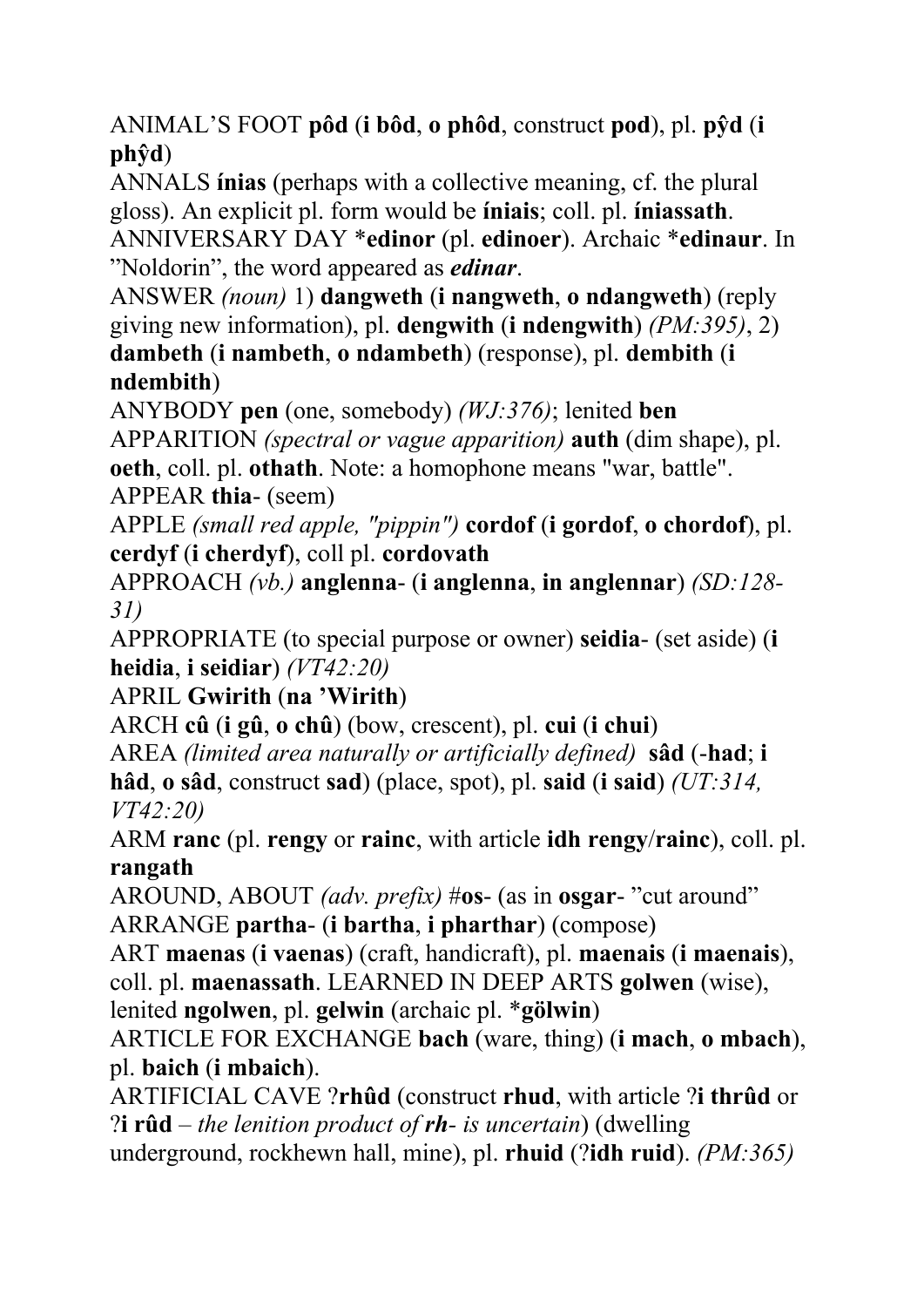AS 1) *prep. "like, as")* **sui** *(VT44:23)*, 2) *(prep.)* **be** (like, according to). Followed by lenition? With article **ben** (followed by "mixed mutation" according to David Salo's reconstruction)

ASH **lith** (sand, dust), no distinct pl. form.

ASHEN *(ashy)* **lithui** (no distinct pl. form)

ASHY, see ASHEN

ASSEMBLY **hûd** (**i chûd**, **o chûd**, construct **hud**), pl. **huid** (**i chuid**) AT **na** (followed by lenition), with article **nan** (followed by "mixed mutation", according to David Salo's reconstruction). The preposition has various meanings: "with, by, near" and also "to, toward, at; of" ATHWART *(adverbial prefix)* **thar**- (across, over, beyond) AUGUST **Urui**

AULË **Gaul** (**na 'Aul**), often in longer form **Belegol** (**na Velegol**) "Great Aulë"; also called **Barthan** (**na Marthan**, **o Mbarthan**) AUTUMN *(noun)* **dannas** (**i dhannas**), pl. **dannais** (**i nannais**), also **dant** (**i dhant**) (fall, falling), pl. **daint** (**i naint**). *(PM:135)* 

AUTUMN 1) **iavas**, pl. **iavais**, coll. pl. **iavassath**; 2) AUTUMN **lasbelin** ("leaf-withering"), no distinct pl. form. Coll. pl. **lasbeliniath**. AVAR 1) (non-Eldarin Elf) **Avar**, pl. *Evair***;** 2) (Elf of Beleriand, also used of Easterlings) **Morben** (**i Vorben**), pl. **Merbin** (**i Merbin**). Archaic pl. "Moerbin" = **Mörbin** *(WJ:362, 376)*, 3) **lefn** (pl. **lifn**), also \***lefnir** with no distinct pl. form. (Suggested S form of "N" *lhifnir*, LR:368 s.v. *LEB*-, *LEM*-.)

AWAKENING **echui** (**echuiw**). No distinct pl. form. Coll. pl. **echuiwath**.

AWAY 1) *(adj.)* **gwachae** (remote), lenited **'wachae**, no distinct pl. form. The form occurring in the primary source, #*gwahae*, must represent the late Gondorian pronunciantion with **h** for **ch** *(PM:186, isolated from gwahaedir).* 2) *(adv.)* **e**, **ed** (out, forth); also as adjectival prefix "outer" and preposition "out from, out of" *(WJ:367)*  AWE **anwar** (pl. **enwair** if there is a pl.)

AWFUL 1) **gaer** (dreadful, fearful; holy); lenited **'aear**; no distinct pl. form. Note: homophones mean "reddish, copper-coloured, ruddy" and also "sea". 2) **taur** (also **tor**-, **tar**- in compounds) (lofty, high,

sublime, noble; vast, masterful, mighty, overwhelming, huge), lenited **daur**, pl. **toer**. Note: homophones mean "king (of a people)" and also "great wood, forest".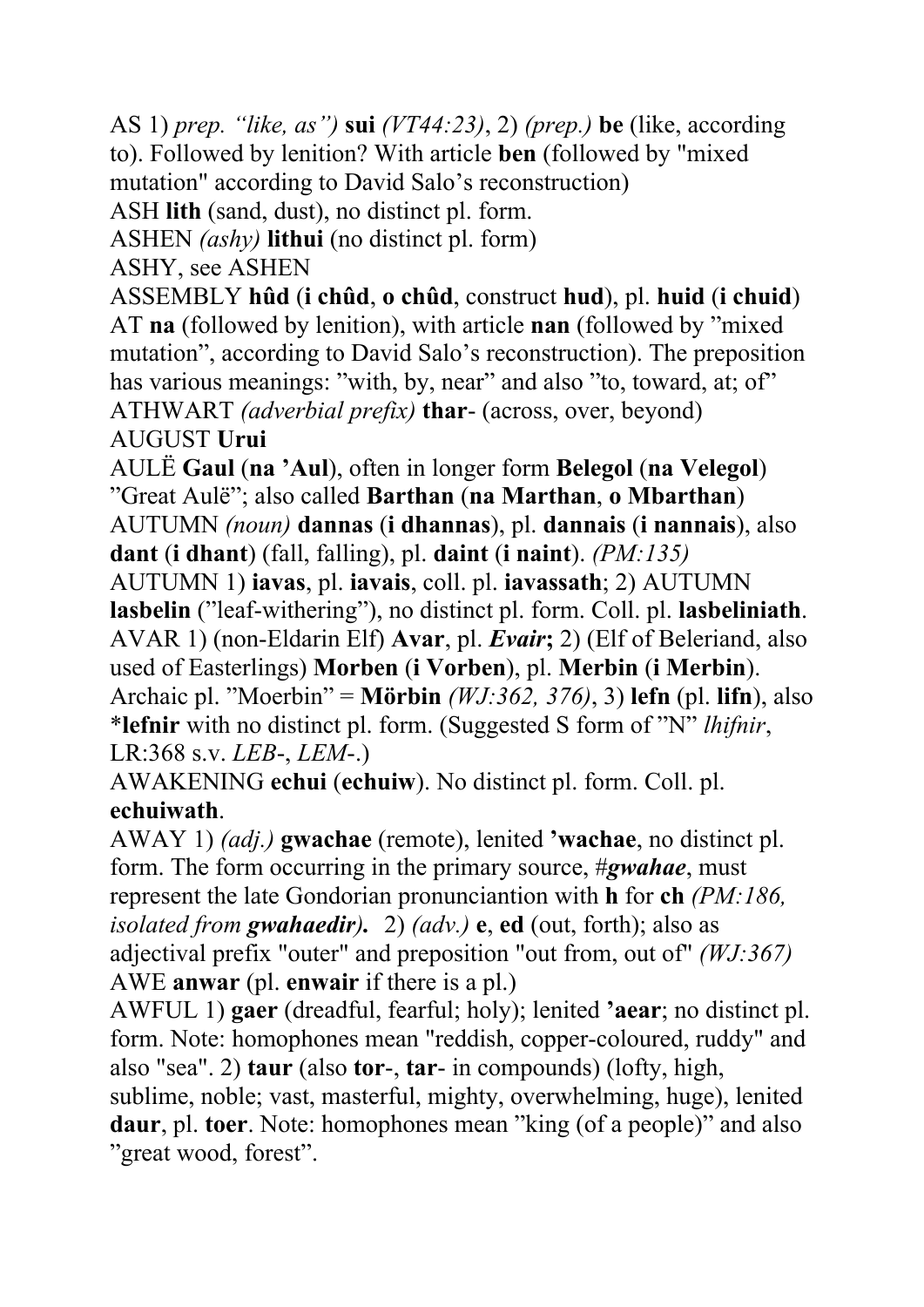AXE **hathol** (**i chathol**, **o chathol**), analogical pl. **hethyl** (**i chethyl**). Archaic \***hathl**. AXE BLADE **hathel** (**i chathel**, **o chathel**) (broadsword blade), pl. **hethil** (**i chethil**); AXE-STROKE **hast** (**i chast**, **o chast**), pl. **haist** (**i chaist**)

### **<B>**

BABBLE **glavra**- (**i 'lavra**, **in glavrar**)

BABBLING *(participle)* **glavrol** (lenited **'lavrol**)

BABE **laes** (no distinct pl. form); LITTLE BABY **gwenig** (**i 'wenig**, no distinct pl. form except with article: **in gwenig**). Also used (in children's play) as a name of the little finger. *(VT47:6, 16-17)*

BACK *(prep.)* **dan** (lenited **nan**) (again, against); BACK *(as prefix)* **ad**-, also meaning "second, again, re-", e.g. **aderthad** "reunion". BAD \***faeg** (poor, mean). No distinct pl. form. (Suggested Sindarin form of "Noldorin" **foeg**.)

BAD **um** (evil), pl. **ym**. David Salo would read \***ûm** with a long vowel. *(According to VT46:20, it may be that um is intended as a base rather than as a "Noldorin" word.)* 

BALD **rûdh** (pl. **ruidh**)

BALL **coron** (**i goron**, **o choron**) (globe, mound), pl. **ceryn** (**i cheryn**)

BAN *(vb.)* **boda**- (**i voda**, **i modar**) (prohibit)

BANE *(= killer)* **dagnir** (**i nagnir**, **o ndagnir**), no distinct pl. form except with article (**i ndagnir**), coll. pl. **dagniriath** 

BANK *(esp. river-bank)* **raw** (pl. **roe**, **idh roe**), coll. pl. ?**rawath** or ?**roath**. Note: homophones mean "lion" and also "rush, roaring noise".

BARROW 1) **gorthad** (**i** ngorthad  $=i$  *ñorthad*, **o** n'gorthad  $= o$  $ñgorthad$ , pl. **gerthaid** (in **gerthaid** = *i*  $ñgerthad$ ). The literal meaning may be "place of the dead": **gorth** "dead" + **sâd**, -**had** "place". Archaic pl. "goerthaid" = **görthaid** *(PM:194)*, 2) **haudh** (**i chaudh**, **o chaudh**) (burial mound, grave, tomb), pl. **hoedh** (**i choedh**), coll. pl. **hodhath**

BATTLE *(noun)* 1) **dagor** (**i nagor**, **o ndagor**), analogical pl. **degyr** (**i ndegyr**), coll. pl. *dagorath*. Archaic **dagr**, so we might have expected **dagrath** as the coll. pl.; **dagorath** would be an analogical formation. 2) *(battle of two or a few, not a general host)* **maeth** (**i vaeth**) (fight),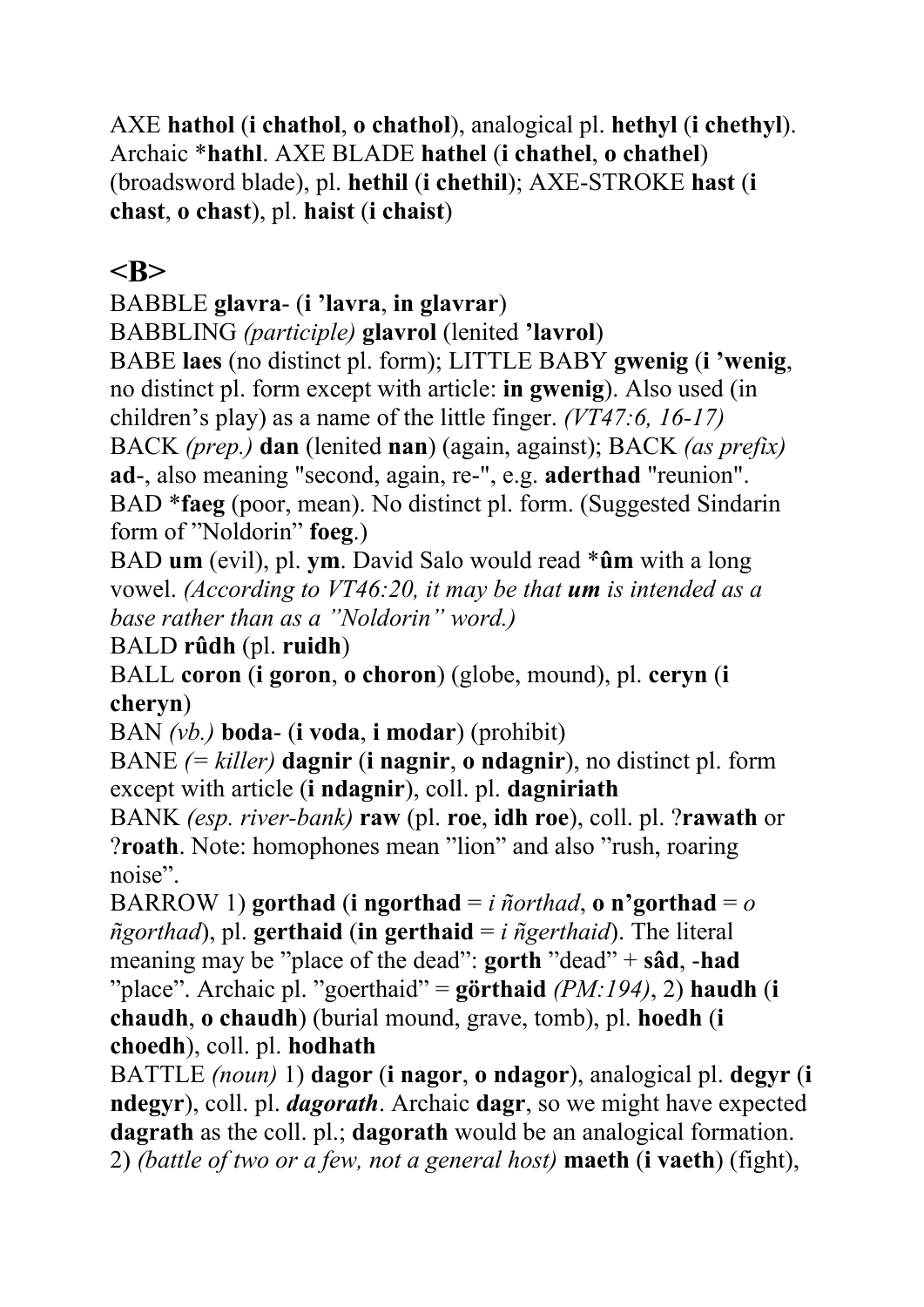no distinct pl. except with article (**i maeth**). 3) **auth** *(war)*, pl. **oeth**, coll. pl. **othath.** Note: a homophone means "dim shape, apparition". CRY OF ENCOURAGEMENT IN BATTLE **hûl** (**i chûl**, **o chûl**, construct **hul**), pl. **huil** (**i chuil**)

BATTLE *(verb, "do battle, make war")* **dagra**- (**i nagra**, **i ndagrar**), also **dagrada**- (**i nagrada**, **i ndagradar**)

BAY *(noun)* 1) **côf** (**i gôf**, **o chôf**, construct **cof**), pl. **c**ŷ**f** (**i chŷf**), 2) *(small landlocked bay)* **hûb** (**i chûb**, **o chûb**, construct **hub**) (harbour, haven), pl. **huib** (**i chuib**)

BE: The verb "to be" is poorly attested. Apparently the root is **na**-. The imperative is attested as **no**, and **nad** (used = "thing") may be seen as an original gerund \*"a being". It seems that the copula "is, are" (and "was, were"?) can be omitted altogether, as in the

"Noldorin" sentence **lheben teil brann i annon** "five feet high [is] the door" (*AI:92*), in Sindarin perhaps \***leben tail brand i annon**.

BE ABLE **gar**- (**i 'âr**, **i ngerir** = *i ñerir*) (hold, have, possess; can); pa.t. *garant*. *(AI:92, VT45:14)*

BE OFF! **ego!** *(WJ:365)*

BEACH 1) **falas** (pl. **felais**) (shore, coast, strand, line of surf, foaming shore; the word was especially used of the western seaboard of Beleriand). *(VT42:15)* 2) **faur** (shore), pl. **foer**, coll. pl. **forath** *(VT46:15)* 

BEACON **narthan** ("fire-sign"), pl. **nerthain** *(VT45:20)* 

BEAR *(noun)* 1) **graw** (**i 'raw**), pl. **groe** (**in groe**), coll. pl. ?**grawath** or ?**groath** *(VT47:12)*. 2) **brôg** (**i vrôg**, construct **brog**), pl. **brŷg** (**i mrŷg**), 3) \***medli** (**i vedli**), no distinct pl. form except with article (**i medli**). The word literally means "honey-eater". – Suggested Sindarin form of "Noldorin" *megli*. BEARISH, OF BEARS \***medlin** (adjective derived from **medli** "bear"), lenited **vedlin**, no distinct pl. form. – Suggested Sindarin form of "Noldorin" *meglin*.

BEARD **fang** (pl. *feng*)

BEARER **cyll** (**i gyll**, **o chyll**), no distinct pl. form except with article (**i chyll**)

BEASTS, CONFUSED NOISE/YELLING OF **glam** (**i 'lam**) (din, uproar, tumult; shouting, confused noise; a body of Orcs), pl. **glaim** (**in glaim**), coll. pl. **glammath**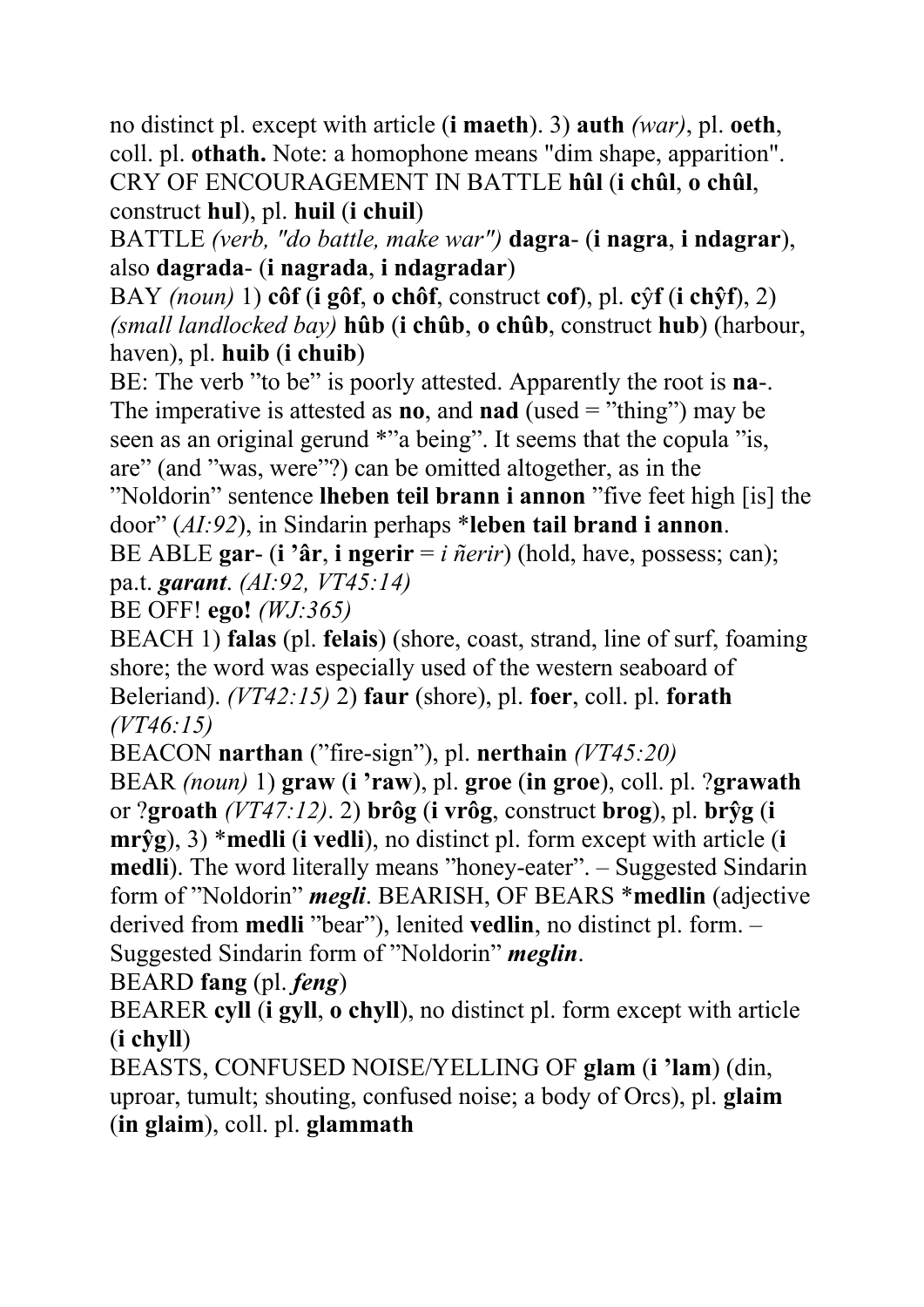BEAT 1) **blab**- (**i vlâb**, **i mlebir**) (flap), pa.t. **blamp**, 2) **dringa**- (**i dhringa**, **in dringar**). BEATEN TRACK **bâd** (pathway) (**i vâd**, construct **bad**), pl. **baid** (**i maid**)

BEAUTIFUL **bain** (fair). Lenited **vain**. No distinct pl. form. BED *(etymologically "resting")* **haust** (**i chaust**, **o chaust**), pl. **hoest** (**i choest**), coll. pl. **hostath.** LYING IN BED *(noun)* **cael** (sickness) (**i gael**, **o chael**). Same form in the pl. except with article (**i chael**). BEDRIDDEN **caeleb** (sick), lenited **gaeleb**, pl. **caelib**

BEECH †**fêr** (stem **feren**-, pl. **ferin**) (mast); BEECH TREE **neldor** (pl. **neldyr**), also **brethorn** (**i vrethorn**), pl. **brethyrn** (**i mrethyrn**) *(VT46:3)*. The **mallorn** or "golden-tree" found in Lórien was supposedly beechlike: **mallorn** (**i vallorn**), pl. *mellyrn* (**i mellyrn**). BEGET **onna**- (**i onna**, **in onnar**), also prefixed **edonna**- (**i edonna**, **in edonnar**), passive participle ?**edonnen**.

BEGIN SUDDENLY AND VIGOROUSLY **heria**- (**i cheria**, **i cheriar**) (have an impulse, be compelled to do something, set vigorously out to do) *(VT45:22)*

BEGUN AGAIN **eden** (new), pl. **edin**

BEHIND *(adv. and prep)* **adel**; as prep. probably followed by soft mutation.

BELERIAND, ELF OF *(literally "West-Elf", including Noldor and Sindar)* **Dúnedhel** (**i Núnedhel**), pl. *Dúnedhil* (**i Ndúnedhil**) *(WJ:378, 386)*

BELL **nell** (construct **nel**; pl. **nill**); SOUND BELLS **nella**- (**i nella**, **in nellar**) *(but according to VT46:7, this may be a misreading of* 

*Tolkien's manuscript)*, RINGING OF BELLS **nelladel** (pl. **nelledil**): SOUND OF BELLS ?**nellad** (pl. **nellaid**)

BENEATH **dî**, unstressed **di** (in, under) *(VT45:37)*. Note: a homophone means "bride, lady".

BENT **cûn** (bowed, bowshaped), lenited **gûn**; pl. **cuin** 

BERYL **edhelharn** (pl. **edhelhern**) (literally "Elf-stone") *(SD:128- 31)*

BETRAY **gweria**- (**i 'weria**, **in gweriar**) (cheat)

BETRAYER **gwarth** (**i 'warth**), pl. **gwerth** (**in gwerth**)

BETWEEN *(prep.)* **im** (within), also as prefix **im**- "between, inter-". Note: homophones include the pronoun "I" and a noun mening "dell, deep vale". The word **mîn** (**min**-) means "between" referring to a gap,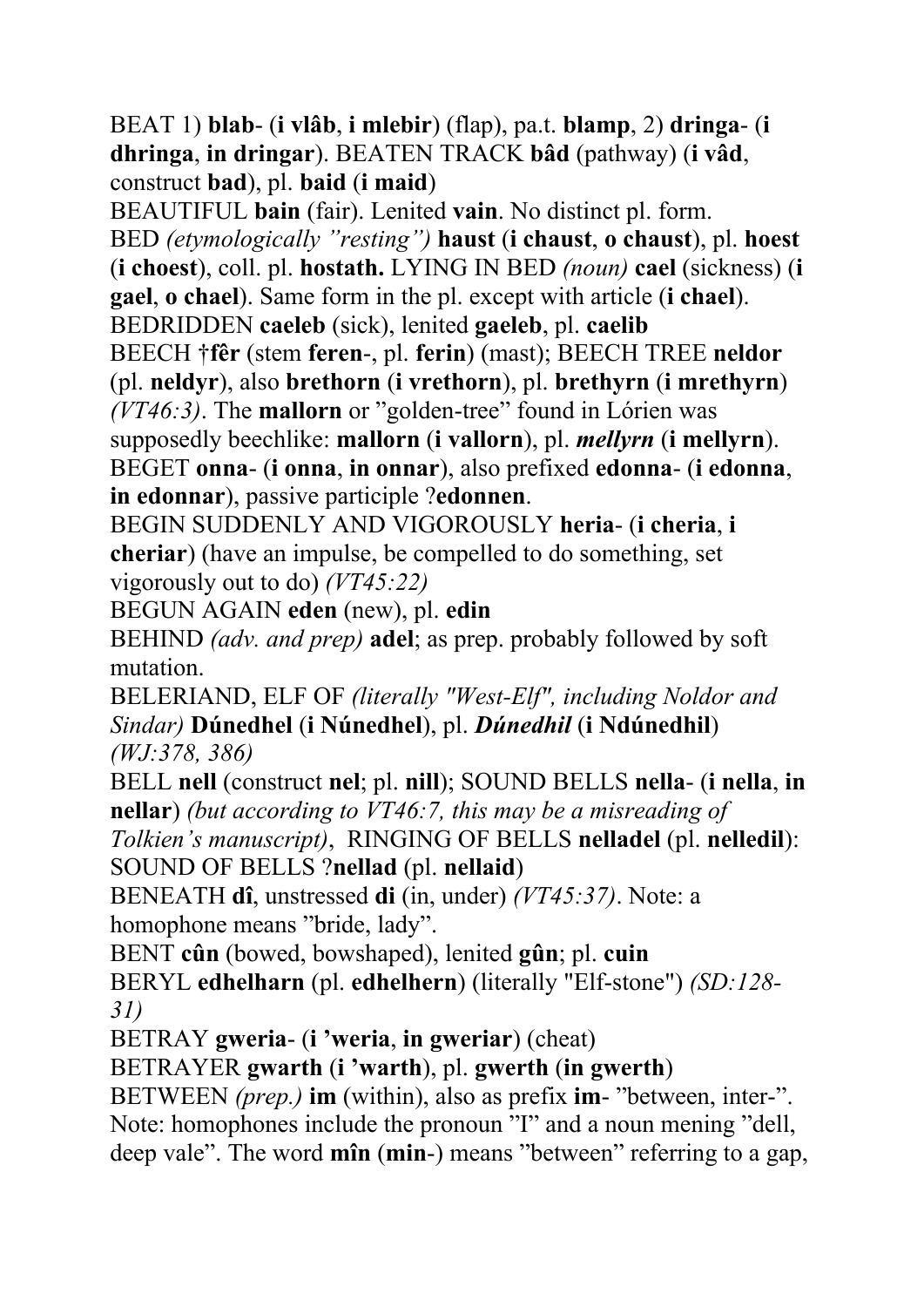space, barrier or anything intervening between two other things *(VT47:11, 14)*

BETWEEN **mi** (with article: **min**)

BEYOND 1) \***athar** (across). Suggested correction of the reading "athan" in SD:62. As prep. probably followed by soft mutation. 2) *(adverbial prefix)* **thar**- (across, athwart, over)

BIND \***gwedh**- (**i 'wêdh**, **in gwedhir**), pa.t. *gwedhant*, in older language also *gwend*. *In LR:397 s.v.* WED *the verb is cited as a "Noldorin" infinitive in -i, "gwedi", but this would seem to be an error for \*gwedhi.*

BIND **nod**- (**i nôd**, **i nedir**) (tie), pa.t. likely \***nunt** since the root is *NUT* (LR:378).

BIPED *(also as adj. "two-legged")* \***tad-dal** (**i dad-dal**, **o thad-dal**), pl. *tad-dail* (**i thad-dail**)

BIRCH TREE 1) **brethil** (**i vrethil**), pl. same as sg. except with article (**i mrethil**), coll. pl. ?**brethiliath**.

BIRD *(small bird)* 1) **aew**. No distinct pl. form. 2) **fileg**, pl. *filig*; the form **filigod** appears as an alternative singular. YELLOW BIRD or YELLOWHAMMER **emlinn** (= "yellow singer"); no distinct pl. form. Also **emelin**, no distinct pl. form; coll. pl. **emelinnath**. Adj. OF BIRDS **aewen**, pl. **aewin**.

BITE *(verb)* **nag**- (**i nâg**, **in negir**); BITING *(noun)* 1) **naeth** (gnashing of teeth in grief; woe); no distinct pl. form. 2) **narch** (pl. **nerch**) *(RC:601)*

BITTER **saer** (lenited **haer**; no distinct pl. form). BITTERLY COLD *(adj.)* **helch** (lenited **chelch**; pl. **hilch**)

BLACK 1) **môr** (dark), lenited **vôr**, pl. **mŷr** *(Letters:382)*, also **morn** (dark), pl. *myrn*, lenited #*vorn*. Note: the word is also used as a noun "darkness, night". *(Letters:386)* The lenited form #*vorn* appears,

compounded, in the name of the BLACK METAL made by the Dark Elf Eöl: **galvorn** (**i 'alvorn**), pl. **gelvyrn** (**i ngelvyrn** = *i ñelvyrn*) if there is a pl. *(WJ:322)*. 2) **donn** (swart, swarty, shady, shadowy)

(lenited **dhonn**, pl. **dynn**). *(VT45:11)*. Also **dunn**- in compounds. BLACKTHORN, see LOW-GROWING TREE

BLADE *(of broadsword or axe)* **hathel** (**i chathel**, **o chathel**), pl. **hethil** (**i chethil**)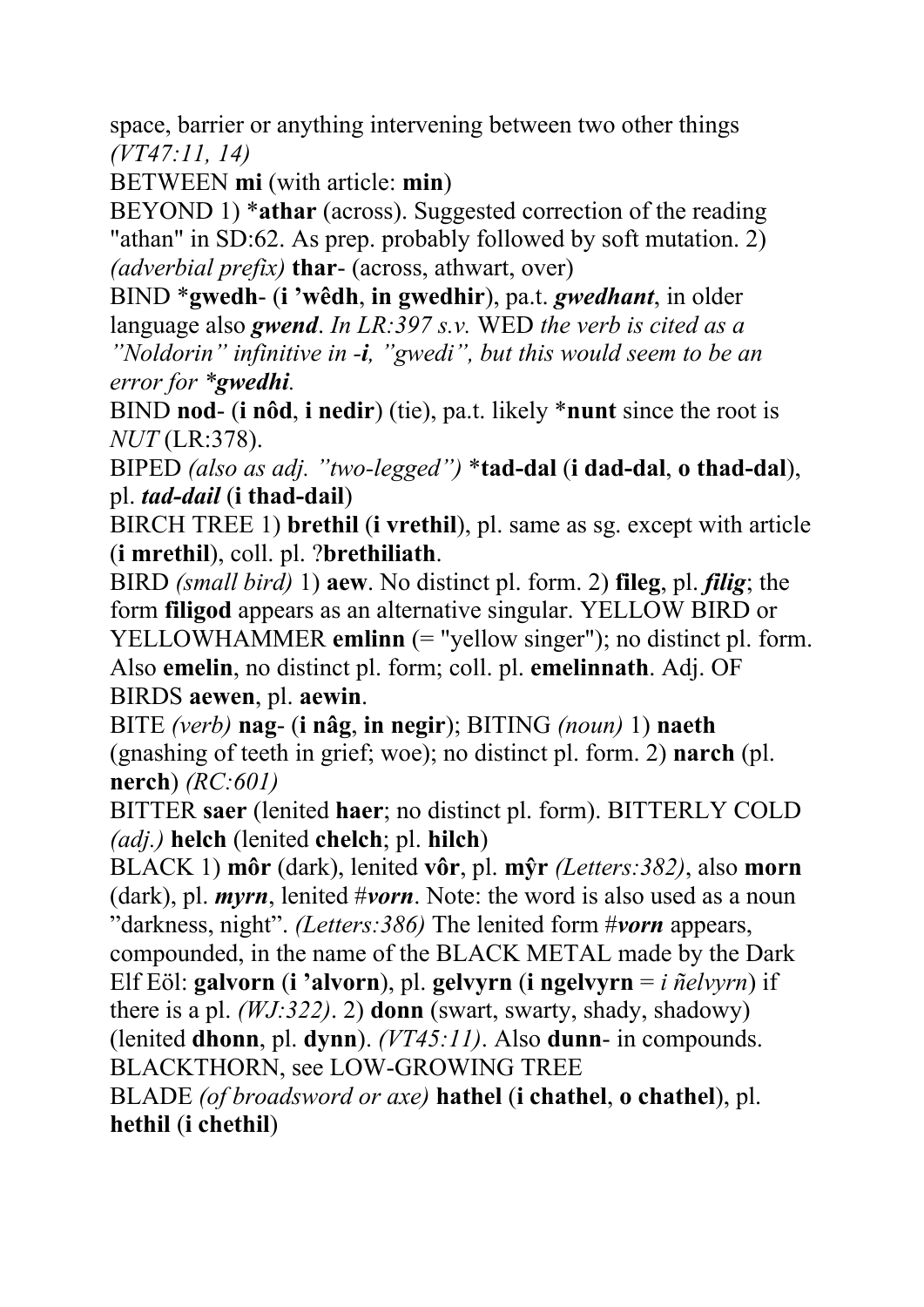BLAZING FIRE **ruin** (no distinct pl. form except with article: **idh ruin**) (red flame). Also used as an adj. "fiery red, burning". *(Silm app, entry ruin; PM:366)*

BLISS *(final bliss)*, see FORTUNE

BLOCKED #**tafnen** (stopped, closed), lenited **dafnen**; pl. **tefnin** *(WR:341, isolated from uidavnen, with f rather than v in normalized orthography)*

BLOOD 1) **sereg** (**i hereg**, **o sereg**), pl. **serig** (**i serig**) if there is a pl. *(Silm App, entry sereg.)* 2) BLOOD **iûr** (construct **iur**, pl. **iuir** if there is a pl.), also **iâr** (construct **iar**, pl. **iair** if there is a pl.) *(VT46:22)* 3) **agar** (pl. **egair** if there is a pl.) Maybe this refers primarily to blood as "gore"; compare: BLOODSTAINED **agarwaen** (**agar** + **gwaen**). Probably no distinct pl. form. "BLOOD OF STONE", see **STONECROP** 

BLOSSOM *(verb)* #**edlothia**- (**i edlothia**, **in edlothiar**) (flower); BLOSSOMING **edlothiad** (flowering), pl. **edlothiaid** if there is a pl. BLOSSOM **loth** (see FLOWER), also **goloth** (**i 'oloth**) (collection of flowers), pl. **gelyth** (**i** ngelyth =  $i$   $\tilde{n}$ *elyth*). Archaic pl. gölyth. Also in the form **gwaloth** (**i 'waloth**), pl. **gwelyth** (**in gwelyth**). Also **goloth**. BLOW **dram** (**i dhram**) (heavy stroke), pl. **draim** (**in draim**); BLOW WITH FIST **drambor** (**i dhrambor**) (clenched fist), pl. **dramboer** (**in dramboer**). Archaic \***drambaur** (**dram** + **paur**).

BLUE **luin** (no distinct pl. form, as demonstrated by the name **Ered Luin** "Blue Mountains") *(VT48:24)* PALE BLUE 1) **elu** (analogical pl. **ely**). Archaic **elw** (pl. **ilw**?) 2) **gwind** (lenited **'wind**; no distinct pl. form)

BOARD *(fixed board in a floor)* **pân** (**i bân**, **o phân**, construct **pan**) (plank), pl. **pain** (**i phain**). Not to be confused with the adj. \***pân** "all".

BOAT **lunt** (pl. **lynt**, coll. pl. **lunnath**)

BODY **rhaw** (?**i thraw** or ?**i raw** – *the lenition product of rh is uncertain)* (flesh), pl. **rhoe** (?**idh roe**). Note: a homophone means "wild, untamed". *(MR:350)*. MANIFESTED BODY OF A VALA **fân** (veil, cloud), construct **fan**, pl. **fain**. BODILY STRENGTH **bellas** (**i vellas**), pl. **bellais** (**i mellais**) if there is a pl.

BOGEY **urug** (monster, orc), pl. **yryg**

BOLD 1) **beren** (lenited **veren**), pl. **berin**. Also used as masc. name **Beren**. 2) **cand** (lenited **gand**, pl. **caind**)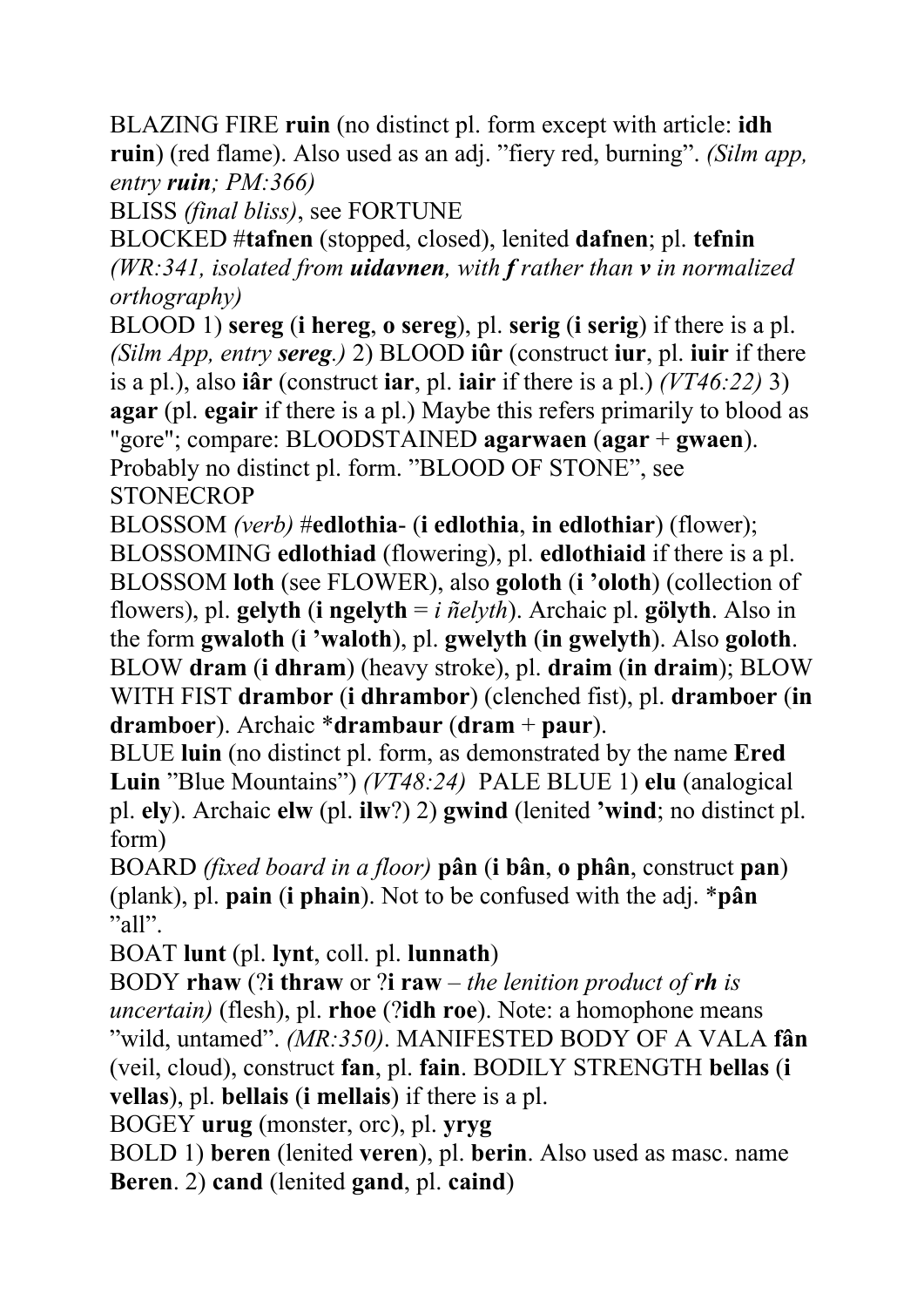BOLSTER \***nedhu** (pillow), analogical pl. **nedhy**. Cited in archaic form *nedhw* (LR:378, s.v. *NID*), so the coll. pl. is likely **nedhwath**. BOND 1) *(a "bond" of loyalty)* **gwaedh** (**i 'waedh**) (troth, compact, oath), no distinct pl. form except with article (**in gwaedh**), 2)

*(apparently referring to physical "bonds", cf. CHAIN)* **gwêdh** (**i** 

**'wêdh**, construct **gwedh**), pl. **gwîdh** (**in gwîdh**), 3) *(ditto)* **nûd** (construct **nud**, pl. **nuid**). 4) *(the "bond" of friendship)* **gwend** (**i 'wend**, construct **gwen**) (friendship), pl. **gwind** (**in gwind**), coll. pl. **gwennath**. Note: a homophone means "maiden".

BOOK **parf** (**i barf**, **o pharf**), pl. *perf* (**i pherf**), coll. pl. **parvath** BORDER *(noun)* **rain**; no distinct pl. form except with article (**idh rain**). Note: the adj. "erratic, wandering" is a homophone of **rain**. BORDER \***rîw** (construct **riw**) (hem, edge), no distinct pl. form except with article (**idh rîw**). – Suggested Sindarin form of "Noldorin" *rhîf*.

BORDER **edrain** (no distinct pl. form)

BORDER **glân** (**i 'lân**, construct **glan**) (hem), pl. **glain** (**in glain**) *(VT42:8)* Note: a homophone means "white, claer".

BORN ?**onnen** (pl. **ennin** for archaic **önnin**)

BOSS **dolt** (**i dholt**) (round knob), pl. *dylt*

BOTH *(adjectival prefix)* **ui**- (two, twi-); ON BOTH SIDES *(adv. prefix)* **ath**- (across)

BOUND *(adj.)* **naud**, pl. **noed**

BOUND *(verb)* \***glenia**- (enclose, limit) (**i 'lenia**, **in gleniar**) *(VT42:8; the spelling "gleina-" in the primary source may be an error)*

BOUNDARY 1) **gland** (**i 'land**, construct **glan**), pl. **glaind** (**i glaind**), coll. pl. **glannath**, 2) **lest** (girdle, fence), pl. **list**; 3) BOUNDARY, BOUNDARY LINE **taeg** (**i daeg**, **o thaeg**) (limit), no distinct pl. form except with article (**i thaeg**)

BOUNDARY MARKER **glandagol** (**i 'landagol**), pl. **glendegyl** (**in glendegyl**)

BOUNDED OR DEFINED PLACE **gardh** (**i 'ardh**) (region), pl. **gerdh** (**i ngerdh** = *i ñerdh*).

BOW 1) *(noun)* **cû** (**i gû**, **o chû**) (arch, crescent), pl. **cui** (**i chui**), 2) *(bow for shooting)* **peng** (**i beng**, **o pheng**), pl. **ping** (**i phing**),

RAINBOW **eilian** (pl. **eiliain**). Archaic **elianw** (so the coll. pl. may be **eilianwath**).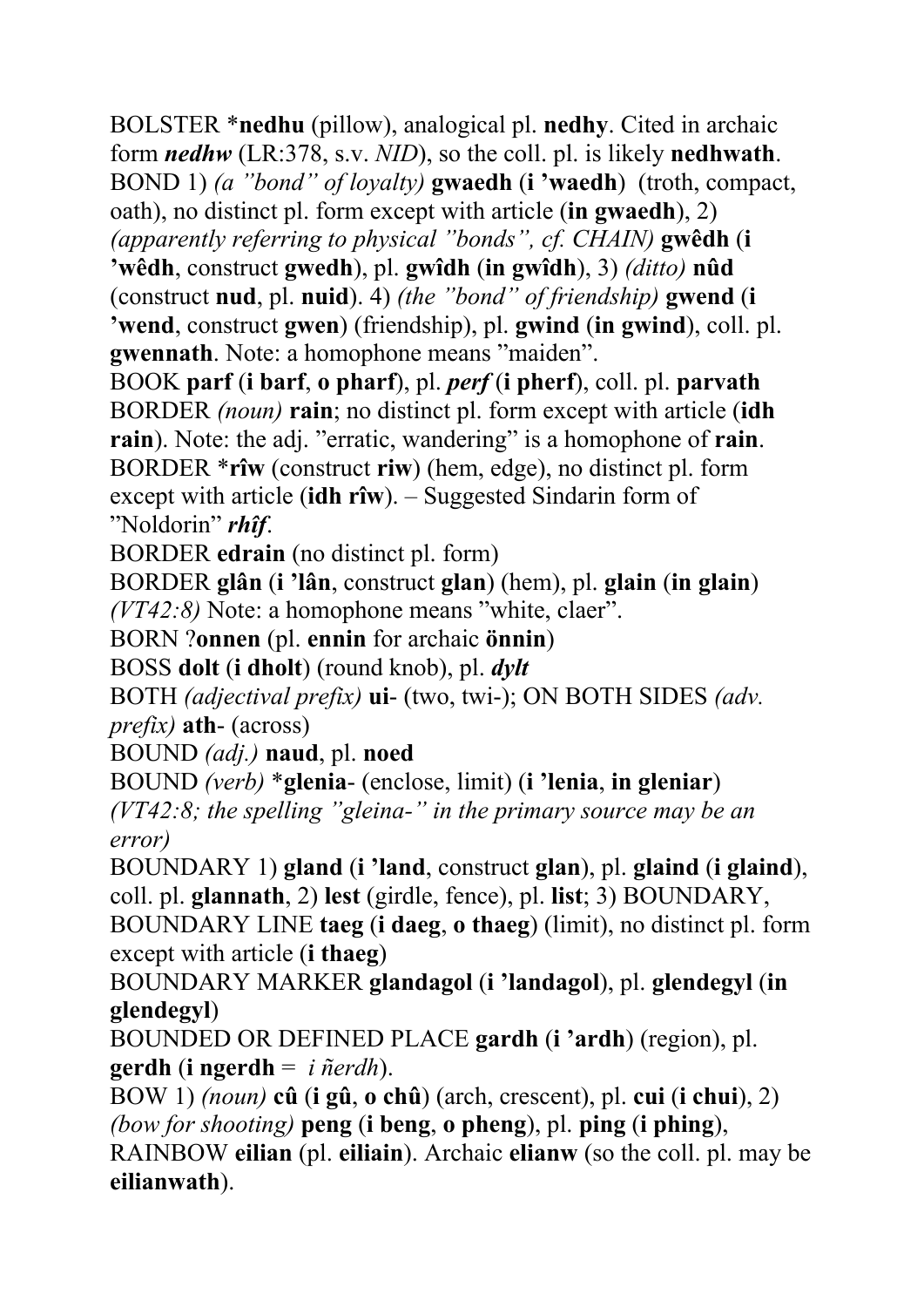BOWED **cûn** (bowshaped, bent), lenited **gûn**; pl. **cuin**

BOWSHAPED **cûn** (bowed, bent), lenited **gûn**; pl. **cuin**

BOWSTRING **tang** (**i dang**), pl. **teng** (**i theng**)

BRAIDED TRESS OF HAIR **finnel** (pl. **finnil**). Archaic †**findel** (pl. **findil**).

BRANCH **olf** (wand), pl. **ylf**, coll. pl. **olvath**

BRAND \***ylf** (no distinct pl. form; coll. pl. **ylvath**). (Suggested Sindarin form of "Noldorin" *iolf*.) A homophone means "drinking vessel".

BREAD **bass** (**i mass**, **o mbass**, construct **bas**), pl. **bais** (**i mbais**). The sg. form with article "imbas" in VT44:23 may be seen as archaic Sindarin, for later \***i mas**(**s**) as suggested here. – In "Noldorin", the word for "bread" was **bast** (LR:372 s.v. *MBAS*), but otherwise it would have the same mutations. WAY-BREAD, JOURNEY-BREAD **lembas**, pl. **lembais**.

BREAD-GIVER *(fem.)* **bassoneth** (lady) (**i massoneth**, **o** 

**mbassoneth**), pl. **bassonith** (**i mbassonith**). Archaic \***bassauneth**. Also **bessain** (**i messain**, **o mbessain**), no distinct pl. except with article (**i mbessain**)

BREAK OUT SUDDENLY **breitha**- (**i vreitha**, **i mreithar**) BREAKER **falf** (foam), pl. **felf**, coll. pl. **falvath**

BREATH 1) **thûl** (pl. **thuil**), 2) **hwest** (**i chwest**, **o chwest**) (puff, breeze), pl. **hwist** (**i chwist**)

BREATHE **thuia**-

BREEZE **hwest** (**i chwest**, **o chwest**) (puff, breath), pl. **hwist** (**i chwist**)

BREVE, see SHORTNESS

BRIDE 1) **dî** (**i nî**, **o ndi**) (lady), no distinct pl. form except with article (**i ndî**), 2) **díneth** (**i níneth**, **o ndineth**), pl. **dínith** (**i ndínith**) BRIDEGROOM **daer** (**i naer**, **o ndaer**), no distinct pl. form except with article (**i ndaer**). Note: a homophone means "great, large", but has different mutations.

BRIDGE 1) \***ianu**, analogical pl. **ieny**.; coll. pl. likely **ianwath**, given the archaic form **ianw** (which is the form listed in the *Etymologies*), 2) **iant** (yoke), pl. **iaint**, coll. pl. **iannath.** SKY-BRIDGE, see RAINBOW

BRIGHT **gail** (light), lenited **ngail**; no distinct pl. form *(VT45:18)*. The adj. **calen** etymologically means "bright", but is used = "green"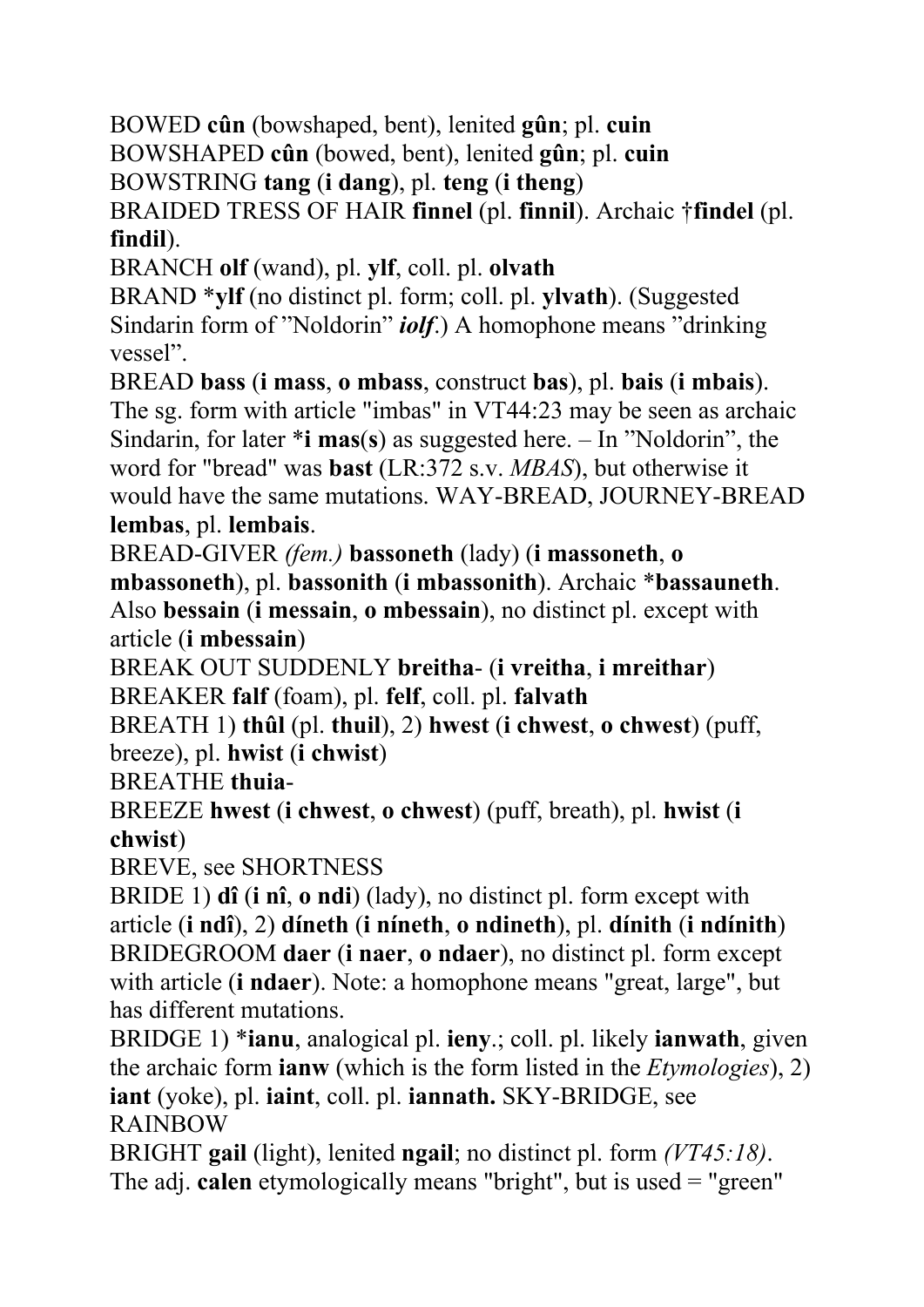(q.v.). BRIGHT SPARK **gîl** (**i ngîl** = *i ñîl*, construct *gil*) (star, silver glint), no distinct pl. form except with article (in  $\mathbf{g} \mathbf{\hat{i}} = i \hat{n} g \hat{i}$ ), coll. pl. *giliath (RGEO, MR:388)*

BRILLIANCE 1) **aglar** (glitter, glory), pl. **eglair** if there is a pl. 2) **galad** (**i ngalad** = *i ñalad*), (bright light, sunlight, brilliance, radiance, glittering reflection), pl. **gelaid** (in gelaid =  $i$   $\tilde{n}$  gelaid), 3) rill (construct **ril**) (flame, glittering reflected light), no distinct pl. form

except with article (**idh rill**). GLEAMING BRILLIANCE **fael**. No distinct pl. form. Note: a homophone means "fair-minded, generous, just".

BRILLIANT **celair** (lenited **gelair**; no distinct pl. form)

BRIM **rhîf** (brink), no distinct pl. form, coll. pl. **rhívath** *(VT46:11)* BRING **tog**- (**i dôg**, **i thegir**, archaic **i thögir**), pa.t. **tunc** (**i thyngir**) (lead)

BRINK 1) **lanc** (sharp edge, sudden end), pl. **lainc**, coll. pl. **langath.**  Note: homophones mean "naked" and also "neck, throat". 2) **rhîf** (brim), no distinct pl. form, coll. pl. **rhívath** *(VT46:11)*

BROADSWORD BLADE **hathel** (**i chathel**, **o chathel**) (axe blade), pl. **hethil** (**i chethil**)

BROOCH **tachol** (**i dachol**, **o thachol**) (pin), analogical pl. **techyl** (**i thechyl**)

BROTH **salph** (**i halph**, **o salph**) (liquid food, soup), pl. **seilph** (if the word goes like **alph** "swan"), with article **i seilph**.

BROTHER 1) **hanar** (**i chanar**, **o chanar**), pl. **henair** (**i chenair**) *(VT47:14)*. A more archaic term is \***haun** (spelt "hawn" in source) (**i** 

**chaun**, **o chaun**), pl. **hoen** (**i choen**), coll. pl. **honath**. LITTLE BROTHER **honeg** (**i choneg**, **o choneg**), pl. **honig** (**i chonig**), also used as a play-name for the middle finger. *(VT47:6, 16-17)* 2) In older

sources Tolkien listed different "Noldorin" words for "brother":

**muindor** (**i vuindor**), analogical pl. *muindyr* (**i muindyr**).

Archaic/poetic †**tôr** (**i dôr**, **o thôr**, construct **tor**), pl. **teryn** (**i theryn**), coll. pl. **toronath**. In "Noldorin", the pl. was *terein*. 3) "Brother" in extended sense of "relative": **gwanur** (**i 'wanur**) (kinsman, also kinswoman), pl. **gwenyr** (**in gwenyr**). Note: a homophone of the sg. means "pair of twins". SWORN BROTHER **gwador** (**i 'wador**), pl. **gwedyr** (**in gwedyr**). In "N", the pl. was *gwedeir* (LR:394 s.v. *TOR*)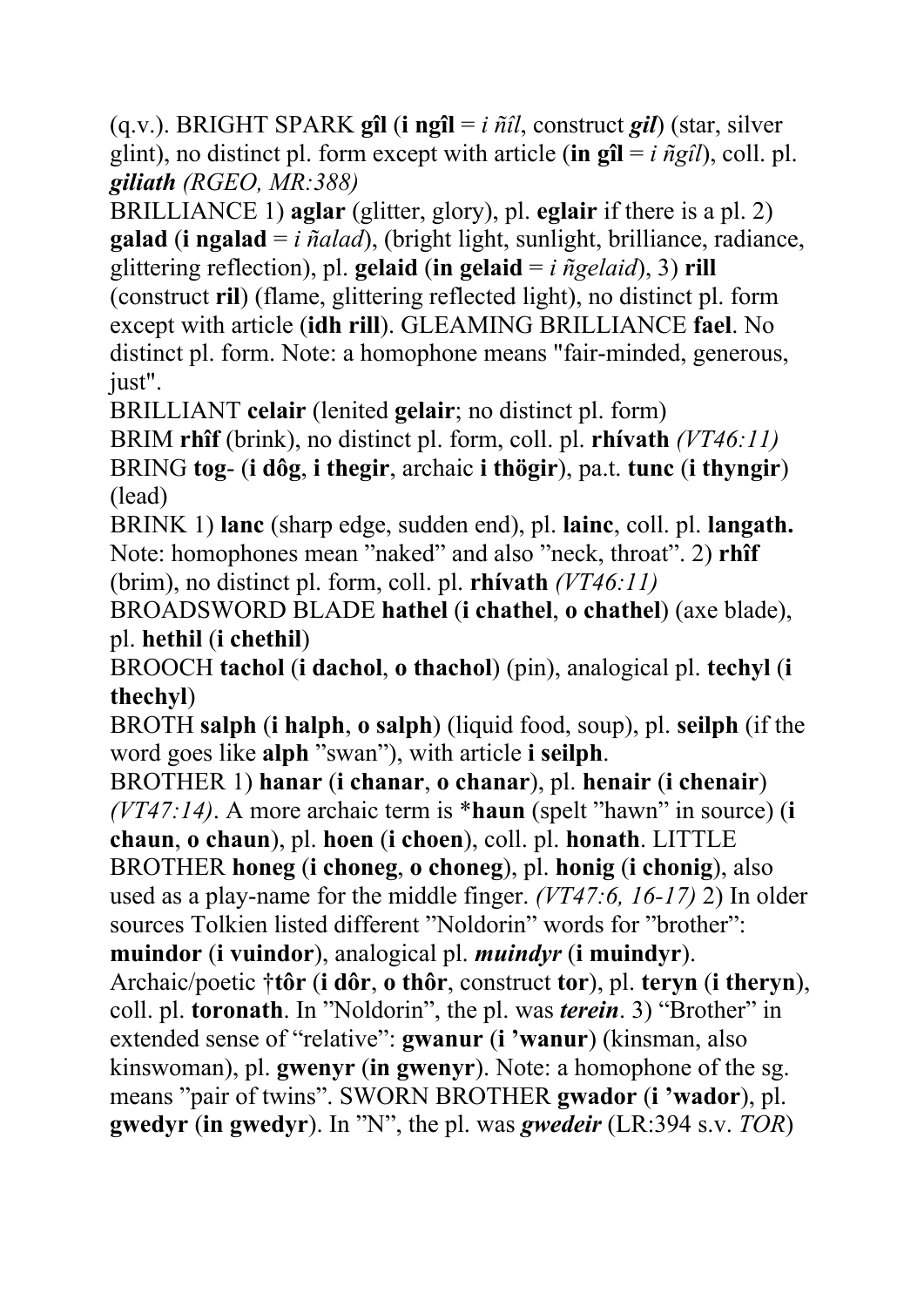BROWN 1) **baran** (swart, dark brown, yellow brown, golden-brown), pl. **berain**; 2) **rhosc** (red, russet), lenited ?**throsc** or ?**rosc** *(the lenition product of rh is uncertain)*, pl. **rhysc**

BUD **tui** or (older) **tuiw** (**i dui**[**w**], **o thui**[**w**]) (sprout), no distinct pl. form except with article (**i thui**[**w**])

BUILD **car**- (**i gâr**, **i cherir**), pa.t. **agor** (make, do) *(WJ:415)*

BUILDER **thavron** (wright, carpenter), pl. **thevryn**, coll. pl. **thavronnath**. SHIPBUILDER **círdan** (**i gírdan**, **o chírdan**)

(shipwright), pl. **círdain** (**i chírdain**)

BUILDING 1) **adab** (house), pl. **edaib**. *In "Noldorin", the plural was edeb.* 2) BUILDING **car** or **cardh** (**i gar**[**dh**], **o char**[**dh**]) (house), pl.

**cerdh** (**i cherdh**) *or* **cair** (**i chair**). Note: **cardh** also means "deed,

feat". Therefore, the form **car** (or **adab**) may be preferred for clarity. BULL **mund** (**i vund**, construct **mun**), pl. **mynd** (**i mynd**), coll. pl.

#### **munnath**

BURDEN *(heavy burden)* **caul** (**i gaul**, **o chaul**) (affliction), pl. **coel** (**i choel**), coll. pl. **colath**

BURIAL MOUND **haudh** (**i chaudh**, **o chaudh**) (barrow, grave, tomb), pl. **hoedh** (**i choedh**), coll. pl. **hodhath**

BURN **dosta**- (**i dhosta**, **i nostar**) *(VT45:10-11; the source is obscure)*

BURNING **ruin** (fiery red); no distinct pl. form. Also used as noun "red flame, blazing fire". *(Silm app, entry ruin; PM:366)* Note: a homophone means "slot, spoor, track, footprint".

BUSH *(low-growing tree)* **toss** (**i doss**, **o thoss**, construct **tos**), pl. **tyss** (**i thyss**). Tolkien mentioned "maple, hawthorn, blackthorn, holly, etc." as examples of the low-growing trees covered by this word.

BUTTERFLY **gwilwileth** (**i 'wilwileth**), pl. **gwilwilith** (**in gwilwilith**) BY *(near)* **na** (followed by lenition), with article **nan** (followed by "mixed mutation", according to David Salo's reconstruction). The preposition has various meanings: "with, by, near" and also "to, toward, at; of"

### $\langle C \rangle$

CAIRN **sarnas** (**i harnas**, **o sarnas**) (pile of stones), pl. **sernais** (**i sernais**)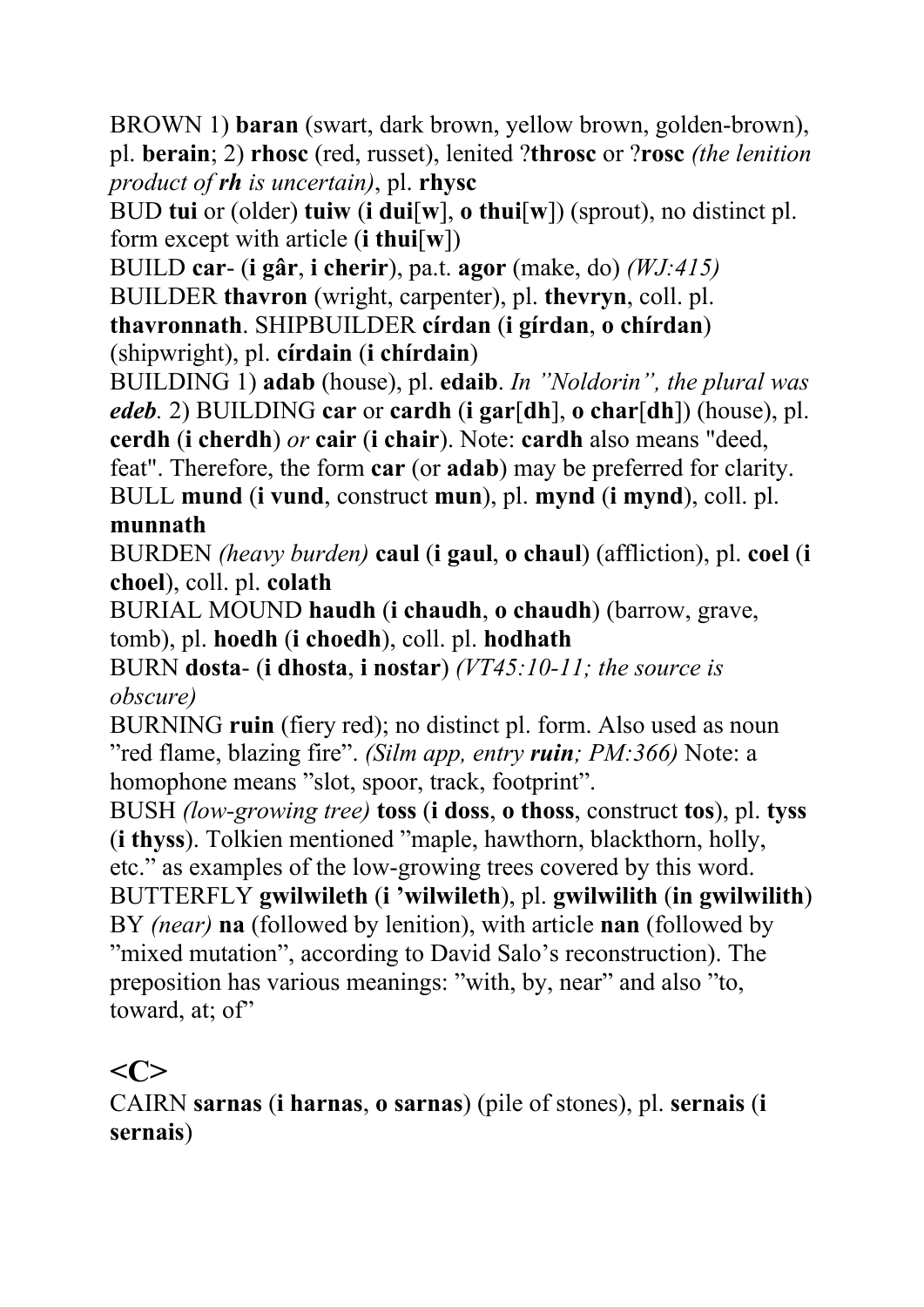CAKE *(of compressed flour or meal, often containing honey and milk, for use on long journeys)* **cram** (**i gram**, **o chram**), pl. **craim** (**i chraim**), coll. pl. **crammath** 

CALL 1) *(vb.)* **esta**- (to name) (**i esta**, **in estar**), 2) *(call out)* **ialla-**  *(VT46:22)*, also **can**- (**i gân**, **i chenir**) (shout, cry out). See also CRY (OUT).

CALLIGRAPHER **tegilbor** (**i degilbor**, **o thegilbor**), pl. **tegilboer** (**i thegilboer**) *(PM:318, where the word is defined as "one skilled in calligraphy")*. Archaic \***tegilbaur**.

CAMP, see ENCAMPMENT

CAN, see BE ABLE

CANOPY 1) **daedelu** (**i dhaedelu**), pl. **daedely** (**i naedhely**), 2) **orthelian** (pl. **ortheliain**)

CAPE *(geographic)* 1) **rast** (also shortened **ras**), pl. **raist**, **idh raist**, 2) *(of land)* **bund** (**i mund**, **o mbund**, construct **mun**) (snout, nose), pl. **bynd** (**i mbynd**), #**cast** (**i gast**, **o chast**) (headland), pl. **caist** (**i chaist**) *(VT42:14; compare the name Angast)*

CAPTAIN **hest** (**i chest**, **o chest**), pl. **hist** (**i chist**)

CARPENTER **thavron** (wright, builder), pl. **thevryn**, coll. pl. **thavronnath** 

CATCH (vb.) **gad** (**i 'âd**, **i ngedir** = *i ñedir*), pa.t. **gant**; CATCH IN A NET **raeda**- (**i raeda**, **idh raedar**) *(VT42:12)*

CAUSEWAY **gondrath** (**i 'ondrath**) (street of stone, raised stone highway), pl. **gendraith** (**i ngendraith** = *i ñendraith*). Archaic pl. **göndreith**. *(WJ:340)*

CAVE 1) **grôd** (**i 'rôd**, construct **grod**) (delving, excavation, underground dwelling), pl. **grŷd** (**in grŷd**) *(WJ:414)*, 2) **groth** (**i 'roth**) (delving, large excavation), pl. **gryth** (**in gryth**) *(VT46:12)*, 3) **rond** (construct **ron**) (cavern, vault, vaulted ceiling, hall with vaulted roof), pl. **rynd** (**idh rynd**), coll. pl. **ronnath**, 4) **roth** (delving, large excavation), pl. **ryth**, 4) **gathrod** (**i 'athrod**), pl. **gethryd** (**i ngethryd** = *i ñethryd*), 5) **fela** (pl. *fili*). In the *Etymologies* (LR:381 s.v. *PHÉLEG*) the name **Felagund** is said to include this word, but since Tolkien later re-explained this name as a borrowing from Dwarvish, some would consider **fela** as a word for "cave" conceptually obsolete. ARTIFICIAL CAVE \***rhûd** (construct **rhud**, with article ?**i thrûd** or ?**i rûd** – *the lenition product of rh- is uncertain)* (dwelling underground, rockhewn hall, mine), pl. **rhuid** (?**idh ruid**). *(PM:365)*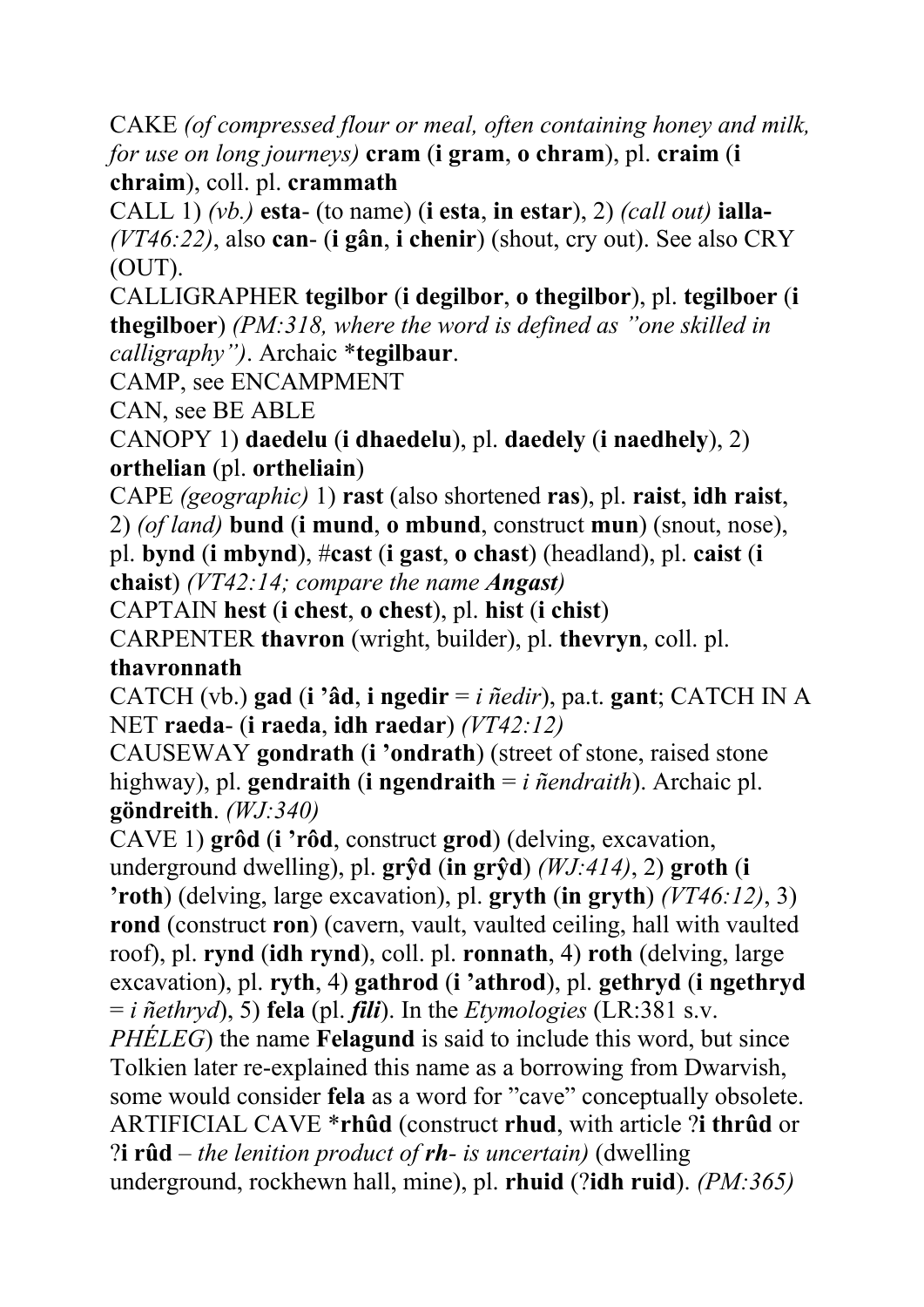FORTRESS IN A CAVE/CAVES \***othronn** (pl. **ethrynn** for archaic **öthrynn**) (underground stronghold). Cited in archaic form *othrond* in the source *(WJ:414).*

CAVERN 1) **gath** (**i** 'ath), pl. **gaith** (**i** ngaith =  $i$   $\tilde{n}$ *aith*), 2) **rond** (construct **ron**) (cave, vault, vaulted ceiling, hall with vaulted roof),

pl. **rynd** (**idh rynd**), coll. pl. **ronnath**

CAVERNOUS **raudh** (hollow), pl. **roedh**

CENTER 1) **enedh** (core, middle), pl. **enidh**, 2) **nest** (heart, core), pl. **nist**

CESSATION **post** (**i bost**, **o phost**) (pause, halt, rest, respite), pl. **pyst** (**i physt**)

CHAIN **angwedh** ("iron bond", **ang** + **gwêdh**), pl. **engwidh**

CHAIR **ham** (**i cham**, **o cham**), pl. **haim** (**in chaim**), coll. pl.

**hammath** coinciding with the coll. pl. of **hamp** "garment". Also

**hanu** (**i chanu**), analogical pl. **heny** (**i cheny**), coll. pl. likely **hanwath** since the archaic form was *hanw (VT45:20)*

CHAMBER **sam** (**i ham**, **o sam**), pl. **saim**, coll. pl. *sammath*

CHANNEL *(water-channel)* **rant** (watercourse, stream; lode, vein),

pl. **raint** (**idh raint**), coll. pl. **rannath**

CHANT **linna**- (**i linna**, **i linnar**) (sing)

CHASER *(= hound of chase)* **rŷn** (construct **ryn**; no distinct pl. form except with article: **idh rŷn**)

CHASM **iâ** (gulf, void, abyss), pl. **iai** *(LR:400, RS:437, Letters:383)* CHEAT **gweria**- (**i 'weria**, **in gweriar**) (betray)

CHIEF *(adj.)* **main** (lenited **vain**; pl. **mîn**) (prime, prominent) *(VT45:15)* 

CHILD **hên** (**i chên**), pl. **hîn** (**i chîn**); also -**chen**, pl. -**chín** at the end of compounds (e.g. **Eruchín** "Children of Eru"). *(WJ:403)* 

CHILDREN OF THE ONE (Elves and Men as children of God) *Eruchín* (sg. \***Eruchen**)

CHOKING **faug** (gasping, thirsty), pl. **foeg** 

CIRCLE 1) **rind** (construct **rin**; no distinct pl. form except with article: **idh rind**), coll. pl. **rinnath**. 2) **corn** (**i gorn**, **o chorn**), pl. **cyrn**

(**i chyrn**). The word is also used as an adj. "circular, round, globed",

3) *(outer ring or circle)* **echor** (pl. **echyr**), 4) **ringorn**, pl. **ringyrn** (**idh ringyrn**)

CIRCULAR 1) **corn** (round, globed), lenited **gorn**, pl. **cyrn**. The word is also used as a noun "circle", 2) **rend** (pl. **rind**) *(VT46:11)*,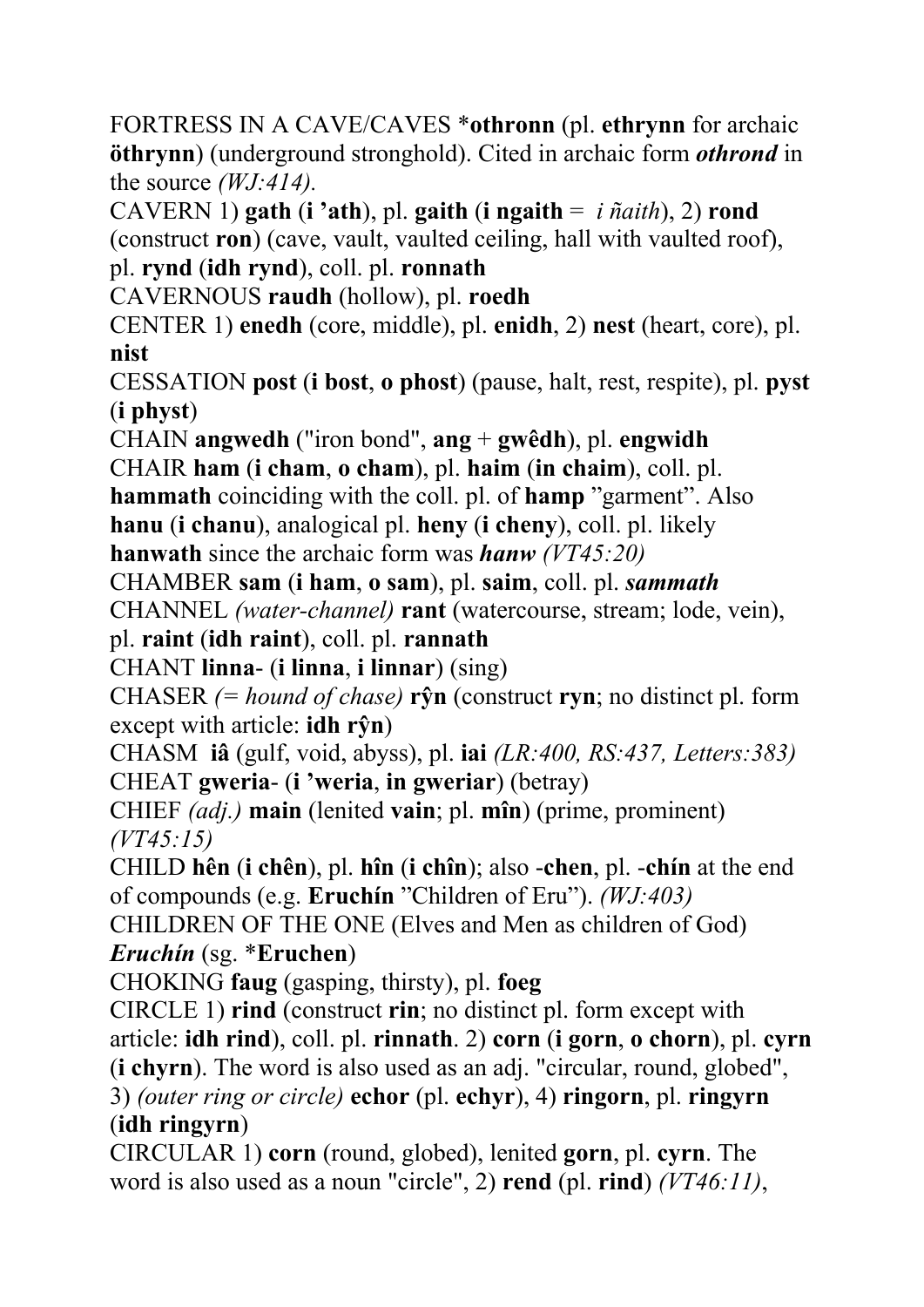CIRCULAR RAISED MOUND **cerin** (**i gerin**, **o cherin**) (circular enclosure), no distinct pl. form except with article (**i cherin**). CITY **ost** (pl. **yst**) (city/town with wall around). UNDERGROUND CITY OR STRONGHOLD \***othronn** (pl. **ethrynn** for archaic **öthrynn**) (fortress in a cave or caves). Cited in archaic form *othrond* in the sources *(WJ:414, VT46:12)*

CLAMOUR **caun** (**i gaun**, **o chaun**) (outcry, cry, shout), pl. **coen** (**i** 

**choen**), coll. pl. *conath*, the latter often used = "lamentation"

*(PM:345, 362)*. Note: a homophone of **caun** means "valour".

CLAN **noss** (construct *nos*, pl. **nyss**) (family, house)

CLASP **taew** (**i daew**, **o thaew**) (holder, socket, hasp, staple), no distinct pl. form except with article (**i thaew**)

CLAW **gamp** (**i 'amp**) (hook, crook), pl. ?**gaimp** or ?**gemp** (**i ngaimp** = *i ñaimp* or **i ngemp** = *i ñemp*), coll. pl. **gammath**

CLEAN **puig** (tidy, neat); lenited **buig**, no distinct pl. form.

CLEAR *(adj.)* **lim** (sparkling, light), no distinct pl. form. Note: a homophone means "fish".

CLEAR *(verb, "make clear")* \***glanna**- (**i 'lanna**, **in glannar**) *(VT45:13; this is how David Salo would normalize the form "glantha" occurring in the primary source)* 

CLEAR **glân** (white), lenited *'lân*, pl. **glain**. *(UT:390, VT45:13)*. Note: a homophone means "hem, border".

CLEARED **laden** (plain, flat, wide, open), pl. **ledin** (for "Noldorin" *lhaden* pl. *lhedin*, LR:368 s.v. *LAT*)

CLEARING IN FOREST **lant** (pl. **laint**, coll. pl. **lannath**). Note: a homophone means "fall".

CLEAVER *(sword)* **rist** (cutter), no distinct pl. except with article (**idh rist**). Note: a homophone means "cleft".

CLEAVER †**hâdh** (**i châdh**, **o châdh**, construct **hadh**, pl. **haidh** (**i chaidh**). *(Tolkien's gloss of the word hâdh was illegible [LR:389 s.v. SYAD], but a compound including hâdh is equated with Quenya Sangahyando "Throng-cleaver".)* 

CLEAVER **crist** (**i grist**, **o christ**) (sword), no distinct pl. form except with article (**i christ**)

CLEFT *(adj.)* **thanc** (forked, split), pl. **thainc** 

CLEFT *(noun)* 1) **rist** (-**ris**), no distinct pl. except with article (**idh rist**). Note: a homophone means "cleaver, cutter", 2) **cirith** (**i girith**, **o chirith**) (cutting, pass), no distinct pl. form except with article (**i**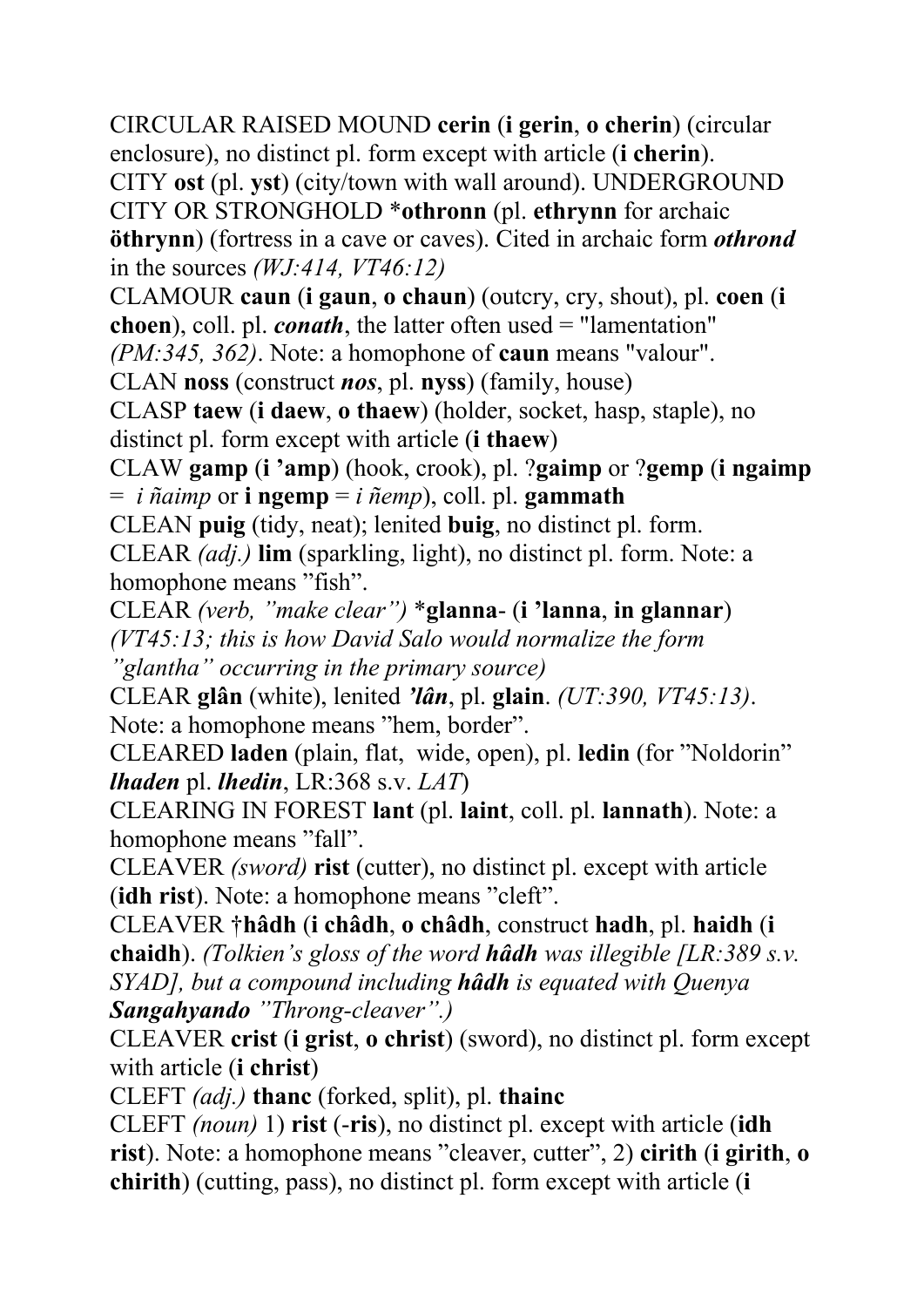**chirith**), 3) **cîl** (**i gîl**, **o chîl**) (pass between hills, gorge), no distinct pl. form except with article (**i chîl**), coll. pl. **cíliath**. A homophone means "renewal". 4) **criss** (**i griss**, **o chriss**, construct **cris**) (cut, slash), no distinct pl. form except with article (**i chriss**), 4) **iaw** (gulf, ravine), pl. **ioe**. Note: a homophone means "corn", 5) **rest** (ravine, cut), pl. **rist** (**idh rist**), 6) *(deep cleft)* **falch** (ravine[?]), pl. **felch**

CLENCHED FIST **drambor** (**i dhrambor**) (blow with fist), pl. **dramboer** (**in dramboer**). Archaic \***drambaur** (**dram** + **paur**). CLEVER **maen** (lenited **vaen**; no distinct pl. form) (skilled)

CLIMB *(noun)*: LONG CLIMB **andrath** (high pass), pl. **endraith,**  CLIMBING PATH **rath** (street, course, riverbed), pl. **raist** (**idh raist**) *(UT:255)* 

CLOAK **coll** (**i goll**, **o choll**), pl. **cyll** (**i chyll**). Note: homophones mean "hollow" and also "red, scarlet".

CLOSE #**hol**- (**i chôl**, **i chelir**), pa.t. perhaps **holl** as suggested by the passive participle *hollen* "closed" (the only attested form of this verb). Conceivably, **hollen** in the source could be a lenited form of **sollen**, in which case this verb should begin in **s**- rather than **h**- when not mutated.

CLOSED *(adj.)* #**tafnen** (stopped, blocked), lenited #*dafnen*; pl. **tefnin** *(WR:341, isolated from uidavnen, with f rather than v in normalized orthography)*; CLOSED *(passive participle) hollen*; see CLOSE. TIGHTLY CLOSED HAND **paur** (**i baur**, **o phaur**, also **bor** in compounds) (fist), pl. **poer** (**i phoer**), coll. pl. **porath**. EVER-CLOSED \***uidafnen** *(WJ:341, where the spelling "uidavnen" is used)*, pl. **uidefnin**

CLOTHE 1) **hab**- (**i châb**, **i chebir**), pa.t. **hamp**; 2) **hamma**- (**i chamma**, **i chammar**)

CLOTHING **hammad** (**i chammad**, **o chammad**), pl. **chemmaid** (**i chemmaid**)

CLOUD 1) **fân** (veil, also used of the manifested body of a Vala),

construct **fan**, pl. **fain**, 2) **faun** (pl. **foen**, coll. pl. **fonath**)

CLOUDY **fanui**. No distinct pl. form.

CLUB **grond** (**i 'rond**, construct **gron**), pl. **grynd** (**in grynd**), coll. pl. **gronnath** 

CO-, COM- *(prefix)* **gwa**- (together)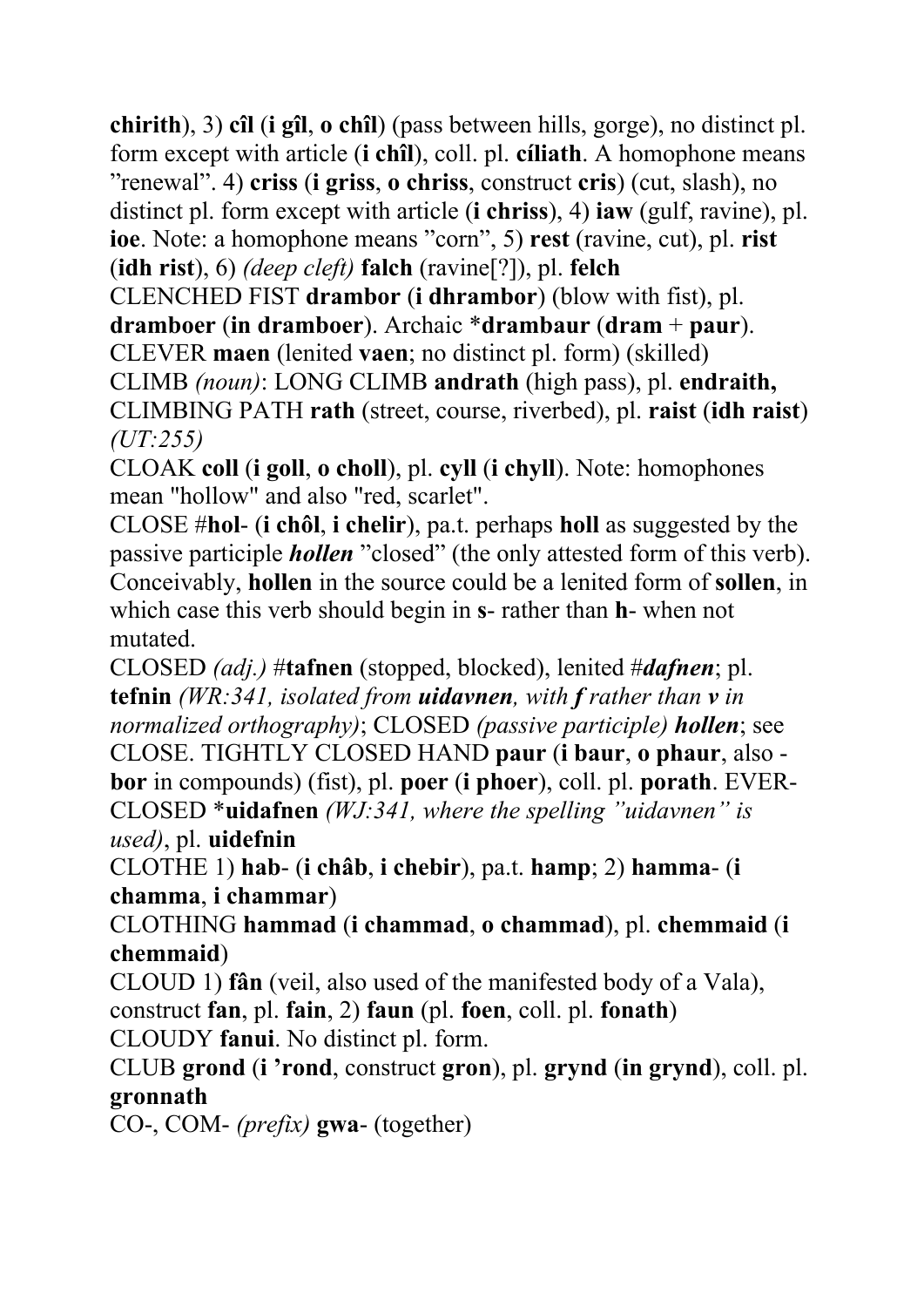COAST **falas** (pl. **felais**) (beach, shore, strand, line of surf, foaming shore; the word was especially used of the western seaboard of Beleriand). *(VT42:15)*

COAT *(fur coat)* **helf** (**i chelf**, **o chelf**), pl. **hilf** (**i chilf**), coll. pl. **helvath**

COBWEB \***lhing** (?**i thling** or ?**i ling** – *the lenition product of lh is uncertain)* (spider, spider's web), no distinct pl. form except possibly with article (?**i ling**). – Suggested Sindarin form of "Noldorin" *thling*. COIN *(name of a coin)* **mirian** (**i virian**), pl. **miriain** (**i miriain**) COLD *(adj.)* **ring** (no distinct pl. form), BITTERLY COLD *(adj.)* **helch** (lenited **chelch**; pl. **hilch**); COLD POOL/LAKE **rim**; no distinct pl. form except with article (**idh rim**), coll. pl. **rimmath**. Note: a homophone means "crowd, great number, host".

COLLECTION OF FLOWERS **goloth** (**i 'oloth**) (blossom), pl. **gelyth** (**i ngelyth** = *i ñelyth*). Archaic pl. **gölyth**. *(VT42:18)*. Also **gwaloth** (**i 'waloth**) (blossom), pl. **gwelyth** (**in gwelyth**). Also **goloth**.

COLLECTION OF LEAVES **golas** (**i 'olas**) (foliage), pl. **gelais** (**i ngelais** = *i ñelais*), coll. pl. **golassath**. Archaic pl. **göleis**.

COME **tol**- (**i dôl**, **i thelir**). The present tense *tôl* is attested *(WJ:254)*. MAKE COME, see FETCH

COMMANDING (?) \***conui** (lenited **gonui**, no distinct pl. form). SECOND-IN-COMMAND **taid** (**i daid**, **o thaid**), no distinct pl. form except with article (**i thaid**). The word is also used as adj. "supporting".

COMPACT 1) **gowest** (**i 'owest**) (contract, treaty), pl. **gewist** (**i ngewist** = *i ñewist*). Archaic pl. **göwist**. 2) **gwaedh** (**i 'waedh**) (bond, troth, oath), no distinct pl. form except with article (**in gwaedh**) COMPEL (see MUST); BE COMPELLED TO DO SOMETHING **heria**- (**i cheria**, **i cheriar**) (have an impulse, begin suddenly and vigorously, set vigorously out to do) *(VT45:22)*

COMPLETE **pant** (lenited **bant**; pl. **paint**) (full, whole);

COMPLETELY, see THROUGH; PREVENT FROM COMING TO COMPLETION **nuitha**- (**i nuitha**, **in nuithar**) (stunt; stop short; not allow to continue) *(WJ:413)*

COMPOSE **partha**- (**i bartha**, **i pharthar**) (arrange)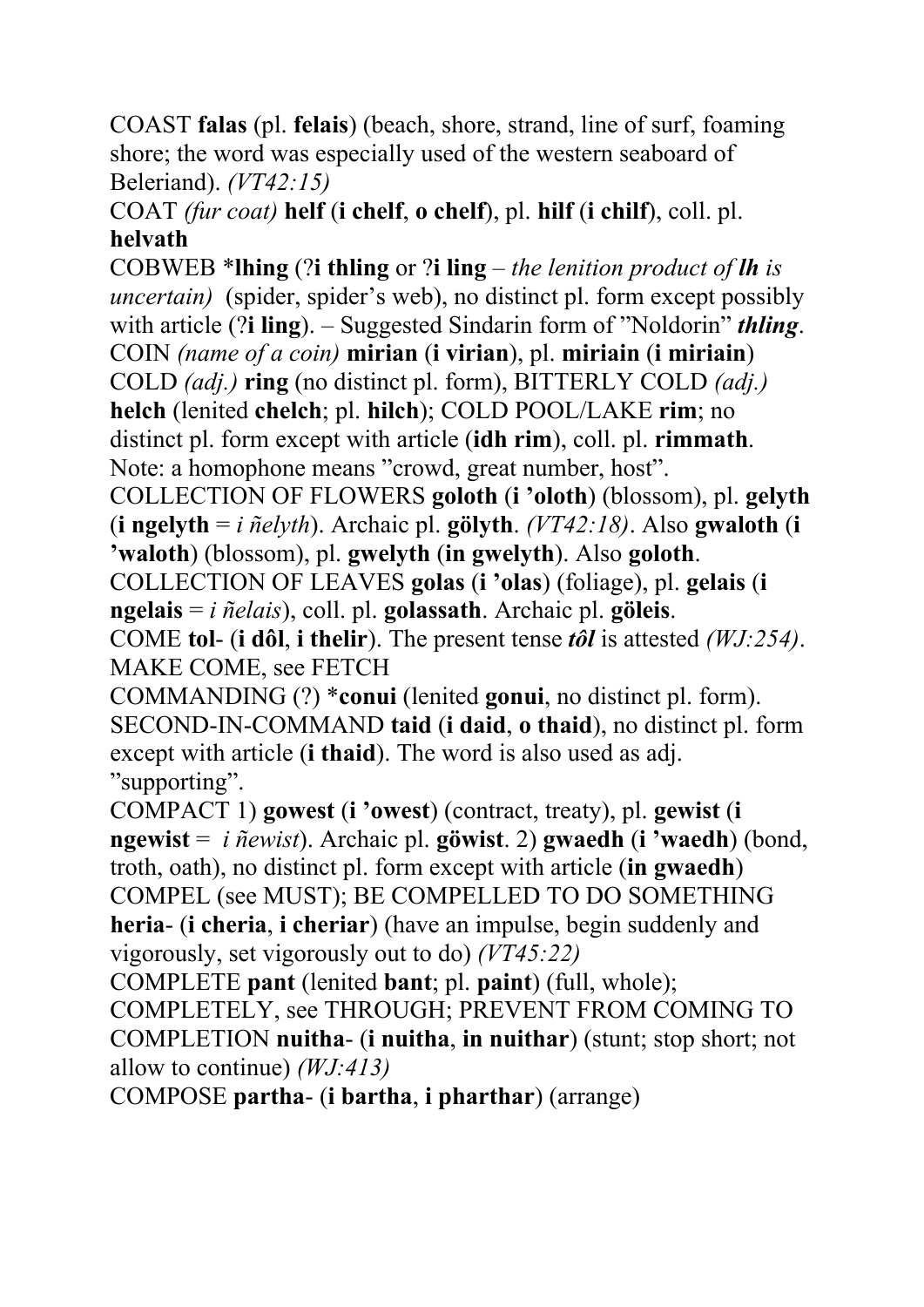COMPULSION **thang** (duress, need, oppression, tyranny), pl. **theng** if there is a pl. DRIVEN UNDER COMPULSION **horn** (impelled), lenited **chorn**; pl. **hyrn**

CONCEAL 1) **delia** (**i dhelia**, **i neliar**), pa.t. **daul** (whence the passive participle **dolen** "concealed"), later pa.t. **deliant**. 2) **doltha**- (**i dholtha**, **i noltar**). Pa.t. †*daul*, an archaic form that was maybe replaced by **dolthant** later. Passive participle *dolen* (see HIDDEN) CONCEIVE **nautha**- (**i nautha**, **in nauthar**)

CONCERN *(vb.)* **pessa**- (**i bessa**, **i phessar**) (affect) *(VT46:11)*  CONCERNING **o** (about), becoming **o h-** before a vowel, e.g. **o hEdhil** "concerning Elves" (read perhaps **oh Edhil** in Sindarn spelling)

CONFIRM **tangada**- (make firm, establish) (**i dangada**, **i thangadar**) CONFUSED NOISE, CONFUSED YELLING OF BEASTS **glam** (**i 'lam**) (din, uproar, tumult; shouting; a body of Orcs), pl. **glaim** (**in glaim**), coll. pl. **glammath**

CONQUER **orthor**- (**i orthor**, **in ertherir**) for archaic **in örtherir**) (master)

CONSTRAIN **baugla**- (oppress) (**i maugla**, **i mbauglar**)

CONSTRAINER 1) **bauglir** (oppressor, tyrant) (**i mauglir**, **o mbauglir**), no distinct pl. form except with article: **i mbauglir**. Also in the form **baugron** (oppressor, tyrant) (**i maugron**, **o mbaugron**), pl. **baugryn** (**i mbaugryn**), coll. pl. **baugronnath**.

CONTINUALLY *(adverb)* **him**, lenited **chim**. Not that homophones include the adjectives "cool" and also "steadfast, abiding". NOT

ALLOW TO CONTINUE **nuitha**- (**i nuitha**, **in nuithar**) (prevent from coming to completion; stop short; stunt) *(WJ:413)*

CONTORTED **norn** (twisted, knotted, crabbed, hard), pl. *nyrn*. Also used as noun = "Dwarf". *(MR:93, WJ:205)*

CONTRACT **gowest** (**i 'owest**) (compact, treaty), pl. **gewist** (**i ngewist** = *i ñewist*). Archaic pl. **göwist**.

CONTRIVANCE **gaud** (**i 'aud**) (contrivance, device), pl. **goed** (**i ngoed** = *i ñoed*), coll. pl. **godath**

CONTROL *(verb)* **tortha**- (**i dortha**, **i thorthar**) (wield)

CONTROL *(noun)* **tûr** (**i dûr**, **o thûr**, construct **tur**) (mastery, power; master, victor, lord), pl. **tuir** (**i thuir**), coll. pl. **túrath**  COOKED FOOD **aes** (meat). No distinct pl. form.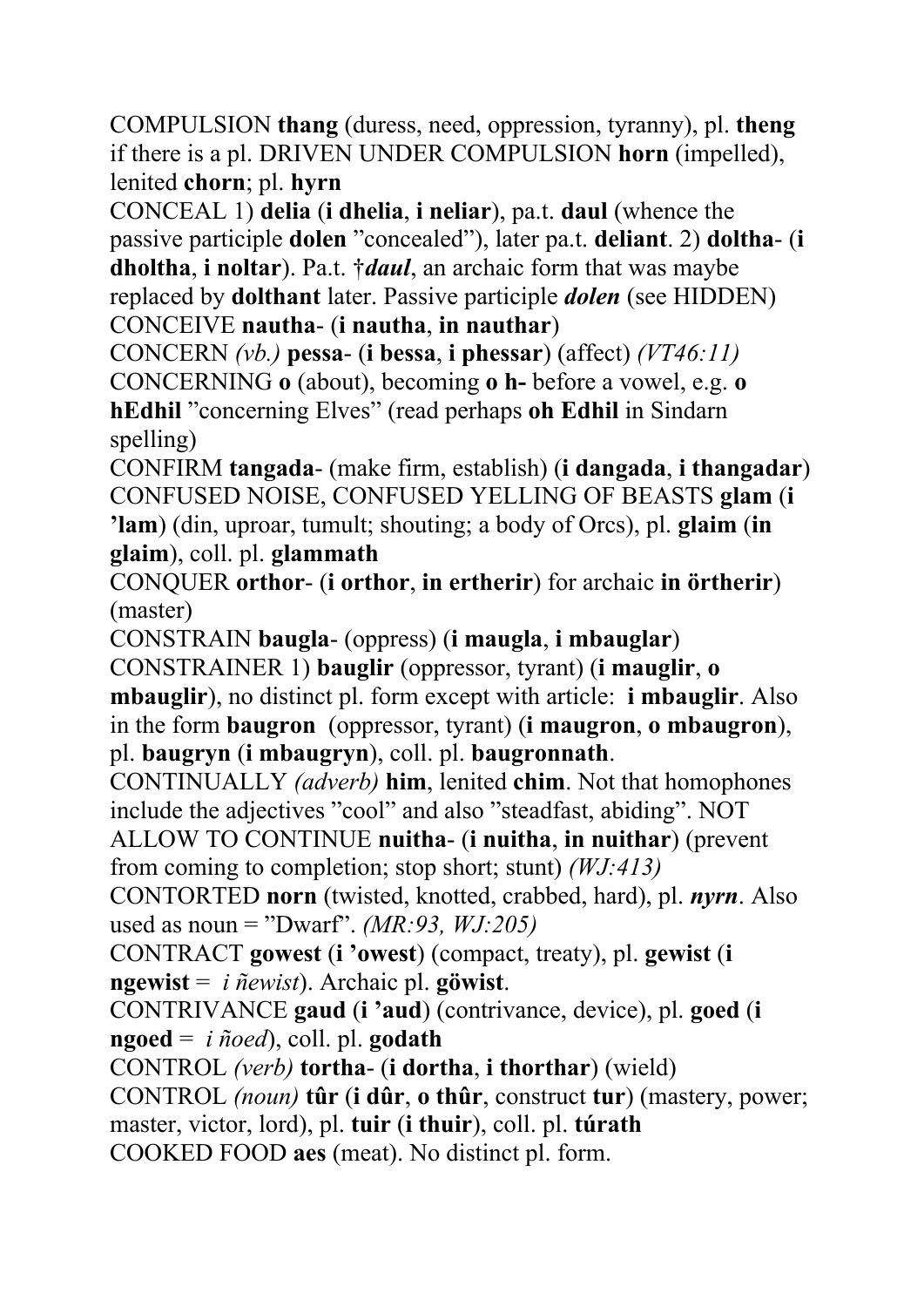COOL **him** (lenited **chim**; no distinct pl. form). Note that

homophones include both the adjective "steadfast, abiding" and the adverb "continually".

COPPER **rust**, pl. **ryst** (**idh ryst**) if there is a pl. Possibly also ?**urun** (pl. **yryn** if there is a pl.).

COPPER-COLOURED 1) **gaer** (red, reddish, ruddy); lenited **'aear**; no distinct pl. form. (This is a suggested Sindarin form of "Noldorin" **goer**.) Note: homophones mean "dreadful, awful, fearful; holy" and also "sea". 2) **ross** (russet, red-haired, reddish), pl. **ryss**. *(PM:366, VT41:9)* Note: homophones mean ""foam, rain, dew, spray" and also

"polished metal, glitter"

CORD **nordh** (pl. **nyrdh**)

CORE 1) **enedh** (middle, center), pl. **enidh**, 2) **nest** (heart, center), pl. **nist**

CORN *(not = "maize")* **iaw**, pl. **ioe** (in "Noldorin" the pl. was *iui*, VT46:22). Note: a homophone means "ravine, cleft, gulf".

CORNER **nass** (sharp end, angle, point), construct **nas**, pl. **nais** CORPSE **daen** (**i naen**, **o ndaen**), same in pl. except with article (**i ndaen**)

CORRUPT **thaw** (rotten), pl. **thoe**

COUNSEL *(verb)* **gor**- (**i 'ôr**, **i ngerir** = *i ñerir*) (warn) *(VT41:11)* COUNT *(noun)* **genediad** (**i 'enediad**) (reckoning), pl. **genediaid** (**i ngenediaid** =  $i$  *ñenediaid*) if there is a pl.

COUNT *(verb)* **nedia**- (reckon, number) (**i nedia**, **in nediar**). Cited in archaic form "*noedia*" = **nödia**- (LR:378 s.v. *NOT*); COUNT UP **gonod**- (**i 'onod**, **i ngenedir** = *i ñenedir*) (reckon, sum up), pa.t.

**gonont**

COUNTLESS **aronoded** (endless, innumerable), pl. **erenedid** (archaic **erönödid**)

COUPLET *(verse couplet)* **linnod** (pl. **linnyd**)

COURSE \***ŷr** (construct **yr**; no distinct pl. form; coll. pl. **yrath**). Suggested Sindarin form of "Noldorin" *iôr*.

COURSE **rath** (climb, climbing path, street, riverbed), pl. **raist** (**idh raist**) *(UT:255)*

COURTYARD **pand** (**i band**, **o phand**, construct **pan**), pl. **paind** (**i phaind**), coll. pl. **pannath**

COVER *(a cover that hides)* **escal** (screen, veil), pl. **escail**. Also spelt **esgal** (pl. **esgail**).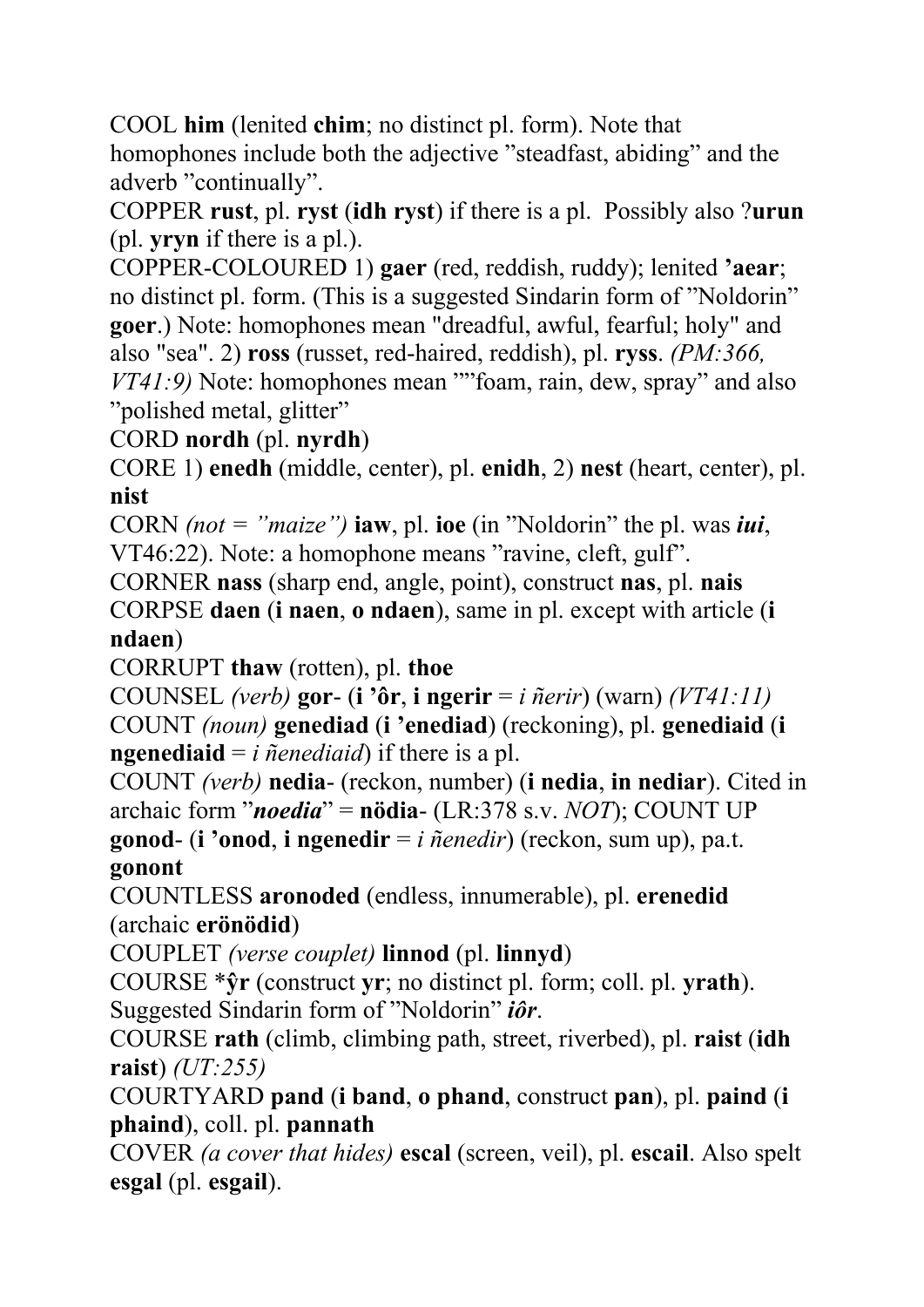COVER **toba**- (**i doba**, **i thobar**) (roof over). Cited as a "Noldorin" infinitive in -**o** (*tobo*)

CRABBED **norn** (twisted, knotted, contorted, hard), pl. *nyrn*. Also used as noun = "Dwarf". *(MR:93, WJ:205)*

CRAFT **maenas** (**i vaenas**) (handicraft, art), pl. **maenais** (**i maenais**), coll. pl. **maenassath**. Also **curu** (**i guru**, **o churu**) (cunning, cunning device, skill), pl. *cyry* (**i chyry**) *(VT45:24)*; MAN OF CRAFT

**curunír** (**i gurunír**, **o churunír**) (wizard), no distinct pl. form except with article (**i churunír**), coll. pl. ?**curuníriath**

CREATURE **ûn** (pl. **uin**). POWERFUL, HOSTILE AND TERRIBLE CREATURE *(demon)* **graug** (**i 'raug**), pl. **groeg** (**in groeg**), coll. pl. **grogath** *(WJ:415)*

CRESCENT **cû** (**i gû**, **o chû**) (arch, bow), pl. **cui** (**i chui**);

CRESCENT MOON \***cúron** (**i gúron**, **o chúron**), pl. **cúroen** (**i churoen**). *Suggested Sindarin form of "Noldorin" cúran; compare the Sindarin month-names in -ron*.

CREST OF A HELMET **amloth** (pl. **emlyth**). Literally "uprisingflower". The source also mentions a dialectal form **almoth**.

CROOK **gamp** (**i 'amp**) (hook, claw), pl. ?**gaimp** or ?**gemp** (**i** 

**ngaimp** = *i ñaimp* or **i ngemp** = *i ñemp*), coll. pl. **gammath** CROOKED **raen** (no distinct pl. form). Note: a homophone means "netted, enlaced".

CROSS *(verb)* #**athra**- (isolated from the gerund **athrad** "crossing") (**i athra**, **in athrar**), also **athrada**- (traverse) (**i athrada**, **in athradar**) CROSSING 1) **athrad** (ford), pl. *ethraid***,** 2) **iach** (ford), pl. **iaich** CROSSWAY **tharbad** (pl. **therbaid**)

CROW **corch** (**i gorch**, **o chorch**), pl. **cyrch** (**i chyrch**). Also \***craban** (**i graban**, **o chraban**), pl. *crebain* (**i chrebain**). Only the pl. **crebain** is attested. The sg. could be either \***craban**, \***creban** or \***croban**, but the first of these seems the most likely.

CROWD 1) **hoth** (**i choth**, **o choth**) (host, horde), pl. **hyth** (**i chyth**), 2) **ovras** (heap), pl. **evrais** (archaic **övrais**), coll. pl. **ovrassath**, 3) **rim** (great number, host), no distinct pl. form except with article (**idh rim**). Note: a homophone means "cold pool or lake".

CROWN **rî** (construct **ri**) (wreath, garland), no distinct pl. form except with article (**idh rî**)

CROWNED **rîn** (no distinct pl. form). Also used as noun CROWNED WOMAN (= queen): **rîn**, construct **rin**, no distinct pl. form except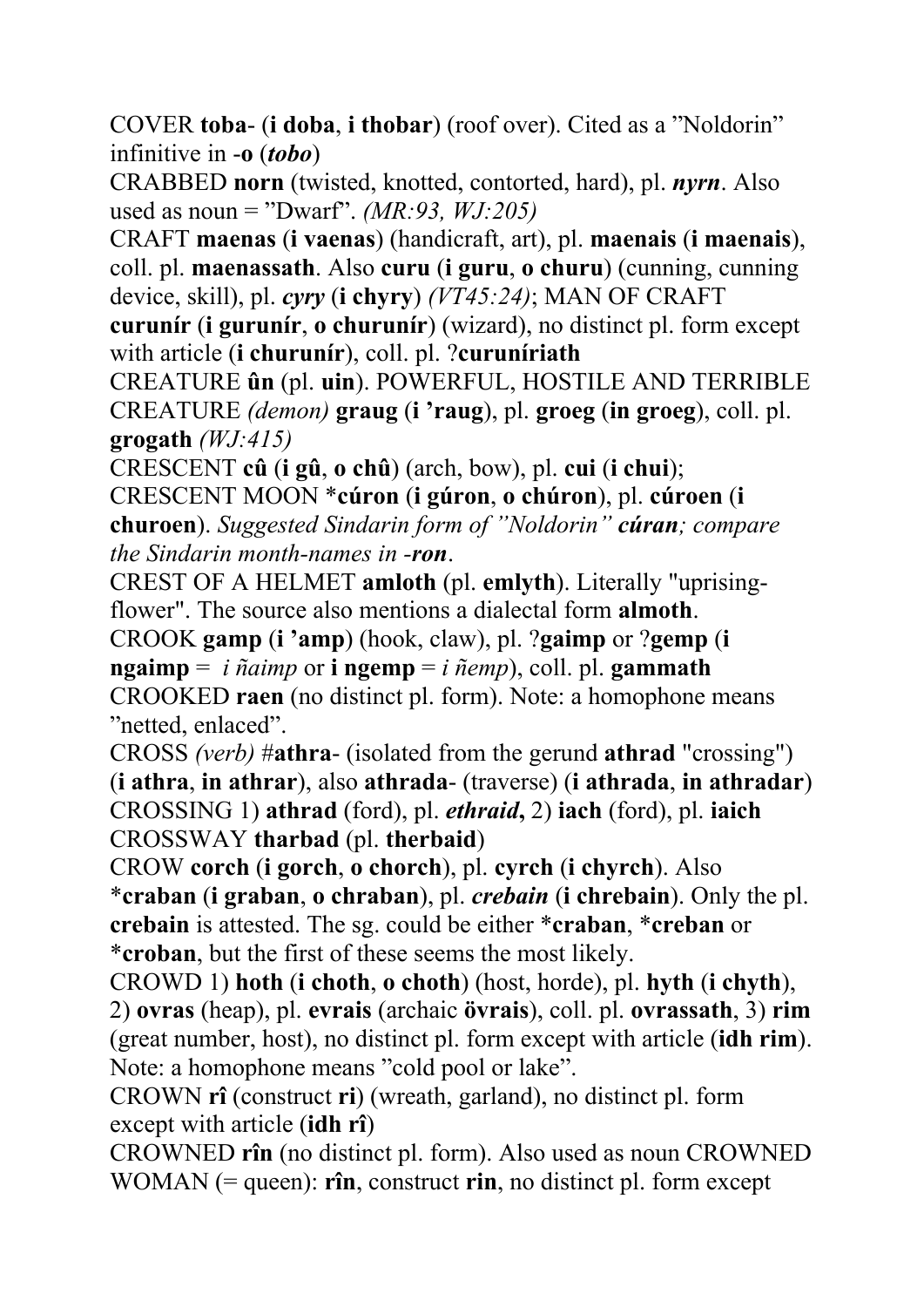with article (**idh rîn**). Note: a homphone means "remembrance". CROWNED LADY **ríen** (queen), pl. ?**rîn** (**idh rîn**)

CRUEL 1) **balch** (lenited **malch**; pl. **belch**), 2) **baug** (tyrannous, oppressive) (lenited **maug**), pl. **boeg**

CRY *(noun)* **caun** (**i gaun**, **o chaun**) (clamour, outcry, shout), pl. **coen** (**i choen**), coll. pl. *conath*, the latter often used = "lamentation"

*(PM:345, 362)*. Note: a homophone of **caun** means "valour". CRY OF ENCOURAGEMENT IN BATTLE **hûl** (**i chûl**, **o chûl**, construct **hul**), pl. **huil** (**i chuil**)

CRY (OUT) 1) #**nalla**- (**i nalla**, **in nallar**). Attested in the 1st person present-tense form **nallon** "I cry". 2) CRY OUT **can**- (**i gân**, **i chenir**) (shout, call). Compare CALL OUT.

CRYSTAL (?) **ivor**, analogical pl. **ivyr**; CRYSTALLINE (?) **ivrin**, no distinct pl. form.

CUNNING *(noun)*, CUNNING DEVICE **curu** (**i guru**, **o churu**) (skill, craft), pl. *cyry* (**i chyry**) *(VT45:24)*. Similar forms function as adjectives: CUNNING *(adj.)* **coru** (wily), lenited **goru**, analogical pl. **cery**. Archaic **corw** (pl. **cyrw**).

CURSE *(noun)* \***rhach** (?**i thrach** or ?**i rach** – *the lenition product of rh is uncertain)*, pl. **rhaich** (?**idh raich**). The word is only attested in mutated form **e·'rach** "of the curse" in MR:373; David Salo theorizes that this is how a word in **rh**- appears after the genitival article **en** "of the".

CUSTODY **band** (**i mand**, **o mband**; construct **ban**) (prison, safekeeping, duress, doom, hell), pl. **baind** (**i mbaind**), coll. pl.

#### **bannath**.

CUSTOM **haew** (**i chaew**, **o chaew**) (habit), same fom in pl. (also with article)

CUT *(noun)* 1) **rest** (ravine, cleft), pl. **rist** (**idh rist**), 2) **criss** (**i griss**, **o chriss**, construct **cris**) (cleft, slash), no distinct pl. form except with article (**i chriss**)

CUT ROUND **osgar**- (**i osgar**, **in esgerir** for archaic **in ösgerir**) (amputate). Also spelt **oscar**-.

CUTLASS **lang** (sword), pl. **laing**

CUTTER *(sword)* **rist** (cleaver), no distinct pl. except with article (**idh rist**). Note: a homophone means "cleft".

CUTTING **cirith** (**i girith**, **o chirith**) (cleft, pass), no distinct pl. form except with article (**i chirith**)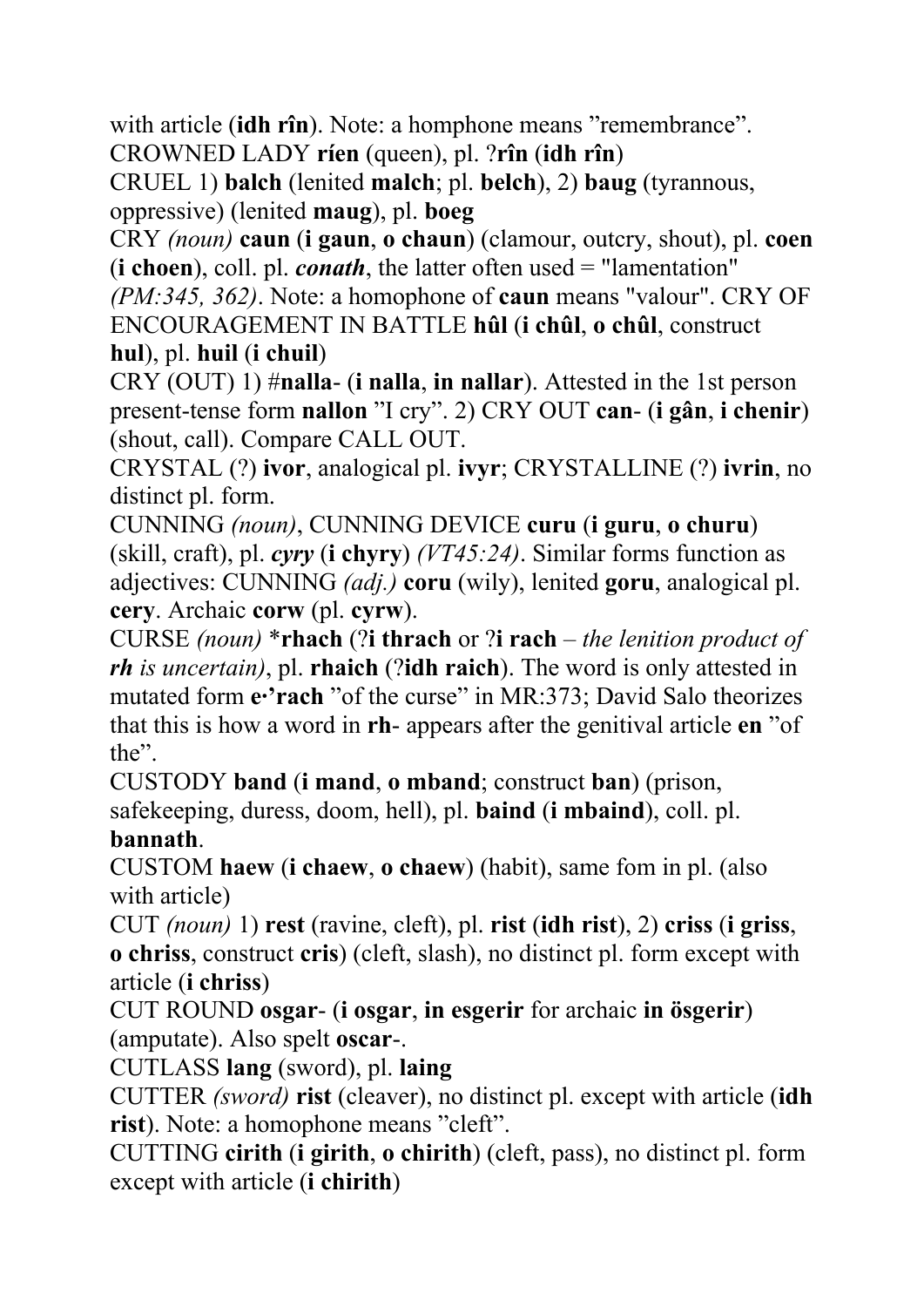CYCLE **andrann** (age), pl. **endrain**. *Suggested Sindarin form of "Noldorin" anrand.*

## **<D>**

DADDY **ada** (pl. **edai**)

DAGGER **sigil** (**i higil**, **o sigil**) (knife), no distinct pl. form except with article (**i sigil**), coll. pl. **sigiliath**. Note: a homophone means "necklace".

DAILY *(adj.)* **ilaurui** (no distinct pl. form)

DAISY **eirien** (pl. **eirin**) *(SD:128:31)*

DAMP **nîd** (wet, tearful); no distinct pl. form

DANGLE \***glinga**- (**i 'linga**, **in glingar**) (hang). Cited as "gling" in the source (LR369 s.v. *LING*)

DARE **bertha**- (**i vertha**, **i merthar**)

DARK BROWN **baran** (swart, dark brown, yellow brown, goldenbrown), pl. **berain**

DARK **doll** (dusky, misty, obscure), lenited **noll**, pl. **dyll**. Note: In "Noldorin", this word appeared as **dolt** as well as **doll**, but the latter seems the best form in S.

DARK **dûr** (sombre), lenited **dhûr**, pl. **duir**

DARK ELF

DARK ELF **Mornedhel** (**i Vornedhel**), pl. **Mornedhil** (**i** 

**Mornedhil**). Conceivably the entire word could be umlauted in the pl.: **Mernedhil**. *(WJ:409)*. Also **Duredhel** (**i Dhuredhel**), pl.

**Duredhil** (**i Núredhil**), also called **Durion** (**i Dhurion**), \*"dark son", pl. **Duryn** (**i Nuryn**), coll. pl. **Durionnath**.

DARK MAGIC, see SORCERY

DARK **môr** (black), lenited **vôr**, pl. **mŷr** *(Letters:382)*, also DARK **morn** (black), pl. *myrn*, lenited **vorn**. Note: the latter word is also used as a noun "darkness, night". *(Letters:386)* DARK **graw** (swart), lenited '**raw**, pl. **groe**. *(VT45:16)* DARK PEOPLE **Graurim**

*(VT45:16)*; DARK SHADOW **dúath** (**i dhúath**) (nightshade), pl.

**dúaith** (**i núaith**); DARK SORCERY **guldur** (**i nguldur** = *i ñuldur*),

pl. **gyldyr** (**in gyldyr** = *i ñgyldyr*)

DARK SHAPE, see SHADOW

DARK SON, see DARK ELF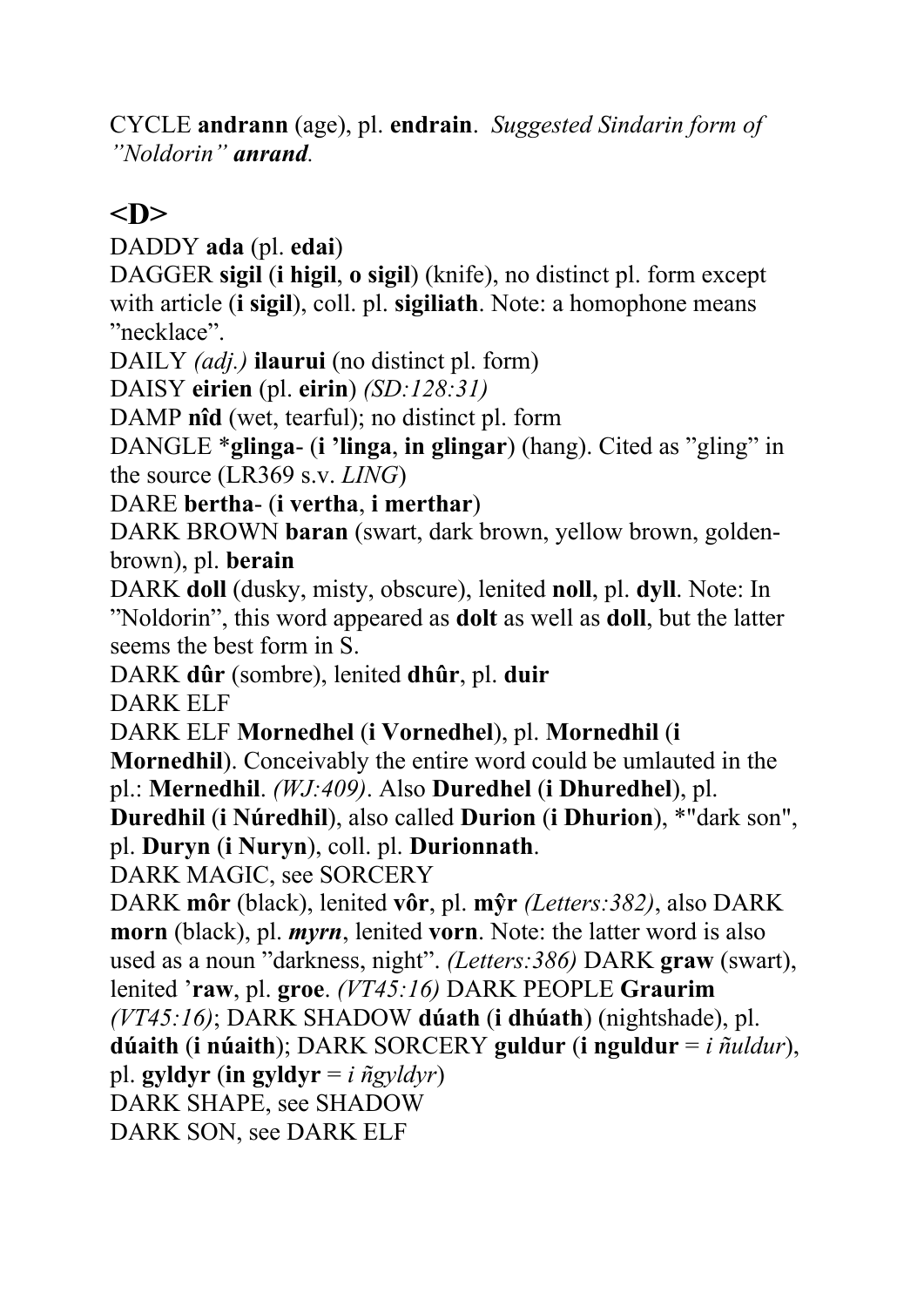DARKNESS 1) **dû** (**i dhû**) (night, nightfall, late evening, dusk), pl. **dui** (**i nui**) *(SD:302)*, 2) **fuin** (gloom, night, dead of night,

nightshade). No distinct pl. form. 3) **môr** (**i vôr**, construct **mor**), pl. **mŷr** (**i mŷr**) if there is a pl. *(Letters:382)*; 4 **morn** (**i vorn**) (night), pl. **myrn** (**i myrn**). Note: the word **môr**, **morn** is also used as an adjective "dark, black". *(Letters:386)*

DARTS, THROWER/HURLER OF *(= warrior)* **hadron** (**i chadron**, **o chadron**), pl. **hedryn** (**i chedryn**), coll. pl. **hadronnath**

DAUGHTER 1) **iell** (-**iel**) (girl, maid), pl. **ill**, 2) **sell** (**i hell**) (girl, maid), pl. **sill** (**i sill**), coll. pl. *sellath***.** DAUGTHER OF TWILIGHT, see NIGHTINGALE

DAUNTLESS (also used as noun DAUNTLESS MAN) **thalion** (steadfast, strong; hero), pl. *thelyn*.

DAWN **minuial** (**i vinuial**) (morrowdim, twilight), pl. **minuiail** (**i minuiail**)

DAY **aur** (morning), pl. **oer**. As prefix **or**- in names of weekdays. ANNIVERSARY DAY \***edinor** (pl. **edinoer**). Archaic **edinaur**. In "Noldorin", the word appeared as **edinar**. DAYTIME **calan** (**i galan**, **o chalan**), pl. **celain** (**i chelain**)

DAZZLING WHITE (or, white as snow) **gloss** (in compounds -**los**), lenited **'loss**; pl. **glyss** 

DEAD *(adj.)* 1) **gorth** (lenited **ngorth**; pl. *gyrth*), also **fern**, pl. *firn*. These adjectives may also be used as nouns "dead person(s)".

According to LR:381 s.v. *PHIR*, the word **fern** means "dead" with reference to the (inevitable) death of mortals. Also **gwann** (departed), lenited **'wann**; pl. **gwain**

DEAD PERSON **gorth** (**i ngorth** = *i ñorth*, **o n'gorth** = *o ñgorth*), pl. *gyrth* (in gyrth = *i*  $\tilde{n}$ *gyrth*), coll. pl. *Gorthrim*, the dead as a group *(RC:526)*. Note: a homophone means "dread, horror".

DEAD OF NIGHT **fuin** (gloom, darkness, night, nightshade). No distinct pl. form.

DEADLY **delu** (hateful, fell), lenited **dhelu**; analogical pl. **dely**. Archaic *delw* (the only attested form); DEADLY FEAR **gorgor** (**i ngorgor** = *i ñorgor*, **o n'gorgor** = *o ñgorgor*) (extreme horror), pl. **gergyr** (**in gergyr** = *i ñgergyr*), coll. pl. *gorgorath (WJ:415)*. Archaic pl. **görgyr**. Also in longer form **gorgoroth** (**i ngorgoroth** = *i*   $ñorgoroth$ , **o** n'gorgoroth =  $o$   $ñgorgoroth$ ) (terror), pl. gergeryth (in **gergeryth** = *i ñgergeryth*). Archaic pl. \***görgöryth**.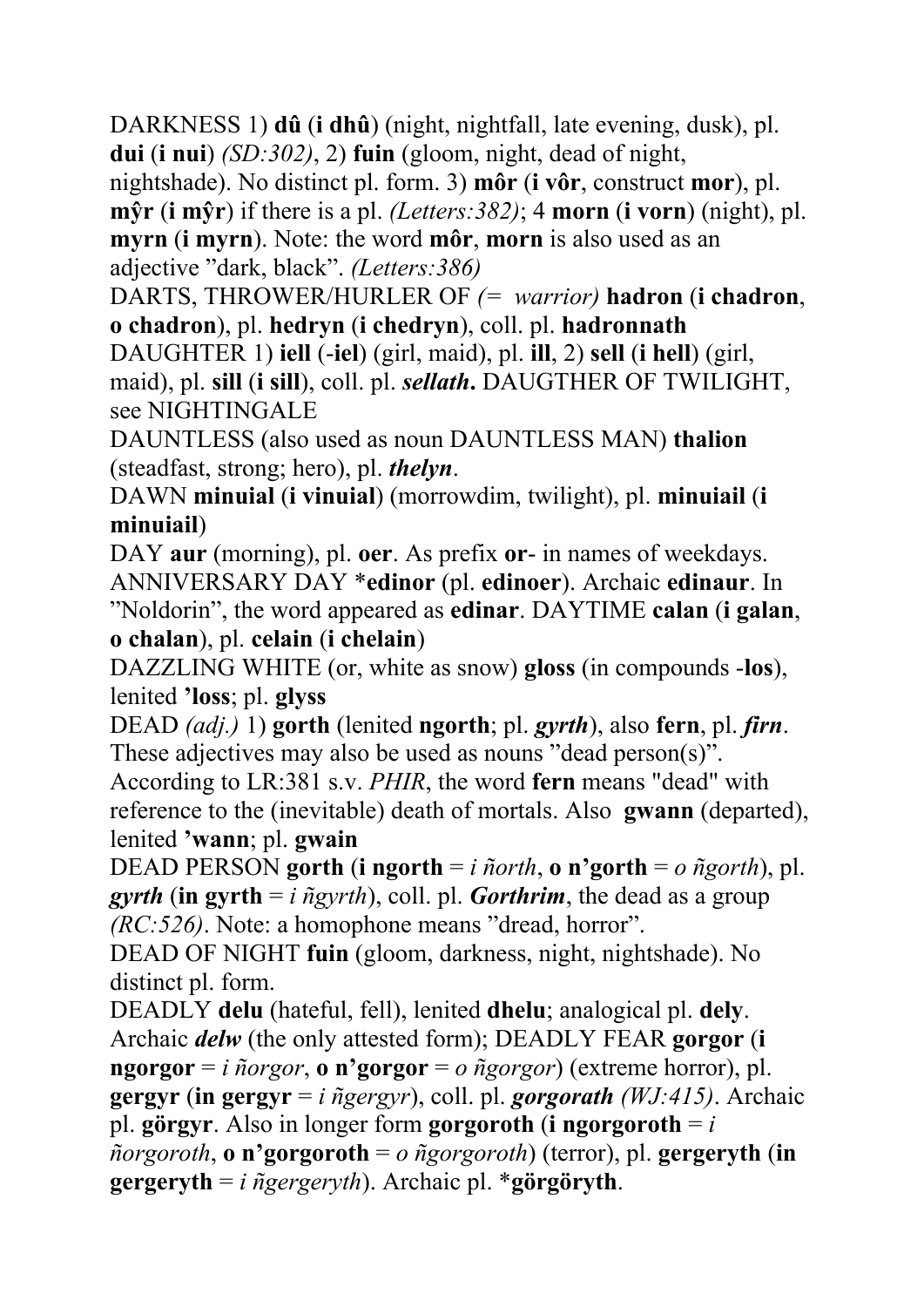DEAL WITH **maetha**- (**i vaetha**, **i maethar**) (handle, wield, manage). In earlier material, the verb **maetha**- meant "fight". DEAR **mail** (lenited **vail**, pl. **mîl**), also **mell** (lenited **vell**; pl. **mill**), also **muin** (lenited **vuin**; no distinct pl. form)

DEATH 1) *(act of dying)* **gwanath** (**i 'wanath**), pl. **gwenaith** (**in gwenaith**), 2) *(act of dying, especially the "death" of Elves by fading or weariness)* **gwanu** (**i 'wanu**), analogical pl. **gweny** (**in gweny**). Archaic *gwanw* (LR:397 s.v. *WAN*), hence coll. pl. ?**gwanwath**. Other words *(rather referring to Death as a state or abstract):* 3) **gûr** (**i ngûr** = *i ñûr*, **o n'gûr** = *o ñgûr*, construct **gur**), pl. **guir** (**in guir** = *i*   $\tilde{n}$ *guir*), 4) **gurth** (**i** ngurth = *i*  $\tilde{n}$ *urth*, **o** n'gurth = *o*  $\tilde{n}$ *gurth*), pl. gyrth (**in gyrth** = *i ñgyrth*), 5) **guruth** (**i nguruth** = *i ñuruth*, **o n'guruth** = *o*   $ñguruth$ ), pl. **gyryth** (in gyryth = *i* $ñgvrvth$ )

DEATH-HORROR, DREAD OF DEATH **guruthos** (**i nguruthos**, **o n'guruthos**), pl. (if there is a pl.) either **guruthys** (in guruthys  $= i$  $\tilde{n}$ *guruthys*) or **gyrythys** (**in gyrythys** = *i*  $\tilde{n}$ *gyrythys*) with umlaut throughtout the word. Coll. pl. **guruthossath**.

DEBATE *(noun)* **athrabeth** (pl. **ethrebith**)

DECEMBER **Girithron** (**na 'Irithron**)

DECLIVITY \***pind** (**i bind**; construct **pin**) (slope), no distinct pl. form except with article (**i phind**), coll. pl. *pinnath* (in the name Pinnath Gelin).

DECLIVITY **pend** (**i bend**, **o phend**; construct **pen**) (fall), pl. **pind** (**i phind**), coll. pl. **pennath**

DEED **cardh** (**i gardh**, **o chardh**), pl. **cerdh** (**i cherdh**). Note: **cardh** may also mean "house, building". ILL DEED \***úgarth** (sin), pl. *úgerth (VT44:23)*

DEEP **tofn** (lenited **dofn**; pl. **tyfn**) (low, low-lying), also **nûr** (pl. **nuir**). Note: homophones of the latter mean "sad" and "race". DEEP VALE **im** (dell), no distinct pl. form (though the pl. article **in** will mark the word as pl. when definite). The word typically occurs, not by itself, but in compounds like **imlad**, **imloth**, **imrath**, **imrad** *(VT45:18, VT47:19)* DEEP VALLEY *(under or among hills)* **tûm**, **tum**- (**i dûm**, **o thûm**, construct **tum**), pl. **tuim** (**i thuim**) DEEP VALLEY, NARROW VALLEY WITH STEEP SIDES **imlad** (glen), pl. **imlaid**; DEEP CLEFT **falch** (ravine[?]), pl. **felch**; DEEP LORE **angol** (magic), pl. **engyl**. Note: a homophone means "stench". GOING DEEP IN **maeg** (lenited **vaeg**; no distinct pl. form) (sharp,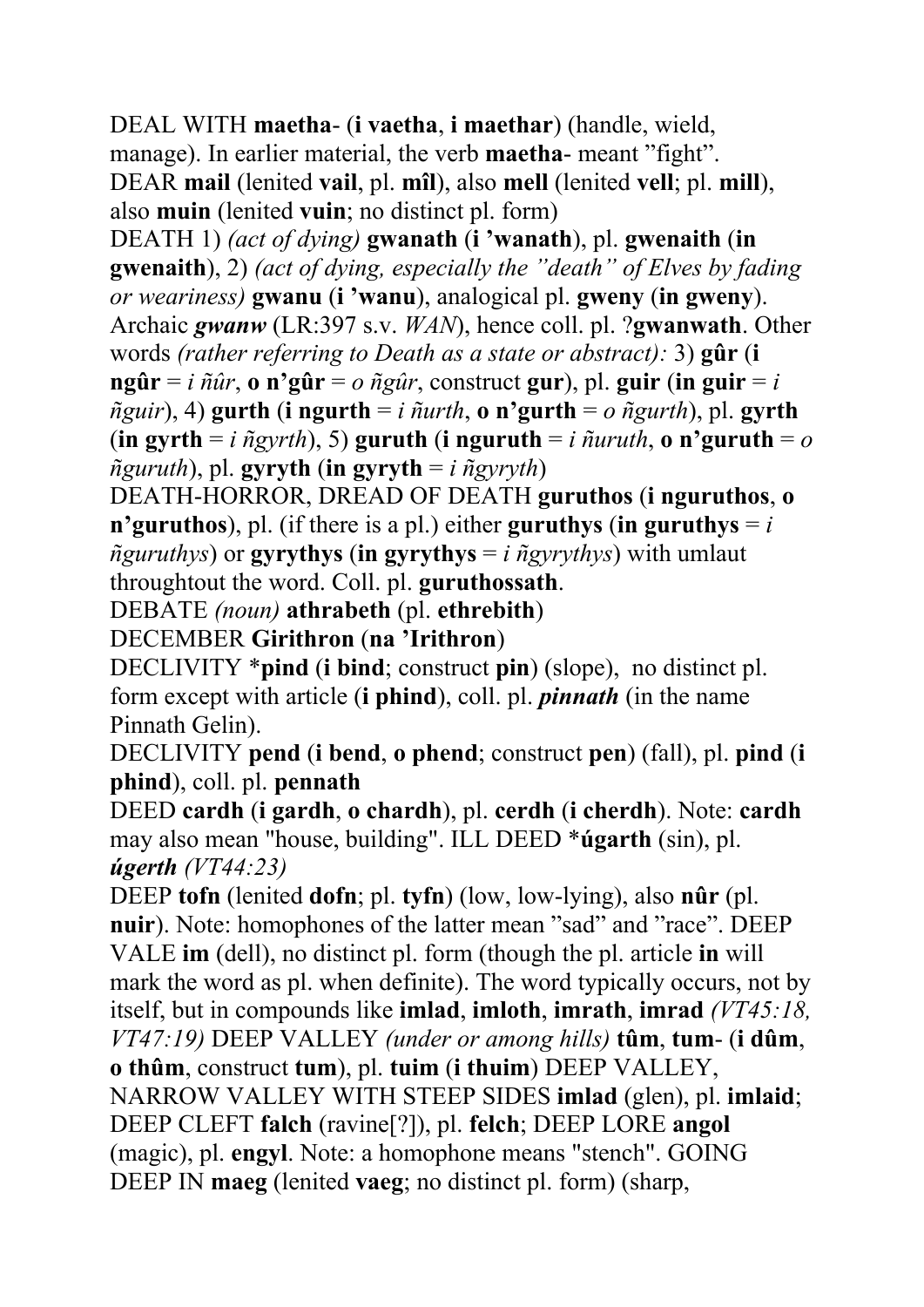penetrating). *(WJ:337)*; LEARNED IN DEEP ARTS **golwen** (wise), lenited **ngolwen**, pl. **gelwin** (archaic pl. **gölwin**);

DEER **aras** (pl. **erais**, coll. pl. **arassath**)

DEFEND **gartha**- (keep) (**i 'artha**, **i ngarthar** = *i ñarthar*)

DEFILE *(noun)* **aglonn** (pass between high walls), pl. **eglynn**.

DEFINED OR BOUNDED PLACE **gardh** (**i 'ardh**) (region), pl. **gerdh** (**i ngerdh** = *i ñerdh*)

DEFORMED AND HIDEOUS CREATURE \***ulunn** (monster), pl. **ylynn**. *(The archaic form ulund and the later form ulun is cited in LR:396 s.v. ÚLUG)*

DELIGHT, EXCLAMATION OF: **elo!** is said to be an exclamation of wonder, admiration, or delight.

DELL **im** (deep vale), no distinct pl. form (though the pl. article **in** will mark the word as pl. when definite). The word typically occurs, not by itself, but in compounds like **imlad**, **imloth**, **imrath**, **imrad** *(VT45:18, VT47:19)*

DELVED MINE #**sabar** (i **habar**, **o sabar**), pl. **sebair** (**i sebair**). Isolated from the name **Anghabar**, "iron mine". The root *SAPA* "dig, excavate" (QL:82) suggests that this -**habar** is a lenited form of **\*sabar**. If the unlenited form is actually \***habar**, read: **habar** (**i chabar**, **o chabar**), pl. **hebair** (**i chebair**).

DELVING 1) **grôd** (**i 'rôd**, construct **grod**) (cave, excavation, underground dwelling), pl. **grŷd** (**in grŷd**) *(WJ:414)*, 2) **groth** (**i 'roth**) (cave, large excavation), pl. **gryth** (**in gryth**)

DEMON **raug** (-**rog** in compounds, as in **Balrog**), pl. **roeg** (**idh roeg**), coll. pl. #**rogath** (isolated from *Balrogath*, MR:79). Also used = "powerful, hostile, and terrible creature". FIRE-DEMON **balrog** (**i valrog**), pl. **balroeg** (**i malroeg**). Coll. pl. *balrogath* is attested. Archaic form \***balraug**. *(MR:79, WJ:415)*. The etymological meaning

is rather "power-demon".

DENIAL **ubed**, pl. **ubid** *(WR:132, 137)*

DEPART **gwanna**- (**i 'wanna**, **in gwannar**) (die)

DEPARTED 1) *(past participle)* **gwanwen** (lenited **'wanwen**; pl. **gwenwin**), also as noun: a "departed" one, one of the Elves of Aman: **Gwanwen** (**i 'Wanwen**), pl. *Gwenwin* (**in Gwenwin**) *(WJ:378)*, 2) **gwann** (dead), lenited **'wann**; pl. **gwain**; DEPARTED SPIRIT **mân** (**i vân**, construct **man**), pl. **main** (**i main**)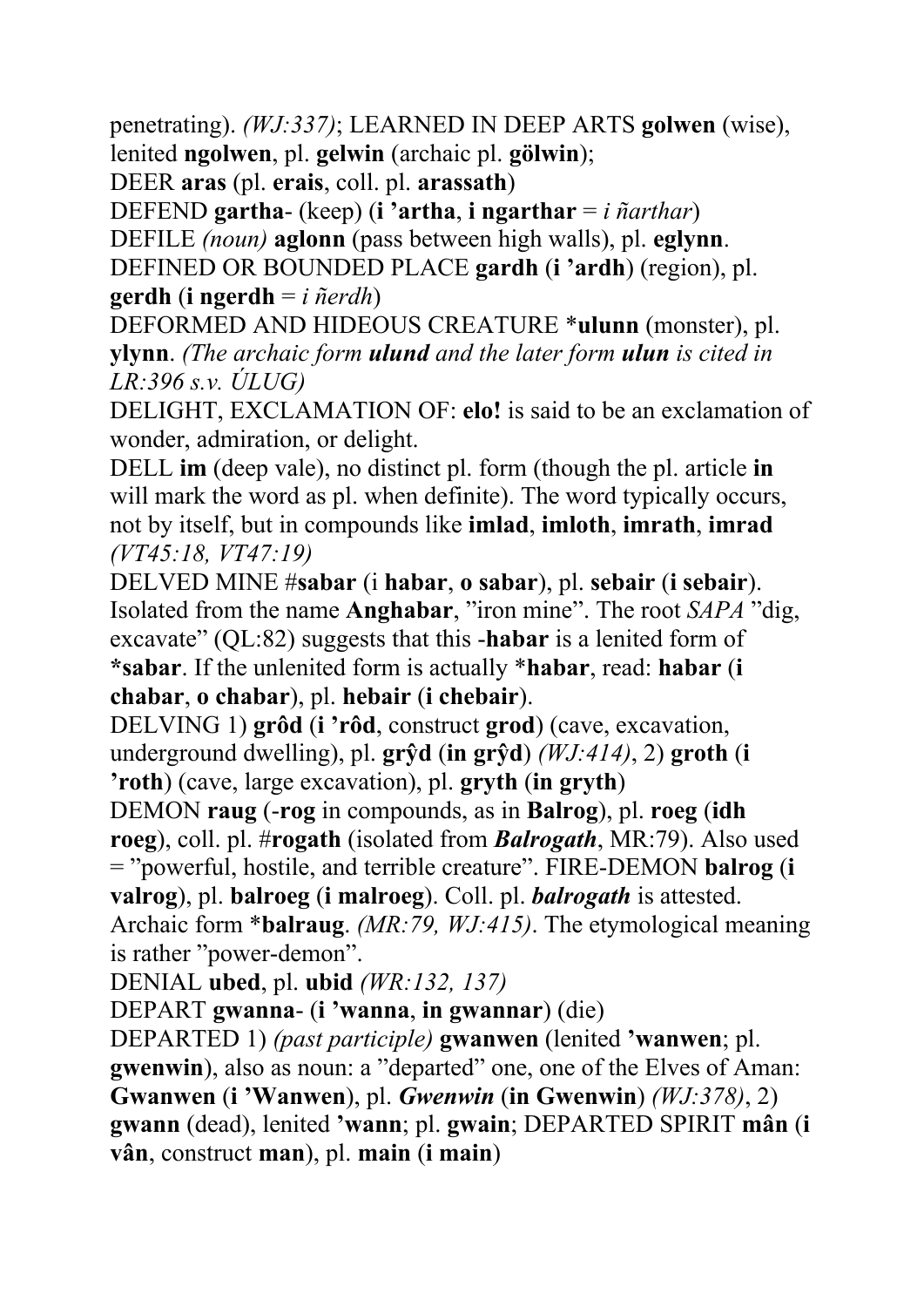DEPRIVE *(or, to wrong)* #**neitha**- (**i neitha**, **in neithar**), isolated from **Neithan** "Wronged" (as participle/derived noun)

DESCENDANT **iôn** (**-ion**) (son), pl. **ŷn**, coll. pl. #*ionath* isolated from **Hurinionath** *(PM:202-3)* as the name of the House of Húrin.*(MR:373, WJ.337, PM:202-3, 218)*

DESIRE *(vb.)* **aníra**- (**i aníra**, **in anírar**); SEXUAL DESIRE **îr** *(VT46:23)*

DETESTABLE **thaur** (abhorrent, abominable, foul), pl. **thoer**. Note: a homophone means "fenced".

DETESTATION **delos** (**i dhelos**) (fear, horror, abhorrence, dread, loathing), pl. **delys** (**i nelys**), coll. pl. **delossath**. A side-form ends in **oth** (pl. -**yth**) instead of -**os** (-**ys**).

DEVICE **gaud** (**i 'aud**) (contrivance, machine), pl. **goed** (**i ngoed** = *i ñoed*), coll. pl. **godath** 

DEW 1) **mîdh** (**i vîdh**, construct **midh**), no distinct form in pl. except with article (**i mîdh**), 2) **ross** (construct **ros**) (foam, rain, spray [of fall or fountain]), pl. **ryss** (**idh ryss**). *(Letters:282)* Note: homophones mean "reddish, russet, copper-coloured, red-haired" and also "polished metal, glitter".

DIALECT, see TONGUE

DIE 1) **fir**- (**i fîr**, **i firir**) (fade), 2) **gwanna**- (**i 'wanna**, **in gwannar**) (depart)

DIFFICULTY **tarias** (**i darias**, **o tharias**) (stiffness, toughness), pl. **teriais** (**i theriais**) if there is a plural form; coll. pl. **tariassath**  DIM *(verb)* **gwathra**- (**i 'wathra**, **in gwathrar**) (overshadow, veil, obscure)

DIM *(adj.)* **gwathren** (shadowy), lenited **'wathren**; pl. **gwethrin**. (A lenited pl. is attested in the name *Ered Wethrin*, Shadowy

Mountains.); DIM LIGHT **gwâth** (**i 'wâth**; construct **gwath**) (shadow, shade), pl. **gwaith** (**in gwaith**) *(UT:261)*; DIM SHAPE **auth** (spectral or vague apparition), pl. **oeth**, coll. pl. **othath**. Note: a homophone means "war, battle".

DIN **glam** (**i 'lam**) (uproar, tumult, confused yelling of beasts; shouting, confused noise; a body of Orcs), pl. **glaim** (**in glaim**), coll. pl. **glammath** 

DIRE **goeol** (terrible, fell), lenited **'oeol**; pl. **goeoel**. Archaic \***goeaul**. DIRTY **gwaur** (soiled), lenited **'waur**, pl. **goer**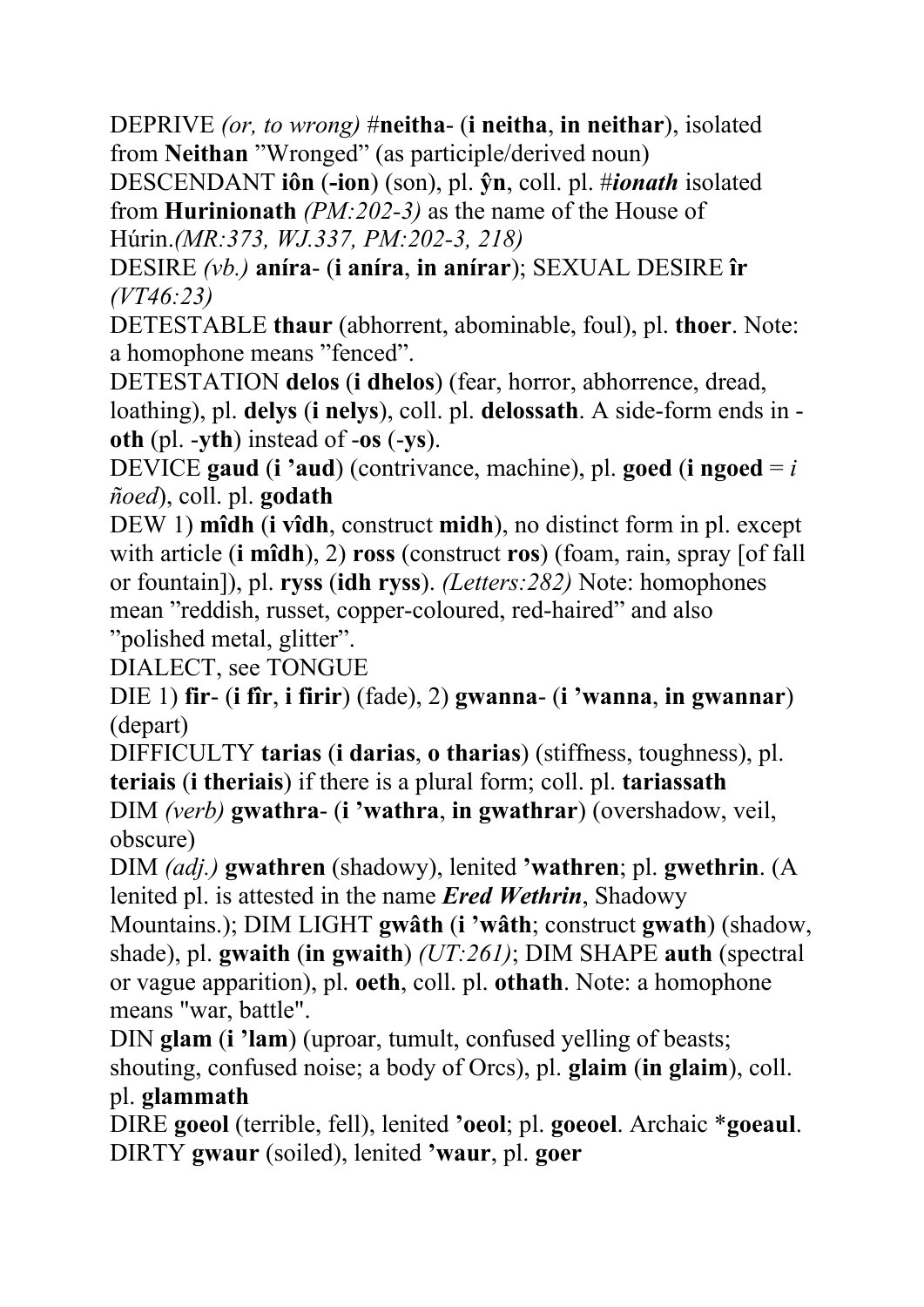DISEASE \***lhîw** (?**i thlîw** or ?**i lîw** – *the lenition product of lh is uncertain*) (sickness), no distinct pl. form except possibly with article (?**i lîw**). – Suggested Sindarin form of "Noldorin" *thliw*, *fliw*. DISGUST *(noun)* **dêl** (**i dhêl**, construct **del**) (fear, loathing, horror), pl. **dîl** (**i nîl**). FEEL DISGUST AT **fuia**- (**i fuia**, **in fuiar**) (abhor) DISTANT 1) **hae** (far, on the other side, further); lenited **chae**; no distinct pl. form, 2) \***haer** (far, distant), lenited **chaer**; no distinct pl. form. *(Tentative correction of "haen" in VT45:20; compare Quenya haira.)*

DISTINCT **minai** (single, unique), lenited **vinai**; pl. **mini** DISTURB **presta**- (**i bresta**, **i phrestar**) (affect); the passive participle *prestannen* is attested.

DIVINE *(adj.)* **bâl**, lenited **vâl**, pl. **bail**. Note: the word can also be used as a noun "divinity, divine power".

DIVINITY **bâl** (**i vâl**, construct **bal**), pl. **bail** (divine power). Note: the word can also be used as an adj. "divine".

DO **car**- (**i gâr**, **i cherir**), pa.t. **agor** (make, build) *(WJ:415)*, PRONE (TO DO) *(adj.)* **dadbenn** (downhill, sloping down, inclined), lenited **dhadbenn**, pl. **dedbinn**. Verb SET VIGOROUSLY OUT TO DO **heria**- (**i cheria**, **i cheriar**) (have an impulse, be compelled to do something, begin suddenly and vigorously) *(VT45:22)*

DOER **ceredir** (**i geredir**, **o cheredir**) (maker), no distinct pl. form except with article (**i cheredir**)

DOG **hû** (**i chû**, **o chu**, construct **hu**), pl. **hui** (**i chui**) DOING #**cared** (**i gared**, **o chared**) (making), pl. **cerid** (**i cherid**). Isolated from **ceredir** "doer, maker", where the word appears in umlauted form  $(\text{cared} + \text{dîr})$ .

DOME **telu** (**i delu**, **o thelu**) (high roof), pl. **tely** (**i thely**)

DON'T 1) **avo** (+ lenited imperative, e.g. **avo garo** "don't do"); **av**- (prefix added to imperative verbs, followed by lenition: **avgaro**! "don't do!" as a negative version of **caro**! "do!"), 2) **baw!** (= "no!", as interjection expressing refusal or prohibition)

DOOM *(verb)* **bartha**- (**i martha**, **i mbarthar**)

DOOM *(noun)* 1) **amarth** (fate), pl. **emerth**; 2) **band** (**i mand**, **o mband**; construct **ban**) (custody, prison, safekeeping, duress, hell), pl. **baind** (**i mbaind**), coll. pl. **bannath**. 3) **manadh** (**i vanadh**) (final end, fate, fortune [*usually = final bliss*]), pl. **menaidh** (**i menaidh**)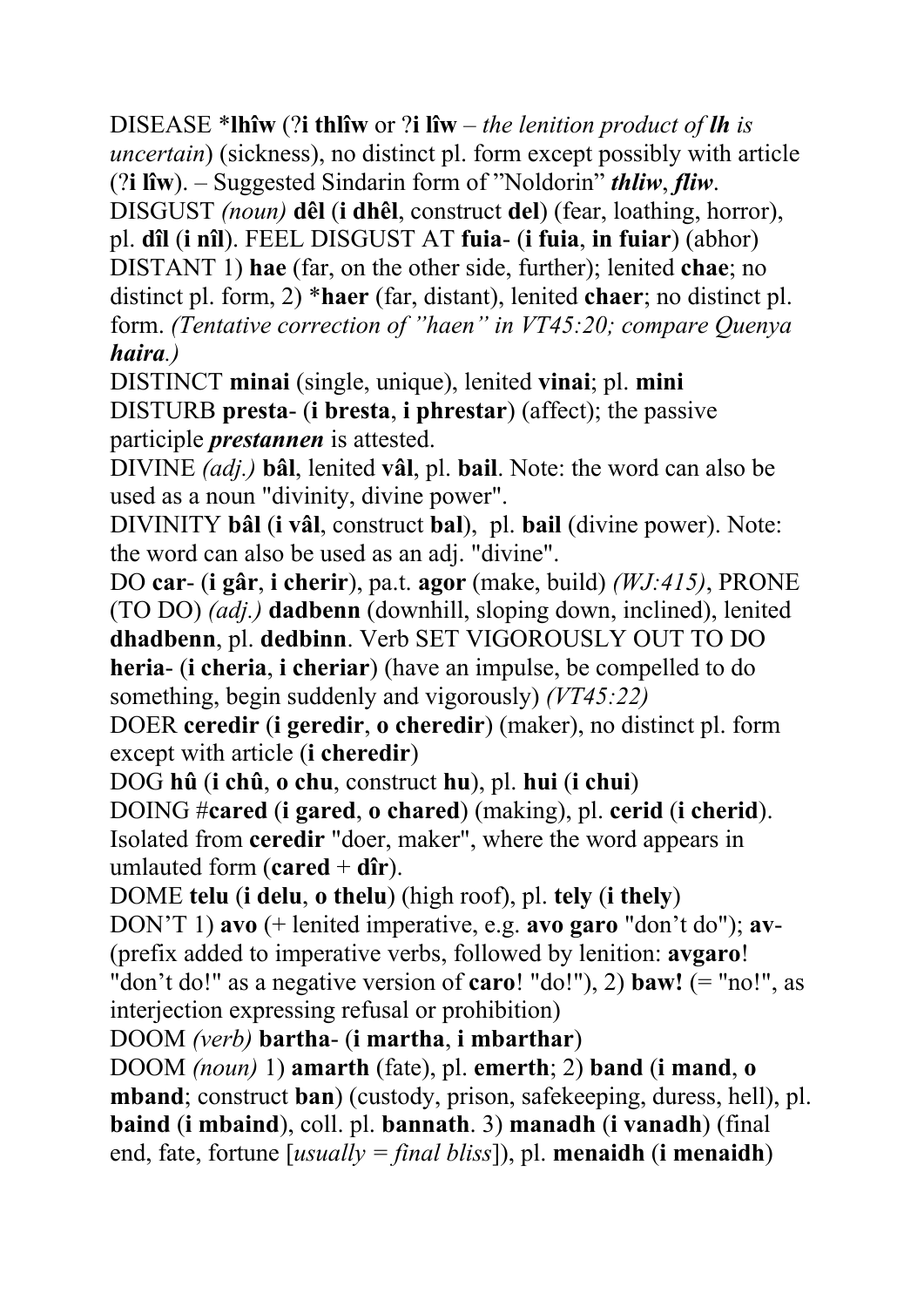DOOMED **barad** (lenited **marad**), pl. **beraid**. Note: **barad** is also a noun "fortress, fort, tower", but this is derived from a stem in *b-* and would have different mutations.

DOOR 1) **fend** (threshold), construct **fen**, pl. **find**, coll. pl. **fennath**, 2) **fennas** (gateway), pl. **fennais**, coll. pl. **fennassath**, 3) **annon** (great gate), pl. *ennyn*

DORIATH, PEOPLE OF **Iathrim** ("Fence-people") *(WJ:378)*

DOT **pêg** (**i bêg**, construct **peg**) (small spot), pl. **pîg** (**i phîg**)

DOUBLE *(adj.)* 1) **edaid**; no distinct pl. form, 2) **tadol** (lenited **dadol**, analogical pl. **dedyl**)

DOUGH **maeas** (**i vaeas**), pl. **maeais** (**i maeais**) if there is a pl. (but coll. pl. **maeassath**). Suggested Sindarin form of "Noldorin" *moeas*. DOVE **cugu** (**i gugu**, **o chugu**), pl. **cygy** (**i chygy**)

DOWN (*adverb*, = DOWNWARD) **dad**; DOWNHILL, SLOPING DOWN *(adj.)* **dadbenn** (inclined, prone [to do]), lenited **dhadbenn**, pl. **dedbinn**; SLANT DOWN **penna**- (**i benna**, **i phennar**)

DOWN *(noun)* \***torn** (**i dorn**, **o thorn**), pl. **tyrn** (**i thyrn**). Only the pl. **tyrn** is attested, as part of the name Tyrn Gorthad "Barrowdowns".

DRAGON **lhûg** (construct **lhug**; with article ?**i thlûg** or ?**i lûg** – *the lenition product of lh is uncertain*) (snake, serpent), pl. **lhuig** (?**i luig**), also **amlug** (pl. **emlyg**). FISH-DRAGON **limlug** (sea serpent), pl. **limlyg**

DRAIN *(vb)* **sautha**- (**i hautha**, **i sauthar**)

DRAUGHT \***suith** (**i huith**, **o suith**), no distinct pl. form except with article (**i suith**). – Suggested Sindarin form of "Noldorin" *sûth*.

```
DRAW teitha- (i deitha, i theithar) (write)
```
DREAD *(noun)* 1) **delos** (**i dhelos**) (fear, horror, abhorrence, detestation, loathing), pl. **delys** (**i nelys**), coll. pl. **delossath**. A sideform ends in -**oth** (pl. -**yth**) instead of -**os** (-**ys**). 2) **gae** (**i 'ae**), no distinct pl. form except with article (**i** ngae  $=$  *i*  $\tilde{n}ae$ ), 3) gôr (**i** ngôr  $=$  *i*  $\tilde{n}\tilde{o}r$ , **o**  $\mathbf{n}'\tilde{g}\tilde{o}\mathbf{r} = o$   $\tilde{n}\tilde{g}\tilde{o}r$ , construct **gor**) (fear, horror), pl. **g** $\tilde{g}\mathbf{r}$  (in  $\tilde{g}\tilde{g}\mathbf{r} = i$ *ñgŷr*). Note: a homophone means "vigour", but has different mutations. 4) **goroth** (**i ngoroth** = *i ñoroth*, **o n'goroth** = *o ñgoroth*) (horror), pl. **geryg** (in **geryg** = *i*  $\tilde{n}$ geryg) *(WJ:415)*. Archaic pl. \***göryth**. 5) **gorth** (**i ngorth** = *i ñorth*, **o n'gorth** = *o ñgorth*) (horror), pl. **gyrth** (**in gyrth** = *i ñgyrth*). *(WJ:415)* Note: a homophone means "dead; dead person". 6) **goss** (**i 'oss**, constuct **gos**) (horror), pl. **gyss** (**i**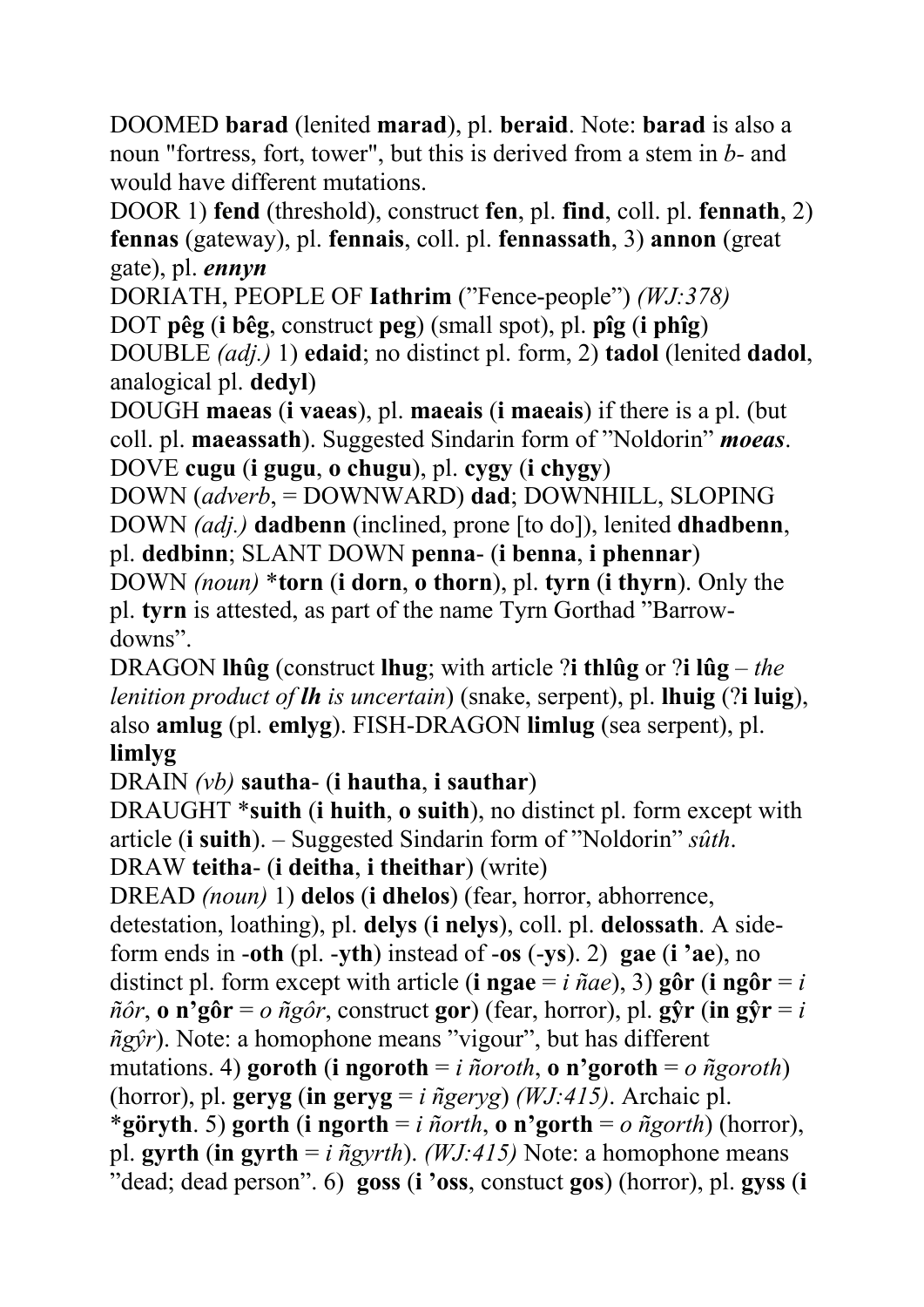$ngvss = i \tilde{n}vss$ ). 7) **gost** (**i** ngost = *i*  $\tilde{n}ost$ , **o** n'gost = *o*  $\tilde{n}gost$ ) (terror), pl. **gyst** (**in gyst** = *i ñgyst*). 8) **achas** (fear), pl. **echais**. It is possible that the word is lenited in the source, and that it should have an initial **g**-; if so read **gachas** (**i 'achas**), pl. **gechais** (**i ngechais** = *i ñechais*), coll. pl. **achassath**. GREAT DREAD **daedhelos** (**i naedhelos**, **o ndaedhelos**), pl. **daedhelys** (**i ndaedhelys**). Coll. pl. **daedhelossath**. A side-form ends in -**oth** instead of -**os**. The word appears in the mutated form "ndaedelos" in LotR Appendix F, but since the second element must be **delos** "abhorrence" and it would surely be lenited following a vowel, this would seem to be one of the cases where Tolkien wrote **d** even though **dh** would be technically correct. DREAD OF DEATH **guruthos** (**i** nguruthos  $=$  *i ñuruthos*, **o n'guruthos** = *o ñguruthos*) (death-horror), pl. (if there is a pl.) either **guruthys** (in guruthys  $=$  *i*  $\tilde{n}$ *guruthys*) or gyrythys (in gyrythys  $=$  *i ñgyrythys*) with umlaut throughtout the word. Coll. pl. **guruthossath**. DREADFUL 1) **gaer** (awful, fearful; holy); lenited **'aear**; no distinct pl. form. Note: homophones mean "reddish, copper-coloured, ruddy" and also "sea". 2) **naer** (lamentable, woeful, sad); no distinct pl. form. DREAM *(noun)* **ôl** (in compounds **olo**-; pl. **ely** for archaic **öly**). – The pl. **ely** is the suggested Sindarin equivalent of "Noldorin" *elei* (LR:379 s.v. *OLOS*)

DREAM *(verb)* **oltha**- (**i oltha**, **in olthar**)

DREARINESS **muil** (**i vuil**) (twilight, shadow, vagueness), no distinct pl. except with article (**i muil**)

DRINK *(vb.)* **soga**- (3rd person sg. *sôg*, pa.t. *sunc* or *sogant*; passive participle **sogannen**). Hence **i hôg** "who drinks", ?**i sogar** "who drink". The form "asogant" in LR:388 s.v. *SUK* is an error for *sogant*, VT46:16. The participle, listed in LR as "sogennen", should apparently read **sogannen**.

DRINKING VESSEL **ylf** (no distinct pl. form; coll. pl. **ylvath**) *(WJ:416)*. Note: a homophone means "brand".

DRIVEN UNDER COMPULSION **horn** (impelled), lenited **chorn**; pl. **hyrn** 

DRÛ: FAMILY OF THE DRÛ-FOLK **Drúnos** (**i Dhrúnos**), pl. **Drúnys** (**in Drúnys**), coll. pl. **Drúnossath**. See WILD MAN. DRY **parch** (lenited **barch**; pl. **perch**); VERY DRY **apharch** (pl. **epherch**) *(VT45:5, 36)*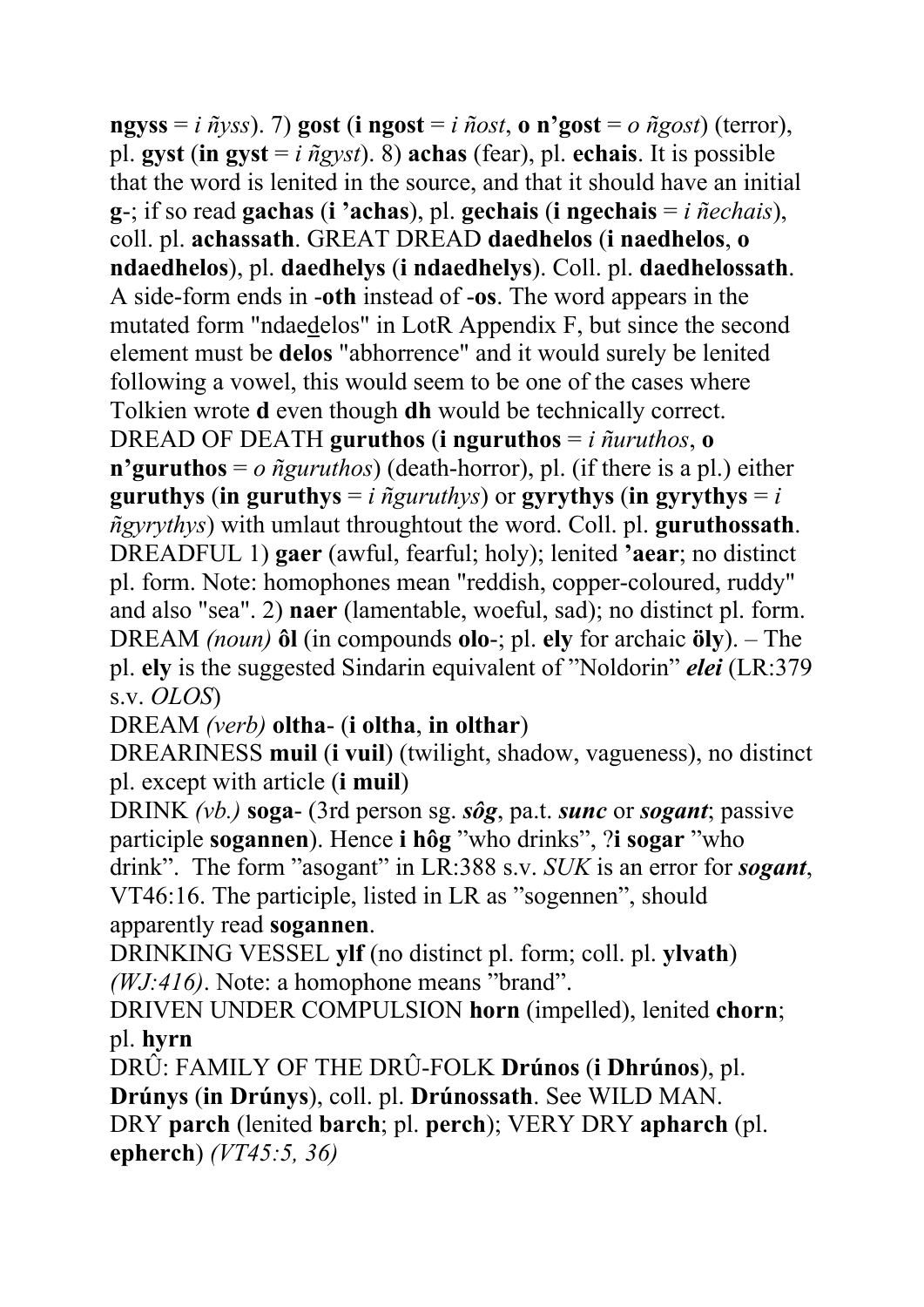DUNGEON **gador** (**i 'ador**) (prison), analogical pl. **gedyr** (**i ngedyr** = *i ñedyr*). Archaic **gadr**.

DUNLAND, PEOPLE OF **Gwathuirim** *(PM:330)*

DURESS **band** (**i mand**, **o mband**; construct **ban**) (custody, prison, safekeeping, doom, hell), pl. **baind** (**i mbaind**), coll. pl. **bannath**. DURESS **thang** (compulsion, need, oppression, tyranny), pl. **theng** if there is a pl.

DUSK 1) **moth** (**i voth**), pl. **myth** (**i myth**). David Salo would read \***môth** with a long vowel. 2) **dû** (**i dhû**) (night, nightfall, late evening, darkness), pl. **dui** (**i nui**) *(SD:302)*.

DUSK-SINGER *(= nightingale)* **dúlinn** (**i dhúlinn**), same form pl. except with article (**i núlinn**); coll. pl. **dúlinnath** *(SD:302)*

DUSKY **doll** (dark, misty, obscure), lenited **noll**, pl. **dyll**. Note: In "Noldorin", this word appeared as *dolt* as well as *doll*, but the latter seems the best form in S.

DUST 1) **ast** (pl. **aist** if there is a pl.), 2) **lith** (sand, ash) *(Names:178)* DWARF 1) **hadhod** (**i chadhod**, **o chadhod**), pl. **hedhyd** (**i chedhyd**), coll. pl. *hadhodrim (WJ:388)*. This was a word borrowed from Dwarvish *Khazâd*. 2) **naug** (in compounds -**nog**), pl. #*noeg*, coll. pl. **naugrim**, **nogrim**. *(WJ:388, 408, 413; VT45:13)*. In "Noldorin" the pl. was *nuig*, but the Sindarin pl. form *noeg* is attested in **Nibinnoeg** "Petty-dwarves" *(WJ:187, 420)*. Note: **naug** is also used as an adj. "dwarfed, stunted". This word for "dwarf" also appears in a diminutive form: **naugol** (in compounds **naugla**-), coll. pl. *nauglath*. 2) DWARF **nogoth** (pl. **negyth**; coll. pl. *nogothrim*). Archaic pl.

"noegyth" = *nögyth (WJ:388, 408)* 3) **norn** (pl. *nyrn*, coll. pl.

*nornwaith*). From the adj. **norn** "twisted, knotted, crabbed, hard".

*(MR:93, WJ:205)* 4) #**Gonhir** (**i 'Onhir**), literally "Master of Stone", no distinct pl. form except with article (**i** Ngonhir =  $i$  Nonhir, maybe

primarily used as a coll. pl. *Gonhirrim (WJ:205, there spelt* 

*"Gonnhirrim")* The coll. pl. **Dornhoth** ("Thrawn folk") *(WJ:388,* 

*408)* also refers to the Dwarves. PETTY-DWARF \***Niben-naug**, **nog**; pl. *Nibin-noeg*, coll. pl. *Nibin-nogrim (UT:148)*

DWARFED **naug** (stunted), pl. **noeg**. Note: the word is also used as a noun "dwarf".

DWARFLET, see PETTY-DWARF

DWARROWVAULT (a name of Khazad-dûm or Moria) **Hadhodrond** (**na Chadhodrond**, **o Chadhodrond**) *(WJ:389)*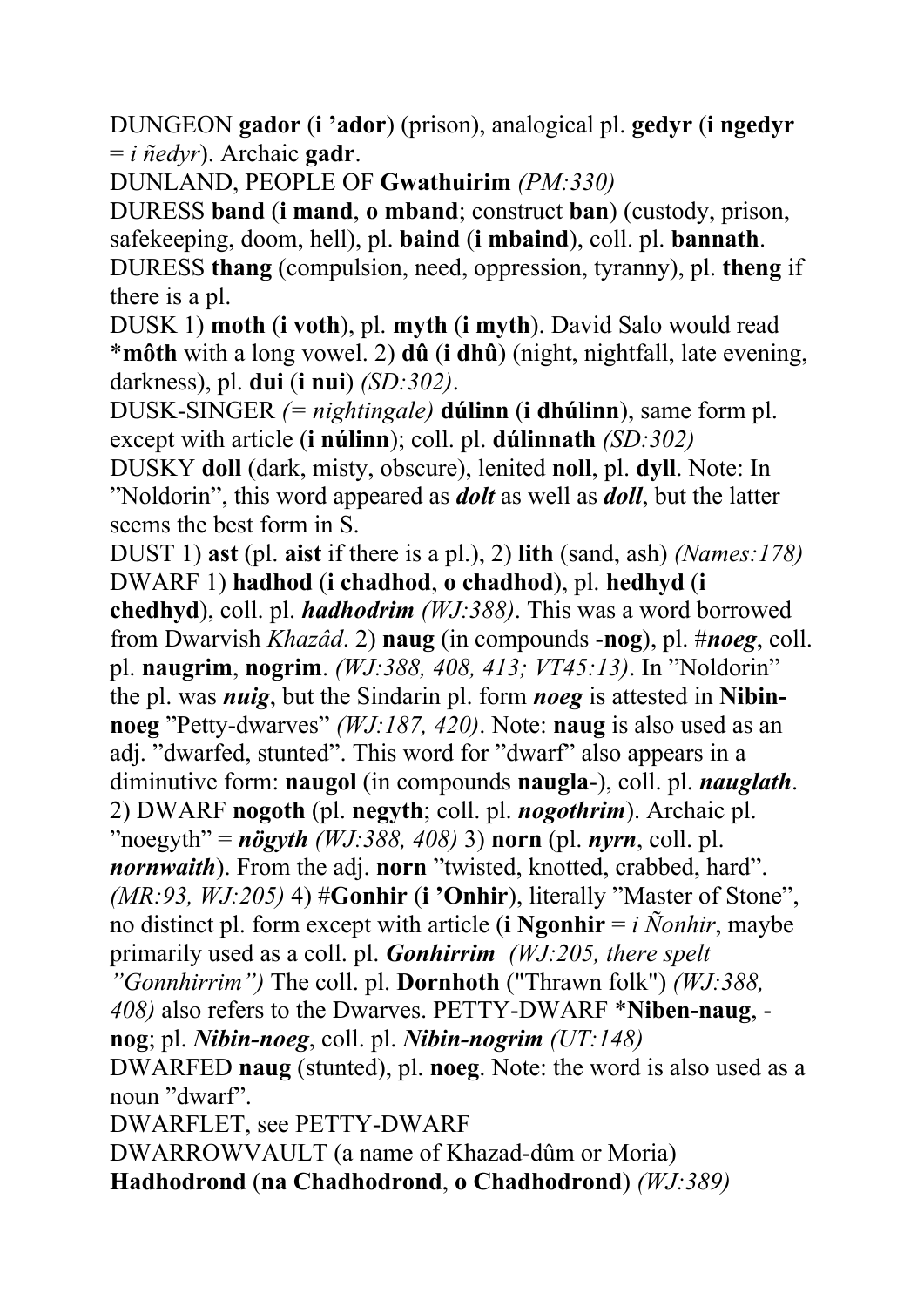#### DWELL **dortha**- (**i northa**, **i ndorthar**) (stay)

DWELLING **bâr** (house, home, family; land, earth) (**i mâr**, **o mbâr**, construct **bar**), pl. **bair** (*i mbair*). Also -**bar**, -**mar** at the end of compounds DWELLING PLACE **dôr** (**i nôr**, construct *dor*) (land, region), pl. **dŷr** (**i ndŷr**) *(WJ:413)*. ENCLOSED DWELLING **gobel** (**i 'obel**) (walled house or village, "town"), pl. **gebil** (**i ngebil** = *i ñebil*). Archaic pl. **göbil**. DWELLING UNDERGROUND \***rhûd** (construct **rhud**, with article ?**i thrûd** or ?**i rûd** – *the lenition product of rh- is uncertain)* (artificial cave, rockhewn hall, mine), pl. **rhuid** (?**idh ruid**) *(PM:365)*. UNDERGROUND DWELLING **grôd** (**i 'rôd**, construct **grod**) (cave, delving, excavation), pl. **grŷd** (**in grŷd**) *(WJ:414)*

### $\langle$ **E** $>$

EAGER **bara** (fiery), lenited **vara**, pl. **berai**

EAGLE **thoron**, pl. **theryn**, coll. pl. *thoronath*. The sg. may also appear as **thôr** (with stem **thoron**-); **thôr** is also an adjective "swooping, leaping down". In "Noldorin", the pl. was *therein* (LR:392 s.v. *THOR*). GREAT WING *(of eagle)* **roval** (pinion, wing), pl. **rovail** (**idh rovail**). – Suggested Sindarin form of "Noldorin" *rhoval* pl. *rhovel*.

EAR **lhewig** (?**i thlewig** or ?**i lewig** – *the lenition product of lh is uncertain)*. This ia a singular formed from the collective EARS *(pair of ears)*: **lhaw** (?**i thlaw** or ?**i law**).

EARLY NIGHT WITHOUT A MOON **tinnu** (**i dinnu**, **o thinnu**) (dusk, twilight, starlit evening), pl. **tinny** (**i thynny**) if there is a pl. EARTH 1) **ceven** (**i geven**, **o cheven**), pl. **cevin** (**i chevin**) *(VT48:23)*, 2) *(world)* **Amar** (archaic **Ambar**), pl. **Emair**; 3) **bâr** (dwelling, house, home, family; land) (**i mâr**, **o mbâr**, construct **bar**), pl. **bair** (*i mbair*). Also -**bar**, -**mar** at the end of compounds. 4) *(maybe "earth" as substance)* **cae** (**i gae**, **o chae**). No distinct pl. form even if there is a pl., except with article (**i chae**). For "earth" as a substance, see also

SOIL.

EARTHEN **cefn** (lenited **gefn**, pl. **cifn**)

EARTHENWARE **cefnas** (**i gefnas**, **o chefnas**), pl. **cefnais** (**i chefnais**) *(VT45:19)*

EAST (THE EAST) **Rhûn** (?**na Thrûn**) (maybe primarily "the East" as a region), also **amrûn** (sunrise, orient, uprising). The term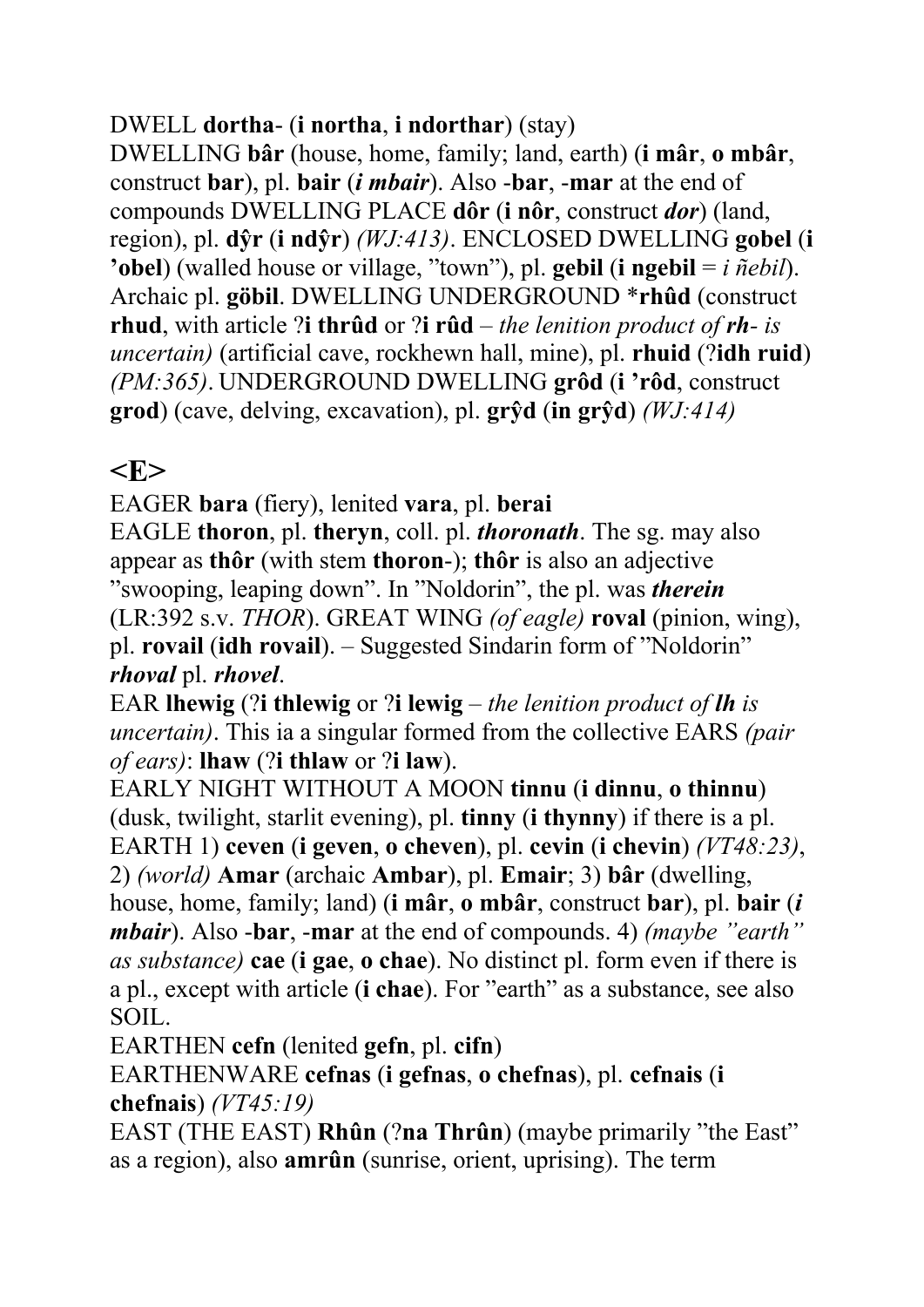\***Rhúven** (?**na Thrúven**) is maybe primarily "east" as a *direction*; the final element means "way". This word is spelt "rhufen" in the source (LR:384 s.v. *RŌ*), but it would seem that **f** here represents **v**. – EAST *(adjectival prefix)* **rhu**- *(as in Rhudaur "Eastwood", name of a realm: rhu- + taur "wood")*.

EASTERN **rhunen** (lenited ?**thrunen** or ?**runen** – *the lenition product of rh- is uncertain)*, pl. **rhúnin**

EAT **mad**- (**i vâd**, **i medir**). HONEY-EATER, see BEAR

EAVESDROP **lathra**- (listen in) (**i lathra**, **i lathrar**), also **lathrada** (**i lathrada**, **i lathradar**)

EAVESDROPPER **lathron** (hearer, listener), pl. **lethryn**, coll. pl. **lathronnath**. This is a masc. form, corresponding to fem. **lethril** *(VT45:26)*, no distinct pl. form, but coll. pl. **lethrillath**.

EBB **dannen** (**i nannen**, **o ndannen**) (low tide), pl. **dennin** (**i ndennin**). *(VT48:26)* Notice the homophone **dannen** "fallen" (but this past participle has different mutations). *(VT48:26)*

ECHO *(noun)* **glamor** (**i 'lamor**), banalogical pl. **glemyr** (**in glemyr**). Archaic \***glamr**, *glambr*. ECHO (or, sound of voices) **lammad**, pl. **lemmad**. May also be spelt with a single **m**. ECHOING VOICE **lam**, pl. **laim**, coll. pl. *lammath*.

ECHOING *(adj.)* 1) **glamren** (lenited **'lamren**; pl. **glemrin**), 2) \***loven**, pl. **lovin** (only attested in North Sindarin form **lómin**) EDDY *(noun)* **hwind** (**i chwind**, **o chwind**; no distinct pl. form even with article; coll. pl. **hwinnath**) *(VT46:22)* 

EDDY *(verb)* **hwinia**- (**i chwinia**, **i chwiniar**) (twirl, whirl) EDGE \***rîw** (construct **riw**) (hem, border), no distinct pl. form except with article (**idh rîw**). Suggested Sindarin form of "Noldorin" *rhîf*. SHARP EDGE **lanc** (sudden end, brink), pl. **lainc**, coll. pl. **langath.**  Note: homophones mean "naked" and also "neck, throat".

EIGHT **toloth**, **tolodh**; EIGHTH **tollui** (lenited **dollui**). (VT42:15; Tolkien may have abandoned the form [**t**]**olothen** occurring in lenited form *dolothen* in an earlier source, SD:129)

ELDA *(Elf of the Great Journey, as opposed to the Avari)* **calben** (**i galben**, **o chalben**), pl. **celbin** (**i chelbin**). The general word for Elves, **Elidh** or **Edhil**, may be used in the sense of Quenya *Eldar* (which itself is often used in a generalized sense: any kind of Elves). ELDER **einior** (pl. **einioer**). Archaic \***einiaur**.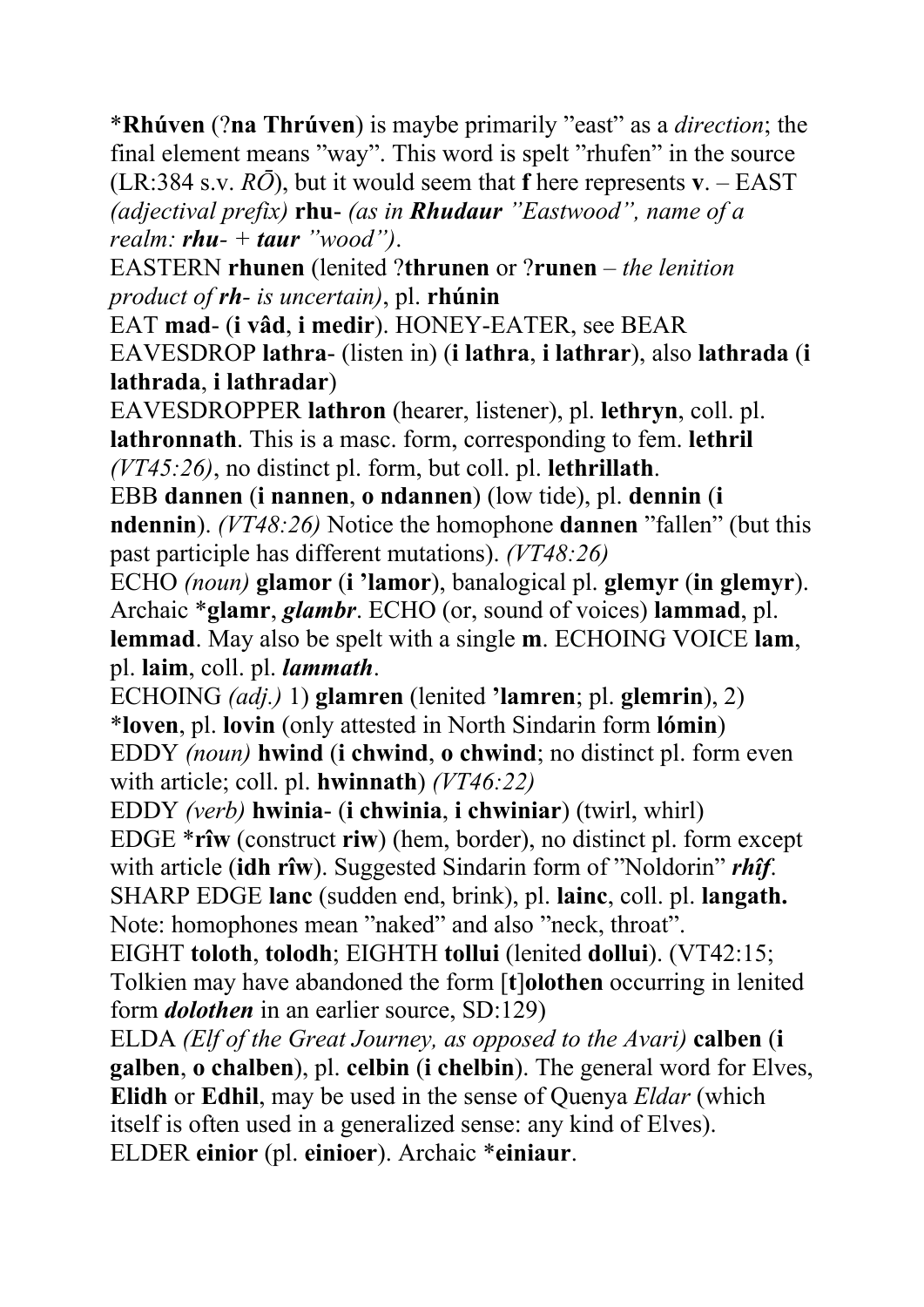ELDEST **iarwain** (based on *Iarwain* as a name of Tom Bombadil, perhaps literally "old-new").

ELEPHANT **annabon** (lit. "long-snouted"), pl. **ennebyn**, coll. pl. **annabonnath**.

ELEVEN **minib** *(VT48:6-8)*

ELF **edhel** (pl. *edhil*). Coll. pl. **Edhelrim** (or **Edhellim**) *(UT:318)*. Also †**eledh**, pl. *elidh*, coll. pl. *eledhrim (Letters:281)*, also **elen**, pl. *elin*, also with coll. pl. **eledhrim** (**elen**  $+$ **rim** with the regular change  $nr > dhr$ ). *(WJ:363, 377-78; the shorter coll. pl. <i>Eldrim > Elrim* may also occur). But since **elin** also means "stars", other terms for "Elf" may be preferred. ELF-MAN **ellon** (pl. *ellyn*), ELF-WOMAN **elleth** (pl. **ellith**) *(WJ:363-64, 377)* ELF OF THE GREAT JOURNEY *(Elda, as opposed to the Avari)* **calben** (**i galben**, **o chalben**), pl. *celbin* (**i chelbin**). NON-ELDARIN ELF **Avar**, pl. *Evair***,** also called ELF LEFT BEHIND **lefn**, pl. **lifn**. GREEN-ELF **laegel**, pl. *laegil*; coll. pl. *laegrim* or *laegeldrim (WJ:385)*. These forms from a late source would seem to supersede the "N" forms listed in LR:368 s.v. *LÁYAK*: *Lhoebenidh* or *Lhoebelidh*. The Green-elves of Beleriand were also called **Lindel** (pl. *Lindil*), also **Lindedhel** (pl. *Lindedhil*) *(WJ:385)***.**  DARK ELF **Mornedhel** (**i Vornedhel**), pl. **Mornedhil** (**i Mornedhil**). Conceivably the entire word could be umlauted in the pl.: ?**Mernedhil**. *(WJ:409)* Another term for "Dark Elf" is **Dúredhel** (**i Dhúredhel**), pl. **Dúredhil** (**i Núredhil**). GREY-ELF (SINDA) #**send** (**i hend**, **o send**, construct **sen**) *(probably a term only used by the Noldor, borrowed from Quenya* Sinda*)*, pl. **sind** (**i sind**), coll. pl. *Sendrim* (the only attested form). FORSAKEN ELVES (the Sindar in Beleriand), see FORSAKEN. FIRST ELF *(one of the tribe of the Vanyar)* **Miniel** (**i Viniel**), pl. **Mínil** (**i** *Mínil*), coll. pl. **Miniellath**. *(WJ:383)* ELF OF AMAN **gwanwel** ("departed" Elf), pl. *gwenwil* (**in gwenwil**), coll. pl. **gwanwellath**. *(WJ:378)* Also **gwanwen**; see DEPARTED. ELF OF BELERIAND *(literally "West-Elf", including Noldor and Sindar)* **Dúnedhel** (**i Núnedhel**), pl. *Dúnedhil* (**i Ndúnedhil**). *(WJ:378, 386)* HALF-ELF (Elf-mortal hybrid) \***peredhel** (pl. *peredhil*) *(PM:256, 348)*. ELF-FRIEND **elvellon** (pl. *elvellyn*, coll. pl. **elvellonnath** *(WJ:412)*; ELF-STONE *(a term for beryl)* **edhelharn** (pl. **edhelhern**) *(SD:128-31)*. ELM TREE **lalven** (also spelt *lalwen*), pl. *lelvin* (*lelwin*). Alternative form **lalorn** (pl. **lelyrn**), also short form **lalf** (pl. *lelf* according to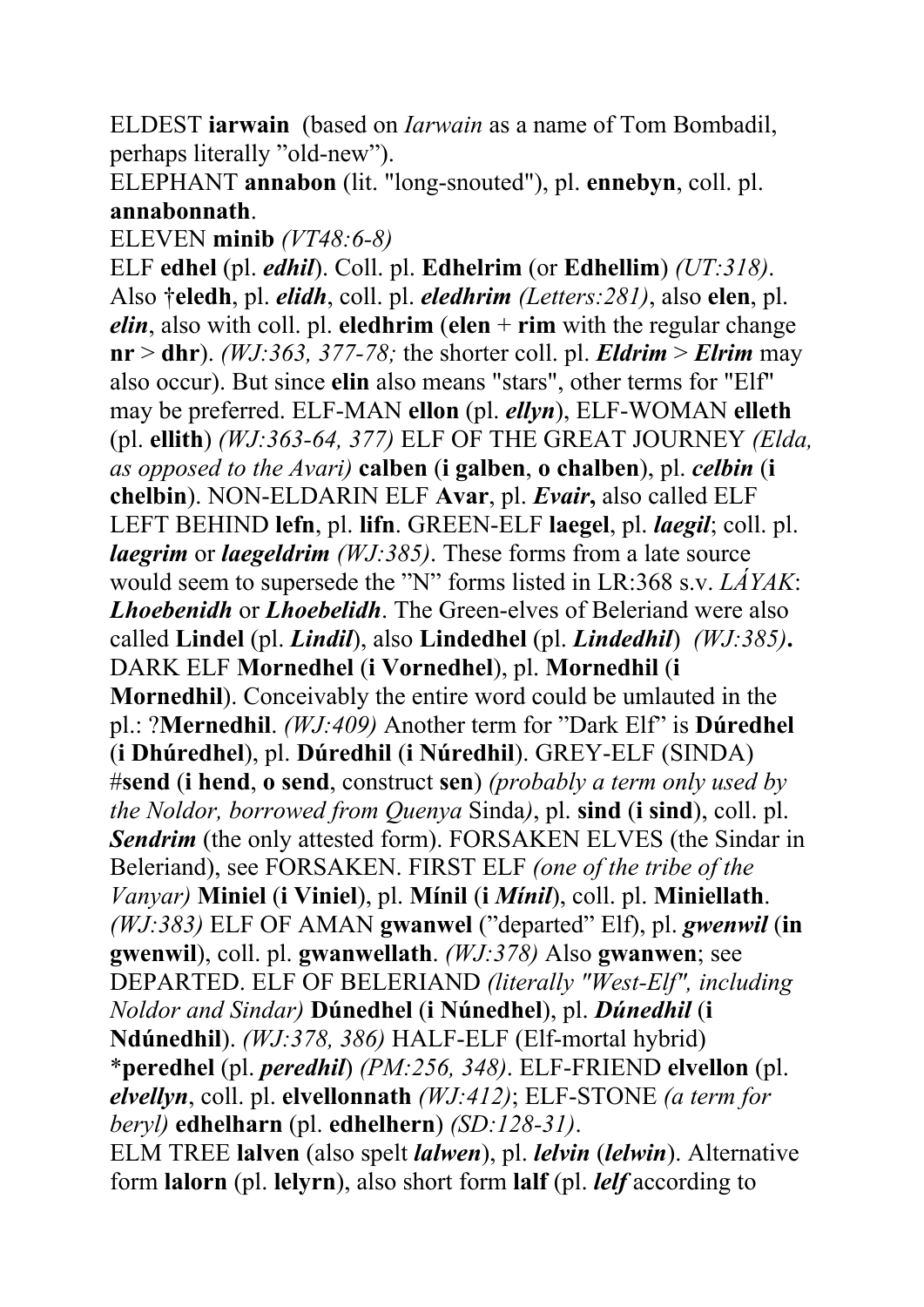LR:348 s.v. *ÁLAM*; David Salo would read Sindarin **leilf** to go with **eilph** "swan").

ELVISH **edhellen** (of language apparently = "Sindarin"), pl. **edhellin** EMBERS **iûl** (pl. **iuil** unless **iûl** is "inherently" plural, as the gloss might suggest).

EMINENT 1) **orchall** (lofty, superior), pl. **erchail** (for archaic **örchail**), 2) **raud** (high, noble), in compounds -**rod**, pl. **roed.** Also used as noun "champion, eminent man, [a] noble": **raud**, pl. **roed** (**idh roed**), coll. pl. **rodath**.

EMPTY **lost** (pl. **lyst**), also **cofn** (void), lenited **gofn**, pl. **cyfn** ENCAMPMENT **estolad** (pl. **estelaid**, archaic **estölaid**)

ENCHANTRESS **luithien** (Doriathrin *lúthien*, whence the name Lúthien), pl. **luithin**

ENCIRCLING FENCE *(outer fence)* **ephel** (pl. **ephil**)

ENCLOSE \***glenia**- (bound, limit) (**i 'lenia**, **in gleniar**) *(VT42:8; the spelling "gleina-" in the primary source may be an error)*

ENCLOSED DWELLING **gobel** (**i 'obel**) (walled house or village, "town"), pl. **gebil** (**i** ngebil =  $i$   $\tilde{n}$ *ebil*). Archaic pl. **göbil**. ENCLOSED GRASSLAND **parth** (**i barth**, **o pharth**) (field, sward), pl. **perth** (**i pherth**)

ENCLOSURE **pêl** (**i bêl**, construct **pel**) (fence, fenced field, garth), pl. **peli** (**i pheli**), the latter forms reflecting the stem **pele**- (root *PEL(ES)*, LR:380). CIRCULAR ENCLOSURE **cerin** (**i gerin**, **o cherin**) (circular raised mound), no distinct pl. form except with article (**i cherin**).

ENCOURAGEMENT: CRY OF ENCOURAGEMENT IN BATTLE **hûl** (**i chûl**, **o chûl**, construct **hul**), pl. **huil** (**i chuil**)

END *(adj.)* **methen** (lenited **vethen**; pl. **methin**) *(VT45:34)*

END *(noun)* 1) **meth** (**i veth**), pl. **mith** (**i mith**). Note: the word is also used as an adjective "last". 2) *(rear, hindmost part)* **tele** (**i dele**, **o thele**), pl. **teli** (**i theli**). In "Noldorin", the pl. was *telei* (LR:392 s.v. *TELES*). 3) *( maybe primarily "last point in line; last of a series of items")* #**methed** (**i vethed**), pl. **methid** (**i methid**). Isolated from the name **Methedras**, the last in a line of mountain peaks. FINAL END **manadh** (**i vanadh**) (fate, fortune [*usually = final bliss*]), pl. **menaidh** (**i menaidh**). SHARP END **nass** (point, angle, corner), construct **nas**, pl. **nais**. SUDDEN END **lanc** (sharp edge, sudden end, brink), pl. **lainc**, coll. pl. **langath.**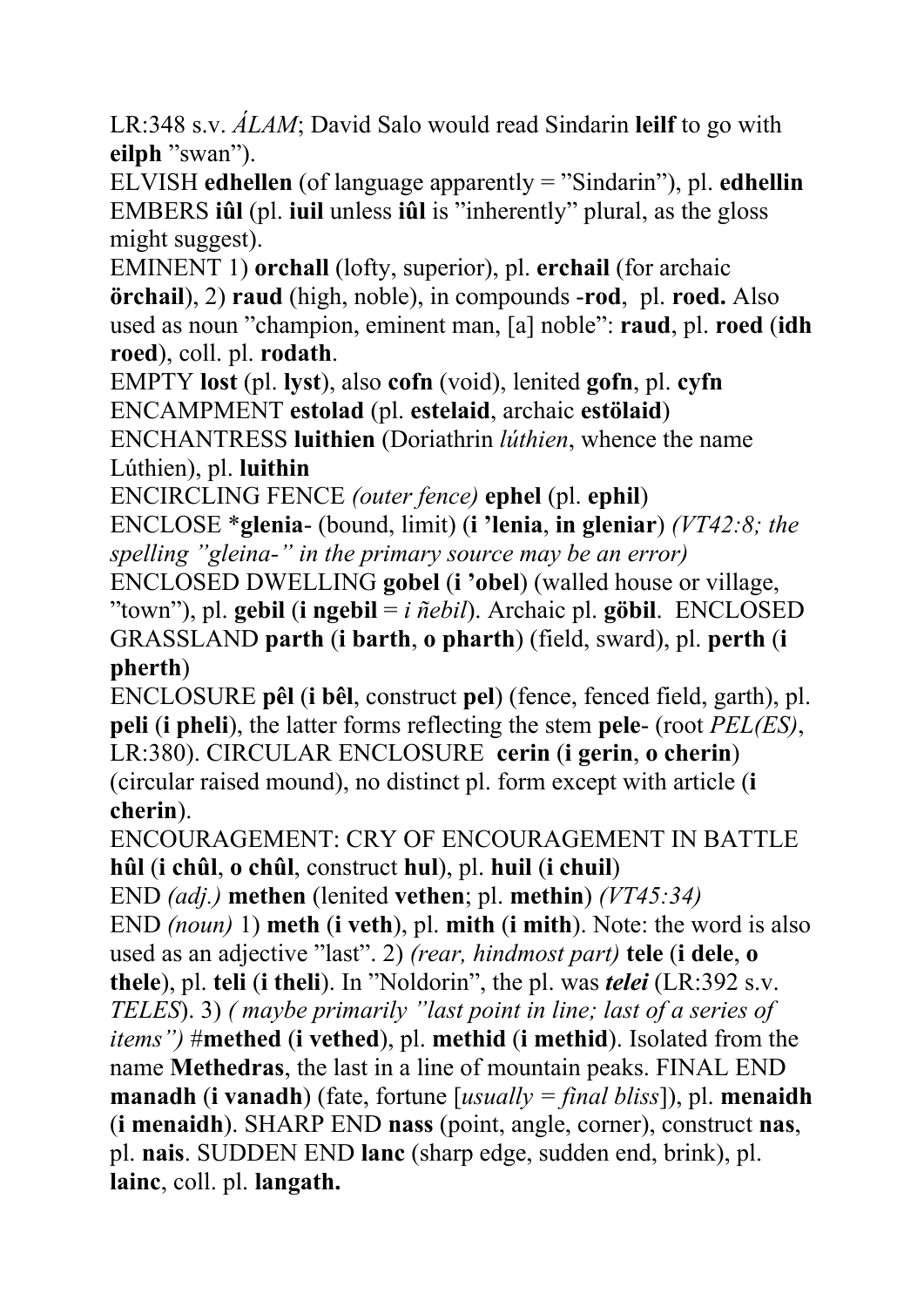ENDLESS **aronoded** (countless, innumerable), pl. **erenedid** (archaic **erönödid**)

ENDURANCE **bronwe** (**i vronwe**)

ENDURE 1) **brenia**- (**i vrenia**, **i mreniar**), 2) **dartha**- (**i dhartha**, **i narthar**) (stay, wait, remain, last) *(VT45:8)* LONG ENDURED, see **brûn** under OLD

ENDURING **bronadui** (lasting). Lenited **vronadui**. No distinct pl. form.

ENEMY 1) **goth** (**i** ngoth =  $i$   $ñoth$ , **o**  $n$ <sup> $\cdot$ </sup>**goth** =  $o$   $ñgoth$ ), pl. **gyth** (**in gyth** = *i*  $\tilde{n}$ gyth), 2)  $\#$ **gûd** (**i** ng**ûd** = *i*  $\tilde{n}$ *ûd*, **o** n'**gûd** = *o*  $\tilde{n}$ gûd, construct **gud**) (foe), pl. **guid** (**in guid** =  $i \tilde{n} g \hat{\gamma} d$ ). Isolated from the name

**Thuringud**, Hidden Foe. 3) (*also used = "enmity")* **coth** (**i goth**, **o choth**), pl. **cyth** (**i chyth**).

ENFOLD **gwaeda**- *(VT46:21)*

ENLACED **raen** (netted). No distinct pl. form. *(VT42:12)*

ENLARGE **panna**- (**i banna**, **i phannar**) (open). Note: a homophone means "fill".

ENMESH **gonathra**- (entangle) (**i 'onathra**, **i ngonathrar** = *i ñonathrar*)

ENMITY **coth** (**i goth**, **o choth**), pl. **cyth** (**i chyth**). Also used = "enemy".

ENOUGH *(adj.)* **farn**

ENOUGH *(adverb)* **far** (sufficient, quite)

ENT **Onod** (pl. *Enyd*, coll. pl. *Onodrim*) *(Names:165, Letters:178)* ENTANGLE **gonathra**- (enmesh) (**i 'onathra**, **i ngonathrar** = *i ñonathrar*)

ENTANGLEMENT **gonathras** (**i 'onathras**), pl. **genethrais** (**i ngenethrais** = *i ñenethrais*)

ENTER 1) **minna**- (**i vinna**, **i minnar**), 2) **neledh**- (**i neledh**, **i neledhir**) (go in)

ERRATIC **rain** (wandering, free). No distinct pl. form. Note: a homophone means "border". *(VT46:10)*

ERROR **mist** (**i vist**), no distinct pl. except with article (**i mist**); also \***mistad** (**i vistad**) (straying), pl. **mistaid** (**i mistaid**). The word appears as "mistrad" in the source (LR:373 s.v. *MIS*), but this would seem to be a typo.

ESPECIALLY **edregol**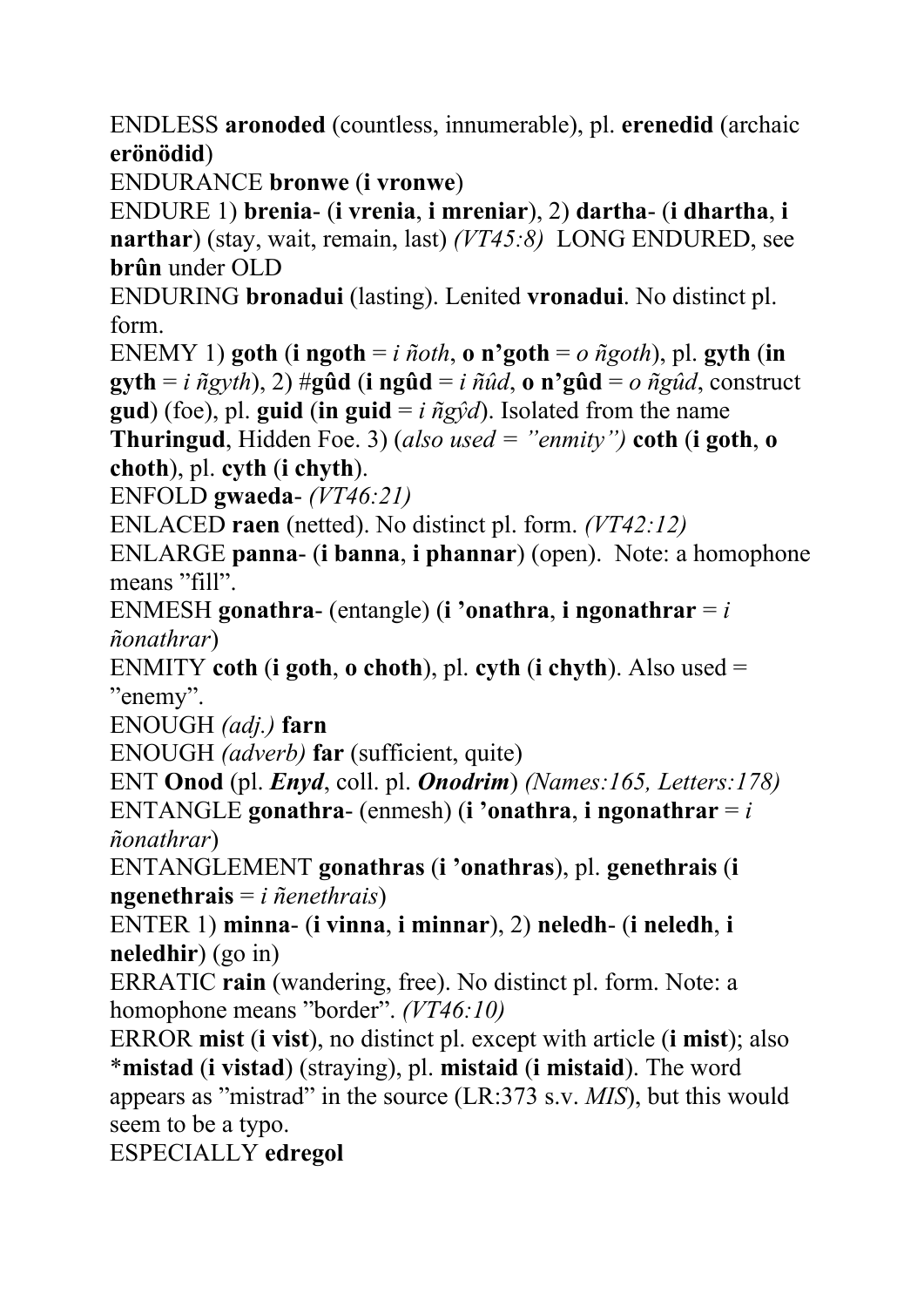ESTABLISH **tangada**- (confirm, make firm) (**i dangada**, **i thangadar**). LONG ESTABLISHED, see **brûn** under OLD ESTË **Îdh**

ESTUARY **ethir** (mouth or outflow of a river), no distinct pl. form. Note: a homophone means "spy".

ETERNAL **uireb** (pl. **uirib**), also **ui** (everlasting); no distinct pl. form. Also used as adverb "ever, always".

ETERNITY **uir**

EVENDIM, see TWILIGHT

EVENING †\***thîn** (no distinct pl. form; coll. pl. **thíniath**). The form cited in LR:392 s.v. *THIN* is not marked as containing a long vowel ("thin"). LATE EVENING **dû** (**i dhû**) (night, nightfall, darkness), pl. **dui** (**i nui**) *(SD:302)*. STARLIT EVENING **tinnu** (**i dinnu**, **o thinnu**) (dusk, twilight, early night without a moon), pl. **tinny** (**i thynny**) if there is a pl. Verb GROW TOWARD EVENING **thinna**- (fade). EVER **ui** (always); also used as adj. "everlasting, eternal". Also as prefix, as in \***uidafnen** "ever-closed) *(WJ:341, where the spelling "uidavnen" is used)*, pl. **uidefnin** 

EVERLASTING **ui** (eternal); no distict pl. form. Also used as adverb "ever, always".

EVIL 1) **ogol** (wicked), pl. **egyl** (archaic **ögyl**) *(VT48:32)*, 2) possibly also **um** (bad), pl. **ym** (or **uim**?) *(David Salo would read \*ûm with a long vowel. According to VT46:20, it may be that Tolkien intended um as a primitive base rather than as a "Noldorin" word; the word ogol may therefore be preferred.)* EVIL FATE **úmarth** (pl. **úmerth**).

EVIL KNOWLEDGE **gûl** (**i ngûl** = *i ñûl*, **o n'gûl** = *o ñgûl*, construct **gul**) (magic, sorcery, necromancy), pl. **guil** (**in guil** = *i ñguil*) *(Silm:App, MR:250, WJ:383)*

EXALTED 1) **arth** (lofty, noble), pl. **erth**; EXALTED **hall** (high); lenited **chall**; pl. **hail**. Note: a homophone means "veiled, hidden, shadowed, shady".

EXCAVATE **rosta**- (hollow out) (**i rosta**, **idh rostar**) EXCAVATION 1) **grôd** (**i 'rôd**, construct **grod**) (cave, delving, underground dwelling), pl. **grŷd** (**in grŷd**) *(WJ:414)*, 2) **torech** (**i dorech**, **o thorech**) (lair, hole), pl. **terich** (**i therich**) for archaic **törich** *(RC:490)*; LARGE EXCAVATION **groth** (**i 'roth**) (cave, delving), pl. **gryth** (**in gryth**)

EXCEEDINGLY **dae** (very). Lenited **dhae**.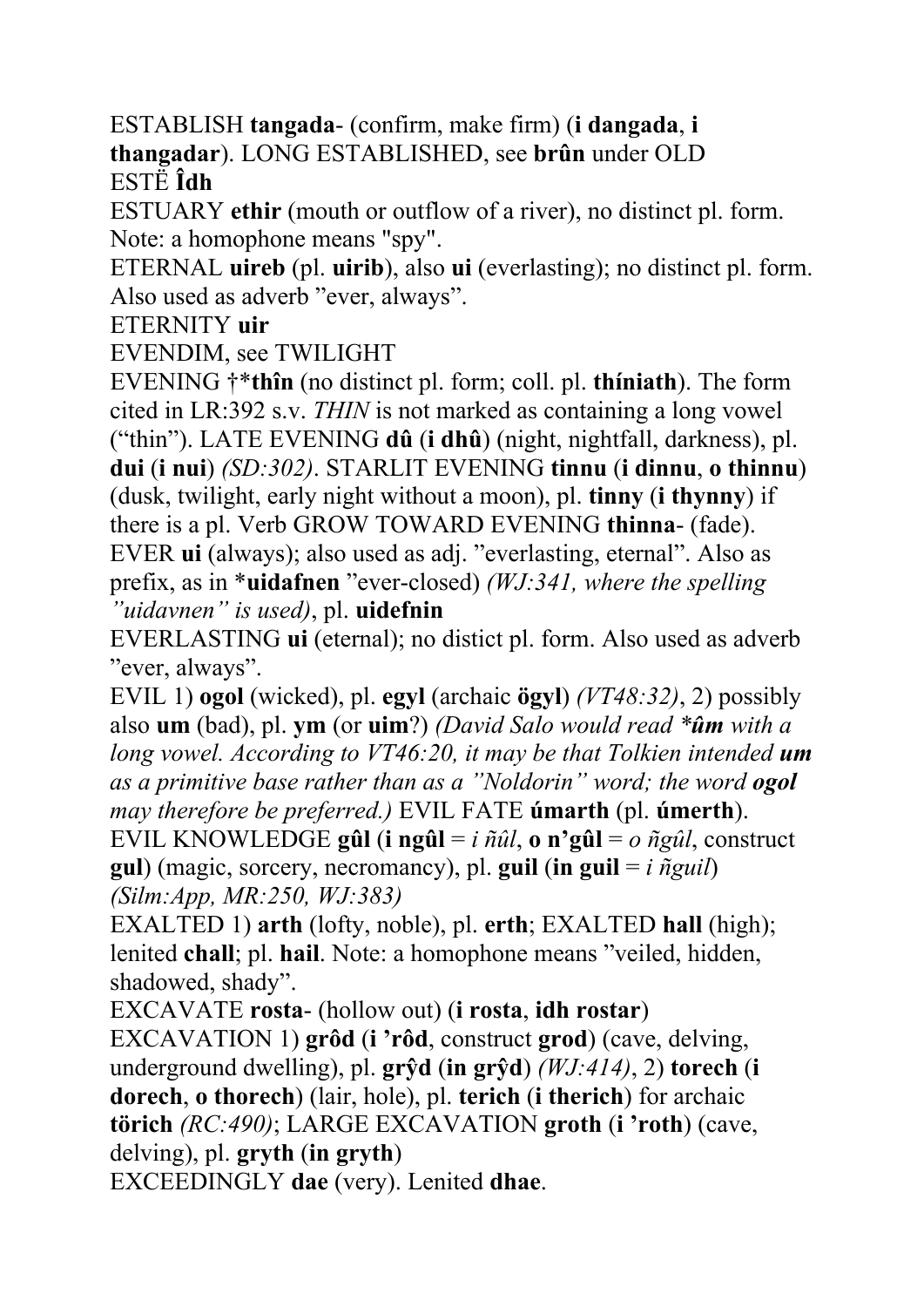EXCHANGE, ARTICLE FOR **bach** (ware, thing) (**i mach**, **o mbach**), pl. **baich** (**i mbaich**)

EXCLUDED **said** (lenited **haid**; no distinct pl. form) (separate, not common, private) *(VT42:20)*

EXILE *(= person who is exiled)* \***Edledhron**, pl. **Edledhryn**, coll. pl. **Edledhronnath**. Suggested Sindarin form of "Noldorin" *egledhron*. GO INTO EXILE **edledh**- (**i edledh**, **in edledhir**), pa.t. **edlent** or **edledhas**. *(VT45:27; the "Noldorin" forms have gl for Sindarin dl)*, also **edledhia**- (**i edledhia**, **in edledhiar**). Suggested Sindarin form of "Noldorin" **egledhia**-

EXILED **edlenn** (pl. **edlinn**). Suggested Sindarin form of "Noldorin" **eglenn**.

EXTENDED POINT AT THE SIDE **rafn** (wing, horn), pl. **raifn** (**idh raifn**)

EXTREME HORROR **gorgor** (**i** ngorgor =  $i$  *ñorgor*, **o** n'gorgor =  $o$ *ñgorgor*) (deadly fear), pl. **gergyr** (**in gergyr** = *i ñgergyr*), coll. pl. *gorgorath (WJ:415)*. Archaic pl. **görgyr**.

EYE **hend** (**i chend**, construct *hen*), pl. **hind** (**i chind**), dual *hent* "pair of eyes" *(VT45:22)*, coll. pl. **hennath**. Adj. EYED *(having eyes)* #**heneb** (lenited **chebeb**, pl. **henib**). Isolated from **maecheneb** "sharpeyed" (lenited **vaecheneb**; pl. **maechenib**) *(WJ:337)*

## **<F>**

FACE 1) **nîf** (construct **nif**) (front). No distinct pl. form. 2) **thîr** (look, expression, countenance) *(VT41:10)*

FADE 1) **fir**- (**i fîr**, **i firir**) (die), 2) **pel**- (**i bêl**, **i phelir**) (wither), 3) **thinna**- (grow toward evening)

FADING *(noun)* 3) \***pelin** (**i belin**) (withering), no distinct pl. form except with article (**i phelin**), 2) #**peleth** (**i beleth**, **o pheleth**) (withering), pl. **pelith** (**i phelith**). Isolated from the name of the month **Narbeleth**. SEASON OF FADING **firith** (no distinct pl. form). FAINTNESS **hwîn** (**i chwîn**, **o chwîn**) (giddiness), no distinct pl. form even with article (**i chwîn**); coll. pl. **hwíniath**  FAIR **bain** (beautiful). Lenited **vain**. No distinct pl. form. FAIR-MINDED **fael** (just, generous). No distinct pl. form. *(PM:352)*  FAITH: The noun **estel** "hope, trust, steady purpose" seems to approach the meaning of "faith" (in the religious sense) *(MR:320)*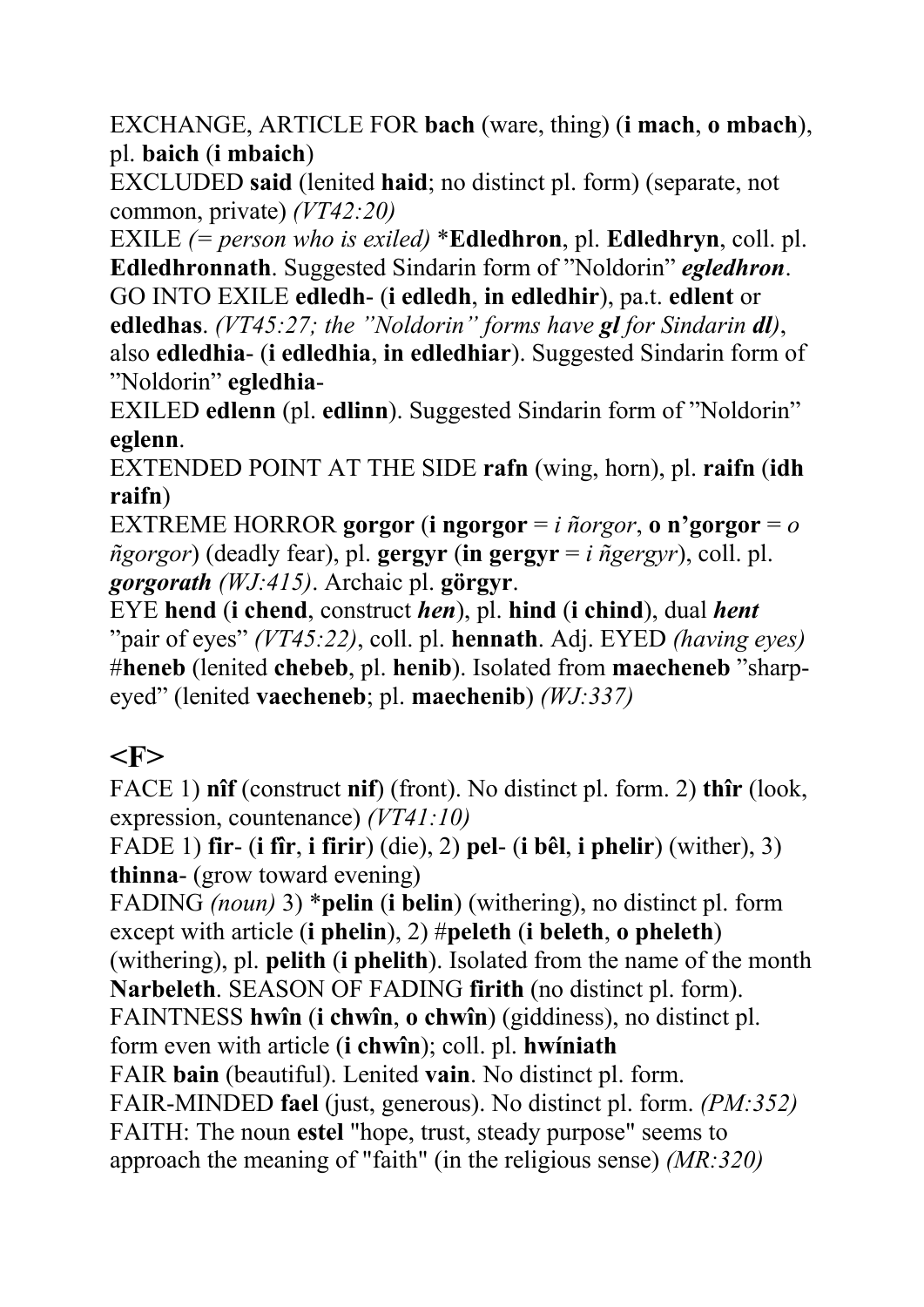FAITHFUL ONE ?**sadron** (**i hadron**, **o sadron**), pl. **sedryn** (*i sedryn*), coll. pl. **sadronnath**. Only attested in the pl.; the singular could be either \***sadron** (as here supposed), \***sodron** or \***sedron**. FAITHFUL VASSAL **bôr** (**boron**-) (**i vôr**, construct **bor**) (trusty/steadfast man), pl. *bŷr* for older **beryn**, **i meryn** (archaic **böryn**, **i möryn**). In "Noldorin", the older pl. forms were *berein*, *beren*.

FALAS: PEOPLE OF THE FALAS (the western seaboard of Beleriand) **Falathrim** *(WJ:378, PM:386)*

FALL *(noun)* 1) #**lant** (pl. **laint**, coll. pl. **lannath**). This is apparently a Quenya borrowing, **dant** being the native Sindarin word. Note: a homophone means "clearing in forest". 2) **pend** (**i bend**, **o phend**; construct **pen**) (declivity), pl. **pind** (**i phind**), coll. pl. **pennath**. 3) FALL, FALLING *(noun)* **dant** (**i dhant**) (autumn), pl. **daint** (**i naint**), also (and maybe particularly when the meaning is "autumn") **dannas** (**i dhannas**), pl. **dannais** (**i nannais**) *(PM:135)* WATERFALL **lanthir** (no distinct pl. form). Coll. pl. **lanthiriath**. STEEP FALL

**dath** (**i dhath**) (hole, pit, abyss), pl. **daith** (**i naith**) *(VT45:8)*.

NIGHTFALL **dû** (**i dhû**) (night, dusk, late evening, darkness), pl. **dui** (**i nui**) *(SD:302)*

FALL *(verb)* ?**danna**- (**i dhanna**, **i nannar**), pa.t. **dant**, past participle ("fallen") *dannen*, pl. **dennin**.

FALLEN **dannen** (lenited **dhannen**, pl. **dennin**); see FALL. Notice the homophone **dannen** "ebb, low tide", which however has different mutations. FALLEN SNOW **loss** (construct **los**; pl. **lyss** if there is a pl.) *(RGEO:61-62, Letters:278, VT42:18)* (Note: homophones mean "flower" [more commonly **loth**] and "wilderness".)

FALLING *(adj.)* **talt** (lenited **dalt**, pl. ?**telt**) (slipping, insecure) FALLOW 1) \***malu** (lenited **valu**; analogical pl. **mely**) (pale). Cited in archaic form *malw* (LR:386 s.v. *SMAL*). 2) **maidh** (lenited **vaidh**; no distinct pl. form) (pale, fawn)

FAMILY **noss** (construct *nos*, pl. **nyss**) (clan, house), also **nost** (pl. **nyst**) (house) *(PM:360)* or **nothrim** (house) with no distinct pl. form *(PM:360)*. Also **bâr** (dwelling, house, home; land, earth) (**i mâr**, **o mbâr**, construct **bar**), pl. **bair** (*i mbair*). The element appears in the forms -**bar**, -**mar** at the end of compounds. FAMILY LINE, FAMILY TREE **nothlir** (no distinct pl. form; coll. pl. **nothliriath**) FAMILY OF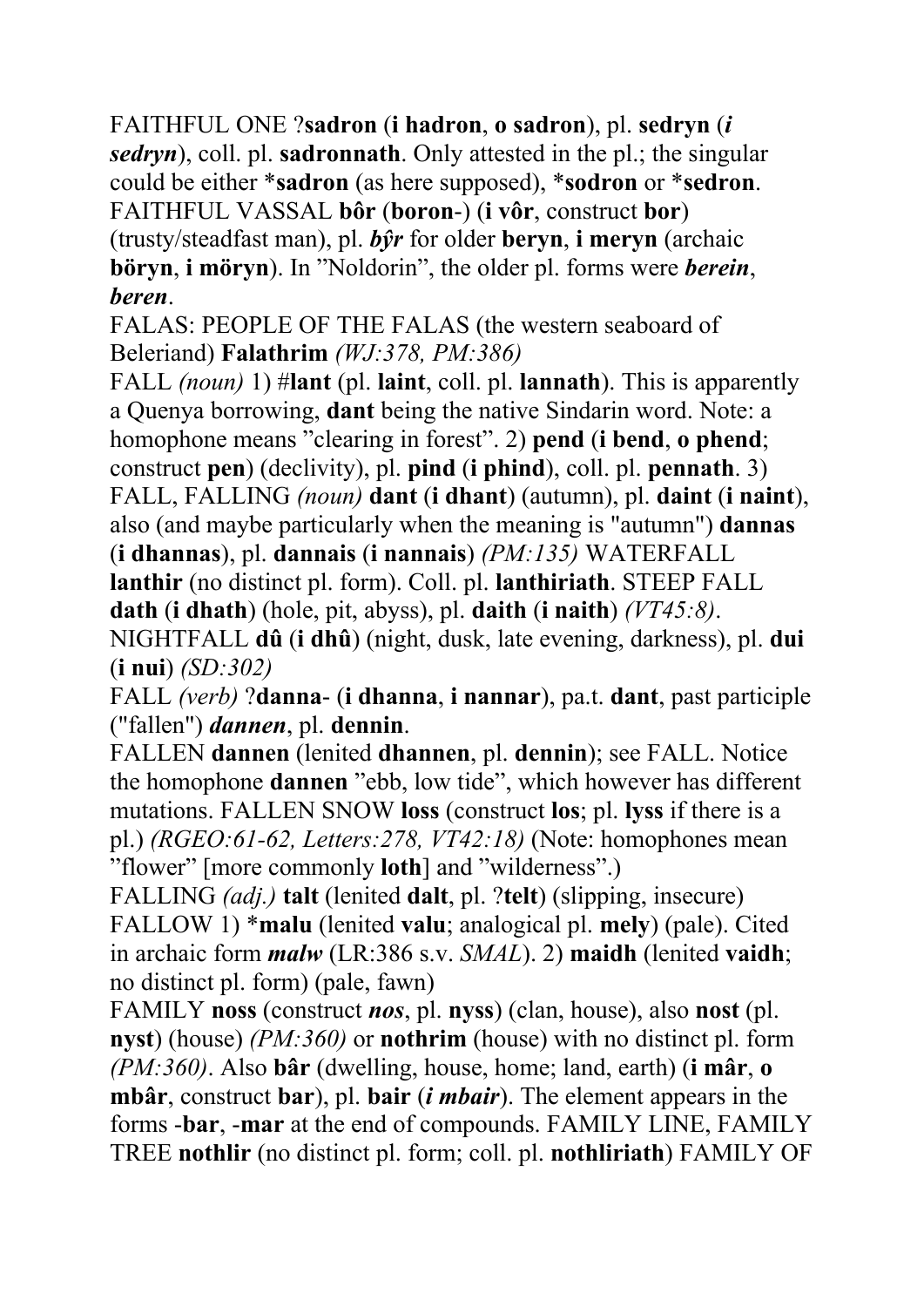THE DRÛ-FOLK **Drúnos** (**i Dhrúnos**), pl. **Drúnys** (**in Drúnys**), coll. pl. **Drúnossath**

FANE **iaun** (holy place, sanctuary), pl. **ioen**, coll. pl. **ionath** FANG **carch** (**i garch**, **o charch**) (tooth), pl. **cerch** (**i cherch**) FANTASTIC **hwiniol** (giddy; literally this is the participle "whirling"), lenited **chwiniol**. It is unclear whether Sindarin

participles have any distinct plural forms.

FAR *(adj.)* \***haer** (remote, distant), lenited **chaer**; no distinct pl. form. *(Tentative correction of "haen" in VT45:20; compare Quenya haira.)* Also **hae** (remote, distant, on the other side, further); lenited **chae**; no distinct pl. form.

FAR AWAY *(adj.)* \***gwachae** (remote), lenited **'wachae**, no distinct pl. form. The form occurring in the primary source, #*gwahae*, must represent the late Gondorian pronunciantion with **h** for **ch** *(PM:186, isolated from gwahaedir)*.

FAR OFF *(adv. prefix)* **palan**- (over a wide area)

FARTHING **canath** (**i ganath**, **o chanath**) (fourth part), pl. **cenaith** (**i chenaith**). As coin, the fourth part of a **mirian**. *(PM:45)*

FASHION *(verb)* **echad**- (**i echad**, **in echedir**) (make, shape), pa.t. *echant (VT45:19)*

FAST *(= not moving)* **avorn** (staying), pl. **evyrn**. For "fast = quick", see QUICK, RAPID, SWIFT.

FASTEN **taetha**- (tie) (**i daetha**, **i thaethar**)

FAT **tûg** (lenited **dûg**, pl. **tuig**) (thick)

FATE **amarth** (doom), pl. **emerth**; also **manadh** (**i vanadh**) (doom, final end, fortune [*usually = final bliss*]), pl. **menaidh** (**i menaidh**);

EVIL FATE **úmarth** (pl. **úmerth**)

FATED **amarthan** (pl. **emerthain**)

FATHER (hypocoristic, "daddy") **ada** (pl. **edai**)

FATHER **adar** (pl. *edair*); FATHER OF MEN **Adanadar**, normally pl. *Edenedair* "Fathers of Men", the early Edain.

FATHOM *(noun)* **raew** (no distinct pl. form). Note: a homophone means "net" (but for that meaning, the distinct form **raef** may also be used).

FAWN **maidh** (lenited **vaidh**; no distinct pl. form) (fallow) FËANTURI (the Valar Mandos and Lórien) pl. *i Fennyr* (sg. **Fannor**)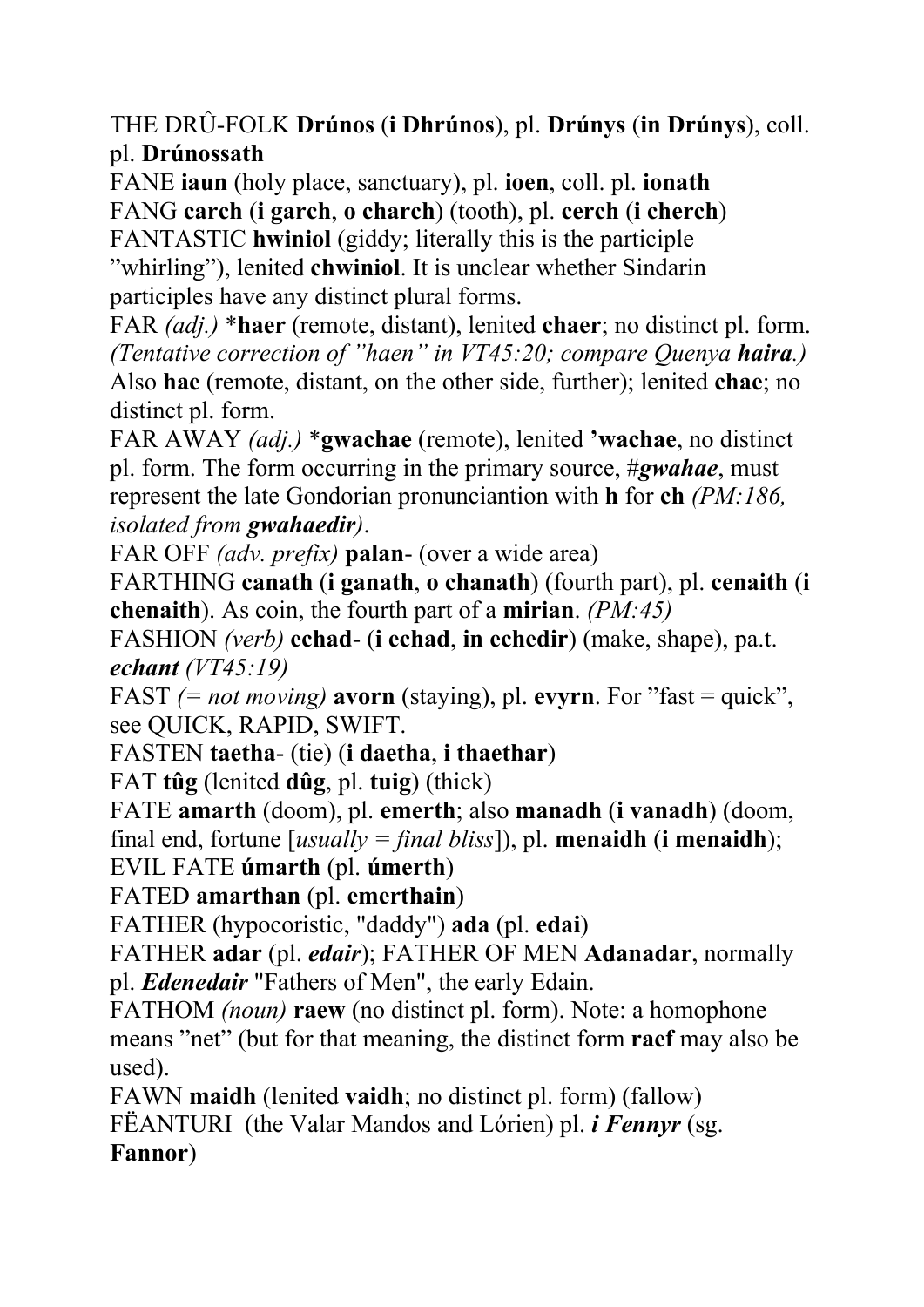FEAR *(noun)* 1) **achas** (dread), pl. **echais**. It is possible that the word is lenited in the source, and that it should have an initial **g**-; if so read **gachas** (**i 'achas**), pl. **gechais** (**i ngechais** = *i ñechais*), 2) **dêl** (**i dhêl**, construct **del**) (disgust, loathing, horror), pl. **dîl** (**i nîl**), 3) **delos** (**i dhelos**) (horror, abhorrence, dread, detestation, loathing), pl. **delys** (**i nelys**), coll. pl. **delossath**. Note: a side-form ends in -**oth** (pl. -**yth**) instead of **-os** (**-ys**). 4) **gôr** (**i ngôr** = *i ñor*, **o n**<sup>3</sup>**gôr** = *o ñgôr*, construct **gor**) (dread, horror), pl. **gŷr** (**i ngŷr** = *i ñŷr*). Note: a homophone means "vigour" but has different mutations. 5) **niphred** (pallor); pl. **niphrid.** GREAT FEAR **daedhelos** (**i naedhelos**, **o ndaedhelos**), pl. **daedhelys** (**i ndaedhelys**). Coll. pl. **daedhelossath**. A side-form ends in -**oth** instead of -**os**. The word appears in the mutated form "ndaedelos" in LotR Appendix F, but since the second element must be **delos** "abhorrence" and it would surely be lenited following a vowel, this would seem to be one of the cases where Tolkien wrote **d** even though **dh** would be technically correct. Another term for GREAT FEAR is **goe** (**i 'oe**) (terror), no distinct pl. form except with article (**i ngoe** = *i ñoe*). DEADLY FEAR **gorgoroth** (**i ngorgoroth** = *i*   $ñorgoroth$ , **o** n'gorgoroth = *o* ngorgoroth) (terror), pl. gergeryth (in **gergeryth** = *i ñgergeryth*). Archaic pl. **görgöryth**. Also in shorter form **gorgor** (**i** ngorgor = *i ñorgor*, **o n'gorgor** =  $o$  *ñgorgor*) (extreme horror), pl. **gergyr** (**in gergyr** = *i ñgergyr*), coll. pl. *gorgorath (WJ:415)*. Archaic pl. \***görgyr**.

FEAR *(verb)*, see *FEEL TERROR*. FEAR EXCEEDINGLY **gosta**- (**i 'osta**, **i ngostar** = *i ñostar*)

FEARFUL **gaer** (dreadful, awful; holy); lenited **'aear**; no distinct pl. form. Note: homophones mean "reddish, copper-coloured, ruddy" and also "sea".

FEAST **mereth** (**i vereth**) (festival), pl. **merith** (**i merith**). Note: In the *Etymologies*, Tolkien changed the relevant root from *MER* to *MBER* so that *mereth* became *bereth*, but names occurring in Tolkien's narratives (Mereth Aderthad, Merethrond) were not changed, so this revision was never fully implemented. FEBRUARY **Nínui**

FEEL *(vb.)* **matha**- (**i vatha**, **i mathar**) (stroke, handle; wield). FEEL DISGUST AT **fuia**- (**i fuia**, **in fuiar**) (abhor). FEEL TERROR **groga**- (**i 'roga**, **in grogar**) *(WJ:415).* FEEL WITH THE HAND *(pass the sensitive palm over a surface)* **plada**- (**i blada**, **i phladar**) *(VT47:9)*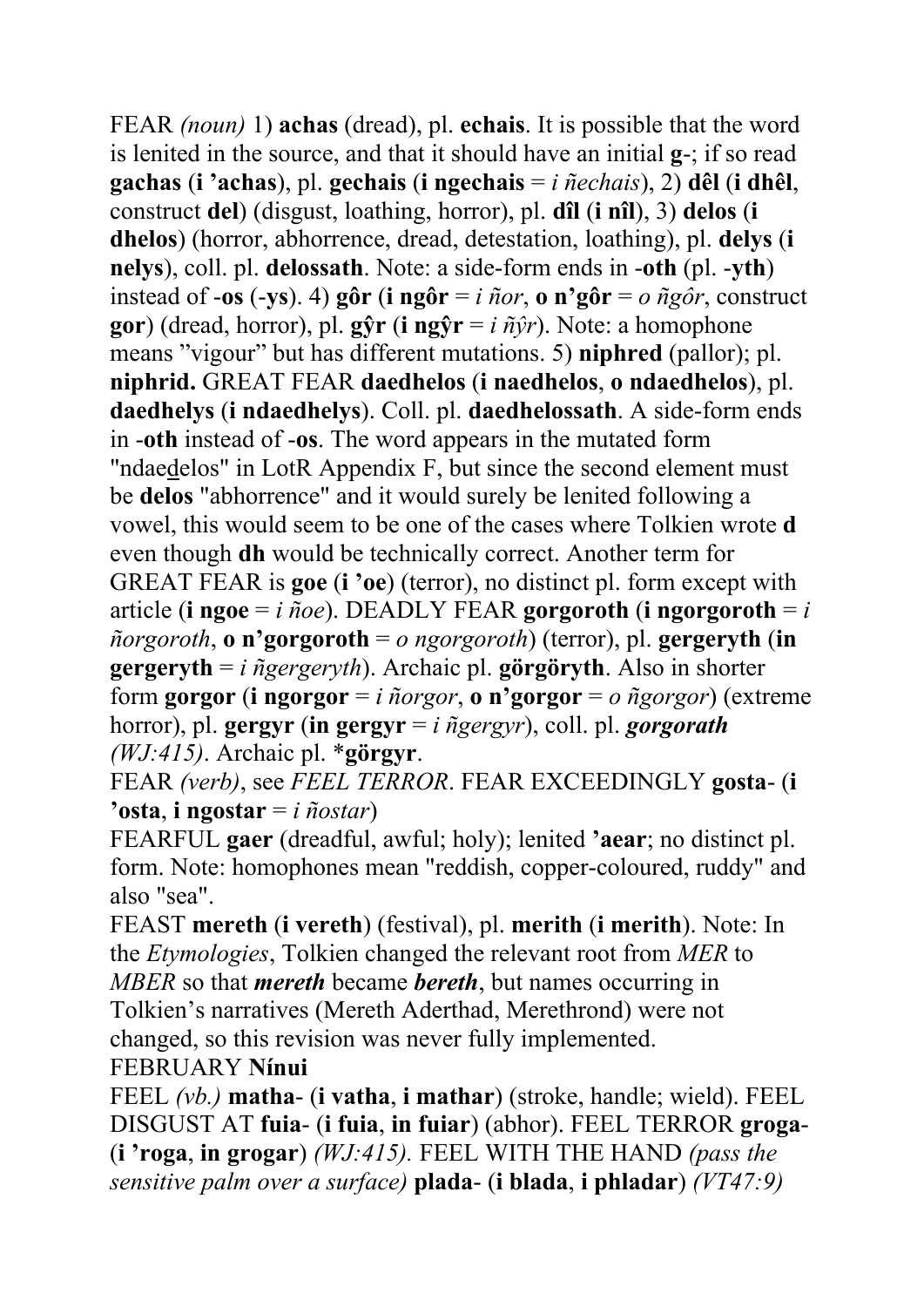FELL 1) **delu** (hateful, deadly), lenited **dhelu**; analogical pl. **dely**. Archaic *delw* (the only attested form). 2) **goeol** (terrible, dire), lenited **'oeol**; pl. **goeoel**. Archaic \***goeaul**.

FEMALE **inu** (analogical pl. **iny**)

FENCE *(verb)* \***thora**- (the curious form "thoro-" occurs in the primary source, LR:393 s.v. *THUR*). The passive participle *thoren* "fenced, guarded, hidden" is cited (pl. **thorin**).

FENCE *(noun)* 1) **iâth** (construct **iath**, pl. **iaith**) *(WJ:370, 378)*, also ?**iâd** (construct **iad**), pl. **iaid**. 2) **lest** (girdle, boundary), pl. **list**, 3) *(outer/encircling fence)* **ephel** (pl. **ephil**), 4) *(with spikes and sharp stakes)* **cail** (**i gail**, **o chail**) (palisade); no distinct pl. form except with article (**i chail**). SHIELD FENCE **thangail** (shield wall). No distinct pl. form? *(UT:281)* FENCE, FENCED FIELD **pêl** (**i bêl**, construct **pel**) (enclosure, garth), pl. **peli** (**i pheli**), the latter forms reflecting the stem **pele**- (root *PEL(ES)*, LR:380)

FENCED **thoren** (guarded, hidden), pl. **thorin**; also **thaur**, pl. **thoer**. Note: a homophone means "detestable, abhorrent, abominable, foul". FENLAND **lô** (shallow lake), pl. **lŷ**

FESTIVAL **mereth** (**i vereth**) (feast), pl. **merith** (**i merith**). Note: In the *Etymologies*, Tolkien changed the relevant root from *MER* to *MBER* so that *mereth* became *bereth*, but names occurring in Tolkien's narratives (Mereth Aderthad, Merethrond) were not changed, so this revision was never fully implemented.

FESTIVE **meren** (lenited **veren**; pl. **merin**) (gay, joyous). Note: In the *Etymologies*, Tolkien changed the relevant root from *MER* to *MBER* so that *meren* became *beren*, but names occurring in Tolkien's narratives (Mereth Aderthad, Merethrond) were not changed, so this revision was never fully implemented. (If *meren* were to become *beren*, the related word *mereth* "feast" would also become *bereth*.) FETCH *(make come)* **toltha**- (**i doltha**, **i tholthar**)

FIELD 1) **parth** (**i barth**, **o pharth**) (sward, enclosed grassland), pl. **perth** (**i pherth**), 2) (*low, flat field, or wetland)* **talf** (**i dalf**, **o thalf**), pl. **telf** (**i thelf**), coll. pl. **talvath**. *(Names:195).* Note: a homophone means "palm". 3) **sant** (**i hant**, **o sant**) (garden, yard, or other privately owned place), pl. **saint** (**i saint**) *(VT42:20)* SOWN FIELD **rîdh** (acre); no distinct pl. form except possibly with article (**idh rîdh**)

FIERCE **braig** (wild), lenited **vraig**. No distinct pl. form. *(VT45:34)*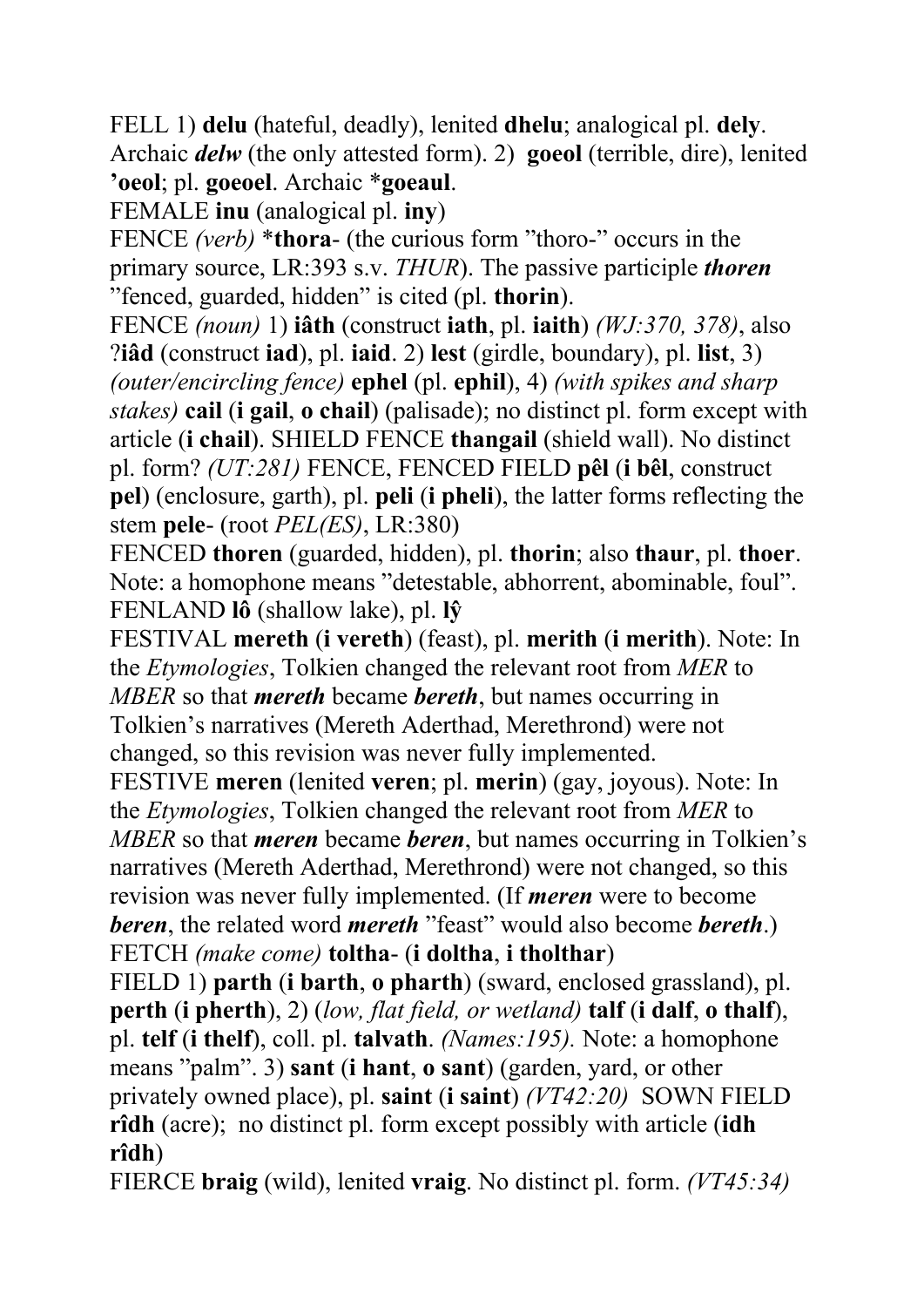FIERCENESS **bregolas** (**i vregolas**), pl. **bregolais** (**i mregolais**) if there is a pl. Archaic \***bregaulas**.

FIERY 1) **bara** (eager), lenited **vara**, pl. **berai**, 2) **nórui** (sunny). No distinct pl. form. FIERY RED **ruin** (burning); no distinct pl. form. Also used as noun "red flame, blazing fire". *(Silm app, entry ruin; PM:366)* Note: a homophone means "slot, spoor, track, footprint". FIERY SPIRIT **hûr** (**i chûr**, **o chûr**, construct **hur**) (readiness for

action, vigour), pl. **huir** (**i chuir**) if there is a pl.

FIFTH **lefnui**

FIGHT *(noun) (of two or a few, not a general host)* **maeth** (**i vaeth**) (battle), no distinct pl. except with article (**i maeth**)

FIGHT *(verb)* **maetha**- (**i vaetha**, **i maethar**). A later source defines **maetha**- as "handle, wield, manage, deal with" *(VT47:6)*

FILAMENT *(spider filament)* \***lhê** (?**i thlê** or ?**i lê** – *the lenition product of lh is uncertain*) (fine thread), pl. **lhî** (?**i lî**). – Suggested Sindarin form of "Noldorin" *thlê*.

FILL **pathra**- (**i bathra**, **i phathrar**). Also **panna**- (**i banna**, **i phannar**), but **pathra**- may be preferred for clarity since **panna**- also means "open, enlarge".

FINAL END **manadh** (**i vanadh**) (fate, fortune [*usually = final bliss*]), pl. **menaidh** (**i menaidh**)

FIND A WAY **rada**- (make a way) (**i rada**, **idh radar**) FINE 1) **brand** (high, lofty, noble), lenited **vrand**, pl. **braind**, 2) **trîw** (lenited **drîw**; no distinct pl. form) (slender) , 3) \***lhind** (slender), lenited ?**thlind** or ?**lind** *(the lenition product of lh is uncertain)*; no distinct pl. form. Sugggested Sindarin form of "Noldorin" *thlind*. FINE PIERCED HOLE **tess** (**i dess**, construct **tes**), pl. **tiss** (**i thiss**). Older **ters** *(VT46:18)*. FINE THREAD \***lhê** (?**i thlê** or ?**i lê** – *the lenition product of lh is uncertain*) (spider filament), pl. **lhî** (?**i lî**). Suggested Sindarin form of "Noldorin" *thlê*.

FINGER **leber** (pl. **lebir**) *(VT47:10, 23, 24; VT48:5)*. This may replace "Noldorin" *lhebed*, which we would otherwise update to Sindarin as **lebed**. For names of specific fingers, see INDEX FINGER, LITTLE FINGER, MIDDLE FINGER, RING FINGER, THUMB.

FIRE 1) **naur** (in compounds **nar**-, -**nor**) (flame, sun), pl. **noer**, coll. pl. **norath**; 2) **ûr** (heat), pl. **uir**. Notice the homophone **ûr** "wide". BLAZING FIRE **ruin** (no distinct pl. form except with article: **idh**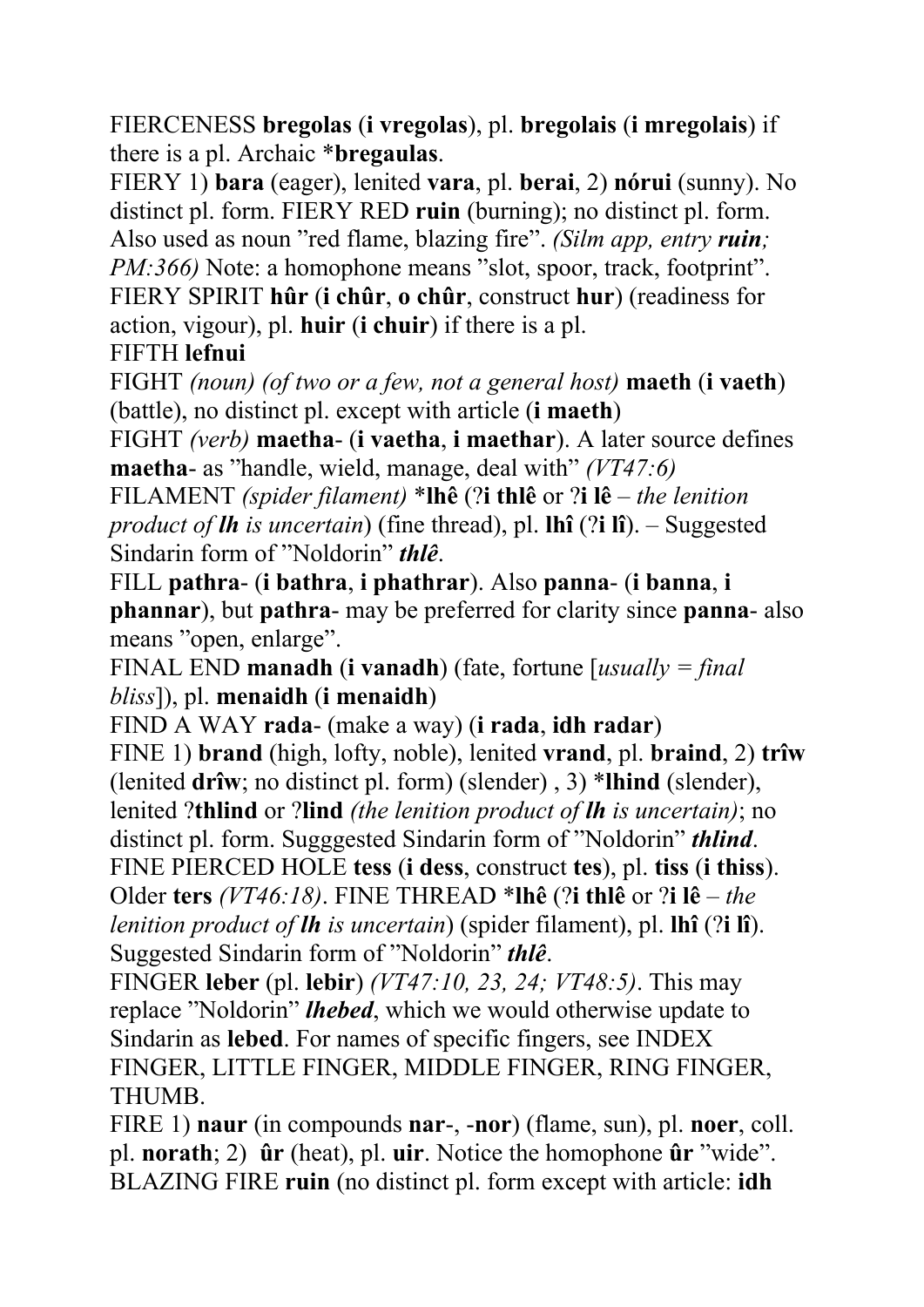**ruin**) (red flame). Also used as an adj. "fiery red, burning". *(Silm app, entry ruin; PM:366)* WILDFIRE **bregedúr** (**i vregedúr**), pl. **bregedýr** (**i mregedýr**) FIRE-DEMON **balrog** (**i valrog**), pl. **balroeg** (**i malroeg**), coll. pl. *balrogath* (MR:79). Archaic form \***balraug**. FIRE-SIGN *(= beacon)* **narthan**, pl. **nerthain** *(VT45:20)* FIRM *(adj.)* **tanc** (lenited **danc**; pl. **tainc**) FIRM 1) **thala** (steady, stalwart), pl. ?**theili**, 2) **thand** (true, abiding), pl. **thaind** (VT46:16; notice that the forms "thenid" and "thenin" in LR:388 s.v. *STAN* represent misreadings of Tolkien's manuscript). MAKE FIRM **tangada**- (confirm, establish) (**i dangada**, **i thangadar**) FIRST 1) **minui** (lenited **vinui**; no distinct pl. form), 2) **mîn** (lenited **vîn**; no distinct pl. form) (isolated, towering). Note: homophones include the noun "peak" and the number "one"; 3) **erui** (single, alone). No distinct pl. form. Some would argue that Tolkien abandoned **erui** as a word for "first". FIRST ELF *(= Vanya)* **Miniel** (**i Viniel**), pl. **Mínil** (**i Mínil**), coll. pl. **Miniellath**. *(WJ:383)* FISH *(noun)* **hâl** (**i châl**, **o châl**, construct **hal**), pl. **hail** (**i chail**) *(VT45:20)*; also **lim** (no distinct pl. form; coll. pl. **limmath**). Note: a homophone means "clear, sparkling, light". FISH-DRAGON **limlug** (sea serpent), pl. **limlyg**. FISH-WATCHER, see KINGFISHER FIST 1) **dond** (**i dhond**; construct **don**) (hand), pl. **dynd** (**i nynd**), coll. pl. **donnath** *(VT47:23)*. 2) **paur** (**i baur**, **o phaur**, also -**bor** in compounds) (tightly closed hand), pl. **poer** (**i phoer**), coll. pl. **porath**. CLENCHED FIST or BLOW WITH FIST **drambor** (**i dhrambor**), pl. **dramboer** (**in dramboer**). Archaic \***drambaur** (**dram** + **paur**). FIT **maer** (lenited **vaer**, no distinct pl. form) (useful, good *[of things]*) FIVE **leben**; FIFTH **lefnui** FIX **penia**- (**i benia**, **i pheniar**) (set); FIXED BOARD IN A FLOOR **pân** (**i bân**, **o phân**, construct **pan**) (plank), pl. **pain** (**i phain**). Not to be confused with the adj. \***pân** "all". FLAME *(noun)* 1) **lach** (leaping flame), pl. **laich**; 2) **naur** (in compounds **nar**-, -**nor**) (fire, sun), pl. **noer**, coll. pl. **norath**, 3) **rill**

(construct **ril**) (brilliance, glittering reflected light), no distinct pl. form except with article (**idh rill**). RED FLAME **ruin** (no distinct pl. form except with article: **idh ruin**) (blazing fire). Also used as an adj. "fiery red, burning". *(Silm app, entry ruin; PM:366)* FLAME-EYED *(adjective describing an Elf who had lived in the Blessed Realm)* \***lachenn**, pl. **lachinn** *(WJ:384, there cited in archaic form lachend)*.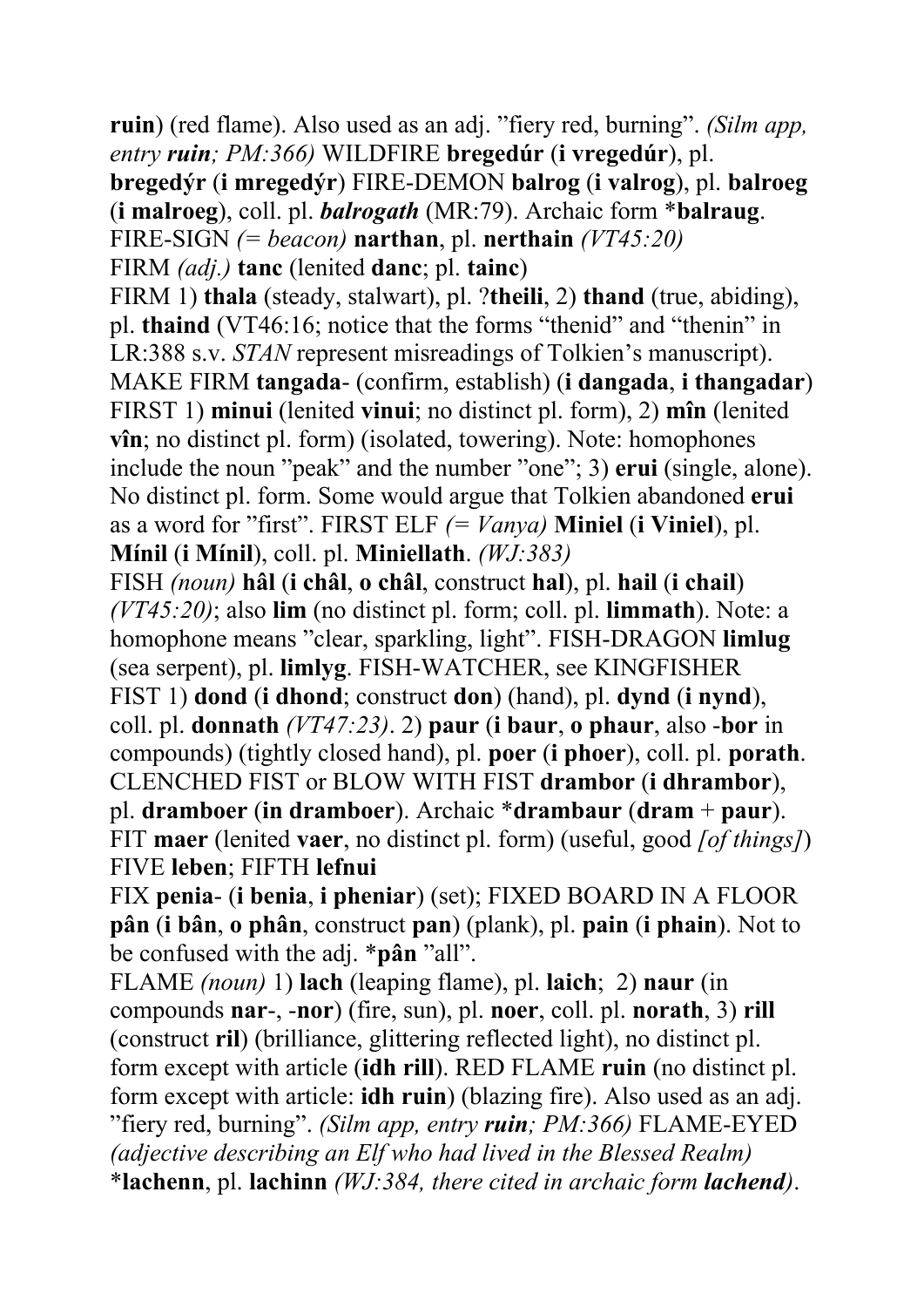FLAME *(verb)* \***lacha**- (**i lacha**, **i lachar**). Only the imperative form *lacho* is attested.

FLAP **blab**- (**i vlâb**, **i mlebir**) (beat), pa.t. **blamp**

FLAT 1) **laden** (plain, wide, open, cleared), pl. **ledin** (for "N" *lhaden* pl. *lhedin*, LR:368 s.v. *LAT*), 2) \***talu** (lenited **dalu**, analogical pl. **tely**). Suggested Sindarin form of "Noldorin" **dalw** (LR:353 s.v. *DAL*; notice how **dalath** from the same root was changed to **talath** in Sindarin). FLAT SURFACE **talath** (**i dalath**, **o thalath**) (plane, flatlands, plain, [wide] valley), pl. **telaith** (**i thelaith**). *Tolkien changed this word from "Noldorin" dalath, LR:353 s.v. DAL*. *Compare the Talath Dirnen or "Guarded Plain" mentioned in the*  Silmarillion. FLAT OF THE HAND, see PALM.

FLATLANDS **talath** (**i dalath**, **o thalath**) (flat surface, plane, plain, [wide] valley), pl. **telaith** (**i thelaith**). *Tolkien changed this word from "Noldorin" dalath, LR:353 s.v. DAL*. *Compare the Talath Dirnen or "Guarded Plain" mentioned in the* Silmarillion.

FLEE \***drega**- (**i dhrega**, **in dregar**). Only the imperative **drego** is attested, so conceivably this could be a consonant stem #**dreg**- as well (**i dhrêg**, **in dregir**).

FLESH **rhaw** (?**i thraw** or ?**i raw** – *the lenition product of rh is uncertain)* (body), pl. **rhoe** (?**idh roe**). Note: a homophone means "wild, untamed". *(MR:350)*

FLET *(high platform used in trees in Lothlorien*) **talan** (**i dalan**), pl. *telain* [UT:245] (**i thelain**)

FLING **rib**- (**i rîb**, **idh ribir**) (fly, rush)

FLOAT **loda**- (**i** *lôd*, **i lodar**) *(VT45:29)*

FLOOD-WATER (or "wash") **iôl** (pl. **ŷl**) *(RC:334, VT48:33)*

FLOOR 1) **talaf** (**i dalaf**, **o thalaf**) (ground), pl. **telaif** (**i thelaif**); coll. pl. **talavath**. *The "Noldorin" plural form listed in LR:390 s.v.* 

TALAM, *teleif, may be seen as archaic Sindarin.* 2) **panas** (**i banas**, **o phanas**, pl. **penais** (**i phenais**), coll. pl. **panassath**. FIXED BOARD IN A FLOOR **pân** (**i bân**, **o phân**, construct **pan**) (plank), pl. **pain** (**i phain**). Not to be confused with the adj. \***pân** "all".

FLOW *(vb.)* **siria**- (**i hiria**, **i siriar**). FLOW LIKE A TORRENT **rimma**- (**i rimma**, **idh rimmar**)

FLOWER **loth**, pl. **lyth** (but **loth** is also glossed "blossom" and may itself function as a collective term: all the flowers of a plant. For individual flowers cf. the following:) SINGLE FLOWER **lotheg**,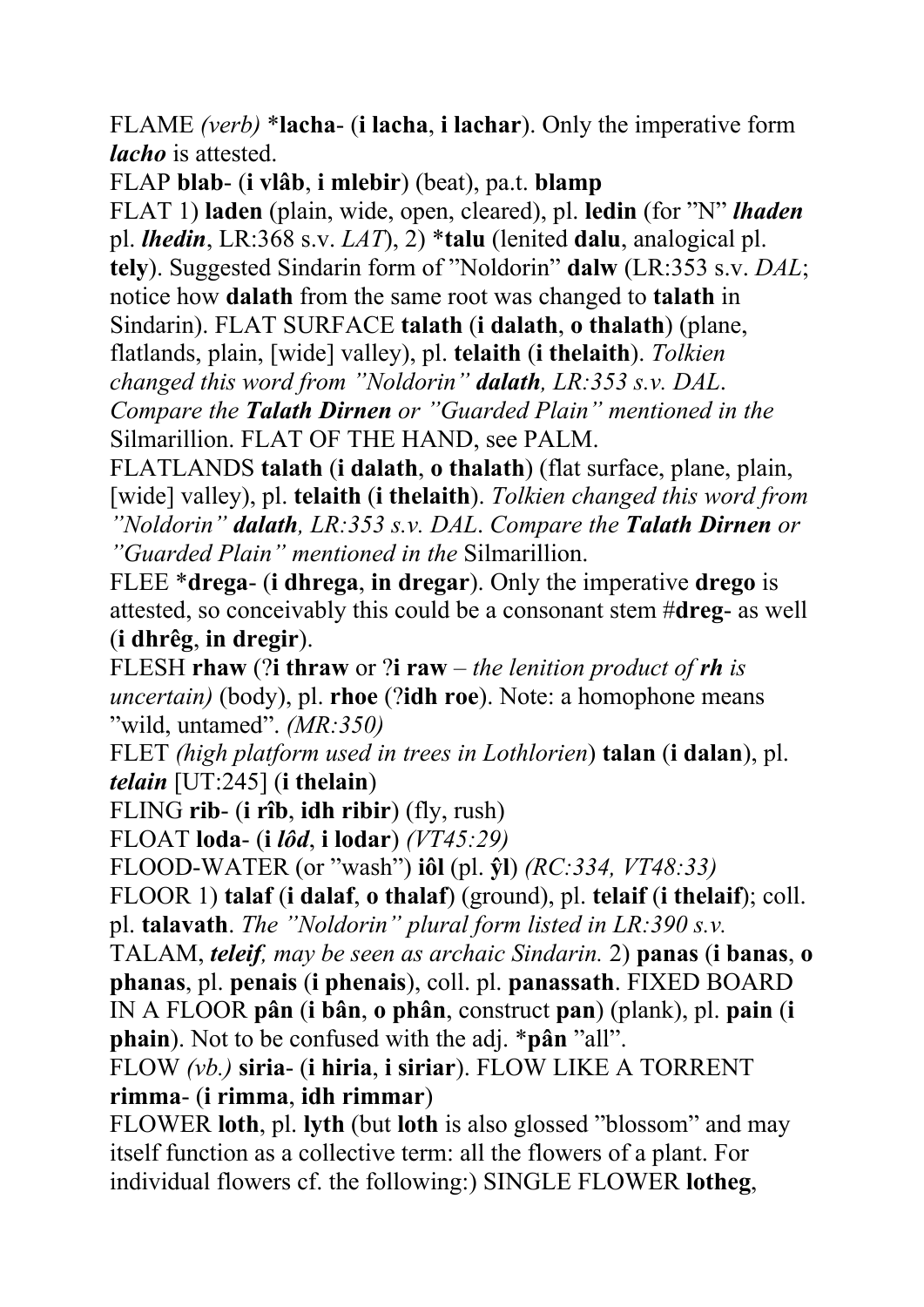**lothod** ("singulars" derived from the more collective term **loth**; it is unclear whether **lotheg**, **lothod** can themselves have "plural" forms. If so it would be **lethig**, **lethyd**, for archaic **löthig**, **löthyd**.) *(VT42:18, VT45:29)* Another word for a single flower is **elloth** (pl. **ellyth**) *(VT42:18)*. An alternative to **loth** is **loss** (construct **los**; pl. **lyss**), but the form **loth** seems to be more common (and **loss** also means "fallen

snow" and "wilderness"). COLLECTION OF FLOWERS **gwaloth** (**i 'waloth**) (blossom), pl. **gwelyth** (**in gwelyth**). Also **goloth** (**i 'oloth**) (blossom), pl. **gelyth** (**i ngelyth** = *i ñelyth*). Archaic pl. **gölyth**.

*(VT42:18)*. Specific flowers, see DAISY, GLADDEN, SNOWDROP, FLOWER OF GOLD, HORNFLOWER.

FLOWER *(verb)* #**edlothia**- (**i edlothia**, **in edlothiar**) (to blossom); FLOWERING *(noun)* **edlothiad** (blossoming), pl. **edlothiaid** if there is a pl.

FLOWER OF GOLD *(a species of flower growing in Lebennin)* **mallos** (**i vallos**), pl. **mellys** (**i mellys**)

FLOWERING VALLEY **imloth** (pl. **imlyth**) *(VT42:18)*

FLOWING *(adj., used of water)* **cell** (running), lenited **gell**, pl. **cill** FLOWING *(noun)* **sirith** (**i hirith**, **o sirith**) (stream), no distinct pl. except with article (**i sirith**)

FLY 1) **renia**- (sail, wander, stray) (**i renia**, **idh reniar**), 2) FLY **rib**- (**i rîb**, **idh ribir**) (rush, fling)

FLYING *(adj.)* **rimp** (rushing), no distinct pl. form

FOAM *(verb)* **faltha**- (**i faltha**, **i falthar**)

FOAM 1) **gwing** (**i 'wing**) (spindrift, spume, spray blown off wavetops), no distinct pl. form except with article (**in gwing**), 2) **ross** (construct **ros**) (rain, dew, spray [of fall or fountain]), pl. **ryss** (**idh ryss**) *(Letters:282)*. Note: homophones mean "reddish, russet, coppercoloured, red-haired" and also "polished metal, glitter", 3) **falf** (breaker), pl. **felf**, coll. pl. **falvath**

FOAMING SHORE **falas** (pl. **felais**) (beach, coast, strand, line of surf; the word was especially used of the western seaboard of Beleriand). *(VT42:15)* 

FOE gûd (**i** ngûd = *i*  $\tilde{n} \tilde{u} d$ , **o** n'gûd = *o* ngûd, construct gud) (enemy), pl. **guid** (**in guid** =  $i \tilde{n} g \hat{v} d$ )

FOG 1) **hîth** (**i chîth**) (mist), no distinct pl. form, not even with article (**i chîth**), 2) \***hithu** (**i chithu**), analogical pl. **hithy** (**i chithy**). Cited in archaic form *hithw* (LR:364 s.v. *KHIS*, *KHITH*), so the coll. pl. is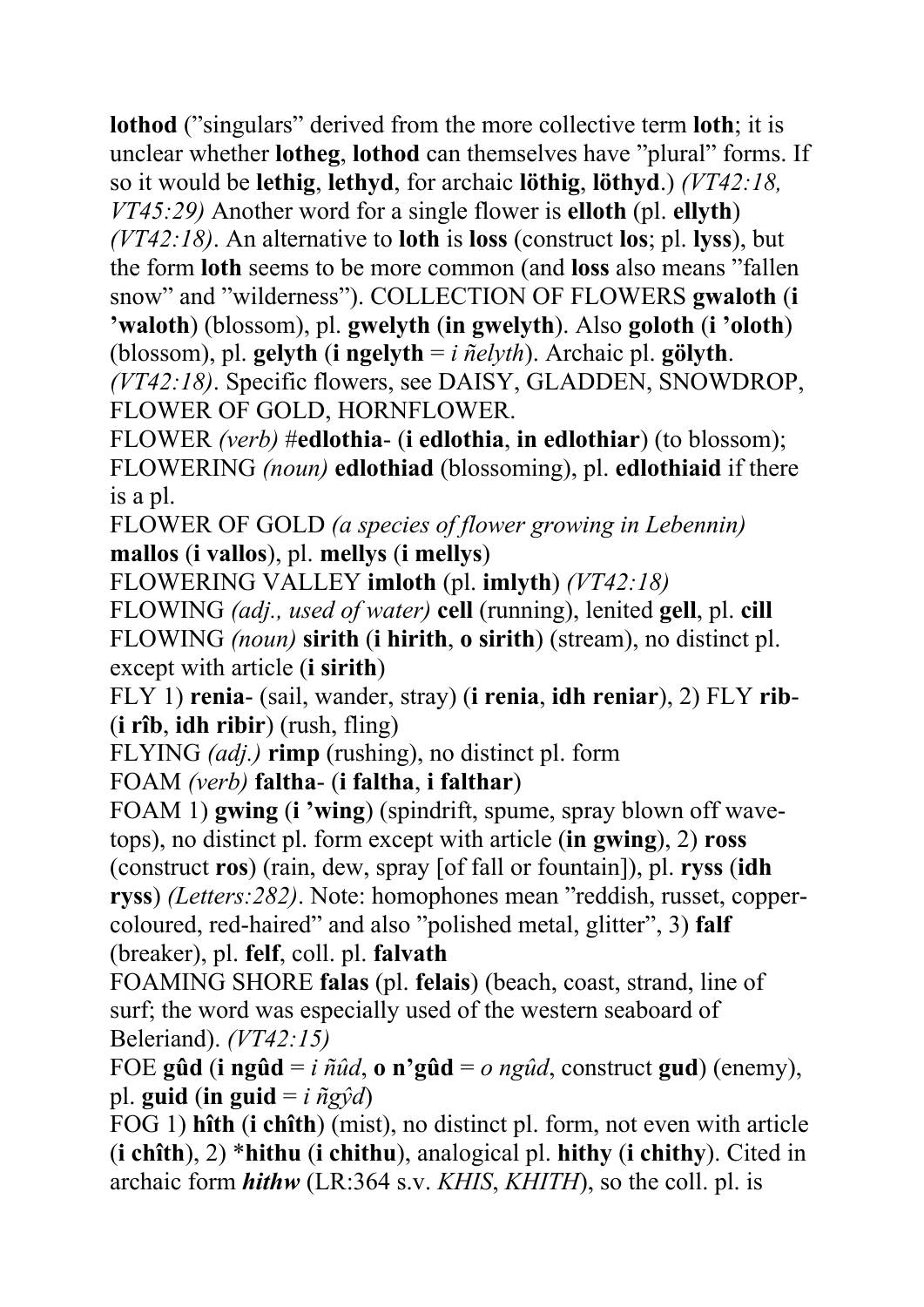likely **hithwath**. WHITE FOG **mith** (**i vith**) (wet mist), no distinct pl. form except with article (**i mith**). David Salo would read **mîth** with a long vowel. Note: a homophone is the adjective "pale grey".

FOGGY 1) **hithui** (misty), lenited **chithui**; no distinct pl. form. 2) \***hethu** (obscure, vague), analogical pl. **hethy**; lenited **chethu**. Cited in archaic form *hethw* (LR:364 s.v. *KHIS*, *KHITH*).

FOLIAGE **golas** (**i 'olas**) (collection of leaves), pl. **gelais** (**i ngelais** = *i ñelais*), coll. pl. **golassath**. Archaic pl. **göleis**.

FOLK, see *PEOPLE*. THRAWN FOLK *(a term for the Dwarves)* **Dornhoth** *(WJ:388, 408)*

FOLLOW **aphada**- (**i aphada**, **in aphadar**) *(WJ:387)* FOLLOWER \***bŷr** (vassal; construct **byr**). No distinct pl. form except with article (**i mŷr**). Suggested Sindarin form of "Noldorin" *bior*, *beor*.

FOLLOWER (used as a term for Mortal Man, the "follower" of the Elves): **Aphadon** (pl. *Ephedyn*, coll. pl. *Aphadrim*) *(WJ:387)*. Also **echil** (no distinct pl. form); coll. pl. ?**echillath**

FOOD **mann** (**i vann**, construct **man**), pl. **main** (**i main**) *(VT45:35)*. LIQUID FOOD **salph** (**i halph**, **o salph**) (soup, broth), pl. **seilph** (if the word goes like **alph** "swan"), with article **i seilph**. COOKED FOOD **aes** (meat). No distinct pl. form.

FOOT *(body-part and unit of measure)* **tâl** (*i dâl* [LR:298], **o thâl**), also -**dal** in compounds; pl. **tail** (**i thail**). *In LR:390 s.v.* TAL*, the plural is cited in archaic form teil***.** FOOT *(of animal)* **pôd** (**i bôd**, **o** 

**phôd**, construct **pod**), pl. **pŷd** (**i phŷd**). SOLE OF THE FOOT \***telluin** (**i delluin**, **o thelluin**), pl. **tellyn** (**i thellyn**). *Suggested Sindarin form of "Noldorin" telloein, tellen (LR:384 s.v.* RUN*)*

FOOTPRINT \***ruin** (slot, spoor, track), pl. **rŷn** (**idh rŷn**). –

Suggested Sindarin form of "Noldorin" "rhoein" = *rhöin*, LR:364 s.v. *RUN*. Note: a homophone means "blazing fire, red flame" and also "fiery red, burning" as an adj.

FOOTSTOOL **tharas** (hassock), pl. **therais**, coll. pl. **tharassath** FOR *(prep.)* **an** (+ nasal mutation), with article **'ni** "for the" (+ nasal mutation in plural). FOR THE **'ni** (to the). Apparently representing **an** (for) + **i** (the). FOR US **ammen** (to us).

FOR *(adverbial prefix)* **an**-

FORD **athrad**, pl. **ethraid**

FOREST 1) **taur** (**i daur**, **o thaur**) (great wood), pl. **toer** (**i thoer**), coll. pl. **torath**. Note: homophones mean "king (of a people)" and also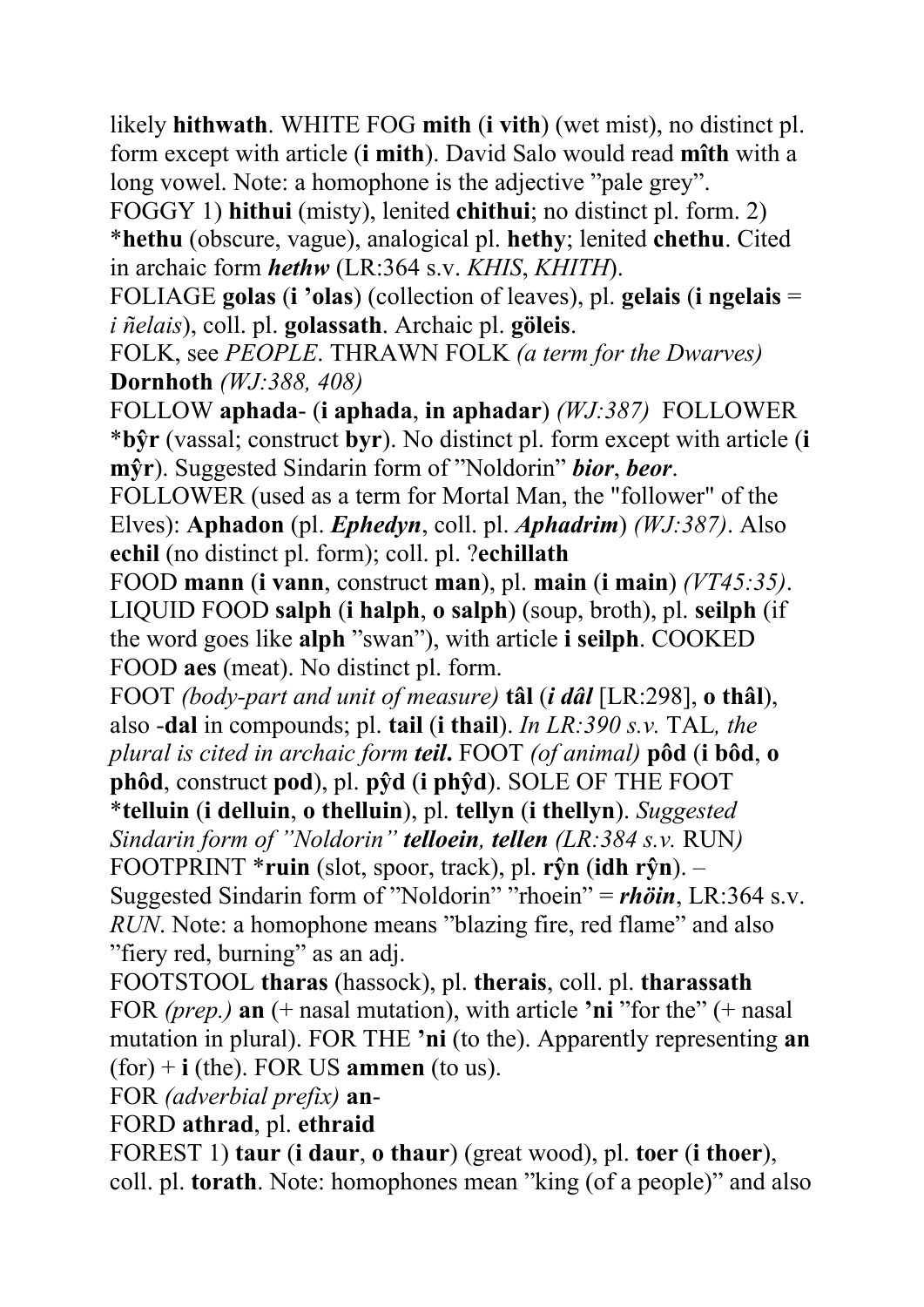(as adj.) "lofty, high, sublime, noble" etc. 2) **tawar** (**i dawar**, **o thawar**) (wood [as material]), pl. **tewair** (**i thewair**). (SMALL) FOREST **glâd** (**i 'lâd**, construct **glad**) (wood), pl. **glaid** (**in glaid**) FORESTER **tauron** (**i dauron**, **o thauron**), pl. **tauryn** (**i thauryn**) FOREST-PEOPLE *(Silvan Elves)* **Tawarwaith** (UT.256)

FORGIVE 1) **gohena**- (**i 'ohena**, **i ngohenar** = *i ñohenar*).

Apparently this refers to foregiveness between equals. *(VT44:23)*, 2) *(of a superior to an inferior)* **dihena**- (**i nihena**, **i ndihenar** if the first element represents a stem in *ND*-; cf. the derivation of **dî**, **di** cited in VT45:37)

FORKED **thanc** (cleft, split), pl. **thainc** 

FORMED \***cadu** (shaped) (lenited **gadu**, analogical pl. **cedy**). Also **gadu** at the end of compounds. Attested in archaic form *cadw*.

FORMER **iaur** (**ior**-, **iar**-) (ancient, old), pl. **ioer**

FORSAKE **awartha**- (abandon) (**i awartha**, **in awarthar**)

FORSAKEN **eglan**, pl. *eglain* also used for "the forsaken Elves" (coll. pl. *Egladhrim*), i.e. the Sindar or Falathrim that were left i Beleriand. *(WJ:379, VT45:12)* This people could also be referred to as the **Eglath** (a coll. pl.), apparently with no singular (?**Egol**), though **Egla**- appears at the beginning of compounds (e.g. **Eglador** = land of the Eglain or Eglath).

FORT, FORTRESS 1) **garth** (**i 'arth**) (stronghold), pl. **gerth** (**i ngerth** =  $i$   $\tilde{n}$ *erth*), 2) **ost** (city, stronghold), pl. **yst** *(WJ:414)*. The word may appear as **os**- or **oth**- before certain consonants in compounds, e.g. **Osgiliath** "Citadel (Fortress) of the Stars" *(LotR)*, **ostirion** (q.v.),

**Othram** "fortress-wall" *(WR:288)*. 3) **barad** (fortress, tower) (**i** 

**varad**), pl. *beraid* (**i meraid**). Note: **barad** is also an adjective

"doomed", but this is derived from a stem in *mb-* and would have different mutations. FORTRESS WITH A WATCHTOWER **ostirion** (pl. **ostiryn**). FORTRESS IN A CAVE/CAVES \***othronn** (pl.

**ethrynn** for archaic **öthrynn**) (underground stronghold or city). Cited in archaic form *othrond* in the source *(WJ:414).*

FORTH *(adv. pref.)* **e**, **ed** (out, away); also as adjectival prefix "outer" and preposition "out from, out of" *(WJ:367)*

FORTUNE *(usually = final bliss)* **manadh** (**i vanadh**) (doom, final end, fate), pl. **menaidh** (**i menaidh**). Cf. DOOM.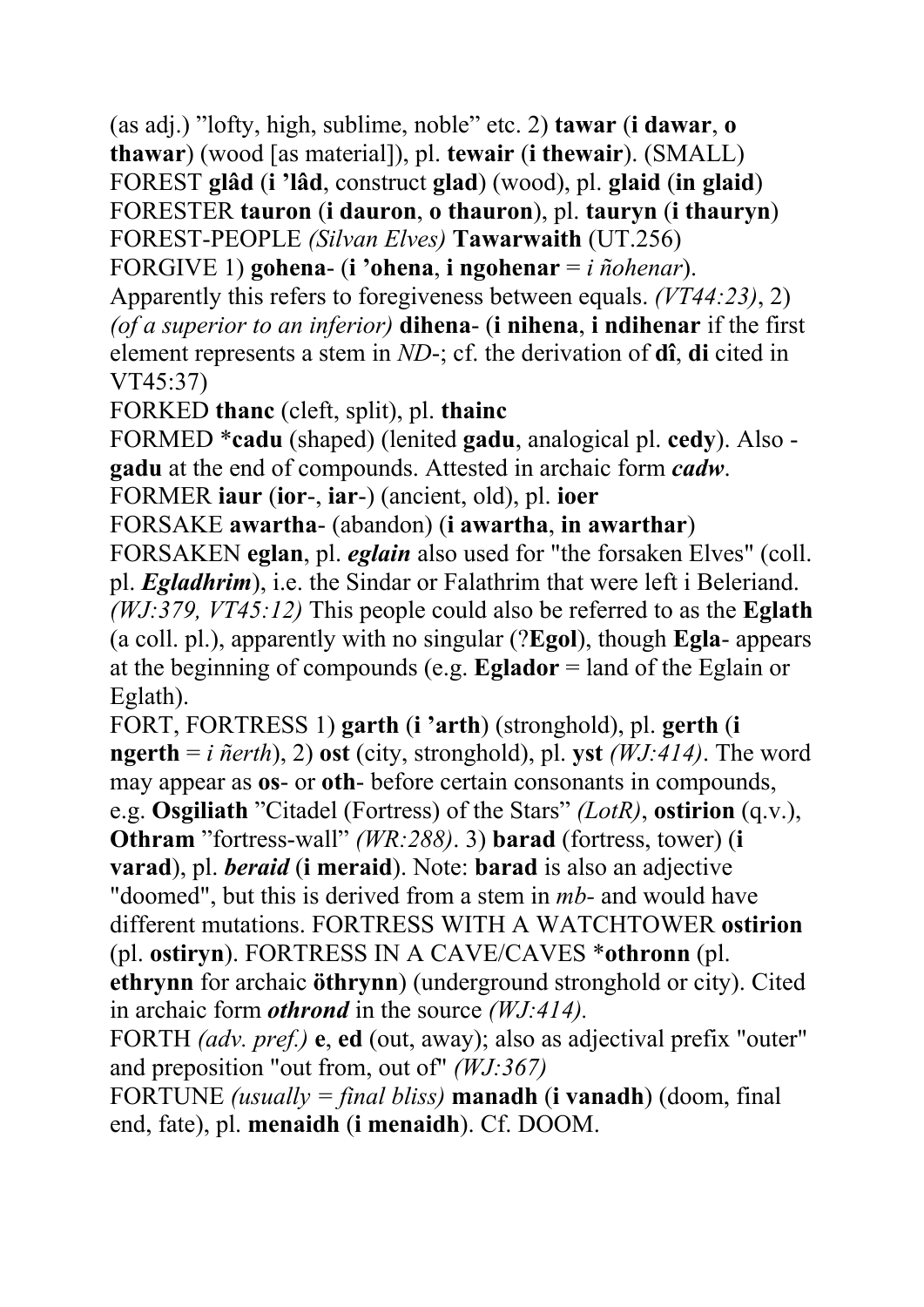FOUL **thaur** (detestable, abhorrent, abominable), pl. **thoer**. Note: a homophone means "fenced".

FOUR **canad**; FOURTH \***cannui**. *The reading in VT42:25 is "canthui", but the phonology presupposed in LotR would require \*cannui. David Salo regards "canthui" as a dialectal form.* FOURTH PART **canath** (**i ganath**, **o chanath**) (farthing), pl. **cenaith** (**i** 

**chenaith**). As coin, the fourth part of the more valuable coin called **mirian**. *(PM:45)*

FOX **rusc**, pl. **rysc** (**idh rysc**)

FRAGILE **nind** (thin, slender); no distinct pl. form FRAIL (and small) **nimp**, no distinct pl. form *(VT48:18)* FRAIL **mîw** (tiny, small), lenited **vîw**, no distinct pl. form. FREE, FREED 1) **lain**; no distinct pl. form. Note: a homophone means "thread". 2) FREE **rain** (wandering, erratic). No distinct pl. form. Note: a homophone means "border" *(VT46:10; suggested Sindarin form of " Noldorin" rhain)* FREE (*vb.*, = "to release") **adleitha**- (**i adleitha**, **in adleithar**), also †**adleg**- (**i adleg**, **in edlegir**), pa.t. **adlenc**, pp. **adlengen**, pl. **edlengin**). SET FREE **leitha**- (**i leitha**, **i leithar**) FREEING **leithian** (release), pl. **leithiain** FREQUENT 1) **laew** (many); no distinct pl. form. 2) **rem** (numerous), pl. **rim**. (Note: a homophone is the noun "mesh, net".) FRESH 1) **cîw** (lenited **gîw**; no distinct pl. form) (new), 2) **laeb** (no distinct pl. form). Suggested Sindarin form of "Noldorin" *lhoeb* (LR:368 s.v. *LÁYAK*) 3) **laeg** (green), no distinct pl. form. (Note: a homophone means "keen, sharp, acute".) In the Woodland dialect **lêg**, whence **leg**- in the name **Legolas** "Greenleaf" *(Lettters:282, 386)*. FRESHET **celos** (**i gelos**, **o chelos**) (water falling swiftly from a spring), pl. **celys** (**i chelys**) FRIEND 1) *(masc.)* **mellon** (**i vellon**) (lover), pl. *mellyn* (**i mellyn**),

coll. pl. **mellonnath**. Also **meldir** (**i veldir**), no distinct pl. form except with article (**i meldir**). Also **seron** (**i heron**, **o seron**), pl. **seryn** (**i seryn**), coll. pl. **seronnath**. 2) *(fem.)* **meldis** (**i veldis**), no distinct pl. form except with article (**i meldis**), coll. pl. **meldissath**. FRIENDLY **milui** (lenited **vilui**; no distinct pl. form) (loving, kind) FRIENDSHIP **gwend** (**i 'wend**, construct **gwen**) (bond), pl. **gwind** (**in gwind**), coll. pl. **gwennath**. Note: a homophone means "maiden".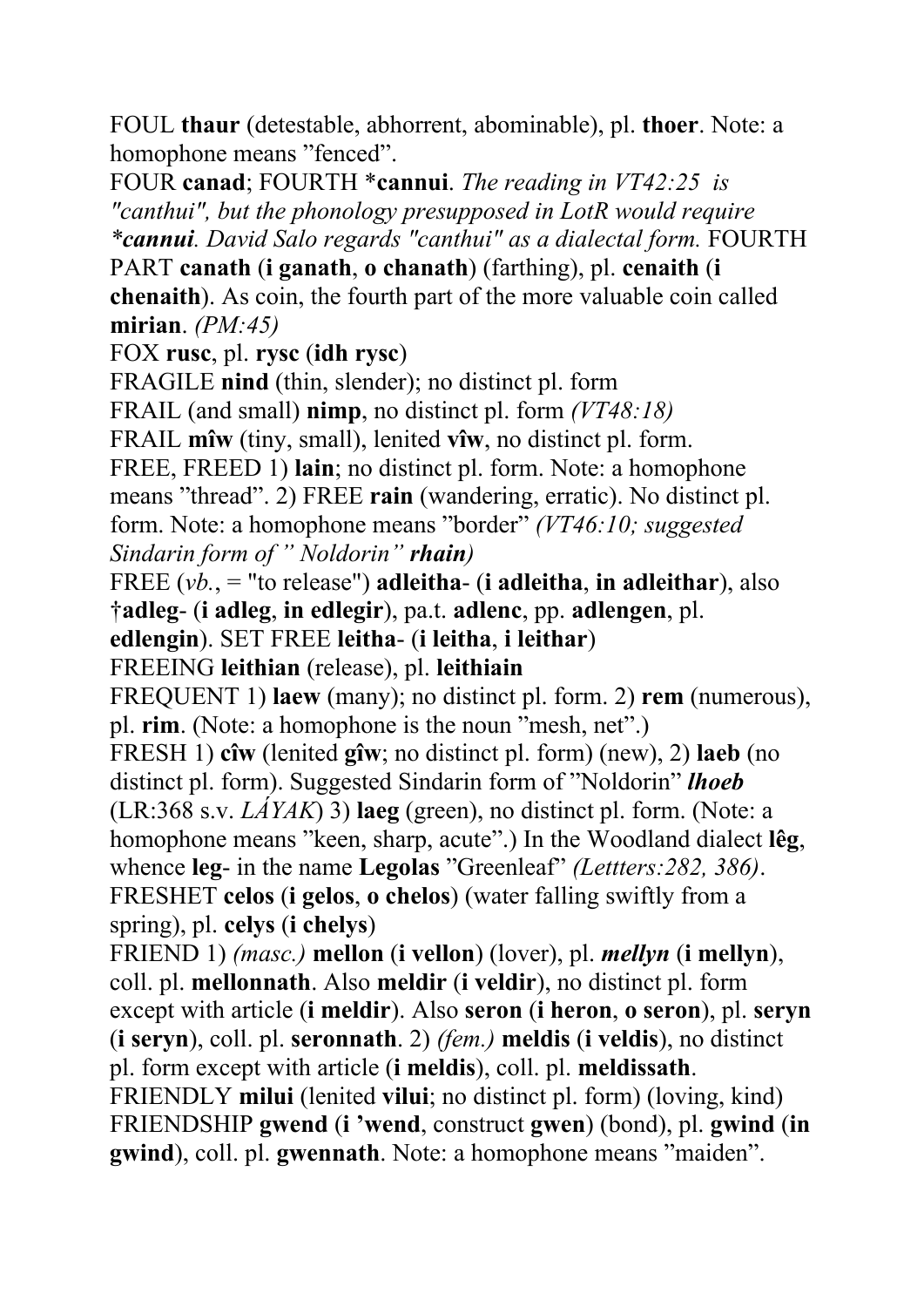FROG **cabor** (**i gabor**, **o chabor**), analogical pl. **cebyr** (**i chebyr**). Archaic **cabr**.

FROM (*also used =* OF) **o** (**od**), followed by hard mutation. With article **uin** "from the, of the" (followed by "mixed" mutation according to David Salo's reconstuctuons). *(WJ:366)*. Not to be confused with **o** "about, concerning".

FRONT **nîf** (construct **nif**) (face). No distinct pl. form.

FULL OF YEARS **iphant** (aged, long-lived), pl. **iphaint**. The spelling used in the source is "ifant" (LR:400 s.v. *YEN*), but since the **f** arises from earlier  $(n > m +)$  **p** via nasal mutation, it should be written **ph** according to the spelling conventions described in LotR Appendix E. FULL **pant** (lenited **bant**; pl. **paint**) (complete, whole)

FULLNESS **pathred** (**i bathred**, **o phathred**), pl. **pethrid** (**i phethrid**)

FUNGUS **hwand** (**i chwand**, **o chwand**, construct **hwan**) (sponge), pl. **hwaind** (**i chwaind**)

FUR, FUR COAT **helf** (**i chelf**, **o chelf**), pl. **hilf** (**i chilf**), coll. pl. **helvath**

FURTHER *(adj.)* **hae** (far, distant, on the other side, further); lenited **chae**; no distinct pl. form.

## $\langle$ G>

GAP 1) **dîn** (**i dhîn**) (opening, mountain pass), no distinct pl. form except with article (**i nîn**); coll. pl. **díniath**. Note: a homophone means "silence". 2) **gass** (**i** 'ass, construct **gas**) (hole), pl. **gais** (**i** ngais  $= i$ *ñais*)

GARDEN **sant** (**i hant**, **o sant**) (field, yard, or other privately owned place), pl. **saint** (**i saint**) *(VT42:20)*

GARLAND **rî** (construct **ri**) (wreath, crown), no distinct pl. form except with article (**idh rî**); GARLANDED MAIDEN #**riel** (princess), pl. ?**rîl** (**idh rîl**). Isolated from the name *Galadriel*.

GARMENT **hamp** (**i champ**, **o champ**), pl. **haimp** (**i chaimp**), coll. pl. **hammath** coinciding with the coll. pl. of **ham** "chair".

GARTH **pêl** (**i bêl**, construct **pel**) (fence, fenced field, enclosure), pl. **peli** (**i pheli**), the latter forms reflecting the stem **pele**- (root *PEL(ES)*, LR:380)

GASPING **faug** (thirsty, choking), pl. **foeg**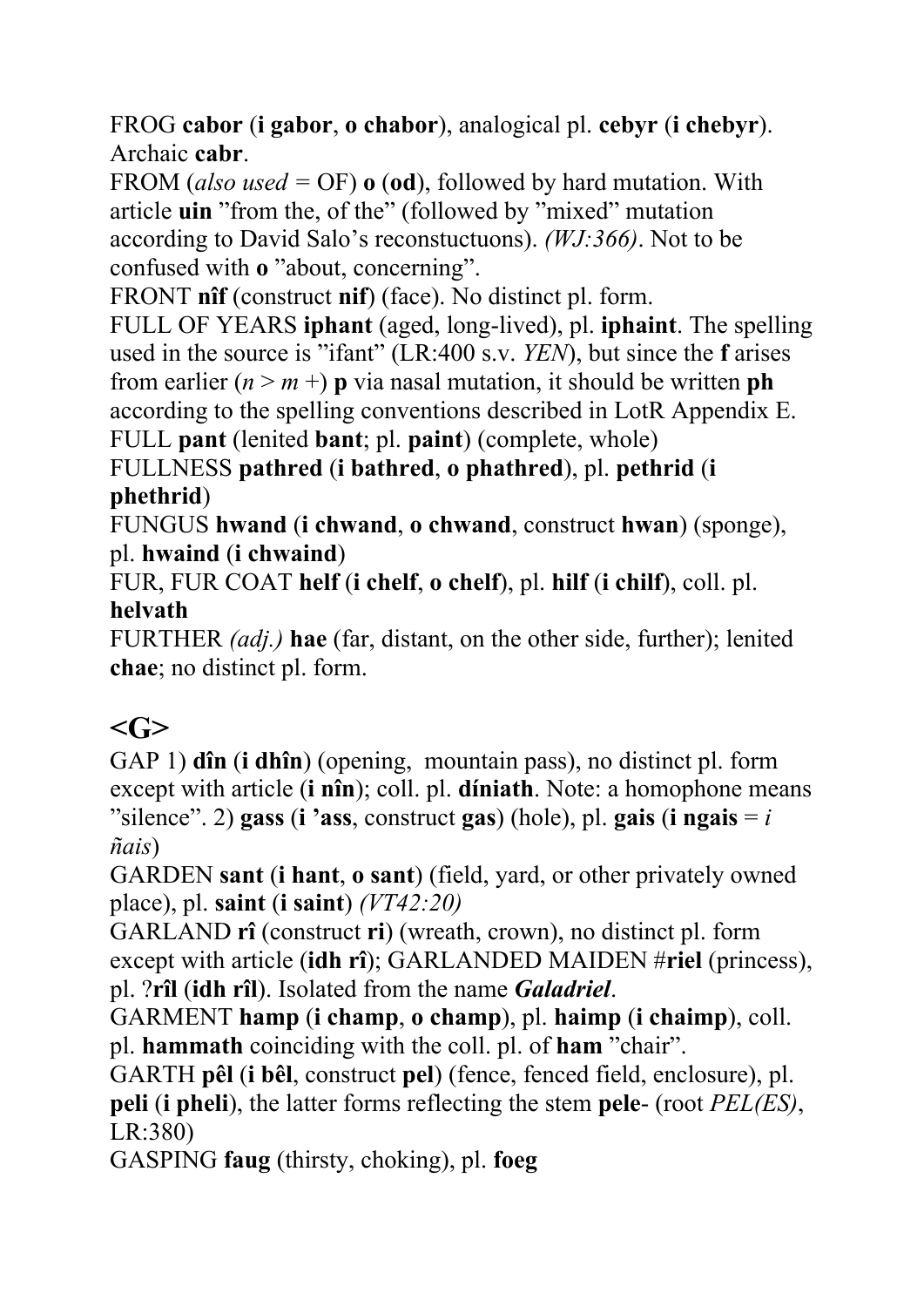GATE !**and** (door), pl. **aind**, coll. pl. **annath**. Note that **and** is more commonly the adj. "long". GREAT GATE **annon** (door), pl. *ennyn* GATEWAY **fennas** (door), pl. **fennais**, coll. pl. **fennassath** GAY **meren** (lenited **veren**; pl. **merin**) (festive, joyous). Note: In the *Etymologies*, Tolkien changed the relevant root from *MER* to *MBER* so that *meren* became *beren*, but names occurring in Tolkien's narratives (Mereth Aderthad, Merethrond) were not changed, so this revision was never fully implemented. (If *meren* were to become *beren*, the related word *mereth* "feast" would also become *bereth*.) GAZE 1) **tir-** *(cited in the form tiri, a "Noldorin" infinitive in -i)* (**i dîr**, **i thirir**) (guard, watch over, look at, look towards). The imperative *tiro* and passive participle [**t**]**irnen** are attested, the latter in lenited form *dirnen*. 2) **tiria**- (watch, guard, look toward) (**i diria**, **i thiriar**)

GENEROUS **fael** (just, fair-minded). No distinct pl. form *(PM:352)*. Note: a homophone means "gleaming brilliance".

GERM **eredh** (seed), pl. **eridh**

GIANT *(noun)* **noroth** (pl. **neryth**, archaic **nöryth**) *(VT46:6)* GIDDINESS **hwîn** (**i chwîn**, **o chwîn**) (faintness), no distinct pl. form,

not even with article (**i chwîn**); coll. pl. **hwíniath** 

GIDDY **hwiniol** (fantastic, mad; literally this is the participle "whirling"), lenited **chwiniol**. It is unclear whether Sindarin participles have any distinct plural forms.

GIFT **ant**, pl. **aint**, coll. pl. **annath**. Also **ann** (-**an** at the end of compounds), pl. **ain**.

GIRDLE **lest** (boundary, fence), pl. **list**

GIRL 1) **iell** (-**iel**) (daughter, maid), pl. **ill**; 2) **sell** (**i hell**) (daughter,

maid), pl. **sill** (**i sill**), coll. pl. *sellath*. 3) *(girl in her teens,* 

*approaching the adult)* **neth** (also used = "sister"), pl. **nith** *(VT47:14-*

*16, 33; VT48:6)*. Notice the homophone **neth** "young". – The final element -**wen** in names means "girl, maiden, virgin".

GIVE **anna**- (**i anna**, **in annar**), pa.t. ?**aun** (with endings **one**-)

GIVER *(fem.)* #**oneth** pl. \***onith**. Isolated from the following:

BREAD-GIVER **bassoneth** (lady) (**i massoneth**, **o mbassoneth**), pl.

**bassonith** (**i mbassonith**). Archaic \***bassauneth**.

GIVING (act or fact of giving) !**anneth**, pl. **ennith**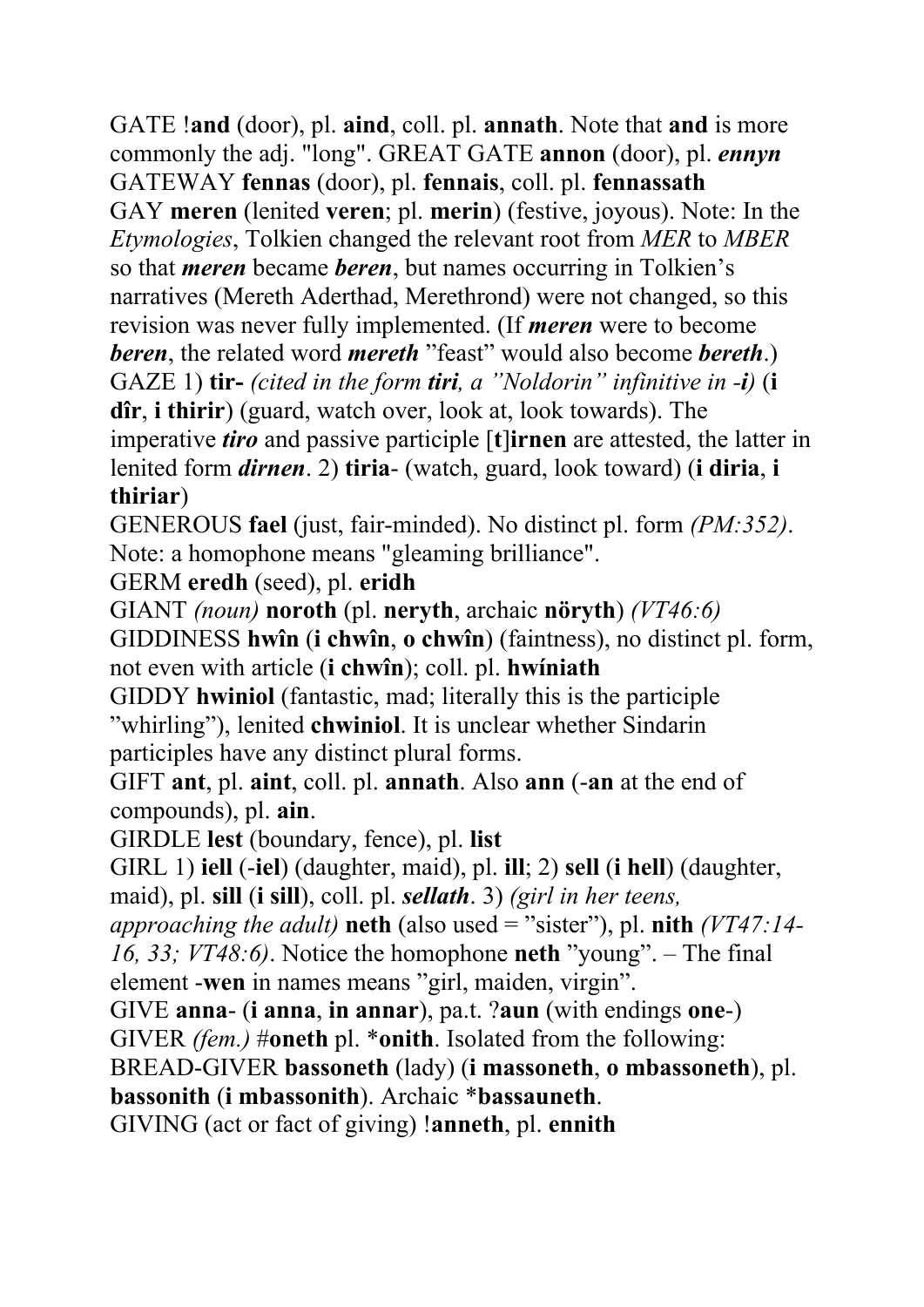GLADDEN *(noun,* the flower yellow-flag) **ninglor** (pl.**ningloer**). Archaic \***ninglaur**. HAVING GLADDEN-FLOWERS ?**ningloron** (pl. **ningloryn** if this is really an adjective)

GLANCE *(noun)* !**glind** (**i 'lind**), no distinct pl. form except with article (**in glind**), coll. pl. **glinnath**. *(WJ:337; the spelling used in the primary source is "glinn".)*

GLANCE *(noun)* **tîr** (**i dîr**, also -*dir* at the end of compounds) (looking, glance) (view, looking), no distinct pl. form except with article (**i thîr**), coll. pl. ?**tíriath**. Note: a homophone means "straight, right" (adj.)

GLANCE AT *(verb)* **glinna**- (**i 'linna**, **in glingar**). *This is David Salo's suggested normalized form of a word that actually appears as glintha- in the primary source (WJ.337)*.

GLASS **heledh** (**i cheledh**, **o cheledh**), pl. **helidh** (**i chelidh**) if there is a pl.

GLEAMING BRILLIANCE **fael**. No distinct pl. form. Note: a homophone means "fair-minded, generous, just".

GLEN **imlad** (deep valley, narrow valley with steep sides), pl. **imlaid** GLINT *(vb.)* \***tinna**- (cited as a "Noldorin" infinitive *tinno*) (**i dinna**, **i thinnar**). Noun SILVER GLINT **gîl** (**i** ng**îl** = *i*  $\tilde{n}$ îl, **o** n'g**îl** = *o*  $\tilde{n}$ gîl, construct *gil*) (star, bright spark), no distinct pl. form except with article (**in gîl** = *i ñgîl*), coll. pl. *giliath (RGEO, MR:388)*

DUSK **tinnu** (**i dinnu**, **o thinnu**) (twilight, starlit evening, early night without a moon, starry twilight), pl. **tinny** (**i thynny**) if there is a pl. GLISTEN **thilia**- (glister); GLISTENING SILVER *(adj.)* **thilion**, pl.

#### **thilyn**

GLISTER **thilia**- (glisten)

GLITTER †**ross** (polished metal), pl. **ryss** (**idh ryss**). Note:

homophones mean "reddish, russet, copper-coloured, red-haired" and also "spray, foam, rain, dew".

GLITTER **aglar** (brilliance, glory), pl. **eglair** if there is a pl.

GLITTERING *(adj.)* **gael** (pale), lenited **'ael**; no distinct pl. form.

GLITTERING WHITE *(like a Silmaril)* **silivren** (lenited **hilivren**; pl. **silivrin**).

GLITTERING REFLECTION **galad** (**i ngalad** = *i ñalad*), (bright light, sunlight, brilliance, radiance), pl. **gelaid** (**in gelaid** = *i ñgelaid*). GLITTERING (REFLECTED) LIGHT **rill** (construct **ril**) (brilliance, flame), no distinct pl. form except with article (**idh rill**).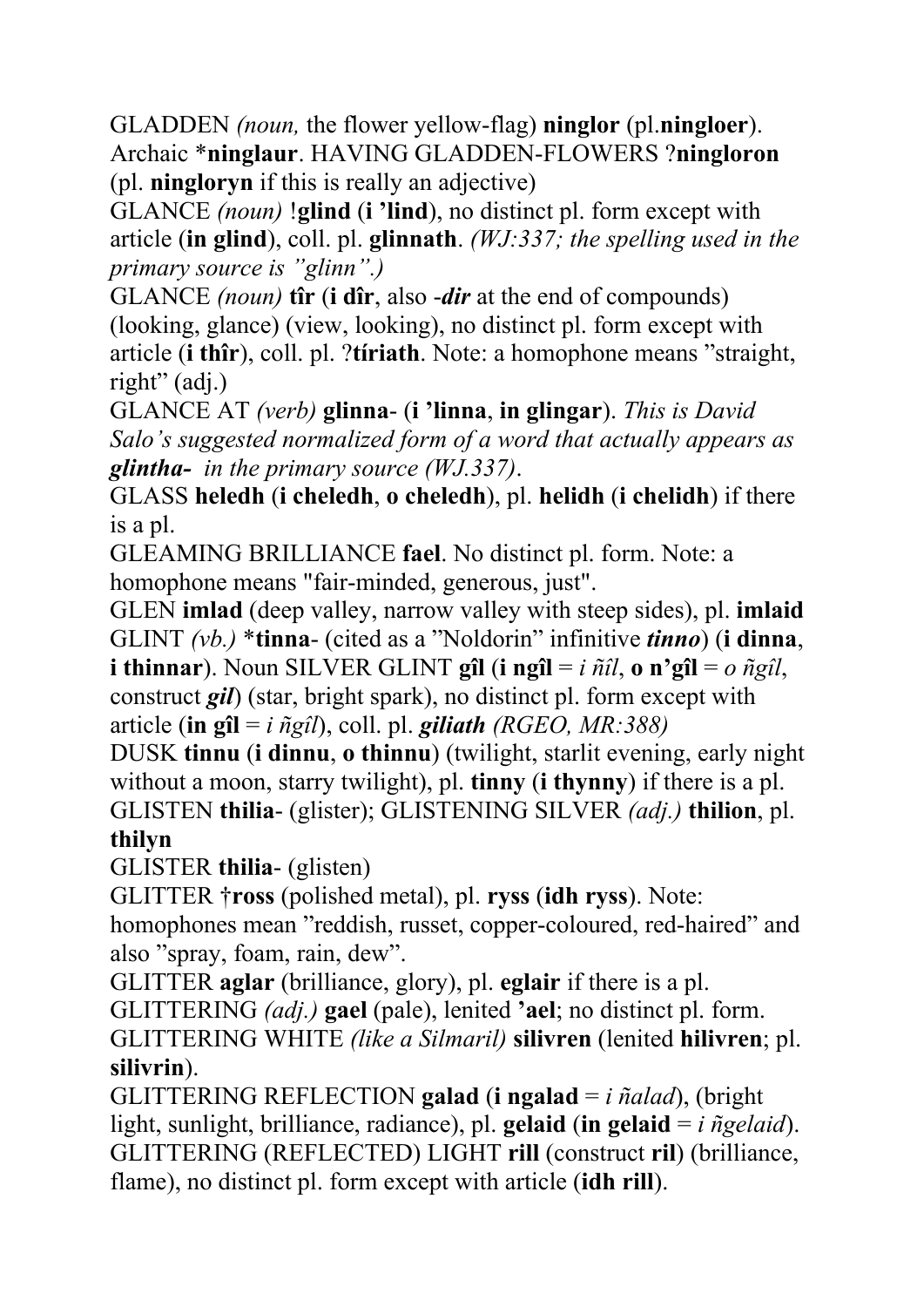GLOBE **coron** (**i goron**, **o choron**) (ball, mound), pl. **ceryn** (**i cheryn**)

GLOBED **corn** (round, circular), lenited **gorn**, pl. **cyrn**. The word is also used as a noun "circle".

GLOOM 1) **daw** (**i dhaw**) (nighttime), pl. **doe** (**i noe**), coll. pl. ?**dawath** or ?**doath**; 2) **dim** (**i dhim**) (sadness), no distinct pl. form except with article (**i nim**). Note: a homophone means "stair". 3) **fuin** (darkness, night, dead of night, nightshade). No distinct pl. form. 4) **maur** (**i vaur**), pl. **moer** (**i moer**) *(VT45:35)*

GLOOMY 1) **dem** (sad), lenited **dhem**, pl. **dhim**; 2) **dofn** (lenited **dhofn**; pl. **dyfn**), 3) **duvui** (lenited **dhuvui**, no distinct pl. form) GLORIFY **egleria**- (**i egleria**, **in egleriar**) (praise)

GLORIOUS **aglareb** (pl. **eglerib**)

GLORY **agar** (brilliance, glitter), pl. **eglair** if there is a pl. Also **claur** (**i glaur**, **o chlaur**) (splendour), pl. **cloer** (**i chloer**), coll. pl. **clorath**. GNASHING OF TEETH (in grief) **naeth** (biting, woe); no distinct pl. form.

GO #**bad**- (**i vâd**, **i medir**), pa.t. **bant**. Isolated from **trevad**- "traverse".

GO IN **neledh**- (**i neledh**, **i neledhir**) (enter)

GO INTO EXILE \***edledh**- (**i edledh**, **in edledhir**), pa.t. **edlent** or **edledhas**. *(VT45:27; the "Noldorin" forms have gl for Sindarin dl)*  GOBLET **sûl** (**i hûl**, **o sûl**), pl. **suil** (**i suil**). Note: a homophone means "wind".

GOD *(the One)* #**Eru**, isolated from *Eruchín* "children of the One" (= Elves and Men; sg. \***Eruchen**).

GOING DEEP IN **maeg** (lenited **vaeg**; no distinct pl. form) (sharp, penetrating). *(WJ:337)*

GOING UP *(adjectival prefix)* **am**-

GOLD *(as metal)* 1) **malad** (**i valad**), pl. **melaid** (**i melaid**) if there is a pl. 2) **malt** (**i valt**), pl. **melt** (**i melt**) if there is a pl. *(VT42:27)*.

"Gold" in extended senses: **glawar** (**i 'lawar**) (sunlight, radiance of the Golden Tree Laurelin), pl. **glewair** (**in glewair**) *(VT41:10)* GOLD (COLOUR?) \***mall** (**i vall**), pl. **mail** (**i mail**) if there is a pl. – Suggested Sindarin form of "Noldorin" *malt*.

GOLDEN 1) *(of gold)* **malthen** (**melthin**- in compounds; lenited **valthen**; pl. **melthin**), 2) *(shining with golden light)* **glóren** (**glórin**-), lenited **'lóren**; pl. **glórin**, 3) **mallen** (lenited **vallen**; pl. **mellin**).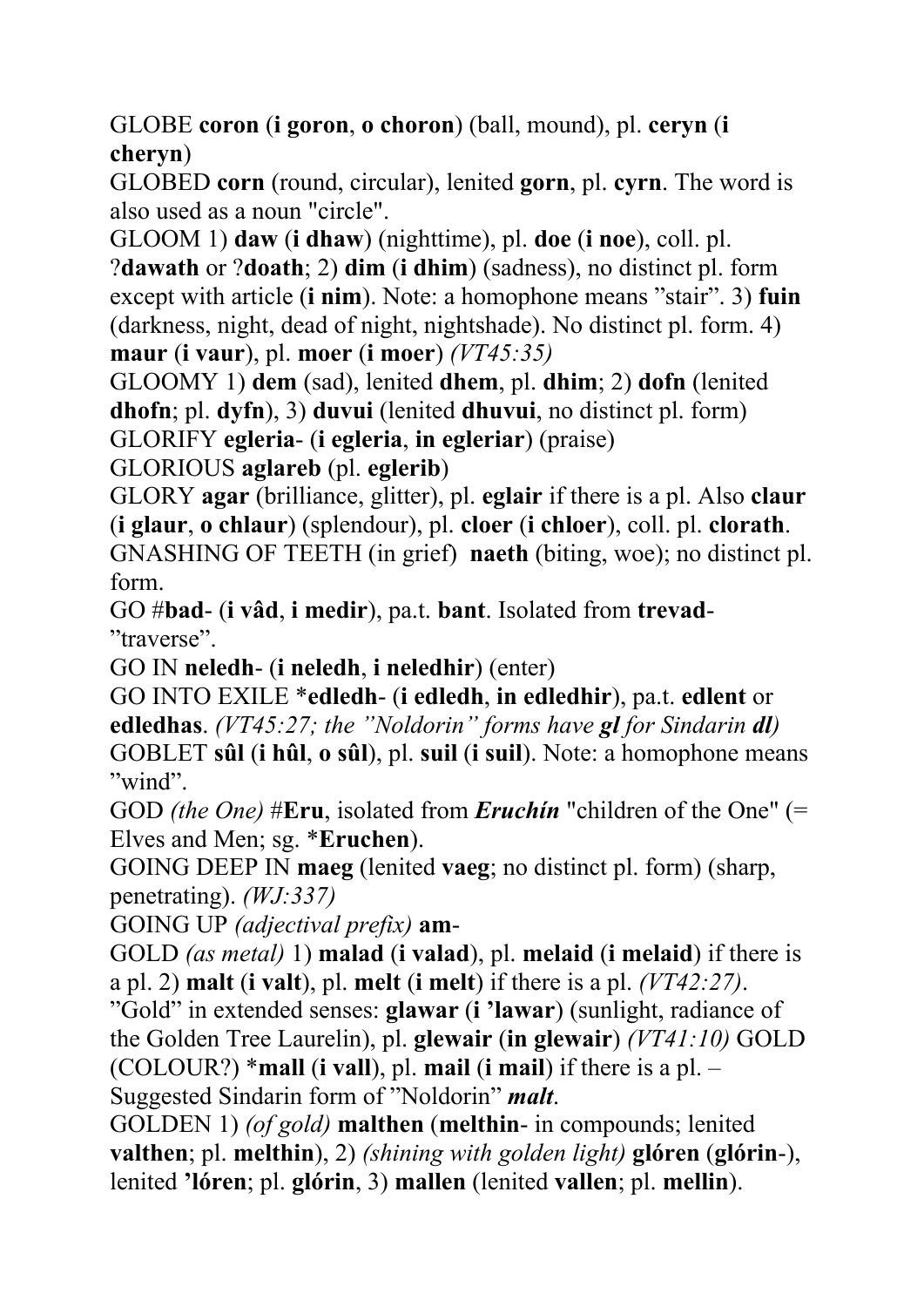GOLDEN LIGHT **glaur** (**i 'laur**), pl. **gloer** (**in gloer**)

GOLDEN-BROWN **baran** (swart, dark brown, yellow brown), pl. **berain**

\*GOLDEN-TREE *(a species of tree specific to Middle-earth, apparently beech-like)* **mallorn** (**i vallorn**), pl. *mellyrn* (**i mellyrn**).

GONDOLIN, PEOPLE OF: **Gondolindrim**. Adj. "of or related to Gondolin": **Gondolindren** (pl. **Gondolindrin**; lenited **'Ondolindren**) GONE #**bannen** (pl. **bennin**). Isolated from **govannen** "met", based on the assumption that this past participle includes a form of the verb #**bad**- "go".

GOOD *("useful" of things – not of moral qualities)* **maer** (lenited **vaer**, no distinct pl. form) (fit, useful). For "good" as an adjective describing human qualities, the word **fael** "fair-minded, just, generous" may be considered.

GOOSE **gwaun** (**i 'waun**), pl. **goen** (**i ngoen** = *i ñoen*). Coll. pl. ?**gonath**. – In "Noldorin", the pl. form was *guin*.

GORE 1) **naith** (spearhead, wedge, point, promontory); no distinct pl. form; 2) **cên** (**i gên**, **o chên**, construct **cen**) (wedge), pl. **cîn** (**i chîn**). Alternative sg. form **cîn** (**i gîn**, **o chîn**, construct **cin**), no distinct pl. form except with article (**i chîn**) *(VT45:20)*

GORGE **cîl** (**i gîl**, **o chîl**) (pass between hills, cleft), no distinct pl. form except with article (**i chîl**), coll. pl. **cíliath**. A homophone means "renewal".

GORSE **aeglos** (pl. **aeglys**). The relevant plant is said (in UT:148) to be similar to gorse, but larger and with white flowers. Note: the word **aeglos** is also used for "icicle".

GRASP \***mab**-[or \***maba**-?] (**i vâb**, **i mebir**) (seize). Only the "Old Noldorin" form *map*- is cited in the source (LR:371 s.v. *MAP*)

GRASS **glae** (**i 'lae**), no distinct pl. form except with article (**in glae**). STIFF GRASS **thâr**, pl. **thair** if there is a pl; coll. pl. **tharath**.

GRASSLAND: 1) *(enclosed grassland)* **parth** (**i barth**, **o pharth**) (field, sward), pl. **perth** (**i pherth**), 2) *(wide grassland)* **nand**

(construct *nan*) (valley, land at the foot of hills with many streams), pl. **naind**, coll. pl. **nannath** *(VT45:36)*

GRAVE *(noun)* 1) **sarch** (**i harch**, **o sarch**), pl. **serch** (**i serch**), 2) **haudh** (**i chaudh**, **o chaudh**) (burial mound, barrow, tomb), pl. **hoedh** (**i choedh**), coll. pl. **hodhath**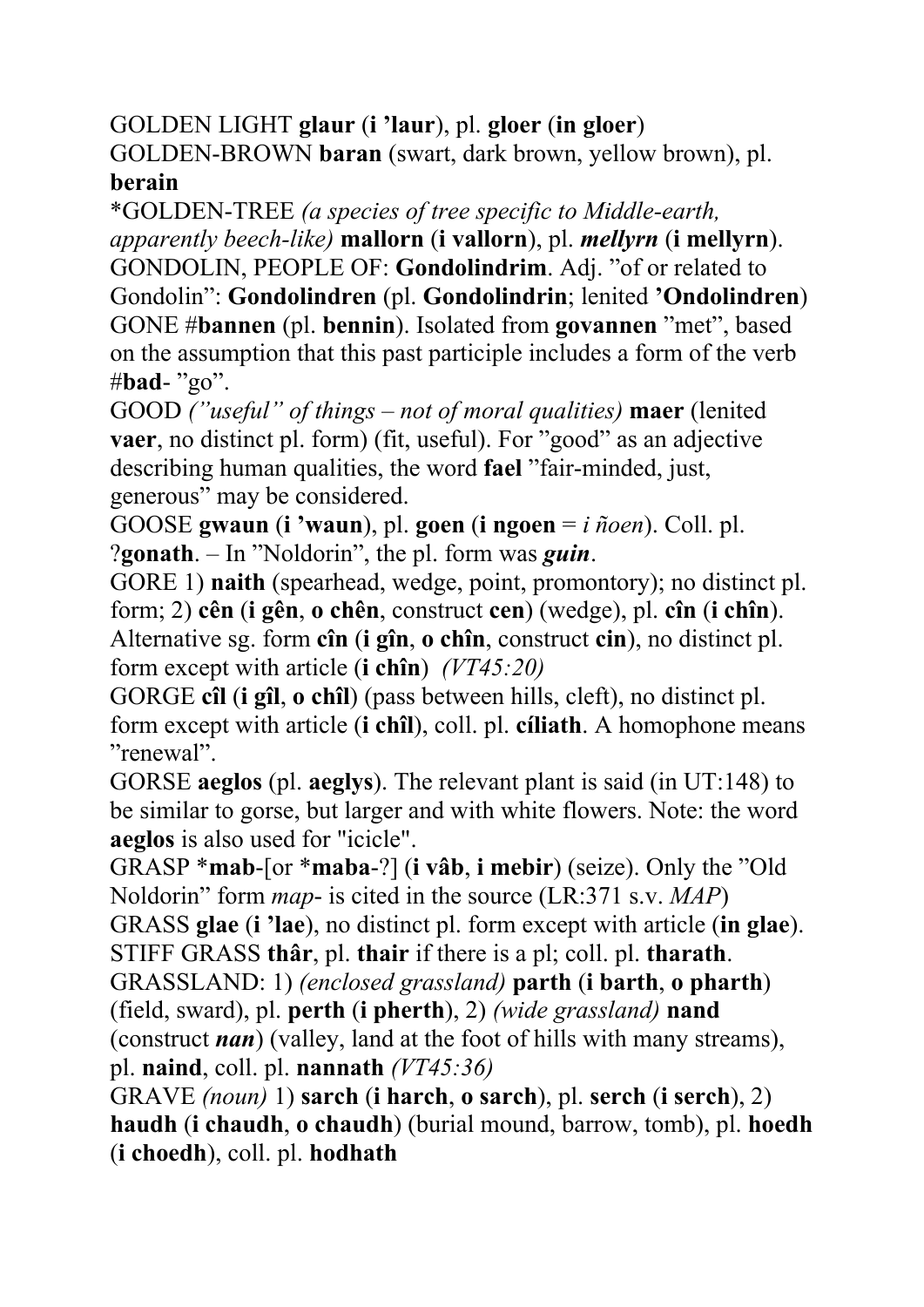GRAVEL **brith** (**i vrith**), no distinct pl. form expect with article (**i mrith**) if there is a pl.

GREAT **#dae** (lenited **nae**, no distinct pl. form). Isolated from **daedhelos** "great fear". Note: Homophones mean "shadow, shade" and also "very, exceedingly".

GREAT **beleg** (mighty), lenited **veleg**, pl. **belig** GREAT **daer** (large), lenited *dhaer*, no distinct pl. form. Note: a homophone means "bridegroom", but has a different lenited form. GREAT FEAR **goe** (**i 'oe**) (terror), no distinct pl. form except with article (**i ngoe** = *i ñoe*); GREAT FEAR/DREAD **daedhelos** (**i naedhelos**, **o ndaedhelos**), pl. **daedhelys** (**i ndaedhelys**). Coll. pl. **daedhelossath**. A side-form ends in -**oth** instead of -**os**. The word appears in the mutated form "ndaedelos" in LotR Appendix F, but since the second element must be **delos** "abhorrence" and it would surely be lenited following a vowel, this would seem to be one of the cases where Tolkien wrote **d** even though **dh** would be technically correct. GREAT GATE **annon** (door), pl. *ennyn*. GREAT HALL **thamas**, pl. **themais**, coll. pl. **thamassath**. GREAT NUMBER **lae** (no distinct pl. form) *(VT45:27)*, also **rim** (crowd, host), no distinct pl. form except with article (**idh rim**), coll. pl. **rimmath**. Note: a homophone means "cold pool or lake". GREAT OCEAN **Aearon**, also **Gaearon** (**i 'Aearon**), pl. **Gaearyn** (**i Ngaearyn** = *i Ñaearyn*). Also short form **Gaeron** (**i 'Aeron**), pl. **Gaeryn** (**i Ngaeryn** = *i Ñaeryn*). Coll. pl. **Gaearonnath**, **Gaeronnath**. GREAT PROVINCE **ardhon** (great region, world), pl. **erdhyn**, coll. pl. **ardhonnath**. GREAT RIVER **sirion** (**i hirion**, **o sirion**), pl. **siryn** (**i siryn**). GREAT STONE **gond** (**i 'ond**, construct **gon**) (rock), pl. **gynd** (**i ngynd** = *i ñynd*), coll. pl. **gonnath** *(Letters:410).* GREAT WATCHTOWER **tirion** (**i dirion**, **o thirion**), pl. **tiryn** (**i thiryn**). GREAT WING *(of eagle)* \***roval** (pinion, wing), pl. **rovail** (**idh rovail**); this is a suggested Sindarin form of "Noldorin" *rhoval* pl. *rhovel*. GREAT WOOD **taur** (**i daur**, **o thaur**) (forest), pl. **toer** (**i thoer**), coll. pl. **torath**. Note: homophones mean "king (of a people)" and also "lofty, high, sublime, noble" etc. GREEDY **melch** (lenited **velch**, pl. **milch**) GREEN 1) *(etymologically "bright")* **calen** (lenited **galen**), pl. **celin**

(attested in lenited form in the name **Pinnath** *Gelin*, "Green Ridges"). 2) **laeg** (fresh), no distinct pl. form. (Note: a homophone means "keen,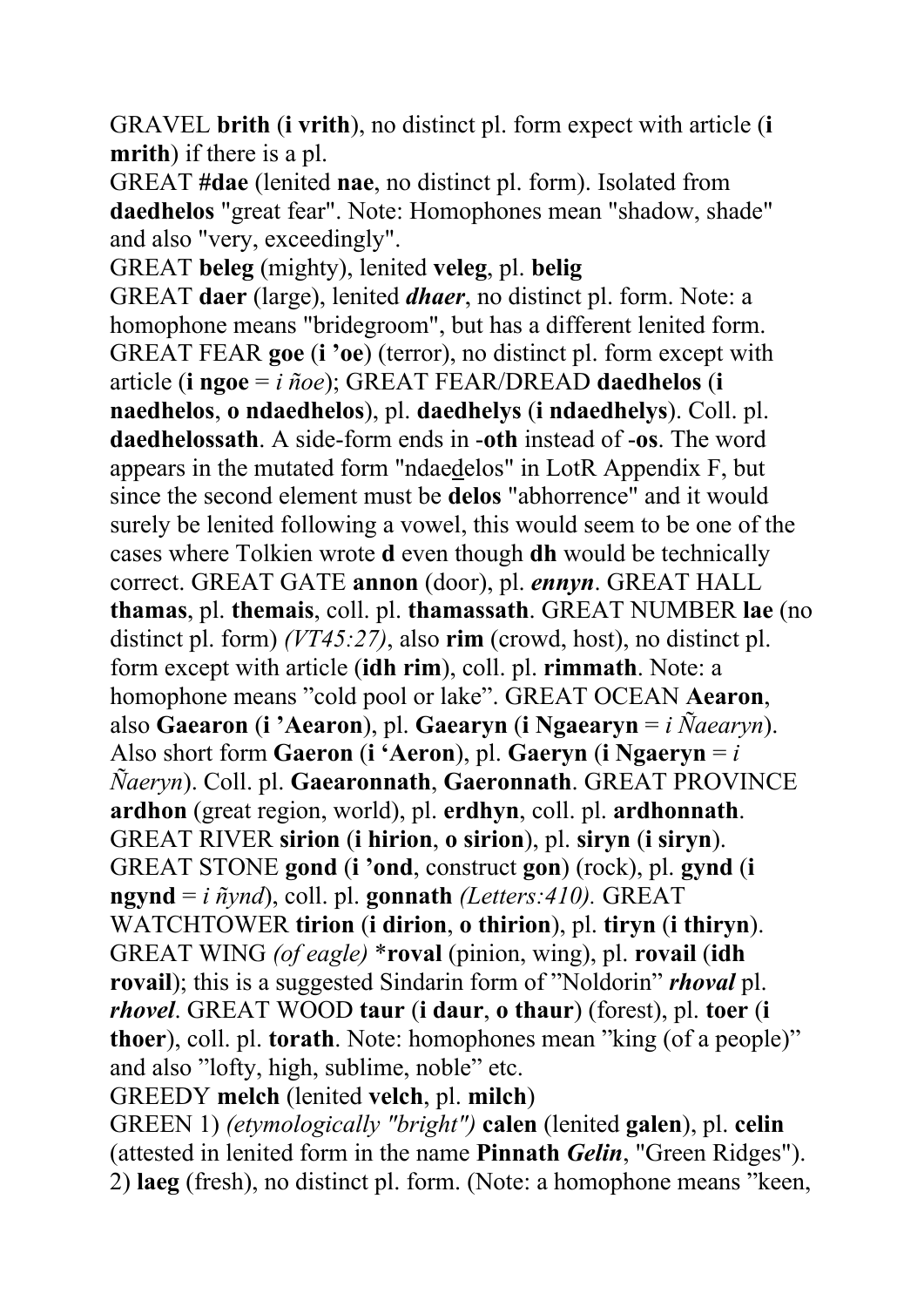sharp, acute".) In the Woodland dialect **lêg**, whence **leg**- in the name **Legolas** "Greenleaf" *(Lettters:282, 386).* LEAF-GREEN **lasgalen** (pl. **lesgelin**). GREEN-ELF **laegel**, pl. *laegil*; coll. pl. *laegrim* or *laegeldrim (WJ:385)*. These forms from a late source would seem to imply that Tolkien had abandoned the "Noldorin" forms listed in LR:368 s.v. *LÁYAK*: *Lhoebenidh* or *Lhoebelidh*. A member of the tribe in question could also be called **Lindel** (pl. *Lindil*), also **Lindedhel** (pl. *Lindedhil*) *(WJ:385)*, though these terms do not mean "Green-elf/-elves" as such.

GREET **suilanna**- (**i huilanna**, **i suilannar**). The pa.t. may be \***suilaun** > \***suilon** if the last element is **anna**- "give".

GREETING **suilad** (**i huilad**, **o suilad**), pl. **suilaid** (**i suilaid**) GREY 1) \***mithren** (lenited **vithren**, pl. *mithrin*). 2) **thind** (pale); no distinct pl. form. 3) *(pale grey)* **mith** (lenited **vith**; no distinct pl. form). David Salo would read **mîth** with a long vowel. Note: a homophone means "white fog, wet mist".

GREY-ELF #**send** (**i hend**, **o send**, construct **sen**) *(probably a term only used by the Noldor, borrowed from Quenya* Sinda*)*, pl. **sind** (**i sind**), coll. pl. *Sendrim*.

GRIEF, GNASHING OF TEETH IN **naeth** (biting, woe); no distinct pl. form.

GROSS **host** (**i chost**, **o chost**) (a hundred and forty-four), pl. **hyst** (**i chyst**)

GROUND **talaf** (**i dalaf**, **o thalaf**) (floor), pl. **telaif** (**i thelaif**); coll.

pl. **talavath**. *The "Noldorin" plural form listed in LR:390 s.v.* 

TALAM*, teleif, may be seen as archaic Sindarin.* 

GROUP OF HUNTERS (?) **faroth** (pl. **feryth**)

GROW **gala**- (**i 'ala**, **i ngalar** = *i ñalar*)

GROWTH **galas** (**i 'alas**) (plant), pl. **gelais** (**i ngelais** = *i ñelais*), coll. pl. **galassath**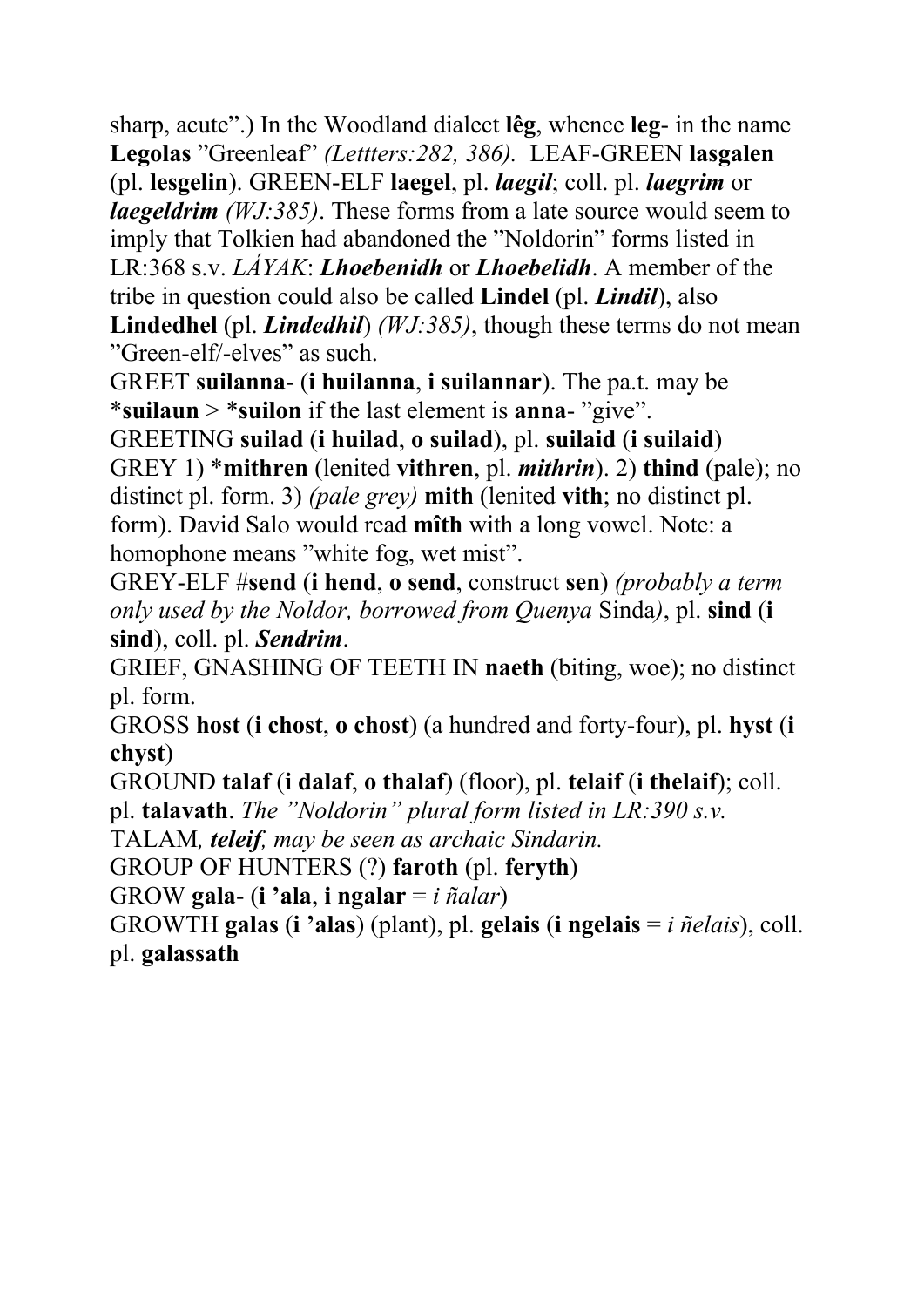GUARD *(verb)* 1) **tir-** *(cited in the form tiri, a "Noldorin" infinitive in -i)* (**i dîr**, **i thirir**) (watch over, gaze, look at, look towards). The imperative **tiro** and passive participle [**t**]**irnen** are attested, the latter in lenited form **dirnen**. 2) **tiria**- (watch, gaze, look toward) (**i diria**, **i thiriar**)

GUARD, GUARDING *(abstract noun)* **tirith** (**i dirith**, **o thirith**) (guard, guarding, vigilance), no distinct pl. form except with article (**i thirith**)

GUARDED **thoren** (fenced, hidden), pl. **thorin**

GUESS *(noun)* **inc** (idea, notion), no distinct pl. form (though the pl. article **in** will mark the word as pl. when definite)

GUESTHOUSE **sennas** (**i hennas**), pl. **sennais** (**i sennais**), coll. pl. **sennassath** *(RC:523)*

GUILTY **crumguru** ("having a cunning left hand" = wily, guilty), lenited **grumguru**, pl. **crumgyry** (or **crymgyry** if the entire word is umlauted, but this may be unlikely) *(VT45:24)*

GULF 1) **iâ** (chasm, void, abyss), pl. **iai** *(LR:400, RS:437,* 

*Letters:383)*, 2) **iaw** (cleft, ravine), pl. **ioe**. Note: a homophone means "corn".

GULL 1) **maew** (**i vaew**), no distinct pl. except with article (**i maew**), coll. pl. *maewrim*; 2) **gwael** (**i 'wael**), no distinct pl. form except with article (**in gwael**), 3) **mŷl** (**i vŷl**, construct **myl**), no distinct pl. form except with article (**i mŷl**). SMALL GULL 1) \***paen** (**i baen**, **o phaen**) (petrel), no distinct pl. form except with article (**i phaen**). Suggested Sindarin form of "Noldorin" *poen*, VT45:24. 2) **cuen** (**i guen**, **o chuen**) (petrel), pl. ?**cuin** (?**i chuin**) *(VT45:24)*

# **<H>**

HABIT **haew** (**i chaew**, **o chaew**) (custom), same form in pl. (also with article)

HACK THROUGH **hasta**- (**i chasta**, **i chastar**)

HAIL! (interjection) **ai!** *(according to one interpretation of Glorfindel's cry ai na vedui, Dúnadan!)* 

HAIR 1) *(a single hair)* **fîn** (construct **fin**), no distinct pl. form. *(PM:362)*, 2) *(lock of hair, tress)* **find** (construct **fin**), no distinct pl. form, coll. pl. **finnath**. SHAGGY HAIR **fast** (pl. **faist** if there is a pl.).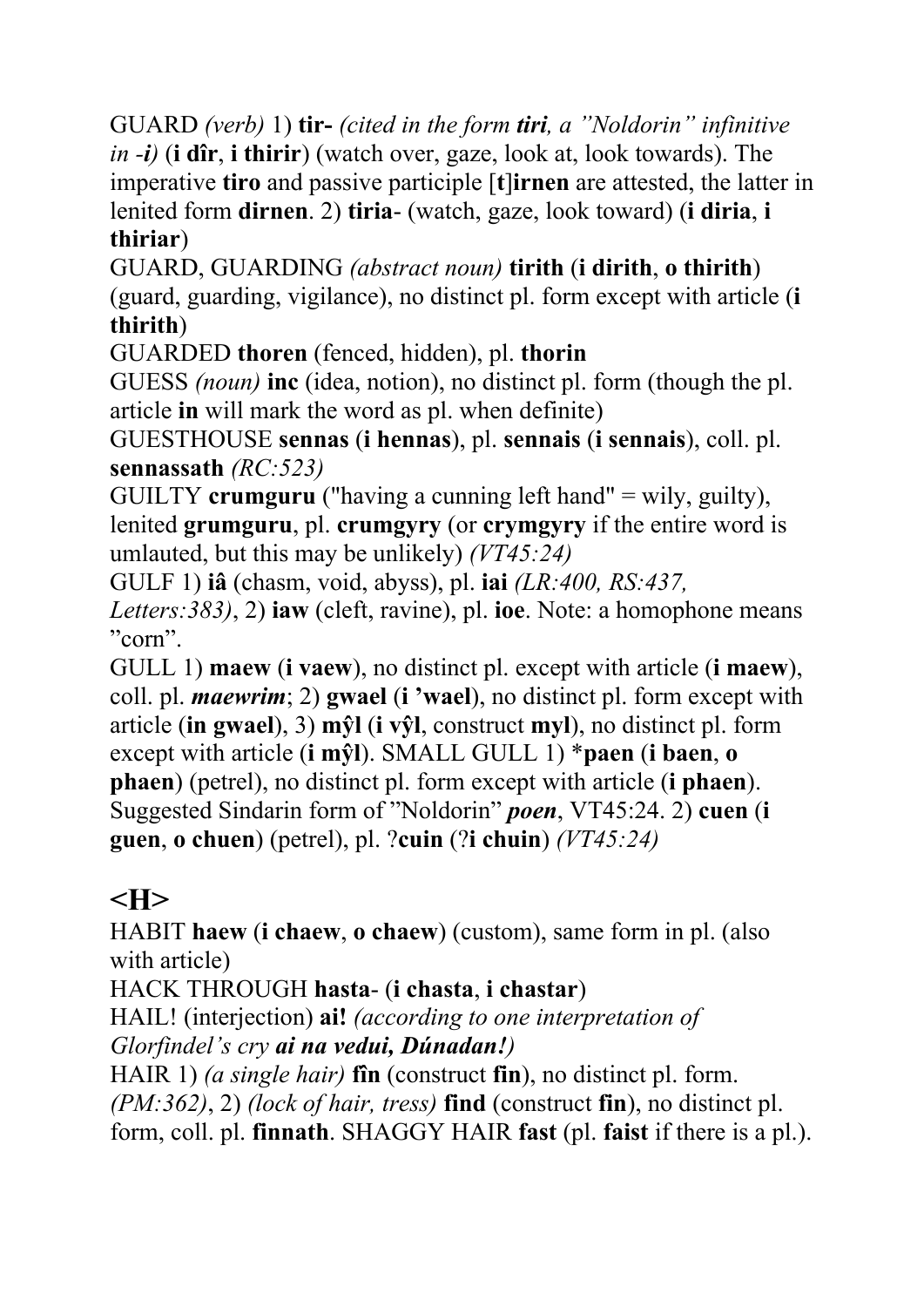BRAIDED TRESS OF HAIR **finnel** (pl. **finnil**). Archaic †**findel** (pl. †**findil**).

HALF *(adj. prefix)* **per**-. HALF-ELF 1) \***peredhel** (pl. *peredhil*) *(PM:256, 348)*, 2) *(actually "Half-Noldo")* **peringol** (**i beringol**, **o pheringol**), pl. **peringyl** (**i pheringyl**), coll. pl. ?**peringollath**  HALFLING *(hobbit)* **perian** (**i berian**, **o pherian**), pl. *periain*, coll. pl. *periannath* (also attested in nasal-mutated form *pheriannath*) (*RGEO*, *Letters:426)*

HALL **tham**, pl. **thaim**, coll. pl. **thammath;** GREAT HALL **thamas**, pl. **themais**, coll. pl. **thamassath**; ROCKHEWN HALL \***rhûd** (construct **rhud**, with article ?**i thrûd** or ?**i rûd** – *the lenition product of rh- is uncertain)* (dwelling underground, artificial cave, mine), pl.

**rhuid** (?**idh ruid**). *(PM:365)*; HALL WITH VAULTED ROOF **rond** (construct **ron**) (cave, cavern, vault, vaulted ceiling), pl. **rynd** (**idh rynd**), coll. pl. **ronnath**

HALT *(noun)* **post** (**i bost**, **o phost**) (pause, rest, cessation, respite), pl. **pyst** (**i physt**)

HALT *(verb, used intransitively in the LotR)*, **dar**- (**i dhâr**, **i nerir**) (stop). The imperative *daro!* is attested.

HAMMER *(noun)* 1) **dam** (**i nam**, **o ndam**), pl. **daim** (**i ndaim**), coll. pl. **dammath**, 2) **dring** (**i dhring**), no distinct pl. form except with article (**in dring**).

HAMMER *(verb)* **damma**- (**i namma**, **i ndammar**), pa.t. *dammant (VT45:37)*

 HAND 1) **cam** (**i gam**, **o cham**), pl. **caim** (**i chaim**), coll. pl. **cammath**; 2) **mâb** (**i vâb**; construct **mab**), pl. **maib** (**i maib**). 3) Archaic †**maw** (**i vaw**), pl. **moe** (**i moe**). A homophone means "soil, stain". *(VT47:6)* 4) (fist) **dond** (**i dhond**; construct **don**), pl. **dynd** (**i nynd**), coll. pl. **donnath** *(VT47:23)*. RIGHT HAND **fuir**, pl. **fŷr**. Also used as adj. "right, north" *(VT42:20)*. In "Noldorin" the word appeared as ("foeir" =) **föir**, **feir** (LR:382 s.v. *PHOR*). LEFT HAND **crûm** (**i grûm**, **o chrûm**, construct **crum**), pl. **cruim** (**i chruim**), coll. pl. **crummath**. Also \***hair** (**i chair**), no distinct pl. form (not even with article). Note: **hair** is also used = "left" as adjective. Cited in archaic form *heir* (LR:365 s.v. *KHYAR*). PALM (or FLAT) OF THE HAND **camlann** (**i gamlann**, **o chamlann**), pl. **cemlain** (**i chemlain**). TIGHTLY CLOSED HAND **paur** (**i baur**, **o phaur**, also -**bor** in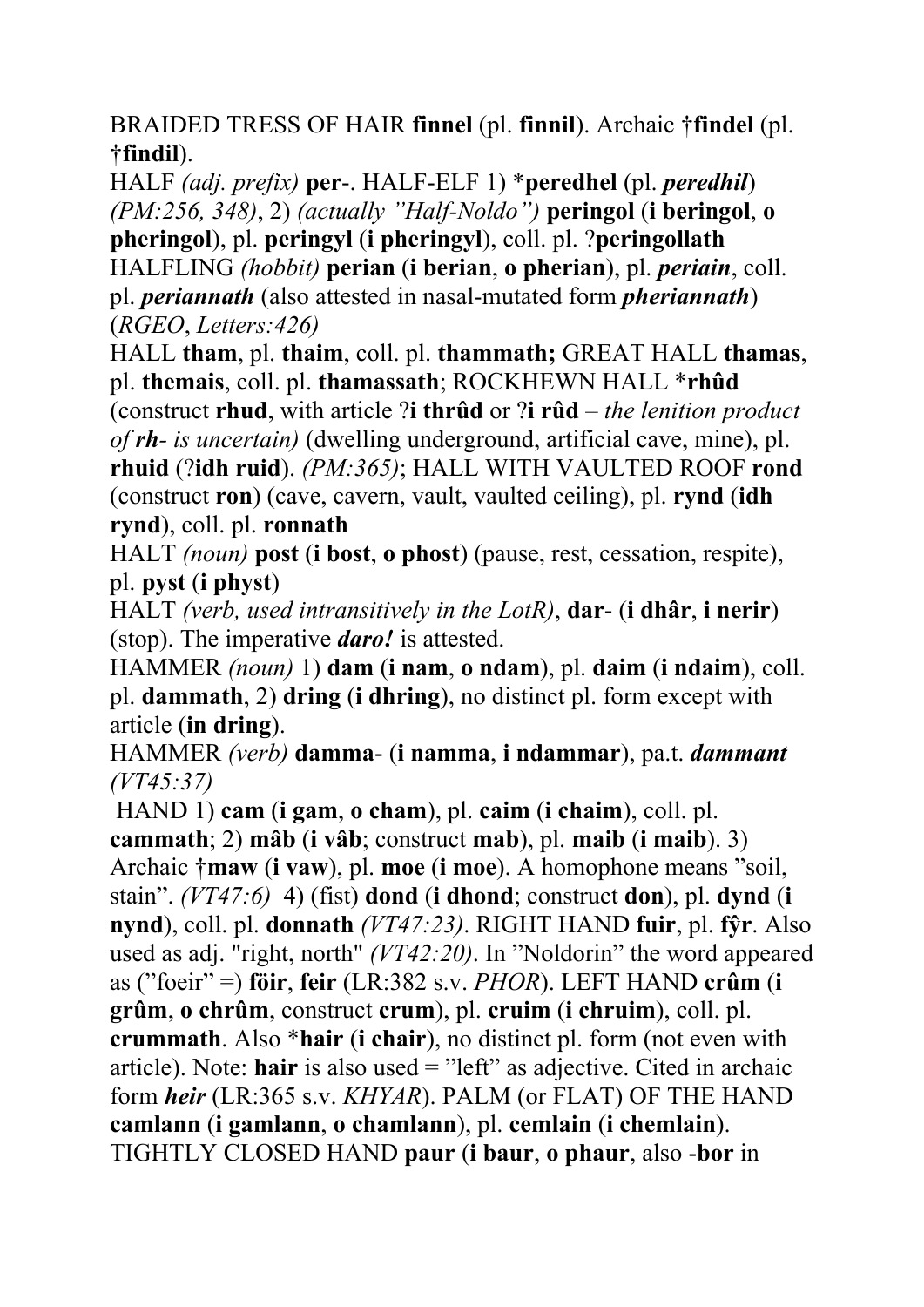compounds) (fist), pl. **poer** (**i phoer**), coll. pl. **porath.** RIGHT-HANDED **forgam** (pl. **fergaim**, for archaic **förgeim**)

LEFT-HANDED **crumui** (lenited **grumui**; no distinct pl. form), also **hargam** (lenited **chargam**, pl. **hergaim**). ONE-HANDED **erchamion** (pl. **erchemyn**). ONE-HANDED MAN \***erchammon** (pl.

**erchemmyn**). The spelling used in the source is "erchamon" *(VT47:7)* HANDICRAFT **maenas** (**i vaenas**) (craft, art), pl. **maenais** (**i maenais**), coll. pl. **maenassath**.

HANDLE *(vb.)* 1) **matha**- (**i vatha**, **i mathar**) (stroke, feel; wield); 2) **maetha**- (**i vaetha**, **i maethar**) (wield, manage, deal with). In

Tolkien's earlier material, the verb **maetha**- meant "fight".

HANDY **maed** (lenited **vaed**; no distinct pl. form) (skilled). Note: a homophone means "shapely".

HANG \***glinga**- (**i 'linga**, **in glingar**) (dangle). Cited as "gling" in the source (LR369 s.v. *LING*)

HANGING *(adj.)* #**gling** (lenited **'ling**; no distinct pl. form). Isolated from **Glingal**, Hanging Gold, as a name of Laurelin.

HARASS **trasta**- (**i drasta**, **i thrastar**) (trouble)

HARBORAGE **hobas** (**i chobas**, **o chobas**), pl. **hebys** (**i chebys**), coll. pl. **hobassath**

HARBOUR 1) **hûb** (**i chûb**, **o chûb**, construct **hub**) (harbour, haven, small landlocked bay), pl. **huib** (**i chuib**), 2) **lond** (haven, pass, strait; narrow path), pl. **lynd**, coll. pl. *lonnath* (as in the name **Lonnath Ernin**, WR:294); 3) HARBOUR **lorn** (anchorage, haven, quiet water), pl. **lyrn** *(VT45:29)*

HARD **norn** (twisted, knotted, crabbed, contorted), pl. *nyrn*. Also used as noun = "Dwarf". *(MR:93, WJ:205)*

HARP *(noun)* **gannel** (**i ngannel** = *i ñannel*, **o n'gannel** = *o ñgannel*), pl. **gennil** (**in gennil** *= i ñgennil*), coll. pl. **gannellath**. Archaic †**gandel**.

HARP *(verb, play a harp)* **ganna-** (**i nganna** = *i ñanna*, **in gannar** = *i ñgannar*); also **gannada** (**i ngannada** = *i ñannada*, **in gannadar** *= i ñgannadar*).

HARPER **talagan** (**i dalagan**, **o thalagan**), pl. **telegain** (**i thelegain**), coll. pl. **talagannath**. *The exact form listed in LR:377 s.v. ÑGAN, talagand, may be seen as archaic.*

HASP **taew** (**i daew**, **o thaew**) (holder, socket, clasp, staple), no distinct pl. form except with article (**i thaew**)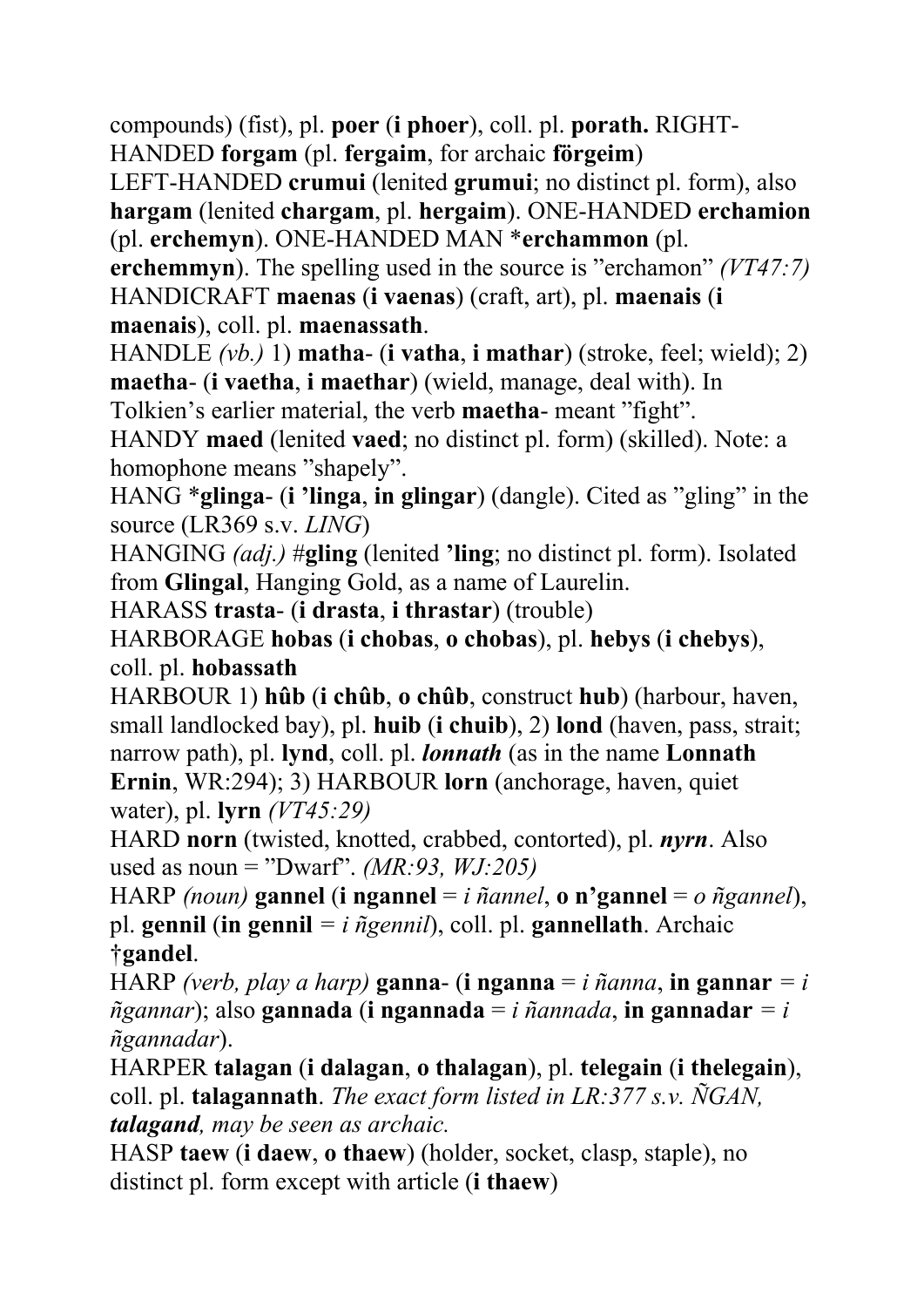HASSOCK **tharas** (footstool), pl. **therais**, coll. pl. **tharassath**  HASTY **gorn** (vigorous, impetuous); lenited **'orn**; pl. **gyrn**. Note: a homophone means "valour".

HAT **carab** (**i garab**, **o charab**), pl. **ceraib** (**i cheraib**) *(WJ:187)*  HATEFUL **delu** (deadly, fell), lenited **dhelu**; analogical pl. **dely**. Archaic *delw* (the only attested form).

HAVE AN IMPULSE **heria**- (**i cheria**, **i cheriar**) (be compelled to do something, begin suddenly and vigorously, set vigorously out to do) *(VT45:22)*

HAVE **gar**- (**i 'âr**, **i ngerir** = *i ñerir*) (hold, possess; be able, can); pa.t. *garant*. *(AI:92, VT45:14)*

HAVEN **círbann** (**i gírbann**, **o chírbann**, construct **círban**), pl. **círbain** (**i chírbain**).

HAVEN **hûb** (**i chûb**, **o chûb**, contruct **hub**) (harbor, small landlocked bay), pl. **huib** (**i chuib**)

HAVEN **lond** (harbour, pass, strait; narrow path), pl. **lynd**, coll. pl. *lonnath* (as in the name **Lonnath Ernin**, WR:294)

HAVEN **lorn** (anchorage, harbour, quiet water), pl. **lyrn** *(VT45:29)*  HAWTHORN, see LOW-GROWING TREE

HE 1) **e** *(SD:128-31)*, 2) **ho**, **hon, hono**. *(The distinctions between these forms are unclear. Possibly ho is the nominative "he", whereas hon is the accusative "him". Hono could be an emphatic form. It may be that all of these pronouns, except e, are "Noldorin" and were not maintained in Sindarin proper.)*

HEAD **dôl** (**i dhôl**, construct *dol*) (hill), pl. **dŷl** (**i nŷl**). Note: In the *Etymologies*, this word was derived from a root with initial *nd*- (*NDOL*), which would make the mutations different (**i nôl**, pl. **i ndŷl**).

However, the later name **Fanuidhol** "Cloudyhead" apparently indicates that the lenited form of this **d** was later to be **dh** (whereas it would be **n** if the former derivation had been maintained).

HEADLAND **cast** (**i gast**, **o chast**) (cape), pl. **caist** (**i chaist**)

HEAL #**nesta**- (**i nesta**, **in nestar**), only attested as a derived noun (gerund): HEALING **nestad** (pl. **nestaid** if there is a pl.) Adj. OF

(RELATED TO) HEALING **nestadren**, pl. *nestedrin*

HEAP 1) **cûm** (**i gûm**, **o chûm**, construct **cum**) (mound), pl. **cuim** (**i chuim**). 2) **ovras** (crowd), pl. **evrais** (archaic **övrais**), coll. pl. **ovrassath**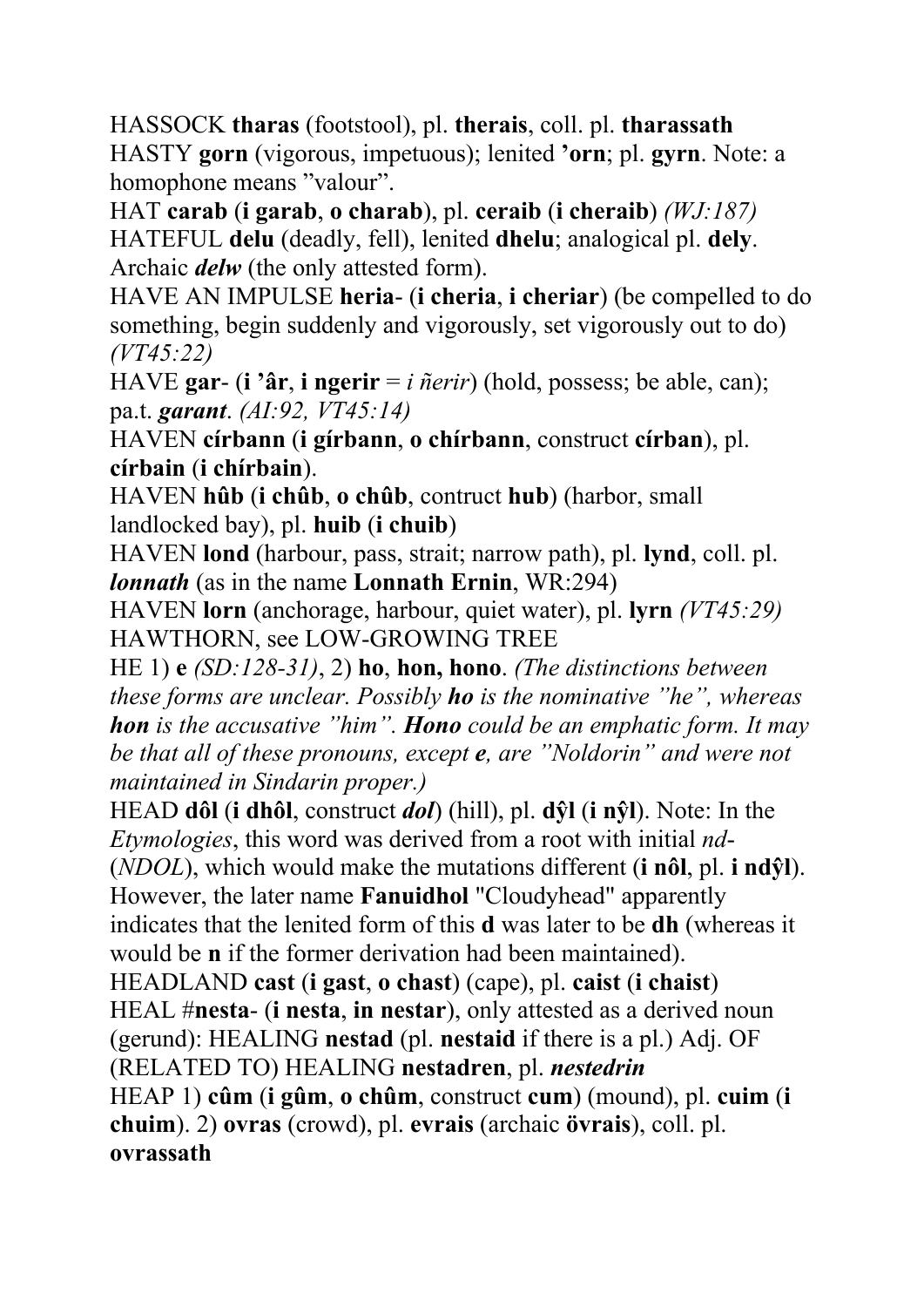HEARER **lathron** (listener, eavesdropper), pl. **lethryn**, coll. pl. **lathronnath**. This is a masc. form, corresponding to fem. **lethril** *(VT45:26)*, no distinct pl. form, but coll. pl. ?**lethriliath**.

HEART 1) *(physical heart)* **hûn** (**i chûn**, **o chûn**, construct **hun**), pl. **huin** (**i chuin**), 2) *(inner mind)* **gûr** (**i 'ûr**, construct **gur**), pl. **guir** (**i nguir** = *i ñuir*). Note: A homophone means "death", but has different mutations. *(VT41:11)*. 3) **ind** (inner thought, mind, meaning), no distinct pl. form;, coll. pl. **innath**. 4) **nest** (core, center), pl. **nist**. Also notice the prefix **hû**- apparently meaning "heart"..

HEAT **ûr** (fire), pl. **uir**. Notice the homophone **ûr** "wide". WHITE HEAT **brass** (**i vrass**, construct **bras**), pl. **brais** (**i mrais**) if there is a pl.

HEAVEN **menel** (**i venel**), pl. **menil** (**i menil**)

HEAVY **long** (pl. **lyng**); HEAVY BURDEN **caul** (**i gaul**, **o chaul**) (affliction), pl. **coel** (**i choel**), coll. pl. **colath**; HEAVY STROKE **dram** (**i dhram**) (blow), pl. **draim** (**in draim**)

HEDGE **cai** (**i gai**, **o chai**), pl. **cî** (**i chî**); HEDGE OF SPIKES **caraes** (**i garaes**, **o charaes**). No distinct pl. form except with article (**i charaes**).

HEIGHT **taen** (**i daen**, **o thaen**) (summit of high mountain), no distinct pl. form except with article (**i thaen**). Note: a homophone means "long (and thin)".

HEIR 1) #**hîl** (**i chîl**), same forms in pl., also with article (**i chîl**), coll. pl. **híliath**. Isolated from the name **Eluchíl**, heir of Elu *(WJ:350)*. 2) **rêd** (construct **red**), pl.**rîd** (**idh rîd**). The word is presented as a borrowing from Beorian, so it may not be the normal Sindarin word for "heir".

HELL 1) **band** (**i mand**, **o mband**; construct **ban**) (custody, prison, safekeeping, duress, doom), pl. **baind** (**i mbaind**), coll. pl. **bannath**. 2) **Udûn** *(= Utumno, stronghold of Melkor)*, pl. **Uduin** if there is a pl. (which is unlikely if **Udûn** is a proper name)

HELM **thôl** (construct **thol**, pl. **thŷl**, coll. pl. ?**tholath**)

HELMET **harn** (**i charn**, **o charn**), pl. **hern** (**i chern**). Note: this is a homophone of two unrelated adjectives **harn**, one meaning "southern" and the other "wounded". CREST OF A HELMET **amloth** (pl. **emlyth**). Literally "uprising-flower". The source also mentions a dialectal form **almoth**.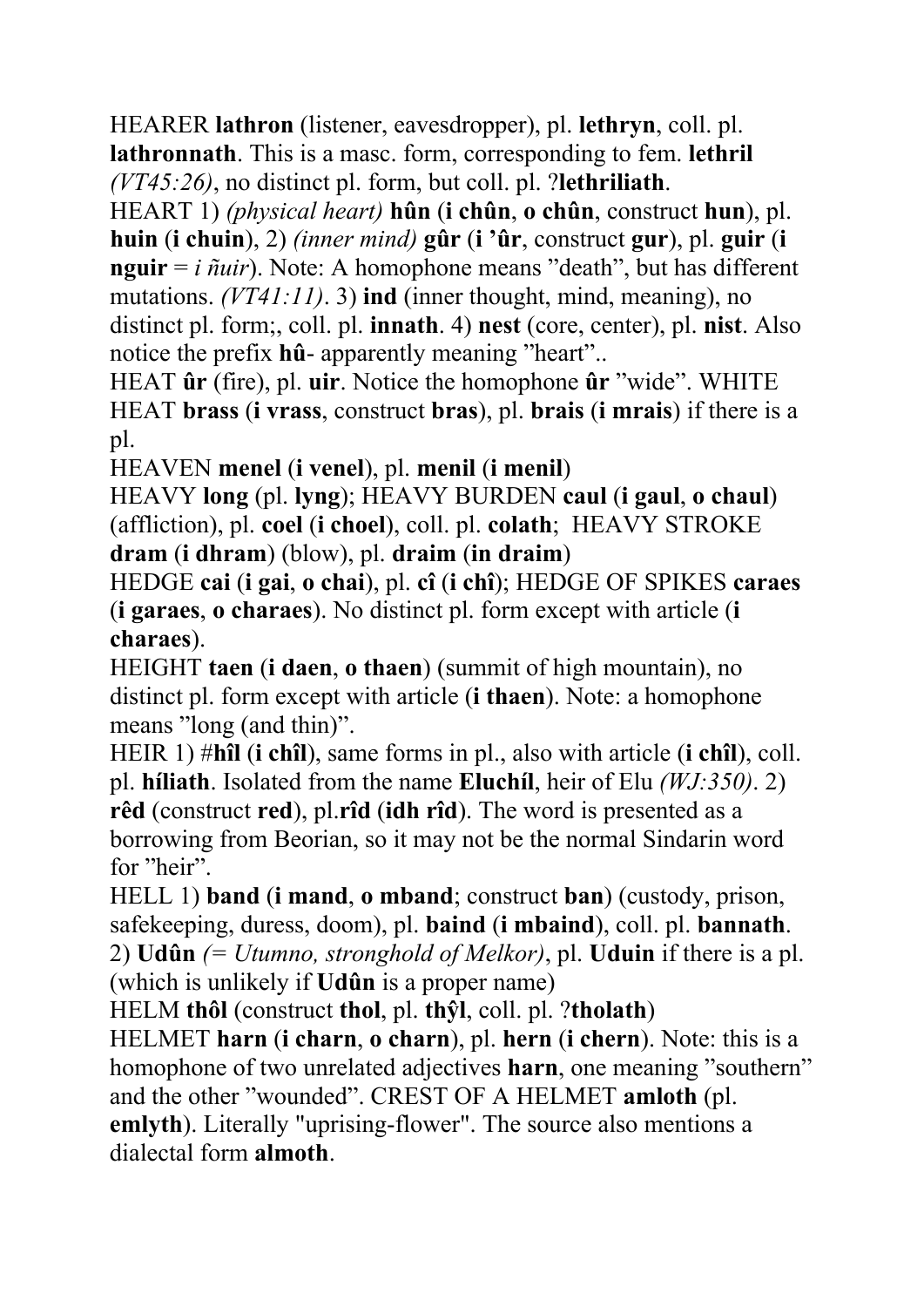HEM 1) **glân** (**i 'lân**, construct **glan**) (border), pl. **glain** (**in glain**)

*(VT42:8)*. Note: a homophone means "white, clear". 2) \***rîw** (construct **riw**) (edge, border), no distinct pl. form except with article (**idh rîw**). – Suggested Sindarin form of "Noldorin" *rhîf*.

HER: As the accusative (object) form of "she", see SHE. As the genitive form of "she", possibly **dín**, or **ín** when "her" refers to the subject of the sentence. These terms are only attested with masculine meaning ("his"), but may be gender-neutral. As for HER, HERS as a genitive pronoun, see HIS.

HERB **salab** (**i halab**, **o salab**), pl. **selaib** (**i selaib**). – In "N", the pl. was *seleb*, LR:385 s.v. *SALÁK-(WĒ)*.

HERE **sí**

HERO 1) **callon** (**i gallon**, **o challon**), pl. **cellyn** (**i chellyn**), coll. pl. **callonnath**; 2) **thalion** (dauntless man), pl. *thelyn*. Also used as an adj. "dauntless, steadfast, strong".

HEW **drava**- (**i dhrava**, **in dravar**), pa.t. †*dramp*, later apparently *dravant*; passive participle *drammen (VT45:8)*

HEWN *(adj.)* †**drafn** (lenited **dhrafn**, pl. **drefn**), also used as noun HEWN LOG or HEWN STONE (**drafn**, **i dhrafn**; pl. **dhrefn**, **in drefn**). HEWN STONE also **gondrafn**, **gondram** (**i 'ondrafn**, -**ram**), pl. **gendraim** (-**raim**). Archaic pl. **göndreim**.

HIDDEN 1) **dolen** (secret), lenited **dholen**, pl. *dolin*. Archaic **daulen**. 2) **hall** (veiled, shadowed, shady); lenited **chall**; pl. **hail**. Note: a homophone means "high, exalted", 3) **thoren** (guarded, fenced), pl.

**thorin**, 4) **thurin** (secret); no distinct pl. form

HIDE, see *CONCEAL*. COVER THAT HIDES **escal** (screen, veil), pl. **escail**. Also spelt **esgal** (pl. **esgail**).

HIDEOUS **uanui** (monstrous); no distinct pl. form. Also prefix **ul**- (ugly) *(only found as initial element of names, like Ulwarth)*.

DEFORMED AND HIDEOUS CREATURE \***ulunn** (monster), pl. **ylynn**. *(The archaic form ulund and the later form ulun is cited in LR:396 s.v. ÚLUG)*

HIGH *(see also TALL)* 1) **brand** (lofty, noble, fine), lenited **vrand**, pl. **braind**. 2) **hall** (exalted); lenited **chall**; pl. **hail**. Note: a homophone means "veiled, hidden, shadowed, shady". 3) **raud** (eminent, noble), in compounds -**rod**, pl. **roed.** Also used as noun "champion, eminent man, [a] noble". 4) **taur** (also **tor**-, **tar**- in compounds) (lofty, high, sublime, noble; vast, masterful, mighty, overwhelming, huge, awful),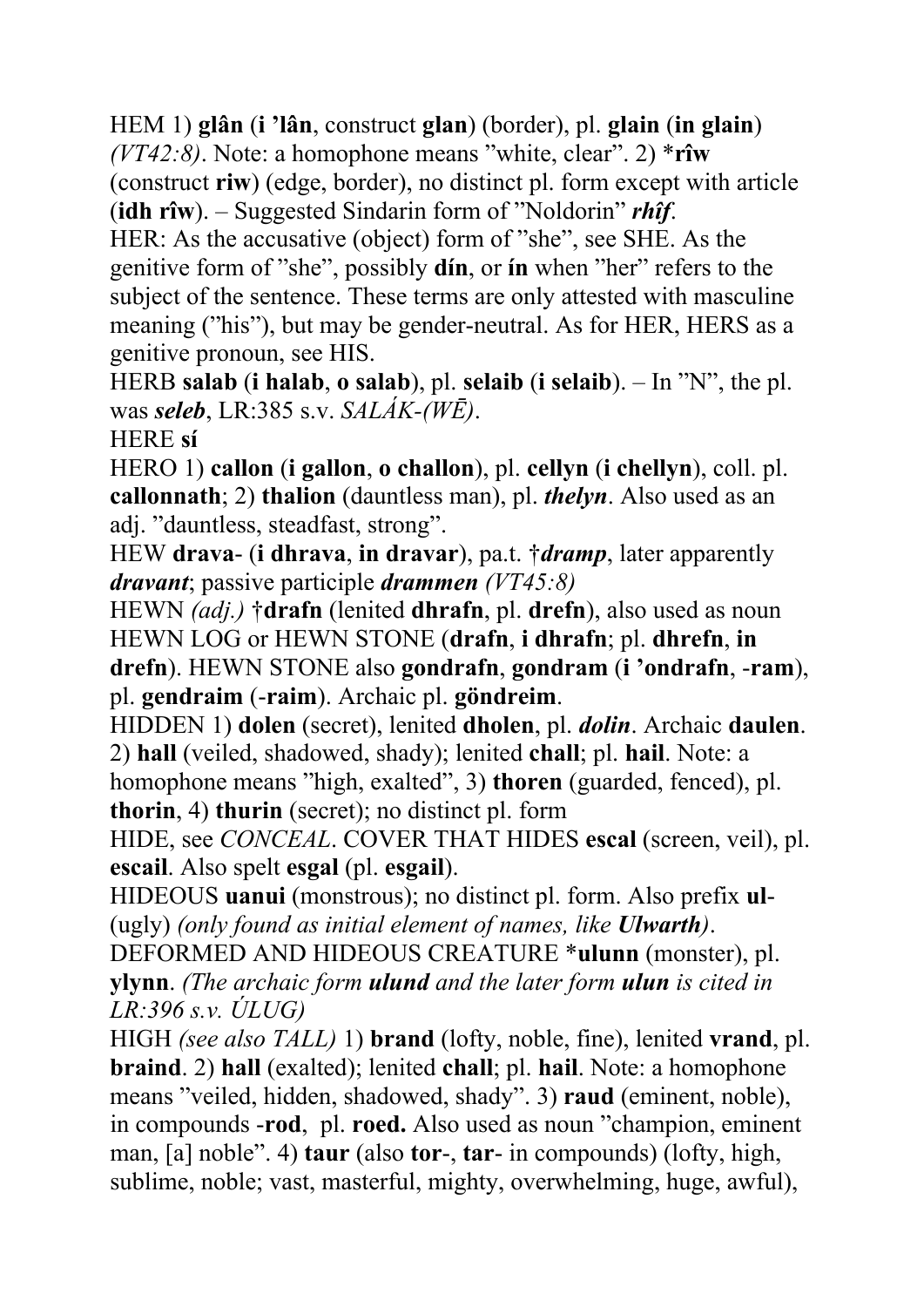lenited **daur**, pl. **toer**. Note: homophones mean "king (of a people)" and also "great wood, forest". HIGH *(adjectival pref.)* **or**- (above, over), also **ar**- (noble, royal). In the form **ar**(**a**)- this is an element in the names of the kings of Arnor and Arthedain. Nouns: HIGH PASS **andrath** (literally "long climb"), pl. **endraith**. HIGH ROOF **telu** (**i delu**, **o thelu**) (dome), pl. **tely** (**i thely**). HIGH TIDE **duinen** (**i dhuinen**), pl. **duinin** (**i nuinin**). *(VT48:26)*. HIGHWAY *(raised stone highway)* **gondrath** (**i 'ondrath**) (street of stone, causeway), pl. **gendraith** (**i ngendraith** = *i ñendraith*). Archaic pl. **göndreith**. *(WJ:340)*. Possibly the pl. can also be **gondraith**, without umlaut of the first element.

HILL 1) **amon** (pl. *emyn*) (steep-sided mount), 2) **dôl** (**i dhôl**, construct *dol*) (head), pl. **dŷl** (**i nŷl**). Note: In the *Etymologies*, this word was derived from a root with initial *nd*- (*NDOL*), which would make the mutations different (**i nôl**, pl. **i ndŷl**). However, the later name **Fanuidhol** "Cloudyhead" apparently indicates that the lenited form of this **d** was later to be **dh** (whereas it would be **n** if the former derivation had been maintained). 3) **tund** (**i dund**, **o thund**, construct **tun**) (mound), pl. **tynd** (**i thynd**), coll. pl. **tunnath**. PASS BETWEEN HILLS **cîl** (**i gîl**, **o chîl**) (cleft, gorge), no distinct pl. form except with article (**i chîl**), coll. pl. **cíliath**. . A homophone means "renewal". HIM, see HE

HINDMOST PART **tele** (**i dele**) (rear, end), pl. **teli** (**i theli**). In "Noldorin", the pl. was *telei* (LR:392 s.v. *TELES*).

HIS (OWN) **ín** (pronoun referring to the subject, e.g. \***i venn sunc i haw ín** "the man drank his [own] juice", as opposed to \***i venn sunc i haw din** "the man drank his  $[=$  another's] juice")

HIS \***tín** (only attested in lenited form **dín**, following a noun with article). Possibly, the word also covers "her(s)" and "its" as a general 3rd person form. If "his" refers to the same person as the subject, the form **ín** is used instead (e.g. \***i venn sunc i haw ín** "the man drank his (own) juice", but \***i venn sunc i haw dín** "the man drank his (somebody else's) juice".

HISTORICAL **gobenathren** (lenited **'obenathren**; pl. **gebenethrin**, for archaic \***göbennethrin**)

HISTORY 1) **gobennas** (**i 'obennas**), pl. **gebennais** (**i ngebennais** = *i ñebennais*), collective pl. **gobennnassath**. (Archaic pl. \***göbennais**.)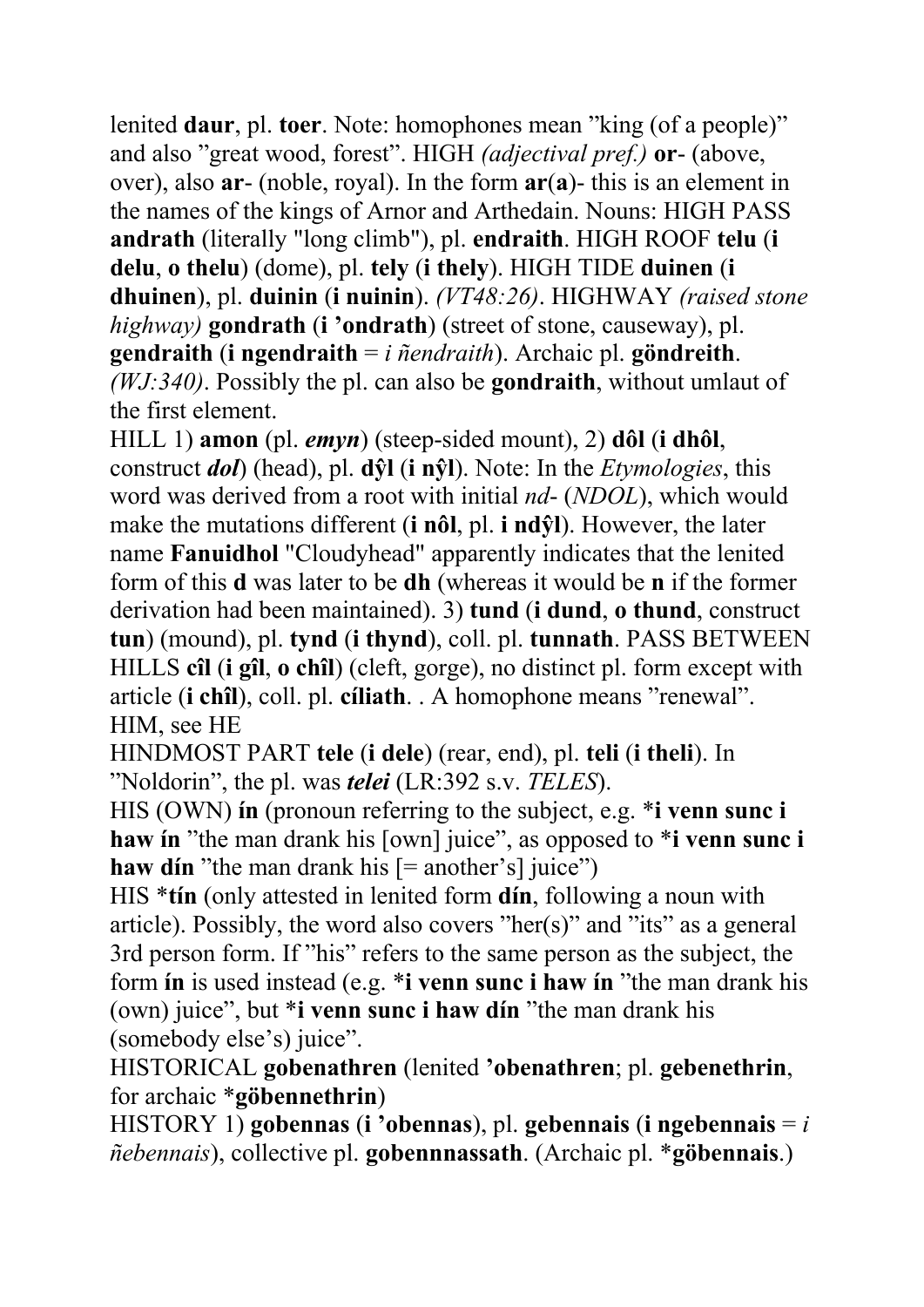2) **pennas** (**i bennas**, **o phennas**) (account), pl. **pennais** (**i phennais**), coll. pl. **pennassath**

HITHER *(adj. pref.)* **nev**- (near, on this side). Also used as a preposition **nef** "on this side of".

HOBBIT, see HALFLING

HOLD ALLEGIANCE TO **buia**- (serve) (**i vuia**, **i muiar**)

HOLD **gar**- (**i 'âr**, **i ngerir** = *i ñerir*) (have, possess; be able, can); pa.t. *garant*. *(AI:92, VT45:14)*

HOLDER **taew** (**i daew**, **o thaew**) (socket, hasp, clasp, staple), no distinct pl. form except with article (**i thaew**)

HOLE 1) **dath** (**i dhath**) (pit, steep fall, abyss), pl. **daith** (**i naith**) *(VT45:8)*, 2) **gass** (**i 'ass**, construct **gas**) (gap), pl. **gais** (**i ngais** = *i ñais*), 3)

HOLE **torech** (**i dorech**, **o thorech**) (lair, excavation), pl. **terich** (**i therich**) for archaic **törich.** FINE PIERCED HOLE **tess** (**i dess**, construct **tes**), pl. **tiss** (**i thiss**). Archaic **ters** *(VT46:18)*

HOLLOW *(adj.)* 1) \***naw** (attested in the form **nov**- as part of the name **Novrod**, Hollowbold), pl. **noe**. *(WJ:414)* Note: a homophone is the noun "idea". 2) **coll** (lenited **goll**; pl. **cyll**). *(WJ:414)* Note:

homophones mean "red, scarlet" and also "cloak". 3) **raudh** (cavernous), pl. **roedh**

HOLLOW OUT **rosta**- (excavate) (**i rosta**, **idh rostar**)

HOLLY **rêg** (construct **reg**) (thorn), pl. **rîg** (**idh rîg**). See also LOW-GROWING TREE

HOLY **gaer** (awful, fearful); lenited **'aear**; no distinct pl. form. Note: homophones mean "reddish, copper-coloured, ruddy" and also "sea". HOLY PLACE **iaun** (fane, sanctuary), pl. **ioen**, coll. pl. **ionath** HOME **bâr** (dwelling, house, family; land, earth) (**i mâr**, **o mbâr**,

construct **bar**), pl. **bair** (*i mbair*). Also -**bar**, -**mar** at the end of compounds.

HONEY **glî** (**i 'lî**); HONEYCOMB **nîdh** (construct **nidh**; no distinct pl. form) *(VT45:38)*. HONEY-EATER, see BEAR

HOOK 1) **gamp** (**i 'amp**) (claw, crook), pl. ?**gaimp** or ?**gemp** (**i ngaimp** = *i ñaimp* or **i ngemp** = *i ñemp*), coll. pl. **gammath**

2) *(hook-like diacritic added to a letter to indicate a following S)*

**gammas** (**i 'ammas**), pl. **gemmais** (**i ngemmais** = *i ñemmais*) *(VT45:14)*

HOP **laba**- (**i laba**, **i labar**)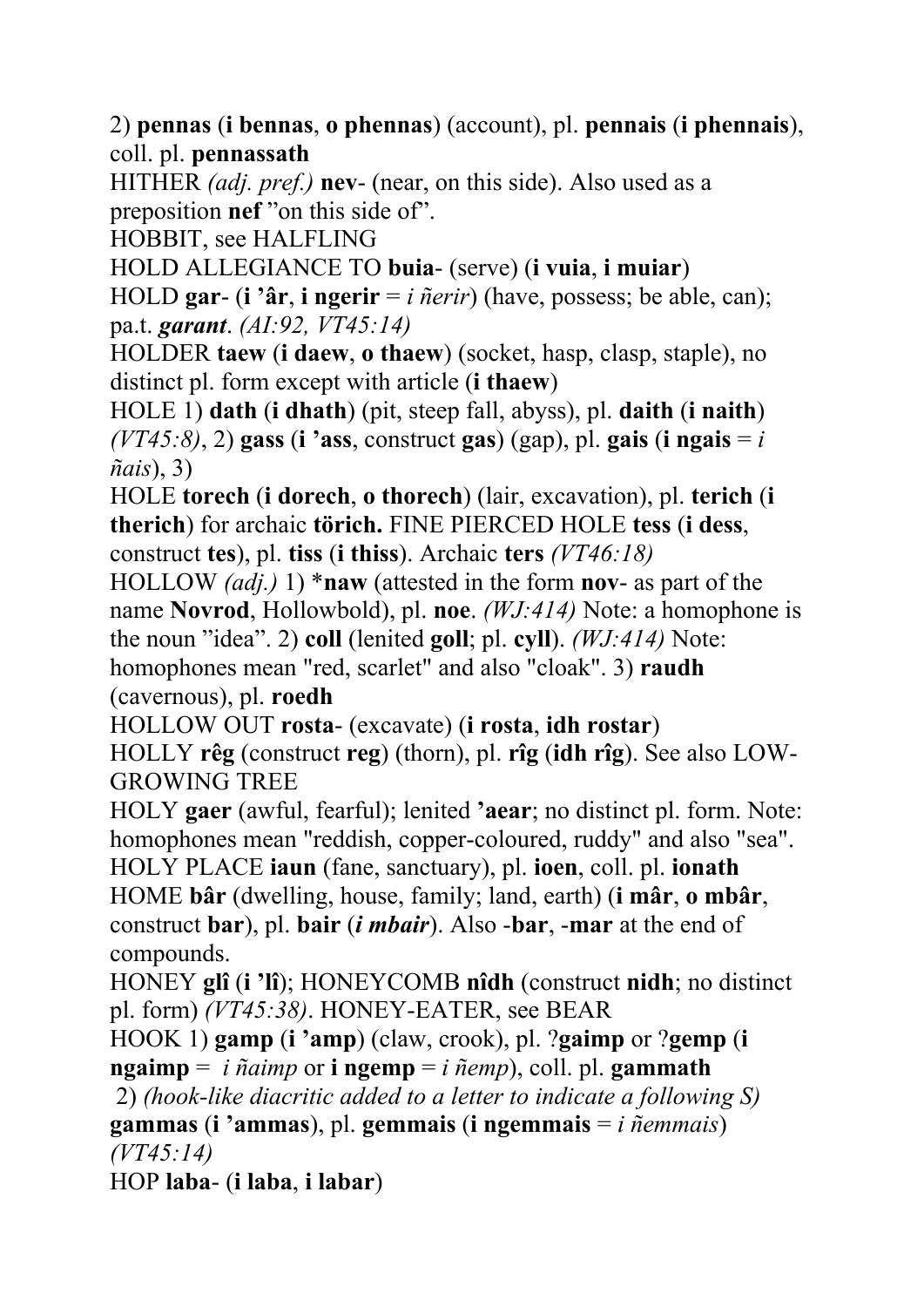HOPE 1) *(based on reason)* **amdir** (no distinct pl. form). Literally an "up-looking". 2) *(closer in meaning to "faith")* **estel** (trust, steady purpose), pl. **estil**, 3) *(noun)* **harthad** (**i charthad**, **o charthad**), pl. **herthaid** (**i cherthaid**)

HOPE *(verb)* #**hartha**- (**i chartha**, **i charthar**). Verbal stem isolated from the apparent gerund **harthad**, "hope" as noun.

HORDE **hoth** (**i choth**, **o choth**) (crowd, host), pl. **hyth** (**i chyth**) HORN 1) **rom** (trumpet), pl. **rym** (**idh rym**), coll. pl. **rommath**. (Cf. also **romloth** "horn-flower", tobacco.) 2) **rass** (mountain peak), pl. #*rais* (**idh rais**). The pl. is attested in the name Ered Nimrais. Sideform **rasc**, **rasg**. 3) **rafn** (wing, extended point at the side), pl. **raifn** (**idh raifn**); 4) **tarag** (**i darag**, **o tharag**), pl. **teraig** (**i theraig**). The word may be used of a "steep mountain peak" (VT46:17; "steep mountain path" in LR:391 is a misreading). SHARP HORN **till** (**i dill**, **o thill**, construct **til**; also -**dil**, -**thil** at the end of compounds) (tine, point, sharp-pointed peak), no distinct pl. form except with article (**i thill**). Archaic †*tild*. SOUND OF HORNS †**rû**, pl. **rui** (**idh rui**), also **romru**, pl. **remry** (**idh remry**) for archaic **römry** HORRIBLE 1) **deleb** (abominable, loathsome), lenited **dheleb**; pl.

**delib**. 2) **gortheb** (lenited **ngortheb**; pl. **gerthib**; archaic pl. \***görthib**).

HORROR 1) **angos** (pl. **engys**) *(VT45:15)*, 2) **dêl** (**i dhêl**, construct **del**) (disgust, fear, loathing), pl. **dîl** (**i nîl**), 3) **delos** (**i dhelos**) (fear, abhorrence, dread, detestation, loathing), pl. **delys** (**i nelys**), coll. pl. **delossath**. A side-form ends in -**oth** (pl. -**yth**) instead of -**os** (-**ys**). 4) **girith** (**i 'irith**) (shuddering), no distinct pl. form except with article (**i ngirith** = *i*  $\tilde{n}$ *irith*), 5) **gôr** (**i** ng**ôr** = *i*  $\tilde{n}\tilde{o}r$ , **o** n'g**ôr** = *o*  $\tilde{n}g\tilde{o}r$ , construct **gor**) (fear, dread), pl. **g** $\hat{\mathbf{y}}\mathbf{r}$  (**in g** $\hat{\mathbf{y}}\mathbf{r} = i \hat{n}g\hat{\mathbf{y}}r$ ). Note: a homophone means "vigour" but has different mutations. 6) **gorog** (**i** ngorog =  $i$  *ñorog*, **o**  $n'gorg = o$   $ñgorog$ ), pl.  $geryg$  (in  $geryg = i \nñgeryg$ ) *(WJ:415)*. Archaic pl. **göryg**. 7) **goroth** (**i** ngoroth = *i*  $\tilde{n}$ *oroth*, **o n**'goroth =  $o$ *ñgoroth*) (dread), pl. **geryg** (**in geryg** = *i ñgeryg*) *(WJ:415)*. Archaic pl. **göryth**. 8) **gorth** (**i ngorth** = *i ñorth*, **o n'gorth** = *o ñgorth*) (dread), pl. **gyrth** (**in gyrth** = *i ñgyrth*). *(WJ:415)* Note: a homophone means "dead; dead person", 9) **goss** (**i 'oss**, construct **gos**) (dread), pl. **gyss** (**i ngyss** = *i ñyss*). EXTREME HORROR **gorgor** (**i ngorgor** = *i ñorgor*, **o n'gorgor** = *o ñgorgor*) (deadly fear), pl. **gergyr** (**in gergyr** = *i ñgergyr*), coll. pl. *gorgorath (WJ:415)*. Archaic pl. \***görgyr**.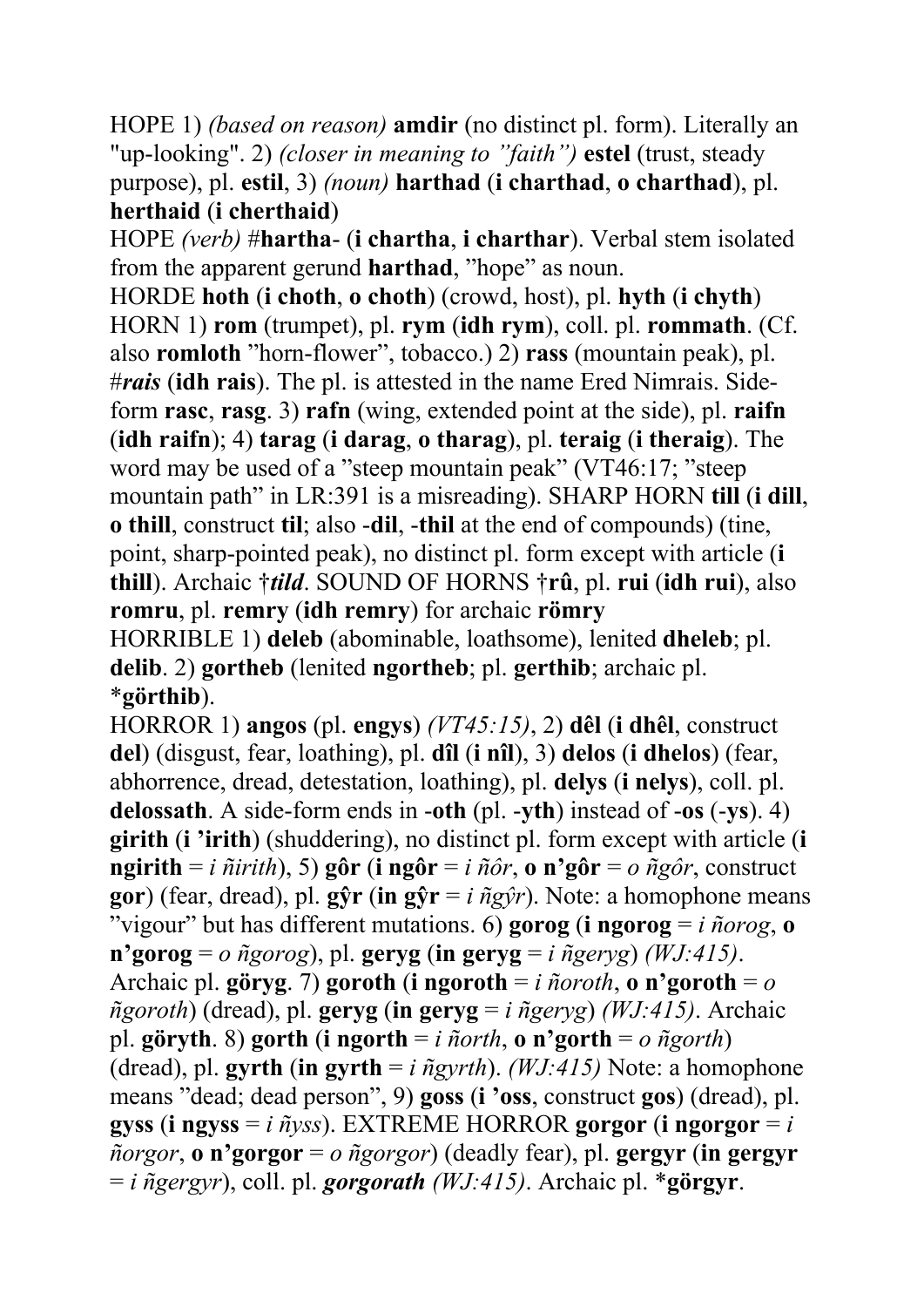HORSE *(swift horse for riding)* **roch**, pl. **rych** (**idh rych**) *(Letters:282)*

HORSE **lobor**, analogical pl. **lebyr** *(VT45:28)*

HORSE-LORD **rochir** (knight, rider), no distinct pl. form except with article (**idh rochir**), coll. pl. *rochirrim (UT:318, Letters:178, 282)* HOST *(noun)* 1) **hoth** (**i choth**, **o choth**) (crowd, horde), pl. **hyth** (**i chyth**). 2) **rim** (great number, crowd), no distinct pl. form except with article (**idh rim**), coll. pl. **rimmath**. Note: a homophone means "cold pool or lake". 3) **gwaith** (**i 'waith**) (manhood, manpower, troop of able-bodied men, regiment, people, region; wilderness), no distinct pl. form except with article (**in gwaith**). – WOLF-HOST, see under WEREWOLF (concerning **gaurhoth**).

HOSTILE, POWERFUL AND TERRIBLE CREATURE **graug** (**i 'raug**), pl. **groeg** (**in groeg**), coll. pl. **grogath** *(WJ:415)*. See DEMON.

HOT 1) **úrui** (no distinct pl. form), 2) **born** (red), lenited **vorn**, pl. **byrn**. WHITE-HOT **brassen** (lenited **vrassen**, pl. **bressin**) HOUND OF CHASE **rŷn** (construct **ryn**; no distinct pl. form except with article: **idh rŷn**)

HOUSE *(building, dwelling-place)* 1) **car** or **cardh** (**i gar**[**dh**], **o char**[**dh**]) (building), pl. **cerdh** (**i cherdh**) *or* **cair** (**i chair**). Note: **cardh** also means "deed, feat". Therefore, the form **car** may be preferred for clarity. 2) **adab** (building), pl. **edaib**. *In "Noldorin", the plural was edeb*. 3) HOUSE **bâr** (dwelling, home, family; land, earth) (**i mâr**, **o mbâr**, construct **bar**), pl. **bair** (*i mbair*). Also -**bar**, -**mar** at the end of compounds. WALLED HOUSE (OR VILLAGE) **gobel** (**i 'obel**) (enclosed dwelling, "town"), pl. **gebil** (**i ngebil** = *i ñebil*).

Archaic pl. \***göbil**. GUESTHOUSE **sennas** (**i hennas**), pl. **sennais** (**i sennais**), coll. pl. **sennassath** *(RC:523)*

HOUSE *(family)* 1) **noss** (construct *nos*, pl. **nyss**) (family, clan), 2) **nost** (pl. **nyst**) (family) *(PM:360)*, 3) **nothrim** (family); no distinct pl. form *(PM:360)*

HOUSEHOLD **herth** (**i cherth**, **o cherth**) (troop under a *hîr* = lord), pl. **hirth** (**i chirth**)

HOWL *(verb)* **gawa**- (**i ngawa** = *i ñawa*, **in gawar** *= i ñgawar*) HOWLING **gawad** (**i** ngawad = *i*  $\tilde{n}$ *awad*), pl. **gewaid** (**in gewaid** = *i*  $ñgewaid$ ) if there is a pl. Cf. also WOLF-HOWL **gaul** (**i ngaul** = *i*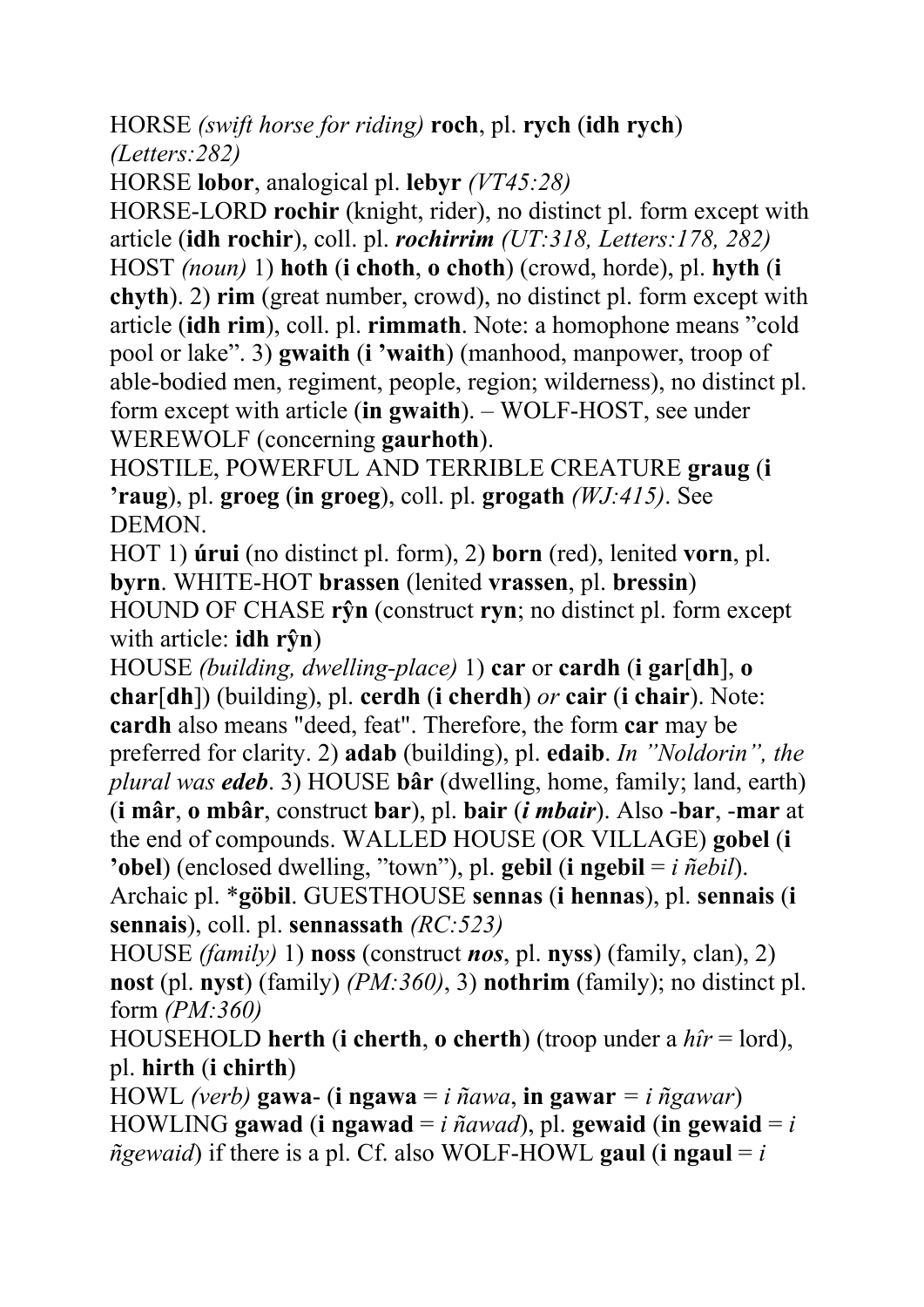$\tilde{\eta}$ *aul*), pl. **goel** (**in goel** = *i*  $\tilde{\eta}$ *goel*), coll. pl. **golath**. Note: A homophone means "light", but has different mutations.

HUGE **taur** (also **tor**-, **tar**- in compounds) (lofty, high, sublime,

noble; vast, masterful, mighty, overwhelming, awful), lenited **daur**,

pl. **toer**. Note: homophones mean "king (of a people)" and also "great wood, forest".

HUMAN *(= mortal)* **firen** (pl. **firin**); MORTAL HUMANS **Firiath** *(a coll. pl., WJ:219, 387)*

HUMMOCK **gwastar** (**i 'wastar**), pl. **gwestair** (**in gwestair**) HUMP **tump** (**i dump**, **o thump**), pl. **tymp** (**i thymp**), coll. pl. **tummath**

HUNDRED AND FORTY-FOUR **host** (**i chost**, **o chost**) (gross), pl. **hyst** (**i chyst**)

HUNT *(verb)* **fara**-

HUNT, HUNTING *(noun)* 1) **faras**, pl. **ferais**, 2) **rui** (**ruiw**), no distinct pl. form except with article (**idh rui**, **idh ruiw**), 3) #**farad**, isolated from the compound *faradrim* \*"hunting-people" = hunters.

HUNTER 1) **feredir**, (coll.) pl. **faradrim**; 2) **faron** (pl. **feryn**, coll. pl. **faronnath**, but the following attested form may be used instead):

HUNTERS *faradrim* (\*"hunting-people", a coll. pl.). The word **faroth** (pl. **feryth**) possibly refers to a group of hunters.

HURL **had**- (**i châd**, **i chedir**), pa.t. *hant*, with endings **hanni**- as in *hennin* \*"I hurled".

HURLER *(thrower of spears or darts; warrior)* **hadron** (**i chadron**, **o chadron**), pl. **hedryn** (**i chedryn**), coll. pl. **hadronnath**

HUSBAND 1) **hervenn** (**i chervenn**, **o chervenn**), pl. **hervinn** (**i chervinn**); 2) *(archaic)* **benn** (**i venn**, construct **ben**), pl. **binn** (**i minn**). Later used = "man" in general.

HYMN **aerlinn** (no distinct pl. form). It is unclear whether the literal meaning is "sea-song" (because the Elves made pilgrimages to the towers of Emyn Beraid near the sea) or "holy-song"; it depends on whether **aer** is interpreted as "sea" or "holy".

## **<I>**

I *(pron.)* **im**, but as subject usually simply the ending -**n**, as in **ónen** "I gave". Accusative **nin** "me", genitive **nín** "my", dative **anim** or **enni** "to me, for me".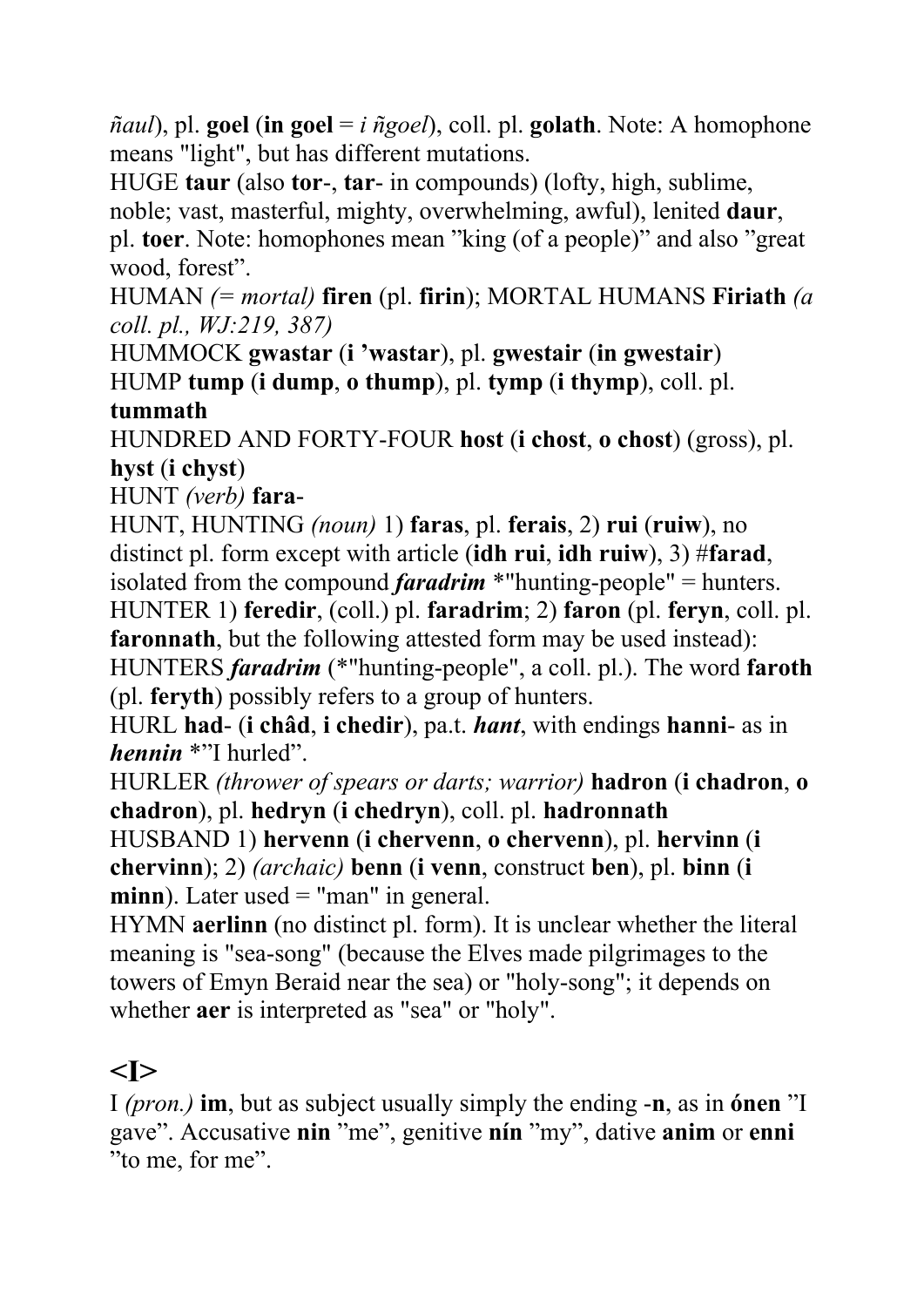ICE 1) **heleg** (**i cheleg**, **o cheleg**), pl. **helig** (**i chelig**), 2) *(a mass of ice)* **gochel** (**i 'ochel**), pl. **gechil** (**i ngechil** = *i ñechil*), coll. pl. **gochellath**. Archaic pl. \***göchil**.

ICICLE **aeglos** (pl. **aeglys**). The word is also used for a plant similar  $to > GORSE$ .

IDEA 1) **inc** (guess, notion), no distinct pl. form (though the pl. article **in** will mark the word as pl. when definite); coll. pl. **ingath**; 2) **naw** (pl. **noe**). In "Noldorin", the pl. form was *nui.* Coll. pl. ?**nawath** or ?**noath**.

ILL \***lhaew** (sick, sickly), lenited ?**thlaew** or ?**laew** *(the lenition product of lh is uncertain)*; no distinct pl. form. Suggested Sindarin form of "Noldorin" *thloew*, *flaew*.

ILL DEED \***úgarth** (sin), pl. *úgerth (VT44:23)*

ILMEN *(Quenya: the region of stars)* **Gilwen**, also **Gilith**. In one late source, Tolkien cited the relevant root as *ÑGIL* (MR:388) and the lenited form would then be **Ngilwen** (**Ngilwith**). (In the *Etymologies*, the root was given as *GIL*, and the lenited form would then be **'Ilwen** / **'Ilwith**.)

IMMORTAL **alfirin** (no distinct pl. form). Note: the word **alfirin** is also used as name of a flower.

IMPELLED **horn** (driven under compulsion), lenited **chorn**; pl. **hyrn** IMPETUOUS 1) **alag** (rushing), pl. **elaig**; 2) **ascar** (rushing, violent), pl. **escair**. Also spelt **asgar** (pl. **esgair**), 3) **gorn** (vigorous, hasty); lenited **'orn**; pl. **gyrn**. Note: a homophone means "valour".

IMPETUS **gorf** (**i** 'orf) (vigour), pl. **gyrf** (**i** ngyrf =  $i \tilde{n}$ yrf), coll. pl. **gorvath**

IMPULSE, HAVE AN **heria**- (**i cheria**, **i cheriar**) (be compelled to do something, begin suddenly and vigorously, set vigorously out to do) *(VT45:22)*

IN *(prep.)* 1) **vi** *(VT44:23)*, with article **vin**; 2) **ne**, **ned** *(used of time in the source)*, possibly followed by hard mutation *(SD:129)*; 3) **dî**, unstressed **di** (beneath, under) *(VT45:37)*. Note: a homophone means "bride, lady".

IN, INSIDE **ne**- *(prefix)* (mid-)

IN THE REAR OF *(prep.)* **adel**, probably followed by soft mutation INCLINE *(noun)* **talad** (**i dalad**, **o thalad**) (slope), pl. **telaid** (**i thelaid**)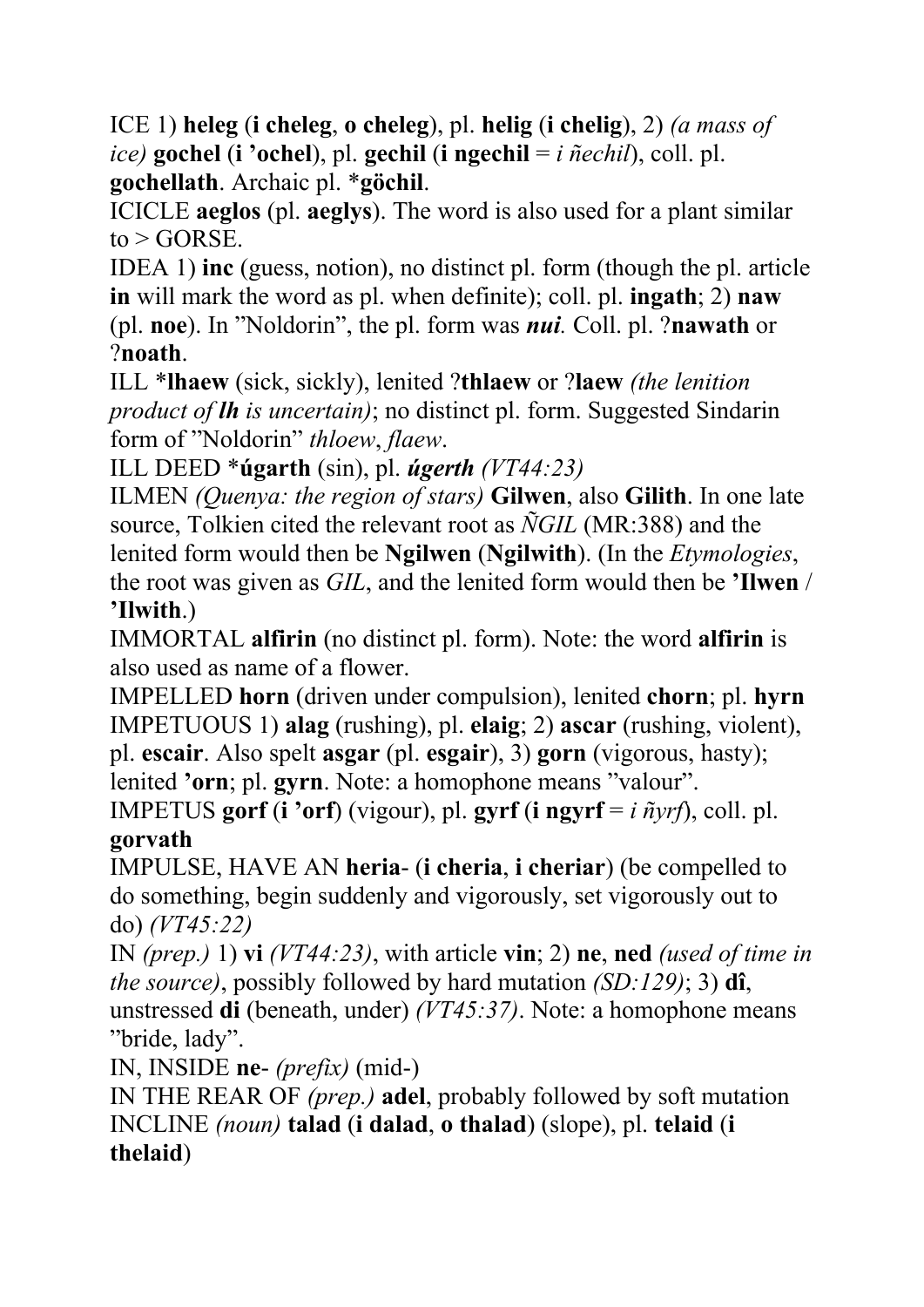INCLINED *(adj.)* **dadbenn** (downhill, sloping down, prone [to do]), lenited **dhadbenn**, pl. **dedbinn**

INDEX FINGER **lebdas**, pl. **lebdais**, coll. pl. **lebdassath** *(VT48:5)*. In children's play also called **emig** "little mother" *(VT48:6, 17)*. **Nobad**, the dual form of **naub** "thumb", is used of the thumb and the index grouped together in the act of picking something *(VT48:5, 6)*

INNER MIND **gûr** (**i** 'ûr, construct **gur**) (heart), pl. **guir** (**i** nguir  $=i$ *ñuir*). Note: A homophone means "death", but has different mutations. *(VT41:11)*

INNER THOUGHT **ind** (mind, meaning, heart), no distinct pl. form; coll. pl. **innath**

INNUMERABLE **aronoded** (countless, endless), pl. **erenedid** (archaic **erönödid**)

INSECURE *(adj.)* **talt** (lenited **dalt**, pl. ?**telt**) (falling, slipping) INSERT **nestag**- (**i nestag**, **in nestegir**) (stick in), pa.t. *nestanc* INSTEAD **sennui** (rather) *(SD:128-31)* 

INSULT *(vb.)* **eitha**- (prick with a sharp point, stab, treat with scorn)

(**i eitha**, **in eithar**); INSULT *(noun)* **eithad**, pl. **eithaid**

INTELLIGENT **hand** (lenited **chand**, pl. **haind**)

INTEND ?**thel**- (mean, purpose, resolve, will)

INTER-, see BETWEEN

IRE \***ruith** (anger), no distinct pl. form except with article (**idh ruith**) if there is a pl. – Suggested standard Sindarin form of Doriathrin Sindarin *rûth* (q.v. in Silm app)

IRMO, see LÓRIEN

IRON **ang**; adj. OF IRON **angren** (pl. *engrin*); IRON-BOND *(= chain)* **angwedh** (pl. **engwidh**)

ISLAND **toll** (**i doll**, **o tholl**, construct *tol*), pl. **tyll** (**i thyll**)

ISOLATED 1) **ereb** (lonely), pl. **erib**, 2) **mîn** (lenited **vîn**; no distinct pl. form) (first, towering). Note: homophones include the noun "peak" and the numeral "one".

ISSUE OF WATER **eithel** (spring, well), pl. **eithil**

IT **ha**, **han, hana**. *(The distinctions between these forms are unclear. Possibly ha is the nominative, whereas han is the accusative. Hana could be an emphatic form. It may be that these pronouns as "N" rather than Sindarin proper.)*

ITS, see HIS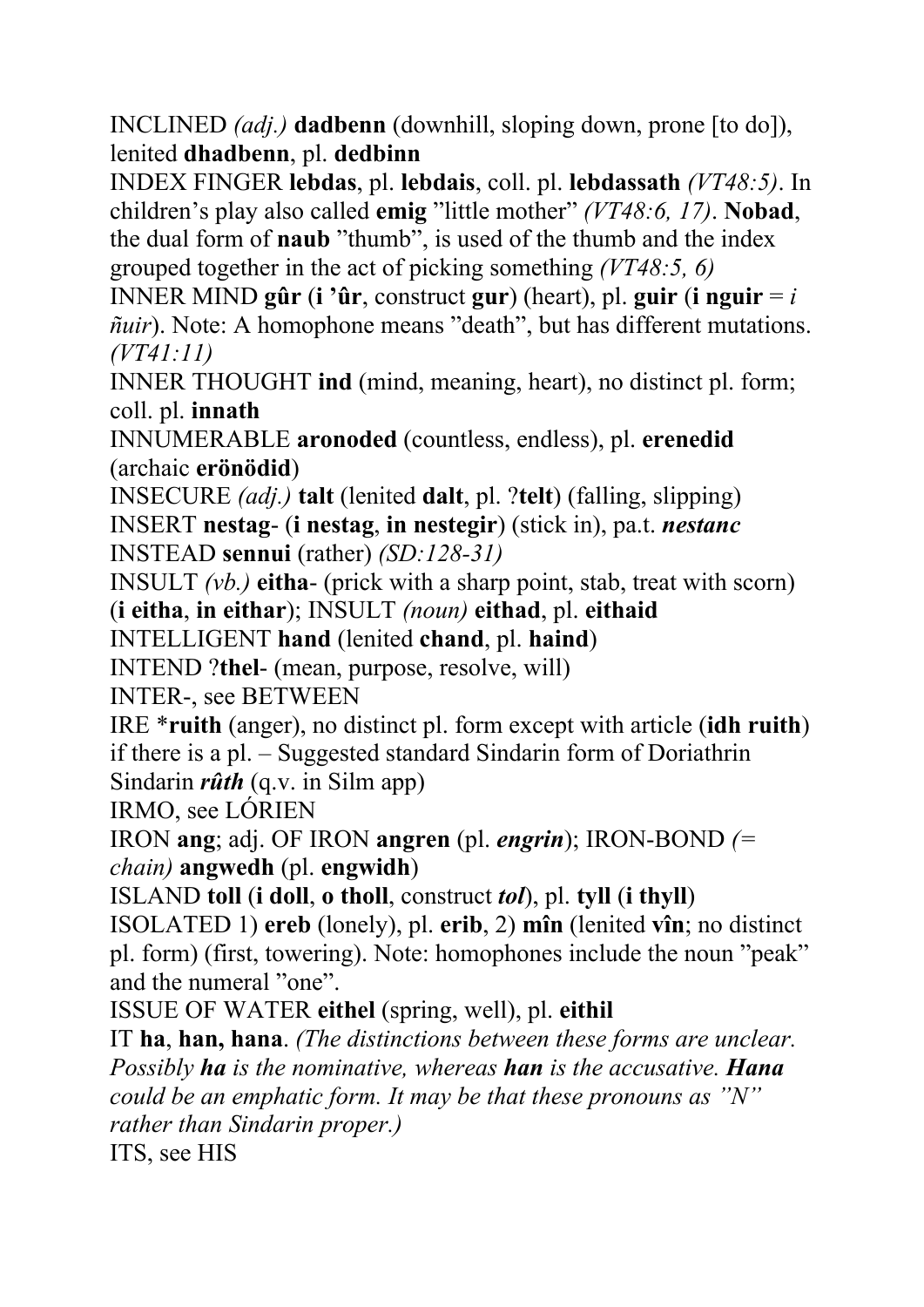### **<J>**

JANUARY **Narwain**

JAW **anc** (row of teeth), pl. **ainc**, coll. pl. **angath**.

JAW **naew**; no distinct pl. form; JAWS *(set of jaws)* **carach** (**i** 

**garach**, **o charach**), pl. **ceraich** (**i cheraich**)

JERK *(noun)* **rinc** (twitch, trick, sudden move), no distinct pl. form except with article (**idh rinc**); coll. pl. **ringath**.

JERK *(verb)* **ritha**- (twitch, snatch) (**i ritha**, **idh rithar**)

JEWEL **mîr** (**i vîr**, construct **mir**) (precious thing, treasure), no distinct pl. form except with article (**i mîr**), coll. pl. **míriath**. GREAT JEWEL (*Silmaril*) **Mirion** (**i Virion**), pl. **Míryn** (**i Míryn**). (LR:373

s.v. *MIR* lists the archaic "Noldorin" plural *Miruin*.) NOLDO-JEWEL

*(= Silmaril)* **Golovir** (**i Ngolovir** = *i Ñolovir*, **o N'golovir** = *o* 

 $\tilde{N}$ *golovir*), no distinct pl. form except with article (in Golovir = *i* 

*Ñgolovir*). Adj. JEWEL-LIKE **míriel** (lenited **víriel**, pl. **míril**)

(sparkling like a jewel) JEWEL-SMITH **mírdan** (**i vírdan**), pl.

#### **mírdain** (*i mírdain*)

JOURNEY **lend** (way), pl. **lind**, coll. pl. **lennath**. Note: a homophone means "tuneful, sweet". JOURNEY-BREAD **lembas** (way-bread), pl. **lembais** 

JOY 1) **glass** (**i 'lass**, constuct **glas**), pl. **glais** (**in glais**), 2) **gell** (**i 'ell**) (triumph), pl. **gill** (**i** ngill =  $i \tilde{\eta}$ *ill*).

JOYOUS **meren** (lenited **veren**; pl. **merin**) (gay, festive). Note: In the *Etymologies*, Tolkien changed the relevant root from *MER* to *MBER* so that *meren* became *beren*, but names occurring in Tolkien's narratives (Mereth Aderthad, Merethrond) were not changed, so this revision was never fully implemented. (If *meren* were to become *beren*, the related word *mereth* "feast" would also become *bereth*.) JUBILATION **gellam** (**i 'ellam**), pl. **gellaim** (**i ngellaim** = *i ñellaim*) JUDGE **badhron** (**i vadhron**), pl. **bedhryn** (**i medhryn**); also **badhor** (**i vadhor**), analogical pl. **bedhyr** (**i medhyr**) JUDGMENT **baudh** (sentence) (**i vaudh**), pl. **boedh** (**i moedh**) JUICE 1) **saw** (**i haw**, **o saw**), pl. **soe** (**i soe**). In "Noldorin", the pl. was *sui* (LR:385 s.v. *SAB*). 2) \***paich** (**i baich**, **o phaich**) (syrup), pl. **pîch** (**i phîch**). The source (LR:382 s.v. *PIS*) cites the archaic form *peich*.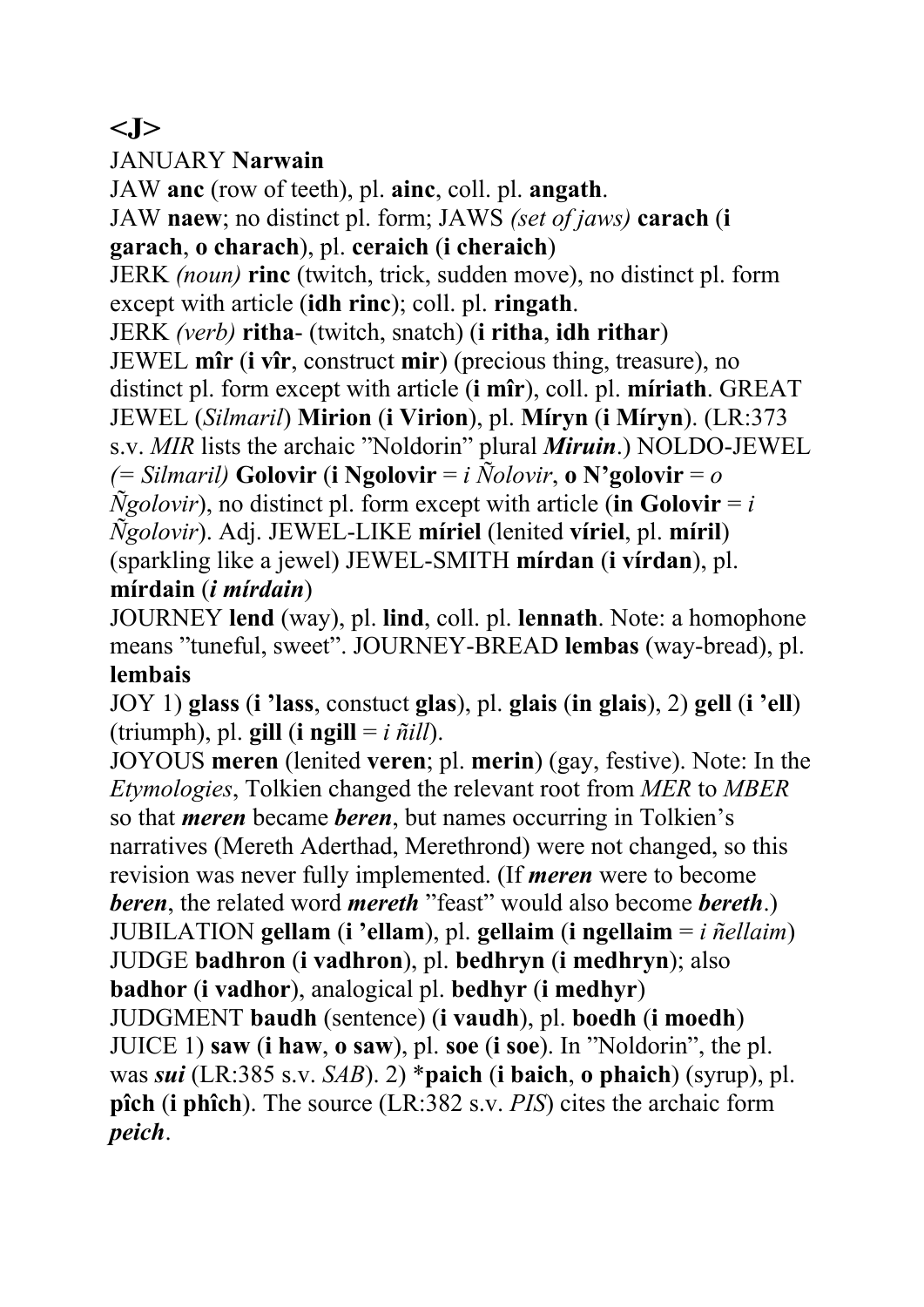JUICY \***pihen** (lenited **bihen**; pl. **pihin**). – Suggested Sindarin form of "Noldorin" *pichen* (LR:382 s.v. *PIS*).

JULY **Cerveth** (**na Gerveth**, **o Cherveth**), also **Cadlaer** JUNE **Nórui**

JUST **fael** (fair, generous). No distinct pl. form *(PM:352)*. Note: a homophone means "gleaming brilliance".

## **<K>**

KEEN **laeg** (sharp, acute). No distinct pl. form. Note: a homophone means "fresh, green".

KEEP *(verb)* 1) **heb**- (**i chêb**, **i chebir**) (retain); 2) **gartha**- (defend) (**i 'artha**, **i ngarthar** = *i ñarthar*). Noun SAFEKEEPING **band** (**i** 

**mand**, **o mband**; construct **ban**) (custody, prison, duress, doom, hell), pl. **baind** (**i mbaind**), coll. pl. **bannath**.

KILLER, see BANE

KIND *(adj.)* **milui** (lenited **vilui**; no distinct pl. form) (loving, friendly)

KINDLE **nartha**- (**i nartha**, **in narthar**) *(VT45:37)*

KINDLER *(feminine)* #**thoniel** (pl. **thonil**). Isolated from Varda's title **Gilthoniel**, Star-kindler.

KINDNESS **mîl** (**i vîl**) (affection, kindness), no distinct form in pl. except with article (**i mîl**), coll. pl. **míliath**

KING 1) *(king of a region)* **aran** (pl. *erain*). Coll. pl. *aranath*. Also †**âr** with stem-form **aran**- (also with pl. **erain**; the longer form **aran** may be a back-formation from this plural). 2) *(king of a people)* †**taur** (**i daur**, **o thaur**) (said in LR:389 s.v. *TĀ* to refer to "legitimate kings

of the whole tribes"), pl. **toer** (**i thoer**), coll. pl. **torath**.

KINGDOM **arnad** (pl. **ernaid**) *(VT44:23)*

KINGFISHER *(bird)* **heledir** (**i cheledir**, **o cheledir**), no distinct pl. form, not even with article (**i cheledir**). Since the final element is derived from primitve -*tirno*, it may be that the otherwise lost final *n* would be preserved in the coll. pl. ?**heledirnath**. The literal meaning of the word is "fish-watcher".

KINGSFOIL *(a healing plant brought to Middle-earth by the Númenoreans)* **athelas** (pl. **ethelais**)

KINSMAN, KINSWOMAN **gwanur** (**i 'wanur**) (brother), pl. **gwenyr** (**in gwenyr**). Note: a homophone of the sg. means "pair of twins".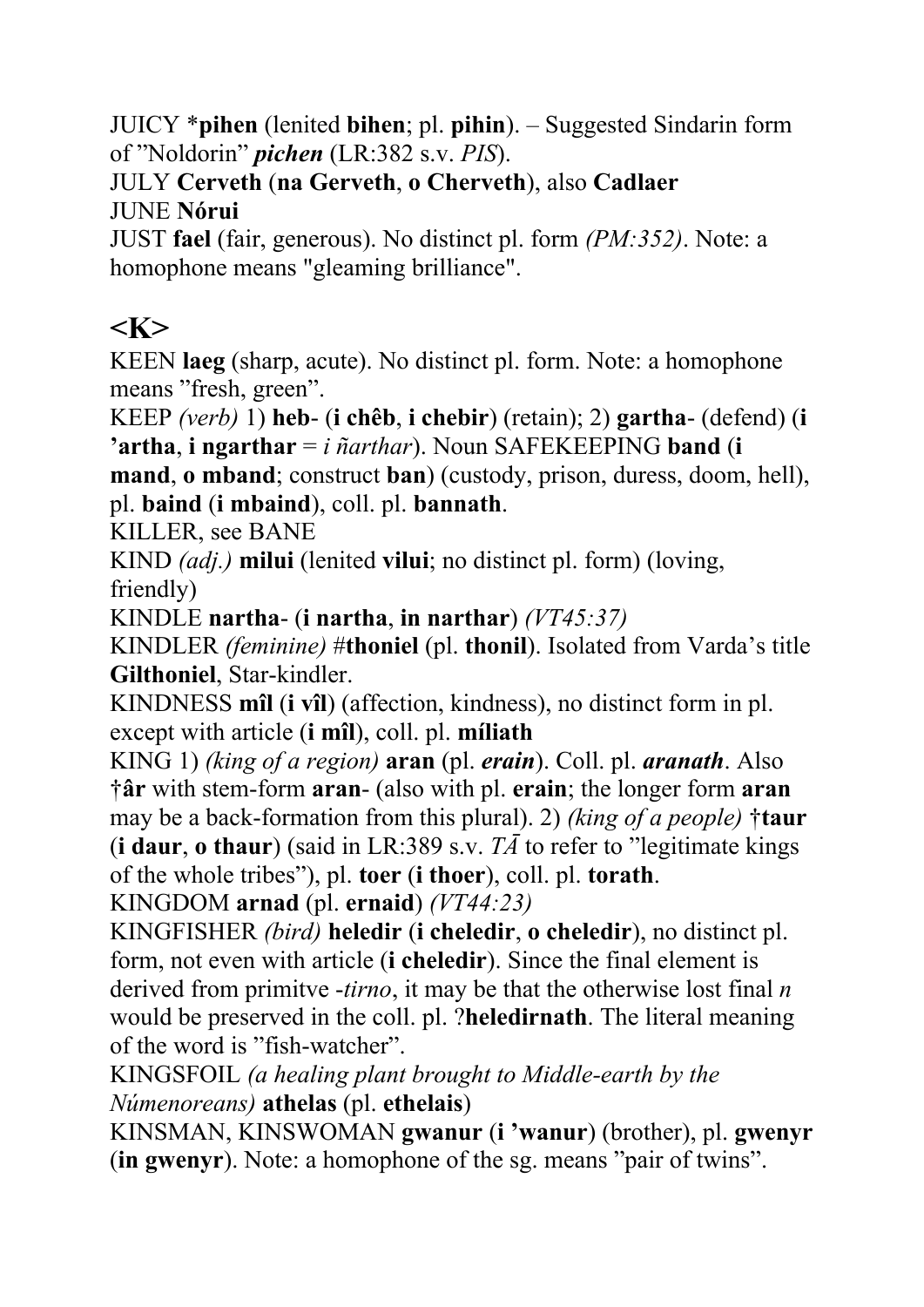KNIFE **sigil** (**i higil**, **o sigil**) (dagger), no distinct pl. form except with article (**i sigil**), coll. pl. **sigiliath**. Note: a homophone means "necklace".

KNIGHT **rochir** (rider, horse-lord), no distinct pl. form except with article (**idh rochir**), coll. pl. *rochirrim (UT:318, Letters:178, 282)* KNOB *(round knob)* **dolt** (**i dholt**) (boss), pl. *dylt* (**i nylt**)

KNOCK **tamma**- (**i damma**, **i thammar**). *The form listed in LR:287 s.v.* TAM *is erroneously cited with "mn" instead of "mm", cf. VT46:17* 

#### KNOT **nardh** (pl. **nerdh**)

KNOTTED **norn** (twisted, crabbed, contorted, hard), pl. *nyrn*. Also used as noun = "Dwarf". *(MR:93, WJ:205)* 

KNOWLEDGE **ist** (lore); no distinct pl. form. HAVE KNOWLEDGE **ista**- (**i ista**, **in istar**), pa.t. **sint** or **istas** *(VT45:18)*. EVIL

KNOWLEDGE **gûl** (**i** ng**ûl** = *i*  $\tilde{n}$ *ûl*, **o** n'gûl = *o*  $\tilde{n}$ *gûl*, construct gul) (magic, sorcery, necromancy), pl. **guil** (in guil =  $i \tilde{n}$  guil) *(Silm:App, MR:250, WJ:383)*

# $\langle I \rangle$

LABOUR *(verb.)* **muda**- (**i vuda**, **i mudar**) (toil), pa.t. **mudas** LACKING (= prep. "without") **pen** (lenited **ben**) (without, -less) *(WJ:375)* Not to be confused with the pronoun **pen** "one, somebody, anybody".

LADY 1) **heryn** (**i cheryn**, **o cheryn**), no distinct pl. form, not even with article (**i cheryn**), 2) **hiril** (**i chiril**, **o chiril**), no distinct pl. form even with article (**i chiril**), coll. pl. **hirillath**. 3) **brennil** (**i vrennil**), pl. same as sg. except with article: **i mrennil**. Coll. pl. **brenillath**. 4) **bassoneth** (bread-giver) (**i massoneth**, **o mbassoneth**), pl. **bassonith** (**i mbassonith**). Archaic \***bassauneth**. 5) **dî** (**i nî**, **o ndi**) (bride), no distinct pl. form except with article (**i ndî**). CROWNED LADY **ríen** (queen), pl. ?**rîn** (**idh rîn**)

LAIR 1) **caew** (**i gaew**, **o chaew**) (resting place). No distinct pl. form except with article (**i chaew**). 2) **torech** (**i dorech**, **o thorech**) (hole, excavation), pl. **terich** (**i therich**) for archaic **törich**.

LAKE 1) **lîn** (pool), no distinct pl. form, but coll. pl. #*liniath* (isolated from **Hithliniath**, WJ:194). 2) **ael** (**aelin**-, pl. **aelin**) (pool, mere). In "Noldorin" **oel**, pl. **oelin**. 3) **nên** (water, pool, stream, waterland),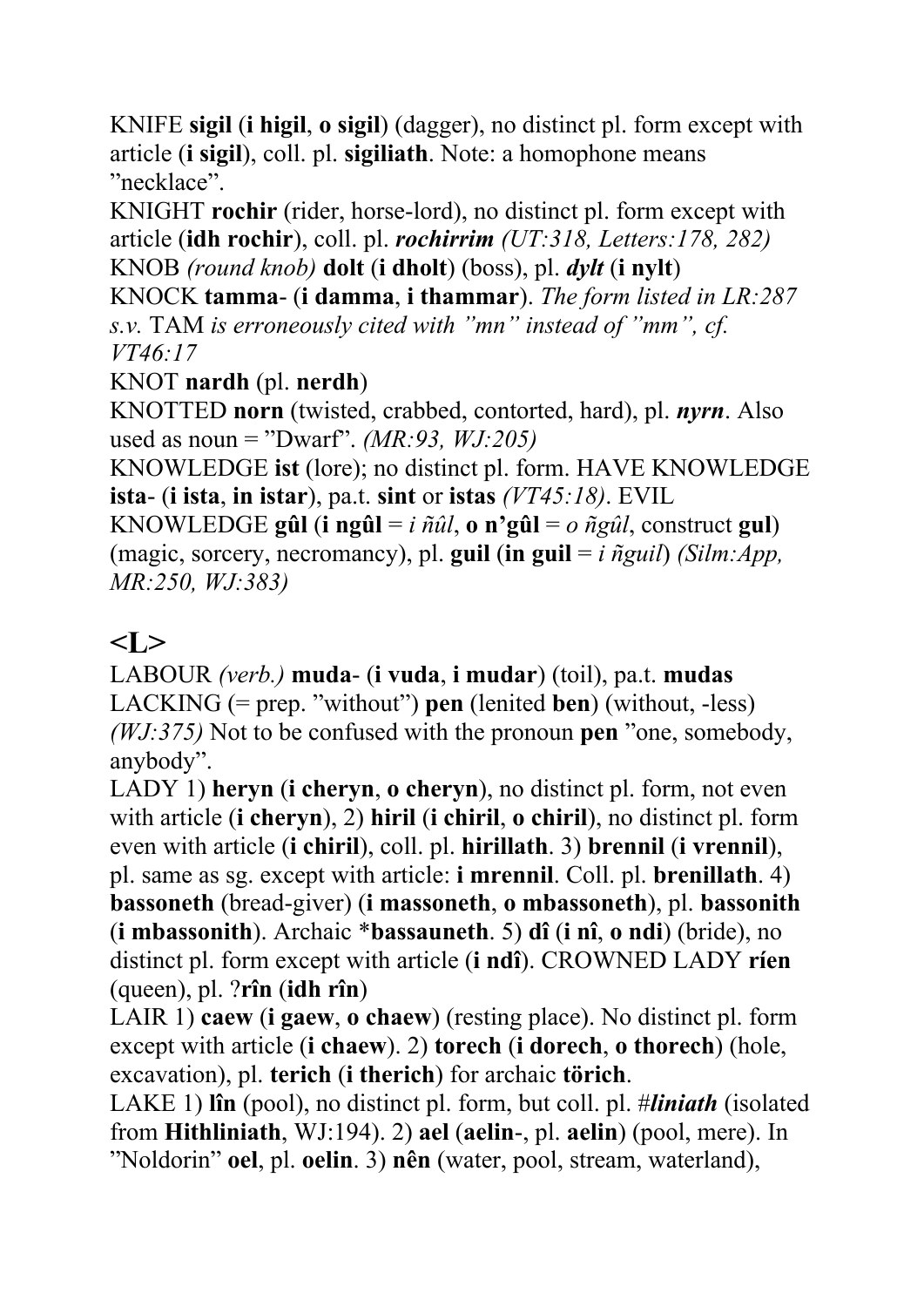construct *nen*, pl. *nîn***.** SHALLOW LAKE **lô** (fenland), pl. **lŷ**. COLD POOL OR LAKE **rim**; no distinct pl. form except with article (**idh rim**), coll. pl. **rimmath**. Note: a homophone means "crowd, great number, host".

LAMENT *(noun)* \***noe** (no distinct pl. form). Suggested Sindarin form of "Noldorin" *nui*. WOEFUL LAMENT **naergon** (pl. **naergoen**)

LAMENTABLE **naer** (dreadful, sad, woeful); no distinct pl. form. LAMENTATION 1) **nírnaeth** (literally "tear-gnashing"); no distinct pl. form. 2) The collective plural **conath** (**i chonath**), formed from **caun** "outcry, clamour, cry, should", was used = "lamentation" *(PM:345, 362)*

LAMP #**calar** (**i galar**, **o chalar**), pl. **celair** (**i chelair**). *Isolated from the pl. compound celerdain "lampwrights", sg. \*calardan.* 

LAMPWRIGHT **calardan** (**i galardan**, **o chalardan**), pl. *celerdain* (**i chelerdain**)

LAND 1) **dôr** (**i nôr**, construct *dor*) (dwelling place, region), pl. **dŷr** (**i ndŷr**), coll. pl. **dorath** *(WJ:413)*, 2) **bâr** (dwelling, house, home,

family; earth) (**i mâr**, **o mbâr**, construct **bar**), pl. **bair** (*i mbair*). Also -**bar**, -**mar** at the end of compounds. ENCLOSED GRASSLAND **parth** (**i barth**, **o pharth**) (field, sward), pl. **perth** (**i pherth**); WIDE GRASSLAND *(land at the foot of hills with many streams)* **nand** (construct *nan*) (valley), pl. **naind**, coll. pl. **nannath** *(VT45:36)*; FENLAND **lô** (shallow lake), pl. **lŷ**; HEADLAND **cast** (**i gast**, **o chast**) (cape), pl. **caist** (**i chaist**); WATERLAND **nên** (water, lake, pool, stream), construct *nen*, pl. *nîn*; LOWLAND **lâd** (valley, plain),

construct **lad**, pl. **laid**

LANDLOCKED BAY *(small)* **hûb** (**i chûb**, **o chûb**, construct **hub**) (harbour, haven), pl. **huib** (**i chuib**)

LANGUAGE, see TONGUE

LARGE **daer** (great), lenited *dhaer*, no distinct pl. form. Note: a homophone means "bridegroom", but has a different lenited form. LARGE EXCAVATION **groth** (**i 'roth**) (cave, delving), pl. **gryth** (**in gryth**); LARGE RIVER **duin** (**i dhuin**), no distinct pl. form except with article (**i nuin**), coll. pl. *duinath (Names*:179, *PM:54)* LAST *(adjective)* 1) **medui** (lenited *vedui*; no distinct pl. form), 2) **meth** (lenited **veth**, pl. **mith**). Note: the word is also used as a noun "end". LAST DAY OF THE YEAR \***penninor** (**i benninor**, **o**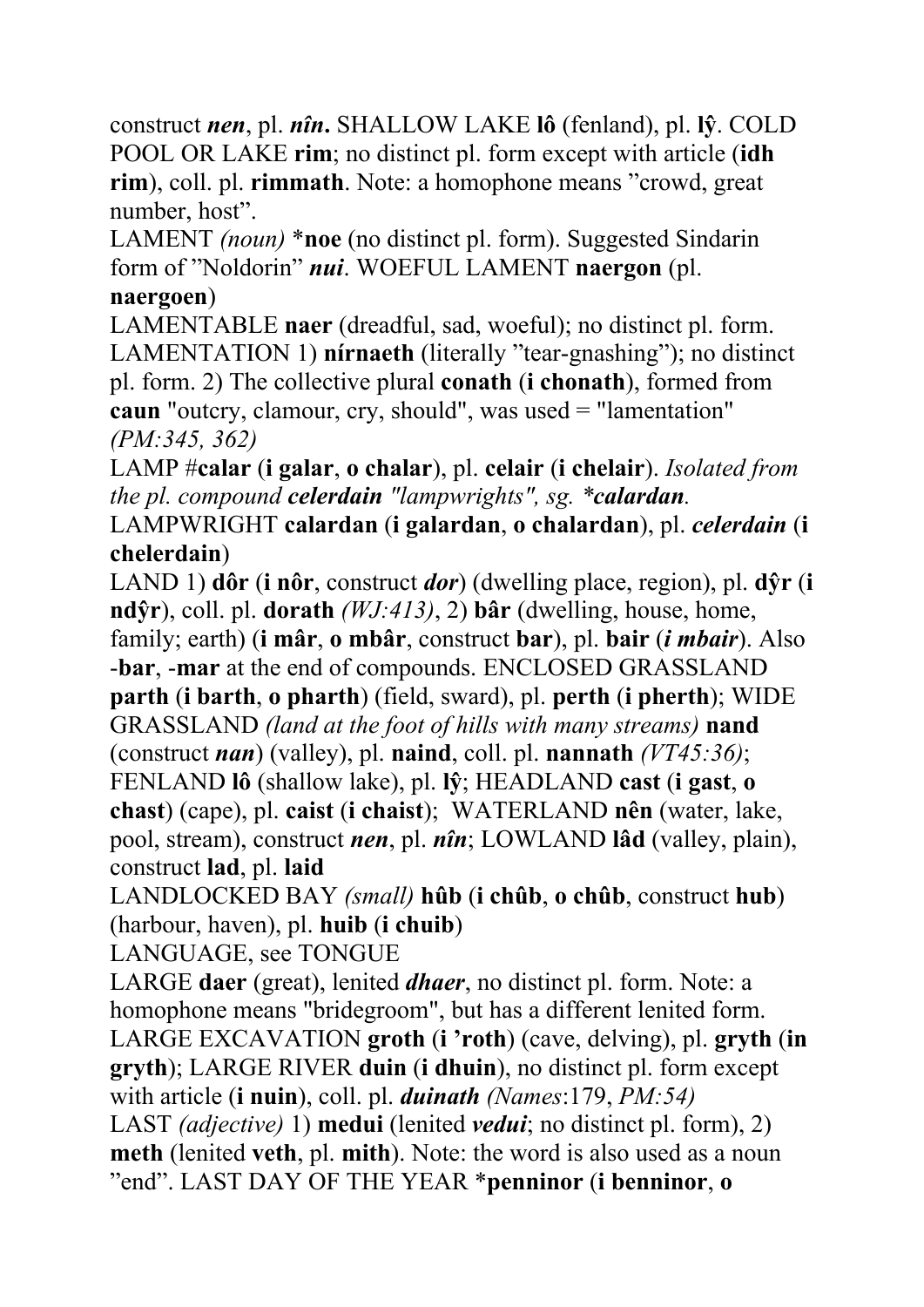**phenninor**), pl. **penninoer** (**i phenninoer**). Suggested Sindarin form of "Noldorin" **penninar** (LR:400 s.v. *YEN*).

LAST *(verb)* 1) **brona**- (survive) (**i vrona**, **i mronar**), 2) **dartha**- (**i dhartha**, **i narthar**) (stay, wait, remain, endure) *(VT45:8)*

LASTING **bronadui** (enduring). Lenited **vronadui**. No distinct pl. form.

LATE EVENING **dû** (**i dhû**) (night, nightfall, darkness), pl. **dui** (**i nui**) *(SD:302)*

LAUGH *(verb)* **gladha**- (**i 'ladha**, **in gladhar**)

LAUGHTER **lalaith**; no distinct pl. form..

LAURELIN, RADIANCE OF **glawar** (**i 'lawar**) (sunlight, gold), pl. **glewair** (**in glewair**) *(VT41:10)*

LAY **glîr** (**i 'lîr**, construct **glir**) (poem, song), no distinct pl. form except with article (**in glîr**), coll. pl. **glíriath**; LONG LAY **glaer** (**i 'laer**) (narrative poem), no distinct pl. form except with article (**in glaer**)

LEAD **tog**- (**i dôg**, **i thegir**, archaic **i thögir**), pa.t. **tunc** (**i thyngir**) (bring)

LEAF **lass** (pl. #*lais*). *(Letters:282, PM:135)*. COLLECTION OF LEAVES **golas** (**i 'olas**) (foliage), pl. **gelais** (**i ngelais** = *i ñelais*), coll. pl. **golassath**. Archaic pl. **göleis**. "LEAF-WITHERING" (= autumn) **lasbelin** (no distinct pl. form). LEAF-GREEN **lasgalen** (pl. **lesgelin**) LEAGUE *(a distance of about 3 miles / 4.8 kilometers)* **daur** (**i** 

**dhaur**) (pause, stop), pl. **doer** (**i noer**), coll. pl. **dorath** 

LEAN *(adjective)* \***lhain** (thin, meager), lenited ?**thlain** or ?**lain** *(the lenition product of lh is uncertain)*, pl. **lîn**. Suggested Sindarin form of "Noldorin" *thlein*, corresponding to archaic Sindarin \***lhein**, classical \***lhain**.

LEAP *(vb.)* **cab**- (**i gâb**, **i chebir**), pa.t. **camp**; LEAP *(noun)* **cabed** (**i gabed**, **o chabed**), pl. **cebid** (**i chebid**)

LEAPING DOWN **thôr** *(adj.)* (swooping), pl. **thŷr**. Also used as a  $noun = "eagle".$ 

LEAPING FLAME **lach** (pl. **laich**)

LEARNED IN DEEP ARTS **golwen** (wise), lenited **ngolwen**, pl. **gelwin** (archaic pl. \***gölwin**)

LEARNED **istui**; no distinct pl. form.

LEFT *(adj.*) **hair** (lenited **chair**; no distinct pl. form); also used as noun LEFT HAND (\***hair**, **o chair**, **i chair**, no distinct pl. form even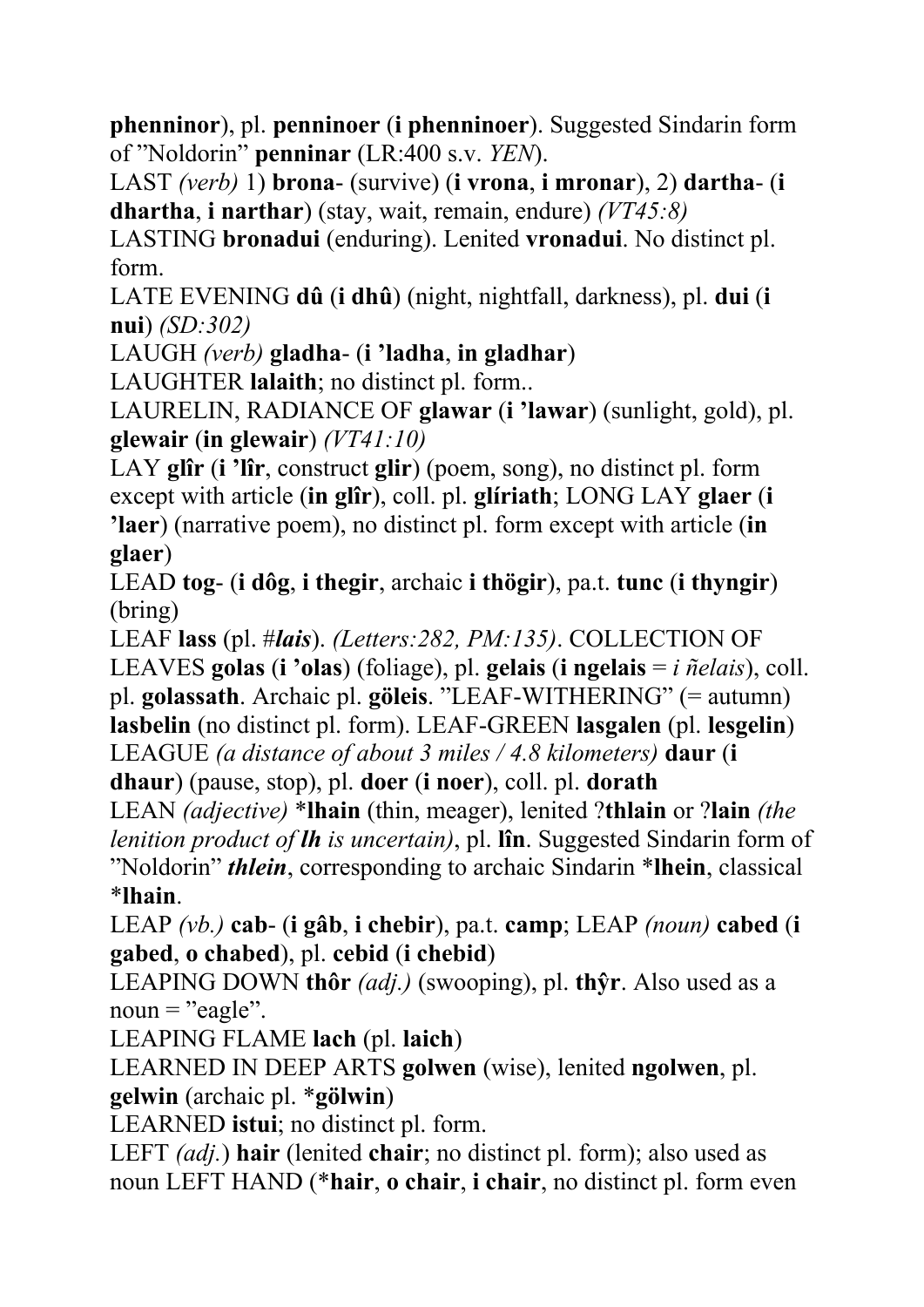with article; cited in archaic form *heir*, LR:365 s.v. *KHYAR*). Adj.

LEFT also **crom** (lenited **grom**, pl. **crym**), with corresponding noun LEFT HAND **crûm** (**i grûm**, **o chrûm**, construct **crum**), pl. **cruim** (**i chruim**), coll. pl. **crummath**. HAVING A CUNNING LEFT HAND *(= wily, sinister, guilty)* **crumguru**, lenited **grumguru**, pl. **crumgyry** (or **crymgyry** if the entire word is umlauted, but this may be unlikely) *(VT45:24)*

LEFT HAND, LEFT SIDE **harvo**, pl. **harvoe** *(VT47:6)*, also **hair** and **crum** (see LEFT above). LEFT-HANDED **crumui** (lenited **grumui**; no distinct pl. form), also **hargam** (lenited **chargam**, pl. **hergaim**) LEFT *(noun, the direction)* **hâr** (**i châr**) (south).

LEFT BEHIND **lefn** (pl. **lifn**), also used as noun = ELF LEFT BEHIND (Avar).

-LESS **pen** (lenited **ben**) (without, lacking) *(WJ:375)* The phrase **benadar** "without father, fatherless" is treated as an adjective and lenited following a noun (**Iarwain ben-adar**, Iarwain the Fatherless or Iarwain without father). Not to be confused with the pronoun **pen** "one, somebody, anybody".

LETTER **têw** (**i dêw**, **o thêw**, construct **tew**) (sign, tengwa), pl. *tîw* (**i**  *thîw*), coll. pl. **téwath** 

LEVEL **land** (open space), pl. **laind**, coll. pl. **lannath**. Also used as adj. "wide, plain". LEVEL PLACE \***pathu** (**i bathu**) (sward), analogical pl. **pethy** (**i phethy**). Cited in archaic form **pathw** in the source (LR:380 s.v. *PATH*); hence the coll. pl. is likely **pathwath**. In the *Etymologies* as printed in LR, the gloss is "level space", but according to VT46:8, the proper reading is "level place".

LICK **lav**- (**i** *lâf*, **i levir**)

LIFE **cuil** (**i guil**, **o chuil**), no distinct pl. form except with article (**i chuil**)

LIFT **hal**- (**i châl**, **i chelir**), pa.t. *haul (VT45:20)*

LIGHT *(noun)* 1) **calad** (**i galad**, **o chalad**), pl. **celaid** (**i chelaid**), 2) **gaul** (**i 'aul**), pl. **goel** (**i ngoel** = *i ñoel*), coll. pl. **golath**. Note: A homophone means "wolf-howl", but has different mutations. 3) *(bright light)* **galad** (**i ngalad** = *i ñalad*), (sunlight, brilliance, radiance, glittering reflection), pl. **gelaid** (**in gelaid** =  $i$   $\tilde{n}$ *gelaid*). 4) **gâl** (**gal**-,  $\text{-}$ **al** in compounds, with article **i** '**âl**), pl. **gail** (**i ngail** = *i*  $\tilde{n}$ *ail*). DIM LIGHT **gwâth** (**i 'wâth**; construct **gwath**) (shadow, shade), pl. **gwaith** (**in gwaith**) *(UT:261)*. GLITTERING (REFLECTED) LIGHT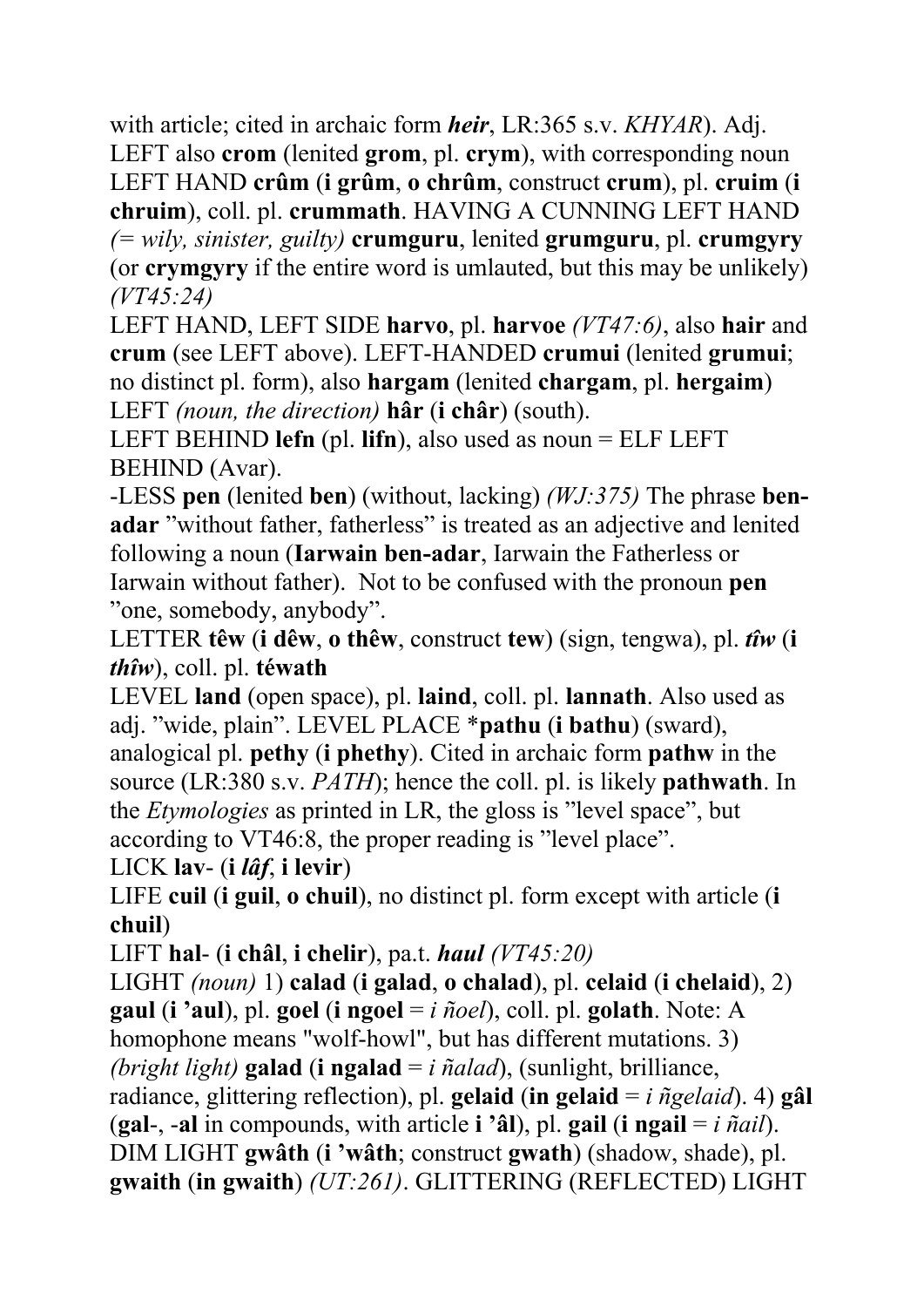**rill** (construct **ril**) (brilliance, flame), no distinct pl. form except with article (**idh rill**). GOLDEN LIGHT **glaur** (**i 'laur**), pl. **gloer** (**in gloer**). SUNLIGHT **glawar** (**i 'lawar**) (gold, radiance of the Golden Tree Laurelin), pl. **glewair** (**in glewair**) if there is a pl. *(VT41:10)* LIGHT *(adjective)* 1) **gail** (bright), lenited **ngail**, no distinct pl. form *(VT45:18)*, 2) **lim** (clear, sparkling), no distinct pl. form. Note: a homophone means "fish". SHINING WITH GOLDEN LIGHT *(adj.)* **glóren** (**glórin**-) (golden), lenited **'lóren**; pl. **glórin**

LIKE *(prep. "as, like")* 1) **sui** *(VT44:23)*, 2) #**be** (as, according to) Followed by lenition? With article *ben* (followed by "mixed mutation" according to David Salo's reconstruction)

LIMIT *(noun)* **taeg** (**i daeg**, **o thaeg**) (boundary line), no distinct pl. form except with article (**i thaeg**)

LIMIT *(verb)* \***glenia**- (enclose, bound) (**i 'lenia**, **in gleniar**) *(VT42:8; the spelling "gleina-" in the primary source may be an error)*

LINE 1) **lîr** (row), no distinct pl. form, but coll. pl. **líriath**. 2) **tê** (**i dê**, **o thê**) (way), pl. **tî** (**i thî**), coll. pl. ?**teath**, 3) **tî** (**i dî**, **o thî**) (row), no distinct pl. form except with article (**i thî**), coll. pl. **tíath**. FAMILY LINE **nothlir** (family tree); no distinct pl. form; coll. pl. **nothliriath**. LINE OF PEAKS **tilias** (**i dilias**, **o thilias**), pl. **tiliais** (**i thiliais**), coll. pl. **tiliassath**. BOUNDARY LINE **taeg** (**i daeg**, **o thaeg**) (limit, boundary), no distinct pl. form except with article (**i thaeg**). LINE OF SURF **falas** (pl. **felais**) (beach, shore, coast, strand, foaming shore; the word was especially used of the western seaboard of Beleriand). *(VT42:15)*

LINK #**lîf**, isolated from **molif** "wrist", literally "hand-link" *(VT47:6)*  LION \***raw** (pl. **roe**, **idh roe**). Suggested Sindarin form of "Noldorin" *rhaw*, pl *rhui*. Homophones mean "bank" (of river) and also "rush, roaring noise".

LIQUID FOOD **salph** (**i halph**, **o salph**) (soup, broth), pl. **seilph** (if the word goes like **alph** "swan"), with article **i seilph**.

LISTEN **lasta**- (**i lasta**, **i lastar**), LISTEN IN **lathra**- (eavesdrop) (**i lathra**, **i lathrar**), also **lathrada** (**i lathrada**, **i lathradar**)

LISTENER **lathron** (hearer, eavesdropper), pl. **lethryn**, coll. pl. **lathronnath**. This is a masc. form, corresponding to fem. **lethril** *(VT45:26)*, no distinct pl. form, but coll. pl. **lethrillath**.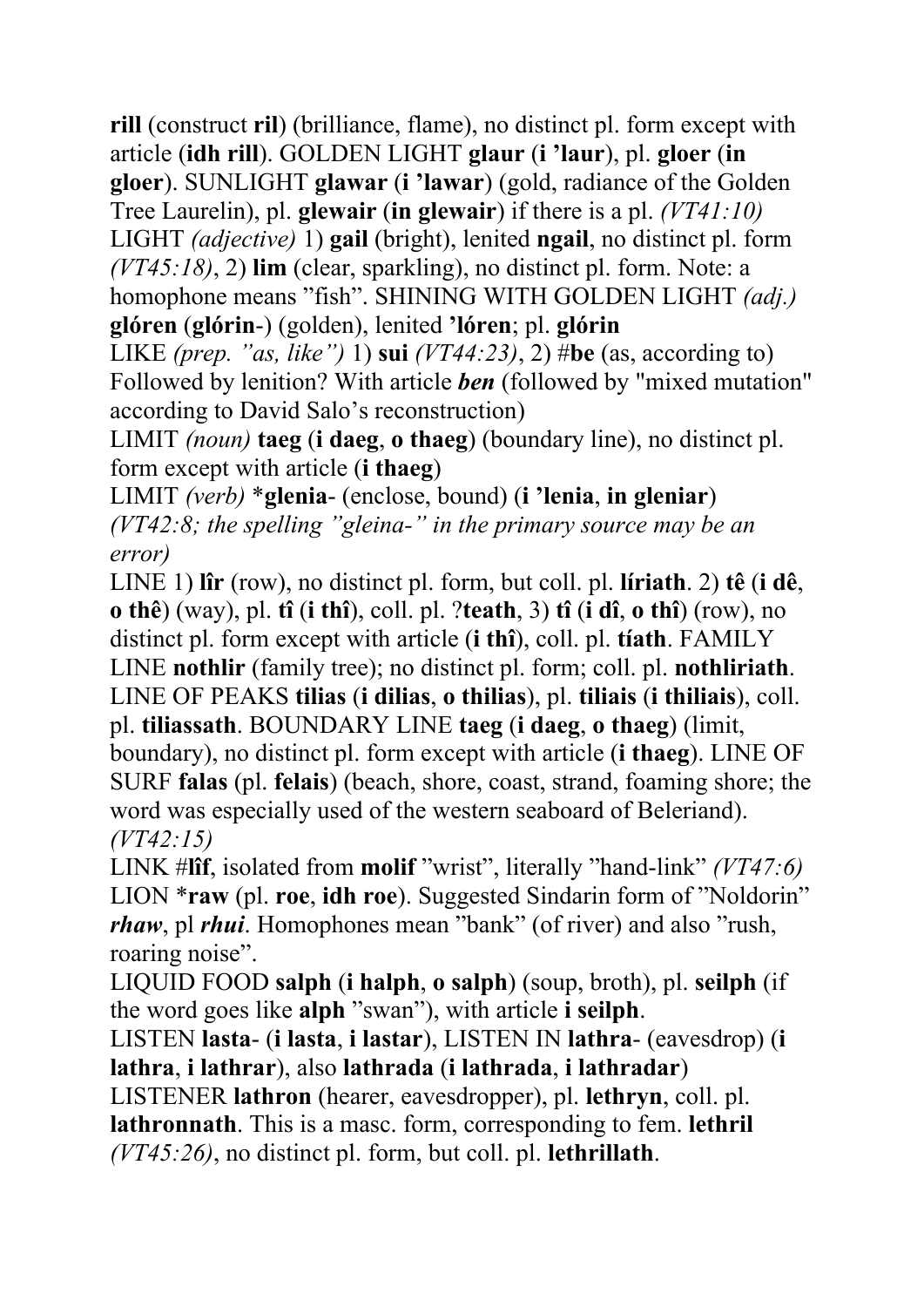LITTLE 1) **tithen** (lenited **dithen**, pl. *tithin*) (tiny), 2) **pîn** (lenited *bîn*; no distinct pl. form) *(RC:536)*. LITTLE FINGER **niged** (pl. **nigid**) *(VT48:5),* also called **lebig** (no distinct pl. form) *(VT48:5, 15)*. LITTLE BABY **gwenig** (**i 'wenig**, no distinct pl. form except with article: **in gwenig**). Also used (in children's play) as a name of the little finger. *(VT48:6, 16-17)* LITTLE BROTHER **honeg** (**i choneg**), pl. **honig** (**i chonig**). Also used (in children's play) as a name of the middle finger *(VT47:6, 16-17)* LITTLE FATHER **atheg** (pl. **ethig**). The word was also used in children's play for "thumb". *(VT48:6, 17)*  LIVE #**cuia**- (**i guia**, **i chuia**; the attested form is the imperative **cuio**). Also **cuina** (**i guina**, *i chuinar*). LONG-LIVED **iphant** (aged, literally "year-full"), pl. **iphaint**. The spelling used in the source is "ifant" (LR:400 s.v. *YEN*), but since the **f** arises from earlier  $(n > m +)$ **p** via nasal mutation, it should be written **ph** according to the spelling

conventions described in LotR Appendix E.

LIVELY **brêg** (sudden, quick), lenited **vrêg**, pl. **brîg**

LOAD **cûl** (**i gûl**), pl. **cuil** (**i chuil**) *(RC:536)*

LOAF **basgorn** (**i masgorn**), pl. **besgyrn** (**i mbesgyrn**). Literally "round bread".

LOATHING *(noun)* 1) **delos** (**i dhelos**) (fear, horror, abhorrence, dread, detestation), pl. **delys** (**i nelys**), coll. pl. **delossath**. A side-form ends in -**oth** (pl. -**yth**) instead of -**os** (-**ys**). 2) **dêl** (**i dhêl**, construct **del**) (disgust, fear, horror), pl. **dîl** (**i nîl**)

LOCK OF HAIR **find** (tress). Construct **fin**; no distinct pl. form; coll pl. **finnath**

LOCK OF HAIR **fing** (no distinct pl. form)

LODE **rant** (watercourse, water-channel, stream; vein), pl. **raint** (**idh raint**), coll. pl. **rannath**

LOFTY 1) **arth** (noble, exalted), pl. **erth**, 2) **brand** (high, noble, fine), lenited **vrand**, pl. **braind**, 3) **orchall** (superior, eminent), pl. **erchail** (for archaic **örchail**), 4) **taur** (also **tor**-, **tar**- in compounds) (high, sublime, noble; vast, masterful, mighty, overwhelming, huge, awful), lenited **daur**, pl. **toer**. Note: homophones mean "king (of a people)" and also "great wood, forest".

LOG *(hewn log)* **drafn** (**i dhrafn**) (also used = hewn stone), pl. **i drefn** (**in drefn**)

LONE *(adjectival prefix)* **er**- (alone, one) LONELY **ereb** (isolated), pl. **erib**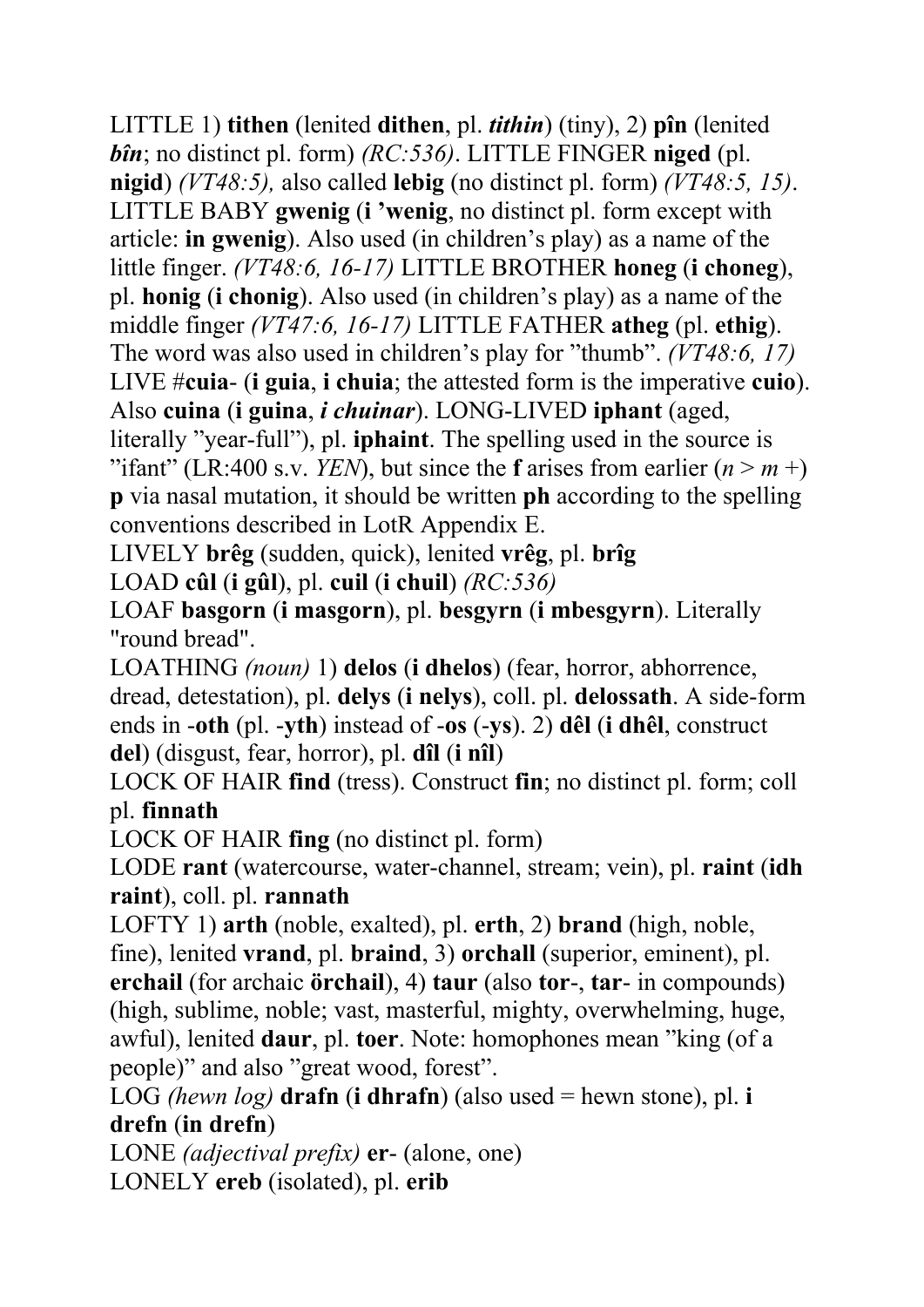LONG *(adjective)* **and** (pl. **aind**), LONG (AND THIN) **taen** (lenited **daen**, no distinct pl. form). Note: a homophone means "height, summit of high mountain". LONG CLIMB **andrath** (high pass), pl. **endraith**. LONG ENDURED/ESTABLISHED/IN USE **brûn** (old), lenited **vrûn**, pl. **bruin**; LONG LAY **glaer** (**i 'laer**) (narrative poem), no distinct pl. form except with article (**in glaer**); LONG MARK **andaith** (no distinct pl. form). The word refers to an accent-like mark used to indicate long vowels in Tengwar modes that employ separate vowel letters, like the Mode of Beleriand. LONG RUNE-ROW (a certain system of runes) **Angerthas** (**and** + **certhas**). LONG YEAR (Valian year) **ennin**. No distinct pl. form, but coll. pl. **enniniath**. LONGBEARD *(a member of a certain tribe of Dwarves)* **Anfang**, pl. *Enfeng*, coll. pl. *Anfangrim (WJ:10, 108, 205)* LONG-LIVED **iphant**  (aged, literally "year-full"), pl. **iphaint**. The spelling used in the source is "ifant" (LR:400 s.v. *YEN*), but since the **f** arises from earlier  $(n \geq m +)$  **p** via nasal mutation, it should be written **ph** according to the spelling conventions described in LotR Appendix E. LONG-SNOUTED ONE (= elephant), **annabon**, pl. **ennebyn**, coll. pl. **annabonnath**. *(Archaic form andabon.)* 

LONG *(adverb, = "for a long time")* **anann**

LOOK *(noun)* **thîr** (face, expression, countenance) *(VT41:10)* See also LOOKING.

LOOK TOWARD *(verb)* **tiria**- (watch, guard, gaze) (**i diria**, **i thiriar**), LOOK AT, LOOK TOWARD **tir-** *(cited in the form tiri, a "Noldorin" infinitive in -i)* (**i dîr**, **i thirir**) (watch over, guard, gaze). The imperative **tiro** and passive participle [**t**]**irnen** are attested, the latter in lenited form **dirnen**.

LOOKING *(noun)* **tîr** (**i dîr**, also -*dir* at the end of compounds) (view, glance), no distinct pl. form except with article (**i thîr**), coll. pl. **tíriath**. Note: a homophone means "straight, right" (adj.)

LORD 1) **hîr** (**i chîr**, **o chîr**; also **hir**-, **her**- at the beginning of compounds) (master), no distinct pl. form, not even with article (**i chîr**), coll. pl. **híriath** *(Letters:282, 386; VT41:9)*; 2) **heron** (**i cheron**, **o cheron**) (master), pl. **heryn** (**i cheryn**), coll. pl. **heronnath** *(VT45:22)*. Since the pl. **heryn** clashes with the fem. sg. **heryn** "lady", other words for "lord" may be preferred. 3) **brannon** (**i vrannon**), pl. **brennyn** (**i mrennyn**), coll. pl. **brannonnath**; 4) **tûr** (**i dûr**, **o thûr**, construct **tur**) (mastery, power, control; master, victor), pl. **tuir** (**i**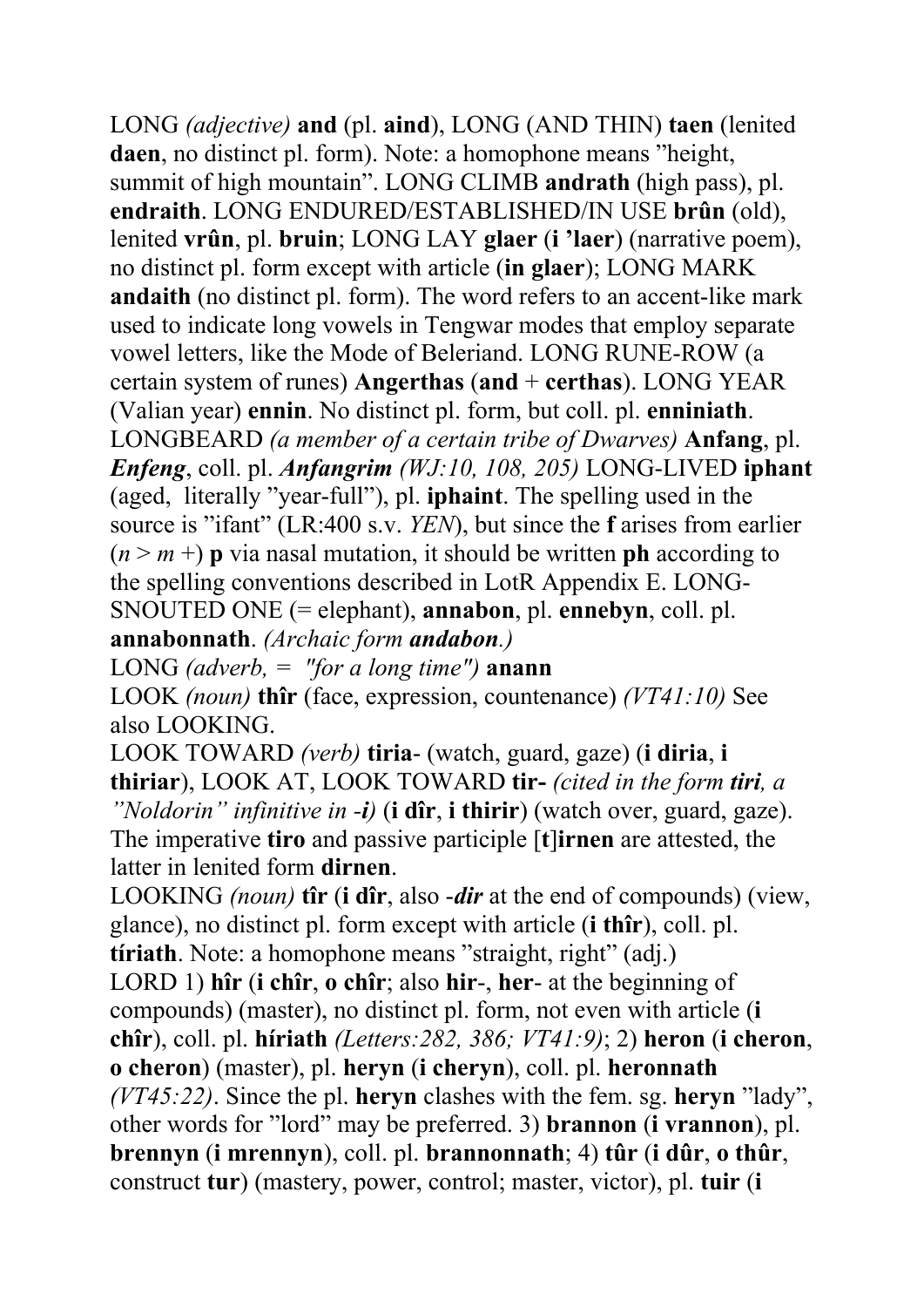**thuir**), coll. pl. **túrath**. HORSE-LORD **rochir** (knight, rider), no distinct pl. form except with article (**idh rochir**), coll. pl. *rochirrim (UT:318, Letters:178, 282)*

LORE **ist** (knowledge); no distinct pl. form. SECRET LORE **golu** (**i**   $n$ **golu** = *i*  $n$ *õolu*, **o**  $n$ **'golu** = *o*  $n$ *ĝolu*), analogical pl. **gely** (**in gely** = *i ñgely*) if there is a pl. Archaic *golw*, hence **golwath** as the likely coll. pl.

LÓRIEN (the Vala Irmo) \***Luien** (suggested Sindarin form of "Noldorin" *Lhuien*)

LOUD **brui** (noisy), lenited **vrui**. No distinct pl. form.

LOVE *(noun)* **meleth** (**i veleth**), pl. **melith** (**i melith**)

LOVE *(vb.)* **mela**- (**i vela**, **i melar**), pa.t. *melant (VT45:34)*

LOVE **mîl** (**i vîl**) (affection, kindness), no distinct form in pl. except with article (**i mîl**), coll. pl. **míliath** 

LOVER 1) *(fem.)* **melethril** (**i velethril**), no distinct pl. form except with article (**i melethril**), coll. pl. **melethrillath**. 2) *(masc.)*

**melethron** (**i velethron**), pl. **melethryn** (**i melethryn**), coll. pl. **melethronnath**. Also (when lover = "friend") **mellon** (**i vellon**), pl. *mellyn* (**i mellyn**). Coll. pl. **mellonnath**.

LOVING **milui** (lenited **vilui**; no distinct pl. form) (friendly, kind) LOW, LOW-LYING **tofn** (lenited **dofn**; pl. **tyfn**) (deep); LOW-

GROWING TREE *(bush)* **toss** (**i doss**, **o thoss**, construct **tos**), pl. **tyss** (**i thyss**). Tolkien mentioned "maple, hawthorn, blackthorn, holly, etc." as examples of the low-growing trees covered by this word.

LOWLAND **lâd** (valley, plain), construct **lad**, pl. **laid.** LOW TIDE

**dannen** (**i nannen**, **o ndannen**) (ebb), pl. **dennin** (**i ndennin**).

*(VT48:26)* Notice the homophone **dannen** "fallen" (but this past participle has different mutations).

LUST **mael** (**i vael**), no distinct pl. form except with article (**i mael**). Note: a homophone means "stain, stained".

LUSTFUL **maelui** (lenited **maelui**; no distinct pl. form)

LYING IN BED *(noun)* **cael** (sickness) (**i gael**, **o chael**). Same form in the pl. except with article (**i chael**).

## **<M>**

MACHINE **gaud** (**i 'aud**) (contrivance, machine), pl. **goed** (**i ngoed** = *i ñoed*), coll. pl. **godath**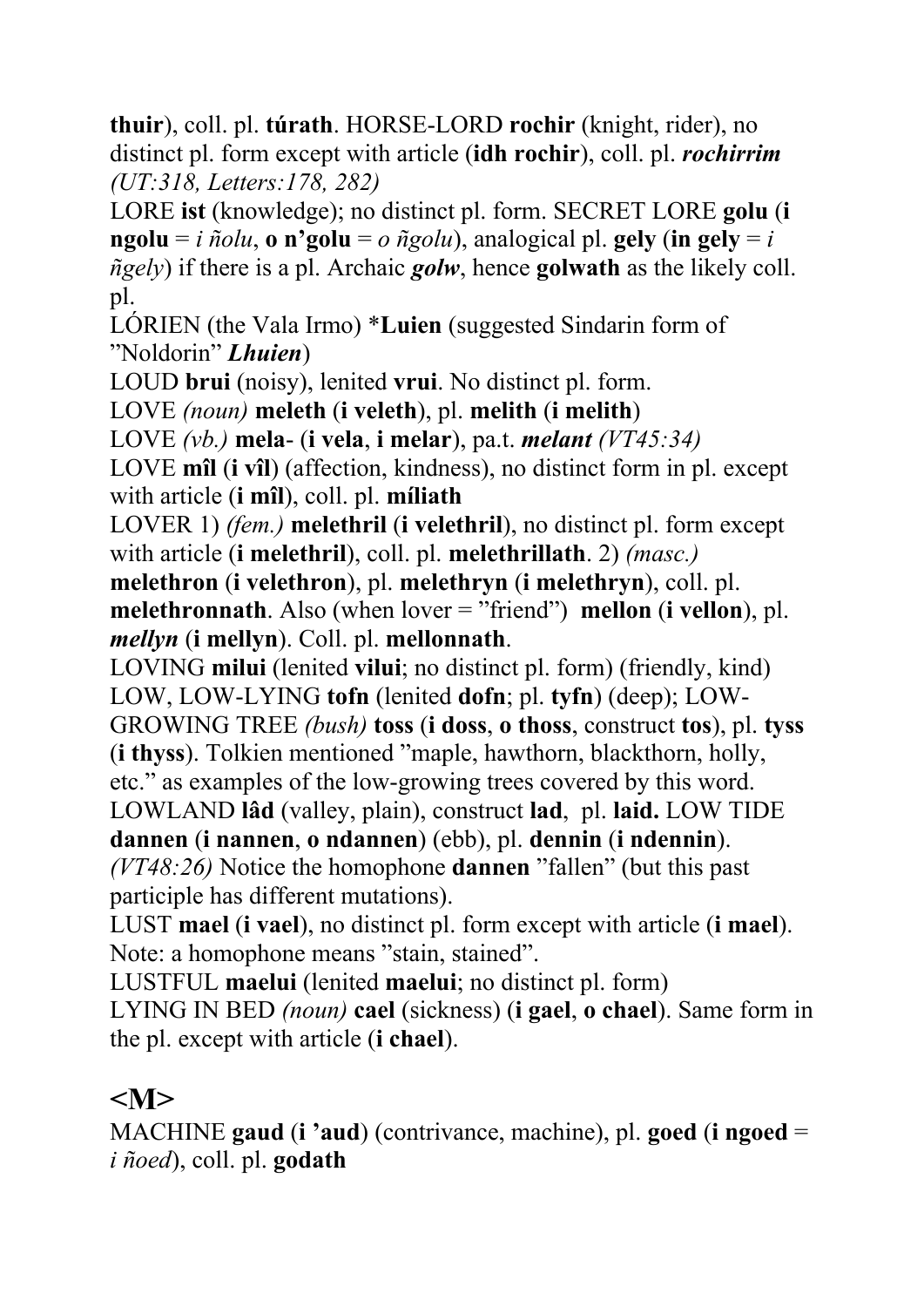MAD *(see VT46:16 for this gloss)* **hwiniol** (fantastic, giddy; literally this is the participle "whirling"), lenited **chwiniol**. It is unclear whether Sindarin participles have any distinct plural forms. MADE OF STONE **gondren** (stony), lenited **'ondren**, pl. **gendrin**. Archaic pl. **göndrin**.*(TI:270)*

MAGIC 1) **gûl** (**i** ng**ûl** = *i*  $\tilde{n}$ *ûl*, **o** n'gûl = *o*  $\tilde{n}$ *gûl*, construct gul) (sorcery, necromancy, evil knowledge), pl. **guil** (**in guil** =  $i$   $\tilde{n}$ *guil*) *(Silm:App, MR:250, WJ:383)*, 2) **angol** (deep lore), pl. **engyl**. Note: a homophone means "stench". DARK MAGIC, see SORCERY. MAGICIAN **gollor** (**i ngollor** = *i ñollor*, **o n'gollor** = *o ñgollor*), analogical pl. **gellyr** (**in gellyr** = *i ñgellyr*). Archaic \***gollr**. MAID 1) **iell** (-**iel**) (girl, daughter), pl. **ill**, 2) **sell** (**i hell**) (daughter,

girl), pl. **sill** (**i sill**), coll. pl. *sellath*

MAIDEN **gwend** (**i 'wend**, construct **gwen**) (friendship), pl. **gwind** (**in gwind**), coll. pl. **gwennath**. Note: a homophone means "bond, friendship". GARLANDED MAIDEN #**riel** (princess), pl. ?**rîl** (**idh rîl**). Isolated from the name *Galadriel*. – The final element -**wen** in names means "girl, maiden, virgin".

MAKE 1) **car**- (**i gâr**, **i cherir**), pa.t. **agor** (do, build) *(WJ:415)*, 2) **echad**- (**i echad**, **in echedir**) (fashion, shape), pa.t. *echant (VT45:19)* MAKE A WAY **rada**- (find a way) (**i rada**, **idh radar**)

MAKE CLEAR \***glanna**- (**i 'lanna**, **in glannar**) *(VT45:13; this is how David Salo would normalize the form "glantha-" occurring in the primary source)*

MAKE FIRM **tangada**- (confirm, establish) (**i dangada**, **i thangadar**) MAKER 1) ?**tân** (**i dân**, **o thân**), only attested as -*dan* or -*than* as the final element of compounds, e.g. *Círdan* "Ship-maker"). Construct **tan**, pl. **tain** (**i thain**), 2) MAKER **ceredir** (**i geredir**, **o cheredir**) (doer), no distinct pl. form except with article (**i cheredir**) MAKING #**cared** (**i gared**, **o chared**) (doing), pl. **cerid** (**i cherid**). Isolated from **ceredir** "doer, maker", where the word appears in umlauted form  $(\text{cared} + \text{dîr})$ .

MALE *(adj.)* \***anu**, analogical pl. **eny**. (Archaic **anw**, pl. ?**einw)** MAN 1) *(adult male of any speaking race)* **dîr** (**dír**-, also agentive ending -**dir** or -**nir**; with article, **i nîr**, hard mutation as in **o ndîr**), no distinct pl. form except with article (**i ndîr**); coll. pl. **díriath**. Also **benn** (**i venn**, construct **ben**), pl. **binn** (**i minn**). The latter is in archaic language used = "husband" (the etymological meaning). The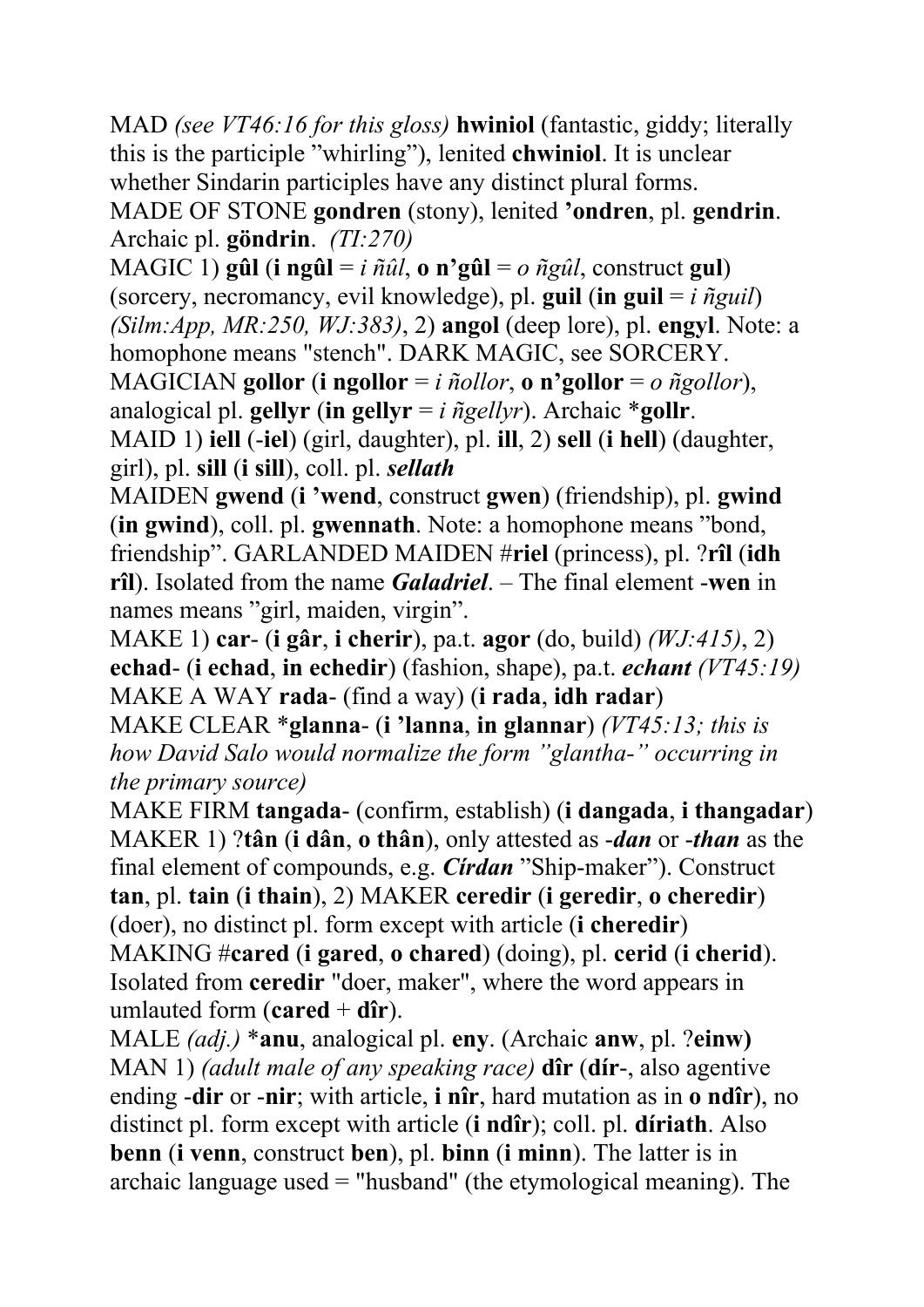ending -**we** in names may also express "being, man, person". 2) *(mortal human as opposed to Elf)* **Adan** (pl. *Edain*; the coll. pl. *Adanath* is attested). The word **Adan** came to be used primarily of a member of the Three Houses of the Edain, not of the mortal race of Men in general. MORTAL MAN **firion** (pl. **firyn**). FATHER OF MEN **Adanadar**, normally pl. *Edenedair* "Fathers of Men", term used of the early Edain. For other terms for "Men" as opposed to Elves, see FOLLOWER. ELF-MAN **ellon** (pl. *ellyn*) *(WJ:363-64, 377)*. MAN OF THE WEST *(Númenórean)* **Dúnadan** (**i Núnadan**), pl. **Dúnedain** (**i Ndúnedain**) *(WJ:378, 386)*. WILD MAN *(non-Edain human)* **rhavan** (?**i thravan** or ?**i ravan** – *the lenition product of rh is uncertain*), pl. *rhevain* (?**idh revain**) *(WJ:219)*. – The following terms apparently apply to "men" of any speaking race: DAUNTLESS MAN **thalion** (hero), pl. *thelyn*. Also used as an adj. "dauntless, steadfast, strong". MAN OF CRAFT **curunír** (**i gurunír**, **o churunír**) (wizard), no distinct pl. form except with article (**i churunír**), coll. pl. ?**curuníriath.** TRUSTY MAN **bôr** (**boron**-) (**i vôr**, construct **bor**)

(steadfast man, faithful vassal), pl. *bŷr* for older **beryn**, **i meryn** (archaic **böryn**, **i möryn**). In "Noldorin", the older pl. forms were *berein*, *beren*.

STEADFAST MAN **bôr** (**boron**-) (**i vôr**, construct **bor**) (trusty man, faithful vassal), pl. *bŷr* (**i mŷr**) for older **beryn**, **i meryn** (archaic **börin**, **i mörin**). In "Noldorin", the older pl. forms were *berein*, *beren*.

KINSMAN (or KINSWOMAN) **gwanur** (**i 'wanur**) (brother), pl. **gwenyr** (**in gwenyr**). Note: a homophone of the sg. means "pair of twins". TROOP OF ABLE-BODIED MEN **gwaith** (**i 'waith**) (manhood, manpower, host, regiment, people, region; wilderness), no distinct pl. form except with article (**in gwaith**).

MANAGE **maetha**- (**i vaetha**, **i maethar**) (handle, wield, deal with). In earlier material, the verb **maetha**- meant "fight".

MANDOS (the Vala Námo) **Bannos** (**na Mannos**, **o Mbannos**), also called **Gurfannor** (**na Ngurfannor**, **o N'gurfannor**)

MANHOOD **gwaith** (**i 'waith**) (manpower, troop of able-bodied men, host, regiment, people, region; wilderness), no distinct pl. form except with article (**in gwaith**)

MANIFESTED BODY OF A VALA **fân** (veil, cloud), construct **fan**, pl. **fain**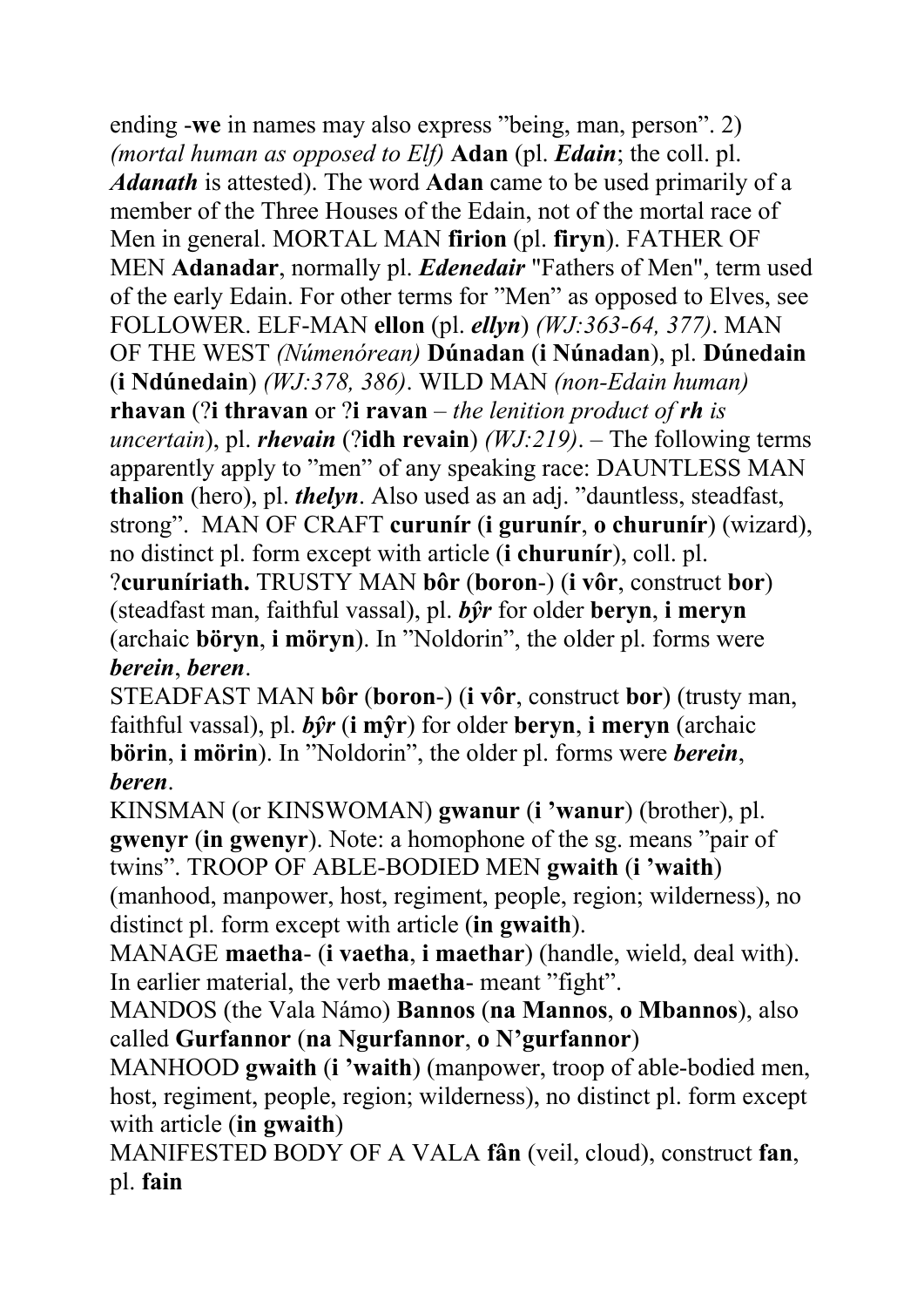MANPOWER **gwaith** (**i 'waith**) (manhood, troop of able-bodied men, host, regiment, people, region; wilderness), no distinct pl. form except with article (**in gwaith**)

MAN-SPEARHEAD *(wedge-formation in battle)* **dírnaith** (**i nírnaith**, **o ndírnaith**), no distinct pl. form except with article (**i ndírnaith**). *(UT:282)*

MANWË was called **Manwe** in Sindarin as well (**na Vanwe**), or he may be referred to as **Aran Einior** "the Elder King".

MANY **laew** (frequent); no distinct pl. form.

MAPLE, see LOW-GROWING TREE

MARCH **Gwaeron** (**na 'Waeron**)

MARK *(noun)* **taith** (**i daith**, **o thaith**), no distinct pl. form except with article (**i thaith**). Archaic *teith*. LONG MARK **andaith** (no distinct pl. form). The word refers to an accent-like mark used to indicate long vowels in Tengwar modes that employ separate vowel letters.

MARKER #**tagol** (**i dagol**, **o thagol**), pl. **tegyl** (**i thegyl**). Isolated from **glandagol** "boundary mark" *(VT42:8)*. BOUNDARY MARKER **glandagol** (**i 'landagol**), pl. **glendegyl** (**in glendegyl**).

MARKING (A BOUNDARY) #**taig** (lenited **daig**, no distinct pl. form). *This is a hypothetical interpretation of the initial element of the river-name Teiglin, since taig would represent older teig.* 

MASS OF ICE **gochel** (**i 'ochel**), pl. **gechil** (**i ngechil** = *i ñechil*), coll. pl. **gochellath**. Archaic pl. \***göchil**.

MAST *(of a beech, not on a ship)* †**fêr** (**feren**-, pl. **ferin**) (beech) MASTER *(vb.)* **orthor** (**i orthor**, **in ertherir** for archaic **in örtherir**) (conquer)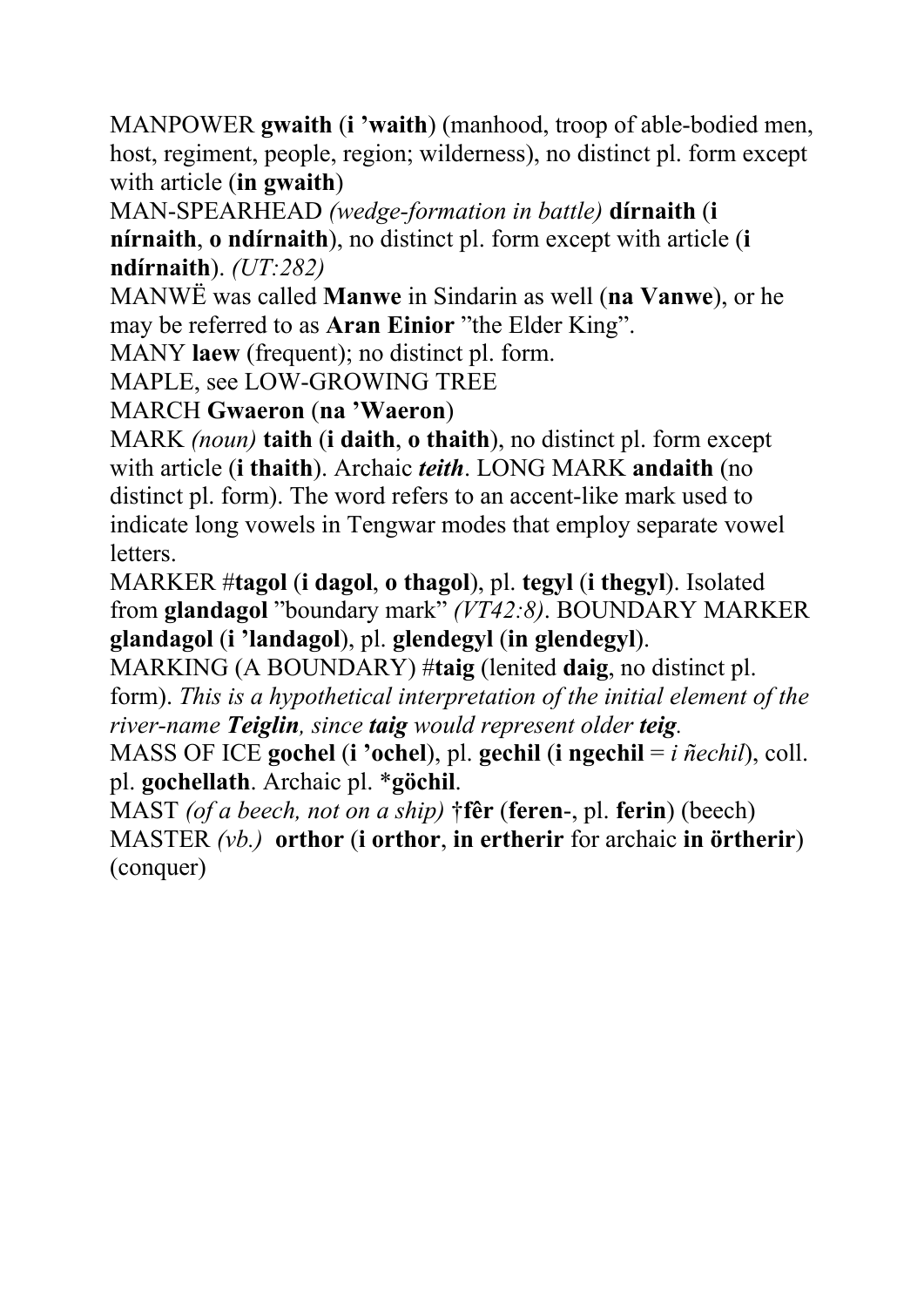MASTER *(noun)* 1) **herdir** (**i cherdir**), no distinct pl. form, not even with article (**i cherdir**). Possibly used = "Mr." (**i cherdir Perhael** "the Master Samwise" or \*"Mr. Samwise"). *(SD:128-31)*. Coll. pl.

?**herdiriath**. 2) **heron** (**i cheron**, **o cheron**) (lord), pl. **heryn** (**i cheryn**), coll. pl. **heronnath**. *(VT45:22)*. Since the pl. **heryn** clashes with the fem. sg. **heryn** "lady", other words for "lord, master" may be preferred. 3) **hîr** (**i chîr**, **o chîr**; also **hir**-, **her**- at the beginning of compounds) (lord), no distinct pl. form even with article (**i chîr**). *(Letters:282, 386; VT41:9)* 4) (also used = "mastery") **tûr** (**i dûr**, **o thûr**, construct **tur**) (victory, power, control; victor, lord), pl. **tuir** (**i thuir**), coll. pl. **túrath**

MASTER OF STONE *(= Dwarf)* #**Gonhir** (**i 'Onhir**), no distinct pl. form except with article (**i** Ngonhir  $= i$  Nonhir), maybe primarily used as a coll. pl. *Gonhirrim (WJ:205, there spelt "Gonnhirrim")* MASTER, MASTERY **tûr** (**i dûr**, **o thûr**, construct **tur**) (victory, power, control; victor, lord), pl. **tuir** (**i thuir**), coll. pl. **túrath** MASTERFUL **taur** (also **tor**-, **tar**- in compounds) (lofty, high, sublime, noble; vast, mighty, overwhelming, huge, awful), lenited **daur**, pl. **toer**. Note: homophones mean "king (of a people)" and also "great wood, forest".

MASTERY **tûr** (**i dûr**, **o thûr**, construct **tur**) (victory, power, control; victor, lord), pl. **tuir** (**i thuir**), coll. pl. **túrath**

MAY **Lothron**

MAYOR **condir** (**i gondir**, **o chondir**), no distinct pl. form except with article (**i chondir**), coll. pl. ?**condiriath** 

ME *(object form of "I")* **nin**; as indirect object **anim** or **enni** "for myself, (to) me".

MEAGER \***lhain** (thin, lean), lenited ?**thlain** or ?**lain** *(the lenition product of lh is uncertain)*, pl. **lîn**. Suggested Sindarin form of "Noldorin" *thlein* (pl. *thlîn*), corresponding to archaic Sindarin

#### \***lhein**, later \***lhain**.

MEAN *(adj.)* **faeg** (poor, bad); no distinct pl. form. Suggested Sindarin form of "Noldorin" **foeg**.

MEAN *(verb)* ?**thel**- (intend, purpose, resolve, will)

MEANING **ind** (inner thought, mind, heart), no distinct pl. form; coll. pl. **innath** 

MEAT **aes** (cooked food). No distinct pl. form.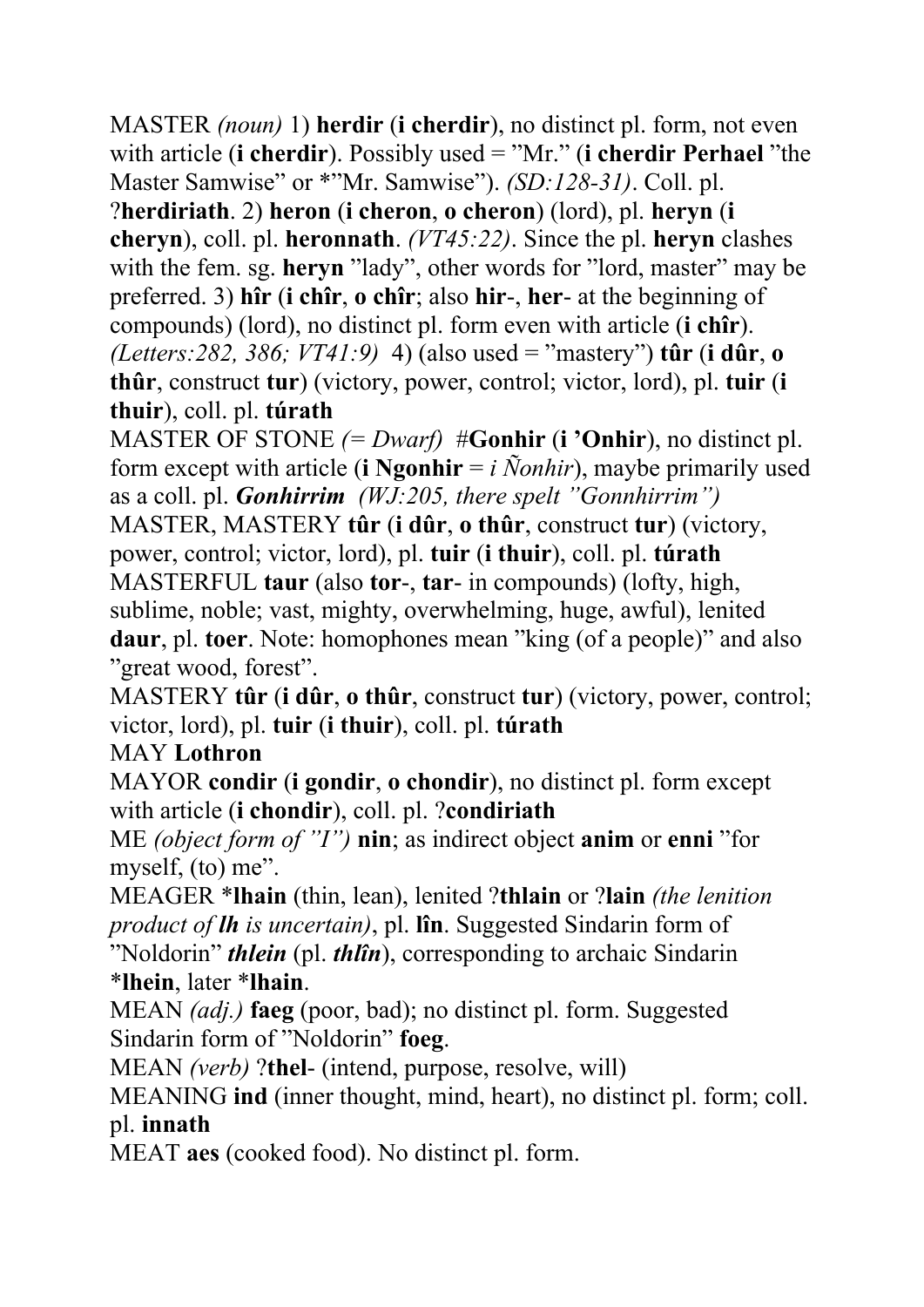MEET \***govad**- (**i 'ovad**, **i ngevedir** = *i ñevedir*), pa.t. **govant**, past participle *govannen* "met". *(The latter is the only attested form.)* MERE **ael** (**aelin**-, pl. **aelin**) (lake, pool). *In "Noldorin" oel, pl. oelin*. MERRY *(attested as the S equivalent of the name Merry)* **gelir** (lenited **'elir**; no distinct pl. form).

MESH **rem** (net), pl. **rim** (**idh rim**), coll. pl. **remmath** MET **govannen** (see MEET); WELL MET *(as greeting)* **mae govannen**.

METAL **tinc** (**i dinc**, **o thinc**), no distinct pl. form except with article (**i thinc**), coll. pl. **tingath**. The word **rhaud "**metal" occurring in the *Etymologies* would normally be "updated" to Sindarin in the form **raud**, but since **raud** appears with different meanings in later sources (see EMINENT), Tolkien may have abandoned this word (or **tinc** should at least be preferred for clarity). POLISHED METAL †**ross** (glitter), pl. **ryss** (**idh ryss**). Note: homophones mean "reddish, russet, copper-coloured, red-haired" and also "spray, foam, rain, dew". For concrete metals, see COPPER, GOLD, IRON, SILVER. Unidentified metals: 1) **mithril** (**i vithril**, no distinct pl. form except with article [**i mithril**], coll. pl. ?**mithrillath**). The description of mithril may seem to fit titanium. 2) **galvorn** (**i 'alvorn**, pl. **gelvyrn** [**in ngelvyrn**] if there is a pl.), a black metal made by the Dark Elf Eöl. *(WJ:322)* 2) **ithildin** "moon-star" (no distinct pl. form), magic metal that only mirrors starlight and moonlight.

MID- **ne**- *(prefix)* (in, inside)

MIDDLE **enedh** (core, center), pl. **enidh**

MIDDLE FINGER 1) **lebenedh** (pl. **lebenidh**) *(VT48:5)*, 2) **tolch** (**i dolch**, **o tholch**), pl. **tylch** (**i thylch**) *(VT48:6-12)*. Also called **honeg** (**i choneg**, **o choneg**), pl. **honig** (**i chonig**). The word **honeg** means "little brother", but was used in children's play for the middle finger. MIDDLE-EARTH **Ennor**, also in coll. pl. *ennorath* = lands of Middle-earth *(RGEO, Letters:384)*. Apparently less usual is the term **Emerain**.

#### MIDYEAR **enedhin** *(VT45:27)*

MIGHTY 1) **beleg** (great), lenited **veleg**, pl. **belig**; 2) **taur** (also **tor**-, **tar**- in compounds) (lofty, high, sublime, noble; vast, masterful, overwhelming, huge, awful), lenited **daur**, pl. **toer**. Note: homophones mean "king (of a people)" and also "great wood, forest".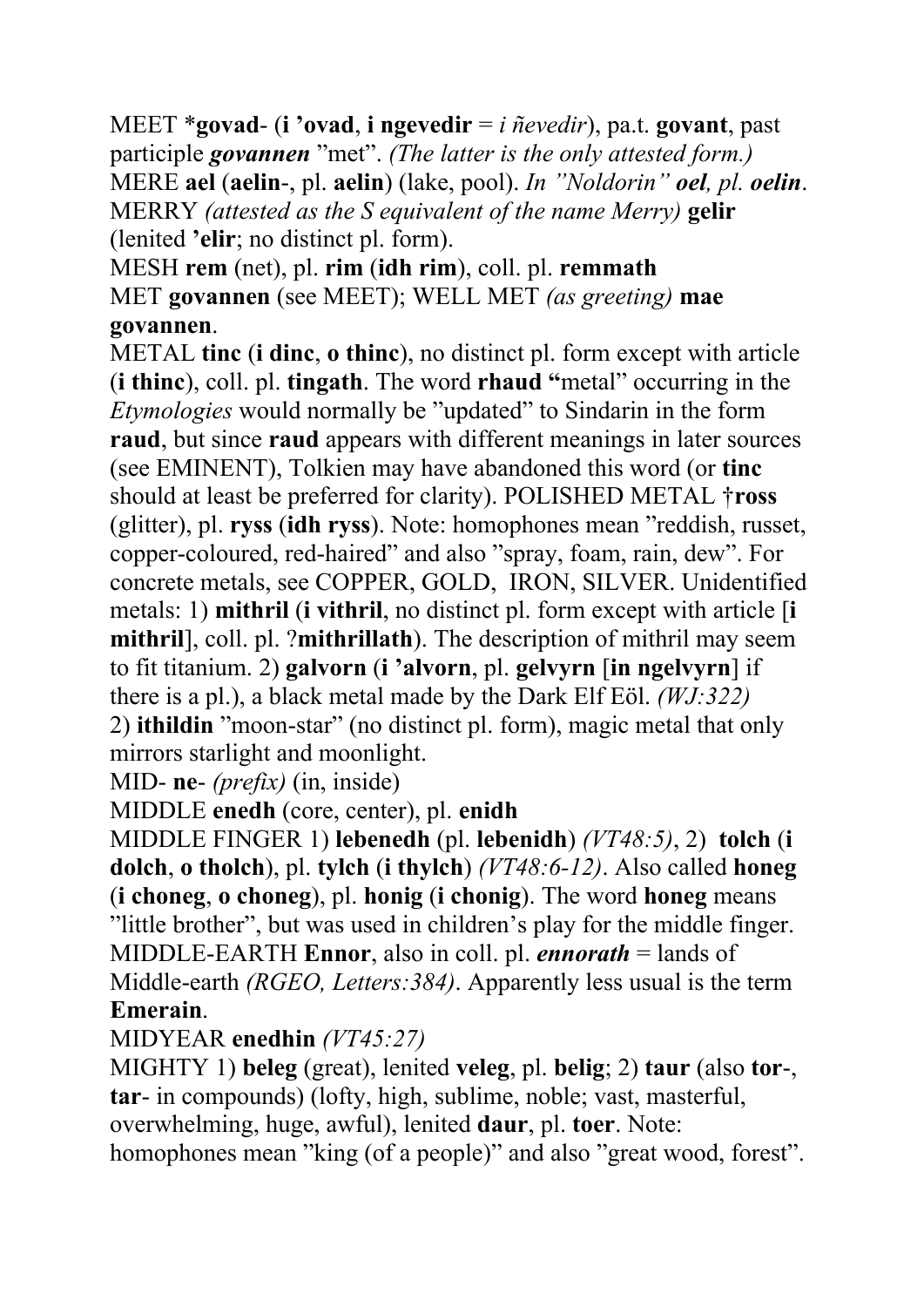MIND **ind** (inner thought, meaning, heart), no distinct pl. form;, coll. pl. **innath**. INNER MIND **gûr** (**i 'ûr**, construct **gur**) (heart), pl. **guir** (**i nguir**  $= i \tilde{n}$ *uir*). Note: A homophone means "death", but has different mutations. *(VT41:11)* FAIR-MINDED **fael** (just, generous). No distinct pl. form *(PM:352)*. Note: a homophone means "gleaming brilliance".

MINE 1) *(delved mine)* #**sabar** (i **habar**, **o sabar**), pl. **sebair** (**i sebair**). Isolated from the name **Anghabar**, "iron mine". The root *SAPA* "dig, excavate" (QL:82) suggests that this -**habar** is a lenited form of **\*sabar**. If the unlenited form is actually \***habar**, read: **habar**  (**i chabar**, **o chabar**), pl. **hebair** (**i chebair**). 2) MINE \***rhûd** (construct **rhud**, with article ?**i thrûd** or ?**i rûd** – *the lenition product of rh- is uncertain)* (dwelling underground, artificial cave, rockhewn hall), pl. **rhuid** (?**idh ruid**). *(PM:365)*.

MIRROR **cenedril** (**i genedril**, **o chenedril**), no distinct pl. form except with article (**i chenedril**), coll. pl. **cenedrillath**. Literally "looking-glass" (**cened** + **rill**).

MIST **hîth** (**i chîth**) (fog), no distinct pl. form, not even with article (**i chîth**). WET MIST **mith** (**i vith**) (white fog), no distinct pl. form except with article (**i mith**). David Salo would read **mîth** with a long vowel. Note: a homophone is the adjective "pale grey". \*MIST-THREAD **hithlain**, name of a fiber made in Lórien.

MISTY 1) **doll** (dark, dusky, obscure), lenited **noll**, pl. **dyll**. Note: In "Noldorin", this word appeared as **dolt** as well as **doll**, but the latter seems the best form in Sindarin. 2) **hithui** (foggy), lenited **chithui**; no distinct pl. form.

MOCKING *(noun)* **iaew** (scorn); no distinct pl. form.

MOISTEN \***limmida**- (**i limmida**, **i limmidar**), pa.t. *limmint*. *(The "N" form in the source [LR:369 s.v.* LINKWI*] is lhimmid; not everybody will agree that a final -a should be supplied in Sindarin.)* MOM, see MOTHER

MONSTER 1) \***ulunn** (deformed and hideous creature), pl. **ylynn**. *(The archaic form ulund and the later form ulun is cited in LR:396 s.v. ÚLUG)*, 2) **úan** (pl. **úain**), 3) **urug** (bogey, orc), pl. **yryg** MONSTROUS **uanui** (hideous); no distinct pl. form MONTH, see MOON

MOON 1) **Ithil**  $(=$  "the sheen"); 2) (apparently also used  $=$  "month") **raun** (pl. **roen**, **idh roen**), coll. pl. **ronath**. Cf. the ending -**ron** at the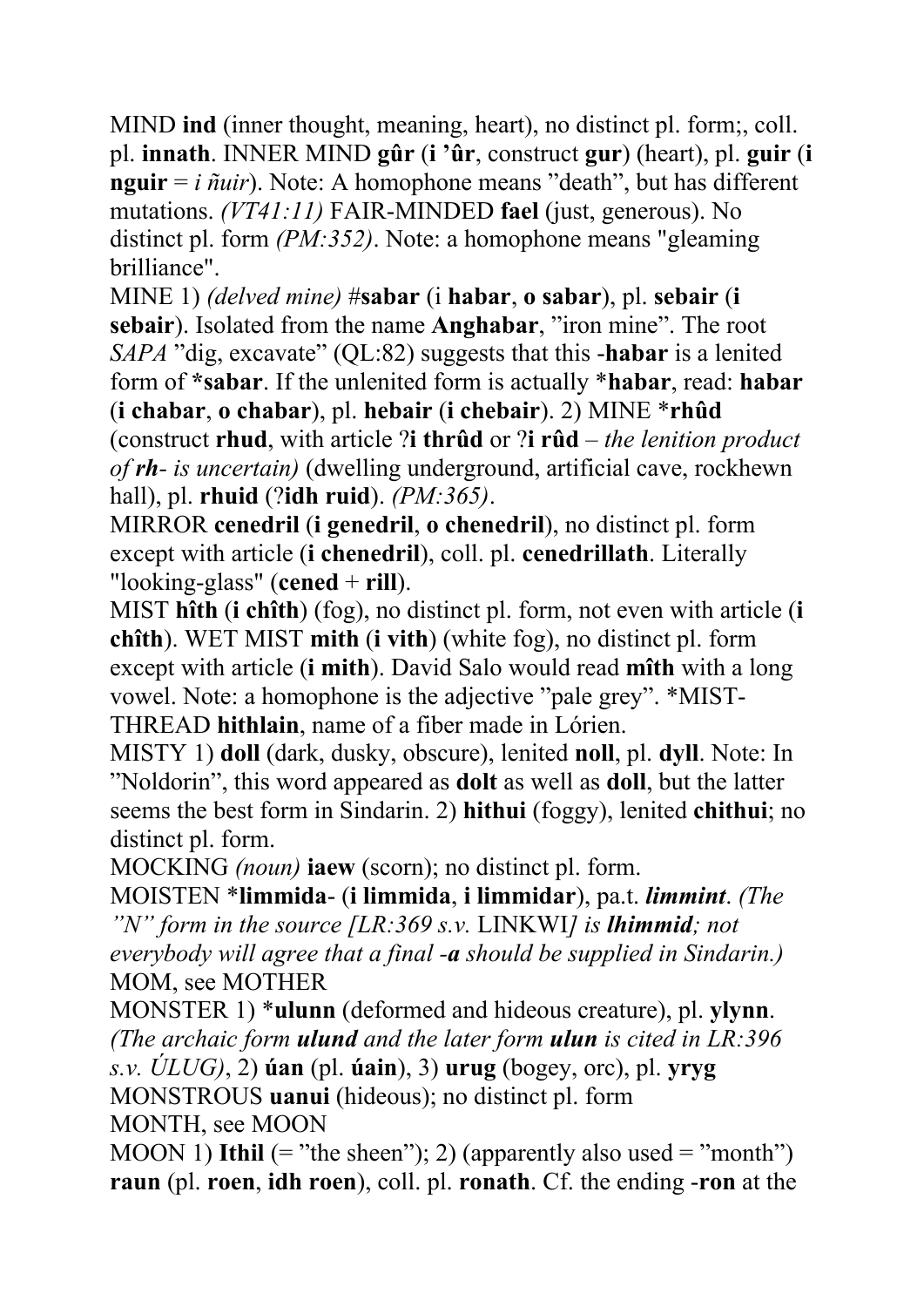end of month-names. **Raun** is basically the adj. "straying, wandering" used as a noun, hence identifying the Moon as "the Wanderer". – The "Noldorin" form *rhân* presupposes a different primitive form and may not correspond to S \***rân** as would normally be supposed.

MOON-STAR *("magic"metal that only mirrors starlight and moonlight)* **ithildin** 

MORNING **aur** (day), pl. **oer**; MORROWDIM **minuial** (**i vinuial**) (dawn, twilight), pl. **minuiail** (**i minuiail**)

MORTAL ?**firin**. No distinct pl. form.

MORTAL *(adj. and noun)* **fíreb** (pl. *fírib*), coll. pl. *firebrim*. The literal meaning is "apt to die" *(WJ:387)*. MORTAL MAN *(human)* **fair** (**fír**-), pl. **fîr**, coll. pl. *firiath*. Archaic sg. **feir** *(WJ:387)*. Wheareas the above-mentioned terms are apparently gender-neutral, the following are gender-specific: MORTAL MAN **firion** (pl. **firyn**) and MORTAL WOMAN **firieth** (pl. **firith**).

MOTHER **naneth** (pl. **nenith**). Hypocoristic form ("mom") **nana**, pl. **nenai** (but this word is probably rarely pluralized). In a higher style also †**emil**. No distinct pl. form; coll. pl. **emillath**. Variant form **emel** (pl. **emil**), also spelt **emmel** (pl. **emmil**). *(VT48:17)* LITTLE MOTHER **emig** (no distinct pl. form except with article: **in emig**).

Also used (in children's play) as a name for the index finger *(VT48:6, 17)*

MOUND 1) **coron** (**i goron**, **o choron**) (globe, ball), pl. **ceryn** (**i cheryn**), 2) **cûm** (**i gûm**, **o chûm**, construct **cum**) (heap), pl. **cuim** (**i chuim**). BURIAL MOUND **haudh** (**i chaudh**, **o chaudh**) (barrow, grave, tomb), pl. **hoedh** (**i choedh**), coll. pl. **hodhath**. CIRCULAR RAISED MOUND **cerin** (**i gerin**, **o cherin**) (circular enclosure), no distinct pl. form except with article (**i cherin**).

MOUNTAIN 1) **orod** (pl. *ered*, *eryd*; coll. pl. #*orodrim* isolated from **Thangorodrim**), 2) **ôr** (stem **orod**-), also with pl. *eryd*, *ered*.

*(Names:178)*. Archaically, the plural forms were **öryd**, **öröd**. STEEP-SIDED MOUNT **amon** (hill), pl. *emyn*.

MOUNTAIN PASS **dîn** (**i dhîn**) (opening, gap), no distinct pl. form except with article (**i nîn**); coll. pl. **díniath**. Note: a homophone means "silence".

MOUNTAIN PEAK **aegas** (pl. **aegais**) *(suggested Sindarin form of "Noldorin" oeg, pl. oeges)*. RANGE OF MOUNTAIN PEAKS **aeglir** (no distinct pl. form). See also HORN.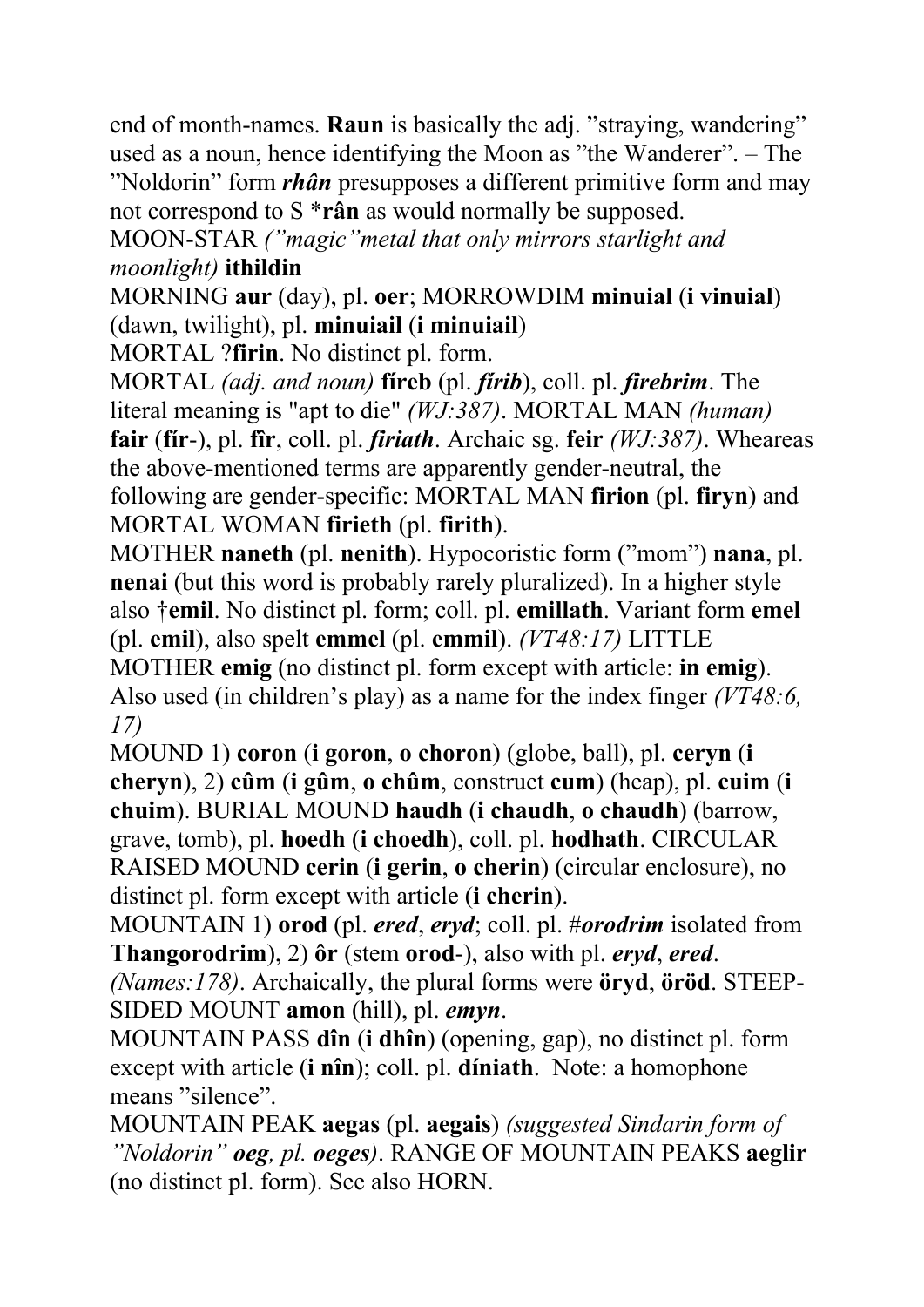MOUNTAIN STREAM **oll** (torrent), pl. **yll**. (The source also cites the archaic form **old**.)

MOUNTAINEER *(one living in the mountains)* **orodben**, pl. *erydbin* or *orodbin (WJ:376)*. Archaic pl. "oerydbin" = *örydbin*.

MOUTH OF A RIVER **ethir** (outflow of a river, estuary), no distinct pl. form, but coll. pl. **ethiriath**. Note: a homophone means "spy".

MOVE *(noun)*: SUDDEN MOVE **rinc** (twitch, jerk, trick), no distinct pl. form except with article (**idh rinc**), coll. pl. **ringath**. NOT

MOVING *(adj.)* **avorn** (staying, fast), pl. **evyrn**

MR., see MASTER

MUSCLE **tû** (**i dû**, **o thû**) (sinew; vigour, physical strength), pl. **tui** (**i thui**), coll. pl. **túath** 

MUST may be rendered by the impersonal verb **boe** "it is necessary, one must, one is compelled to". \***Boe ammen maethad** "it compels [is necessary] for us to fight" = we must fight. (**Boe** is a suggested Sindarin form of "Noldorin" **bui**, LR:372 s.v. MBAW)

MY **nín** (following a noun with article: **i adar nín**, "my father"). Not to be confused with **nîn** "watery, wet" or as noun "tear", or the pl. form of **nên** "water". – In a very few attested cases, the pronoun "my" appears as an ending -**en** added to a noun (**lammen** "my tongue", **guren** "my heart").

### **<N>**

NAIL **taes** (**i daes**, **o thaes**), no distinct pl. form except with article (**i thaes**).

NAKED 1) **hell** (lenited **chell**; pl. **hill**), 2) **lanc** (pl. **lainc**). Note: homophones means "neck, throat" and also "sharp edge, sudden end, brink".

NAME *(verb.)* **esta**- (call) (**i esta**, **in estar**)

NAME *(noun)* **eneth** (pl. **enith**)

NÁMO, see MANDOS

NANDOR *(a tribe of Elves)* **Danwaith** ("*Dan*-folk"), lenited

**Nanwaith** *(WJ:385)*. Also called, by confusion with the name of their leader Denwe, **Denwaith** ("People of Denwe") *(WJ:385)*

NARRATIVE POEM **glaer** (**i 'laer**) (long lay), no distinct pl. form except with article (**in glaer**)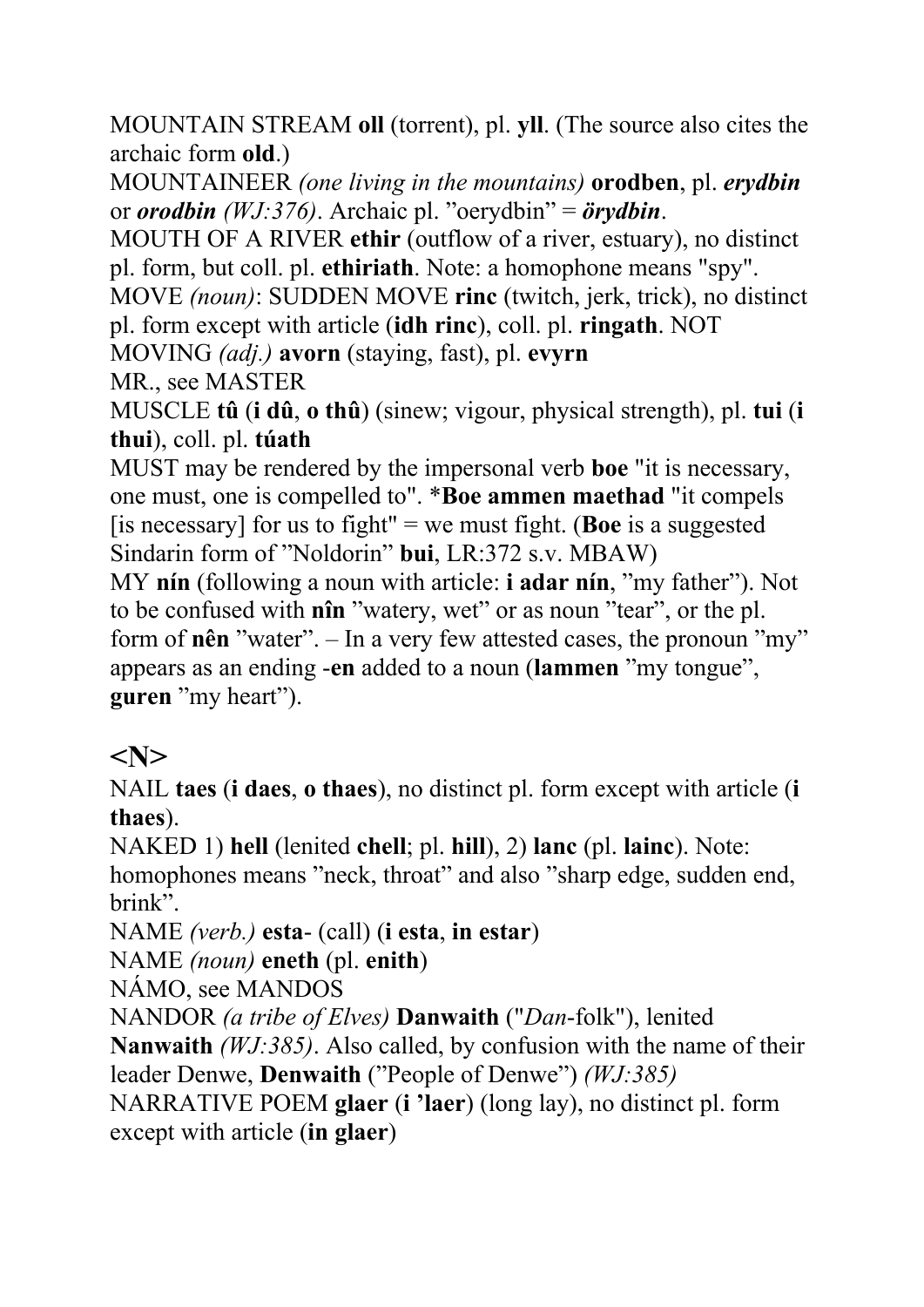NARRATOR **pethron** (**i bethron**, **o phethron**), pl. **pethryn** (**i phethryn**), coll. pl. **pethronnath**

NARROW **agor** (analogical pl. **egyr**). In archaic S **agr**. NARROW VALLEY *(long narrow valley with a road or watercourse running through it lengthwise)* **imrath** (pl. **imraith**), NARROW VALLEY WITH STEEP SIDES **imlad** (glen, deep valley), pl. **imlaid**.

NARROW PATH **lond** (harbour, haven, pass, strait), pl. **lynd**, coll. pl. *lonnath* (as in the name **Lonnath Ernin**, WR:294).

NEAR *(adj. pref.)* **nev**- (hither, on this side). Also used as a preposition **nef** "on this side of".

NEAR *(as preposition, = "at, by")* **na** (followed by lenition), with article **nan** (followed by "mixed mutation", according to David Salo's reconstruction). The preposition has various meanings: "with, by, near" and also "to, toward, at; of"

NEAT **puig** (tidy, clean); lenited **buig**, no distinct pl. form. NECESSARY, see MUST

NECK 1) **iaeth**; no distinct pl. form. 2) **lanc** (throat), pl. **lainc**, coll. pl. **langath**. Note: homophones mean "naked" and also "sharp edge, sudden end, brink".

NECKLACE **sigil** (**i higil**, **o sigil**), no distinct pl. form except with article (**i sigil**), coll. pl. **sigiliath**. *(WJ:258)* Note: a homophone means "knife, dagger".

NECROMANCY **gûl** (**i ngûl** = *i ñûl*, **o n'gûl** = *o ñgûl*, construct **gul**) (magic, sorcery, evil knowledge), pl. **guil** (**in guil** *= i ñguil*) *(Silm:App, MR:250, WJ:383)*

NEED 1) **baur** (**i maur**, **o mbaur**), pl. **boer** (**i mboer**), 2) **thang** (compulsion, duress, oppression, tyranny), pl. **theng** if there is a pl. NEIGHBOUR **sammar** (**i hammar**, **o sammar**), pl. **semmair** (**i semmair**). Also **ahamar** (pl. **ehemair**). Dual **samarad**, 2 neighbours *(VT48:20)*

NESSA **Neth**, also called **Díneth** "the young bride" (**na Nineth**) NET 1) **gwî** (**i 'wî**) (web), no distinct pl. form except with article (**in gwî**), 2) **raef**, no distinct pl. form except with article (**idh raef**), coll. pl. **raevath**. Note: **raef** has a side-form **raew**, but since this also means "fathom", **raef** may be preferred for clarity. 3) **rem** (mesh), pl. **rim** (**idh rim**), coll. pl. **remmath**. Verb CATCH IN A NET **raeda**- (**i raeda**, **idh raedar**) *(VT42:12)*. NETTED 1) **raen** (enlaced). No distinct pl. form. *(VT42:12)*, 2) **remmen** (tangled, woven), pl.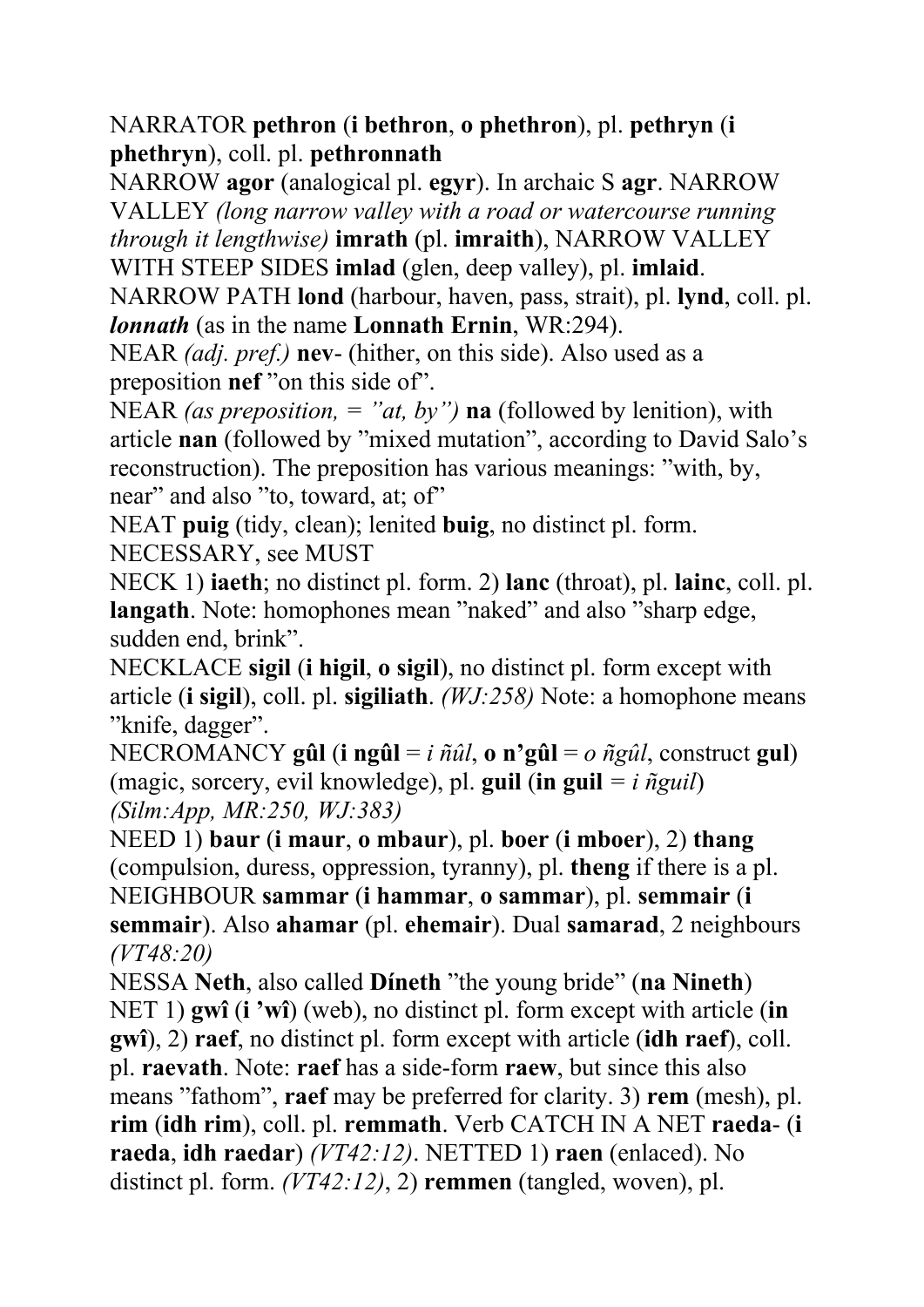#*remmin* attested (as part of the phrase **galadhremmin ennorath**, LotR Appendix E)

NEW 1) #**gwain** (**gwin**-), lenited **'wain**, pl. **gwîn.** Isolated from the month-name **Narwain**, "new sun" (where #**gwain** appears in lenited form). The form **gwîn** "young" listed in VT46:22 would have to be taken as a pl. form, if it is to be the cognate of Quenya *vinya*. 2) **cîw** (lenited **gîw**; no distinct pl. form) (fresh), 3) **eden** (begun again), pl. **edin**; 4) **sain** (**sin**-), lenited **hain**; pl. **sîn**; NEWS **siniath** (tidings) (**i siniath**). NEW MOON **cýron** (**i gýron**), pl. **cýroen** (**i chýroen**). Archaic \***cýraun**, spelt *cýrawn* in the source *(VT48:7)*. RENEWAL **cîl** (**i gîl**; no distinct pl. form except with article: **i chîl**) *(VT48:8)* RENEWED **cŷr** (lenited **gŷr**; no distinct pl. form) *(VT48:7-8)*. Another form, **cîr**, clashes with the word for "ship".s NIGHT 1) **dû** (**i dhû**) (nightfall, dusk, late evening, darkness), pl. **dui** (**i nui**) *(SD:302)*, 2) **morn** (**i vorn**) (darkness), pl. **myrn** (**i myrn**). Note: the word is also used as an adjective "dark, black" *(Letters:386)*. NIGHT, NIGHTSHADE, DEAD OF NIGHT **fuin** (gloom, darkness). No distinct pl. form. NIGHTSHADE **dúath** (**i dhúath**) (dark shadow), pl. **dúaith** (**i núaith**). NIGHTTIME **daw** (**i dhaw**) (gloom), pl. **doe** (**i noe**), coll. pl. **?dawath** or ?**doath**. EARLY NIGHT WITHOUT A MOON **tinnu** (**i dinnu**, **o thinnu**) (dusk, twilight), pl. **tinny** (**i thynny**) if there is a pl. NIGHTFALL **dû** (**i dhû**) (night, dusk, late evening, darkness), pl. **dui** (**i nui**) *(SD:302)* NIGHTINGALE 1) **dúlinn** (**i dhúlinn**) (dusk-singer), same form pl. except with article (**i núlinn**) *(SD:302)*. 2) **merilin** (**i verilin**), no distinct pl. form except with article (**i merilin**), coll. pl. **merilinnath**. Suggested Sindarin form of "Noldorin" "moerilind" = *mörilind*. 3) **tinúviel** ("daughter of twilight", a poetic kenning) (**i dinúviel**, **o thinúviel**), pl. ?**tinúvil** (**i thinúvil**), coll. pl. **tinúviellath** (MR:373, WJ:62)

#### NINE **neder**; NINTH **nedrui**

NO! *(interjection expressing refusal or prohibition, not denying facts)* **baw!** (don't!) Prefix NO, NOT **gú**-, also **ú**-

NOBLE *(adjectival prefix)* **ar**- (high, royal). In the form **ar**(**a**)- this is an element in the names of the kings of Arnor and Arthedain.

NOBLE *(adjective)* 1) **arn** (royal), pl. **ern**, also **arth** (lofty, exalted), pl. **erth**, or **arod** (archaic \***araud**), pl. **aroed**. 2) **brand** (high, lofty, fine), lenited **vrand**, pl. **braind**; 3) **raud** (eminent, high), in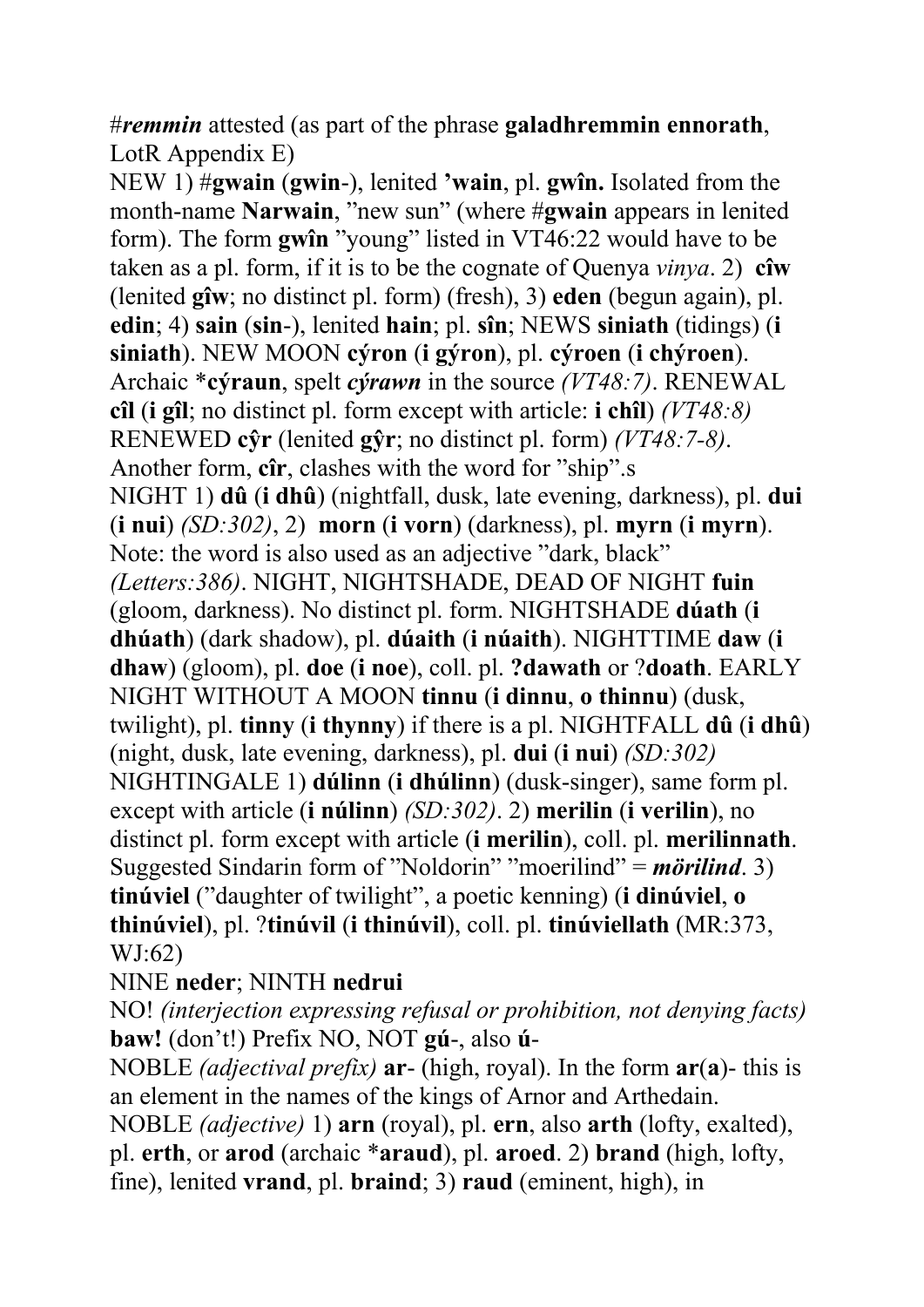compounds -**rod**, pl. **roed.** 4) **taur** (also **tor**-, **tar**- in compounds) (lofty, high, sublime; vast, masterful, mighty, overwhelming, huge, awful), lenited **daur**, pl. **toer**. Note: homophones mean "king (of a people)" and also "great wood, forest". Also used as noun "a noble"; see below.

NOBLE *(noun, "a noble")* 1) **arphen**, pl. *erphin*; 2) **raud** (eminent man, champion), pl.**roed** (**idh roed**), coll. pl. **rodath**. NOBLE WOMAN **arwen** (pl. **erwin**).

NOISE: ROARING NOISE **raw** (rush), pl. **roe** (**idh roe**); CONFUSED NOISE, CONFUSED YELLING OF BEASTS **glam** (**i 'lam**) (din, uproar, tumult; shouting; a body of Orcs), pl. **glaim** (**in glaim**), coll. pl. **glammath**

NOISY **brui** (loud), lenited **vrui**. No distinct pl. form.

NOLDO *(one of the Noldor)* **Golodh** (**i**  $N$ golodh = *i*  $\tilde{N}$ olodh, **o N'golodh** =  $o \tilde{N}$ golodh), pl. *Gelydh* (*in Gelydh* = *i*  $\tilde{N}$ gelydh), coll. pl. *Golodhrim*. While *Golodh* is the actual Sindarin cognate of Quenya *Noldo*, the Noldor themselves apparently found this form unpleasing (WJ:379) and preferred the word **Gódhel** (**i 'Ódhel**), pl. *Gódhil* (**i Ngódhil** = *i Ñódhil*), coll. pl. *Gódhellim*. Also **Ódhel**, pl. *Ódhil*, coll. pl. *Ódhelllim (WJ:364, 378-9)*. Adj. OF THE NOLDOR,

NOLDORIN ?**Golodhren** *(WJ:318; Christopher Tolkien found the "last letters illigible", but the context might suggest Golodhrin as a pl. adj. "Noldorin (ones)".* Lenited **Ngolodhren** = *Ñolodhren*.

NOLDO-JEWEL *(= Silmaril)* **Golovir** (**i Ngolovir** = *i Ñolovir*, **o N'golovir** =  $o$   $\tilde{N}$ *golovir*), no distinct pl. form except with article (**in Golovir** = *i Ñgolovir*)

NOOSE \***nŷw** (construct **nyw**, no distinct pl. form). – Suggested Sindarin form of "Noldorin" *hniof*.

NORTH #**forod** (isolated from **Forodrim** "northmen"), also **fôr** (the latter also = right). The term **Forven** may refer to "north" as a direction rather than a region (the element -**ven** means "way"). NORTHERN **fervain** (no distinct pl. form) *(VT46:10)*

NORTHMEN **Forodrim** (a coll. pl.); NORTHMEN, NORTH-FOLK (also used of the area where they live) **Forodwaith** *(UT:14)*

NOSE 1) **nem** (pl. **nim**; coll. pl. **nemmath**), 2) **bund** (**i mund**, **o mbund**, construct **mun**) (snout, cape [of land]), pl. **bynd** (**i mbynd**) NOT *(adverbial prefix)* **ú**-, **u**- (followed by lenition, e.g. **ú-chebin** "I do not keep") (without). Verb WILL NOT **ava**- (**i ava**, **in avar**). NOT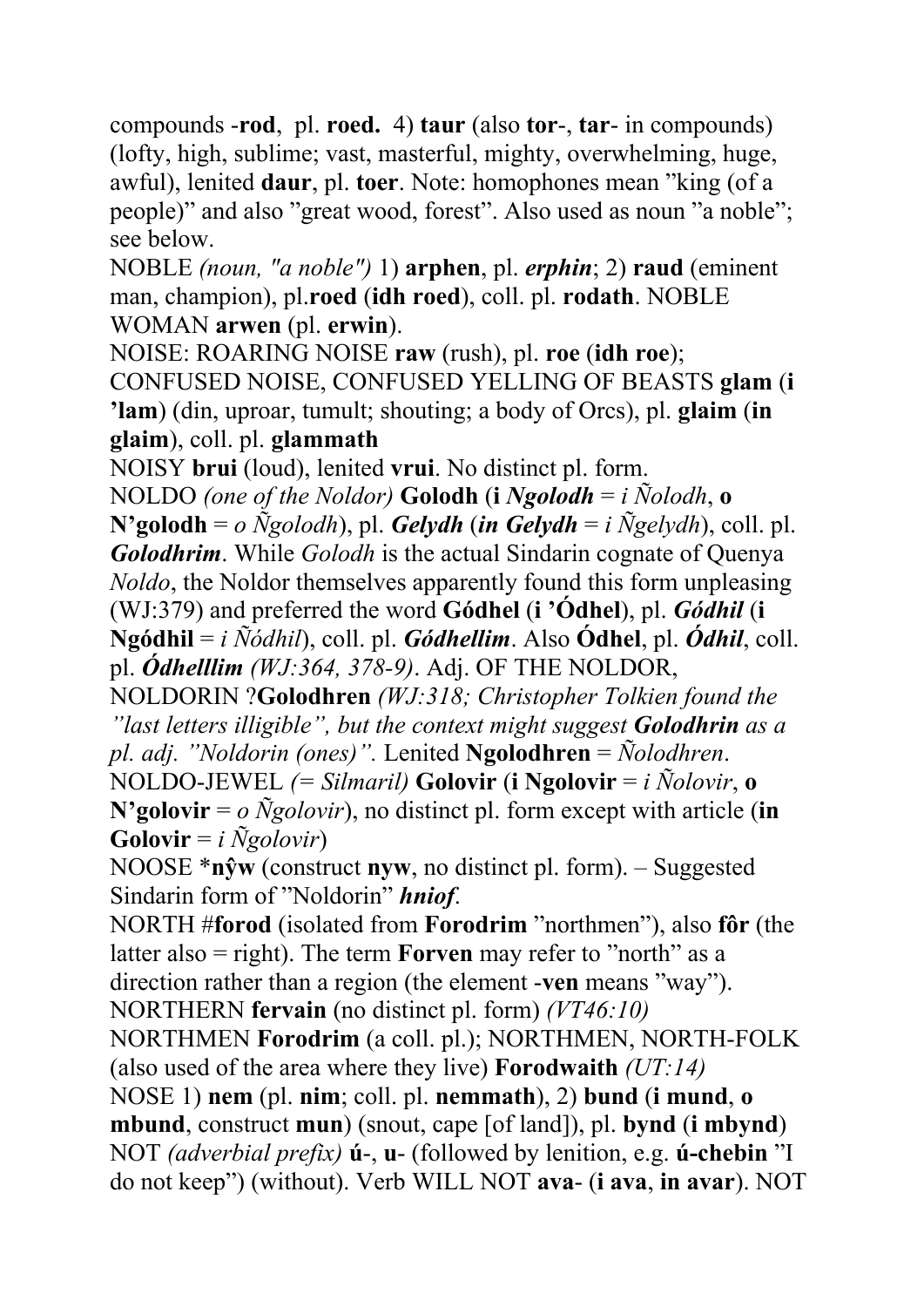**al**- (*prefix*) as in **alfirin** "not-mortal", immortal. NOT ALLOW TO CONTINUE **nuitha**- (**i nuitha**, **in nuithar**) (prevent from coming to completion; stunt) *(WJ:413)* NOT COMMON **said** (lenited **haid**; no distinct pl. form) (separate, private, excluded) *(VT42:20)*

NOTION **inc** (guess, idea), no distinct pl. form (though the pl. article **in** will mark the word as pl. when definite)

NOVEL TALE **sinnarn** (**i hinnarn**, **o sinnarn**), pl. **sinnern** (**i sinnern**)

NOVEMBER **Hithui**

NOW **si** (lenited **hi**)

NUMBER *(verb)* \***nedia**- (reckon, count) (**i nedia**, **in nediar**). Cited in archaic form "*noedia*" = **nödia**- (LR:378 s.v. *NOT*).

NUMBER *(noun)* **gwanod** (**i 'wanod**) (tale), pl. **gwenyd** (**in gwenyd**), GREAT NUMBER 1) **lae** (no distinct pl. form) *(VT45:27)*, 2) **rim**

(crowd, host), no distinct pl. form except with article (**idh rim**), coll.

pl. **rimmath**. Note: a homophone means "cold pool or lake".

NUMBERLESS **arnediad** (unnumbered, without reckoning), pl.

?**arnediaid**. Since the word literally means "without reckoning" (**ar + nediad**) it is unclear whether it would pluralize as a common adjective. – Alternative form *arneidiad (VT46:6)*.

NÚMENÓREAN **Dúnadan** (**i Núnadan**) (Man of the West), pl. *Dúnedain* (**i Ndúnedain**) *(WJ:378, 386)*

NUMEROUS **rem** (frequent), pl. **rim**. (Note: a homophone is the noun "mesh, net".)

# **<O>**

O! *(interjection/vocative particle)* **a**; *O Elbereth Gilthoniel* **A Elbereth Gilthoniel**. The alternative form **ae** may be used when the next word begins in **a**: **Ae Adar nín**, *O my Father* (VT44:23). By another theory, **ae** represents **a** + the definite article **i** (\***a i Adar nín** "o the Father of mine").

OAK TREE **doron** (**i dhoron**), pl. **deryn** (**i neryn**). In "Noldorin", the pl. was *deren*.

OATH 1) **gwaedh** (**i 'waedh**) (bond, troth, compact), no distinct pl. form except with article (**in gwaedh**). 2) **gwest** (**i 'west**, **in gwist**) OBLIQUE \***adlant** (slanting), pl. **edlaint**. *This is a suggested Sindarin form of "Noldorin" atlant.*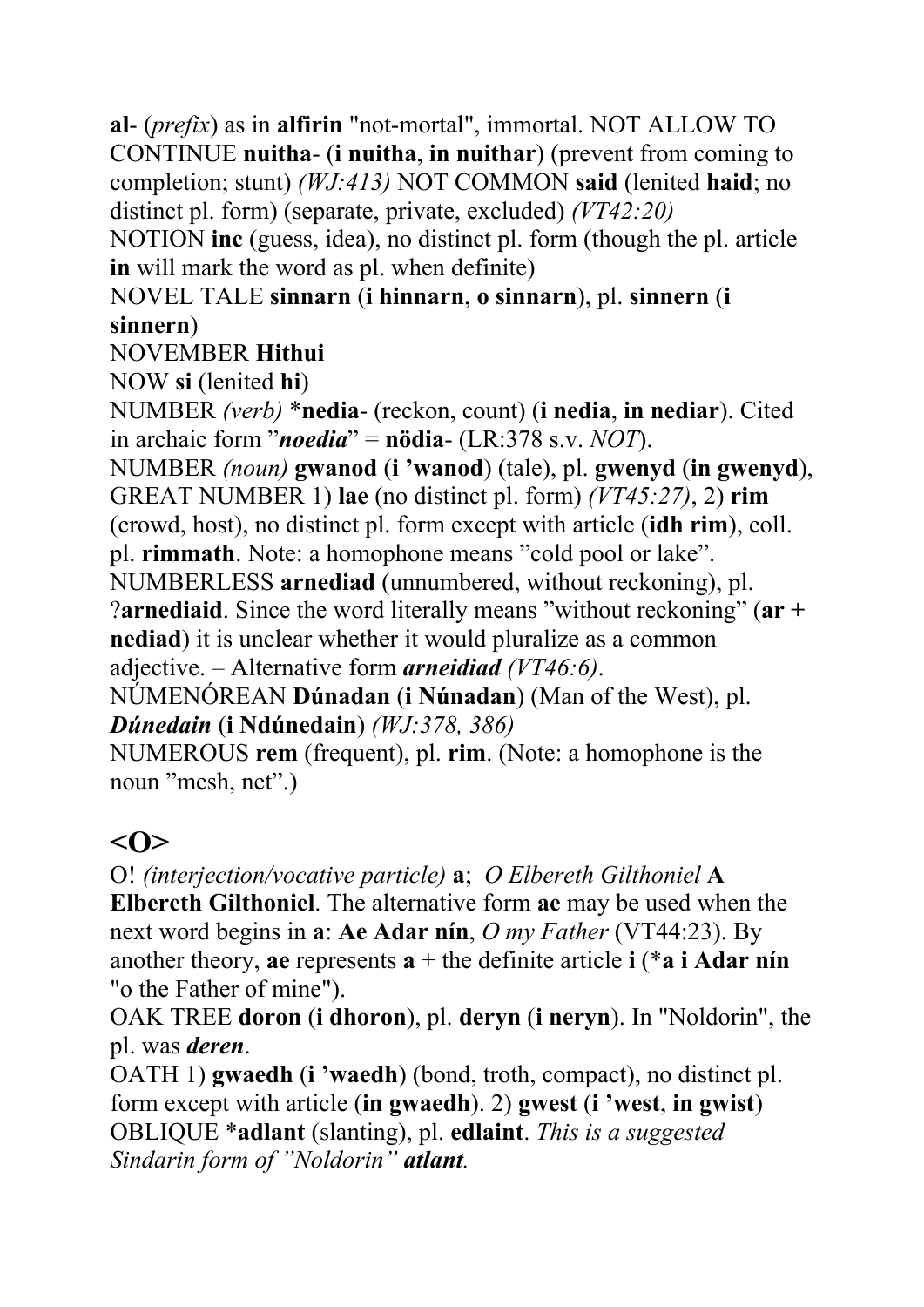OBSCURE *(verb)* **gwathra**- (**i 'wathra**, **in gwathrar**) (dim, veil, overshadow

OBSCURE *(adjective)* 1) \***hethu** (foggy, vague), analogical pl. **hethy**; lenited **chethu**. Cited in archaic form *hethw* (LR:364 s.v. *KHIS*, *KHITH*). 2) **doll** (dark, dusky, misty), lenited **noll**, pl. **dyll**. Note: In "Noldorin", this word appeared as **dolt** as well as **doll**, but the latter seems the best form in S.

OBSTINATE **tarlanc** (stiff-necked), lenited **darlanc**, pl. **terlainc** OCEAN **aear** (sea), pl. **aeair**. GREAT OCEAN **Aearon** (pl. ?**Aeryn** if there is a pl.) In some conceptual phases, Tolkien prefixes a **g**- to these forms, hence OCEAN **gaear** (**i 'aear**) (sea), pl. **gaeair** (**i ngaeair** = *i ñaeair*). GREAT OCEAN **Gaearon** (**i 'Aearon**), pl. **Gaearyn** (**i Ngaearyn** =  $i$   $\tilde{N}$ *aearyn*) if there is a pl.

#### OCTOBER **Narbeleth**

ODOR **ûl** (pl. **uil**)

OF 1) (*also used =* FROM) **o** (**od**), followed by hard mutation; with article **uin** "from the, of the" (followed by mixed mutation according to David Salo's reconstuctuons). *(WJ:366)* Not to be confused with **o** "about, concerning" (q.v. for this meaning of "of"). 2) **na** (followed by lenition), with article **nan** (followed by "mixed mutation", according to David Salo's reconstruction). The preposition has various meanings: "with, by, near" and also "to, toward, at; of" 3) OF THE **en**-, **e**- (sg. genitival article)

OF US, see US

OFF: interjection BE OFF! **ego!** *(WJ:365)*

OIOLOSSË ("Ever-white") **Uilos** (name of Mount Taniquetil, or its upper part)

OLD 1) **iaur** (**ior**-, **iar**-) (ancient, former), pl. **ioer**. Compare ELDER, ELDEST, q.v. 2) **brûn** (long endured, long established, long in use), lenited **vrûn**, pl. **bruin**. Cf. also FULL OF YEARS **iphant** (aged, long-lived), pl. **iphaint**. The spelling used in the source is "ifant" (LR:400 s.v. *YEN*), but since the **f** arises from earlier  $(n > m +)$  **p** via nasal mutation, it should be written **ph** according to the spelling conventions described in LotR Appendix E.

ON *(prep.)* 1) **or** (above), with article **erin** "on the" (followed by "mixed mutation" according to David Salo's reconstructions). **Erin** represents archaic **örin**. 2) ON **po** (lenited **bo**) *(VT44:23)*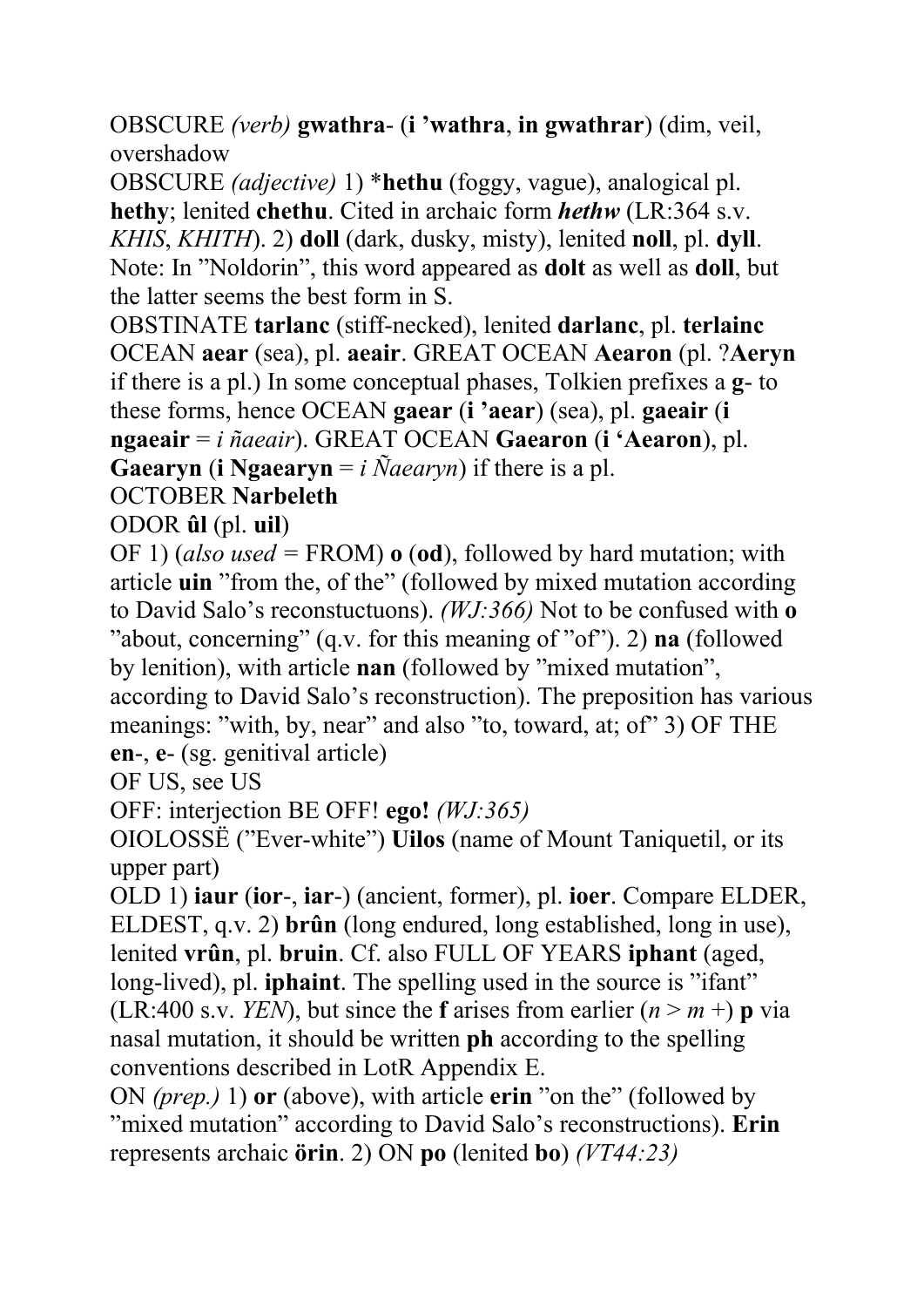ON THE OTHER SIDE *(adj.)* **hae** (far, distant, further); lenited **chae**; no distinct pl. form; ON THIS SIDE OF *(prep.)* **nef**, also used as an adjectival prefix **nev**- "hither, near, on this side"

ONE 1) (number "one" as the first in a series) **min**, **mîn** (VT48:6), Note: homophones include the noun "peak" and the adjective "isolated, first, towering". 2) (number) **êr**, whence the adjectival prefix **er**- (alone, lone); 3) ONE *(indefinite pronoun)* (= somebody, anybody) **pen** *(WJ:376)*; lenited **ben**. According to one interpretation of the phrase **caro den i innas lín** from the Sindarin Lord's Prayer (VT44:23), this could mean \*"let one do your will", with **den** (perhaps a lenited form of \***ten**) as the indefinite pronoun "one". However, others interpret **den** as the accusative form of the pronoun "it": "Do it [, that is:] your will". THE ONE as a name of God: #**Eru**, isolated from CHILDREN OF THE ONE (Elves and Men) *Eruchín* (sg. \***Eruchen**)

ONE-HANDED **erchamion** (pl. **erchemyn**), also \***erchammui**, no distinct pl. form. (The word is spelt **erchamui** in the source.) ONE-HANDED MAN \***erchammon** (pl. **erchemmyn**). The spelling used in the source is "erchamon" *(VT47:7)*

OPEN *(adj.)* **laden** (plain, flat, wide, cleared), pl. **ledin** (for "N" *lhaden* pl. *lhedin*, LR:368 s.v. *LAT*)

OPEN *(verb)* 1) \***edra**- (**i edra**, **in edrar**), only attested in imperative form *edro*. 2) **panna**- (**i banna**, **i phannar**) (enlarge). Note: a homophone means "fill".

OPEN SPACE **land** (level), pl. **laind**. Also used as adj. "wide, plain". OPENING **dîn** (**i dhîn**) (gap, mountain pass), no distinct pl. form except with article (**i nîn**); coll. pl. **díniath**. Note: a homophone means "silence".

OPPRESS **baugla**- (constrain) (**i maugla**, **i mbauglar**) OPPRESSION **thang** (compulsion, duress, need, oppression, tyranny), pl. **theng** if there is a pl.

OPPRESSIVE **baug** (cruel, tyrannous) (lenited **maug**), pl. **boeg** OPPRESSOR 1) **bauglir** (constrainer, tyrant) (**i mauglir**, **o** 

**mbauglir**), no distinct pl. form except with article: **i mbauglir**; 2)

**baugron** (constrainer, tyrant) (**i maugron**, **o mbaugron**), pl. **baugryn** (**i mbaugryn**), coll. pl. **baugronnath** 

OR **egor**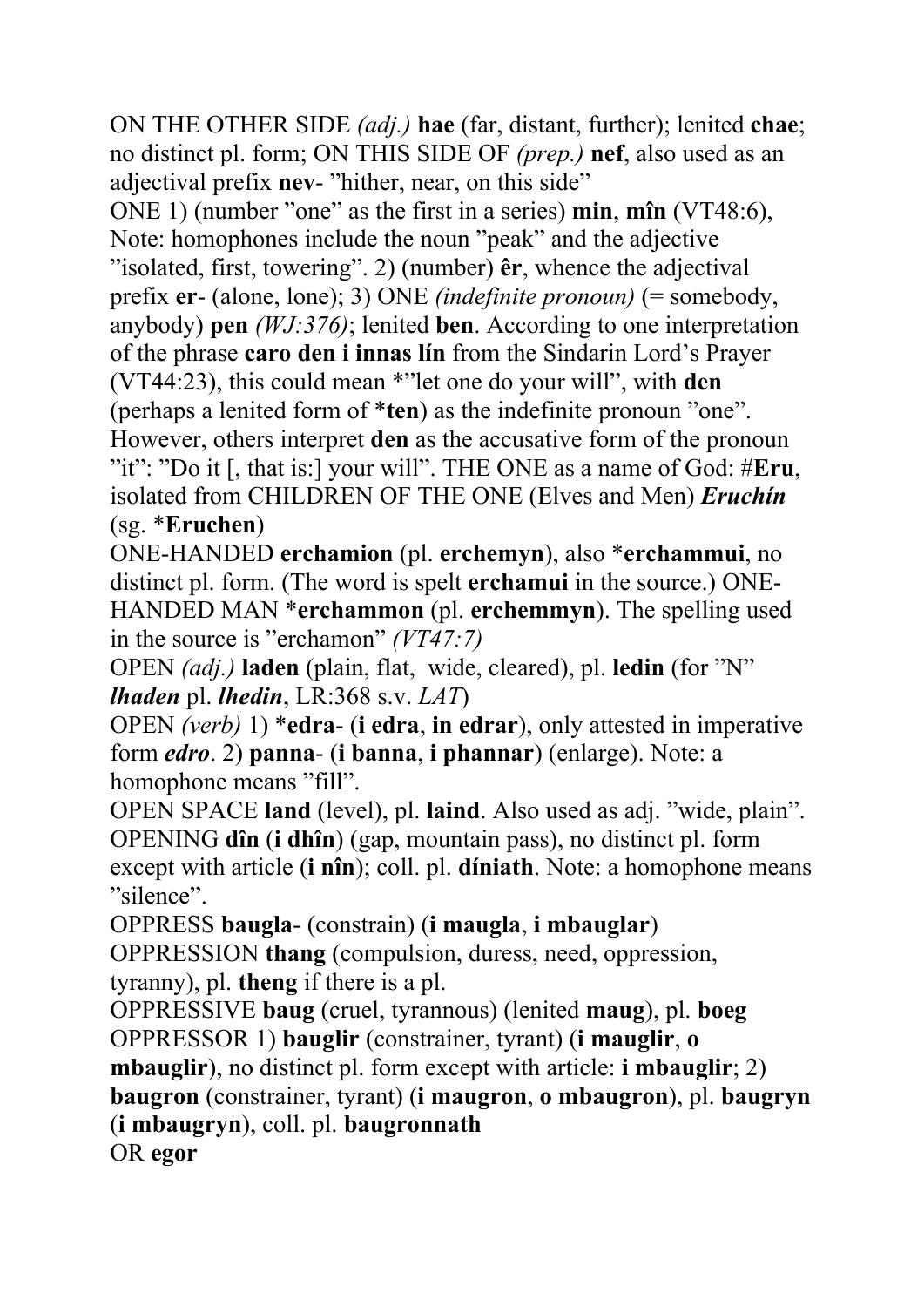ORC **orch** (pl. *yrch***,** archaic †*yrchy*, coll. pl. *orchoth*). *(RGEO:66, Names:171, Letters:178, MR:195; WJ:390-91, VT46:7)*. Other terms: 1) **urug** (monster, bogey), pl. **yryg**, 2) **glamog** (**i 'lamog**), pl. **glemyg** (**in glemyg**) *(WJ:391)*, 3) "HOST OF TUMULT" **Glamhoth** (a term for Orcs, also translated "Yelling-horde"). *(UT:54, MR:109, 195; WJ.391)* Compare A BODY OF ORCS **glam** (**i 'lam**) (din, uproar, tumult, confused yelling of beasts; shouting, confused noise), pl. **glaim** (**in glaim**), coll. pl. **glammath**

ORIENT **amrûn** (sunrise, east, uprising)

ORKISH *(of or related to Orcs)* **erchion** (pl. **erchyn**)

OROMË **Araw**, also called **Tauron** (**na Dauron**, **o Thauron**). Other names: **Galadhon** (**na 'Aladhon**) or **Tauros** (**na Dauros**, **o Thauros**) OSSË (a Maia) **Yssion**, **Gaerys** (**na 'Aerys**), \***Aeros** (suggested Sindarin form of "Noldorin" *Oeros*, LR:359 s.v. *GOS*, *GOTH*)

OTHER SIDE, ON THE *(adj.)* **hae** (far, distant, further); lenited **chae**; no distinct pl. form.

OUR **vín**; see WE

OUT **e**, **ed** (away, forth); also as adjectival prefix "outer" and preposition: OUT FROM, OUT OF *(WJ:367)*

OUTCRY **caun** (**i gaun**, **o chaun**) (clamour, cry, shout), pl. **coen** (**i choen**), coll. pl. *conath*, the latter used = "lamentation" *(PM:345, 362)*. Note: a homophone of **caun** means "valour".

OUTER *(adjectival prefix)* **e**-, **ed**-

OUTER FENCE *(encircling fence)* **ephel** (pl. **ephil**)

OUTER RING/CIRCLE **echor** (pl. **echyr**)

OUTFLOW OF A RIVER **ethir** (mouth of a river, estuary), no distinct pl. form, but coll. pl. **ethiriath**. Note: a homophone means "spy".

OUTLAWS *(literally "wolf-people")* **gaurwaith** (**i ngaurwaith** = *i ñaurwaith*). The word can perhaps also be constructed with the plural article, if so: **in gaurwaith** = *i ñgaurwaith*.

OUTLINE **cant** (**i gant**, **o chant**) (shape), pl. **caint** (**i** *chaint*). The mutated pl. -**chaint** is attested as part of the compound **morchaint**; see SHADOW.

OUTSIDE *(adv. prefix)* **ar**- (without)

OUT-WATCHER, the literal meaning of a word translated SPY (q.v.) OVER *(adjectival prefix)* **or**- (above, high)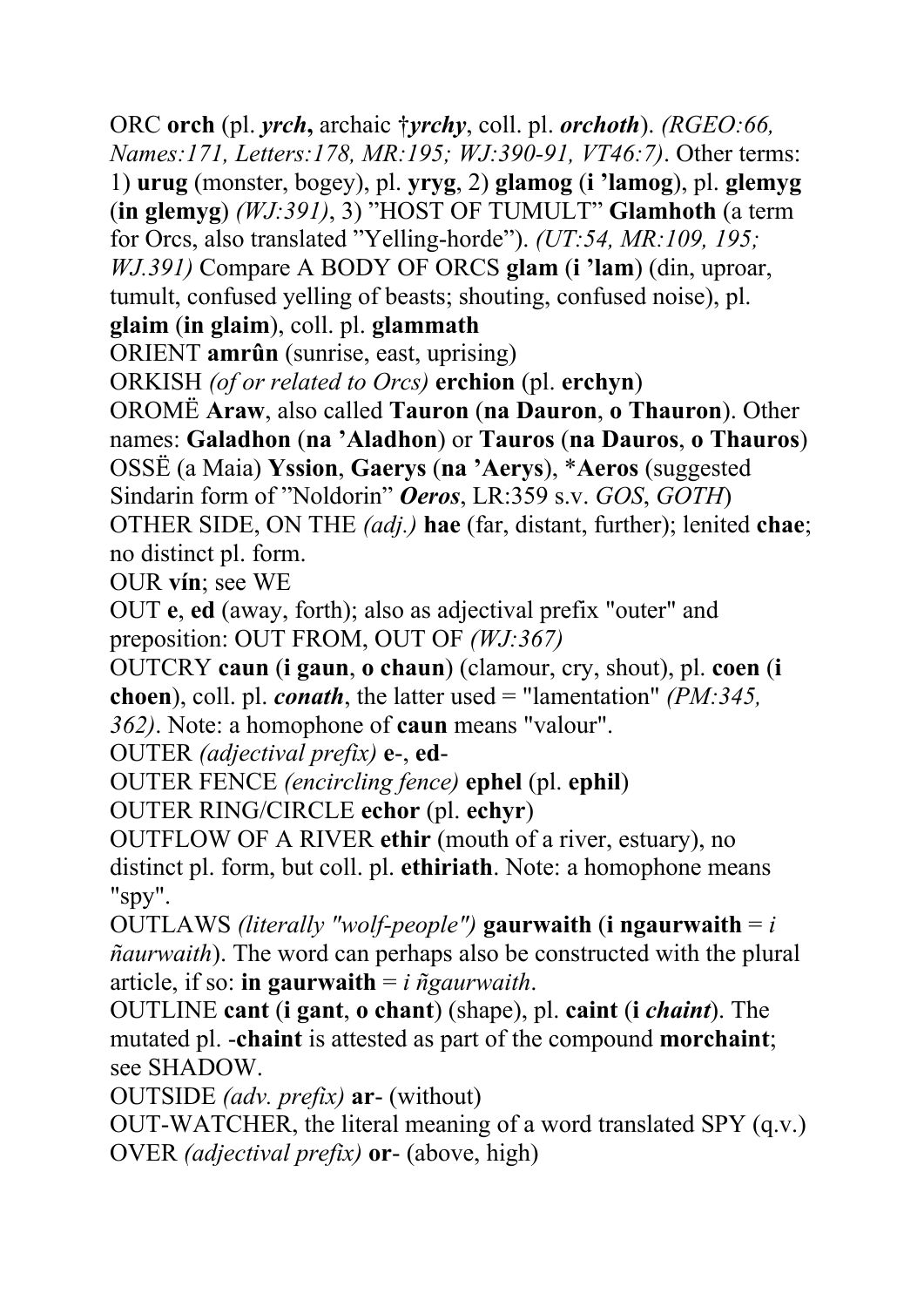OVER *(adverbial prefix)* **thar**- (across, athwart, beyond) OVERSHADOW **gwathra**- (**i 'wathra**, **in gwathrar**) (dim, veil, obscure)

OVERWHELMING **taur** (also **tor**-, **tar**- in compounds) (lofty, high, sublime, noble; vast, masterful, mighty, huge, awful), lenited **daur**, pl. **toer**. Note: homophones mean "king (of a people)" and also "great wood, forest".

OWN *(adj.)* **garn** (lenited **'arn**; pl. **gern**); also as noun "one's own" = property: **garn** (**i 'arn**), pl. **gern** (**i ngern** = *i ñern*).

### **<P>**

PAIN *(noun)* **naeg** (no distinct pl. form)

PAIN *(verb)* \***naegra**- (**i naegra**, **in naegrar**). – Suggested Sindarin form of a word that actually appears with **e** instead of **ae** in the source (LR:375 s.v. *NÁYAK*), but cf. the noun **naeg** "pain".

PAIR OF TWINS **gwenyn** *(PM:353, 365)* 

PALANTÍR \***gwachaedir** (**i 'wachaedir**) (seeing stone), no distinct pl. form except with article (**in gwachaedir**), coll. pl.

**?gwachaediriath** or ?**gwachadirnath** (the latter assuming that -**dir** is reduced from older -**dirn**) The form occurring in the primary source, *gwahaedir*, must represent the late Gondorian pronunciation with **h** for **ch** *(PM:186)*

PALE 1) **maidh** (lenited **vaidh**; no distinct pl. form) (fallow, fawn), 2) **nimp** (**nim**-) (white); no distinct pl. form, 3) **thind** (grey); no distinct pl. form; 4) **gael** (glittering), lenited **'ael**; no distinct pl. form. 5) \***malu** (lenited **valu**; analogical pl. **mely**; lenited **valu**) (fallow). Cited

in archaic form *malw* (LR:386 s.v. *SMAL*). PALE BLUE 1) **elu** (analogical pl. **ely**). Archaic **elw** (pl. **ilw**?). 2) **gwind** (lenited **'wind**; no distinct pl. form). PALE GREY **mith** (lenited **vith**; no distinct pl. form). David Salo would read **mîth** with a long vowel. Note: a homophone means "white fog, wet mist".

PALISADE *(with spikes and sharp stakes)* **cail** (**i gail**, **o chail**) (fence). No distinct pl. form except with article (**i chail**).

PALLOR **niphred** (fear); pl. **niphrid**

PALM *(of hand)* 1) **talf** (**i dalf**, **o thalf**), pl. ?**telf** (**i thelf**), coll. pl. **talvath**. Note: a homophone means "low, flat field; wetland".2) **camlann** (**i gamlann**, **o chamlann**), pl. **cemlain** (**i chemlain**), 3)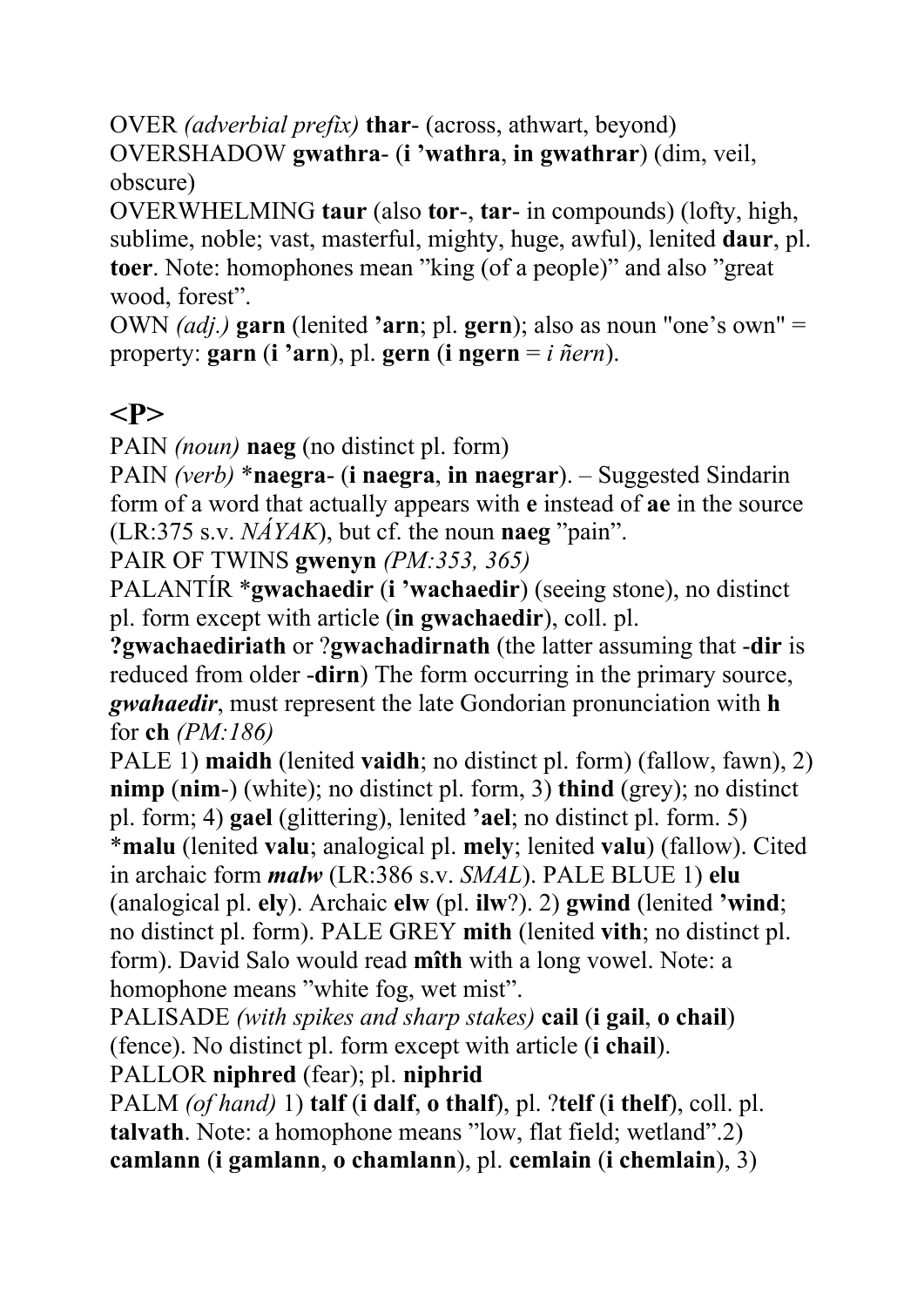\***plâd** *(cited as "plad" in the source)* (**i blâd**, construct **plad**), (flat of the hand, hand held upwards or forwards, flat and tensed, with fingers and thumb closed or spread), pl. **plaid** (**i phlaid**). *(VT47:9)* PASS THE SENSITIVE PALM OVER A SURFACE, see FEEL WITH THE HAND.

PARENT 1) *(fem.)* **odhril** (no distinct pl. form; coll. pl. **odhrillath**. 2) *(male)* **odhron** (pl. **edhryn** for archaic **ödhryn**; coll. pl. **odhronnath**) PART: FOURTH PART **canath** (**i ganath**, **o chanath**) (farthing), pl. **cenaith** (**i chenaith**). As coin, the fourth part of a **mirian**. *(PM:45)* HINDMOST PART **tele** (**i dele**) (rear, end), pl. **teli** (**i theli**). In "Noldorin", the pl. was *telei* (LR:392 s.v. *TELES*). SIXTH PART **enaith**. No distinct pl. form. Archaic **eneith**.

PASS *(noun)* 1) **cirith** (**i girith**, **o chirith**) (cleft, cutting), no distinct pl. form except with article (**i chirith**), 2) **lond** (harbour, haven, strait; narrow path), pl. **lynd**, coll. pl. *lonnath* (as in the name **Lonnath Ernin**, WR:294). 3) *(pass between mountains, hills or through trackless forest)* **imrad** (path), pl. **imraid**. PASS BETWEEN HIGH WALLS **aglonn** (defile), pl. **eglynn**; PASS BETWEEN HILLS **cîl** (**i gîl**, **o chîl**) (cleft, gorge), no distinct pl. form except with article (**i chîl**), coll. pl. **cíliath**. . A homophone means "renewal". HIGH PASS **andrath** (literally "long climb"), pl. **endraith**. MOUNTAIN PASS **dîn** (**i dhîn**) (opening, gap), no distinct pl. form except with article (**i nîn**); coll. pl. **díniath**. Note: a homophone means "silence". PASSAGE UP OR DOWN SLOPE **pendrad** (**i bendrad**, **o** 

**phendrad**) (stairway), pl. **pendraid** (**i phendraid**). A side-form ends in -**rath** instead of -**rad**.

PASTURE **nadhor** (analogical pl. **nedhyr**), also **nadhras** (pl. **nedhrais**, coll. pl. **nadhrassath**)

PATH **râd** (track), construct **rad**, pl. **raid** (**idh raidh**). PATH *(between mountains, hills or through trackless forest)* **imrad** (pass), pl. **imraid**. PATHWAY **bâd** (**i vâd**, construct **bad**) (beaten track), pl. **baid** (**i maid**). CLIMBING PATH **rath** (street, course, riverbed), pl. **raist** (**idh raist**) *(UT:255)*. NARROW PATH **lond** (harbour, haven, pass, strait), pl. **lynd**, coll. pl. *lonnath* (as in the name **Lonnath Ernin**, WR:294). Verb WALK *(on a track or path)* **pada**- (**i bada**, **i phadar**)

PAUSE *(noun)* 1) **daur** (**i dhaur**) (stop; also used = "league", a distance of about 3 miles / 4.8 kilometers), pl. **doer** (**i noer**), coll. pl.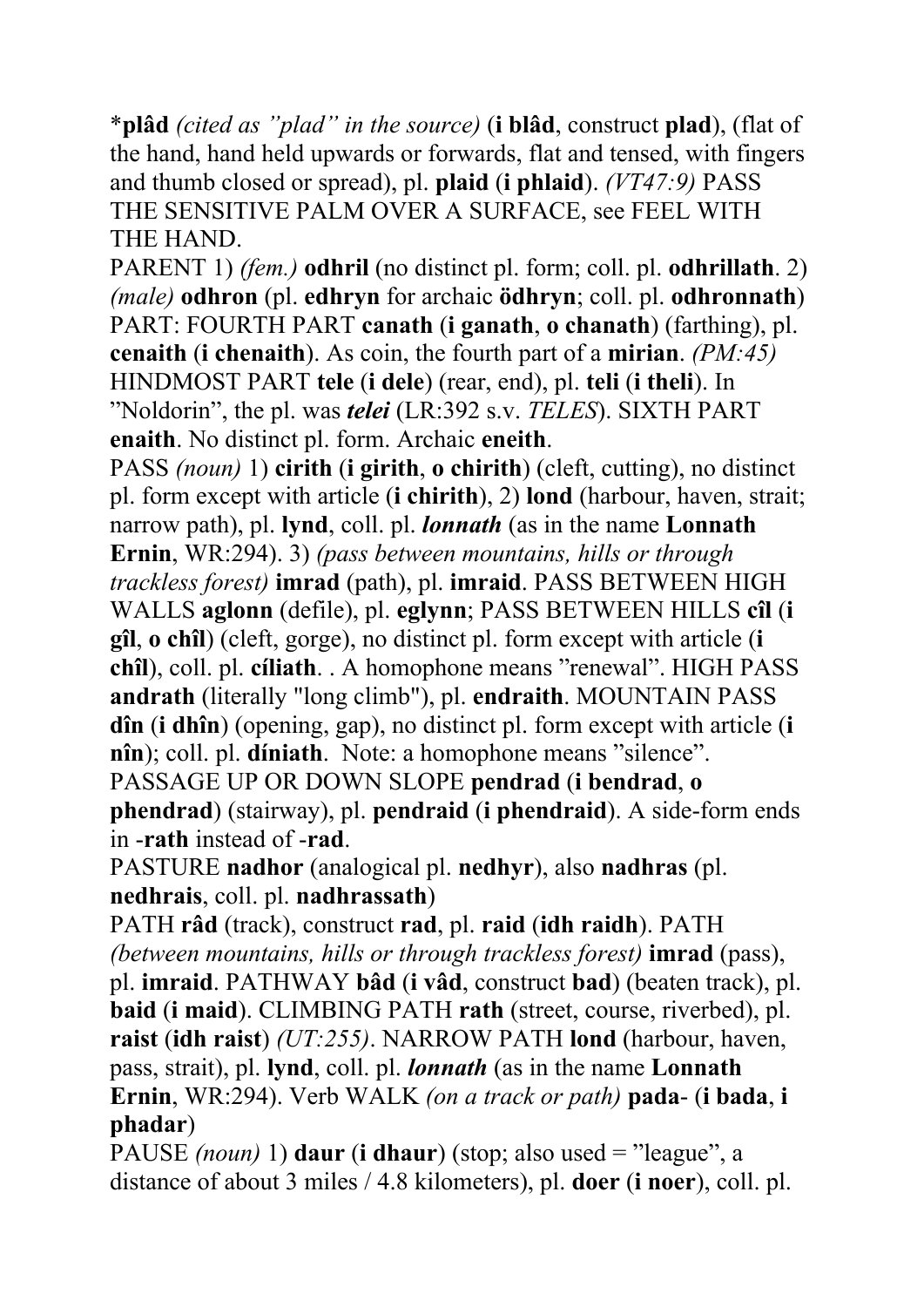**dorath**. 2) *(noun)* **post** (**i bost**, **o phost**) (halt, rest, cessation, respite), pl. **pyst** (**i physt**)

PAVED WAY **othlonn** (pl. **ethlynn**)

PEACE **sîdh** (**i hîdh**), no distinct pl. form except with article (**i sîdh**) if there is any pl. form.

PEAK (see also HORN) 1) **aeg** (point, thorn). No distinct pl. form. (but **aeglir** can be used for a range of mountain peaks). Note: **aeg** is also used as adj. "sharp, pointed, piercing". 2) **mîn** (**i vîn**), no distinct pl. form except with article (**i mîn**), coll. pl. **míniath**. Note:

homophones include the numeral "one" and the adjective "isolated, first, towering". 3) **egnas** (sharp point; literally "thorn-point"), pl.

**egnais**, coll. pl. **egnassath**. MOUNTAIN PEAK **aegas** (pl. **aegais**) (suggested Sindarin form of "Noldorin" \***oegas**, pl. **oeges**). SHARP-POINTED PEAK **till** (**i dill**, **o thill**, construct **til**; also -**dil**, -**thil** at the end of compounds) (tine, point, sharp horn), no distinct pl. form except with article (**i thill**). Archaic †*tild*.

PEBBLE-BANK **serni** (**i herni**, **o serni**) (shingle), no distinct pl. form except with article (**i serni**)

PEBBLY **brithon** (lenited **vrithon**, pl. **brithoen**). Archaic \***brithaun**. PEDLAR **bachor** (**i machor**, **o mbachor**), analogical pl. **bechyr** (**i mbechyr**)

PEN **tegil** (**i degil**, **o thegil**), no distinct pl. form except with article (**i thegil**) *(PM:318)*. Also (at least in "Noldorin") **tegol** (**i degol**, **o thegol**), analogical pl. **tegyl** (**i thegyl**)

PENETRATING **maeg** (lenited **vaeg**; no distinct pl. form) (sharp, going deep in). *(WJ:337)*

PENNY *(name of a coin)* **mirian** (**i virian**), pl. **miriain** (**i miriain**) PEOPLE **gwaith** (**i 'waith**) (manhood, manpower, troop of ablebodied men, host, regiment, region; wilderness), no distinct pl. form except with article (**in gwaith**). DARK PEOPLE **Graurim** *(VT45:16)*; FOREST-PEOPLE *(Silvan Elves)* **Tawarwaith** (UT.256); PEOPLE OF DENWE *(= Nandor)* **Denwaith** *(WJ:385)*; PEOPLE OF DORIATH **Iathrim** ("Fence-people") *(WJ:378)*; PEOPLE OF DUNLAND **Gwathuirim** *("shadowy people") (PM:330)*; PEOPLE OF GONDOLIN **Gondolindrim;** PEOPLE OF ROHAN **Rohirrim** *(Gondorian pronunciation of Rochirrim; see RIDER)*; PEOPLE OF THE SOUTH **Haradrim** (southerners, southrons); PEOPLE OF THE TREES **Galadhrim** *(Elves of Lórien)*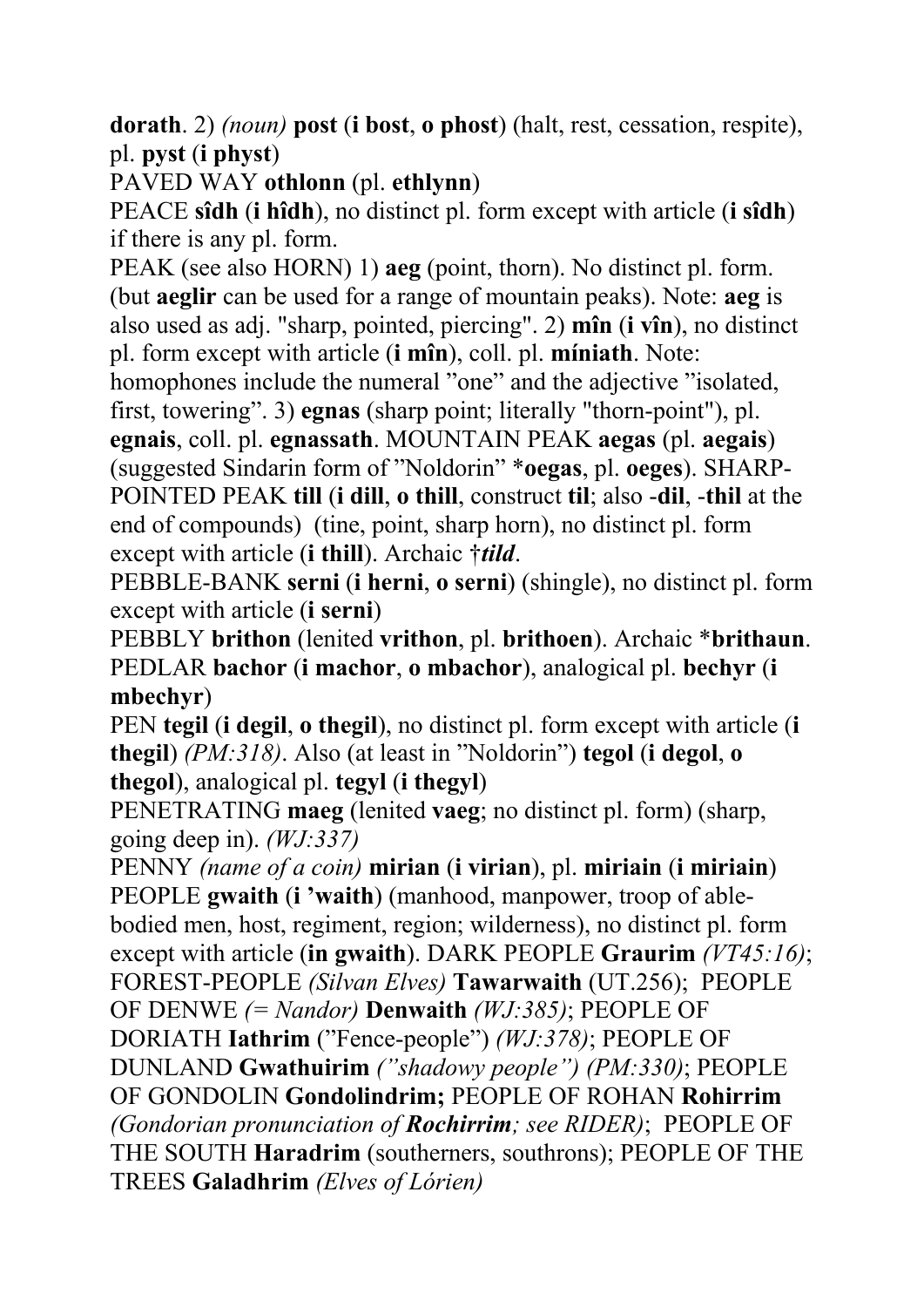PERMISSION **dâf** (**i dhâf**, construct **daf**), pl. **daif** (**i naif**), coll. pl. **davath**

PETREL 1) \***paen** (**i baen**, **o phaen**) (small gull), no distinct pl. form except with article (**i phaen**) Suggested Sindarin form of "Noldorin" *poen*, VT45:24. 2) **cuen** (**i guen**, **o chuen**) (small gull), pl. ?**cuin** (?**i chuin**) *(VT45:24)* 

PETTY **niben** (small), pl. *nibin*. Also used as a name for the the little finger *(VT48:6)*. PETTY-DWARF 1) \***Niben-naug**, -**nog**; pl. *Nibinnoeg*, coll. pl. *Nibin-nogrim (UT:148)*, 2) **Nogoth niben**, pl. **Negyth nibin** (archaic pl. "Noegyth nibin" = *Nögyth nibin*, WJ:388, 408).

Also called **nogotheg** ("dwarflet"), pl. **negethig** for archaic **nögethig** *(WJ:388)*.

PHYSICAL STRENGTH **tû** (**i dû**, **o thû**) (muscle; sinew; vigour), pl. **tui** (**i thui**), coll. pl. **túath**

PICK UP OR OUT **leutha**- (VT47:10, 23; the diphthong **eu** seems unusual for Sindarin)

PIERCED: FINE PIERCED HOLE **tess** (**i dess**, construct **tes**), pl. **tiss** (**i thiss**). Archaic **ters** *(VT46:18)*

PIERCING *(adj.)* **aeg** (pointed, sharp). No distinct pl. form. Note: **aeg** is also used as noun "point, peak, thorn".

PILE OF STONES **sarnas** (**i harnas**, **o sarnas**) (cairn), pl. **sernais** (**i sernais**)

PILGRIM **randir** (wanderer), no distinct pl. form except with article: **idh randir**

PILLAR *(wooden pillar)* **thafn** (post), pl. ?**thefn**, coll. pl. **thavnath**  PILLOW 1) \***nedhu** (bolster), analogical pl. **nedhy**. Cited in archaic form *nedhw* (LR:378 s.v. *NID*), so the coll. pl. is likely **nedhwath**. 2) **pesseg** (**i besseg**, **o phesseg**), pl. **pessig** (**i phessig**)

PIMPERNEL: the word **elanor** (pl. **elanoer**) refers to a kind of pimpernel with golden and silver flowers.

PIN *(noun)* **tachol** (**i dachol**, **o thachol**) (brooch), analogical pl. **techyl** (**i thechyl**)

PINE-TREE **thôn** (pl. **thŷn**, coll. pl. ?**thonath**). In the linguistic scenario of the Etymologies, the "Noldorin" word for "pine-tree" was **thaun** pl. **thuin**, and **thôn** was rather "Ilkorin". However, when Tolkien revised his legendarium so that *Sindarin* replaced Ilkorin as the native Elven-tongue of Beleriand, names like Dorthonion "Land of Pines" must be interpreted as containing a Sindarin word for pine.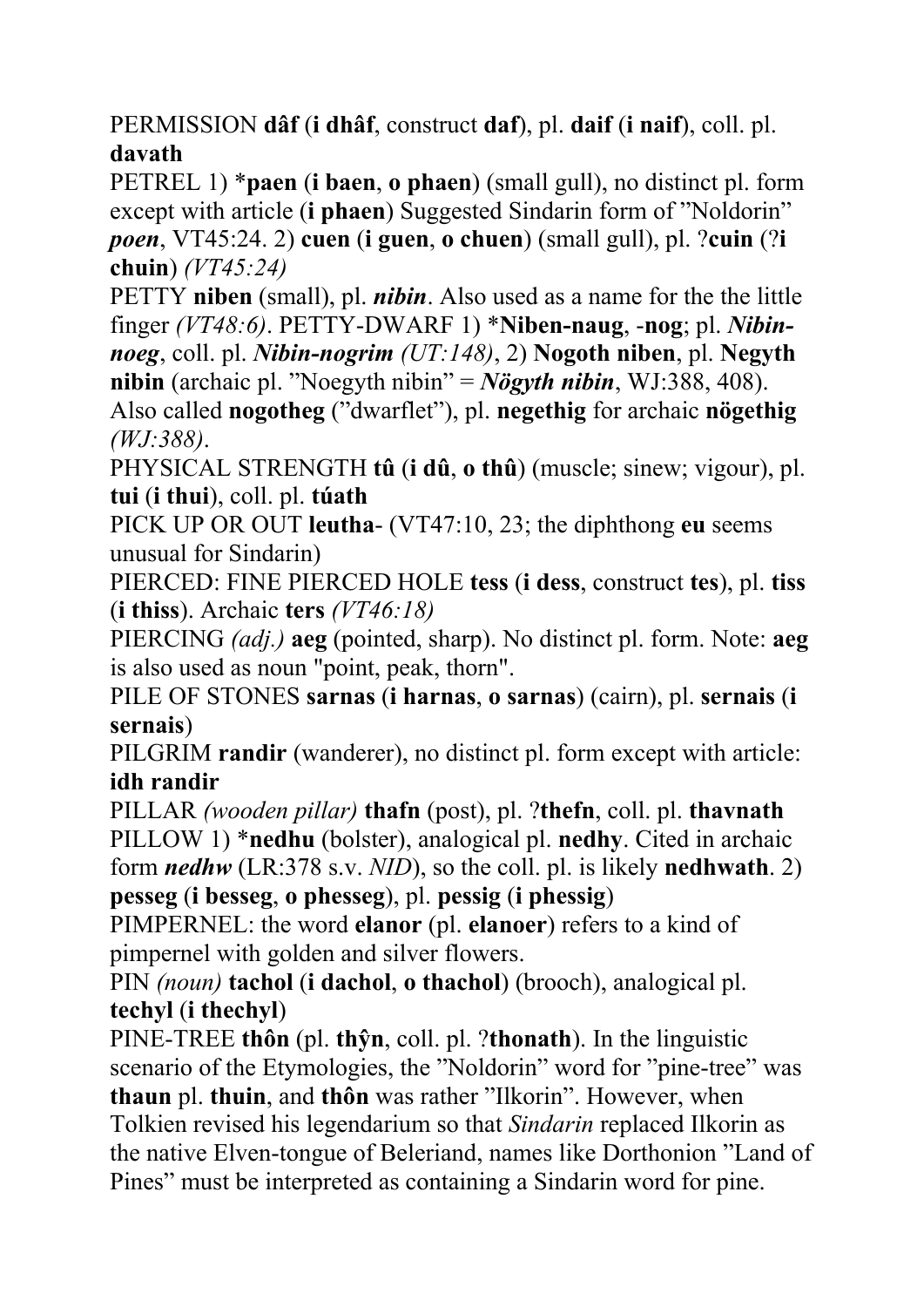Adj. #**thonion** "having pine trees" (isolated from the name **Dorthonion**), pl. **thonyn** 

PINION **roval** (wing, great wing [of eagle]), pl. **rovail** (**idh rovail**). – Suggested Sindarin form of "Noldorin" *rhoval* pl. *rhovel*.

PIPE-WEED **galenas** (**i 'alenais**) (tobacco), pl. **gelenais** (**i ngelenais** = *i ñelenais*), coll pl. **galenassath**

PIPPIN *(small red apple)* **cordof** (**i gordof**, **o chordof**), pl. **cerdyf** (**i cherdyf**), coll. pl. **cordovath**

PIT **dath** (**i dhath**) (hole, steep fall, abyss), pl. **daith** (**i naith**) *(VT45:8)*

PIVOT **pelthaes** (**i belthaes**), no distinct pl. form except with article (**i phelthaes**)

PLACE **sâd** (-*had*; **i hâd**, **o sâd**, construct **sad**) (spot, limited area naturally or artificially defined), pl. **said** (**i said**) *(UT:314, VT42:20)* BOUNDED OR DEFINED PLACE **gardh** (**i 'ardh**) (region), pl. **gerdh** (**i ngerdh** = *i ñerdh*); DWELLING PLACE **dôr** (**i nôr**, construct *dor*) (land, region), pl. **dŷr** (**i ndŷr**) *(WJ:413)*; HOLY PLACE **iaun** (fane, sanctuary), pl. **ioen**, coll. pl. **ionath**; RESTING PLACE **caew** (**i gaew**, **o chaew**) (lair). No distinct pl. form except with article (**i chaew**). LEVEL PLACE \***pathu** (**i bathu**) (sward), analogical pl. **pethy** (**i phethy**). Cited in archaic form **pathw** in the source (LR:380 s.v. *PATH*); hence the coll. pl. is likely **pathwath**. In the *Etymologies* as printed in LR, the gloss is "level space", but according to VT46:8, the proper reading is "level place". OPEN SPACE **land** (construct **lan**, pl. **laind**) (level), also used as adjective "wide, plain". PRIVATELY OWNED PLACE **sant** (**i hant**, **o sant**) (field, garden, yard), pl. **saint** (**i saint**) *(VT42:20)*

PLAIN *(noun)* 1) **talath** (**i dalath**, **o thalath**) (flat surface, plane, flatlands, [wide] valley), pl. **telaith** (**i thelaith**). *Tolkien changed this word from "Noldorin" dalath, LR:353 s.v. DAL*. *Compare the Talath Dirnen or "Guarded Plain" mentioned in the* Silmarillion. 2) **lâd** (valley, lowland), construct **lad**, pl. **laid**

PLAIN *(adjective)* **laden** (flat, wide, open, cleared), pl. **ledin** (suggested Sindarin forms for "Noldorin" *lhaden* pl. *lhedin*, LR:368 s.v. *LAT*)

PLANE **talath** (**i dalath**, **o thalath**) (flat surface, flatlands, plain, [wide] valley), pl. **telaith** (**i thelaith**). *Tolkien changed this word from*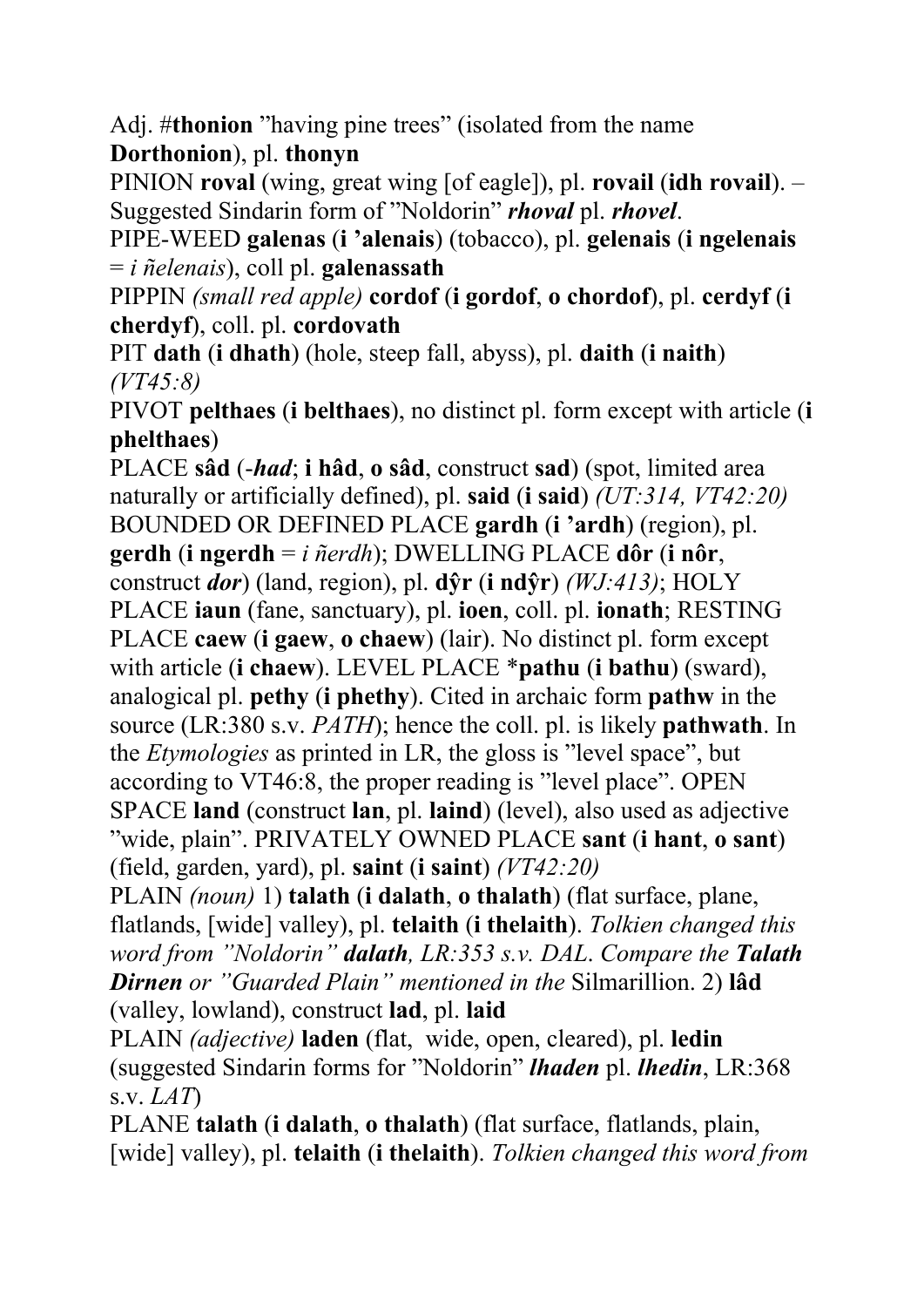*"Noldorin" dalath, LR:353 s.v. DAL*. *Compare the Talath Dirnen or "Guarded Plain" mentioned in the* Silmarillion.

PLANK **pân** (**i bân**, **o phân**, construct **pan**) (fixed board in a floor), pl. **pain** (**i phain**). Not to be confused with the adj. \***pân** "all".

PLANT **galas** (**i 'alas**) (growth), pl. **gelais** (**i ngelais** = *i ñelais*), coll. pl. **galassath**

PLATFORM *("flet", high platform used in trees in Lothlorien*) **talan** (**i dalan**), pl. *telain* (**i thelain**)

PLAY *(noun)* **teilien** (**i deilien**) (sport), pl. **teilin** (**i theilin**). The word also occurs in a form that has **e** rather than **ei** (**telien**).

PLAY *(verb)* **teilia**- (**i deilia**, **i theiliar**), also **telia**- (**i delia**, **i theliar**) POEM **glîr** (**i 'lîr**, construct **glir**) (song, lay), no distinct pl. form except with article (**in glîr**), coll. pl. **glíriath**. NARRATIVE POEM **glaer** (**i 'laer**) (long lay), no distinct pl. form except with article (**in glaer**). Verb RECITE POEM **glir**- (**i 'lîr**, **in glirir**) (sing) POINT *(verb)* **nasta**- (**i nasta**, **in nastar**) (prick, stick, thrust) POINT 1) **aeg** (peak, thorn). No distinct pl. form. Note: **aeg** is also used as adj. "sharp, pointed, piercing". 2) **naith** (spearhead, gore, wedge, promontory); no distinct pl. form. 3) **nass** (sharp end, angle, corner), construct **nas**, pl. **nais**. 4) POINT **till** (**i dill**, **o thill**, construct **til**; also -**dil**, -**thil** at the end of compounds) (spike, tine, sharp horn, sharp-pointed peak), no distinct pl. form except with article (**i thill**). Archaic †*tild*. 5) POINT *(at the end of a thing)* **ment** (**i vent**), pl. **mint** (**i mint**), coll. pl. **mennath.** EXTENDED POINT AT THE SIDE **rafn** (wing, horn), pl. **raifn** (**idh raifn**). SPEAR POINT 1) **ecthel** (pl. **ecthil**), literally "thorn point", 2) **thela** (-**thel**), pl. ?**thili,** 3) **aith**; no distinct pl. form.

POINTED **aeg** (piercing, sharp). No distinct pl. form. Note: **aeg** is also used as noun "point, peak, thorn".

POISON *(noun)* **saew** (**i haew**, **o saew**), no distinct pl. form except with article (**i saew**)

POLISHED METAL †**ross** (glitter), pl. **ryss** (**idh ryss**). Note: homophones mean "reddish, russet, copper-coloured, red-haired" and also "spray, foam, rain, dew".

POLLEN **mâl** (**i vâl**; construct **mal**) (yellow powder), pl. **mail** or archaic **mely** (**i mail**, **i mely**). Older pl. *meil* (LR:386 s.v. *SMAL*). PONDERING **idhren** (wise, thoughtful), pl. **idhrin**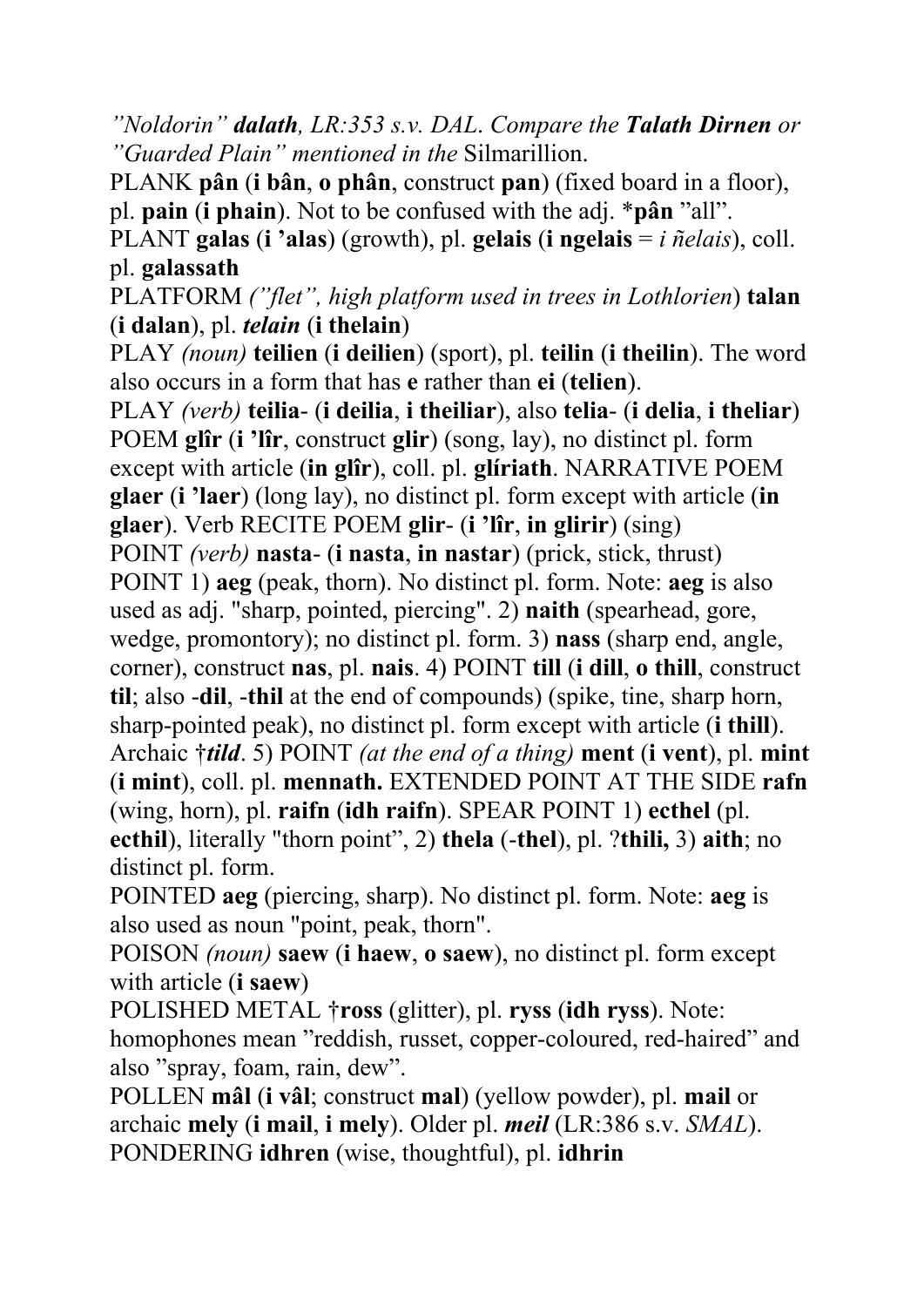POOL 1) **ael** (**aelin**-, pl. **aelin**) (lake, mere). *In "Noldorin" oel, pl. oelin*. 2) POOL **lîn** (lake), no distinct pl. form, but coll. pl. **#***liniath* (isolated from **Hithliniath**, WJ:194). 3) POOL **loeg** (no distinct pl. form: **loeg** is also atttested with plural meaning) *(VT45:29)*. 4) **nên** (water, lake, stream, waterland), construct *nen*, pl. *nîn*. SMALL POOL **both** (**i moth**, construct **both**) (puddle), pl. **byth** (**i mbyth**). David Salo would lengthen the vowel and read \***bôth** in Sindarin. COLD POOL OR LAKE **rim**; no distinct pl. form except with article (**idh rim**), coll. pl. **rimmath**. Note: a homophone means "crowd, great

number, host".

POOR **faeg** (bad, mean). No distinct pl. form. (Suggested Sindarin form of "Noldorin" **foeg**.)

POPLAR TREE **tulus** (**i dulus**, **o thulus**), pl. **tylys** (**i thylys**) POSSESS **gar**- (**i 'âr**, **i ngerir** = *i ñerir*) (hold, have; be able, can); pa.t. *garant*. *(AI:92, VT45:14)*

POST *(= wooden pillar)* **thafn**, pl. ?**thefn**, coll. pl. **thavnath**  POTTER **cennan** (**i gennan**, **o chennan**), pl. **cennain** (**i chennain**) POWDER *(yellow powder)* **mâl** (**i vâl**; construct **mal**) (pollen), pl. **mail** or archaic **mely** (**i mail**, **i mely**). Older pl. *meil* (LR:386 s.v. *SMAL*).

POWER **tûr** (**i dûr**, **o thûr**, construct **tur**) (victory, mastery, control; master, victor, lord), pl. **tuir** (**i thuir**), coll. pl. **túrath**. DIVINE POWER **bâl**, construct **bal**, pl. **bail** (divinity). Note: the word can also be used as an adj. "divine". MANPOWER **gwaith** (**i 'waith**) (manhood, troop of able-bodied men, host, regiment, people, region; wilderness), no distinct pl. form except with article (**in gwaith**) POWERFUL, HOSTILE AND TERRIBLE CREATURE **graug** (**i 'raug**), pl. **groeg** (**in groeg**), coll. pl. **grogath** *(WJ:415)* See DEMON. PRAISE **egleria**- (**i egleria**, **in egleriar**) (glorify)

PRECIOUS THING **mîr** (**i vîr**, construct **mir**) (treasure, jewel), no distinct pl. form except with article (**i mîr**), coll. pl. **míriath**. PRECIPICE **rhass** (*i rass* for "older" *i chrass*; construct **rhas**), pl.

**rais** (?**idh rais**).

PREVENT FROM COMING TO COMPLETION **nuitha**- (**i nuitha**, **in nuithar**) (stunt; stop short; not allow to continue) *(WJ:413)* PRICK *(verb)* 1) **ercha**- (**i ercha**, **in erchar**), 2) **nasta**- (**i nasta**, **in nastar**) (point, stick, thrust) PRICK WITH A SHARP POINT **eitha**- (stab, treat with scorn; insult) (**i eitha**, **in eithar**)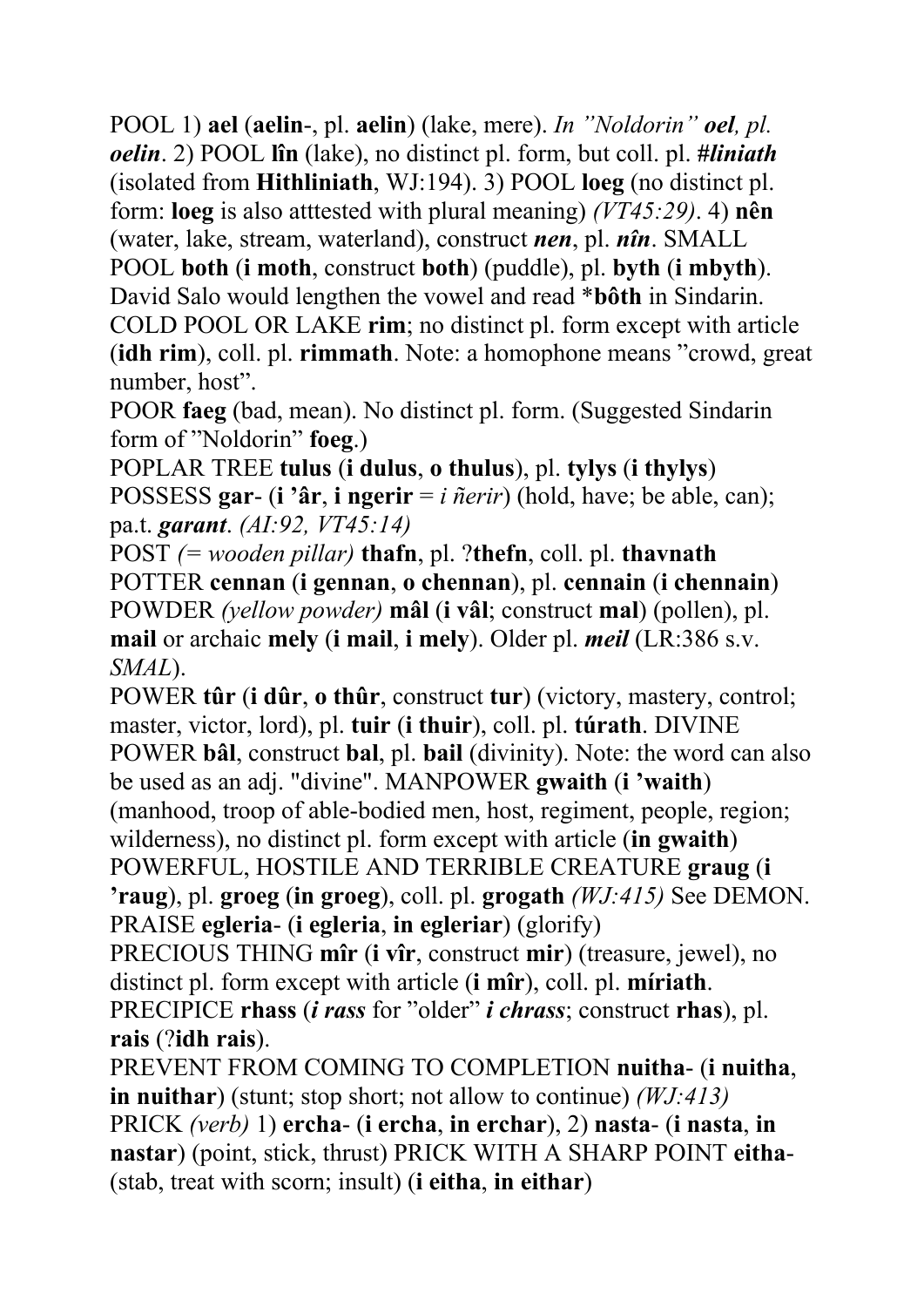PRICKLE *(noun)* **erch** (pl. **irch**); see also SPINE.

PRIME **main** (lenited **vain**; pl. **mîn**) (chief, prominent) *(VT45:15)* PRINCE 1) **ernil** (no distinct pl. form), 2) †**cund** (**i gund**, **o chund**, construct **cun**), pl. **cynd** (**i chynd**) *(VT45:24)*. 3) The plural form **conin** (**i chonin**), occurring in the Cormallen Praise, is translated "princes" (**Conin en Annûn** = "princes of the west", Letters:308), but it is unclear what the singular would be. (David Salo suggests **caun**, though this word has two different meanings already; see SHOUT, VALOUR)

PRINCESS #**riel** (garlanded maiden), pl. ?**rîl** (**idh rîl**), coll. pl. **riellath**. Isolated from the name *Galadriel*.

PRISON 1) **band** (**i mand**, **o mband**; construct **ban**) (custody, safekeeping, duress, doom, hell), pl. **baind** (**i mbaind**), coll. pl. **bannath**; 2) **gador** (**i 'ador**) (dungeon), analogical pl. **gedyr** (**i ngedyr** = *i ñedyr*). Archaic *gadr*.

PRIVATE **said** (lenited **haid**; no distinct pl. form) (separate, not common, excluded) *(VT42:20)*

PROHIBIT **boda**- (**i voda**, **i modar**) (ban)

PROHIBITION **ablad** (refusal; *with reference to the gesture one makes with the hand*), pl. **eblaid** *(VT47:13)*

PROMINENT **main** (lenited **vain**; pl. **mîn**) (prime, chief) *(VT45:15)*  PROMONTORY **naith** (spearhead, gore, wedge, point); no distinct pl. form.

PRONE (TO DO) *(adj.)* **dadbenn** (downhill, sloping down, inclined), lenited **dhadbenn**, pl. **dedbinn**

PROPERTY **garn** (**i 'arn**), pl. **gern** (**i ngern** = *i ñern*). The word is also used as an adj. "own".

PROTECT **beria**- (**i veria**, **i meriar**)

PROVINCE *(great province)* **ardhon** (great region, world), pl.

**erdhyn**, coll. pl. **ardhonnath** 

PUDDLE **both** (**i moth**) (small pool), pl. **byth** (**i mbyth**). David Salo would lengthen the vowel and read \***bôth** in Sindarin.

PUFF **hwest** (**i chwest**, **o chwest**) (breath, breeze), pl. **hwist** (**i chwist**) PURPOSE *(noun, "steady purpose")* **estel** (hope, trust), pl. **estil** PURPOSE *(verb)* ?**thel**- (intend, mean, resolve, will); ONE WHO PURPOSES **thelion** (pl. **thelyn**, coll. pl. **thelionnath**)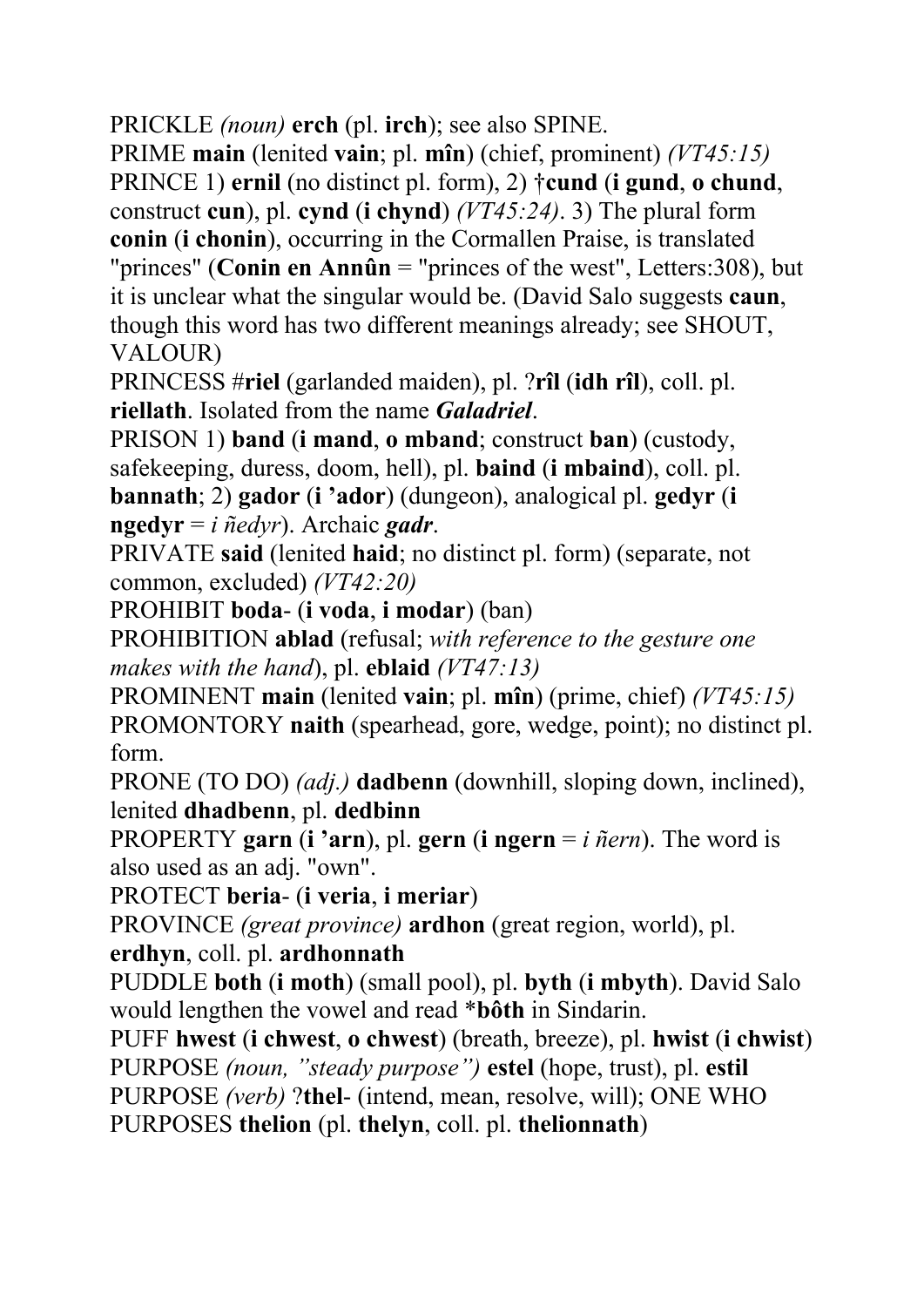## **<Q>**

QUARREL *(noun)* **cost** (**i gost**, **o chost**), pl. **cyst** (**i chyst**)

QUEEN 1) **rîs**, no distinct pl. except with article preceding (**idh rîs**);

coll. pl. ?**rissath**; 2) **rían** *("crown-gift")*, pl. **ríain** (**idh ríain**); 3) **bereth** (**i vereth**) (spouse), pl. **berith** (**i mberith**), 4) **ríen** (crowned lady), pl. ?**rîn** (**idh rîn**). The adjective **rîn** "crowned" may also be used as a noun "crowned woman" = "queen", but with no distinct pl. form except when article precedes (**idh rîn** again); coll. pl. **ríniath**. Note: a homophone means "remembrance".

QUENCH #**luithia**- (**i luithia**, **i luithiar**) (verbal stem isolated from **uluidhiad**, see WITHOUT QUENCHING)

QUICK **brêg** (sudden, lively), lenited **vrêg**, pl. **brîg** 

QUIET WATER **lorn** (anchorage, haven, harbour), pl. **lyrn** *(VT45:29)*  QUITE *(adv.)* **far** (sufficient, enough)

# **<R>**

RACE *(group of related people)* **nûr** (construct **nur**, pl. **nuir**). Note: homophones mean "sad" and "deep".

RADIANCE 1) **galad** (**i** ngalad  $=i$   $\tilde{n}alad$ ) (bright light, sunlight, brilliance, glittering reflection), pl. **gelaid** (**in gelaid** = *i ñgelaid*), 2) **glaw** (**i 'law**), pl. **gloe** (**in gloe**), 3) **thîl**; no distinct pl. form, coll. pl. ?**thiliath**.

 4) **fae** (soul, spirit). No distinct pl. form, 4) **faer** (spirit). No distinct pl. form. *(MR:349)*. RADIANCE OF LAURELIN **glawar** (**i 'lawar**) (sunlight, gold), pl. **glewair** (**in glewair**) *(VT41:10)*

RADIANT **faen** (white). No distinct pl. form.

RAIN *(vb.)* **eilia**-, impersonal 3rd singular **uil** "it rains". (In

"Noldorin", the impersonal form was "oeil" = *öil*, later *eil*.)

RAIN **ross** (construct **ros**) (foam, dew, spray [of fall or fountain]), pl. **ryss** (**idh ryss**). *(Letters:282)* Note: homophones mean "reddish,

russet, copper-coloured, red-haired" and also "polished metal, glitter".

RAINBOW 1) **eilian** (pl. **eiliain**). Archaic **elianw**, hence maybe coll.

pl. **eilianwath**. 2) **ninniach** (pl. **ninniaich**). The word appears to mean \*"slender-crossing".

RAINY **rost** (pl. **ryst**)

RAISE **ortha**- (**i ortha**, **in orthar**); RAISING *(gerund)* **orthad** *(MR:373)*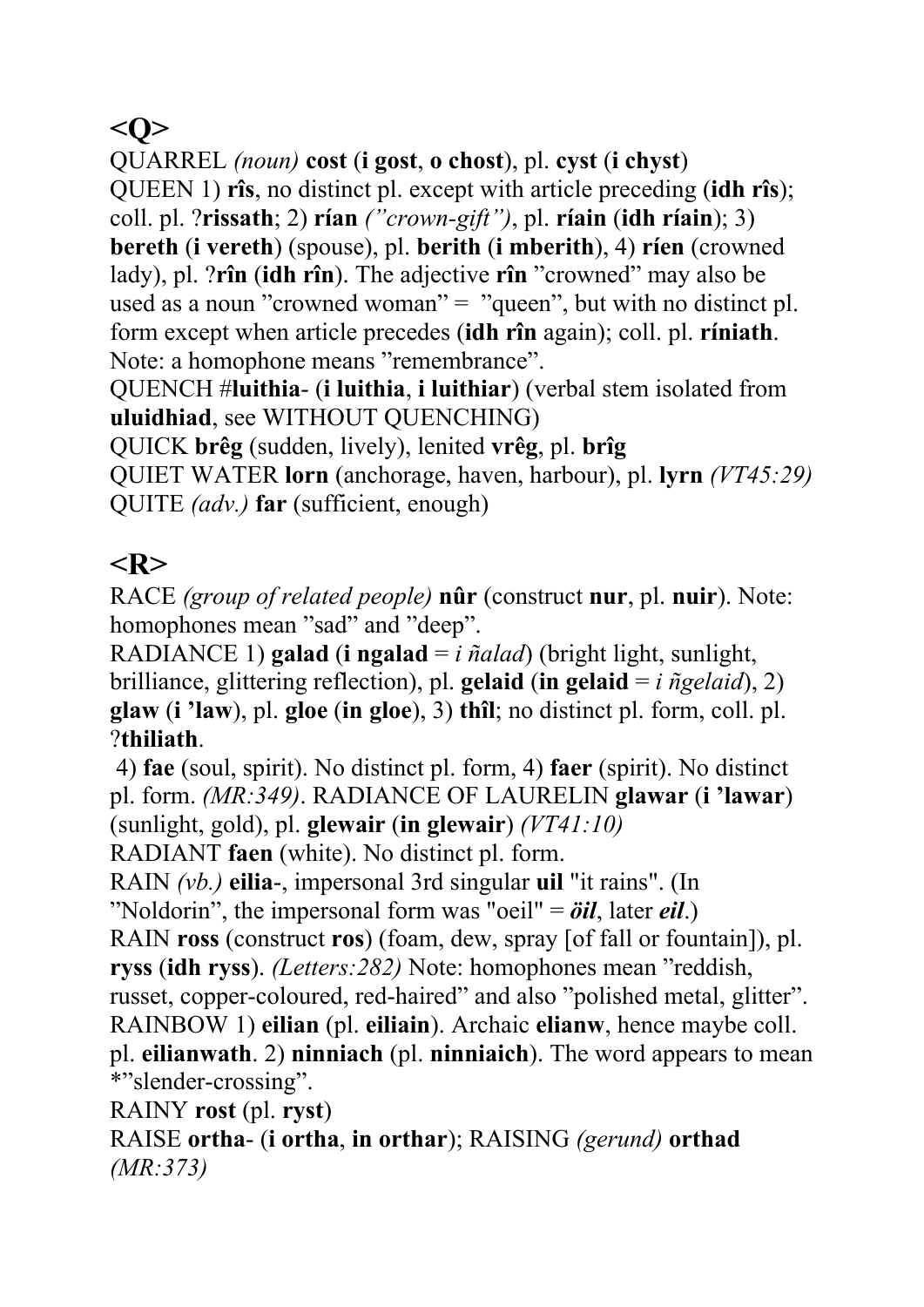RANGE OF MOUNTAIN PEAKS **aeglir** (no distinct pl. form); RANGE OF MOUNTAINS **orodrim** (itself a coll. pl. of **orod**  "mountain")

RANSOM **danwedh** (**i nanwedh**, **o ndanwedh**), pl. **nenwidh** (**i ndenwidh**)

RAPID **legrin** (swift), no distinct pl. form.

RAT **nâr** (construct **nar**, pl. **nair**)

RATHER **sennui** (instead) *(SD:128-31)*

RAVINE (?) **falch** (deep cleft), pl. **felch**

RAVINE 1) **iaw** (cleft, gulf), pl. **ioe**. Note: a homophone means

"corn". 2) **ress** (construct **res**), pl. **riss** (**idh riss**), 3) **rest** (cleft, cut),

pl. **rist** (**idh rist**), 4) **riss** (construct **ris**), no distinct pl. except with article (**idh riss**)

RE- *(as prefix)* **ad**-, also meaning "back, again, second"

READINESS FOR ACTION **hûr** (**i chûr**, **o chûr**, construct **hur**) (vigor, fiery spirit), pl. **huir** (**i chuir**) if there is a pl.

REALM **ardh** (region), pl. **erdh**

REAP **critha**- (**i gritha**, **i chrithar**)

REAR **tele** (**i dele**, **o thele**) (end, hindmost part), pl. **teli** (**i theli**). In "Noldorin", the pl. was *telei* (LR:392 s.v. *TELES*). PERSON OR THING AT THE REAR **teler** (**i deler**), pl. *telir* (**i thelir**), coll. pl. *telerrim* (when used of the people of the *Teleri*, PM:385) IN THE REAR OF *(prep.)* **adel**, probably followed by soft mutation RECITE POEM **glir**- (**i 'lîr**, **in glirir**) (sing)

RECKON 1) #**genedia**- (**i 'enedia**, **i ngenediar** = *i ñenediar*), verbal stem isolated from the gerund **genediad** (see RECKONING). 2) \***nedia**- (count, number) (**i nedia**, **in nediar**). Cited in archaic form "*noedia*" = **nödia**- (LR:378 s.v. *NOT*). 3) **gonod**- (**i 'onod**, **i ngenedir** = *i ñenedir*) (count up, sum up), pa.t. **gonont**

RECKONING 1) **genediad** (**i 'enediad**) (count), pl. **genediaid** (**i ngenediaid** =  $i$  *ñenediaid*) if there is a pl. Used = "calendar" in the King's Letter. 2) \***gonoded** (**i** '**onoded**), pl. **genedid** (**i ngededid** =  $i$ *ñededid*). Archaic pl. \***gönödid**. Also #**nediad** (pl. **nediaid**), isolated from **arnediad** (see below). WITHOUT RECKONING **arnediad** (unnumbered, numberless), pl. ?**arnediaid**. Since the word literally means "without reckoning" (**ar + nediad**) it is unclear whether it would pluralize as a common adjective. – Alternative form *arneidiad (VT46:6)*.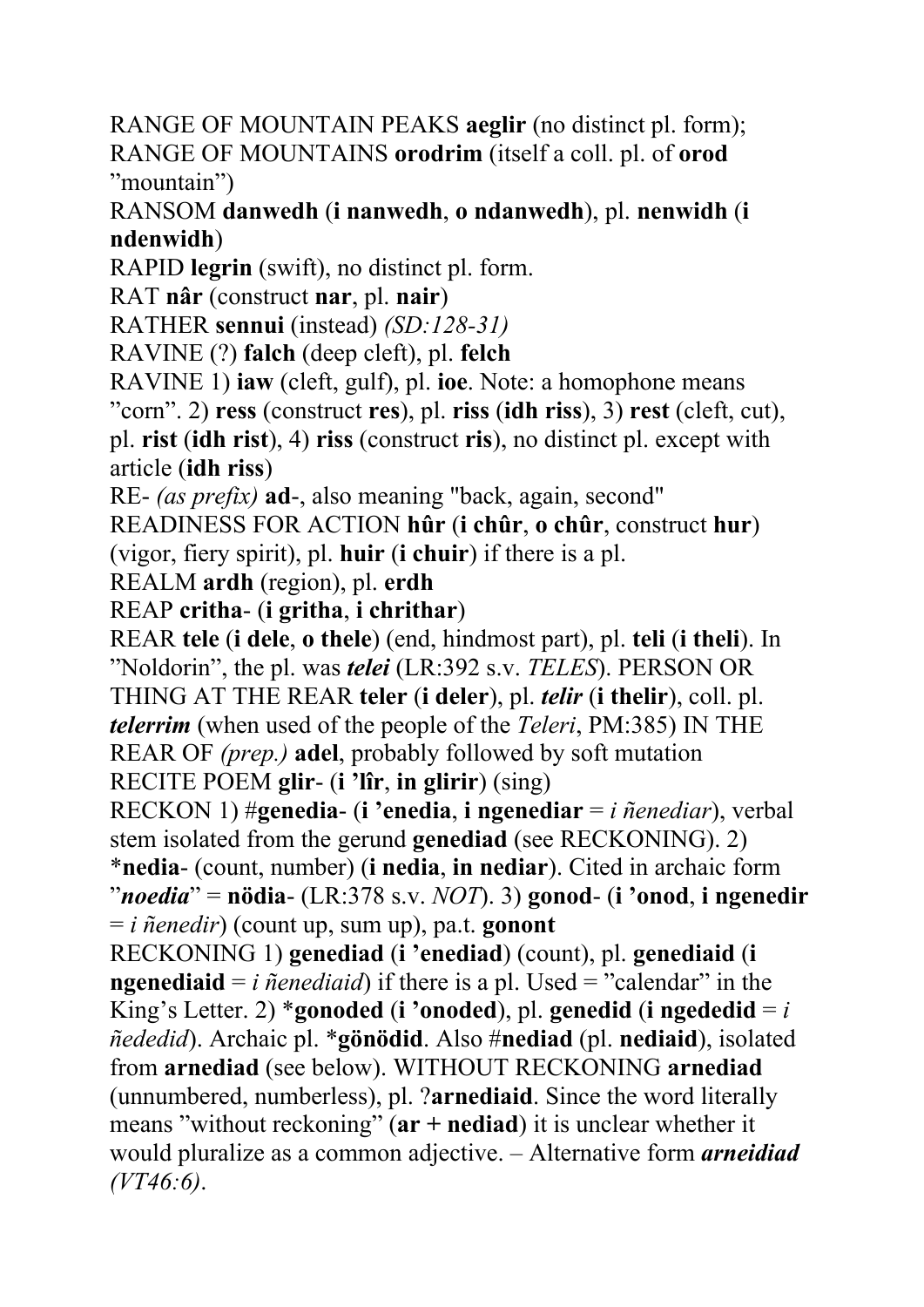RECOUNT **trenar**- (**i drenar**, **i threnerir**) (tell to end), pa.t. **trenor** RED 1) **caran** (lenited **garan**, pl. **cerain**). Also **carn** (lenited **garn**, pl. **cern**), 2) **coll** (scarlet), lenited **goll**, pl. **cyll** *(VT45:15, 24)*. Note: homophones mean "hollow" and also "cloak". 3) **born** (hot), lenited **vorn**, pl. **byrn**, 4) *(fiery red)* **naru** (analogical pl. **nery**). The archaic fom *narw* is also listed (LR:374 s.v.  $NAR^7$ ). 5) **rhosc** (russet, brown), lenited ?**throsc** or ?**rosc** *(the lenition product of rh is uncertain)*, pl. **rhysc**. Cf. also RUDDY *(of face)* **crann** (lenited **grann**, pl. **crain**). RED, REDDISH **gaer** (copper-coloured, ruddy); lenited **'aear**; no distinct pl. form. (This is a suggested Sindarin form of "Noldorin" *goer*.) Note: homophones mean "dreadful, awful, fearful; holy" and also "sea". FIERY RED **ruin** (burning); no distinct pl. form. Also used as noun "red flame, blazing fire". *(Silm app, entry ruin; PM:366)* Note: a homophone means "slot, spoor, track, footprint". RED FLAME **ruin** (no distinct pl. form except with article: **idh ruin**) (blazing fire). Also used as an adj. "fiery red, burning". *(Silm app, entry ruin; PM:366)*

REDDISH **ross** (russet, copper-coloured, red-haired), pl. **ryss**. *(PM:366, VT41:9)* Note: homophones mean ""foam, rain, dew, spray" and also "polished metal, glitter" *)*

RED-HAIRED **ross** (russet, copper-coloured, reddish), pl. **ryss**. *(PM:366, VT41:9)* Note: homophones mean ""foam, rain, dew, spray" and also "polished metal, glitter".

REED **lisc**, no distinct pl. form.

REEK *(noun)* **osp** (smoke), pl. **ysp**

REFLECTED: *GLITTERING (REFLECTED) LIGHT* **rill** (construct **ril**) (brilliance, flame), no distinct pl. form except with article (**idh rill**).

REFLECTION *(glittering reflection)* **galad** (**i ngalad** = *i ñalad*) (bright light, sunlight, brilliance, radiance), pl. **gelaid** (**in gelaid**  $= i$ *ñgelaid*)

REFUSAL 1) **avad** (reluctance), pl. **evaid**, 2) **ablad** (prohibition; *with reference to the gesture one makes with the hand*), pl. **eblaid** *(VT47:13)*

REGIMENT **gwaith** (**i 'waith**) (manhood, manpower, troop of ablebodied men, host, people, region; wilderness), no distinct pl. form except with article (**in gwaith**)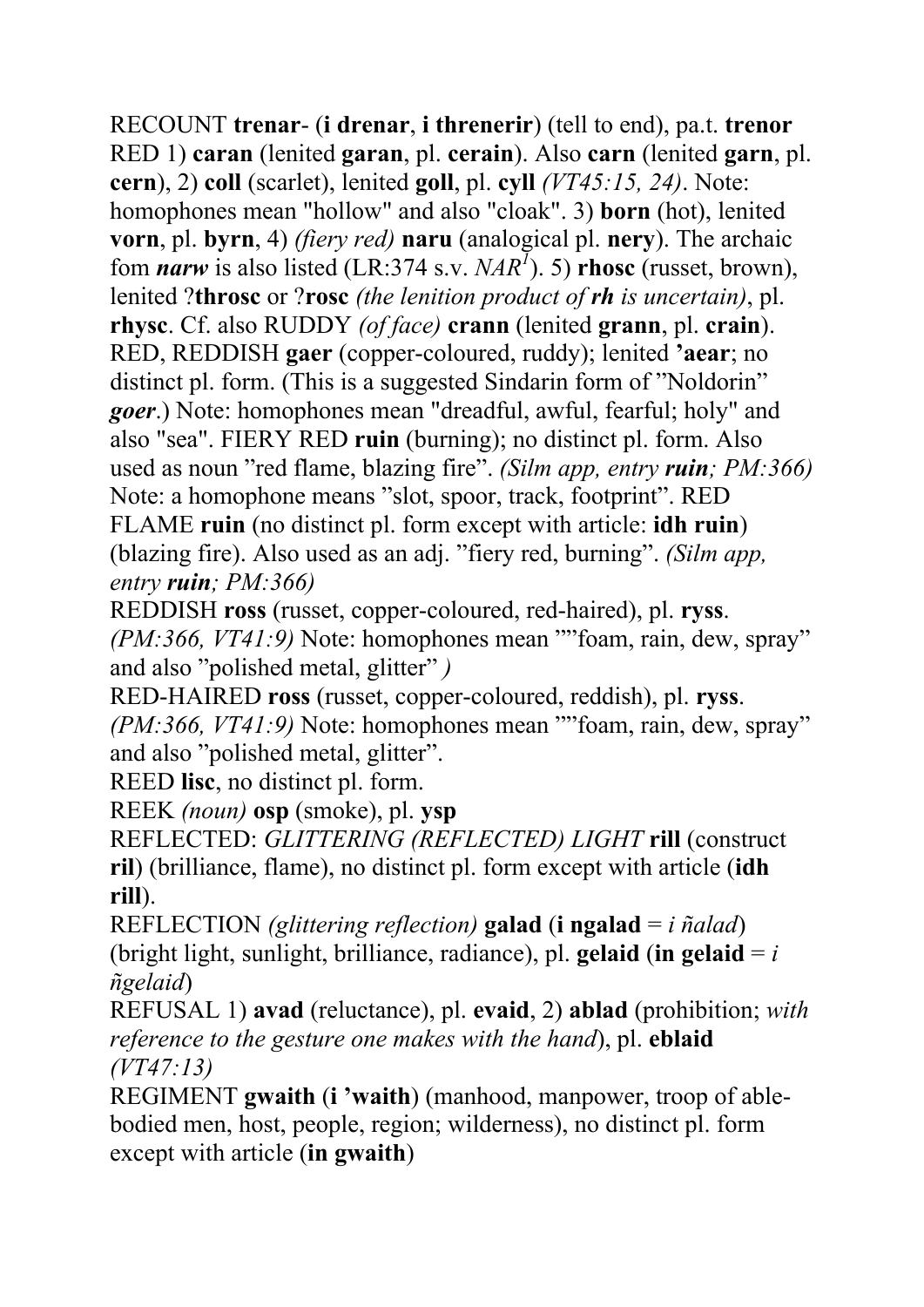REGION 1) **ardh** (realm), pl. **erdh**, also in augmented form **ardhon** (great region, great province, world), pl. **erdhyn**, coll. pl.

**ardhonnath**. 2) **dôr** (**i nôr**, construct *dor*) (dwelling place, land), pl. **dŷr** (**i ndŷr**) *(WJ:413)*, 3) **gardh** (**i 'ardh**) (bounded or defined place), pl. **gerdh** (**i ngerdh** = *i ñerdh*), 4) **gwaith** (**i 'waith**) (manhood, manpower, troop of able-bodied men, host, regiment, people, wilderness), no distinct pl. form except with article (**in gwaith**). REGION OF STARS **Gilwen** (Quenya *Ilmen*), also **Gilith**. In the *Etymologies*, this word is derived from a root *GIL* (LR:358) and would then have the form **'Ilwen** (**'Ilwith**) when lenited. But in a later source, Tolkien cited the relevant root as *ÑGIL* (MR:388), and the lenited form would then be **Ngilwen** (**Ngilwith**). KING OF A REGION **aran** (pl. *erain*)

RELEASE (*verb*, = "to free") **adleitha**- (**i adleitha**, **in adleithar**); also **adleg**- (**i adleg**, **in edlegir**), pa.t. **adlenc**, pp. **adlengen**, pl. **edlengin**). RELEASE *(noun)* 1) **adleithian**, pl. **adleithiain**, 2) **leithian** (freeing), pl. **leithiain**

RELUCTANCE **avad** (refusal)

REMAIN **dartha**- (**i dhartha**, **i narthar**) (stay, wait, last, endure) *(VT45:8)*

REMEMBRANCE **rîn** (construct **rin**), no distinct pl. form except with article (**idh rîn**) *(PM:372)*, coll. pl. ?**ríniath**.

REMOTE *(adjective)* 1) **\*gwachae** (far away), lenited **'wachae**, no distinct pl. form. The form occurring in the primary source, #*gwahae*, must represent the late Gondorian pronunciantion with **h** for **ch**

*(PM:186)*. 2) **hae** (far, distant, on the other side, further); lenited **chae**; no distinct pl. form, 3) \***haer** (far, distant), lenited **chaer**; no distinct pl. form. *(Tentative correction of "haen" in VT45:20; compare Quenya haira.)* 

REND **narcha**- (**i narcha**, **in narchar**)

RENEWAL **cîl** (**i gîl**, **o chîl**), no distinct pl. form except with article (**i chîl**), coll. pl. ?**cíliath**. *(VT48:8)*. A homophone means "cleft, pass between hills, cleft".

RENEWED **cŷr** (lenited **gŷr**; no distinct pl. form) *(VT48:7-8)*. Another form, **cîr**, clashes with the word for "ship".

REPLY *(noun; a reply giving new information)* **dangweth** (**i nangweth**, **o ndangweth**) (answer), pl. **dengwith** (**i ndengwith**) REPOSE **îdh** (rest), no distinct pl. form even if there could be a pl.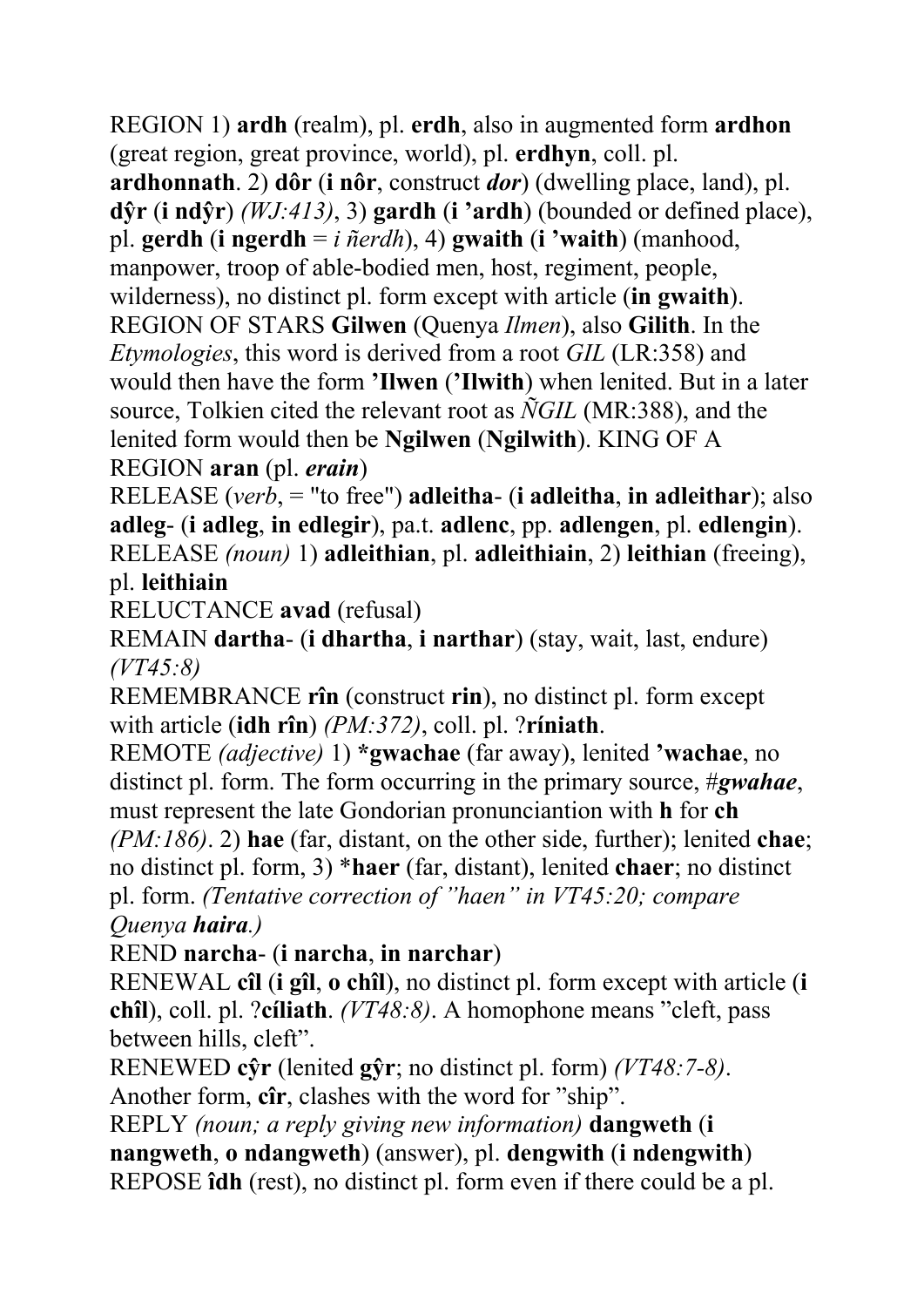RESERVE, see SET ASIDE

RESOLVE *(vb.)* ?**thel**- (intend, mean, purpose, will)

RESONANT *(of strings)* **tong** (lenited **dong**; pl. **tyng**) (tight, taut)

RESPITE **post** (**i bost**, **o phost**) (pause, halt, rest, cessation), pl. **pyst** (**i physt**)

RESPONSE **dambeth** (**i nambeth**, **o ndambeth**) (answer), pl. **dembith** (**i ndembith**) *(PM:395)*

REST *(noun)* 1) **îdh** (repose), no distinct pl. form even if there could be a pl. 2) **post** (**i bost**, **o phost**) (pause, halt, cessation, respite), pl. **pyst** (**i physt**),

RESTING: this is the etymological meaning of the word for "bed" (**haust**); see *BED*. RESTING PLACE **caew** (**i gaew**, **o chaew**) (lair). No distinct pl. form except with article (**i chaew**).

RETAIN **heb**- (**i chêb**, **i chebir**) (keep)

REUNION (reuniting) **aderthad** (**ad**- "re" + #**erthad** "union"), pl. **aderthaid**.

REUNITE #**adertha**- (**i adertha**, **in aderthar**), verbal stem isolated from **aderthad**, see REUNION.

REVENGE, see VENGEANCE

RIDER **rochben** (pl. *rochbin* or **rechbin**, with article **idh rochbin**/**rechbin**), coll. pl. **rochbiniath** *(WJ:376; the pl.* **rechbin** *is there cited in archaic form "roechbin" = röchbin).*

RIDER 1) **rochon**, pl. **rechyn** (**idh rechyn**), coll. pl. **rochonnath** *(UT:313)*, 2) **rochir** (knight, horse-lord), no distinct pl. form except with article (**idh rochir**), coll. pl. *rochirrim (UT:318, Letters:178, 282)*

RIDGE **pind** (**i bind**, **o phind**, construct **pin**), no distinct pl. form except with article (**i phind**), coll. pl. *pinnath*. STONE RIDGE **ceber** (**i geber**, **o cheber**) (spike, stake), pl. **cebir** (**i chebir**). A lenited pl. form occurs in the name **Sarn Gebir**.

RIGHT 1) *(adj, of direction)*, also used as noun "right hand": **fuir** (north), pl. **fŷr** *(VT42:20)*. In "Noldorin" the word appeared as ("foeir" =) **föir**, **feir** (LR:382 s.v. *PHOR*). 2) *(direction, not "correct")* **fôr** (north), pl. **fŷr**. 3) *(straight)* **tîr** (lenited **dîr**, no distinct pl. form) Note: a homophone means "looking, view, glance" (noun). RIGHT HAND, RIGHT SIDE **forvo**, pl. **forvoe** *(VT47:6)*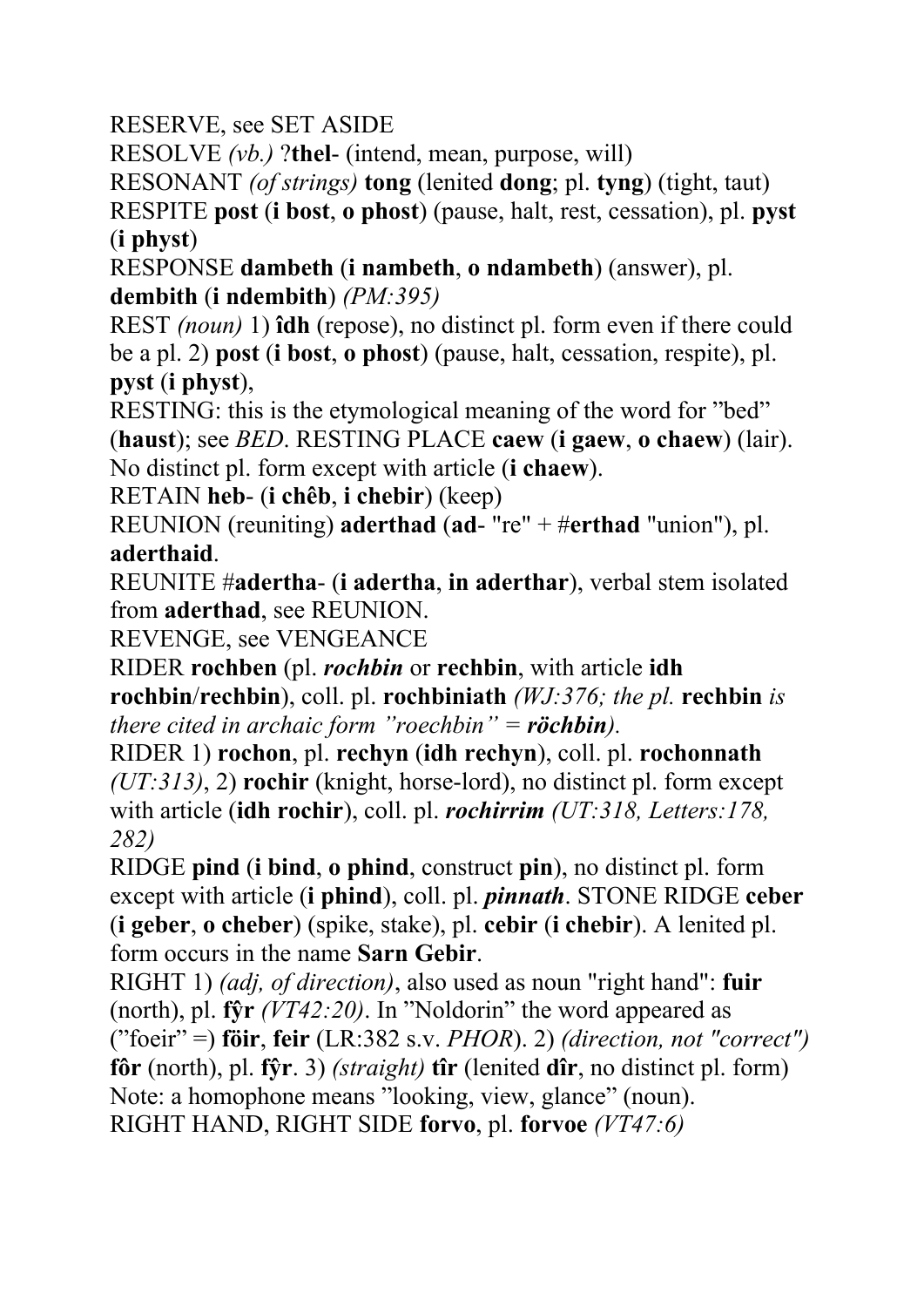RIGHT); RIGHT-HANDED **forgam** (pl. **fergaim**, for archaic **förgeim**)

RIGID **tharn** (sapless, stiff, withered), pl. **thern** 

RILL (RIVER) **sîr** (**i hîr**, **o sîr**), in compounds -**hir** or -**hír**; no distinct pl. form except with article (**i sîr**), coll. pl. *siriath*. Note: **sîr** is also the adverb "today".

RING *(outer ring or circle)* **echor** (pl. **echyr**). It is unclear what the Sindarin word for an ornamental ring is; the cognate of Quenya *corma* would be \***corf** (**i gorf**, **o chorf**; pl. **cyrf**, **i chyrf**, coll. pl. **corvath**). RING FINGER **lebent** (pl. **lebint**) *(VT48:5)*, also called **nethig**. The word means "little sister", but was used in children's play for the ring finger. *(VT47:14, 38-39, VT48:48:6, 17)*

RINGING OF BELLS **nelladel** (pl. **nelledil**)

RINGLET **laus** (pl. **loes**, coll. pl. **losath**)

RINGLET **loch** (pl. **lych**)

RISE **eria**- (arise) (**i eria**, **in eriar**), pa.t. **erias** *(VT46:7)* 

RIVER *(long, large river with strong current)* **duin** (**i dhuin**), no distinct pl. form except with article (**i nuin**) *(VT48:24)*

RIVER 1) *(also = rill)* **sîr** (**i** hîr, **o** sîr), in compounds **sir**- or -hir or **hír**; no distinct pl. form except with article (**i sîr**), coll. pl. *siriath*. Note: **sîr** is also the adverb "today". 2) **celon** (**i gelon**, **o chelon**), pl.

**celyn** (pl. **i chelyn**), 3) The word **lind** "singer" may also be used of rivers (see SINGER). *(WJ.309)*. LARGE RIVER **duin** (**i dhuin**), no distinct pl. form except with article (**i nuin**), coll. pl. *duinath*

*(Names*:179, *PM:54)*; compare the river-name **Anduin**, "long river".

GREAT RIVER **sirion** (**i hirion**, **o sirion**), pl. **siryn** (**i siryn**);

compare Sirion as the name of a river in Beleriand. MOUTH

(OUTFLOW) OF A RIVER **ethir** (estuary), no distinct pl. form, but coll. pl. **ethiriath**. Note: a homophone means "spy".

RIVERBANK **duirro** (**i dhuirro**), pl. **duirroe** (**i nuirroe**) *(VT46:10)* RIVERBED **rath** (climb, climbing path, street, course), pl. **raist** (**idh raist**) *(UT:255)*

ROAD **mên** (**i vên**, construct *men*, in compounds -**ven**) (way), pl. **mîn** (**i mîn**). Cf. also: VALLEY *(long narrow valley with a road or watercourse running through it lengthwise)* **imrath** (pl. **imraith**) ROARING NOISE **raw** (rush), pl. **roe** (**idh roe**)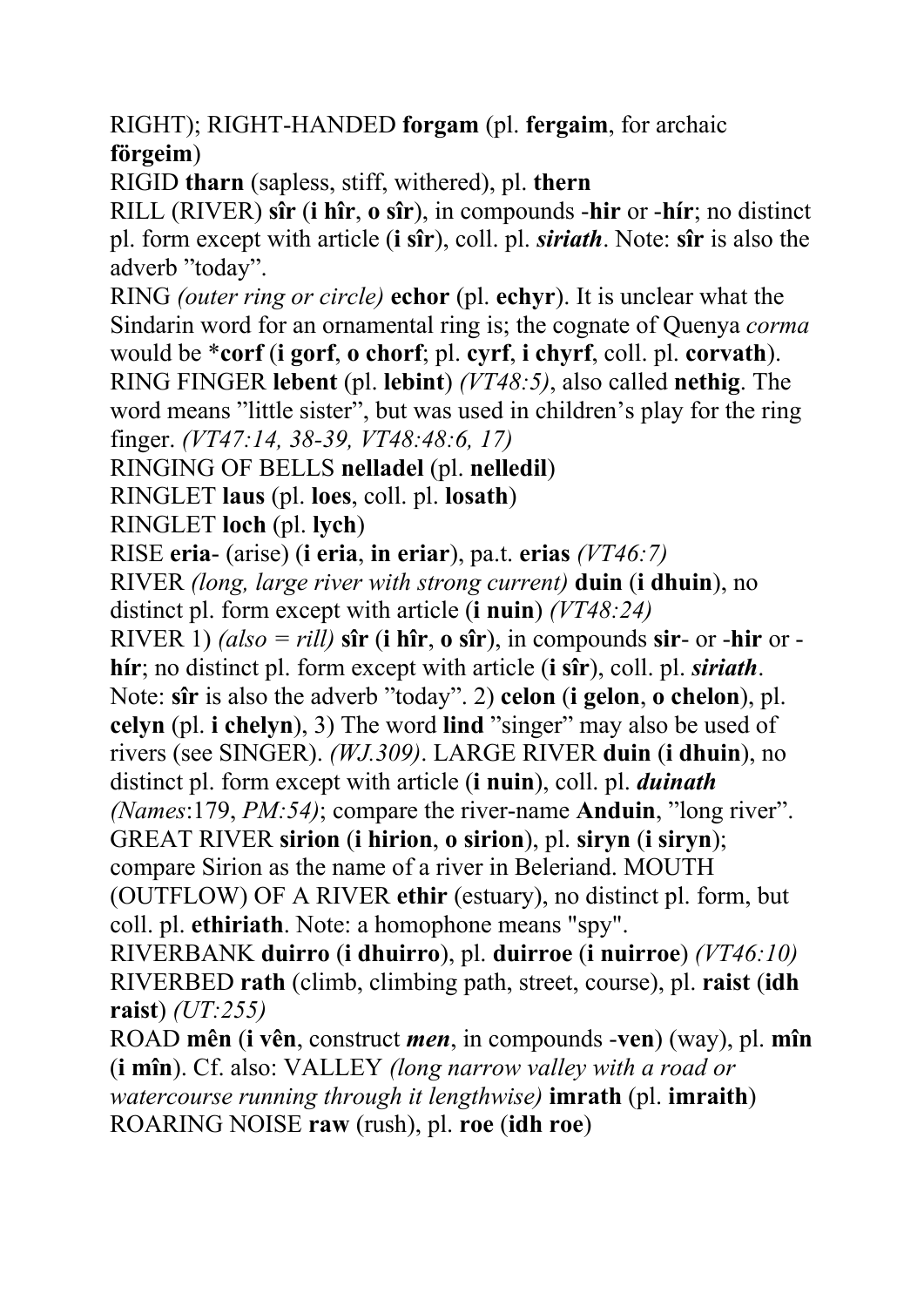ROCK **gond** (**i 'ond**, construct **gon**) (great stone), pl. **gynd** (**i ngynd** = *i ñynd*), coll. pl. **gonnath** *(Letters:410)*. TOOTH OF ROCK **carag** (**i garag**, **o charag**) (spike), pl. **ceraig** (**i cheraig**)

ROCKHEWN HALL !**rhûd** (construct **rhud**, with article ?**i thrûd** or ?**i rûd** – *the lenition product of rh- is uncertain)* (dwelling

underground, artificial cave, mine), pl. **rhuid** (?**idh ruid**). *(PM:365)*

ROOF *(noun, high roof)* **telu** (**i delu**, **o thelu**) (dome), pl. **tely** (**i thely**); ROOF, ROOFING **tobas** (**i dobas**, **o thobas**), pl. **tebais** (**i thebais**) for archaic pl. **töbais** *(VT46:19)*

ROOF *(verb.)* **orthel**- (**i orthel**, **in erthelir** for archaic **in örthelir**) (screen above); ROOF OVER **toba**- (**i doba**, **i thobar**) (cover). Cited as a "Noldorin" infinitive in -**o** *(tobo)*.

ROOM, see CHAMBER

ROOT 1) **thond** (construct **thon**; pl. **thynd**; coll. pl. **thonnath**), 2) **thonnas**, pl. **thennais** (archaic \***thönnais**) *(VT46:16)*, 3) **thund** (construct **thun**; pl. **thynd**; coll. pl. **thunnath**) *(VT46:16)*, 4) *(esp. of edible roots)* **solch** (**i holch**, **o solch**), pl. **sylch** (**i sylch**)

ROSE **meril** (**i veril**), no distinct pl. form except with article (**i meril**), coll. pl. ?**merillath**. The word is attested as the Sindarin equivalent of the name Rose (SD:128-31)

ROTTEN **thaw** (corrupt), pl. **thoe** 

ROUND **corn** (circular, globed), lenited **gorn**, pl. **cyrn**. The word is also used as a noun "circle". ROUND BREAD **basgorn** (loaf) (**i masgorn**), pl. **besgyrn** (**i mbesgyrn**). ROUND KNOB **dolt** (**i dholt**) (boss), pl. *dylt*

ROW **tî** (**i dî**, **o thî**) (line), no distinct pl. form except with article (**i thî**), coll. pl. **tíath**; ROW OF TEETH **anc** (jaw), pl. **ainc**, coll. pl. **angath**.

ROYAL *(adj. prefix)* **ar**- (noble, high). In the form **ar**(**a**)- this is an element in the names of the kings of Arnor and Arthedain. ROYAL **arn** (noble), pl. **ern**

RUDDY 1) *(of face)* **crann** (lenited **grann**, pl. **crain**), 2) **gruin**

(lenited '**ruin**, no distinct pl. form), 3) **gaer** (copper-coloured, red, reddish); lenited **'aear**; no distinct pl. form. (This is a suggested Sindarin form of "Noldorin" **goer**.) Note: homophones mean "dreadful, awful, fearful; holy" and also "sea".

RUN *(verb)* 1) **nor**- (**i nôr**, **in nerir**). Only attested as imperative **noro!** 2) \***yr**-. Only the "Old Noldorin" form *yurine* "I run" is given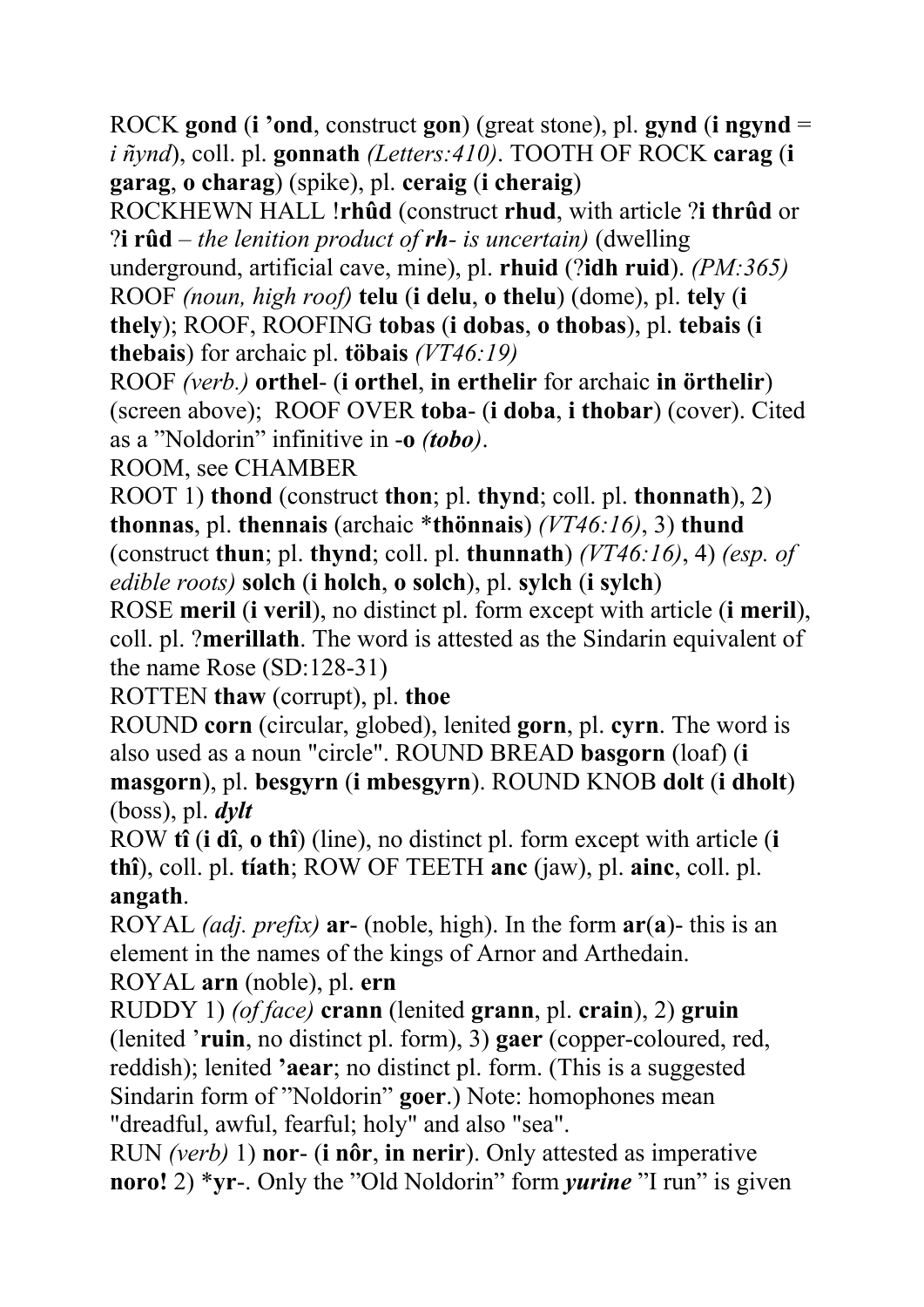in the source; the verbal stem would become \***ior**- in "Noldorin", but apparently \***yr**- in Sindarin. Compare COURSE, q.v., where the words come from the same root *YUR*-. RUNNING *(adj.)* **cell** (of water: flowing), lenited **gell**; pl. **cill**

RUNE **certh** (**i gerth**, **o cherth**), pl. *cirth* (**i chirth**). RUNE-ROW (collection of runes) **certhas** (**i gerthas**, **o cherthas**), pl. **certhais** (**i cherthais**). LONG RUNE-ROW (a certain system of runes) **Angerthas** (**and** + **certhas**).

RUSH *(noun, roaring noise)* 1) **raw** (pl. **roe**, **idh roe**) RUSH *(verb)* **rib**- (**i rîb**, **idh ribir**) (fly, fling)

RUSHING *(adj.)* 1) **rimp** (flying), no distinct pl. form; 2) **alag** (impetuous), pl. **elaig**; also **alagon** (pl. **elegyn**); 3) **ascar** (impetuous, violent), pl. **escair**. Also spelt **asgar** (pl. **esgair**).

RUSSET **rhosc** (red, brown), lenited ?**throsc** or ?**rosc** *(the lenition product of rh is uncertain)*, pl. **rhysc**

RUSTLING SOUND (also = "whisper") \***lhoss** (?**i thloss** or ?**i loss** *[the lenition product of lh is uncertain]*, construct **lhos**), pl. **lhyss** (?**i lyss**). – Suggested Sindarin form of "Noldorin" *thloss*, *floss*.

RUSTLING SOUND *(noun)* \***rhoss** (?**i thross** or ?**i ross** *– the lenition product of rh- is uncertain*; construct **rhos**) (whisper), pl. **rhyss** (?**idh ryss**). – Suggested S form of "N" **thross**.

# **<S>**

SAD 1) **dem** (gloomy), lenited **dhem**, pl. **dhim**; 2) **naer** (dreadful, lamentable, woeful); no distinct pl. form. 3) **nûr** (pl. **nuir**). Note: homophones mean "deep" and "race".

SADNESS **dim** (**i dhim**) (gloom), no distinct pl. form except with article (**i nim**) if there are any pl. forms. Note: a homophone means "stair".

SAFEKEEPING **band** (**i mand**, **o mband**; construct **ban**) (custody, prison, duress, doom, hell), pl. **baind** (**i mbaind**), coll. pl. **bannath**. SAGA **narn** (tale, versified tale to be spoken rather than sung), pl. *nern*

SAIL *(verb)* **renia**- (fly, wander, stray) (**i renia**, **idh reniar**) SAILOR **cirion** (**i girion**) (shipman), pl. **ciryn** (**i chíryn**), coll. pl. **cirionnath**.

SALVATION, see SAVING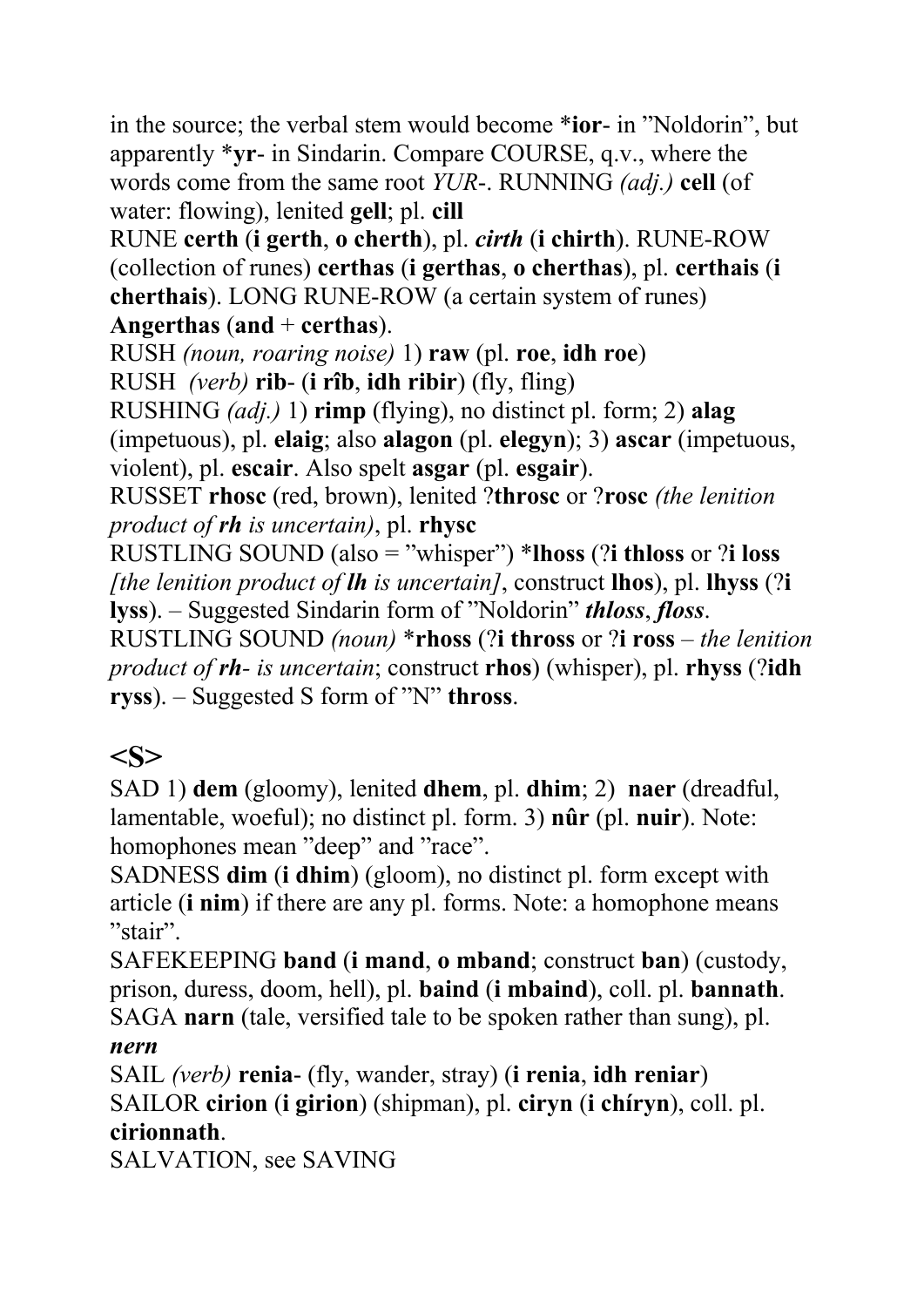SALVE **glaew** (**i 'laew**), no distinct form in pl, but with article **in glaew**

SANCTUARY **iaun** (holy place, fane), pl. **ioen**, coll. pl. **ionath** SAND **lith** (sand, dust) *(Names:178)*, no distinct pl. form.

SAPLESS **tharn** (stiff, rigid, withered), pl. **thern** 

SAVING *(salvation)* **edraith** (no distinct pl. form if there is a pl.) SAY **ped**- (**i** *bêd***, i phedir**) (speak), pa.t. **pent** (attested in mutated form -*phent*); the imperative *pedo* is also attested.

SCARLET **coll** (red), lenited **goll**, pl. **cyll** *(VT45:15, 24)*. Note: homophones mean "hollow" and also "cloak".

SCORN **iaew** (mocking); no distinct pl. form. TREAT WITH SCORN **eitha**- (prick with a sharp point, stab, insult) (**i eitha**, **in eithar**)

SCRATCH **\*rhib**- (?**i thrîb** or ?**i rîb** – *the lenition product of rh- is uncertain*; pl. "those who scratch" ?**i ribir**).

SCREEN *(noun)* **escal** (veil, cover that hides), pl. **escail**. Also spelt **esgal** (pl. **esgail**).

SCREEN *(verb)* **haltha**- (**i chaltha**, **i chalthar**); SCREEN ABOVE **orthel**- (**i orthel**, **in erthelir** for archaic **in örthelir**) (to roof)

SEA **aear** (ocean); pl. **aeair**. The shorter form **aer** (for N *oer*) is maybe best avoided since it can be confused with **aer** "holy", unless the latter is actually a lenited form of **gaer**. Forms with **g**-,

representing an alternative concept of the word for "sea": **gaear** (**i 'aear**) (ocean), pl. **gaeair** (**i ngaeair** = *i ñaeair*) *(PM:363)*, also **gaer** (**i** 'aer, no distinct pl. form except with article: **i** ngaer =  $i$   $\tilde{n}$ *aer*), but homophones of the latter mean "reddish, copper-coloured, ruddy" and also "dreadful, awful, fearful; holy".

SEA SERPENT **limlug** ("fish-dragon"), pl. **limlyg**

SEASHELL **half** (**i chalf**, **o chalf**), pl. **helf** (**i chelf**), coll. pl. **halvath** SEASON OF AUTUMN **iavas**, pl. **iavais**, coll. pl. **iavassath**, also **lasbelin** ("leaf-withering"), no distinct pl. form. Coll. pl. **lasbeliniath**. SEASON OF FADING **firith** (no distinct pl. form)

SEASON OF STIRRING **echuir**. No distinct pl. form.

SEASON OF SUMMER **laer** (no distinct pl. form). Note: a homophone means "song".

SEAWEED **uil** (no distinct pl. form). Also **aeruil**. No distinct pl. form. *(In "Noldorin" oeruil.)*

SECOND *(adjective)* 1) **tadui** (lenited **dadui**; no distinct pl. form), 2) **edwen** (pl. **edwin**). SECOND-IN-COMMAND **taid** (**i daid**, **o thaid**),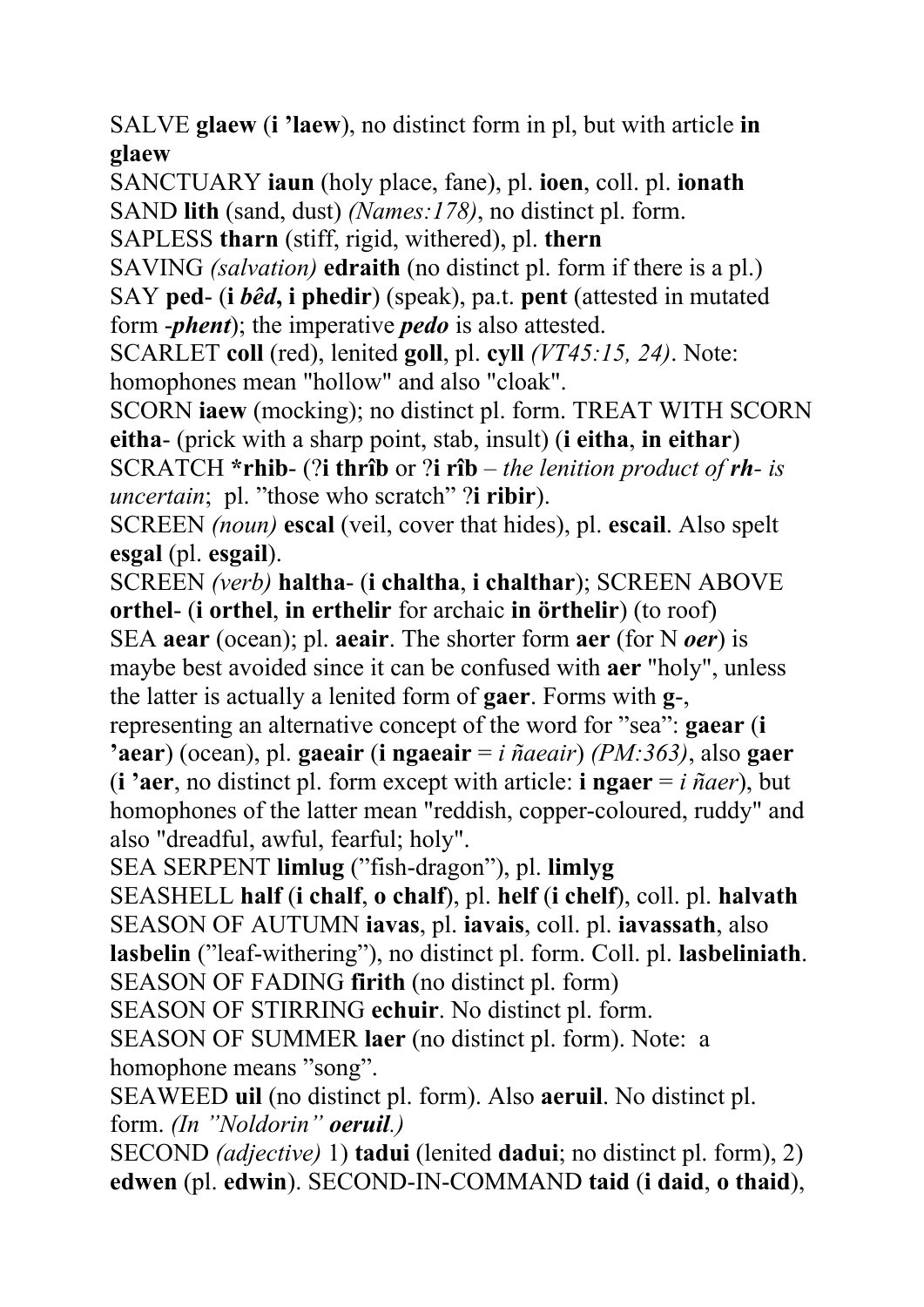no distinct pl. form except with article (**i thaid**). The word is also used as adj. "supporting".

SECOND *(as prefix)* **ad**-, also meaning "back, again, re-", e.g. **aderthad** "Reunion", and also in the term for SECOND TWILIGHT. **aduial** (evendim, the time of evening when the stars come out), pl. **aduiail**.

SECRET *(adjective)* 1) **thurin** (hidden); no distinct pl. form, 2) **dolen** (hidden), lenited **dholen**, pl. *dolin*; SECRET LORE \***golu** (**i** ngolu =  $i$  $ñolu$ , **o** n'golu = *o*  $ñgolu$  (secret lore), analogical pl. gely (in gely = *i ñgely*) if there is a pl. Archaic *golw*, hence **golwath** as the likely coll. pl.

SEE **cen**- (**i gên**, **i chenir**), also **tíra**- (**i díra**, **i thírar**), the latter rather meaning "watch". SEEING #**cened** (**i gened**) (sight), pl. **cenid** (**i chenid**) if there is a pl. Isolated from **cenedril**, see *MIRROR*. SEEING STONE \***gwachaedir** (**i 'wachaedir**) (palantír), no distinct pl. form.

except with article (**in gwachaedir**); coll. pl. **?gwachaediriath** or

?**gwachadirnath** (the latter assuming that -**dir** is reduced from older **dirn**) The form occurring in the primary source, *gwahaedir*, must represent the late Gondorian pronunciation with **h** for **ch** *(PM:186)* SEED **eredh** (germ), pl. **eridh**

SEEM **thia**- (appear)

SENSIBLE **noen** (wise). Pl. form (if any) uncertain. The archaic form of the word is given as **nohen** *(VT46:7)*, which would have the pl. form **nöhin**. If the regular change of **ö** to **e** occured before the loss of

**h**, the pl. form of **noen** could be ?**nain** for older ?**nein**.

SENTENCE *(juridical)* **baudh** (judgement) (**i vaudh**), pl. **boedh** (**i moedh**)

SEPARATE **said** (lenited **haid**; no distinct pl. form) (private, not common, excluded) *(VT42:20)*

### SEPTEMBER **Ivanneth**

SERPENT **lhûg** (construct **lhug**, with article ?**i thlûg** or ?**i lûg** – *the lenition product of lh is uncertain*) (snake, dragon), pl. **lhuig** (?**i luig**). SEA SERPENT **limlug** ("fish-dragon"), pl. **limlyg**

SERVE **buia**- (hold allegiance to) (**i vuia**, **i muiar**)

SET **penia**- (**i benia**, **i pheniar**) (fix). SET FREE **leitha**- (**i leitha**, **i leithar**). SET ASIDE **seidia**- (appropriate to special purpose or owner) (**i heidia**, **i seidiar**) *(VT42:20)*. SET VIGOROUSLY OUT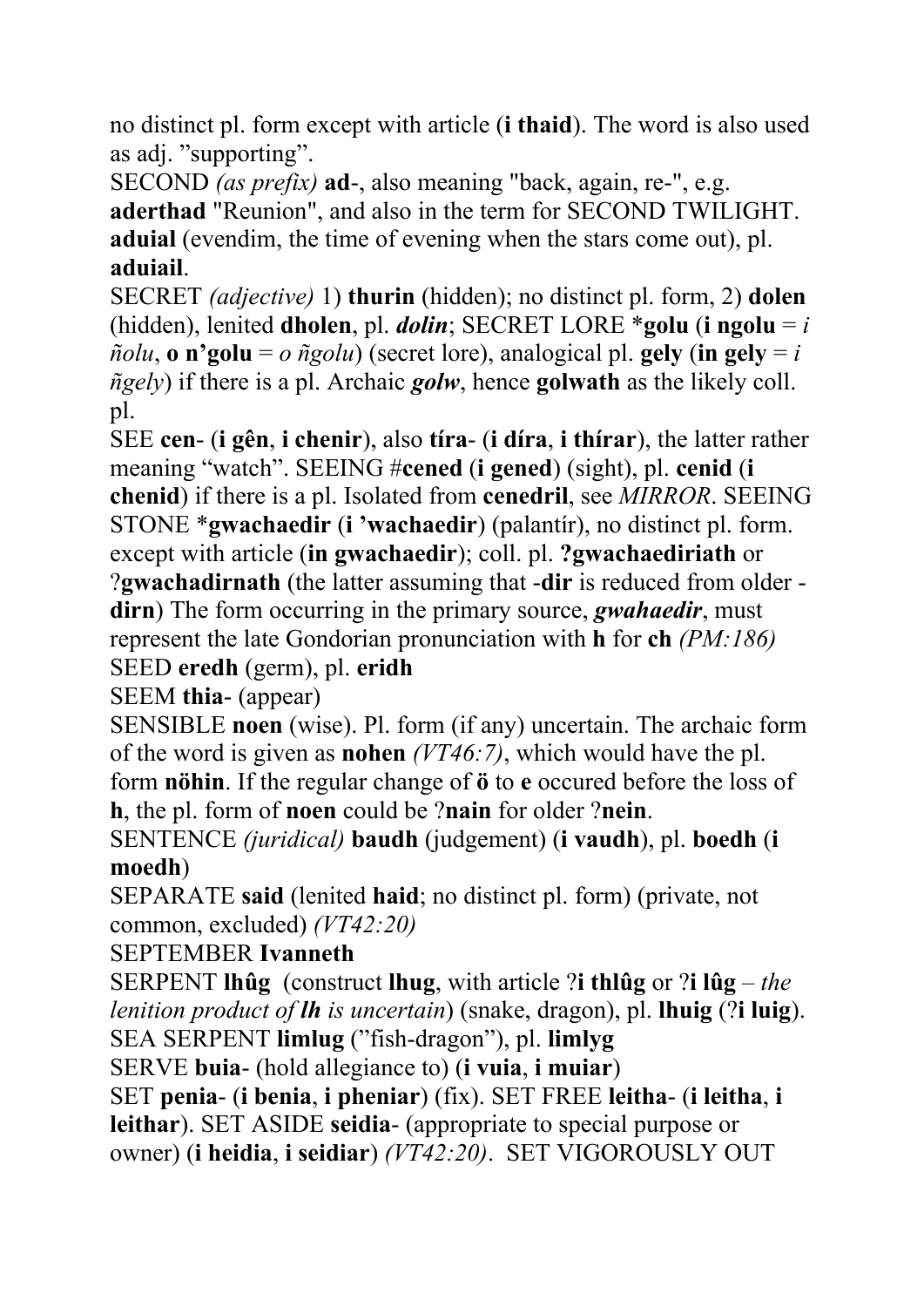TO DO **heria**- (**i cheria**, **i cheriar**) (have an impulse, be compelled to do something, begin suddenly and vigorously) *(VT45:22)*

SEVEN **odog** (also **odo** in Doriathrin Sindarin). SEVENTH **odothui**, **othui**, also **ochui** *(VT47:42)* 

SEXUAL DESIRE **îr** *(VT46:23)*

SHADE *(noun)* 1) **gwâth** (**i 'wâth**; construct **gwath**) (shadow, dim light), pl. **gwaith** (**in gwaith**) *(UT:261)*, 2) **dae** (**i dhae**) (shadow), no distinct pl. form except with article (**i nae**), 3) **lûm** (pl. **luim**). NIGHTSHADE **fuin** (gloom, darkness, night, dead of night); no distinct pl. form.

SHADOW 1) **morchant** (**i vorchant**), pl. *morchaint* (**i morchaint**). The literal meaning is "dark shape", referring to shadows with a recognizable form. 2) **dae** (**i dhae**) (shade), no distinct pl. form except with article (**i nae**). 3) **daew** (**i dhaew**), no distinct pl. form except with article (**i ndaew**) *(VT45:8)*. 4) **gwâth** (**i 'wâth**; construct **gwath**) (shade, dim light), pl. **gwaith** (**in gwaith**) *(UT:261)* 5) **muil** (**i vuil**) (twilight, dreariness, vagueness), no distinct pl. except with article (**i muil**), DARK SHADOW **dúath** (**i dhúath**) (nightshade), pl. **dúaith** (**i núaith**). Compare the **Ephel Dúath** or "Mountains of Shadow" forming th outer fence of Mordor, perhaps suggesting that **Dúath** is also the word used of Sauron as "the Shadow".

SHADOWED **hall** (veiled, hidden, shady); lenited **chall**; pl. **hail**. Note: a homophone means "high, exalted".

SHADOWY 1) **donn** (black, swart, swarty, shady) (lenited **dhonn**, pl. **dynn**). *(VT45:11)*. Also **dunn**- in compounds. 2) **gwathren** (dim), lenited **'wathren**; pl. **gwethrin**. (A lenited pl. is attested in the name *Ered Wethrin*, Shadowy Mountains.) 3) **gwathui** (lenited **'wathui**; no distinct pl. form) SHADOWY PEOPLE *(= people of Dunland)* **Gwathuirim** *(PM:330)*

SHADY 1) **donn** (black, swart, swarty, shadowy) (lenited **dhonn**, pl. **dynn**). *(VT45:11)*. Also **dunn**- in compounds. 2) **hall** (veiled, hidden, shadowed, shady); lenited **chall**; pl. **hail**. Note: a homophone means "high, exalted", 3) SHADY **lumren** (pl. **lymrin**)

SHAGGY HAIR **fast** (pl. **faist** if there is a pl.)

SHALLOW LAKE **lô** (fenland), pl. **lŷ**

SHAPE *(verb)* **echad**- (**i echad**, **in echedir**) (fashion, make), pa.t. *echant (VT45:19)*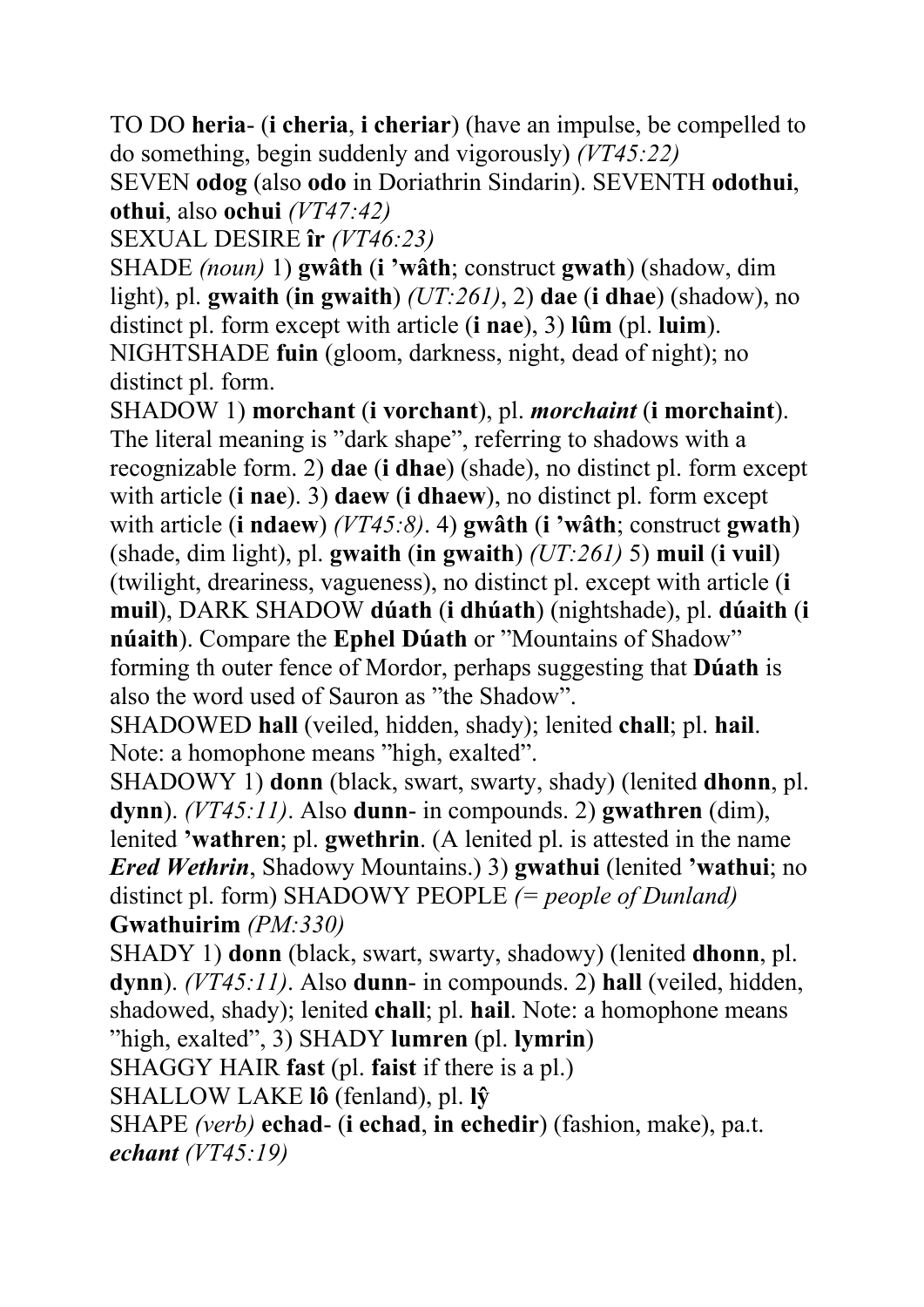SHAPE *(noun)* **cant** (**i gant**, **o chant**) (outline), pl. **caint** (**i** *chaint*). The mutated pl. -**chaint** is attested as part of the compound **morchaint**; see *SHADOW*. DIM SHAPE **auth** (spectral or vague apparition), pl. **oeth**, coll. pl. **othath**. Note: a homophone means "war, battle". DARK SHAPE, see SHADOW.

SHAPED **cadu** (formed) (lenited **gadu**, analogical pl. **cedy**). May appear in lenited form -**gadu** at the end of compounds. Archaic **cadw**. SHAPELY 1) **cadwar** (lenited **gadwar**, pl. **cedwair**), also **cadwor** (lenited **gadwor**, pl. **cadwoer**). Archaic \***cadwaur**. 2) **maed** (lenited **vaed**; no distinct pl. form) (handy). Note: a homophone means "skilled, handy".

SHAPING **cannas** (**i gannas**, **o channas**), pl. **cennais** (**i chennais**), coll. pl. **cannassath**

SHARP 1) **aeg** (pointed, piercing). No distinct pl. form. Note: **aeg** is also used as noun "point, peak, thorn". 2) **aig** (no distinct pl. form). 3) **laeg** (keen, acute). No distinct pl. form. Note: a homophone means "fresh, green". 4) **maeg** (lenited **vaeg**; no distinct pl. form) (penetrating, going deep in). *(WJ:337)* SHARP EDGE **lanc** (sudden end, brink), pl. **lainc**, coll. pl. **langath.** Note: homophones mean "naked" and also "neck, throat". SHARP END **nass** (point, angle, corner), construct **nas**, pl. **nais** SHARP HORN **till** (**i dill**, **o thill**, construct **til**; also -**dil**, -**thil** at the end of compounds) (tine, point, sharp-pointed peak), no distinct pl. form except with article (**i thill**). Archaic †*tild*. SHARP POINT **egnas** (peak; literally "thorn-point"), pl. **egnais**, coll. pl. **egnassaith**. PRICK WITH A SHARP POINT **eitha**- (stab, treat with scorn; insult) (**i eitha**, **in eithar**) SHARP-EYED **maecheneb** (lenited **vaecheneb**; pl. **maechenib**) SHARP-POINTED \***megor** (lenited **vegor**, analogical pl. **megyr**); cited in archaic form *megr (WJ:337)* SHARP-POINTED PEAK **till** (**i dill**, **o thill**, construct **til**; also -**dil**, -**thil** at the end of compounds) (tine, point, sharp horn), no distinct pl. form except with article (**i thill**). Archaic †*tild*. SHAVEN **paran** (lenited *baran*; pl. **perain**) (smooth). Often applied to hills wihtout trees. *(RC:433)*

SHE **he**, **hen, hene**. *(The distinctions between these forms are unclear. Possibly he is the nominative, whereas hen is the accusative "her". Hene could be an emphatic form. It may be that all of these pronouns as "N" rather than Sindarin proper.)* SHEEN *(The Sheen, name of the Moon)* **Ithil**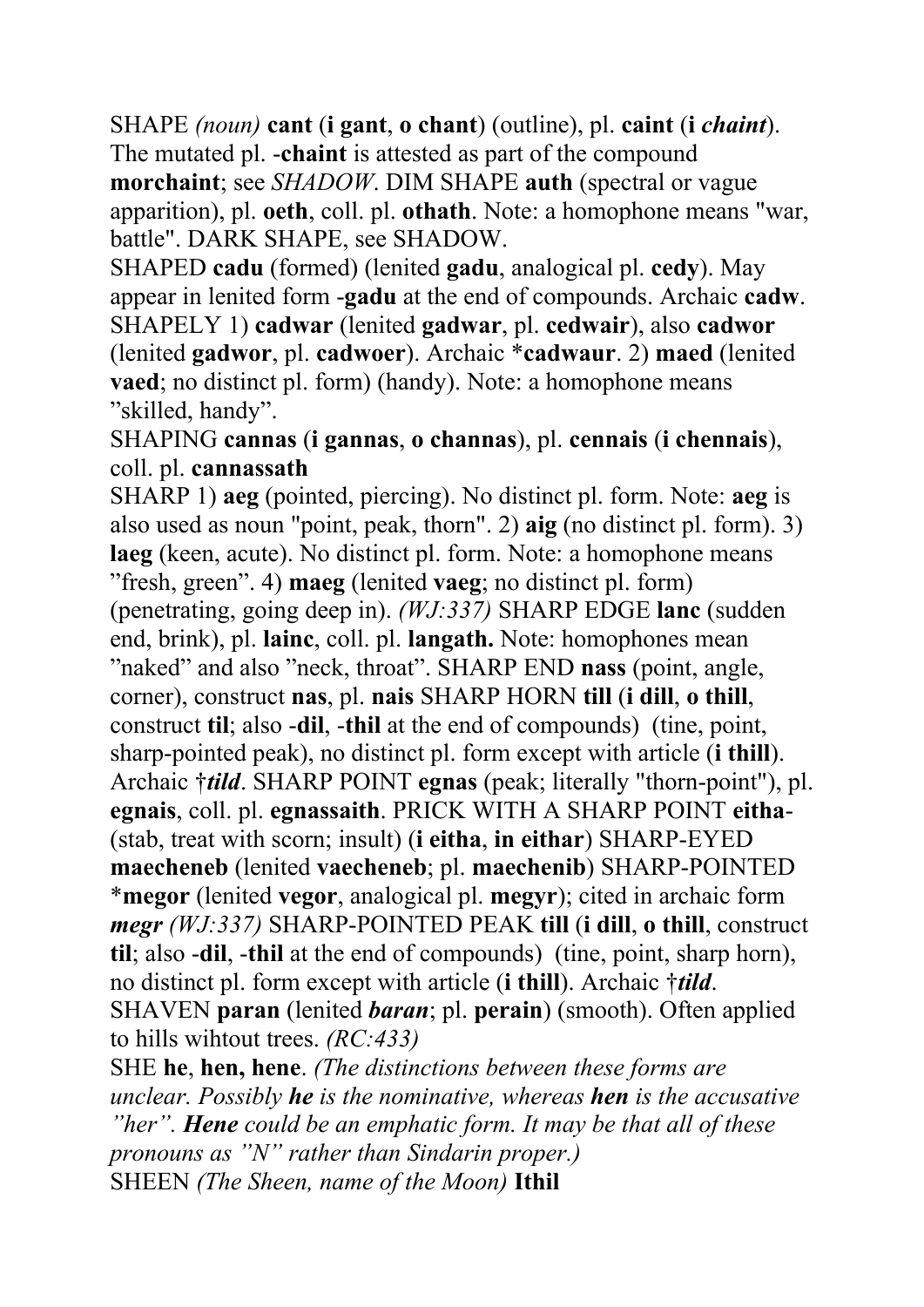SHELL, see SEASHELL

SHIELD *(noun)* 1) **thand**, construct **than**, pl. **thaind**, coll. pl. **thannath**; 2) **amath** (pl. **emaith**); SHIELD WALL, SHIELD FENCE **thangail**. No distinct pl. form. *(UT:281)* 

SHINE, various terms: SHINE WHITE **síla**- (**i híla**, **i sílar**) Adj. SHINING WHITE *(or "silver", as adj.)*: The form **silef** is listed in LR:385 s.v. *SIL* as the cognate of Quenya *silma* of this meaning, but **silef** is there asterisked, apparently to indicate that it only appears as part of the word **Silevril** "Silmaril". The word **silef** may also be used = Quenya *silima* (noun), the crystal substance of the Silmarils.

SHINING WITH GOLDEN LIGHT *(adj.)* **glóren** (**glórin**-) (golden), lenited **'lóren**; pl. **glórin**.

SHINGLE **serni** (**i herni**, **o serni**) (pebble-bank), no distinct pl. form except with article (**i serni**)

SHIP **cair** (in compounds **cír**-) (**i gair**, **o chair**), pl. **cîr**, **i chîr**; coll. pl. **ciriath.** SHIPBUILDER, SHIPWRIGHT **círdan** (**i gírdan**, **o chírdan**) (shipwright), pl. **círdain** (**i chírdain**). SHIPMAN **cirion** (**i girion**) (sailor), pl. **ciryn** (**i chiryn**), coll. pl. **cirionnath**.

SHIRE *(administrative district, division of a realm)* \***trann** (*i drann*, **o thrann**, construct **tran**), pl. **train** (**i thrain**). Only attested in lenited form *i Drann* "the Shire", referring to the Hobbits' Shire *(SD:128-31)*. Adj. \***trannail** "of a/the shire", only attested in lenited form *drannail (ibid.)*; probably no distinct pl. form.

SHORE 1) **habad** (**i chabad**, **o chabad**), pl. **hebaid** (**i chebaid**). Archaic pl. *hebeid* (LR:386). 2) **faur** (beach), pl. **foer**, coll. pl. **forath** *(VT46:15)*, 3) **rhast** (?**i thrast** or ?**i rast** – *the lenition product of rh is uncertain*), pl. **rhaist** (?**idh raist**). 4) SHORE, FOAMING SHORE **falas** (pl. **felais**) (beach, coast, strand, line of surf; the word was especially used of the western seaboard of Beleriand) *(VT42:15)*. Adj. OF THE SHORE (or "of the Falas", the western seaboard of Beleriand) **falathren** (pl. **felethrin**)

SHORT **thent** (pl. **thint**), also ?**estent** (pl. **estint**). SHORTNESS **thinnas** (also used for a "breve", a mark indicating that a vowel is short). Verb STOP SHORT **nuitha**- (**i nuitha**, **in nuithar**) (prevent from coming to completion; stunt; not allow to continue) *(WJ:413)* SHOUT *(noun)* **caun** (**i gaun**, **o chaun**) (clamour, outcry, cry), pl. **coen** (**i choen**), coll. pl. *conath*, the latter is used = "lamentation" *(PM:345, 362)*. Note: a homophone of **caun** means "valour".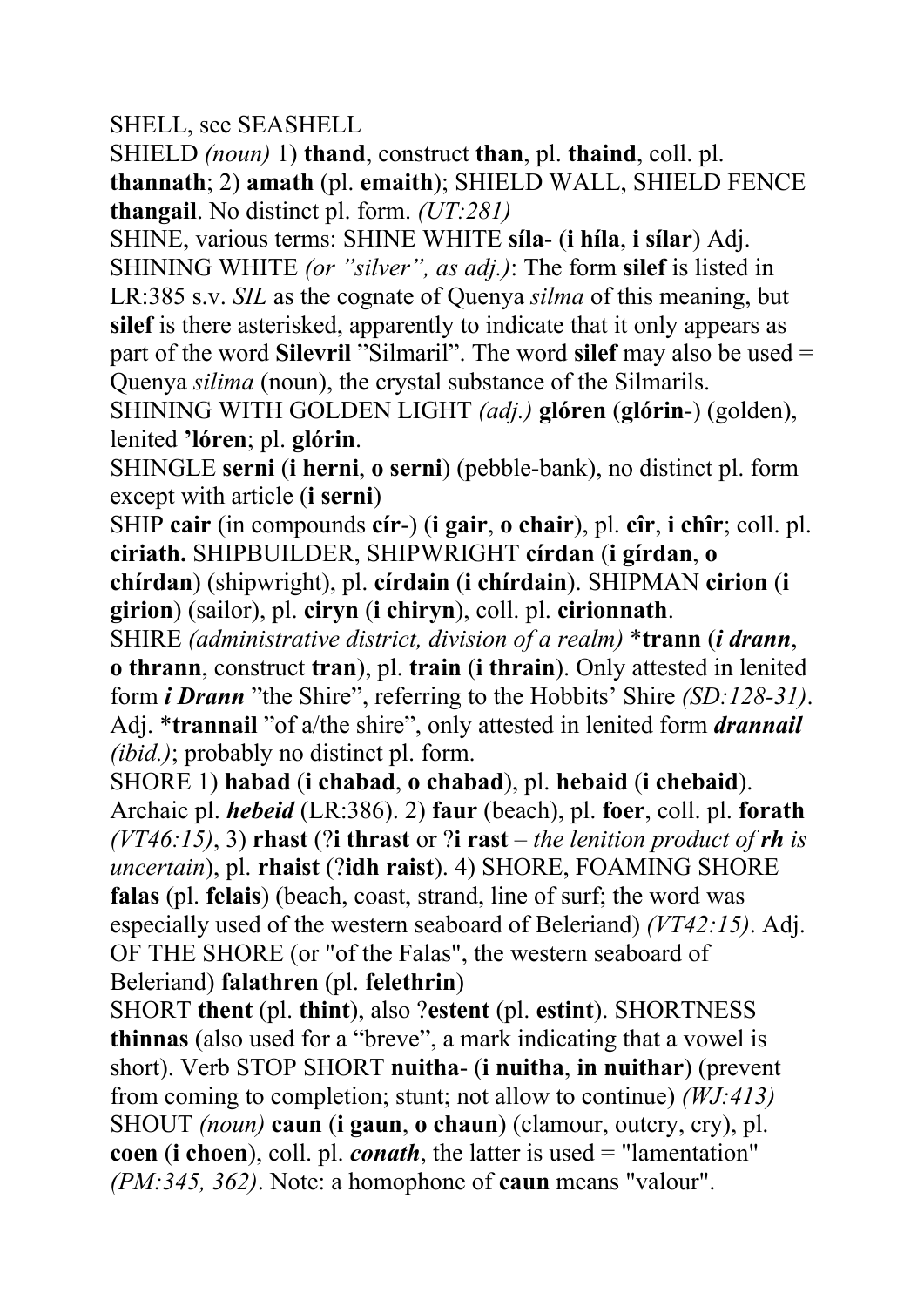SHOUT **can**- (**i gân**, **i chenir**) (cry out, call). Adj. SHOUTING **glam** (**i 'lam**) (din, uproar, confused yelling of beasts; tumult, confused noise; a body of Orcs), pl. **glaim** (**in glaim**), coll. pl. **glammath** SHUDDER *(verb)* **gir**- (**i 'îr**, **i ngirir** = *i ñirir*)

SHUDDERING *(noun)* **girith** (**i 'irith**) (horror), no distinct pl. form except with article (**i ngirith** = *i ñirith*)

SICK, SICKLY \***lhaew** (ill), lenited ?**thlaew** or ?**laew** *(the lenition product of lh is uncertain)*; no distinct pl. form. Suggested Sindarin form of "Noldorin" *thloew*, *flaew*. SICKLY **gem** (lenited **'em**, pl. **gim**). YEAR-SICK *(suffering from old age)* **ingem** (pl. **ingim**) SICKLE **cerch** (**i gerch**, **o cherch**), pl. **circh** (**i chirch**)

SICKLY **gem** (lenited **'em**, pl. **gim**)

SICKNESS 1) \***lhîw** (?**i thlîw** or ?**i lîw** – *the lenition product of lh is uncertain*) (disease), no distinct pl. form except possibly with article (?**i lîw**). Suggested Sindarin form of "Noldorin" *thliw*, *fliw*. 2) **cael** (**i gael**, **o chael**) (lying in bed). Same form in the pl. except with article (**i chael**), 3) **paw** (**i baw**), pl. **poe** (**i phoe**).

SIDE, various related terms (no Sindarin word simply meaning "side" is known): EXTENDED POINT AT THE SIDE **rafn** (wing, horn), pl. **raifn** (**idh raifn**); LEFT HAND, LEFT SIDE **harvo**, pl. **harvoe** *(VT47:6)*; RIGHT HAND, RIGHT SIDE **forvo**, pl. **forvoe** *(VT47:6)*; ON THE OTHER SIDE *(adj.)* **hae** (far, distant, further); lenited **chae**; no distinct pl. form; ON THIS SIDE OF *(prep.)* **nef**, also used as an adjectival prefix **nev**- "hither, near, on this side"; ON BOTH SIDES *(adv. prefix)* **ath**- (across).

SIGHT #**cened** (**i gened**) (seeing), pl. **cenid** (**i chenid**) if there is a pl. Isolated from **cenedril**, see MIRROR.

SIGN 1) *(etymologically "something shown/indicated")* **tann** (**i dann**), construct **tan**, pl. **tain** (**i thain**) *(MR:185)*; 2) **têw** (**i dêw**, **o thêw**, construct **tew**) (letter, tengwa), pl. *tîw* (**i** *thîw*), coll. pl. **téwath**; FIRE-SIGN *(= beacon)* **narthan**, pl. **nerthain** *(VT45:20)*.

SILENT **dínen** (lenited *dhínen*, pl. **dínin**). In certain sources, Tolkien seems to presuppose that the unlenited form is actually **tínen**, with **dínen** as the lenited form, but elsewhere it is implied that **dínen** is the basic form, hence *dhínen* as the lenited variant.

SILIMA *(Quenya: the crystal substance of the Silmarils)* **silef** (**i hilef**), pl. **silif** (**i silif**) if there is any pl. form. The derived adj. **silivren** "glittering white" (q.v.) may perhaps also imply "made of silima".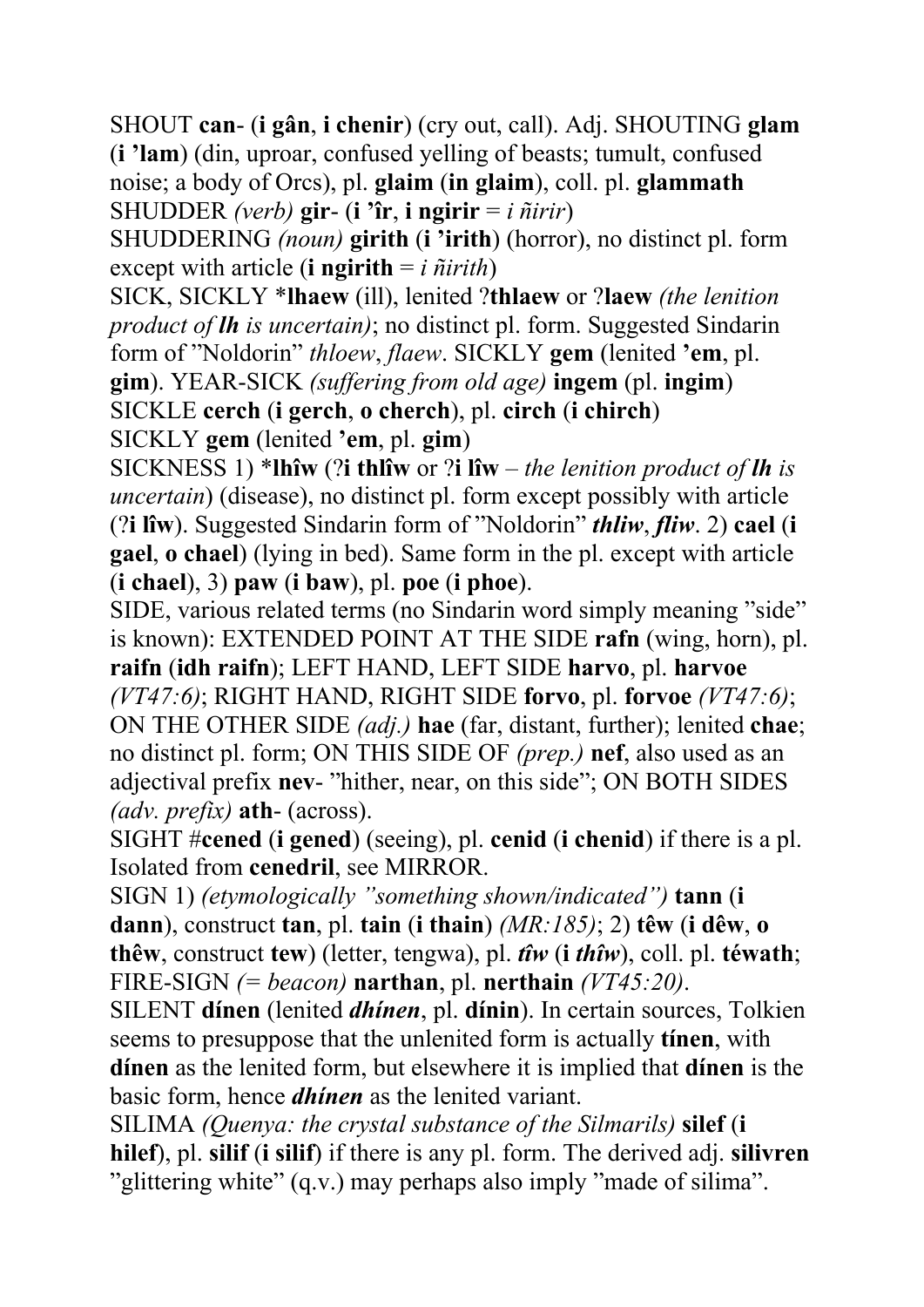SILMARIL 1) **Silevril** (**i Hilevril**), no distinct pl. form except with article (**i Silevril**), coll. pl. **Silevrillath**. See also SILIMA; GLITTERING WHITE. 2) **Golovir** (= *"Noldo-jewel"*) (**i Ngolovir** = *i*  $\tilde{N}$ *olovir*, **o** N'golovir = *o*  $\tilde{N}$ *golovir*), no distinct pl. form except with article (**in Golovir** = *i Ñgolovir*), 3) **Mirion** (**i Virion**), pl. **Míryn** (**i Míryn**). (LR:373 s.v. *MIR* lists the archaic "Noldorin" plural *Miruin*.) SILVAN ELVES **Tawarwaith** *(lit. "Forest-people")* SILVER 1) *(noun)* **celeb** (**i geleb**, **o cheleb**), pl. **celib** (**i chelib**) if there is a pl. form. 2) *(adj.*, "of/like silver") **celebren** (lenited **gelebren**, pl. **celebrin**; also *celebrin*- as first element of compounds, as in *Celebrindal*). Also **celefn** (lenited **gelefn**, pl. **celifn**). As for "silver" as adjective, see also *SHINING WHITE*. Adj. GLISTENING SILVER **thilion**, pl. **thilyn** (cf. **Thilion** as the name of the Maia of the Moon). SILVER GLINT **gîl** (**i ngîl** = *i ñîl*, **o n'gîl** = *o ñgîl*, construct *gil*) (star, bright spark), no distinct pl. form except with article (**in gîl** = *i ñgîl*), coll. pl. *giliath (RGEO, MR:388)*. SILVER LIGHT **silith** (**i hilith**, **o silith**), no distinct pl. form except with article (**i silith**), if there is a pl. form. The word **silif** is of similar meaning and would have the same mutations. SILVER SPARK gildin (**i** ngildin  $= i \tilde{n}$ *ildin*, **o n'gildin** = *o ñgildin*), no distinct pl. form except with article (**in gildin** *= i ñgildin*). "TRUE-SILVER" *(a metal found principally in Moria)* **mithril** (**i vithril**), no distinct pl. form except with article (**i mithril**); coll. pl. **mithrillath** if there are any plural forms. (The Sindarin word seems to mean \*"grey brilliance".) SIN \***úgarth** (ill deed), pl. *úgerth (VT44:23)*

SINDA #**send** (**i hend**, **o send**, construct **sen**) *(probably a term only used by the Noldor, borrowed from Quenya* Sinda*)*, pl. **sind** (**i sind**), coll. pl. *Sendrim* (the only attested form) = Quenya *Sindar*. As coll. pl. also **Thindrim** *(VT41:9)*. The Sindar could also be called **Eluwaith** (e.g. *Elu-*people, the subjects of Elu Thingol: **Elu** + **gwaith**); this word was maybe only used in the First Age when Thingol was alive. The Sindar called themselves FORSAKEN ELVES; see under FORSAKEN.

SINDARIN: Apparently the Sindar called their own language simply **edhellen** = "Elvish".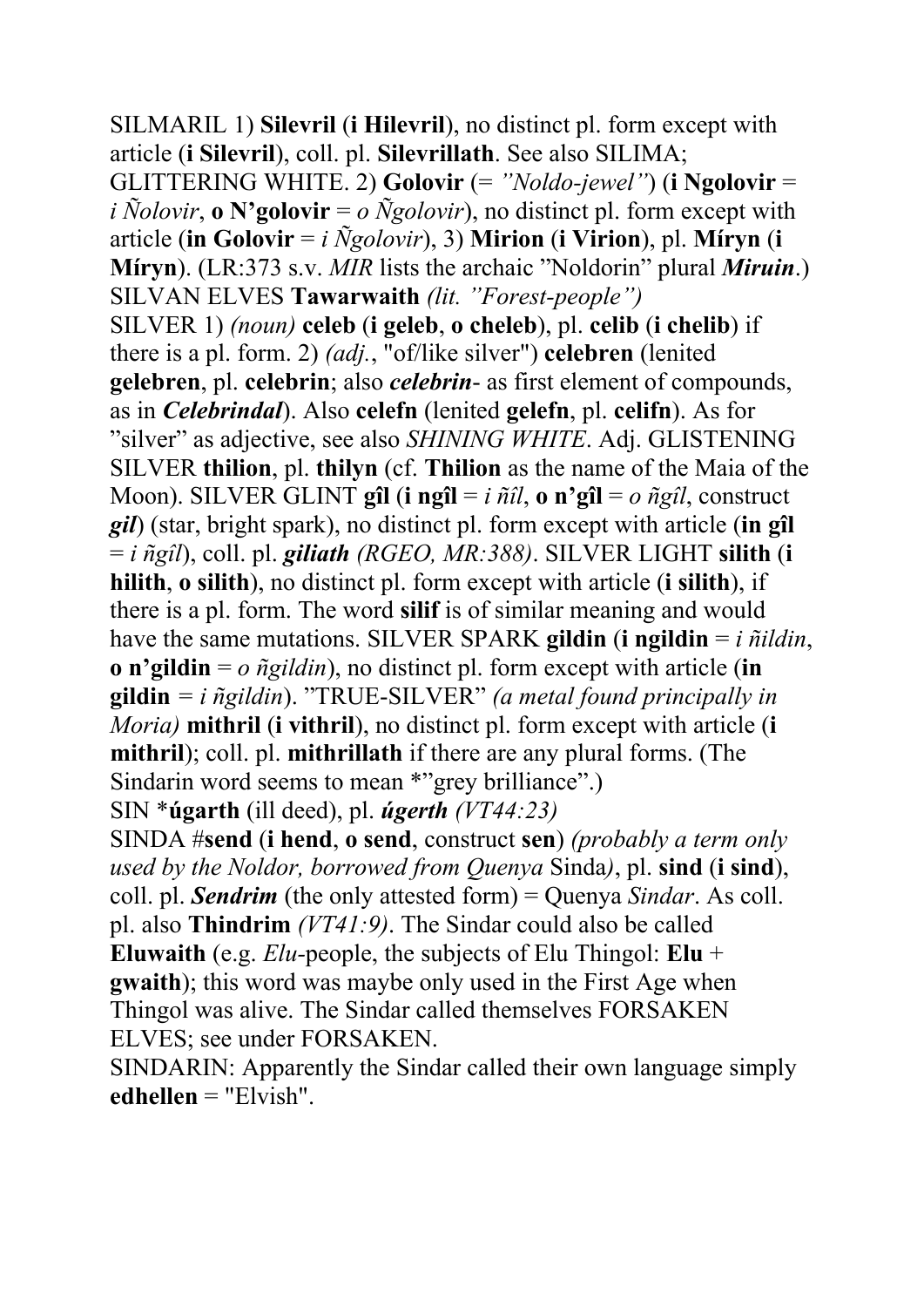SINEW **tû** (**i dû**, **o thû**) (muscle, vigour, physical strength), pl. **tui** (**i thui**), coll. pl. **túath** 

SING 1) **glir**- (**i 'lîr**, **in glirir**) (recite poem), 2) **linna**- (**i linna**, **i linnar**) (chant)

SINGER *(also used of rivers)* **lind** (song, air, tune), no distinct pl. form, but coll. pl. **linnath**. *(WJ.309)*. As for "yellow singer", the name of a bird, see YELLOWHAMMER.

SINGLE 1) **er** (pl. **ir**) *(VT48:6)*, 2) SINGLE **erui** (first, alone). No distinct pl. form. 3) **minai** (distinct, unique), lenited **vinai**; pl. **mini** SINISTER **crumguru** ("having a cunning left hand" = wily, guilty), lenited **grumguru**, pl. **crumgyry** (or **crymgyry** if the entire word is umlauted, but this may be unlikely) *(VT45:24)*

SISTER 1) **neth** (also used = "girl"). *(VT47:14-16, 33; VT48:6)*, pl. **nith**. Notice the homophone **neth** "young". Also **nîth** (no distinct pl. form though the plural article with show pluarlity when the noun is definite: **in nîth**) *(VT47:14)*. 2) **gwathel** (**i 'wathel**), pl. **gwethil** (**in gwethil**). 3) **muinthel** (**i vuinthel**), pl. *muinthil* (**i muinthil**), more usual than the shorter form **thêl** (stem **thele**-), pl. **theli**. In "Noldorin", the pl. was *thelei* (LR:392 s.v. *THEL*). LITTLE SISTER **nethig** (no distinct pl. form except with article, **in nethig**). Also used (in children's play) as a term for the ring finger. *(VT47:14, 38-39, VT48:6, 17)* 

SIT **hav**- (**i châf**, **i chevir**), pa.t. *hamp* (with endings **hemmi**-, as in *hemmin* "I sat") or *havant*. *(VT45:20)* 

SIX **eneg**; SIXTH **enecthui**, also \***engui** (the latter is David Salo's suggested normalized form of a word that actually appears as *enchui* in the source, but the longer form **enecthui** can be used to avoid the problem) *(VT42:25)*. SIXTH PART **enaith**. No distinct pl. form. Archaic **eneith**.

SKILL **curu** (**i guru**, **o churu**) (cunning, cunning device, craft), pl. *cyry* (**i chyry**). Archaic \***curw**, hence the coll. pl. is likely **curwath**. *(VT45:24)*

SKILLED 1) **maed** (lenited **vaed**; no distinct pl. form) (handy). Note: a homophone means "shapely". 2) **maen** (lenited **vaen**; no distinct pl. form) (clever), 3) #**flâd** (construct **flad**, pl. **flaid**). Isolated from the name **Fladrif** "skin-bark".

SKY, see *HEAVEN*. SKY-BRIDGE, see RAINBOW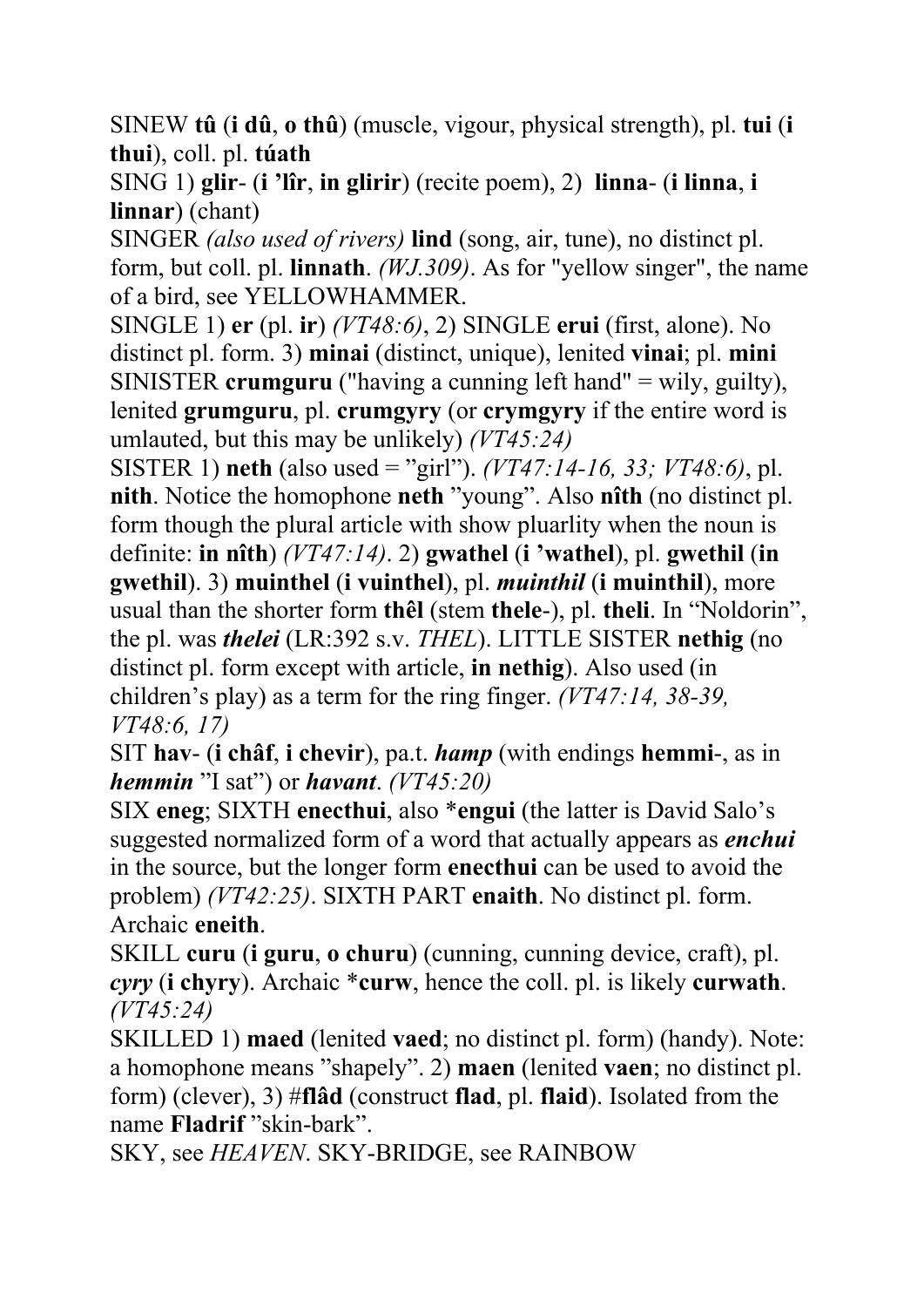SLAIN *(passive participle of dag- "slay", but treated almost like a derived noun)* **dangen** (**i nangen**, **o ndangen**), pl. **dengin** (*i ndengin*; the spelling "in-ndengin" occurs in the *Silmarillion*). Compare SLAY. SLANT *(vb.)* \***adlanna**- (slope) (**i adlanna**, **in adlannar**). *This is a suggested Sindarin form of "Noldorin" atlanna-*; SLANT DOWN

**penna**- (**i benna**, **i phennar**).

SLANTING *(adj.)* \***adlant** (oblique), pl. **edlaint**. *This is a suggested Sindarin form of "Noldorin" atlant.*

SLASH **criss** (**i griss**, **o chriss**, construct **cris**) (cut, cleft), no distinct pl. form except with article (**i chriss**)

SLAVE **mûl** (**i vûl**, construct **mul**) (thrall), pl. **muil** (**i muil**)

SLAY **dag**- (**i nâg**, **i ndegir**), pa.t. *danc* or *dagant*, passive participle **dangen** "slain" (pl. *dengin*, lenited **nengin**) *(VT45:37)*

SLENDER 1) \***lhind** (fine), lenited ?**thlind** or ?**lind** *(the lenition product of lh is uncertain)*; no distinct pl. form. Suggested Sindarin form of "Noldorin" *thlind*. 2) SLENDER **fim** (slim). No distinct pl.

form. *(LotR Appendix F)*. 3) **nind** (thin, fragile); no distinct pl. form.

4) SLENDER **trîw** (lenited **drîw**; no distinct pl. form) (fine).

SLIM **fim** (slender). No distinct pl. form. *(LotR Appendix F)*

SLING *(noun)* **hadlath** (**i chadlath**, **o chadlath**), pl. **hedlaith** (**i chedlaith**) Suggested S form of "N" **haglath**.

SLIPPING *(adj.)* **talt** (lenited **dalt**, pl. ?**telt**) (falling, insecure) SLOPE *(noun)* 1) #**pind** (**i bind**; construct **pin**) (declivity), no distinct pl. form except with article (**i phind**), coll. pl. *pinnath* (in the name Pinnath Gelin). 2) **talad** (**i dalad**, **o thalad**) (incline), pl. **telaid** (**i thelaid**). PASSAGE UP OR DOWN SLOPE **pendrad** (**i bendrad**, **o phendrad**) (stairway), pl. **pendraid** (**i phendraid**). A side-form ends in -**rath** instead of -**rad**.

SLOPE *(vb.)* \***adlanna**- (slant) (**i adlanna**, **in adlannar**). *This is a suggested Sindarin form of "Noldorin" atlanna-.*

SLOPING *(adj.*) \***adlod** (tilted), pl. **adloen**. *This is a suggested Sindarin form of "Noldorin" aclod (VT46:17)* SLOPING DOWN *(adj.)* **dadbenn** (downhill, inclined, prone [to do]), lenited **dhadbenn**, pl. **dedbinn**. SLOPING UPWARD (adj.) **ambenn** (uphill), pl. **embinn**

SLOT \***ruin** (spoor, track, footprint), pl. **rŷn** (**idh rŷn**). – Suggested Sindarin form of "Noldorin" "rhoein" = *rhöin*, LR:364 s.v. *RUN*.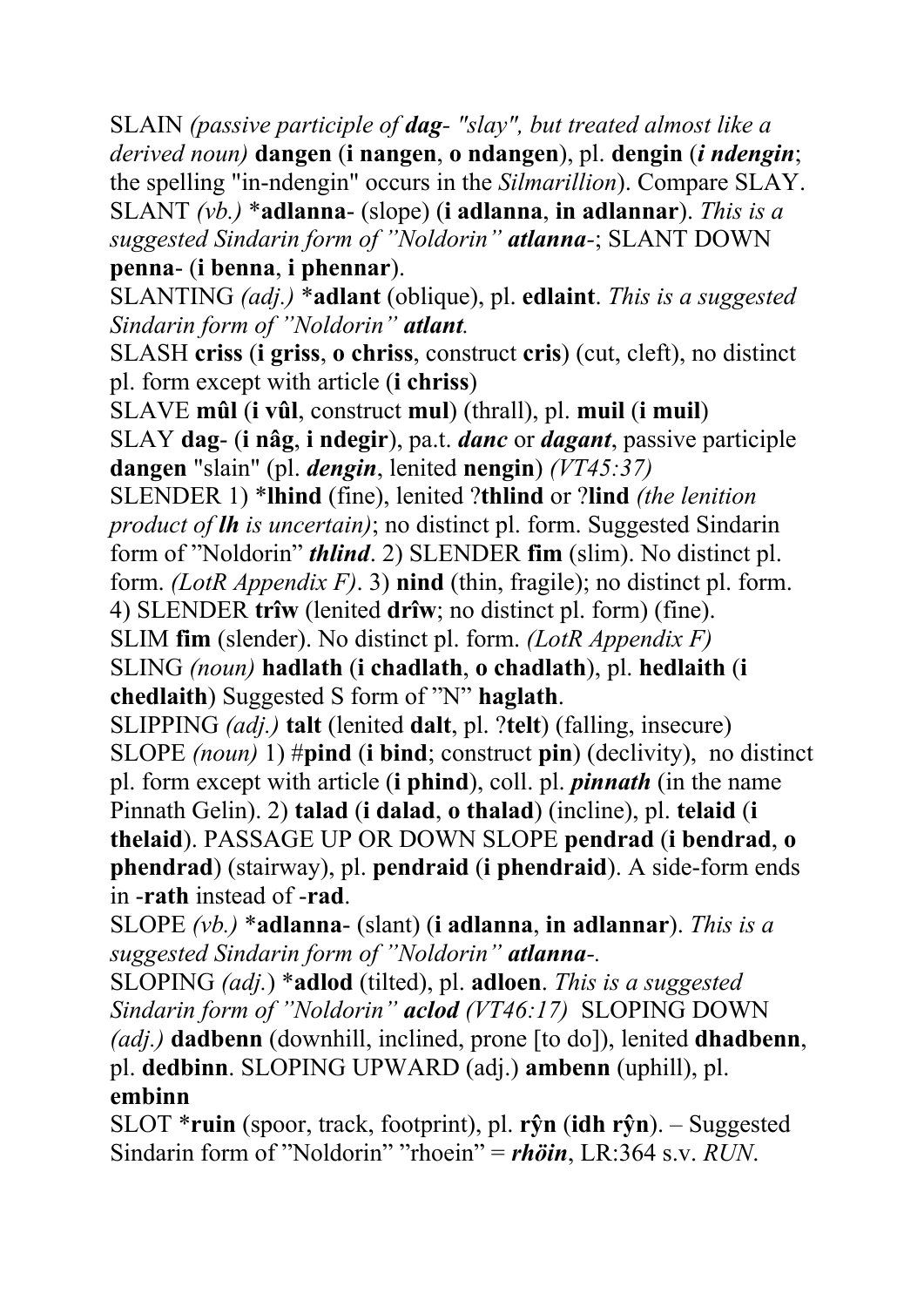Note: a homophone means "blazing fire, red flame" and also "fiery red, burning" as an adj.

SMALL 1) **mîw** (tiny, frail), lenited **vîw**, no distinct pl. form, 2) **niben** (petty), pl. *nibin*. Also used as a name for the the little finger. *(VT48:6)* 3) SMALL (and frail) **nimp**, no distinct pl. form *(VT48:18)*  SMALL BIRD **aew**. No distinct pl. form. SMALL FOREST **glâd** (**i 'lâd**, construct **glad**) (wood), pl. **glaid** (**in glaid**). SMALL GULL **cuen** (**i guen**, **o chuen**) (petrel), pl. ?**cuin** (?**i chuin**) *(VT45:24)*. SMALL LANDLOCKED BAY **hûb** (**i chûb**, **o chûb**, construct **hub**) (harbour, haven), pl. **huib** (**i chuib**). SMALL POOL **both** (**i moth**) (puddle), pl. **byth** (**i mbyth**). David Salo would lengthen the vowel and read \***bôth** in Sindarin. SMALL SPOT **pêg** (**i bêg**, construct **peg**) (dot), pl. **pîg** (**i phîg**) SMALL STAR **tinu** (**i dinu**, **o thinu**; also -**din** at the end of compounds) (spark), analogical pl. **tiny** (**i thiny**).

Archaic *tinw*, so the coll. pl. is likely **tinwath**.

SMELL *(noun)* **thost** (pl. **thyst**) *(VT46:19)*

SMITH, see *MAKER*; JEWEL-SMITH **mírdan** (**i vírdan**), pl.

#### **mírdain** (*i mírdain*)

SMOKE *(noun)* **osp** (reek), pl. **ysp**

SMOOTH 1) **paran** (lenited *baran*; pl. **perain**) (shaven). Often applied to hills wihtout trees. *(RC:433)* 2) SMOOTH **path** (lenited **bath**; pl. **paith**)

SNAKE 1) **lŷg** (constuct **lyg**), no distinct pl. form. 2) **lhûg** (construct **lhug**, with article ?**i thlûg** or ?**i lûg** – *the lenition product of lh is uncertain*) (dragon, serpent), pl. **lhuig** (?**i luig**). See SERPENT. SNATCH **ritha**- (twitch, jerk) (**i ritha**, **idh rithar**)

SNOUT **bund** (**i mund**, **o mbund**, construct **mun**) (nose, cape [of land]), pl. **bynd** (**i mbynd**). LONG-SNOUTED, see ELEPHANT SNOW *(fallen snow)* **loss** (construct **los**; pl. **lyss** if there is a pl.) *(RGEO:61-62, Letters:278, VT42:18)* (Note: homophones mean "flower" [more commonly **loth**] and "wilderness".). SNOW-MEN *(a northern people living near the bay of Forochel)* **Lossoth** (a coll. pl.) SNOWY **lossen** (pl. **lessin**, for archaic **lössin**). Adj. WHITE AS SNOW, DAZZLING WHITE **gloss** (in compounds -**los**), lenited **'loss**; pl. **glyss**. SNOWDROP *(a flower)* **nínim** ("white tear"), no distinct pl. form; coll. pl. **nínimmath**. – The **niphredil** seems to be a flower similar to the snowdrop (no distinct pl. form; coll. pl. **niphrediliath**) SOAKING WET **loen** (swamped), no distinct pl. form.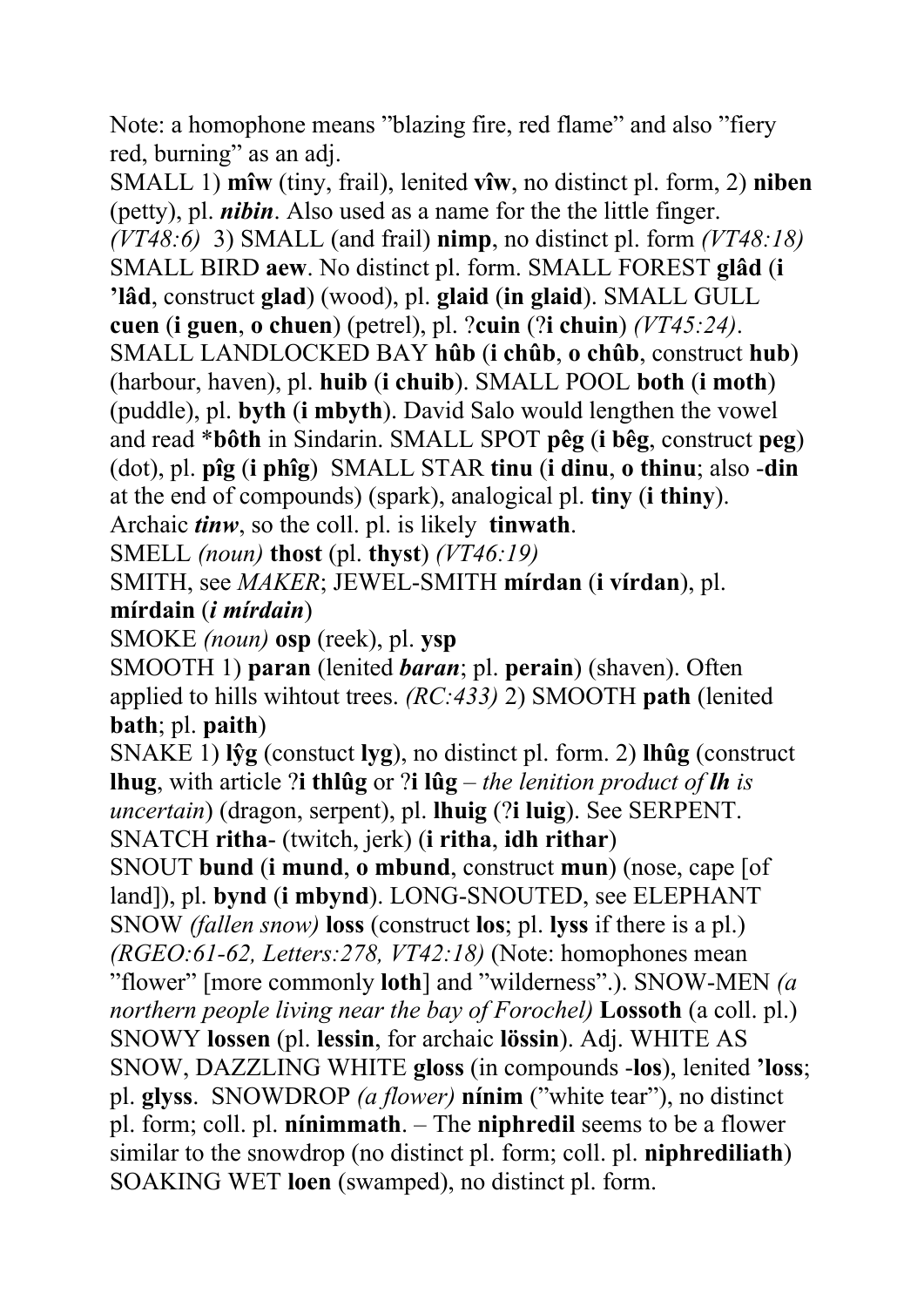SOAP **glûdh** (**i 'lûdh**, construct **gludh**), pl. **gluidh** (**in gluidh**) SOCKET **taew** (**i daew**, **o thaew**) (holder, hasp, clasp, staple), no distinct pl. form except with article (**i thaew**)

SOFT **mae** (lenited **vae**; no distinct pl. form). Suggested Sindarin form of "Noldorin" *moe*. Note: a homophone is the adverb **mae** = "well".

SOIL *(noun)* 1) \***cêf** (**i gêf**, **o chêf**), pl. **cîf** (**i chîf**), coll. pl. **cevath** (suggested Sindarin forms of "Noldorin" **cef**, pl. *ceif*). 2) **maw** (**i vaw**) (stain), pl. **moe** (**i moe**). Note: a homophone is an archaic word for "hand".

SOIL *(verb)* **gwatha**- (**i 'watha**, **in gwathar**) (stain)

SOILED **gwaur** (dirty), lenited **'waur**, pl. **goer**.

SOLDIER *(primarily Orkish soldier)* **daug** (**i naug**, **o ndaug**) (warrior), pl. **doeg** (**i ndoeg**), coll. pl. **dogath**. Compounded as -**dog** in the name **Boldog** (= **baul-daug**, \*"torment-soldier"). See WARRIOR. SOLE OF THE FOOT \***telluin** (**i delluin**, **o thelluin**), pl. **tellyn** (**i thellyn**). Suggested Sindarin form of "Noldorin" *telloein, tellen (LR:384 s.v.* RUN).

SOMBRE **dûr** (dark), lenited **dhûr**, pl. **duir**

SOMEBODY **pen** (one, anybody) *(WJ:376)*; lenited **ben** 

SON **iôn** (**-ion**) (descendant), pl. **ŷn**, coll. pl. #*ionath* isolated from **Hurinionath** *(PM:202-3)* as the name of the House of Húrin.

*(MR:373, WJ.337, PM:202-203, 218)* Also **iond**, pl. **ynd**, coll. pl. *ionnath*. DARK SON, see DARK ELF

SONG 1) **glîr** (**i 'lîr**, construct **glir**) (poem, lay), no distinct pl. form except with article (**in glîr**), coll. pl. **glíriath.** 2) **laer** (no distinct pl. form). Note: a homophone means "summer". 3) **lind** (air, tune; also = *singer*, in the latter sense also used of rivers), no distinct pl. form *(WJ.309)*. See also HYMN regarding the word **aerlinn**.

SORCERY 1) **gûl** (**i** ngûl = *i*  $\tilde{n}$ *ûl*, **o** n'gûl = *o*  $\tilde{n}$ *gûl*, construct gul) (magic, necromancy, evil knowledge), pl. **guil** (**in guil** *= i ñguil*) *(Silm:App, MR:250, WJ:383)*, 2) SORCERY **morgul** (**i vorgul**), pl. **morgyl** or **mergyl** (**i morgyl**/**i mergyl** for archaic \***mörgyl**), 3) **durgul** (**i dhurgul**), pl. **durgyl** (**i nurgyl**). [Or pl. **dyrgyl**, **i nyrgyl**? However, the pl. **Dúnedain** rather than \*\***Dýnedain** would suggest that **u** does not have to be umlauted in the pl. when it occurs in the first part of a compound, and **durgul** incorporates **dur**- "black, dark", **dur-gûl** implying "dark lore/knowledge".]. The word also appears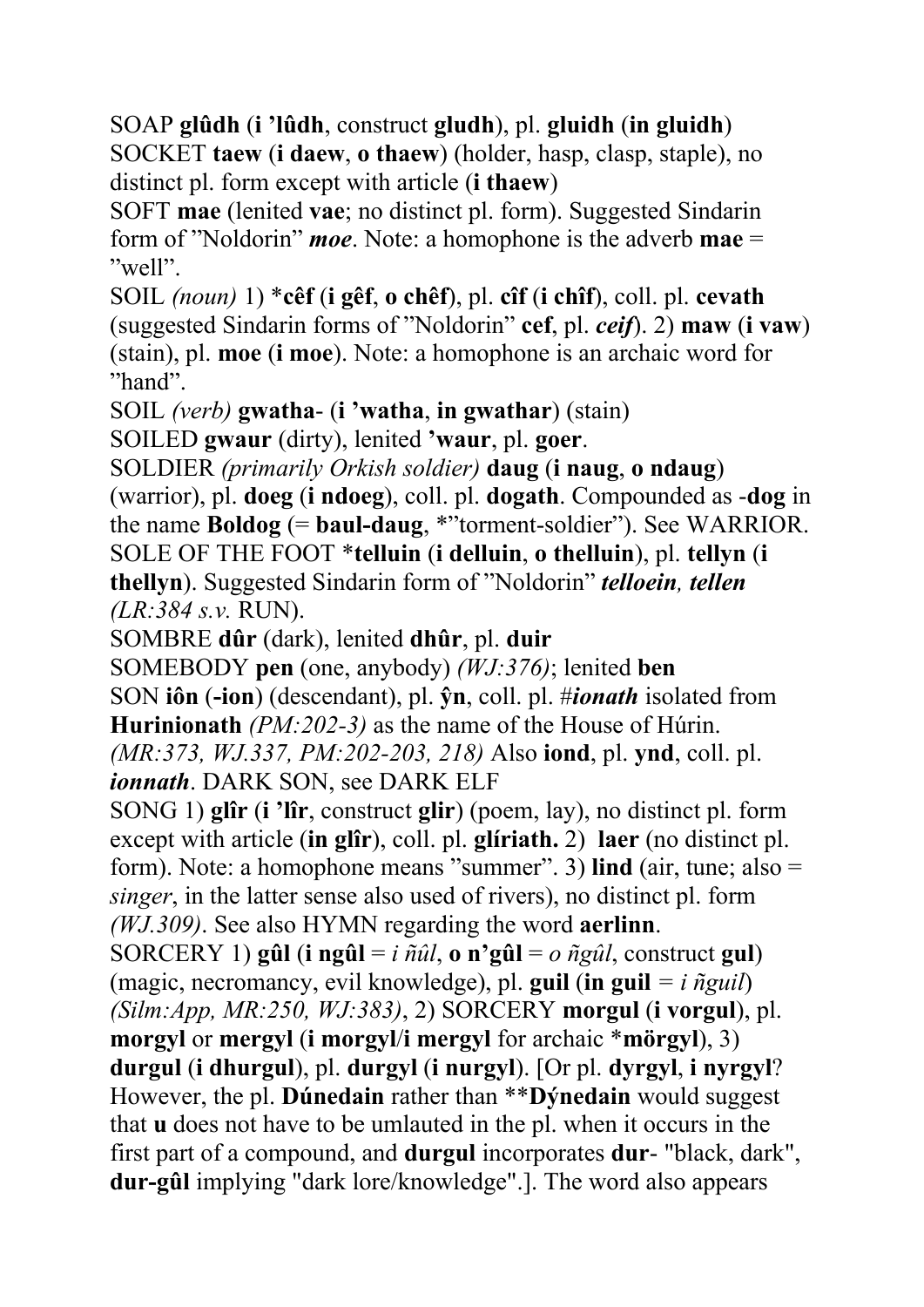with the elements reversed: **guldur** (**i** nguldur  $=$  *i*  $\tilde{\eta}$ *uldur*), pl. guldyr (**in guldyr** = *i*  $\tilde{n}$ *guldyr*), or possibly pl. **gyldyr** (**in gyldyr** = *i*  $\tilde{n}$ *gyldyr*). SOUL **fae** (spirit, radiance). No distinct pl. form.

SOUND: No general word for "sound" is attested, but there are the following terms: SOUND OF BELLS \***nellad** (pl. **nellaid**); SOUND OF HORNS †**rû**, pl. **rui** (**idh rui**); SOUND OF HORNS **romru**, pl. **remry** (**idh remry**) for archaic **römry**; SOUND OF VOICES **lammad**, pl. **lemmaid**. May also be spelt with a single **m**.

RUSTLING SOUND (also = "whisper") \***lhoss** (?**i thloss** or ?**i loss** *[the lenition product of lh is uncertain]*, construct **lhos**), pl. **lhyss** (?**i lyss**). Suggested Sindarin form of "Noldorin" *thloss*, *floss*. Also (with same meaning) \***rhoss** (?**i thross** or ?**i ross** *– the lenition product of rh- is uncertain*; construct **rhos**) (whisper), pl. **rhyss** (?**idh ryss**). – Suggested S form of "N" **thross**. – Adj. \*MAKING SOUND *(a speculative interpretation of this adj.)* **lhûn**, lenited ?**thlûn** or ?**lûn** *(the lenition product of lh is uncertain*), pl. *lhuin*. Verb SOUND BELLS **nella**- (**i nella**, **in nellar**).

SOUP **salph** (**i halph**, **o salph**) (liquid food, broth), pl. **seilph** (if the word goes like **alph** "swan"), with article **i seilph**.

SOURCE 1) **celu** (**i gelu**, **o chelu**) (spring), analogical pl. **cely** (**i chely**). Archaic **celw**; so the coll. pl. is likely **celwath**. 2) **eithel** (spring, issue of water), pl. **eithil**

SOUTH 1) ("*the South" as an area)* **Harad** (**i Charad**, **o Charad**, 2) **hâr** (**i châr**, **o châr**, construct **har**) (also = "left"). 3) The word

**Harven** (**i Charven**, **o Charven**) may refer primarily to "south" as a *direction*; the final element -**ven** means "way". *(VT45:23)*. Adj.

SOUTH, SOUTHERN **haradren** (lenited **charadren**; pl. **heredrin**), also **harn** (lenited **charn**, pl. **hern**). Note: a homophone of the latter means "wounded", and as noun **harn** also means "helmet" (so **haradren** may be preferred for clarity). SOUTHERNERS,

SOUTHRONS **Haradrim** *(a coll. pl., "people of the south")* SOW **redh**- (**i rêdh**, **idh redhir**), pa.t. **rend**

SOWN FIELD **rîdh** (acre); no distinct pl. form except possinly with article (**idh rîdh**) *(VT46:11)*

SPACE *(open space)* **land** (level), pl. **laind**, coll. pl. **lannath**. Also used as adj. "wide, plain".

SPARK 1) **tint** (**i dint**, **o thint**), no distinct pl. form except with article (**i thint**), coll. pl. **tinnath**; 2) **tinu** (**i dinu**, **o thinu**; also -**din** at the end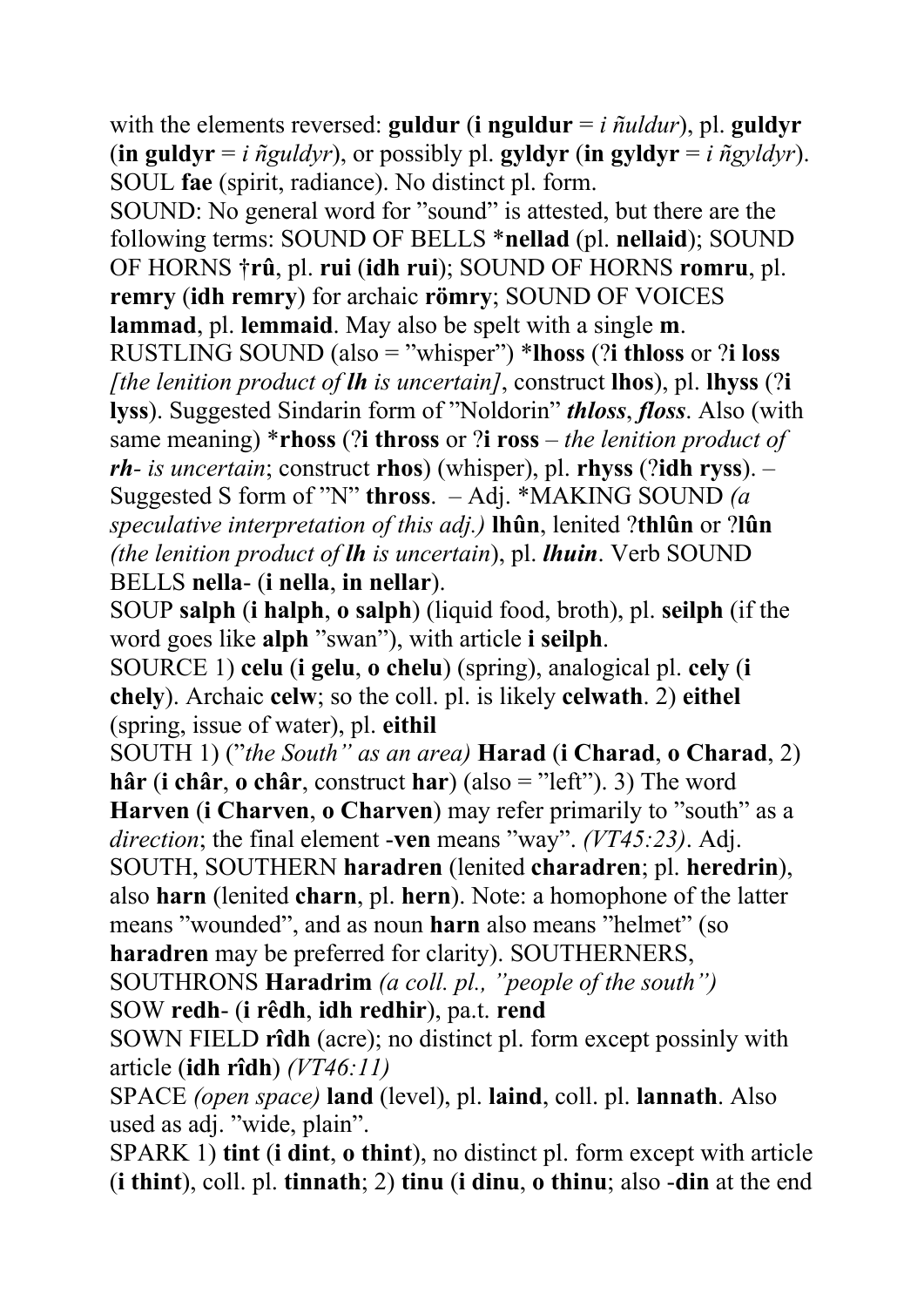of compounds), analogical pl. **tiny** (**i thiny**). The word is also used = SMALL STAR. In First Age North Sindarin this word appears as **tim** *(MR:388)*. Archaic *tinw*, so the coll. pl. is likely **tinwath**. 3) BRIGHT SPARK **gîl** (**i ngîl** = *i ñîl*, **o n'gîl** = *o ñgîl*, construct *gil*) (star, silver glint), no distinct pl. form except with article (in  $\mathbf{g} \hat{\mathbf{l}} = i \hat{n} g \hat{\mathbf{l}}$ ), coll. pl. *giliath (RGEO, MR:388)*

SPARKLING *(adj.)* **lim** (clear, light), no distinct pl. form. Note: a homophone means "fish". SPARKLING LIKE A JEWEL **míriel** (lenited **víriel**, pl. **míril**) (jewel-like)

SPEAK **ped**- (**i** *bêd***, i phedir**) (say), pa.t. **pent** (attested in mutated form -*phent*); the imperative *pedo* is also attested.

SPEAR: No word simply meaning "spear" is attested, but cf. the following: POINT OF SPEAR, SPEAR POINT 1) **thela** (-**thel**), pl. ?**thili**, 2) **aith** (no distinct pl. form), 3) **ecthel** (pl. **ecthil**), literally "thorn point"; SPEARHEAD **naith** (gore, wedge, point, promontory); no distinct pl. form; MAN-SPEARHEAD *(wedge-formation in battle)* **dírnaith** (**i nírnaith**, **o ndírnaith**), no distinct pl. form except with article (**i ndírnaith**). *(UT:282)*; THROWER/HURLER OF SPEARS OR DARTS *(warrior)* **hadron** (**i chadron**, **o chadron**), pl. **hedryn** (**i chedryn**), coll. pl. **hadronnath**

SPECTRAL OR VAGUE APPARITION **auth** (dim shape), pl. **oeth**. Note: a homophone means "war, battle".

SPEED *(verb)* **hortha**- (**i chortha**, **i chorthar**) (urge on) SPELL \***luith** (no distinct pl. form). Only attested in Doriathrin form *lûth*.

SPIDER 1) **ungol** (pl. **yngyl**); coll. pl. ?**unglath** or **ungolath**; 2)

\***lhingril** (?**i thlingril** or ?**i lingril** – *the lenition product of lh is uncertain)*; no distinct pl. form except possibly with article (?**i lingril**). Coll. pl. **lhingrillath**. (Suggested Sindarin form of "Noldorin"

*thlingril.*) 3) SPIDER *or* SPIDER'S WEB \***lhing** (?**i thling** or ?**i ling** – *the lenition product of lh is uncertain)* (cobweb), no distinct pl. form except possibly with article (?**i ling**). Suggested Sindarin form of "Noldorin" *thling*. SPIDER FILAMENT \***lhê** (?**i thlê** or ?**i lê** – *the lenition product of lh is uncertain*) (fine thread), pl. **lhî** (?**i lî**). Suggested Sindarin form of "Noldorin" *thlê*.

SPIKE 1) **carag** (**i garag**, **o charag**) (tooth of rock), pl. **ceraig** (**i cheraig**). 2) **ceber** (**i geber**, **o cheber**) (stake, stone ridge), pl. *cebir* (**i chebir**). A lenited pl. form occurs in the name **Sarn Gebir**. 3) **till** (**i**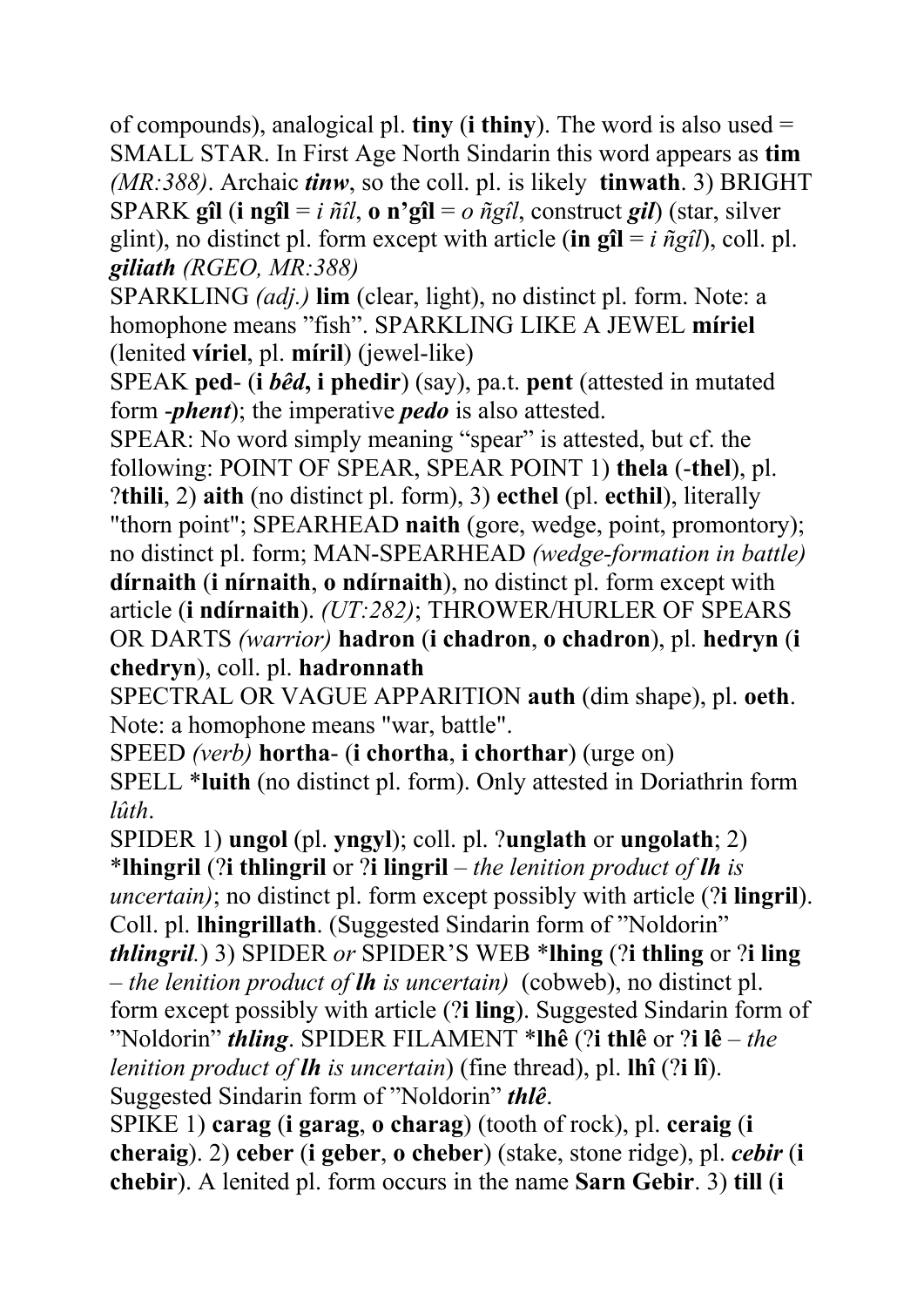**dill**, **o thill**, construct **til**; also -**dil**, -**thil** at the end of compounds) (spike, tine, point, sharp horn, sharp-pointed peak), no distinct pl. form except with article (**i thill**). Archaic †*tild*. HEDGE OF SPIKES **caraes** (**i garaes**, **o charaes**). No distinct pl. form except with article (**i charaes**). PALISADE/FENCE *(with spikes and sharp stakes)* **cail** (**i gail**, **o chail**). No distinct pl. form except with article (**i chail**). SPINDRIFT **gwing** (**i 'wing**) (foam, spume, spray blown off wavetops), no distinct pl. form except with article (**in gwing**) SPINE *(= pricle or thorn)* **ech** (pl. **ich**) *(VT45:12)* SPIRIT 1) **fae** (soul, radiance). No distinct pl. form. 2) **faer**

(radiance). No distinct pl. form. *(MR:349)* FIERY SPIRIT **hûr** (**i chûr**, **o chûr**, construct **hur**) (readiness for action, vigour), pl. **huir** (**i chuir**) if there is a pl. DEPARTED SPIRIT **mân** (**i vân**, construct **man**), pl. **main** (**i main**)

SPIT **puia**- (**i buia**, **i phuiar**)

SPLENDOUR **claur** (**i glaur**, **o chlaur**) (glory), pl. **cloer** (**i chloer**), coll. pl. **clorath**.

SPLIT *(adj.)* **thanc** (forked, cleft), pl. **thainc** 

SPONGE **hwand** (**i chwand**, **o chwand**, construct **hwan**) (fungus), pl. **hwaind** (**i chwaind**)

SPOOR \***ruin** (slot, track, footprint), pl. **rŷn** (**idh rŷn**). – Suggested Sindarin form of "Noldorin" "rhoein" = *rhöin*, LR:364 s.v. *RUN*. Note: a homophone means "blazing fire, red flame" and also "fiery red, burning" as an adjective.

SPORT **teilien** (**i deilien**) (play), pl. **teilin** (**i theilin**). The word also occurs with **e** rather than **ei** (**telien**).

SPOT **sâd** (-**had**; **i hâd**, **o sâd**, construct **sad**) (place, limited area naturally or artificially defined), pl. **said** (**i said**) *(UT:314, VT42:20)* SMALL SPOT **pêg** (**i bêg**, construct **peg**) (dot), pl. **pîg** (**i phîg**) SPOUSE *(fem.)* **bereth** (**i vereth**) (queen), pl. **berith** (**i mberith**) SPRAY 1) *(blown off wave-tops)* **gwing** (**i 'wing**) (foam, spindrift, spume), no distinct pl. form except with article (**in gwing**); 2) *(of fall or fountain)* **ross** (construct **ros**) (foam, rain, dew), pl. **ryss** (**idh ryss**). *(Letters:282)* Note: homophones mean "reddish, russet, coppercoloured, red-haired" and also "polished metal, glitter". SPREAD **pelia**- (**i belia**, **i pheliar**)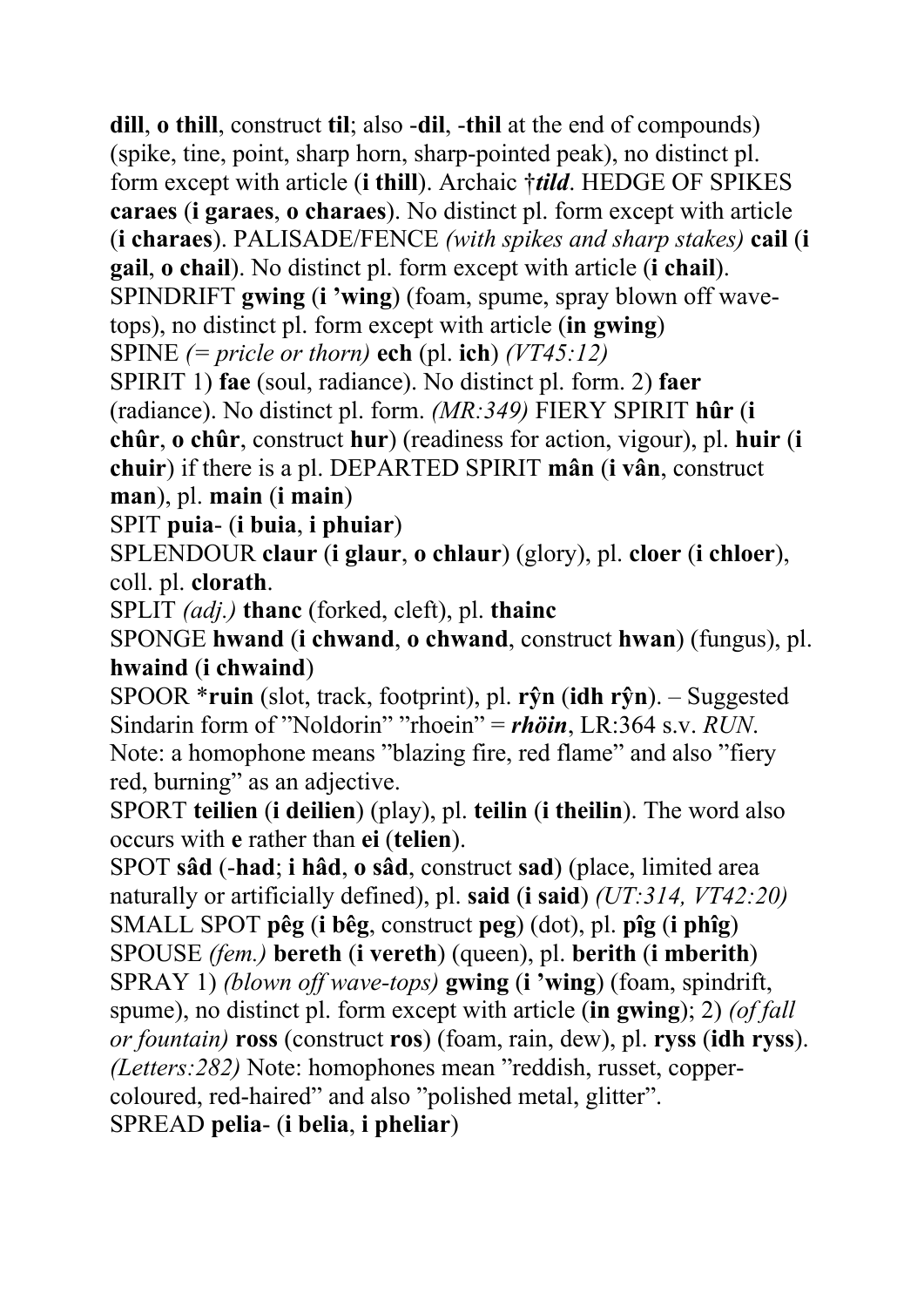SPRING *(season)* **ethuil** (no distinct pl. form). SPRING-SINGER, see SWALLOW

SPRING *(of water)* 1) **celu** (**i gelu**, **o chelu**) (source), analogical pl. **cely** (**i chely**). Archaic **celw**; so the coll. pl. is likely **celwath**. 2) *(well)* **eithel** (source, issue of water), pl. **eithil**. WATER FALLING SWIFTLY FROM A SPRING **celos** (**i gelos**, **o chelos**) (freshet), pl.

**celys** (**i chelys**).

SPRING *(verb)* **tuia**- (**i duia**, **i thuiar**) (swell, sprout)

SPROUT *(noun)* **tui** or (older) **tuiw** (**i dui**[**w**], **o thui**[**w**]) (bud), no distinct pl. form except with article (**i thui**[**w**])

SPROUT *(verb)* **tuia**- (**i duia**, **i thuiar**) (swell, spring)

SPUME **gwing** (**i 'wing**) (foam, spindrift, spray blown off wave-tops), no distinct pl. form except with article (**in gwing**)

SPY *(noun)* **ethir** (no distinct pl. form, but coll. pl. **ethiriath**).

Literally "out-watcher". Note: a homophone means "mouth/outflow of a river, estuary".

STAB **eitha**- (prick with a sharp point, treat with scorn, insult) (**i eitha**, **in eithar**)

STAIN *(noun)* 1) **gwass** (**i 'wass**, construct **gwas**), pl. **gwais** (**in gwais**), also **gwath** (**i 'wath**), pl. **gwaith** (**in gwaith**), 2) *(noun)* **maw** (**i vaw**) (soil), pl. **moe** (**i moe**). Note: a homophone is an archaic word for "hand". 3) **mael** (**i vael**), no distinct pl. form except with article (**i mael**). Also as adj. STAINED **mael** (lenited **vael**; no distinct pl. form). Note: a homophone means "lust". Another adj. STAINED is **gwaen** (lenited **'waen**; no distinct pl. form)

STAIN *(verb)* **gwatha**- (**i 'watha**, **in gwathar**) (soil)

STAIR **dim** (**i dhim**), no distinct pl. form except with article (**i nim**), coll. pl. **dimmath**. Note: a homophone means "gloom, sadness".

STAIRWAY **pendrad** (**i bendrad**, **o phendrad**) (passage up or down slope), pl. **pendraid** (**i phendraid**). A side-form ends in -**rath** instead of -**rad**.

STAKE **ceber** (**i geber**, **o cheber**) (spike, stone ridge), pl. *cebir* (**i chebir**). A lenited pl. form occurs in the name **Sarn Gebir**. Cf. also PALISADE/FENCE *(with spikes and sharp stakes)* **cail** (**i gail**, **o chail**). No distinct pl. form except with article (**i chail**).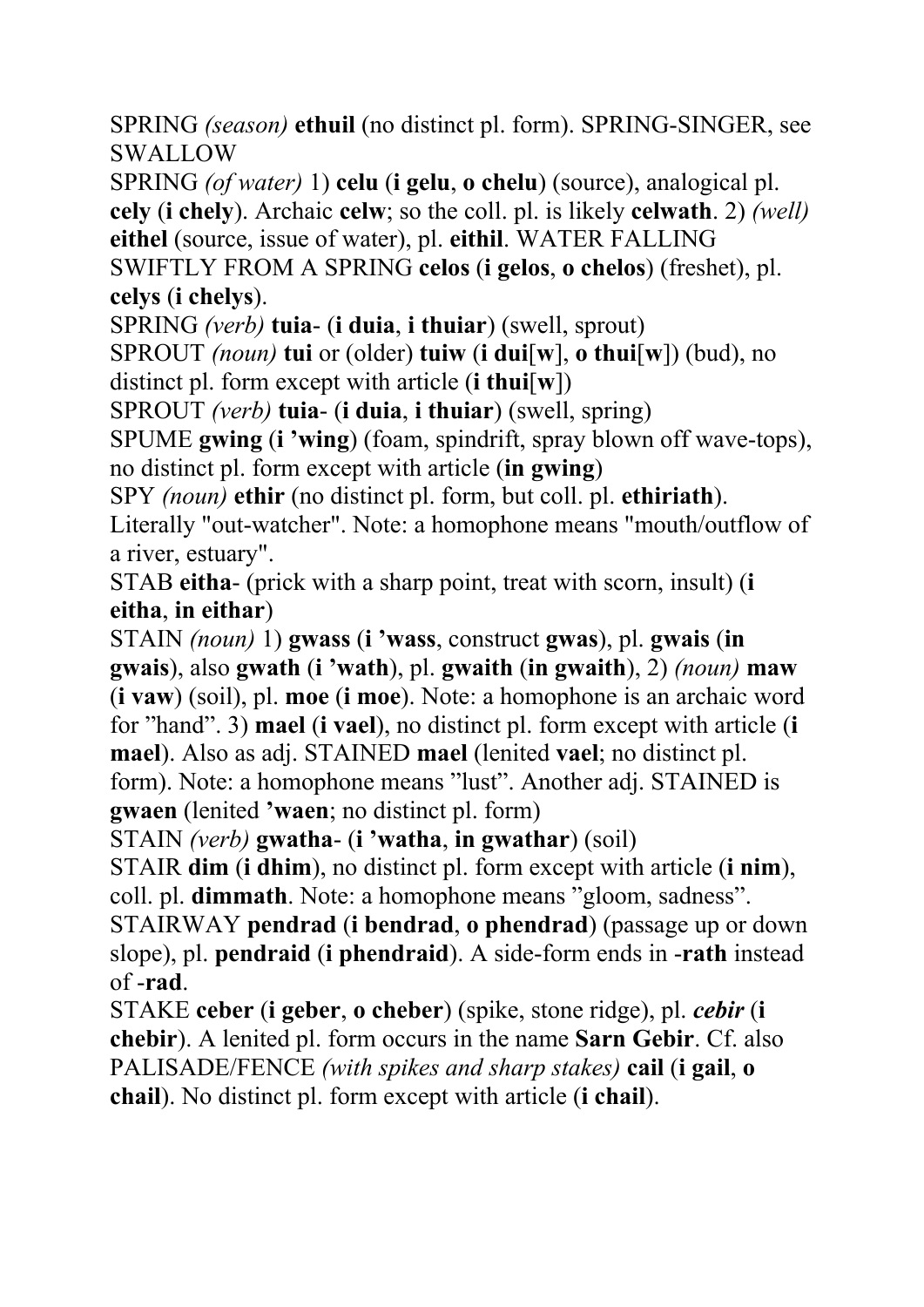STALWART 1) **thala** (steady, firm), pl. ?**theili**; 2) **tolog** (lenited **dolog**; pl. **telyg** for archaic **tölyg)** (trusty)

STAPLE **taew** (**i daew**, **o thaew**) (holder, socket, hasp, clasp), no distinct pl. form except with article (**i thaew**)

STAR **gîl** (**i ngîl** = *i ñîl*, **o n'gîl**, construct *gil*) (bright spark, silver glint), no distinct pl. form except with article (in  $\mathbf{g} \mathbf{\hat{i}} = i \hat{n} g \hat{i}$ ), coll. pl. *giliath (RGEO, MR:388)*. Poetic †**êl** (**elen**-, pl. *elin*, coll. pl. *elenath*) *(RGEO, Letters:281, WJ:363)*. SMALL STAR **tinu** (**i dinu**, **o thinu**; also -**din** at the end of compounds) (spark), analogical pl. **tiny** (**i thiny**), coll. pl. **tinwath** OF STARS *(adj.)* **gilion** (lenited **ngilion**; pl. **gilioen**). Archaic \***giliaun**. MOON-STAR *("magic"metal that only mirrors starlight and moonlight)* **ithildin**. REGION OF STARS **Gilwen** (Quenya *Ilmen*), also **Gilith**. In the *Etymologies*, Tolkien derived these words from a root *GIL* (LR:358), and the lenited forms

would thus be **'Ilwen**, **'Ilwith**. But in a later source, Tolkien cited the relevant root as *ÑGIL* (MR:388), and the lenited form would then be **Ngilwen** (**Ngilwith**).

STARLIGHT 1) **gilgalad** (**i ngilgalad** = *i ñilgalad*, **o n'gilgalad**, pl. **gilgelaid** (**in gilgelaid** = *i ñgilgelaid*) if there is a plural form. 2) **gilith** (also used = Quenya *Ilmen*, the region of stars) (**i** ngilith =  $i$   $\tilde{n}$ *ilith*,  $\bf{o}$ **n'gilith**) *These mutations presupposed that the root is* ÑGIL*, as in MR:388, rather than* GIL *as in the Etymologies* (LR:358).

STARLIT EVENING **tinnu** (**i dinnu**, **o thinnu**) (dusk, twilight, early night without a moon), pl. **tinny** (**i thynny**) if there is a pl.

STARRY TWILIGHT **tinnu** (**i dinnu**, **o thinnu**) (dusk, twilight, starlit evening, early night without a moon), pl. **tinny** (**i thynny**) if there is a pl.

STAR-SUN *(a kind of pimpernel with golden and silver flowers)* **elanor** (pl. **elanoer**). Archaic \***elanaur**.

STAY 1) **dartha**- (**i dhartha**, **i narthar**) (wait, remain, last, endure) *(VT45:8)*, 2) **dortha**- (**i northa**, **i ndorthar**) (dwell). Adj. STAYING *(adj.)* **avorn** (not moving, fast), pl. **evyrn**

STEADFAST 1) **him** (abiding), lenited **chim**, no distinct pl. form. Note that homophones include both the adjective "cool" and the adverb "continually". STEADFAST **thalion** (dauntless, strong), pl. *thelyn*. Also used as a noun "hero, dauntless man". STEADFAST MAN **bôr** (**boron**-) (**i vôr**, construct **bor**) (trusty man, faithful vassal),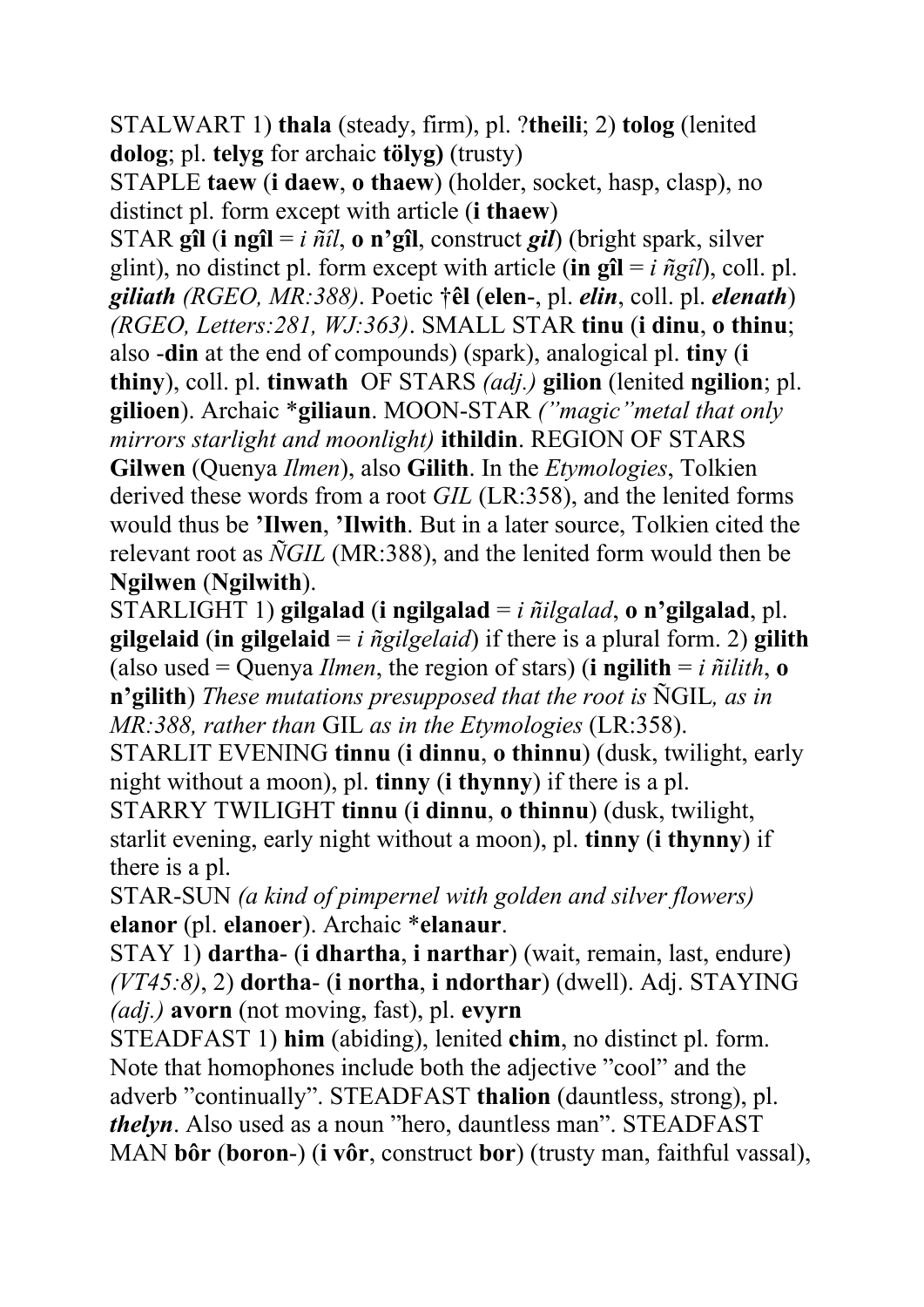analogical pl. pl. *bŷr* (**i mŷr**) for older **beryn**, **i meryn** (archaic **börin**, **i mörin**). In "Noldorin", the older pl. forms were *berein*, *beren*. STEADY **thala** (stalwart, firm), pl. ?**theili;** STEADY PURPOSE *(noun)* **estel** (hope, trust), pl. **estil**

STEEP **baradh** (pl. **beraidh**, lenited **varadh**). STEEP FALL **dath** (**i dhath**) (hole, pit, abyss), pl. **daith** (**i naith**) *(VT45:8)*. NARROW VALLEY WITH STEEP SIDES **imlad** (glen, deep valley), pl. **imlaid**. STEEP MOUNTAIN PEAK, see HORN

STEM **telch** (**i delch**, **o thelch**), pl. *tilch* (**i thilch**)

STENCH 1) **thû** (pl. **thui**), 2) **angol** (pl. **engyl**). Note: a homophone of the latter means "magic, deep lore".

STICK *(verb)* **nasta**- (**i nasta**, **in nastar**) (point, prick, thrust); STICK IN **nestag**- (**i nestag**, **in nestegir**) (insert), pa.t. *nestanc*

STICKY **hîw** (viscous), lenited **chîw**; no distinct pl. form.

STIFF 1) **dorn** (tough), lenited **dhorn**, pl. **dyrn**; 2) **tharn** (sapless, rigid, withered), pl. **thern**. STIFF GRASS **thâr**, pl. **thair** if there is a plurl form; coll. pl. **tharath.** STIFF-NECKED **tarlanc** (obstinate), lenited **darlanc**, pl. **terlainc**. STIFFNESS **tarias** (**i darias**, **o tharias**) (toughness, difficulty), pl. **teriais** (**i theriais**) if there is a pl. STINK *(vb.)* **thosta**- *(VT46:19)*

STIRRING, SEASON OF **echuir**. No distinct pl. form.

STIRRUP #**talraph** (literally perhaps "foot-rope") (**i dalraph**, **o thalraph**), pl. **telraiph** (**i thelraiph**). Attested (in lenited form) in the word **udalraph** "stirrupless".

STONE 1) *(small stone, or stone as material)* **sarn** (**i harn**, **o sarn**), pl. **sern** (**i sern**); also used as adj. "stony, made of stone". 2) **gôn** (**i 'ôn**, construct **gon**); pl. **gŷn**, coll. pl. **#***gonath* as in **Argonath**. 3) *(larger stone)* **gond** (**i 'ond**, construct **gon**) (great stone or rock), pl. **gynd** (**i ngynd** = *i ñynd*), coll. pl. **gonnath** *(Letters:410)*. STONE RIDGE **ceber** (**i geber**, **o cheber**) (spike, stake), pl. *cebir* (**i chebir**). A lenited pl. form occurs in the name **Sarn Gebir**. HEWN STONE 1) **drafn** (**i dhrafn**) (hewn log), pl. **drefn** (**in drefn**), also 2) **gondrafn**, **gondram** (**i 'ondrafn** / **'ondam**), pl. ?**gendrefn** / **gondrem**). Archaic pl. **göndreim**. ELF-STONE *(a term for beryl)* **edhelharn** (pl. **edhelhern**) *(SD:128-31)***.** SEEING STONE *(palantír)* \***gwachaedir** (**i 'wachaedir**), no distinct pl. form except with prefixed article (**in gwachaedir**), coll. pl. ?**gwachaediriath** or ?**gwachadirnath** (the latter form assuming that -**dir** is reduced from older -**dirn**) The form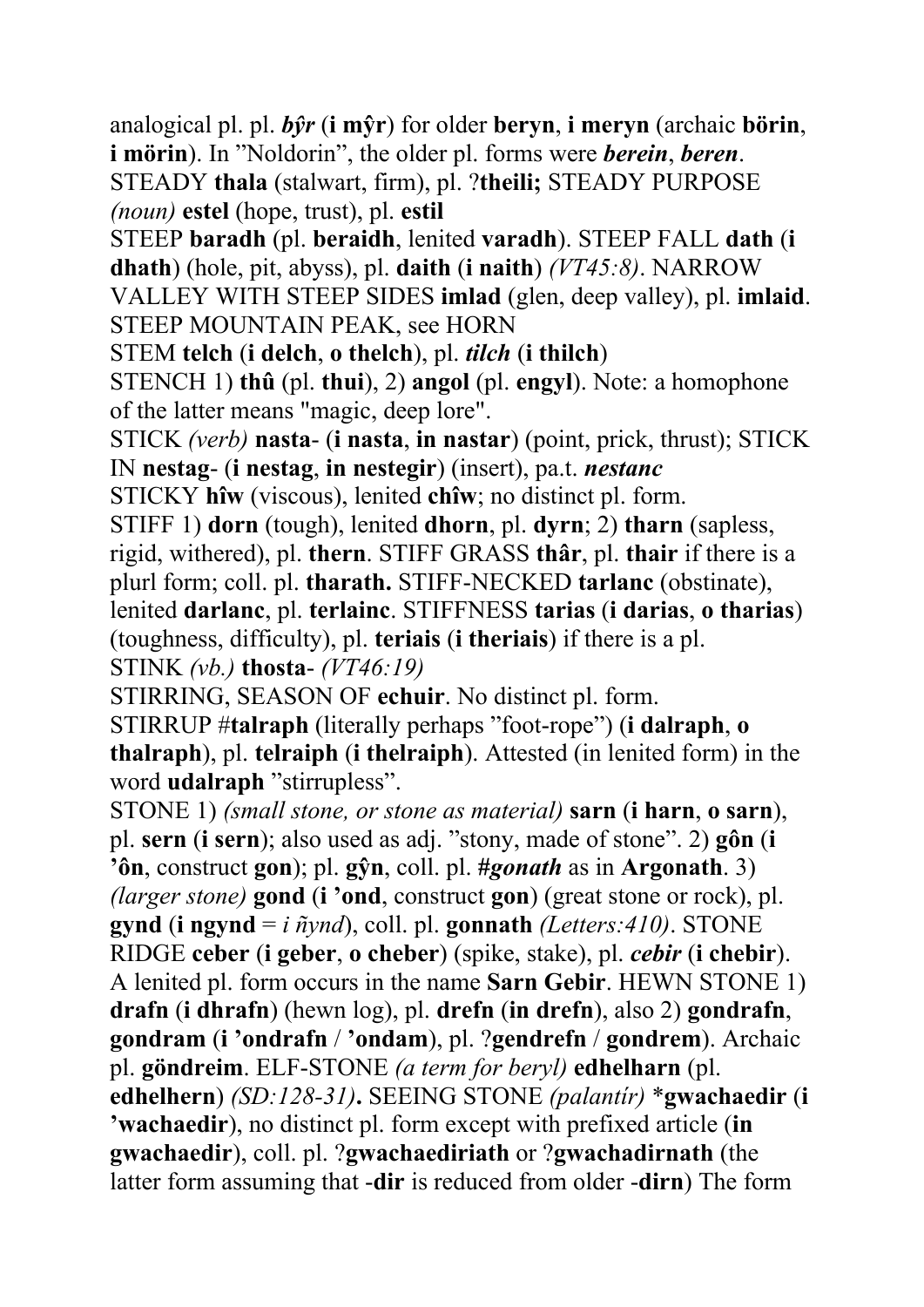occurring in the primary source, *gwahaedir*, must represent the late Gondorian pronunciation with **h** for **ch** *(PM:186)*. PILE OF STONES **sarnas** (**i harnas**, **o sarnas**) (cairn), pl. **sernais** (**i sernais**). MADE OF STONE, STONY 1) **gondren** (stony), lenited **'ondren**, pl. **gendrin**. Archaic pl. **göndrin** *(TI:270)*. 2) **sarn** (lenited **harn**; pl. **sern**); also used as noun "small stone, pebble, stone [as material]"; as adj. also = "stony". STREET OF STONE **gondrath** (**i 'ondrath**) (causeway, raised stone highway), pl. **gendraith** (**i ngendraith** = *i ñendraith*). Archaic pl. **göndreith**. *(WJ:340)* MASTER OF STONE *(= Dwarf)* #**Gonhir** (**i 'Onhir**), no distinct pl. form except with article (**i Ngonhir** = *i Ñonhir*), maybe primarily used as a coll. pl. *Gonhirrim (WJ:205, there spelt "Gonnhirrim")*

STONECROP **seregon** ("blood of stone", a kind of stonecrop with deep red flowers) (**i heregon**, **o seregon**), pl. **seregyn** (**i seregyn**) STOP *(noun)* **daur** (**i dhaur**) (pause; also used = "league", a distance of about 3 miles / 4.8 kilometers), pl. **doer** (**i noer**), coll. pl. **dorath**  STOP *(verb, used intransitively in the LotR)*, **dar**- (**i dhâr**, **i nerir**) (halt). The imperative *daro!* is attested. STOP SHORT **nuitha**- (**i nuitha**, **in nuithar**) (prevent from coming to completion; stunt; not allow to continue) *(WJ:413)*. STOP UP **dilia**- (**i dhilia**, **i niliar**), pa.t. *diliant (VT45:9)*.

STOPGAP *(in writing, a sign indicating where G had been lenited to zero, represented by ' in transcription)* **gasdil** (**i 'asdil**), no distinct pl. form except with article (**i ngasdil** = *i ñasdil*), coll. pl. **gasdiliath**  STOPPED #**tafnen** (closed, blocked), lenited **dafnen**; pl. **tefnin** *(WR:341, isolated from uidavnen, with f rather than v in normalized* 

*orthography)*

STOPPER, STOPPING **dîl** (**i dhîl**) (stuffing), no distinct pl. form except with article (**i nîl**), coll. pl. **díliath** 

STORM 1) **gwaew** (**i 'waew**) (wind), no distinct pl. form except with article (**in gwaew**), 2) STORM OF WIND **alagos** (pl. **elegys**, coll. pl. **alagossath**)

STORY **pent** (**i bent**, **o phent**) (tale), pl. **pint** (**i phint**), coll. pl. **pennath**. TELL (A STORY) \***nara**- (**i nara**, **in narar**).

STRAIGHT **tîr** (lenited **dîr**, no distinct pl. form) (right). Note: a homophone means "looking, view, glance" (noun).

STRAIT **lond** (harbour, haven, pass; narrow path), pl. **lynd**, coll. pl. *lonnath* (as in the name **Lonnath Ernin**, WR:294)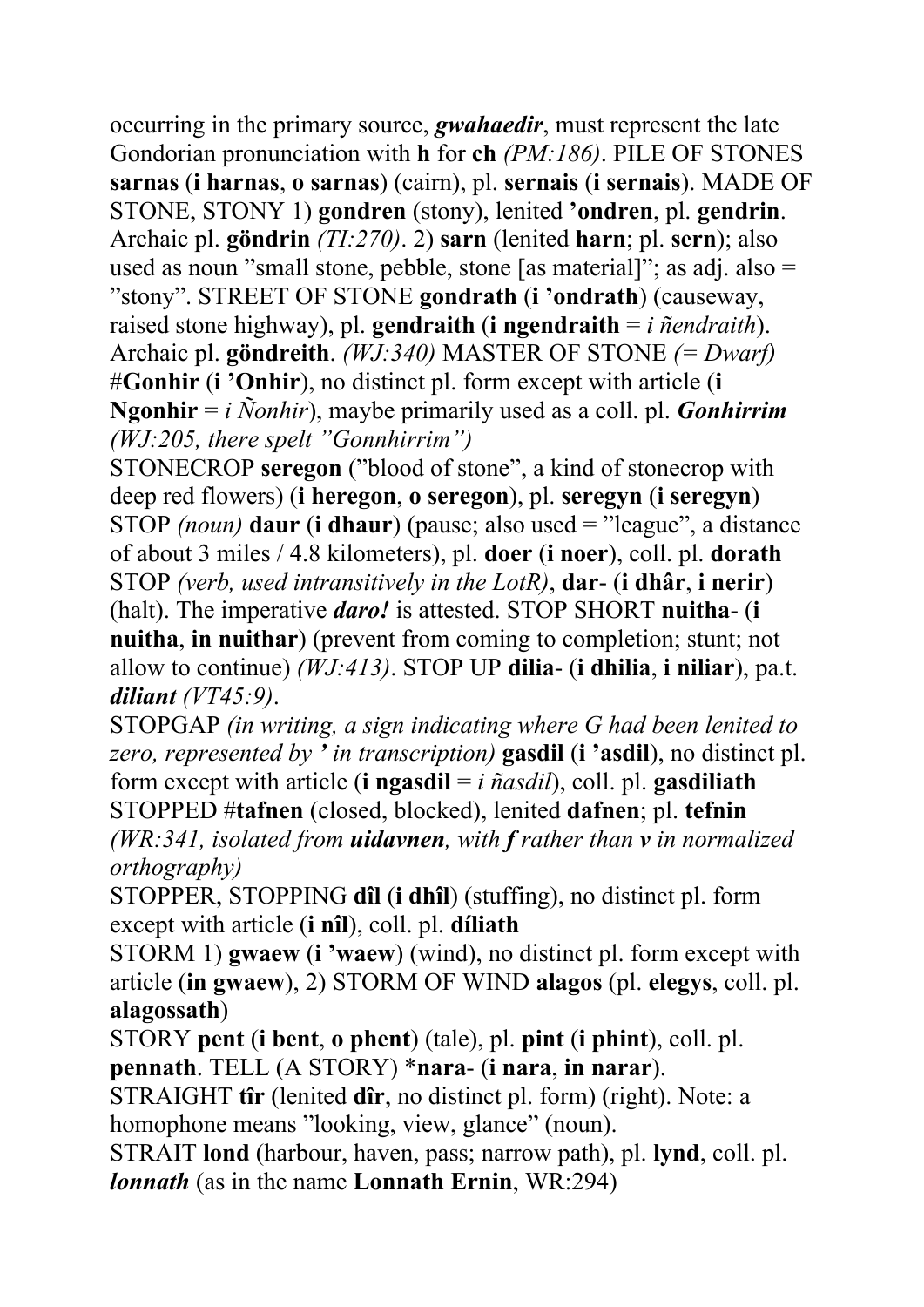STRAND **falas** (pl. **felais**) (beach, shore, coast, line of surf, foaming shore; the word was especially used of the western seaboard of Beleriand). *(VT42:15)*

STRAP #**raph** (rope), pl. **raiph** (**idh raiph**), coll. pl. **rafath**. Isolated from **udalraph** "stirrupless", literally perhaps "without foot-strap" (**u**  $+$ **tal/dal** + **raph**)

STRAY *(verb)* 1) **mista**- (**i vista**, **i mistar**), 2) **renia**- (sail, wander, fly) (**i renia**, **idh reniar**). Adj. STRAYING *(adj.)* **raun** (wandering), pl. **roen**; also used as noun "moon" ("the wanderer"). Noun

STRAYING \***mistad** (**i vistad**) (error), pl. **mistaid** (**i mistaid**). The word appears as "mistrad" in the source (LR:373 s.v. *MIS*), but this would seem to be an error.

STREAM *(noun)* 1) **celeth** (**i geleth**, **o cheleth**), pl. **celith** (**i chelith**), 2) **sirith** (**i hirith**, **o sirith**) (flowing), no distinct pl. except with article (**i sirith**), 3) **nên** (water, lake, pool, waterland), construct *nen*, pl. *nîn*, 4) **rant** (watercourse, water-channel, lode, vein), pl. **raint** (**idh raint**), coll. pl. **rannath**. MOUNTAIN STREAM **oll** (torrent), pl. **yll**. (The source also cites the archaic form **old**.)

STREET 1) \***othrad** (pl. **ethraid** for archaic **öthraid**). Suggested Sindarin form of "Noldorin" *ostrad*. 2) **rath** (climb, climbing path, course, riverbed), pl. **raist** (**idh raist**) *(UT:255)*. 3) STREET OF STONE **gondrath** (**i 'ondrath**) (causeway, raised stone highway), pl. **gendraith** (**i ngendraith** = *i ñendraith*). Archaic pl. **göndreith**. *(WJ:340)*

STRENGTH *(physical strength)* **tû** (**i dû**, **o thû**) (muscle, sinew; vigour), pl. **tui** (**i thui**), coll. pl. **túath**. BODILY STRENGTH **bellas** (**i vellas**), pl. **bellais** (**i mellais**) if there is a pl.

STRING *(bowstring)* **tang** (**i dang**, **o thang**), pl. **teng** (**i theng**) STRIP *(verb)* **heltha**- (**i cheltha**, **i chelthar**). (VT46:14; in LR:386 s.v. *SKEL* the erroneous reading "helta" appears.)

STROKE *(noun: heavy stroke)* **dram** (**i dhram**) (blow), pl. **draim** (**in draim**). AXE-STROKE **hast** (**i chast**, **o chast**), pl. **haist** (**i chaist**) STROKE *(vb.)* **matha**- (**i vatha**, **i mathar**) (feel, handle; wield) STRONG 1) *(in body)* \***bell**, lenited **vell**, pl. **bill**. Suggested Sindarin form of "Noldorin" **belt**. 2) STRONG **thalion** (steadfast, dauntless), pl. **thelyn**. Also used as a noun "hero, dauntless man".

STRONGHOLD 1) **garth** (**i 'arth**) (stronghold), pl. **gerth** (**i ngerth** = *i ñerth*), 2) **ost** (fortress, city), pl. **yst** *(WJ:414)*. The word may appear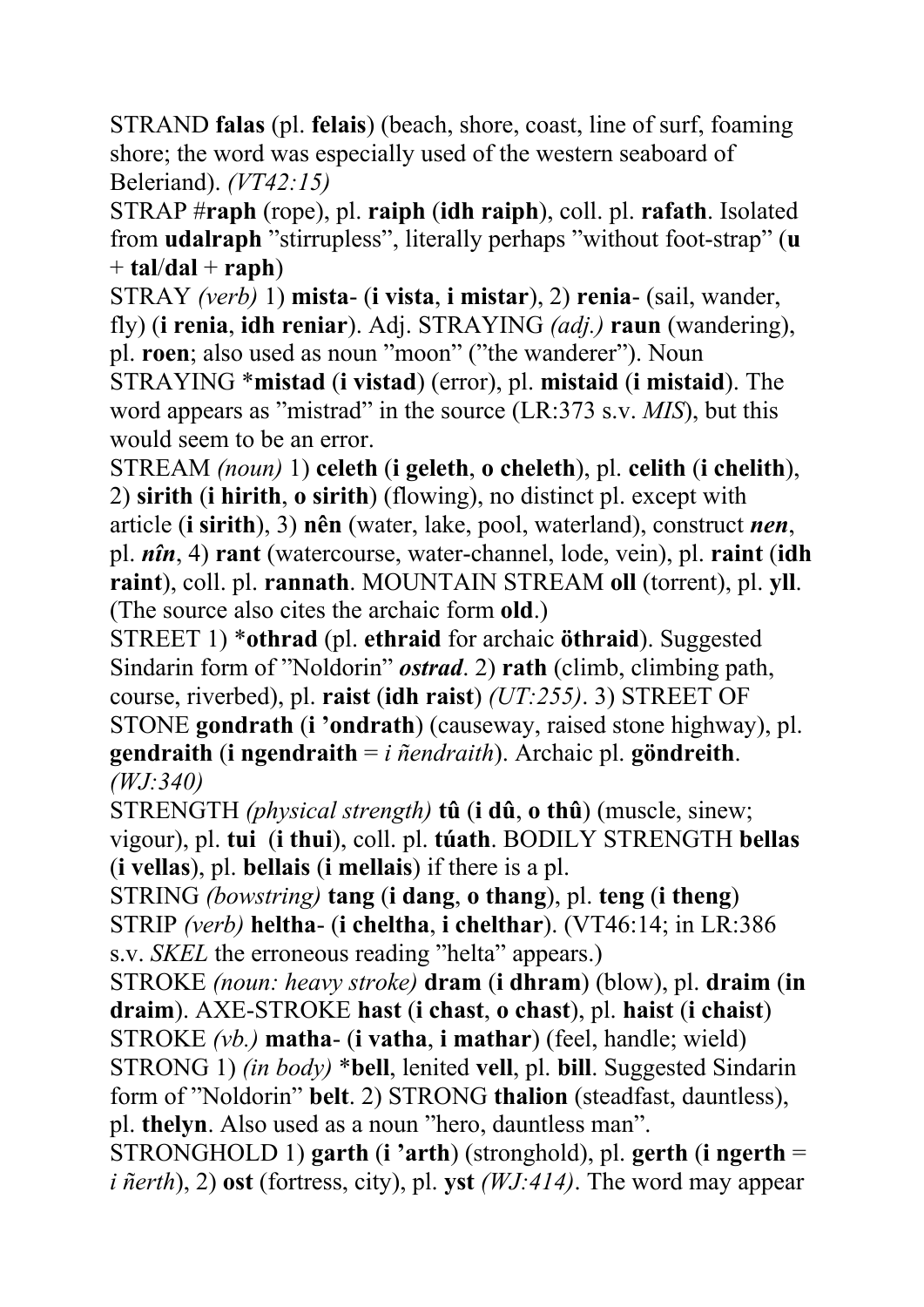as **os**- or **oth**- before certain consonants in compounds, e.g. **Osgiliath** "Citadel (Fortress) of the Stars" *(LotR)*, **ostirion** (fortress with a watchtower), **Othram** "fortress-wall" *(WR:288)*. UNDERGROUND STRONGHOLD OR CITY \***othronn** (pl. **ethrynn** for archaic **öthrynn**) (fortress in a cave or caves). Cited in archaic form *othrond* in the sources *(WJ:414, VT46:12)*

STUFFING **dîl** (**i dhîl**) (stopper, stopping), no distinct pl. form except with article (**i nîl**), coll. pl. **díliath**

STUNT **nuitha**- (**i nuitha**, **in nuithar**) (prevent from coming to completion; stop short; not allow to continue) *(WJ:413)*. STUNTED **naug** (dwarfed), pl. #*noeg*. Note: the word is also used as a noun "dwarf".

SUBLIME **taur** (also **tor**-, **tar**- in compounds) (lofty, high, noble; vast, masterful, mighty, overwhelming, huge, awful), lenited **daur**, pl. **toer**. Note: homophones mean "king (of a people)" and also "great wood, forest".

SUCCESSOR \***dŷr** (**i dhŷr**, **o ndŷr**), no distinct pl. form except with article (**i ndŷr**). Suggested Sindarin form of Doriathrin *dior*.

SUDDEN 1) **bragol** (lenited **vragol**), pl. **bragoel**. Archaic \***bragaul**. 2) **brêg** (quick, lively), lenited **vrêg**, pl. **brîg**. SUDDEN END **lanc** (sharp edge, sudden end, brink), pl. **lainc**, coll. pl. **langath.** Note: homophones mean "naked" and also "neck, throat". SUDDEN MOVE **rinc** (twitch, jerk, trick), no distinct pl. form except with article (**idh rinc**), coll. pl. **ringath**. SUDDENNESS **breged** (**i vreged**) (violence), pl. **bregid** (**i mregid**) if there is a pl. Note: the word is also used as adv. "suddenly".

SUDDENLY **breged**; also used as noun "suddenness, violence" *(VT35:44)*. BEGIN SUDDENLY AND VIGOROUSLY **heria**- (**i cheria**, **i cheriar**) (have an impulse, be compelled to do something, set vigorously out to do) *(VT45:22)*. BREAK OUT SUDDENLY **breitha**- (**i vreitha**, **i mreithar**).

SUFFICE \***feiria**-. Tentative correction of the form *feira*- in the source *(VT46:9)*

SUFFICIENT *(adv.)* **far** (enough, quite)

SUM UP **gonod**- (**i 'onod**, **i ngenedir** = *i ñenedir*) (count up, reckon), pa.t. **gonont** 

SUMMER **laer** (no distinct pl. form). Note: a homophone means "song".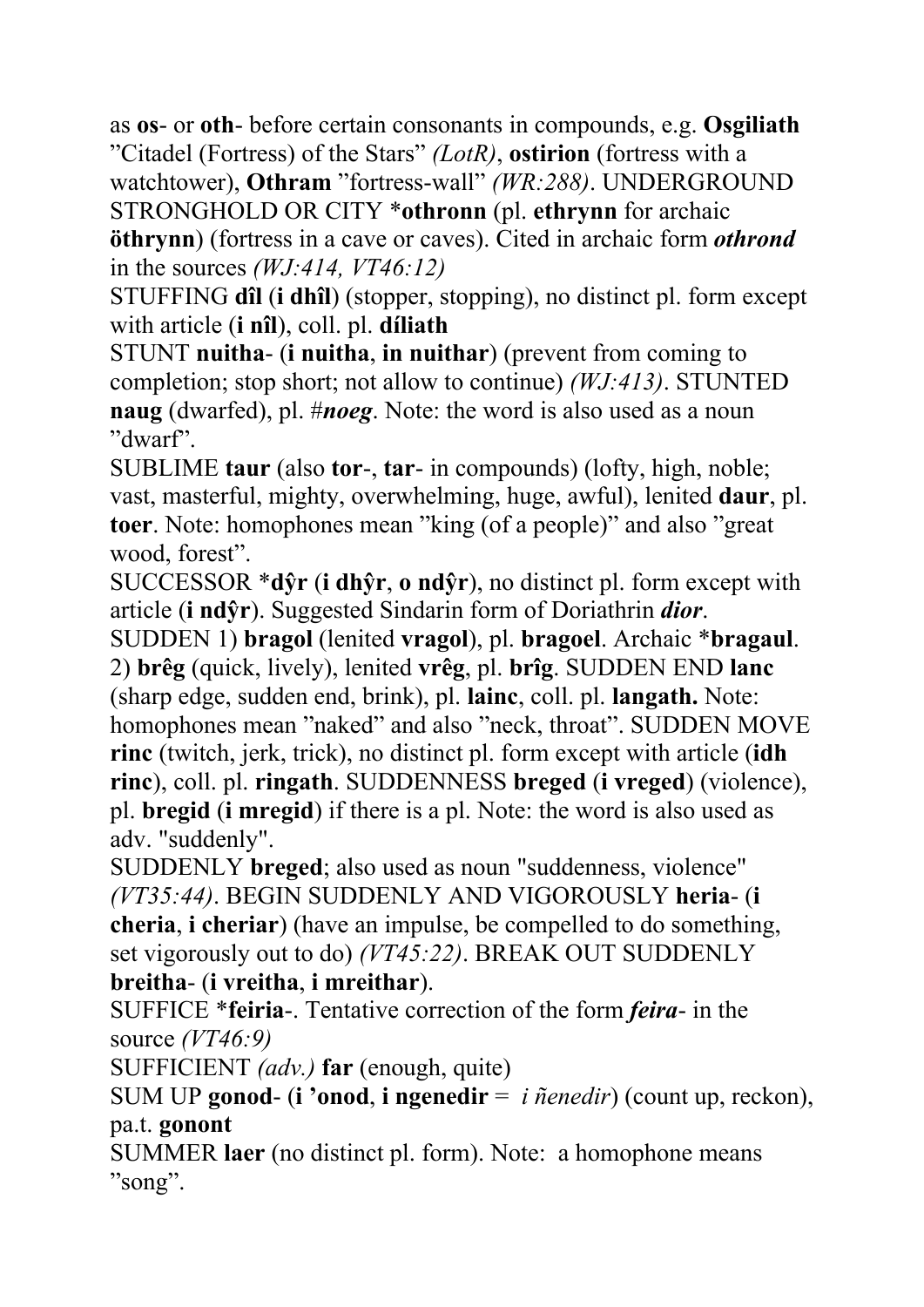SUMMIT (OF HIGH MOUNTAIN) **taen** (**i daen**, **o thaen**) (height), no distinct pl. form except with article (**i thaen**). Note: a homophone means "long (and thin)".

SUN 1) **Anor** (pl. **Anoer** if there is a pl.) Archaic **Anaur** *(SD:306)*. 2) **naur** (mainly in compounds as **nar**-, -**nor**) (flame, fire), pl. **noer**, coll. pl. **norath**.

SUNLIGHT 1) **galad** (**i ngalad** = *i ñalad*), (bright light, brilliance, radiance, glittering reflection), pl. **gelaid** (**in gelaid** =  $i$  *ñgelaid*). 2) **glawar** (**i 'lawar**) (gold; radiance of the Golden Tree Laurelin), pl. **glewair** (**in glewair**) *(VT41:10)*

SUNNY **nórui** (fiery). No distinct pl. form.

SUNRISE **amrûn** (orient, east, uprising), pl. **emrŷn**

SUNSET **annûn** (west), pl. **ennŷn**

SUPERIOR **orchall** (lofty, eminent), pl. **erchail** (for archaic **örchail**) SUPPORT **tulu** (**i dulu**, **o thulu**) (prop), pl. **tyly** (**i thyly**)

SUPPORTING *(adj.)* **taid**, lenited **daid**, no distinct pl. form. Also used as a noun "second-in-command".

SURF, LINE OF **falas** (pl. **felais**) (beach, shore, coast, strand, foaming shore; the word was especially used of the western seaboard of Beleriand). *(VT42:15)*

SURFACE 1) **palath** (**i balath**, **o phalath**), pl. **pelaith** (**i phelaith**). 2) *(flat surface)* **talath** (**i dalath**, **o thalath**) (plane, flatlands, plain,

[wide] valley), pl. **telaith** (**i thelaith**). *Tolkien changed this word from "Noldorin" dalath, LR:353 s.v. DAL*. *Compare the Talath Dirnen or "Guarded Plain" mentioned in the* Silmarillion.

SURVIVE *(vb.)* **brona**- (last) (**i vrona**, **i mronar**)

SURVIVAL #**bronad** (**i vronad**), pl. **brenaid** (**i mrenaid**) if there is a pl. Archaic pl. \***bröneid**. Isolated from the adj. **bronadui** "enduring, lasting". #**Bronad** would be the gerund of the verb **brona**- "survive". SWALLOW *(etymologically "spring-singer")* \***tuilinn** (**i duilinn**, **o thuilinn**), no distinct pl. form except with article (**i thuilinn**). *Form normalized from tuilind in source; the latter would be an archaic form.*

SWAMPED **loen** (soaking wet), no distinct pl. form *(VT42:10)*. SWAN **alph** (pl. **eilph**)

SWARD \***pathu** (**i bathu**) (level place), analogical pl. **pethy** (**i phethy**). Cited in archaic form *pathw* in the source (LR:380 s.v. *PATH*), hence the coll. pl. is likely **pathwath**.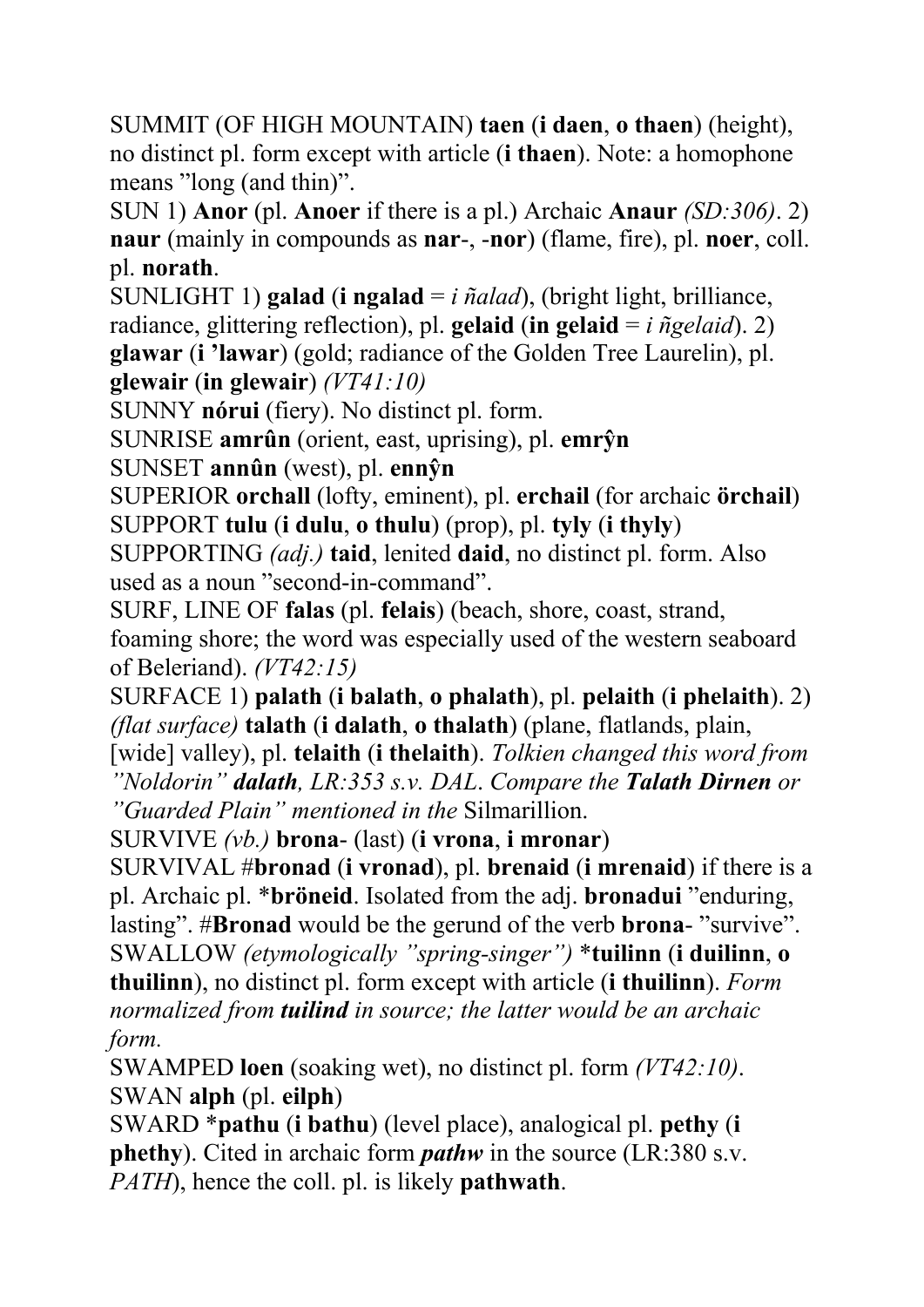SWARD 1) **parth** (**i barth**, **o pharth**) (field, enclosed grassland), pl. **perth** (**i pherth**), 2) **sâdh** (**i hâdh**, **o sâdh**, construct **sadh**) (turf), pl. **saidh** (**i saidh**) *(VT42:20)*

SWART 1) **baran** (dark brown, yellow brown, golden-brown), pl. **berain**. 2) **graw** (swart), lenited '**raw**, pl. **groe**. *(VT45:16)* 3)

SWART, SWARTY **donn** (black, shady, shadowy) (lenited **dhonn**, pl. **dynn**). *(VT45:11)*. Also **dunn**- in compounds.

SWEAR **gwesta**- (**i 'westa**, **in gwestar**)

SWEET 1) *(= lovely)* **melui** (lenited **velui**; no distinct pl. form) *(VT42:18)*. 2) **lend** (tuneful), pl. **lind**. Note: a homophone means

"way, journey". No Sindarin adjective describing sweet *taste* occurs in published material.

SWELL *(vb.)* **tuia**- (**i duia**, **i thuiar**) (spring, sprout)

SWIFT 1) **celeg** (agile), lenited **geleg**, pl. **celig**, 2) **lagor**, analogical pl. **legyr**, 3) **legrin** (rapid), no distinct pl. form, 4) **lint** (no distinct pl. form)

SWOOPING **thôr** *(adj.)* (leaping down), pl. **thŷr**. Also used as a noun  $=$  "eagle".

SWORD 1) **megil** (**i vegil**), no distinct pl. form except with article (**i megil**). This is a borrowing from Quenya *macil (VT45:32)*. 2) **magol** (**i vagol**), analogical pl. **megyl** (**i megyl**), coll. pl. **maglath** (though analogical ?**magolath** may also be possible). In "Noldorin", this was the native word for "sword" (derived from primitive *makla*, as is Quenya *macil*); it is unclear whether Tolkien definitely replaced it with **megil** when he turned "Noldorin" into Sindarin, or whether both words coexist in the language. 3) **lang** (cutlass), pl. **leng**.

BROADSWORD BLADE **hathel** (**i chathel**, **o chathel**) (axe blade), pl. **hethil** (**i chethil**)

SWORDSMAN **magor** (**i vagor**), analogical pl. **megyr** (**i megyr**) SWORN BROTHER **gwador** (**i 'wador**), pl. **gwedyr** (**in gwedyr**). In "Noldorin", the pl. was *gwedeir* (LR:394 s.v. *TOR*)

SYRUP \***paich** (**i baich**, **o phaich**) (juice), pl. **pîch** (**i phîch**). The source (LR:382 s.v. *PIS*) cites the archaic form *peich*.

## **<T>**

TALE 1) **narn** (saga; versified tale to be spoken rather than sung), pl. *nern***;** 2) **pent** (**i bent**, **o phent**) (story), pl. **pint** (**i phint**), coll. pl.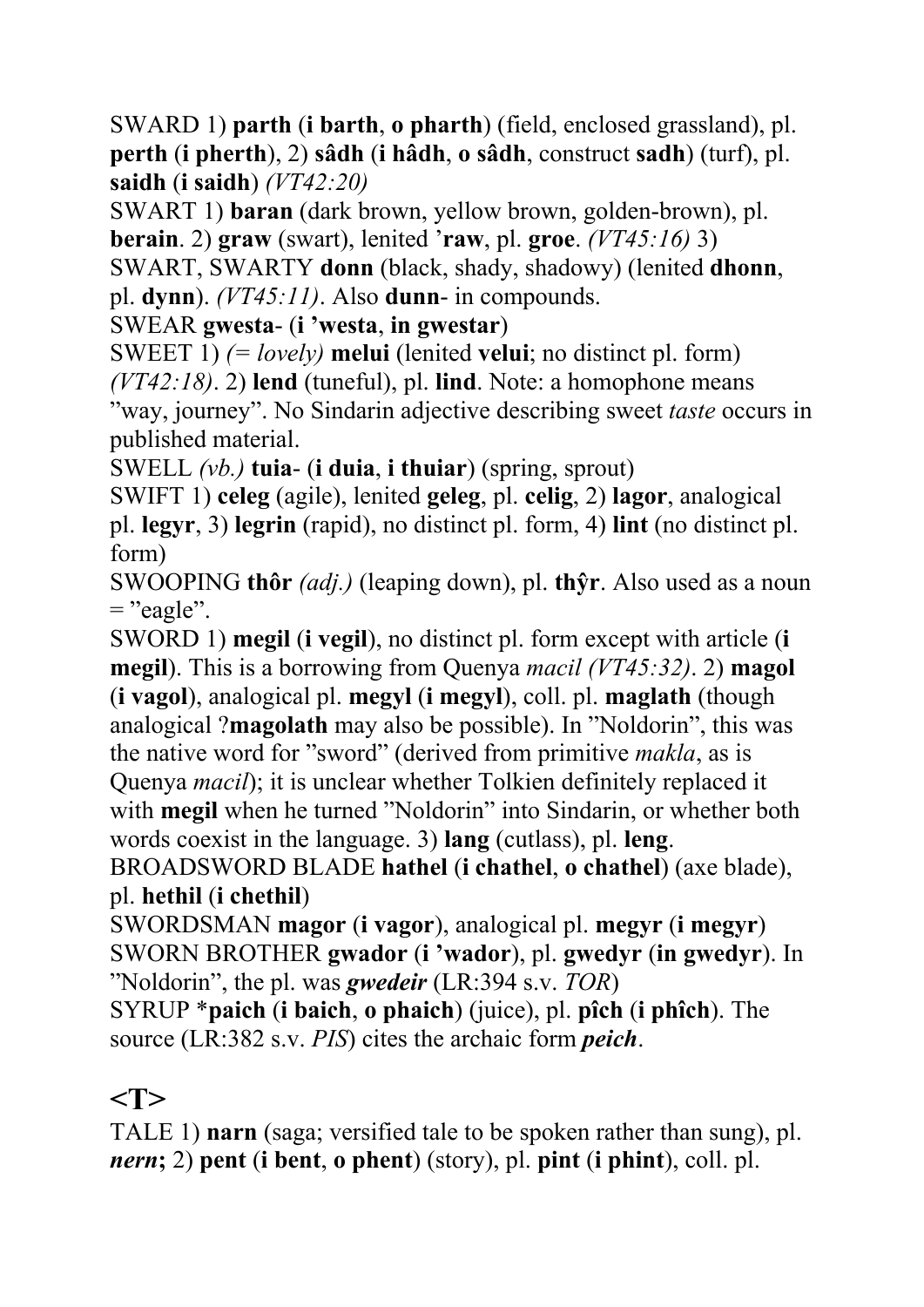**pennath**; 3) **trenarn** (**i drenarn**, **o threnarn**) (account), pl. **trenern** (**i threnern**); 4) **gwanod** (**i 'wanod**) (number), pl. **gwenyd** (**in gwenyd**). NOVEL TALE **sinnarn** (**i hinnarn**, **o sinnarn**), pl. **sinnern** (**i sinnern**).

TALL 1) **tond** (lenited **dond**; pl. **tynd**), 2) †**orn** (pl. **yrn**). Note: a homophone of the latter means "tree".

TANGLED **remmen** (woven, netted), pl. #*remmin* attested (as part of the phrase **galadhremmin ennorath**, LotR Appendix E): TREE-TANGLED \***galadhremmen** (pl. *galadhremmin*) (word used to describe the woodlands of Middle-earth)

TANIQUETIL **Amon Uilos**

TAUT **tong** (lenited **dong**; pl. **tyng**) (tight, resonant [of strings]) TEAR *(noun)* 1) **nîr** (construct **nir**) (weeping). No distinct pl. form; coll. pl. **níriath**. Noun "TEAR-GNASHING" (= lamentation) **nírnaeth**; no distinct pl. form. 2) **nîn**; no distinct pl. form; pl. **níniath**. Note: **nîn** is also used as a noun "tear" and as the pl. form of **nên**

"water"; there is also the possessive pronoun **nín** "my". TEARFUL 1) **nîd** (damp, wet); no distinct pl. form, 2) **níniel** (pl.

**nínil**), 3) **nínui** (watery); no distinct pl. form

TELER *(member of the Third Clan of the Elves)* 1) **Teler** (**i Deler**), pl. *Telir* (**i Thelir**) or coll. pl. *Tellerrim* (PM:385). See REAR. 2) **glinnel** (**i 'linnel**), pl. *glinnil* (**in glinnil**), coll. pl. **glinnellath**.

TELL (A STORY) †**nara**- (**i nara**, **in narar**); TELL TO END **trenar**- (**i drenar**, **i threnerir**) (recount), pa.t. **trenor** 

TEMPTATION **úthaes** (no distinct pl. form) *(VT44:23)*

TEN **pae** (the "Noldorin" form **caer** listed in the *Etymologies* was apparently abandoned by Tolkien). TENTH **paenui**.

TENGWA *(Fëanorian letter)* **têw** (**i dêw**, **o thêw**, construct **tew**) (sign, letter), pl. *tîw* (*i thîw*), coll. pl. **téwath** 

TENTH **paenui** (lenited **baenui**)

TERRIBLE **goeol** (dire, fell), lenited **'oeol**; pl. **goeoel**. Archaic \***goeaul**. TERRIBLE, HOSTILE AND POWERFUL CREATURE **graug** (**i 'raug**), pl. **groeg** (**in groeg**), coll. pl. **grogath** *(WJ:415)*. See **DEMON** 

TERRIFY **gruitha** (**i 'ruitha**, **in gruithar**) *(WJ:415)*

TERROR 1) **goe** (**i 'oe**) (great fear), no distinct pl. form except with article (**i ngoe** = *i ñoe*), 2) **gorgoroth** (**i ngorgoroth** = *i ñorgoroth*, **o n'gorgoroth**) (deadly fear), pl. **gergeryth** (**in gergeryth**  $=i$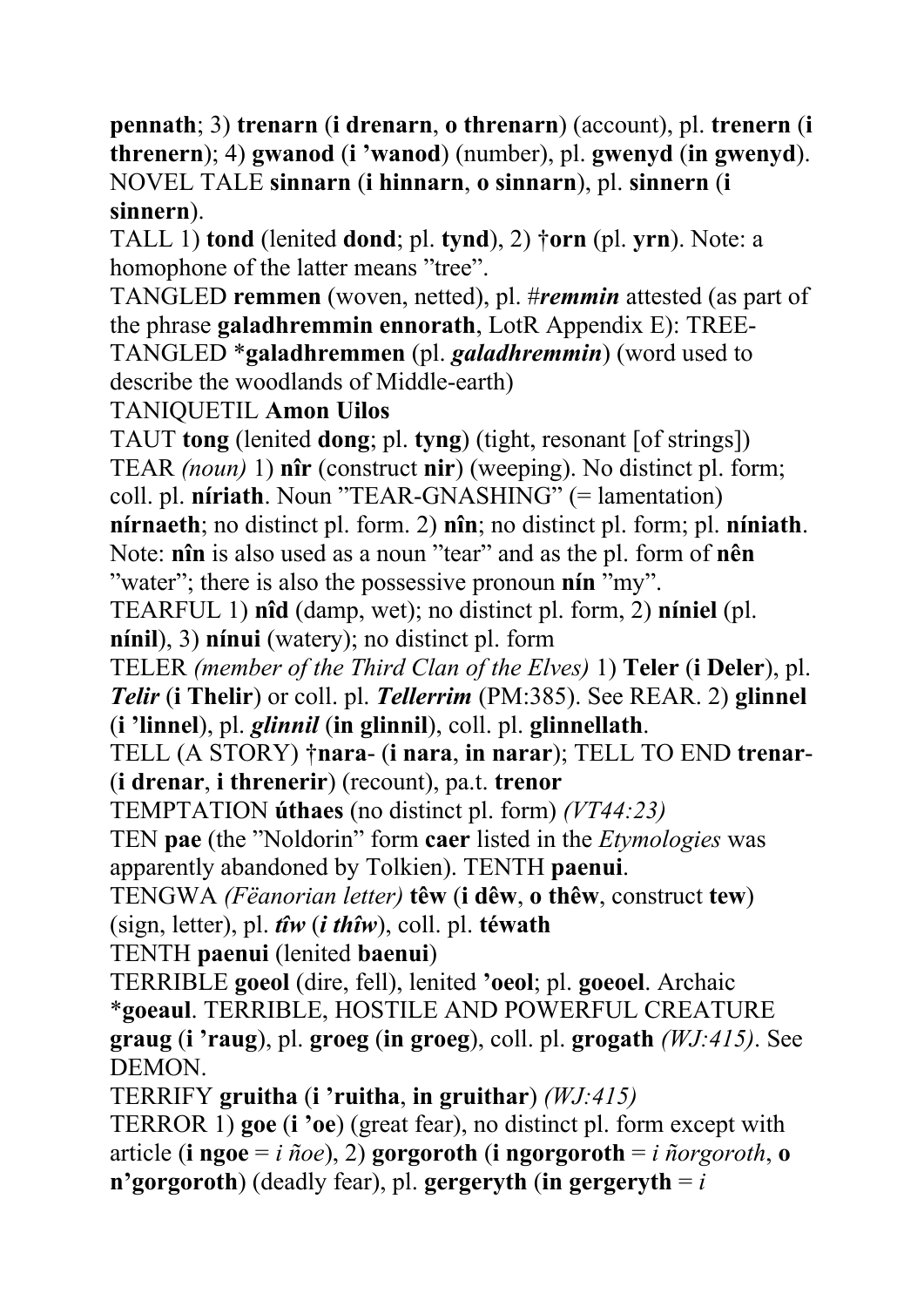*ñgergeryth*). Archaic pl. \***görgöryth**. 3) **gost** (**i ngost** = *i ñost*, **o n'gost**) (dread), pl. **gyst** (**in gyst** =  $i$   $\tilde{n}$ gyst). FEEL TERROR **groga**- (**i 'roga**, **in grogar**) *(WJ:415)*

THAT *(demonstrative pronoun)* ?**taw**. *Only the "Old Noldorin" form*  tó *is actually given in LR:389 s.v.* TA*; if this did yield "Noldorin"/Sindarin taw, it would create a homophone with taw "wool".*

THAT (*as relative pronoun, = which, who*): Singular **i** (+ soft mutation), basically **in** in the plural, but often loses the **n** which is then replaced by nasal mutation of the next consonant (e.g. **gyrth i chuinar** "dead that live [**cuinar**]", Letters:417). Sometimes **i** (+ soft mutation) is used in the singular as well. – The form **ai** (following by lenition) occurs in the phrase **di ai gerir** \*"those who do" *(VT44:23)*. Possibly it is a form of the relative pronoun that is used when the previous word ends in -**i**. Whether **ai** is both sg. and pl. is unclear; in its one attestation it is followed by a plural verb that is lenited.

#### THATCH **taus** (**i daus**, **o thaus**), pl. **toes** (**i thoes**)

THE: Singular **i** (+ soft mutation), basically **in** in the plural, but often loses the **n** which is then replaced by nasal mutation of the next consonant (e.g. *i thîw* "the letters", compare *tîw* "letters"). In this wordlist it is assumed that **in** becomes **idh** before a word in **r**-, as general patterns would seem to suggest. – The articles are also used as relative pronouns "who, which, that" (see THAT). – Apparently "the" sometimes appears as a suffix -**n** added to a preposition, e.g. **ben** "according to the". This suffix is followed by "mixed mutation" according to David Salo's reconstructions. OF THE **en**-, **e**-, genitival article, mostly only used in the singular (in the plural, **in** or  $\mathbf{i}$  + nasal mutation is used), though infrequently **en** is used in the pl. as well. Followed by "mixed mutation" according to David Salo's reconstructions. TO THE, FOR THE **'ni**. Apparently representing **an** (for) + **i** (the). FROM THE, OF THE **uin**.

THEM **hain** *(of inanimates)* One entry in the *Etymologies* ( LR:385 s.v. *S*-) may be taken as implying that the pronouns "they" (and "them"?) are **hein** of inanimates, **hîn** of women and **huin** of men. For "Noldorin" *hein* and *huin* we may have to read **hain** and **hŷn**, respectively, in Third Age Sindarin.

THERE **ennas** *(SD:128-31)*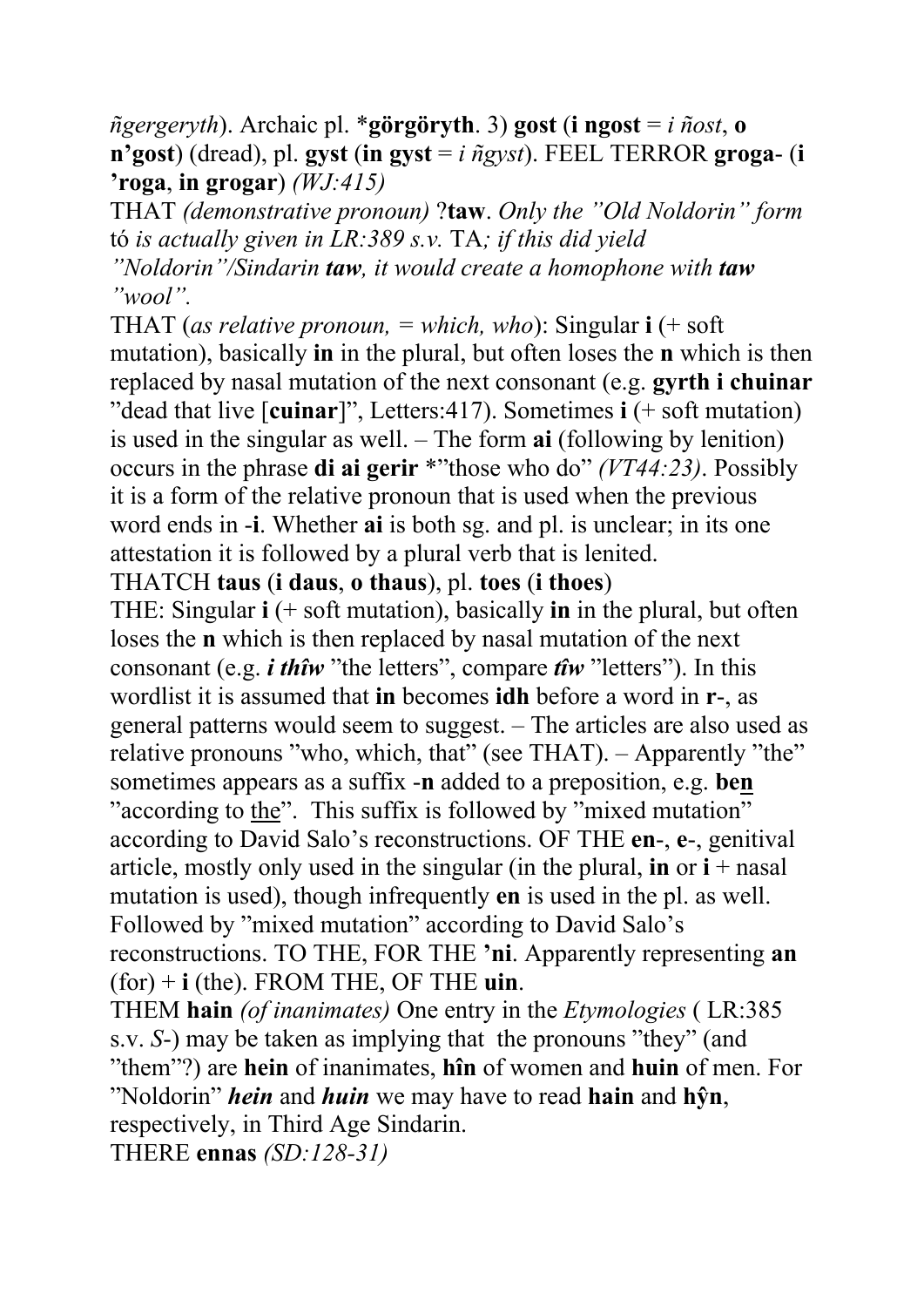THESE \***sin** (only attested in lenited form in the Moria Gate inscription: *i thiw hin* "these letters"). See THIS.

THEY *(of women)* **hîn**. It is unclear whether Tolkien maintained this "Noldorin" pronoun in Sindarin.

THEY, see also THOSE

THICK **tûg** (lenited **dûg**, pl. **tuig**)

THIN 1) **nind** (slender, fragile); no distinct pl. form. 2) \***lhain** (lean, meager), lenited ?**thlain** or ?**lain** *(the lenition product of lh is uncertain)*, pl. **lîn**. Suggested Sindarin form of "Noldorin" *thlein*, corresponding to archaic Sindarin \***lhein**, later \***lhain**. LONG (AND THIN) **taen** (lenited **daen**, no distinct pl. form). Note: a homophone means "height, summit of high mountain".

THING 1) **nad** (pl. **naid**), 2) **bach** (article for exchange, ware) (**i mach**, **o mbach**), pl. **baich** (**i mbaich**). PRECIOUS THING **mîr** (**i vîr**, construct **mir**) (treasure, jewel), no distinct pl. form except with article (**i mîr**), coll. pl. **míriath**.

### THIRD **nail**, **nelui**

THIRSTY **faug** (gasping, choking), pl. **foeg**

THIRTIETH (?) **nelchaenen** *(SD:129)* The word is translated "thirtyfirst", but clearly seems to mean literally "thirtieth": *nel-chaen* would express 3 (times) 10, plus -*en* as an adjectival ending to make this an ordinal. The conceptual validity of this form is however questionable, since Tolkien later dropped the root *KAYAN* (whence -*chaen*) as a root for words for "10".

THIS \***sen**, lenited **hen**. Only attested in lenited pl. form *hin* (unlenited \***sin**) "these" in the Moria Gate inscription (*i thiw hin*, "these letters").

THONG **lath** (pl. **laith**)

THORN 1) **êg** (construct **eg**), pl. **îg**; 2) **rêg** (construct **reg**) (holly), pl. **rîg** (**idh rîg**), 3) **aeg** (peak, point). No distinct pl. form. Note: **aeg** is also used as adj. "sharp, pointed, piercing". See also *SPINE*. THORN POINT *(used = spear point)* **ecthel** (pl. **ecthil**). See also SHARP POINT.

THOSE *(or "they"?)*: possibly \***ti** (attested in lenited form *di* in the phrase **di ai**… "those/they who…") *(VT44:23)*

THOU **le** (attested as dative "to thee"; possibly also used as nominative/accusative, though an accusative \***len** "thee" may be theorized to exist). Genitive **lín** "thy".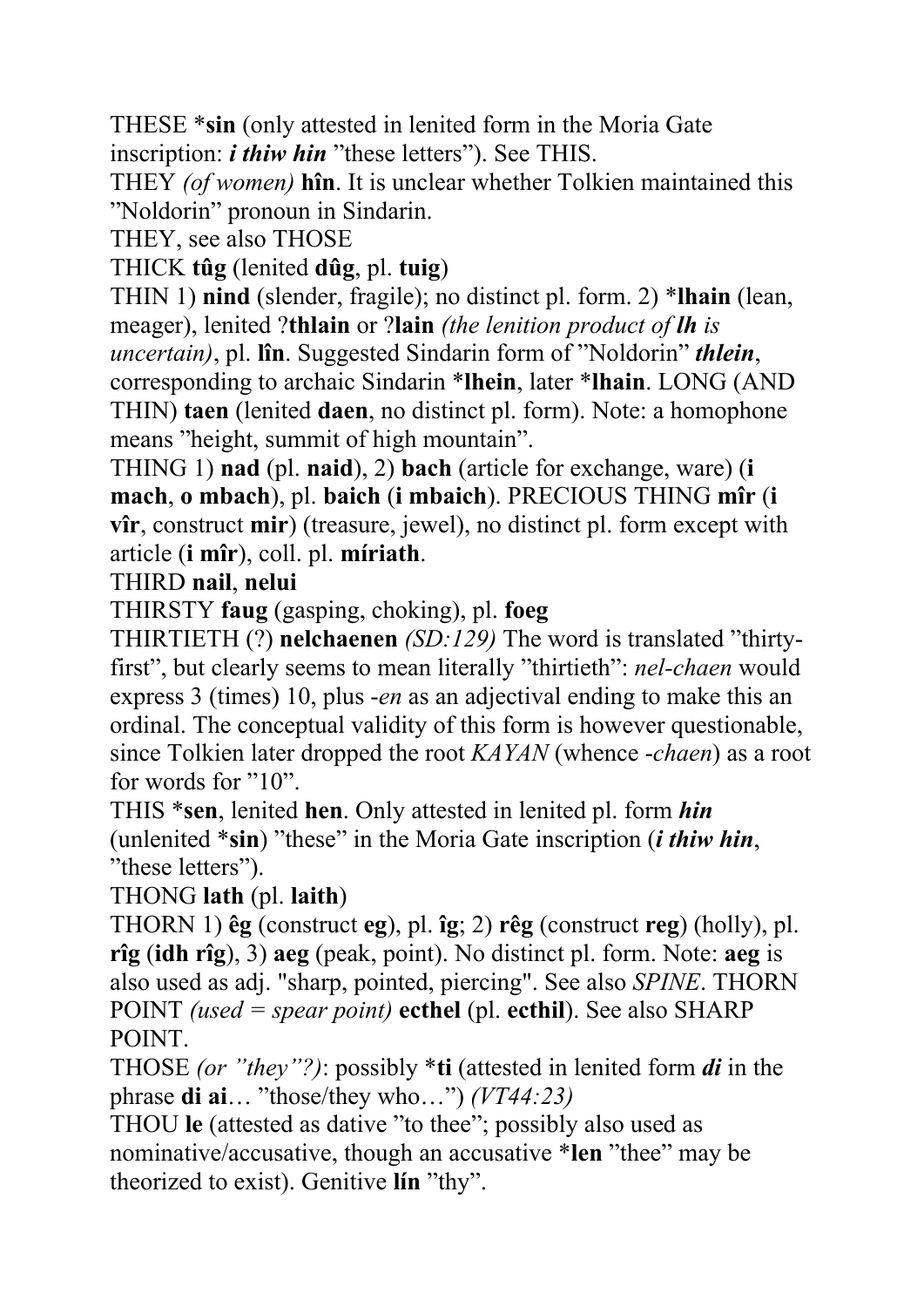THOUGHT **nauth** (pl. **noeth**, coll. pl. **nothath**); INNER THOUGHT **ind** (mind, meaning, heart), no distinct pl. form;, coll. pl. **innath**. THOUGHTFUL **idhren** (pondering, wise), pl. **idhrin;** 

THOUGHTFULNESS \***idhor**. (Correction of **idher** in LR:361 s.v. ID; since the primitive form is given as *idrē*, the normal phonological development would demand **idhr** > **idhor** as the later forms.)

THOUSAND #**meneg** *(isolated from Menegroth "Thousand Caves", assuming this translation to be literal).*

THRALL **mûl** (**i vûl**, construct **mul**) (slave), pl. **muil** (**i muil**)

THRAWN FOLK *(a term for the Dwarves)* **Dornhoth** *(WJ:388, 408)* THREAD *(noun)* **lain**; no distinct pl. form. Note: a homophone is the adjective "free, freed". FINE THREAD \***lhê** (?**i thlê** or ?**i lê** – *the lenition product of lh is uncertain*) (spider filament), pl. **lhî** (?**i lî**). Suggested Sindarin form of "Noldorin" *thlê*. MIST-THREAD, see MIST.

THREE **nêl** (note: a homophone means "tooth"), also **neled**, archaic **neledh**. THREE, TRI- *(prefix)* **nel**-; THIRD **nail**, **nelui**.

THROAT **lanc** (neck), pl. **lainc**, coll. pl. **langath**. Note: homophones mean "naked" and also "sharp edge, sudden end, brink".

THROUGH *(prep.)* **trî** ; THROUGH *(adverbial prefix, sometimes = "completely")* **tre**-, **tri**-. For an example of this prefix, see TELL TO END.

THROUGH TOGETHER *(adverb)* **godref** *(AI:92)*

THROW, see HURL

THROWER *(hurler of spears or darts; warrior)* **hadron** (**i chadron**, **o chadron**), pl. **hedryn** (**i chedryn**), coll. pl. **hadronnath**

THRUST *(vb.)* **nasta**- (**i nasta**, **in nastar**) (point, stick, prick) THUMB \***naub** (pl. **noeb**). The spelling used in the source is *nawb (VT48:5)*. Dual **nobad**, used of the thumb and the index finger grouped together in the act of picking something *(VT48:5, 6)*. In children's play the thumb was also called **atheg**, "little father" (pl. **ethig**) *(VT48:6, 17)*

### THY **lín**

TIDE: 1) *(high tide)* **duinen** (**i dhuinen**), pl. **duinin** (**i nuinin**). 2) *(low tide)* **dannen** (**i nannen**, **o ndannen**) (ebb), pl. **dennin** (**i ndennin**) *(VT48:26)*. Notice the homophone **dannen** "fallen" (but this past participle has different mutations).

TIDINGS **siniath** (news) (**i siniath**). Apparently no singular form.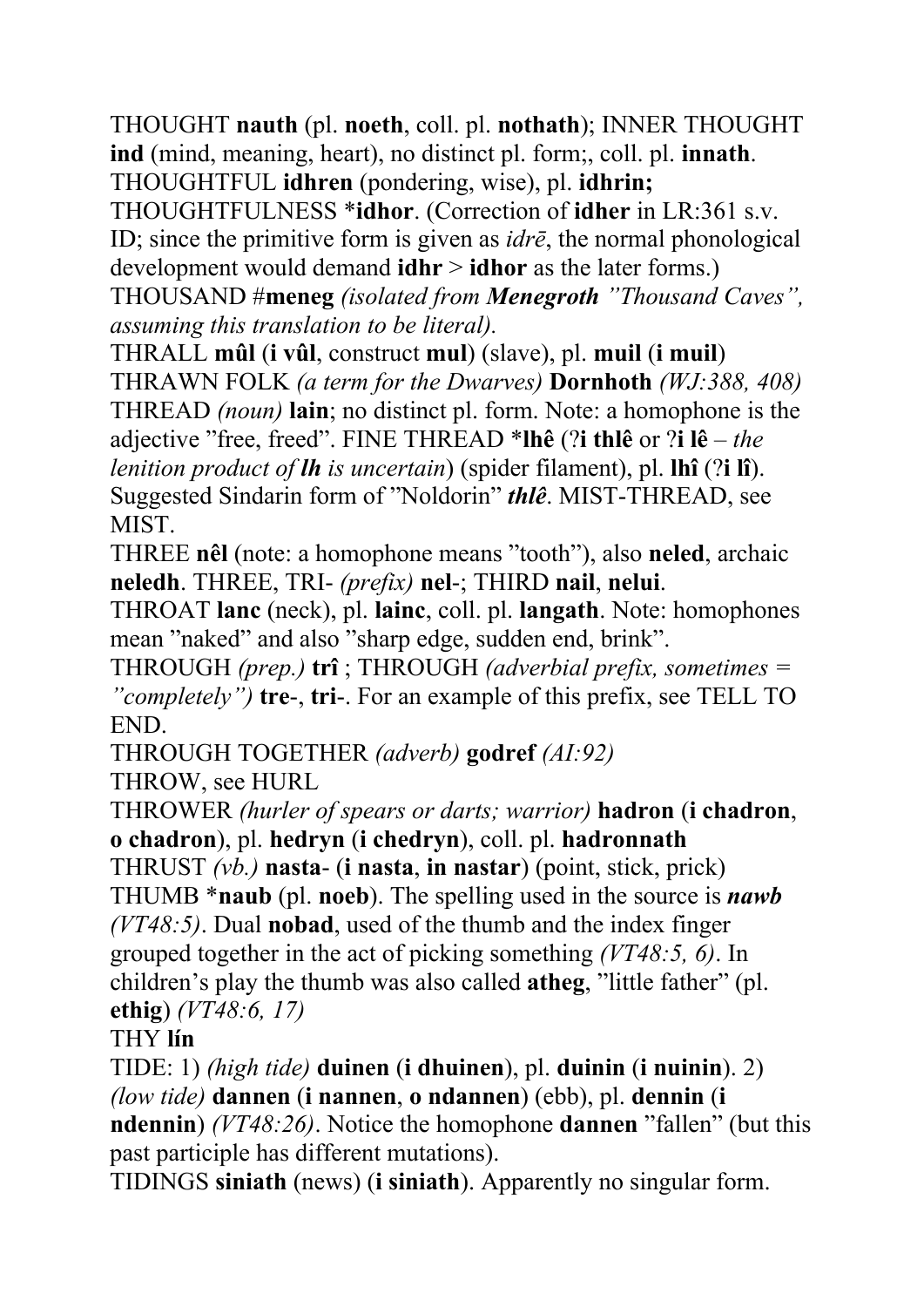TIDY **puig** (clean, neat); lenited **buig**, no distinct pl. form. TIE **nod**- (**i nôd**, **i nedir**) (bind), pa.t. likely \***nunt** since the root is *NUT* (LR:378).

TIE **taetha**- (fasten) (**i daetha**, **i thaethar**)

TIGHT **tong** (lenited **dong**; pl. **tyng**) (taut, resonant [of strings]) TIGHTLY CLOSED HAND **paur** (**i baur**, **o phaur**, also -**bor** in compounds) (fist), pl. **poer** (**i phoer**), coll. pl. **porath** 

TILION (the Maia of the Moon) was called **Tilion** in Sindarin as well (**na Dilion**, **o Thilion**); he was also called **Elfaron** "hunter of stars".

TILTED *(adj.*) \***adlod** (sloping), pl. **adloen**. *This is a suggested Sindarin form of "Noldorin" aclod (VT46:17)*

TIME *(a time)* 1) **lû** (occasion), pl. **lui**, coll. pl. **lúath**. FOR A LONG TIME **anann**. NIGHTTIME **daw** (**i dhaw**) (gloom), pl. **doe** (**i noe**), coll. pl. ?**dawath** or ?**doath**.

TINE **till** (**i dill**, **o thill**, construct **til**; also -**dil**, -**thil** at the end of compounds) (spike, point, sharp horn, sharp-pointed peak), no distinct pl. form except with article (**i thill**). Archaic †*tild*.

TINY 1) **tithen** (lenited **dithen**, pl. *tithin*) (little), 2) **mîw** (small, frail), lenited **vîw**, no distinct pl. form; 3) **pigen** (lenited **bigen**; pl. **pigin**)

TIRED, see WEARY

TO, TOWARD 1) **na** (followed by lenition), with article **nan** (followed by "mixed mutation", according to David Salo's reconstruction). The preposition has various meanings: "with, by, near" and also "to, toward, at; of" 2) TO *(prep.)* **an** (+ nasal mutation), with article **'ni** "to the" (+ nasal mutation in plural). TO THE **'ni** (for the). Apparently representing **an** (for) + **i** (the). TO *(adverbial prefix)* **an**-. 3) TO US **ammen** (for us)

TOBACCO 1) **galenas** (**i 'alenais**) (pipe-weed), pl. **gelenais** (**i ngelenais** = *i ñelenais*), coll pl. **galenassath**, 2) **romloth** *("hornflower")*, pl. **remlyth** (archaic **römlyth**)

TODAY *(adv.)* **sîr**. Note: a homophone means "river".

TOGETHER *(prefix)* **go**-, **gwa**- (+ lenition) (co-, com-). THROUGH TOGETHER *(adv.)* **godref** *(AI:92)*

TOIL *(vb.)* **muda**- (**i vuda**, **i mudar**) (labour), pa.t. **mudas**

TOMB **haudh** (**i chaudh**, **o chaudh**) (burial mound, barrow, grave),

pl. **hoedh** (**i choedh**), coll. pl. **hodhath**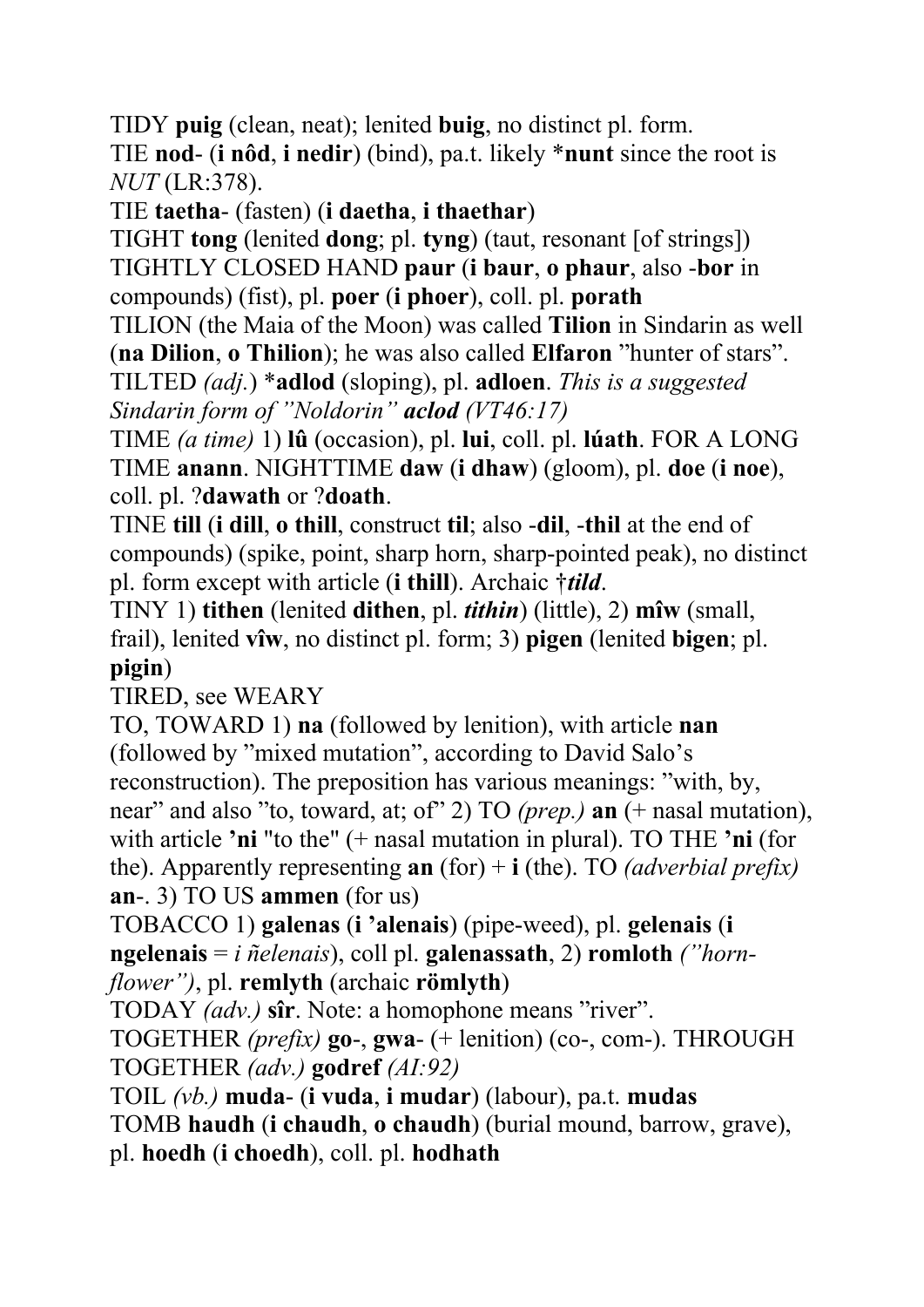TONGUE *(both body-part and = "dialect, language")* **lam** (pl. **laim**, coll. pl. **lammath**). *(WJ:394, 416)* Not: **lam** is also used = "echo, voice, echoing voice". MY TONGUE **lammen**. ACCOUNT OF TONGUES **Lammas**

TOOTH 1) \***nagol** (analogical pl. **negyl**, coll. pl. *naglath*; possibly the analogical form \***nagolath** would also be acceptable). Only the coll. pl. **naglath** is attested. 2) **naes** (no distinct pl. form) *(VT45:36)*. 3) **nêl** (note: a homophone means "three"), stem **neleg**-, whence pl. **nelig**. Also simply **neleg** (pl. **nelig**). 4) *(fang)* **carch** (**i garch**, **o charch**), pl. **cerch** (**i cherch**). ROW OF TEETH **anc** (jaw), pl. **ainc**, coll. pl. **angath**. GNASHING OF TEETH (in grief) **naeth** (biting, woe); no distinct pl. form. TOOTH OF ROCK **carag** (**i garag**, **o charag**) (spike), pl. **ceraig** (**i cheraig**)

TOP **caw** (**i gaw**, **o chaw**), pl. **coe** (**i choe**)

TORMENT *(noun)* **baul** (**i maul**, **o mbaul**), pl. **boel** (**i mboel**). Also **bol**- at the beginning of compounds.

TORRENT 1) **oll** (mountain steam), pl. **yll**. (The source also cites the archaic form **old**.) 2) **thorod**, pl. **theryd** (archaic **thöryd**). FLOW LIKE A TORRENT **rimma**- (**i rimma**, **idh rimmar**)

TOUGH 1) **dorn** (tough), lenited **dhorn**, pl. **dyrn**; 2) **tara** (also **tar**as first element of compounds) (stiff), lenited **dara**. The historically correct pl. would be **teiri**; if analogy prevailed, it might be altered to **terai**.

TOUGHNESS **tarias** (**i darias**, **o tharias**) (stiffness, difficulty), pl. **teriais** (**i theriais**) if there is a pl.

TOWER 1) **barad** (fortress, fort) (**i varad**), pl. *beraid* (**i meraid**). Note: **barad** is also an adjective "doomed", but this is derived from a stem in *mb-* and would have different mutations. 2) *(tower or city with citadel/central watchtower)* **minas** (**i vinas**), pl. **minais** (**i minais**), coll. pl. **minassath**

TOWERING **mîn** (lenited **vîn**; no distinct pl. form) (isolated, first). Note: homophones include the noun "peak" and the numeral "one". TOWN *(in archaic sense, cf. other glosses)* ) **gobel** (**i 'obel**) (enclosed dwelling, walled house or village), pl. **gebil** (**i ngebil** = *i ñebil*). Archaic pl. \***göbil**.

TRACK 1) *(path)* **râd**, construct **rad**, pl. **raid** (**idh raidh**), 2) \***ruin**  (slot, spoor, footprint), pl. **rŷn** (**idh rŷn**). Suggested Sindarin form of "Noldorin" "rhoein" = *rhöin*, LR:364 s.v. *RUN*. Note: a homophone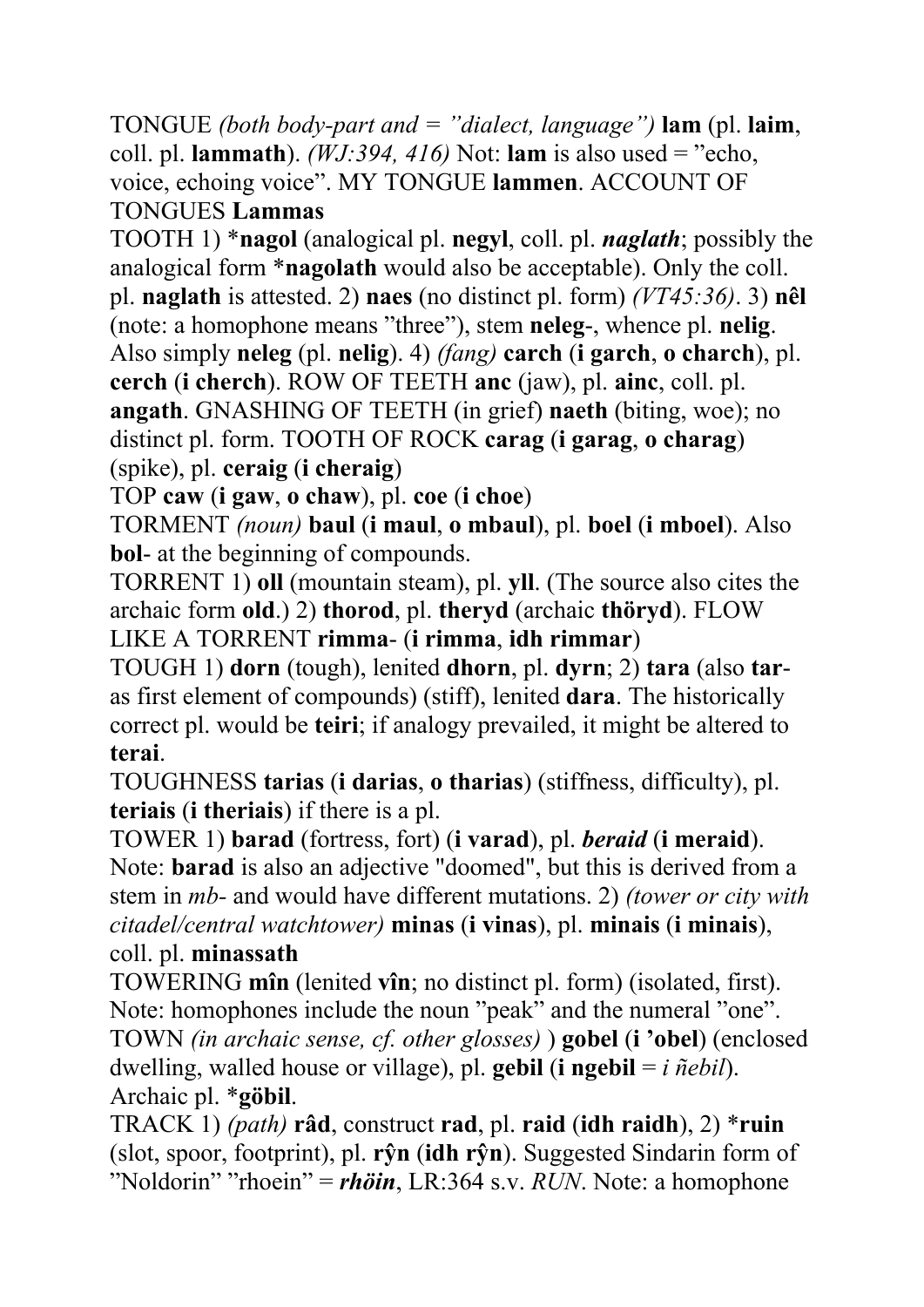means "blazing fire, red flame" and also "fiery red, burning" as an adj. BEATEN TRACK **bâd** (**i vâd**, construct **bad**) (pathway), pl. **baid** (**i maid**). Verb WALK *(on a track or path)* **pada**- (**i bada**, **i phadar**)

TRADE *(vb.)* **banga**- (**i manga**, **i mbangar**)

TRAMPLE **batha**- (**i vatha**, **i mathar**)

TRAVERSE 1) **athrada**- (cross) (i **athrada**, in **athradar**), 2) **trevad**- (i **drevad**, **i threvedir**), pa.t. *trevant*

TREASURE **mîr** (**i vîr**, construct **mir**) (precious thing, jewel), no distinct pl. form except with article (**i mîr**), coll. pl. **míriath**.

TREATY **gowest** (**i 'owest**) (compact, contract), pl. **gewist** (**i ngewist** = *i ñewist*). Archaic pl. **göwist**.

TREE 1) **galadh** (*i 'aladh*), pl. **gelaid** (**i ngelaidh** = *i ñelaidh*) *(Letters:426, SD:302)*. 2) **orn** (pl. *yrn*). Note: a homophone means "tall". LOW-GROWING TREE *(bush)* **toss** (**i doss**, **o thoss**, construct **tos**), pl. **tyss** (**i thyss**). Tolkien mentioned "maple, hawthorn, blackthorn, holly, etc." as examples of the low-growing trees covered by this word. Specific trees, see BEECH TREE, BIRTH TREE, ELM, "GOLDEN-TREE", OAK TREE. An unidentified tree (or its wood) is the **lebethron**. WALKING TREE OF FANGORN **huorn** (**i chuorn**, **o chuorn**), pl. **huyrn** (**i chuyrn**). FAMILY TREE **nothlir** (family line); no distinct pl. form; coll. pl. **nothliriath**. PEOPLE OF THE TREES **Galadhrim** *(Elves of Lórien)*. Adj. OF OR RELATED TO TREES (?) **galadhon** (lenited **'aladhon**, pl. **galadhoen**). Archaic \***galadhaun**. *The latter is based on David Salo's analysis of the name Caras Galadhon; others have interpreted the last word as some kind of genitive plural, maybe influenced by Silvan Elvish.* TREE-TANGLED \***galadhremmen** (pl. *galadhremmin*) (word used to describe the

woodlands of Middle-earth)

TRESHOLD **fend** (door), construct **fen**, pl. **find**, coll. pl. **fennath** TRESS **find** (lock of hair). Construct **fin**; no distinct pl. form; coll pl. **finnath**. BRAIDED TRESS OF HAIR **finnel** (pl. **finnil**). Archaic †**findel** (pl. †**findil**).

TRESSURE **cathrae** (**i gathrae**, **o chathrae**) (hairnet). No distinct pl. form except with article (**i chathrae**). *(VT42:12))*

TRIANGLE **nelthil** (no distinct pl. form; coll. pl. **nelthillath**) TRICK *(noun)* **rinc** (twitch, jerk, sudden move), no distinct pl. form except with article (**idh rinc**), coll. pl. **ringiath** TRIUMPH **gell** (**i** 'ell) (joy), pl. **gill** (**i** ngill =  $i \tilde{\eta}$ *ill*)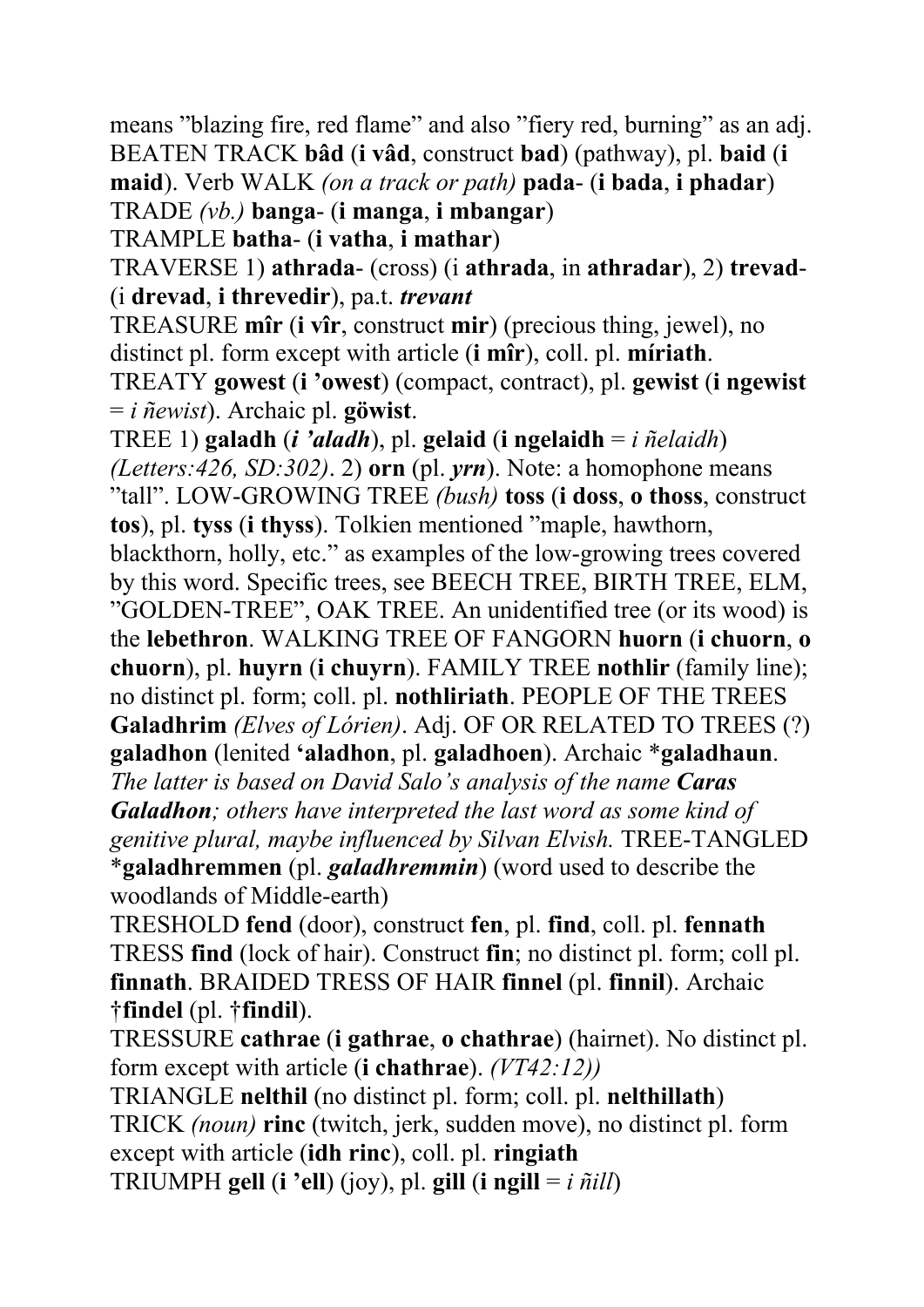TRIUMPHANT **gellui** (lenited **'ellui**, no distinct pl. form) TROLL **torog** (**i dorog**, **o thorog**), pl. **teryg** (**i theryg**) for archaic **töryg**

TROOP 1) *(troop under a* hîr *= "lord")* **herth** (**i cherth**, **o cherth**) (household), pl. **hirth** (**i chirth**). 2) TROOP OF ABLE-BODIED MEN **gwaith** (**i 'waith**) (manhood, manpower, host, regiment, people, region; wilderness), no distinct pl. form except with article (**in gwaith**)

TROTH **gwaedh** (**i 'waedh**) (bond, compact, oath), no distinct pl. form except with article (**in gwaedh**)

TROUBLE *(verb)* 1) **presta**- (**i bresta**, **i phrestar**) (affect, disturb); the passive participle *prestannen* is attested. 2) **trasta**- (**i drasta**, **i thrastar**) (harass)

TROUBLE *(noun)* **tass** (**i dass**, **o thass**, construct **tas**), pl. **tais** (**i thais**)

TRUE-SILVER *(a metal found principally in Moria)* **mithril** (**i vithril**), no distinct pl. form except with article (**i mithril**); coll. pl. **mithrillath** if there are any plural forms.

TRUMPET **rom** (horn), pl. **rym** (**idh rym**), coll. pl. **rommath** TRUST *(noun)* **estel** (hope, steady purpose), pl. **estil**

TRUSTY **tolog** (lenited **dolog**, pl. **telyg** for archaic **tölyg**) (stalwart); TRUSTY MAN **bôr** (**boron**-) (**i vôr**, construct **bor**) (steadfast man, faithful vassal), pl. *bŷr* (**i mŷr**) for older **beryn**, **i meryn** (archaic **börin**, **i mörin**). In "Noldorin", the older pl. forms were *berein*, *beren*.

TULKAS **Tolchas** (**na Dolchas**, **o Tholchas**) *(VT46:20)*, also called **Enner**

TUMULT **glam** (**i 'lam**) (din, uproar, confused yelling of beasts; shouting, confused noise; a body of Orcs), pl. **glaim** (**in glaim**), coll. pl. **glammath**. "HOST OF TUMULT" **Glamhoth** (a term for Orcs,

also translated "Yelling-horde") *(UT:54, MR:109, 195; WJ.391)*

TUNE **lind** (song, air; singer, in the latter sense also used of rivers), no distinct pl. form, but coll. pl. **linnath**. *(WJ.309)*

TUNEFUL **lend** (sweet), pl. **lind**. Note: a homophone means "way, journey".

TURF **sâdh** (**i hâdh**, **o sâdh**, construct **sadh**) (sward), pl. **saidh** (**i saidh**) *(VT42:20)*

TWELVE **ýneg** *(VT47:41, VT48:6, 8, 12)*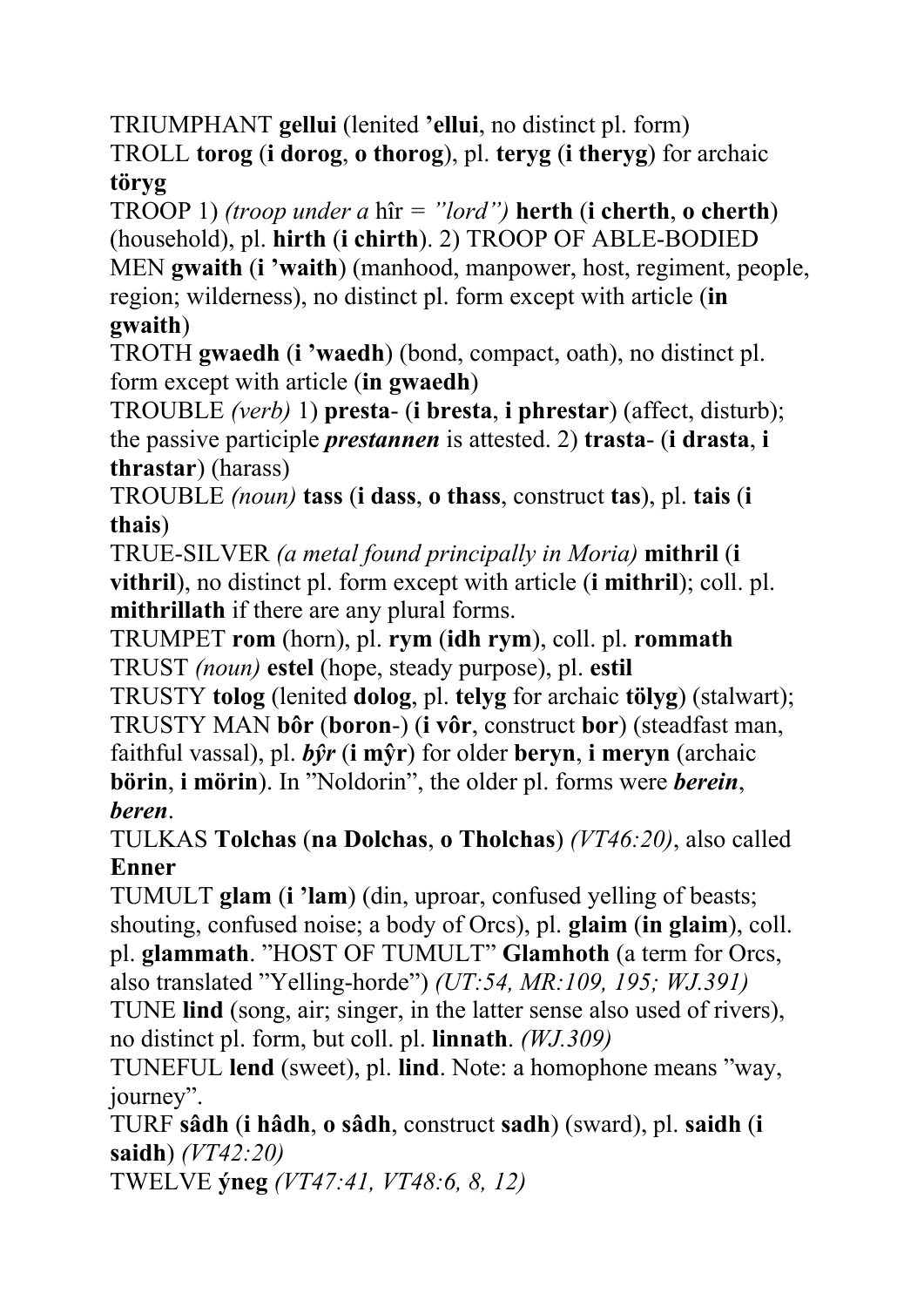```
TWI- (adjectival prefix) ui- (two, both)
```
TWILIGHT 1) **uial** (pl. **uiail** if there is a pl.). This can be specified as: 1) *(morning twilight)* **minuial** (**i vinuial**) (dawn, morrowdim), pl. **minuiail** (**i minuiail**). 2) *(second twilight, before nightfall)* **aduial** (evendim, the time of evening when the stars come out), pl. **aduiail**. Other terms for twilight: 1) **tinnu** (**i dinnu**, **o thinnu**) (dusk, starlit evening, early night without a moon, starry twilight), pl. **tinny** (**i thynny**) if there is a pl. 2) **muil** (**i vuil**) (dreariness, shadow, vagueness), no distinct pl. except with article (**i muil**) TWIN **gwanunig** (**i 'wanunig**), a singular formed from: PAIR OF TWINS 1) **gwanûn** (**in gwanûn**) *(WJ:367)*. Also **gwanur** (*in gwanur*) *(LotR Appendix A)*. Note: a homophone of **gwanur** means "brother; kinsman or kinswoman" 2) **gwanur** (*in gwanur*), also **gwanûn** (**in gwanûn**) *(WJ:367)*, 3) **gwenyn** *(PM:353, 365)*  TWIRL **hwinia**- (**i chwinia**, **i chwiniar**) (whirl, eddy) TWISTED **norn** (knotted, crabbed, contorted, hard), pl. *nyrn* . Also used as noun = "Dwarf". *(MR:93, WJ:205)* TWITCH *(noun)* **rinc** (jerk, trick, sudden move), no distinct pl. form except with article (**idh rinc**), coll. pl. **ringath**. TWITCH *(verb)* **ritha**- (jerk, snatch) (**i ritha**, **idh rithar**) TWO 1) **tâd** (in compounds **tad**-, as in **tad-dal** "two-legged"), 2) *(adjectival prefix)* **ui**- (twi-, both). TWO-LEGGED *(adj. and noun "biped")* **tad-dal** (lenited **dad-dal**), pl. *tad-dail*. TYRANNOUS **baug** (cruel, oppressive) (lenited **maug**), pl. **boeg** TYRANNY **thang** (duress, need, oppression, tyranny), pl. **theng** if there is a pl. TYRANT 1) **bauglir** (constrainer, oppressor) (**i mauglir**, **o** 

**mbauglir**), no distinct pl. form except with article: **i mbauglir**, 2) **baugron** (oppressor, tyrant) (**i maugron**, **o mbaugron**), pl. **baugryn** (**i mbaugryn**), coll. pl. **baugronnath** 

#### $<$ U $>$

UGLY **ul**- (hideous) *(only found as the initial element of names, like Ulwarth)*. See HIDEOUS.

UINEN (a Maia, Lady of the Sea) is called **Uinen** in Sindarin as well ULMO **Ulu**, but "usually" this Vala was called **Guiar** or **Uiar**  *(LR:392 s.v. WAY, LR:396 s.v. ULU)*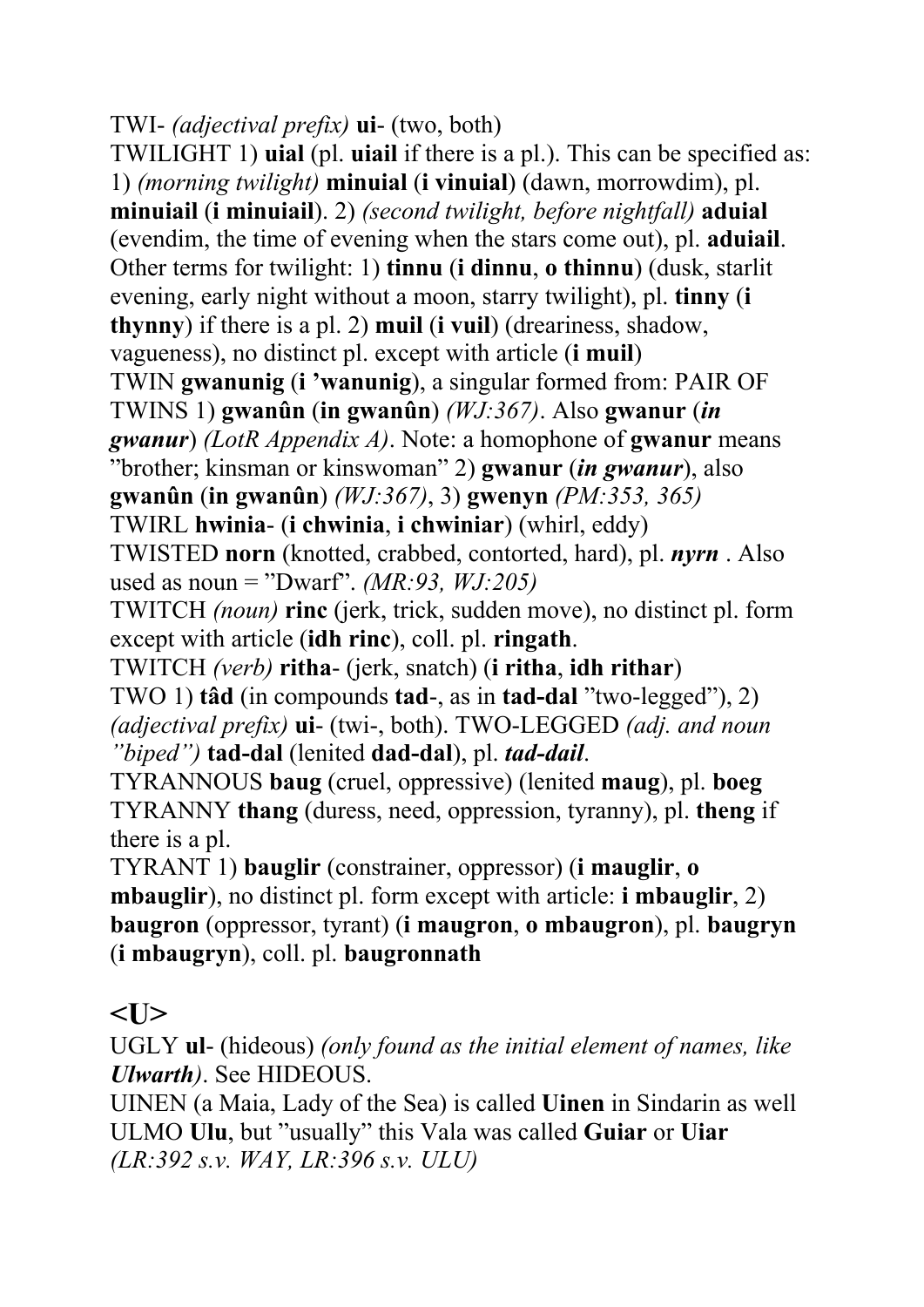UNDER 1) *(prep.)* **nu**, followed by lenition (with article **nuin** "under the", followed by "mixed mutation" according to David Salo's reconstructions), 2) **dî**, unstressed **di** (beneath, in) *(VT45:37)*. Note: a homophone means "bride, lady".

UNDERGROUND DWELLING 1) **grôd** (**i 'rôd**, construct **grod**) (cave, delving, excavation), pl. **grŷd** (**in grŷd**) *(WJ:414)*, 2) ?**rhûd** (construct **rhud**, with article ?**i thrûd** or ?**i rûd** – *the lenition product of rh- is uncertain)* (artificial cave, rockhewn hall, mine), pl. **rhuid** (?**idh ruid**). *(PM:365)*

UNDERGROUND STRONGHOLD OR CITY \***othronn** (pl.

**ethrynn** for archaic **öthrynn**) (fortress in a cave or caves). Cited in archaic form *othrond* in the sources *(WJ:414, VT46:12)*

UNDERSTAND **henia**- (**i chenia**, **i cheniar**)

UNDERSTANDING *(noun)* **hannas** (**i channas**, **o channas**), pl.

**hennais** (**i chennais**) if there is a pl.

UNION (a uniting) #**erthad** (pl. **erthaid**)

UNIQUE **minai** (distinct, single), lenited **vinai**; pl. **mini**

UNITE #**ertha**- (**i ertha**, **in erthar**). Isolated from the gerund #**erthad** (itself isolated from **aderthad** "reunion").

UNNUMBERED **arnediad** (without reckoning, numberless), pl. ?**arnediaid**. Since the word literally means "without reckoning" (**ar + nediad**) it is unclear whether it would pluralize as a common adjective. – Alternative form *arneidiad (VT46:6)*.

UNQUENCHABLE **uluidiad** (but literally perhaps "without quenching",  $\mathbf{u}$  + **luithiad**). *(SD:62)* Pl. ?**uluithiaid** if this can the treated as a common adjective (and not as a prepositional phrase). UNTAMED **rhaw** (wild). Lenited ?**thraw** or ?**raw** (the lenition

product of **rh** is uncertain), pl. **rhoe**. *(VT46:10)* Note: a homophone means "flesh, body".

UP, UPWARD *(adv.)* **am** (also used as prep. "upon"). GOING UP (or *uprising*) **am**- (adjectival prefix), as in: UPHILL *(adj.)* **ambenn** (sloping upward), pl. **embinn**, UP-LOOKING *(a term for hope based on reason)* **amdir**

UPON *(prep.)* **am** (probably followed by soft mutation)

UPRISING *(noun)* **amrûn** (sunrise, orient, east), pl. **emrŷn**

"UPRISING-FLOWER" (crest of a helmet) **amloth** (pl. **emlyth**). The source also mentions a dialectal form **almoth**.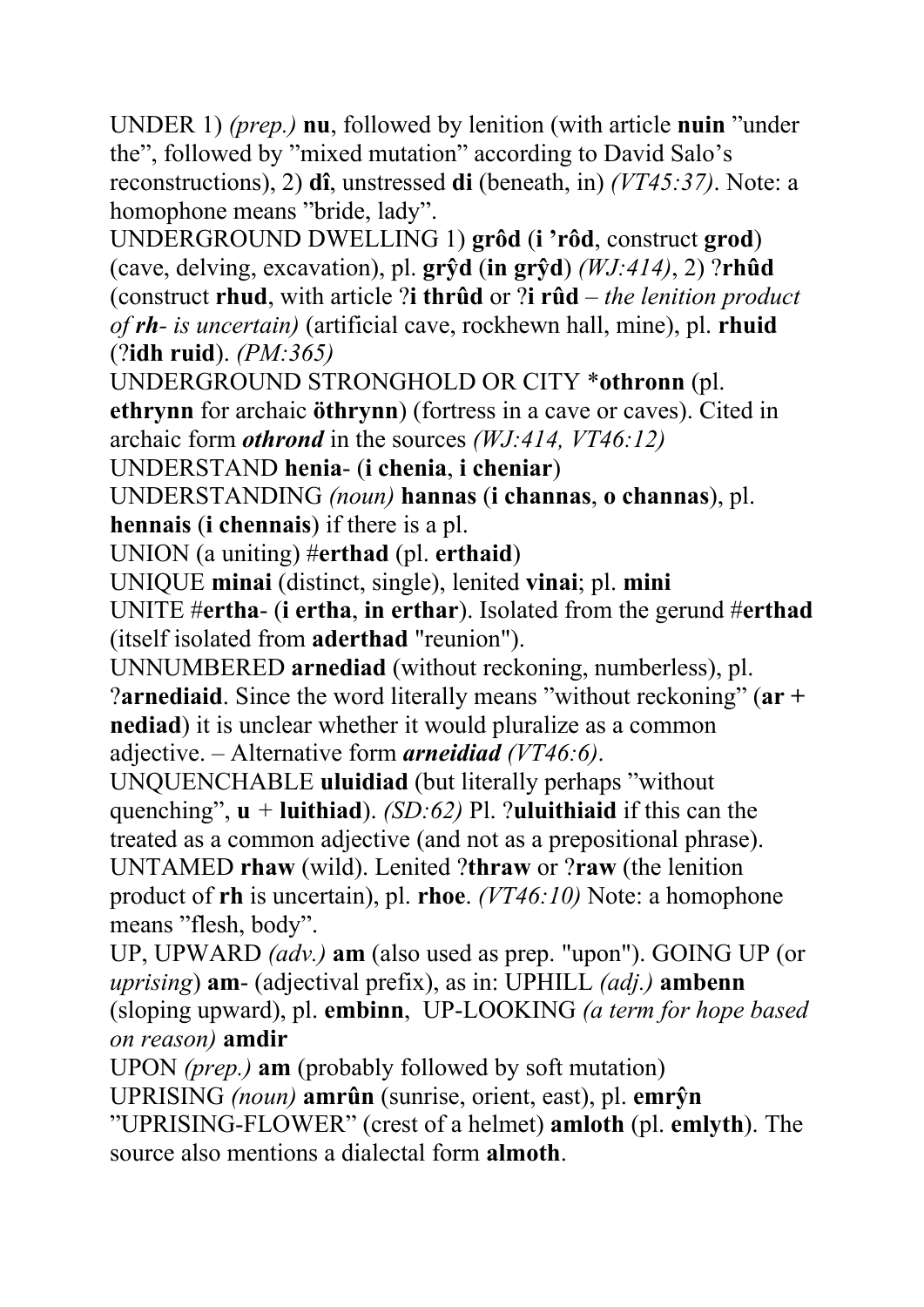UPROAR **glam** (**i 'lam**) (din, tumult, confused yelling of beasts; shouting, confused noise; a body of Orcs), pl. **glaim** (**in glaim**), coll. pl. **glammath**

URGE ON **hortha**- (**i chortha**, **i chorthar**) (speed)

US **mín**, presumably usually lenited **vín** (which is also the genitive "our"); see WE. – FOR US, TO US, OF US **ammen**

USE *(noun)* **iuith** (no distinct pl. form). LONG IN USE, see **brûn** under OLD.

USE *(verb)* **iuitha**- (**i iuitha**, **in iuithar**)

USEFUL **maer** (lenited **vaer**, no distinct pl. form) (fit, good *[of things]*)

UTUMNO *(stronghold of Melkor)* **Udûn**

## **<V>**

VAGUE \***hethu** (foggy, obscure), analogical pl. **hethy**; lenited **chethu**. Cited in archaic form *hethw* (LR:364 s.v. *KHIS*, *KHITH*) VAGUE OR SPECTRAL APPARITION **auth** (dim shape), pl. **oeth**. Note: a homophone means "war, battle".

VAGUENESS **muil** (**i vuil**) (twilight, dreariness, shadow), no distinct pl. except with article (**i muil**)

VAIRË **Gwîr** (**na 'Wîr**)

VALA 1) **Rodon** (pl. *Rodyn*, coll. pl. **Rodonnath**), 2) **Balan** (**i** 

**Valan**), pl. **Belain** (**i Melain**). *In "Noldorin", the pl. form used with the article was "iMbelain"* (LR:365 s.v. *KIRIK*). MANIFESTED BODY OF A VALA **fân** (veil, cloud), construct **fan**, pl. **fain**.

VALE *(deep vale)* **im** (dell), no distinct pl. form (though the pl. article **in** will mark the word as pl. when definite). The word typically occurs, not by itself, but in compounds like **imlad**, **imloth**, **imrath**, **imrad** *(VT45:18, VT47:19)*

VALIAN YEAR (long year) **ennin**. No distinct pl. form, but coll. pl. **enniniath**.

VALLEY 1) **nand** (construct *nan*) (wide grassland, land at the foot of hills with many streams), pl. **naind**, coll. pl. **nannath** *(VT45:36)*, 2) **lâd** (lowland, plain), construct **lad**, pl. **laid**, 3) *(long narrow valley with a road or watercourse running through it lengthwise)* **imrath** (pl. **imraith**). DEEP VALLEY *(under or among hills)* **tûm**, **tum**- (**i dûm**, **o thûm**, construct **tum**), pl. **tuim** (**i thuim**). DEEP VALLEY or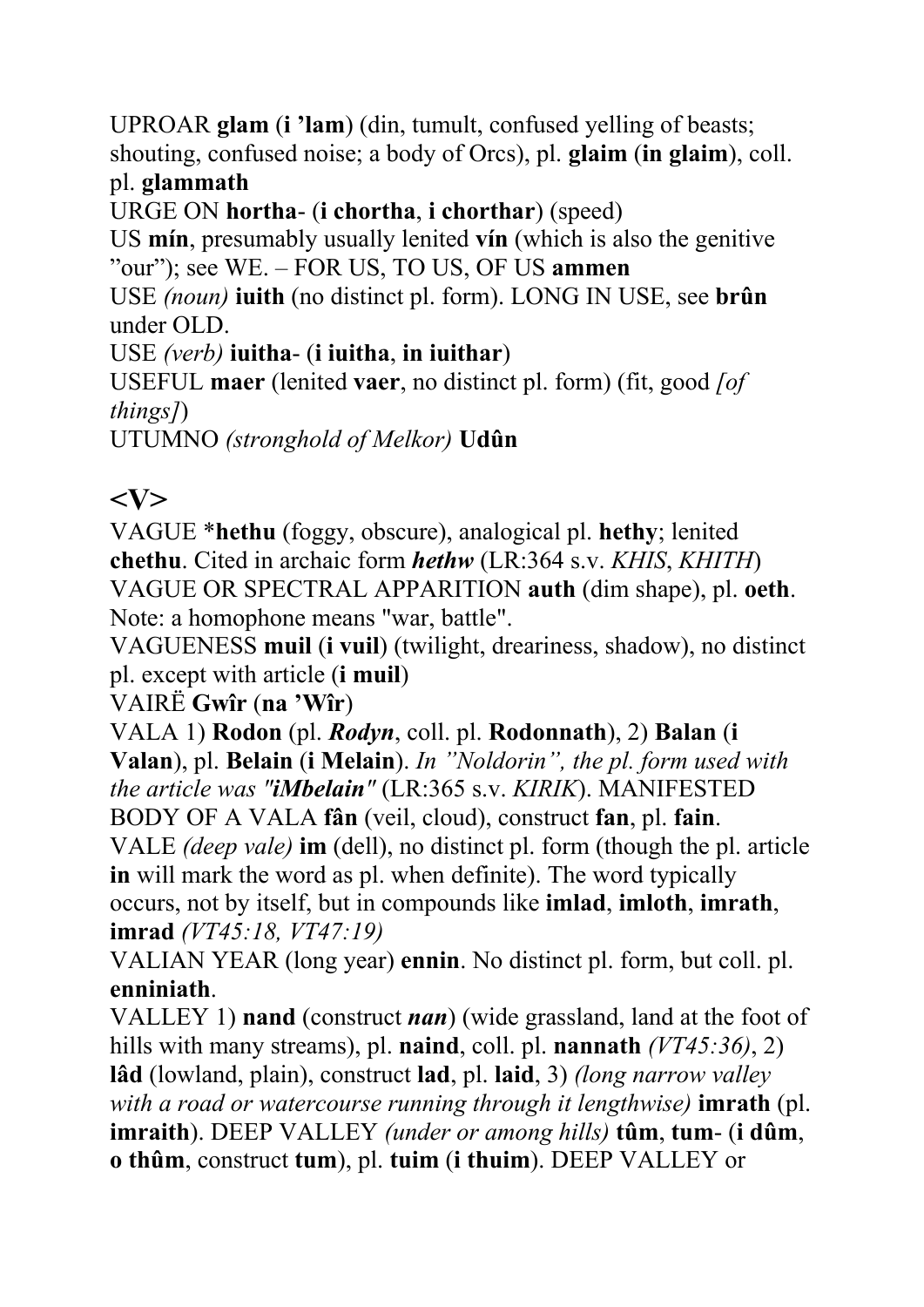NARROW VALLEY WITH STEEP SIDES **imlad** (glen), pl. **imlaid**. FLOWERING VALLEY **imloth** (pl. **imlyth**) *(VT42:18)*. WIDE

VALLEY **talath** (**i dalath**, **o thalath**) (flat surface, plane, flatlands, plain), pl. **telaith** (**i thelaith**). *Tolkien changed this word from* 

*"Noldorin" dalath, LR:353 s.v. DAL. Compare the Talath Dirnen or "Guarded Plain" mentioned in the* Silmarillion.

VALOUR 1)  $\#$ **gorn** (**i** 'orn), pl. **gyrn** (**i** ngyrn = *i*  $\tilde{n}$ *yrn*). Isolated from the name **Aragorn**, "Kingly Valour" (PM:xii). Note: a homophone is the adjective "hasty, vigorous, impetuous". 2) **caun** (**i gaun**, **o chaun**), pl. **coen** (**i choen**) if there is a pl. Note: a homophone of **caun** means "clamour, outcry, cry, shout".

VÁNA **Banwen** (**na Vanwen**)

VANYA **Miniel** (**i Viniel**), pl. *Mínil* (**i Mínil**), coll. pl. **Miniellath**. *(WJ:383; the literal meaning of Míniel is "First Elf".)*

#### VARDA **Elbereth**

VASSAL \***bŷr** (follower) (**i vŷr**, construct **byr**). No distinct pl. form except with article (**i mŷr**), coll. pl. **býrath**. Suggested Sindarin form of "Noldorin" *bior*, *beor*. FAITHFUL VASSAL **bôr** (**boron**-) (**i vôr**, construct **bor**) (trusty/steadfast man), pl. *bŷr* (**i mŷr**) for older **beryn**, **i meryn** (archaic **börin**, **i mörin**). In "Noldorin", the older pl. forms were *berein*, *beren*.

VAST **taur** (also **tor**-, **tar**- in compounds) (lofty, high, sublime, noble; vast, masterful, mighty, overwhelming, huge, awful), lenited **daur**, pl. **toer**. Note: homophones mean "king (of a people)" and also "great wood, forest".

VAULT, VAULTED CEILING **rond** (construct **ron**) (cave, cavern, hall with vaulted roof), pl. **rynd** (**idh rynd**), coll. pl. **ronnath**

VEIL *(noun)* 1) **escal** (screen, cover that hides), pl. **escail**. Also spelt **esgal** (pl. **esgail**). 2) **fân** (cloud, manifested body of a Vala), construct **fan**, pl. **fain**

VEIL *(verb)* **gwathra**- (**i 'wathra**, **in gwathrar**) (dim, obscure, overshadow)

VEILED **hall** (hidden, shadowed, shady); lenited **chall**; pl. **hail**. Note: a homophone means "high, exalted".

VEIN **rant** (watercourse, water-channel, stream; lode), pl. **raint** (**idh raint**), coll. pl. **rannath**

VENGEANCE **acharn** (pl. **echern**)

VERSE COUPLET **linnod** (pl. **linnyd**)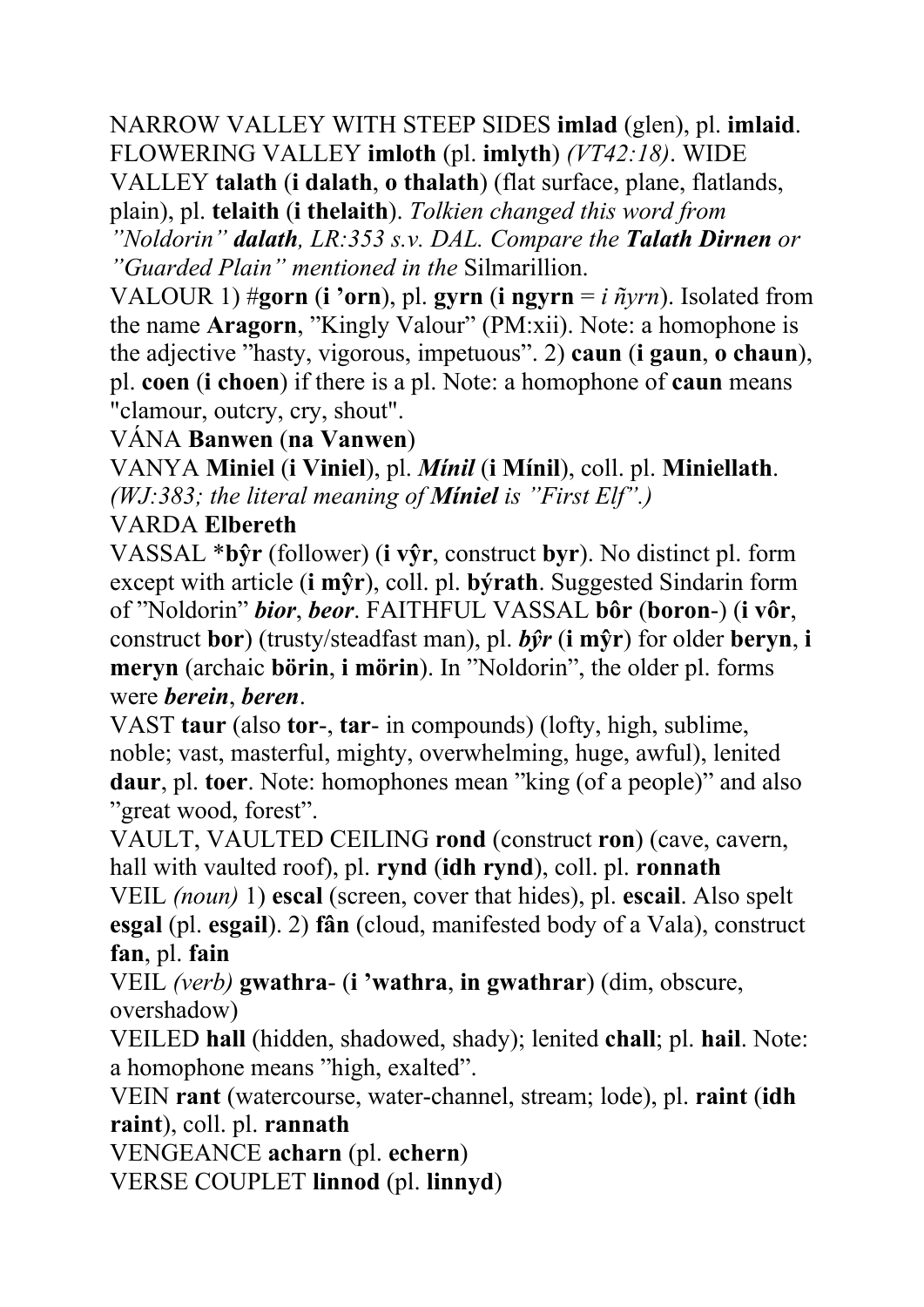VERY **dae** (exceedingly). Lenited **dhae**. VERY *(as adverbial prefix)* **an-**, as in: VERY DRY *(\*an-parch >)* **apharch** (pl. **eperch**) *(VT45:5, 36)*

VESSEL *(water vessel)* **calph** (**i galph**, **o chalph**), pl. **celph** (**i chelph**). By another suggestion, if the word goes like **alph** "swan", the pl. forms could be **ceilph** (**i cheilph**).

VICTOR, VICTORY **tûr** (**i dûr**, **o thûr**, construct **tur**) (mastery, power, control; master, lord), pl. **tuir** (**i thuir**), coll. pl. **túrath** VIEW *(noun)* **tîr** (**i dîr**, also -*dir* at the end of compounds) (looking, glance), no distinct pl. form except with article (**i thîr**), coll. pl. ?**tíriath**. Note: a homophone means "straight, right" (adj.) VIGILANCE *(noun)* **tirith** (**i dirith**, **o thirith**) (guard, guarding, watch, watching), no distinct pl. form except with article (**i thirith**) VIGOUR 1) **gôr** (**i 'ôr**, construct **gor**), pl. **gŷr** (**i ngŷr** = *i ñŷr*). Note: a homophone means "horror, fear, dread" but has different mutations. 2) **gorf** (**i** 'orf) (impetus), pl. **gyrf** (**i** ngyrf =  $i \pi y r f$ ), coll. pl. **gorvath**; 3) **hûr** (**i chûr**, **o chûr**, construct **hur**) (readiness for action, fiery spirit), pl. **huir** (**i chuir**) if there is a pl. 4) **tû** (**i dû**, **o thû**) (muscle, sinew, physical strength), pl. **tui** (**i thui**), coll. pl. **túath** VIGOROUS **gorn** (hasty, impetuous); lenited **'orn**; pl. **gyrn**. Note: a homophone means "valour". BEGIN SUDDENLY AND VIGOROUSLY, or SET VIGOROUSLY OUT TO DO **heria**- (**i cheria**, **i cheriar**) (have an impulse, be compelled to do something) *(VT45:22)*

VILLAGE *(walled village or house)* **gobel** (**i 'obel**) (enclosed dwelling, "town"), pl. **gebil** (**i** ngebil =  $i$   $\tilde{n}$ *ebil*). Archaic pl. \*göbil. VIOLENCE **breged** (**i vreged**) (suddenness), pl. **bregid** (**i mregid**) if there is a pl. Note: the word is also used as adv. "suddenly".

VIOLENT 1) **ascar** (rushing, impetuous), pl. **escair**. Also spelt **asgar** (pl. **esgair**). 2) **bregol** (sudden, fierce), lenited **vregol**, pl. **bregoel**. Archaic \***bregaul**.

VIRGIN, see MAIDEN. The final element -**wen** in names means "girl, maiden, virgin".

VIRGINITY **gweneth** (**i 'weneth**), pl. **gwenith** (**in gwenith**) if there is a pl.

VISCOUS **hîw** (sticky), lenited **chîw**; no distinct pl. form.

VOICE (maybe especially ECHOING VOICE) **lam**, pl. **laim**, coll. pl. *lammath*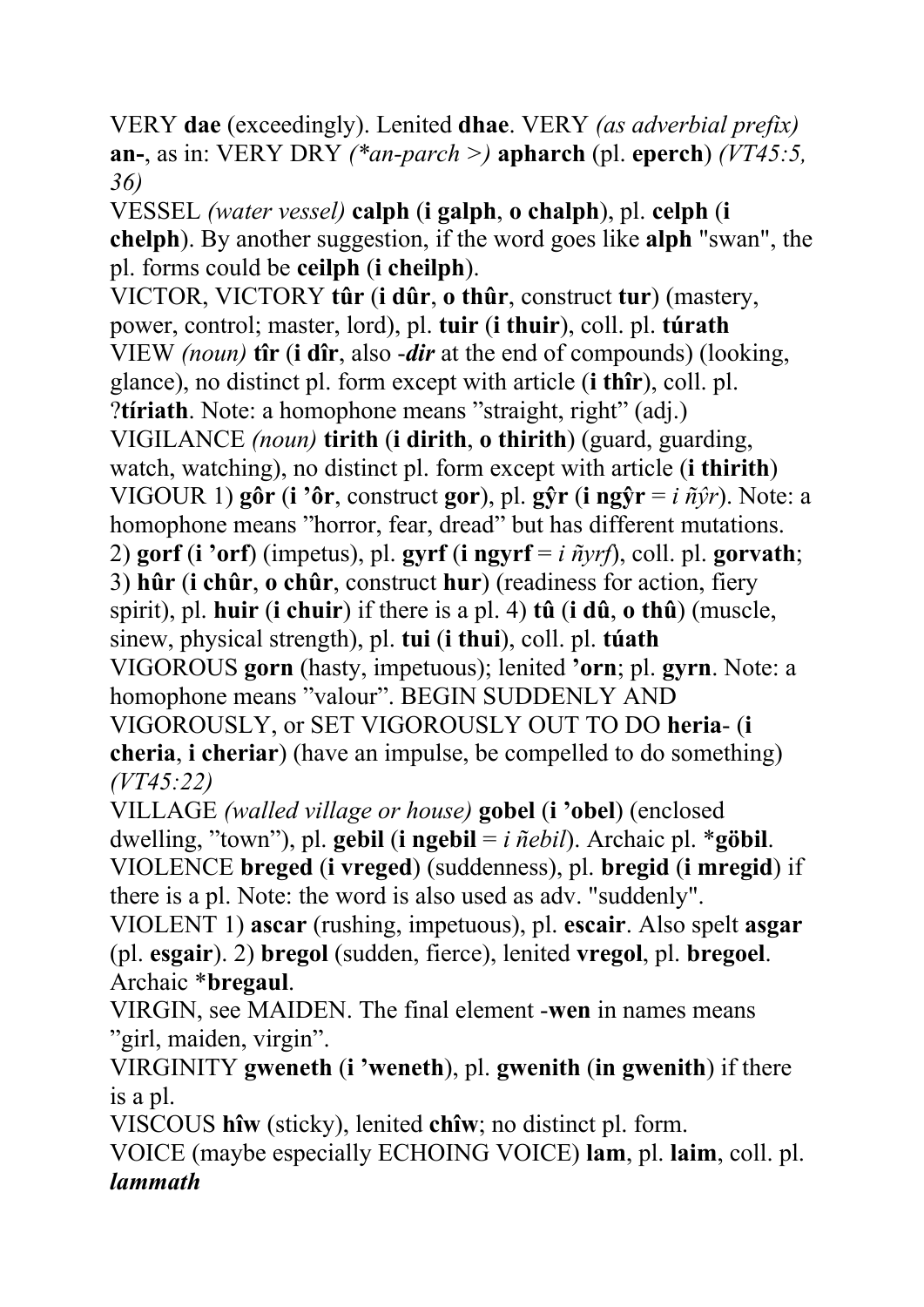VOID *(noun)* 1) **gaw** (**i 'aw**), pl. **goe** (**i ngoe** = *i ñoe*), 2) *(noun, "the Void" beyond the world)* **Gast** (**i 'Ast** if the word can occur with article and is not counted as a proper name), 3) **iâ** (chasm, gulf, abyss), pl. **iai** *(LR:400, RS:437, Letters:383)* VOID *(adjective)* **cofn** (empty), lenited **gofn**, pl. **cyfn**

## **<W>**

WAGON \***rach** (wain), pl. #*raich* (**idh raich**) *(UT:465)*. Isolated from the compounded plural form **gondraich**.

WAIN \***rach** (wagon), pl. #*raich* (**idh raich**) *(UT:465)*. Isolated from the compounded plural form **gondraich**.

WAIT **dartha**- (**i dhartha**, **i narthar**) (stay, remain, last, endure) *(VT45:8)*

WALK *(on a track or path)* **pada**- (**i bada**, **i phadar**)

WALL 1) **ram**, pl. **raim** (**idh raim**), coll. pl. **rammath**; 2) **rammas**, pl. **remmais** (**idh remmais**), coll. pl. **rammassath**. SHIELD WALL **thangail** (shield wall). No distinct pl. form? *(UT:281)* PASS

BETWEEN HIGH WALLS **aglonn** (defile), pl. **eglynn**.

WALLED HOUSE (OR VILLAGE) **gobel** (**i 'obel**) (enclosed dwelling, "town"), pl. **gebil** (**i** ngebil =  $i$   $\tilde{n}$ *ebil*). Archaic pl. \*göbil. WAND **olf** (branch), pl. **ylf**, coll. pl. **olvath**

WANDER **renia**- (sail, fly, stray) (**i renia**, **idh reniar**).

WANDERER **randir** (pilgrim), no distinct pl. form except with article: **idh randir**. "THE WANDERER" as name of the Moon, see MOON.

WANDERING **rain** (erratic, free). No distinct pl. form. Note: a homophone means "border". *(VT46:10)*

WAR **auth** (battle), pl. **oeth**, coll. pl. **othath**. Note: a homophone means "dim shape, apparition". MAKE WAR **dagra**- (do battle) (**i nagra**, **i ndagrar**), also **dagrada**- (**i nagrada**, **i ndagradar**) WARE **bach** (article for exchange, thing) (**i mach**, **o mbach**), pl.

**baich** (**i mbaich**)

WARM **laug** (pl. **loeg**)

WARN **gor**- (**i 'ôr**, **i ngerir** = *i ñerir*) (counsel) *(VT41:11)*

WARRIOR 1) **maethor** (**i vaethor**), analogical pl. **maethyr** (**i maethyr**), 2) *("thrower" or "hurler", i.e. of spears or darts)* **hadron** (**i chadron**, **o chadron**), pl. **hedryn** (**i chedryn**), coll. pl.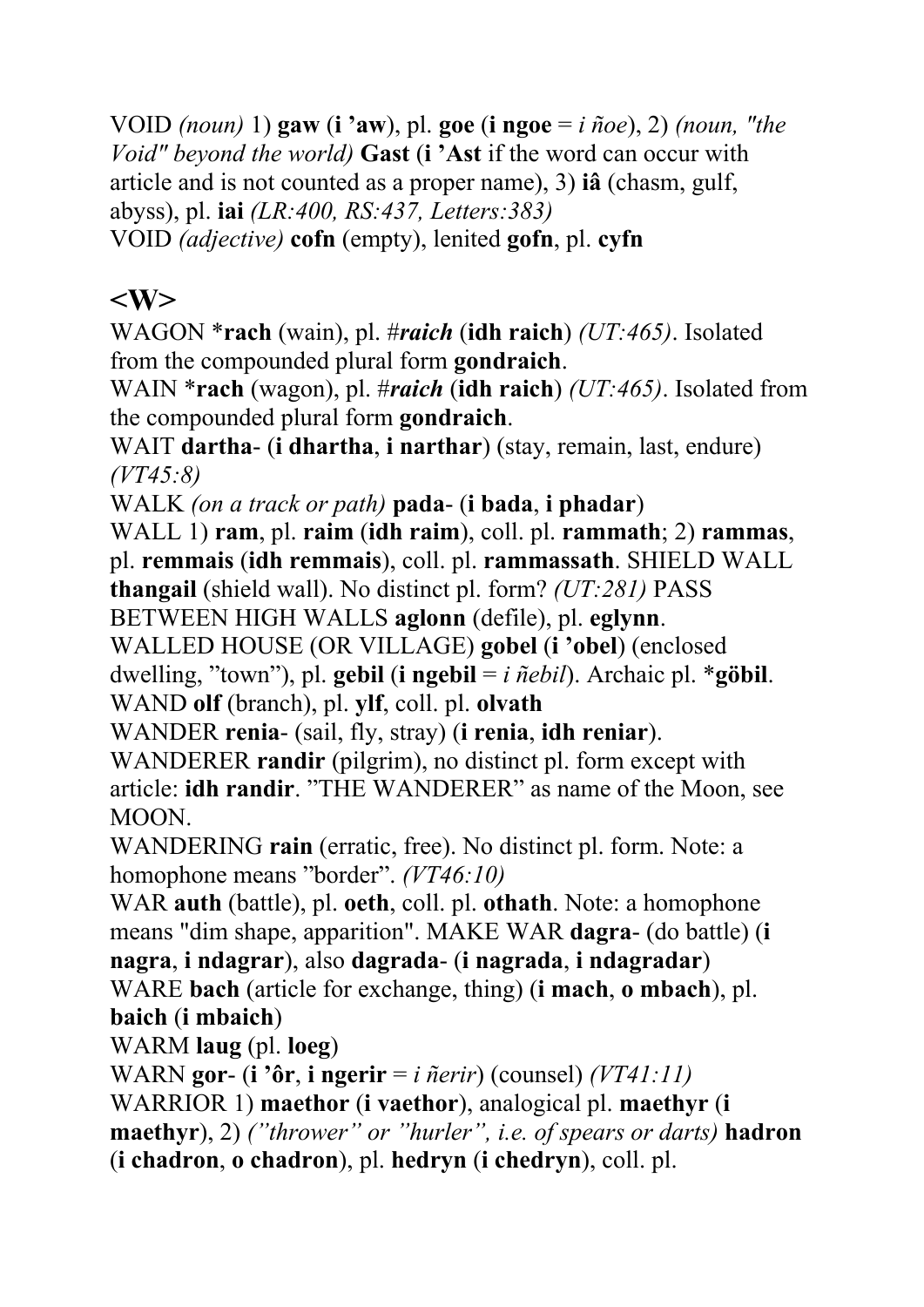**hadronnath**. 3) *(primarily Orkish warrior)* **daug** (**i naug**, **o ndaug**) (soldier), pl. **doeg** (**i ndoeg**), coll. pl. **dogath**. Compounded as -**dog** in the name **Boldog** (=  $\mathbf{baul}\text{-}\mathbf{daug}$ , \*"torment-warrior")

WASH *(noun, flood-water)* **iôl** (pl. **ŷl**) *(VT48:33, RC:334)*

WASTE *(adj.)* **lothren** (wild), pl. **lethrin** for archaic **löthrin** *(VT45:29)* 

WASTE *(noun*) **eru** (pl. **ery**). Note: **Eru** is also a name of God, "the One".

WATCH 1) **tiria**- (guard, gaze, look toward) (**i diria**, **i thiriar**). 2) WATCH (OVER) **tir-** *(cited in the form tiri, a "Noldorin" infinitive* 

*in -i)* (**i dîr**, **i thirir**) (guard, gaze, look at, look towards). The imperative **tiro** and passive participle [**t**]**irnen** are attested, the latter in lenited form **dirnen**.

WATCH, WATCHING *(abstract noun)* **tirith** (**i dirith**, **o thirith**) (guard, guarding, vigilance), no distinct pl. form except with article (**i thirith**)

WATCHER **tirn** (**i dirn**, **o thirn**, also -**dir** at the end of compounds), no distinct pl. form except with article (**i thirn**). "OUT-WATCHER", the literal meaning of a word translated SPY (q.v.)

WATCHTOWER, FORTRESS WITH A **ostirion** (pl. **ostiryn**). The name of the city **Minas Tirith** may be interpreted as "watchtower" or "tower of guard".

WATER **nên** (lake, pool, stream, waterland), construct *nen*, pl. *nîn*. FLOOD-WATER (or "wash") **iôl** (pl. **ŷl**) *(RC:334, VT48:33)*. QUIET WATER **lorn** (anchorage, haven, harbour), pl. **lyrn** *(VT45:29)*. WATER FALLING SWIFTLY FROM A SPRING **celos** (**i gelos**, **o chelos**) (freshet), pl. **celys** (**i chelys**). ISSUE OF WATER **eithel** (spring, well, source), pl. **eithil**.

WATER VESSEL **calph** (**i galph**, **o chalph**), pl. **celph** (**i chelph**). By another suggestion, if the word goes like **alph** "swan", the pl. forms could be **ceilph** (**i cheilph**). WATER-CHANNEL **rant** (watercourse, stream; lode, vein), pl. **raint** (**idh raint**), coll. pl. **rannath**

WATERCOURSE **rant** (water-channel, stream; lode, vein), pl. **raint** (**idh raint**), coll. pl. **rannath**. Cf. also the word **imrath** (pl. **imraith**), referring to a long narrow valley with a road or watercourse running through it lengthwise.

WATERFALL **lanthir** (no distinct pl. form). Coll. pl. **lanthiriath**. WATERLAND **nên** (water, lake, pool, stream), construct *nen*, pl. *nîn*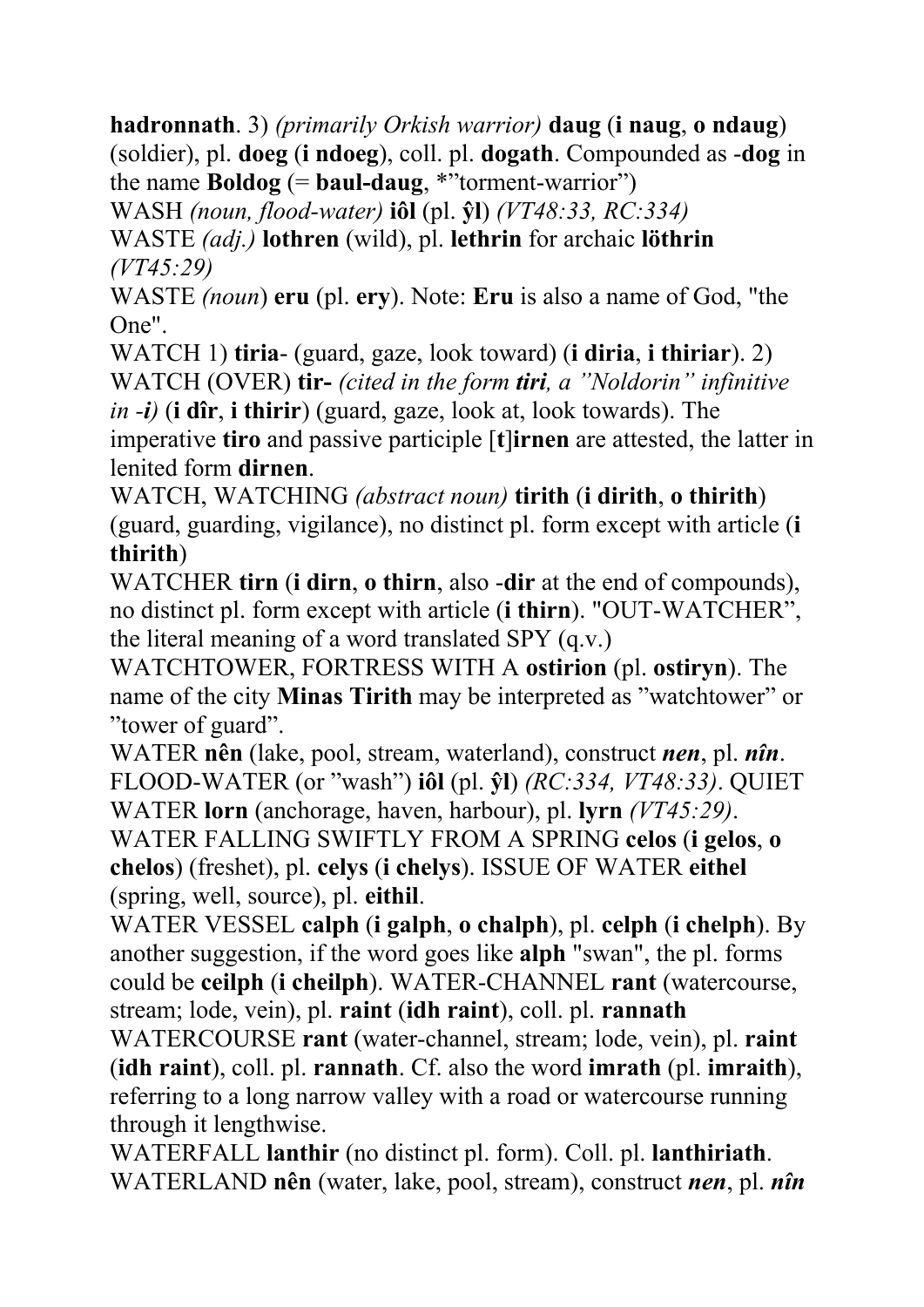WATERY 1) **nend** (pl. **nind**), 2) **nîn** (wet); no distinct pl. form. Note: **nîn** is also used as a noun "tear" and as the pl. form of **nên** "water"; there is also the possessive pronoun **nín** "my". 3) **nínui** (tearful); no distinct pl. form

WAY 1) **mên** (**i vên**, construct *men*, in compounds -**ven**) (road), pl. **mîn** (**i mîn**), 2) **lend** (journey), pl. **lind**, coll. pl. **lennath**. Note: a homophone means "tuneful, sweet", 3) #**pâd** (construct **pad**), **i bâd**, pl. **paid** (**i phaid**). Isolated from **Tharbad** "Crossroad". 4) **tê** (**i dê**, **o thê**) (line), pl. **tî** (**i thî**), coll. pl. ?**teath**. CROSSWAY **tharbad** (pl. **therbaid**), PAVED WAY **othlonn** (pl. **ethlynn** for archaic **öthlynn**). Verb MAKE/FIND A WAY **rada**- (**i rada**, **idh radar**).

WAY-BREAD **lembas** (journey-bread), pl. **lembais**

WE **men** (accusative **mín** "us", presumably usually lenited **vín**, which is also the genitive "our").

WEARY **lom** (pl. **lym**) *(VT45:29)*

WEAVER **nathron** (webster), pl. **nethryn**, coll. pl. **nathronnath**. Note: this is apparently a masc. form (the fem. form could be \***nethril**; compare masc. **lathron** and fem. **lethril** as words for "listener")

WEB 1) **gwî** (**i 'wî**) (net), no distinct pl. form except with article (**in gwî**), 2) **nath** (pl. **naith**). SPIDER'S WEB, COBWEB \***lhing** (?**i thling** or ?**i ling** – *the lenition product of lh is uncertain)* (also used = "spider"); no distinct pl. form except possibly with article (?**i ling**). – Suggested Sindarin form of "Noldorin" *thling*.

WEBSTER **nathron** (weaver), pl. **nethryn**, coll. pl. **nathronnath**. Note: this is apparently a masc. form (the fem. form could be \***nethril**; compare masc. **lathron** and fem. **lethril** as words for "listener")

WEDGE 1) **naith** (spearhead, gore, point, promontory); no distinct pl. form; 2) **cên** (**i gên**) (gore), pl. **cîn** (**i chîn**). Alternative form **cîn** (**i gîn**, **o chîn**), no distinct pl. form except with article (**i chîn**) *(VT45:20)* WEDGE-FORMATION, see MAN-SPEARHEAD

WEED: No general word for "weed" is known, but cf. PIPE-WEED **galenas** (**i 'alenais**), pl. **gelenais** (**i ngelenais** = *i ñelenais*), coll pl. **galenassath**

WEEK *(of five days)* \***lefnor**, pl. **lefnoer** 

WEEPING **nîr** (construct **nir**) (tear). No distinct pl. form; coll. pl. **níriath**.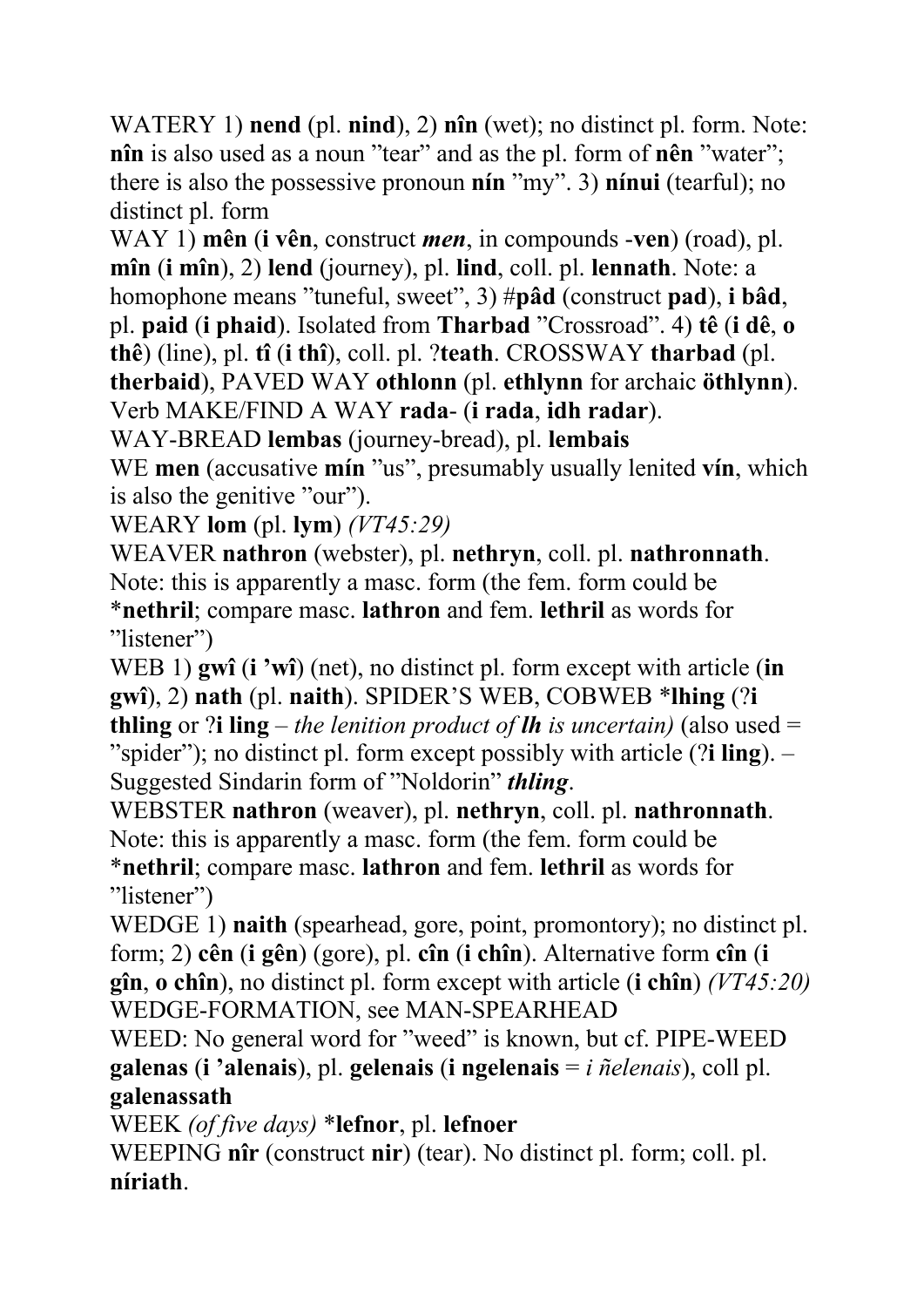WELL *(adverb)* **mae** (lenited **vae**).

WELL *(= source)* **eithel** (spring, issue of water), pl. **eithil** WEREWOLF gaur (**i** ngaur =  $i$   $\tilde{n}$ *aur*), pl. goer (**in** goer =  $i$   $\tilde{n}$ *goer*), coll. pl. **gaurhoth** (attested in lenited form: *i ngaurhoth*, "the [were]wolf-host": **gaur** + **hoth** "host")

WEST 1) **annûn**; 2) **Dúven** (**na Núven**, **o Ndúven**). Christopher Tolkien tentatively read the illegible gloss as "southern" (LR:376 s.v. *NDŪ*), but the etymology seems to demand the meaning "west": *dúven* with the same ending as in **Forven** "North" and **Harven** "South". The ending means "way", so **Dúven** may be "west" considered as a *direction*. WEST-ELF *(Elf of Beleriand, including Noldor and Sindar)* **Dúnedhel** (**i Núnedhel**), pl. *Dúnedhil* (**i Ndúnedhil**). *(WJ:378, 386)* MAN OF THE WEST *(Númenórean)* **Dúnadan** (**i Núnadan**), pl.

*Dúnedain* (**i Ndúnedain**) *(WJ:378, 386)*

WESTERN **annui**. No distinct pl. form.

WESTRON *(a language)* **Annúnaid**

WET 1) **mesc** (lenited **vesc**, pl. **misc**). Also spelt **mesg**. 2) **limp** (no distinct pl. form). 3) WET **nîd** (damp, tearful); no distinct pl. form. 4) **nîn** (watery); no distinct pl. form. Note: **nîn** is also used as a noun "tear"; there is also the possessive pronoun **nín** "my". SOAKING WET **loen** (swamped), no distinct pl. form.

WET MIST **mith** (**i vith**) (white fog), no distinct pl. form except with article (**i mith**). David Salo would read **mîth** with a long vowel. Note: a homophone is the adjective "pale grey".

WETLAND (*low, flat field)* **talf** (**i dalf**), pl. ?**telf** (**i thelf**), coll. pl. **talvath**. *(Names:195)* Note: a homophone means "palm".

WHEN ?**ir** (not used in questions but to indicate time, as in "when I saw you, I was glad"). This is one of several possible interpretations of the word, which occurs in a Sindarin poem untranslated by Tolkien

(**ir Isil ammen Eruchín…síla**, ?"when the Moon shines for us Children of Eru…", *The Lays of Beleriand* p. 354). By another interpretation, **ir** is simply a variant of the definite article.

WHICH *(relative pronoun)*, see THAT

WHIRL **hwinia**- (**i chwinia**, **i chwiniar**) (twirl, eddy). WHIRLING *(participle)* **hwiniol** (giddy, fantastic, mad), lenited **chwiniol**. It is unclear whether Sindarin participles have any distinct plural forms.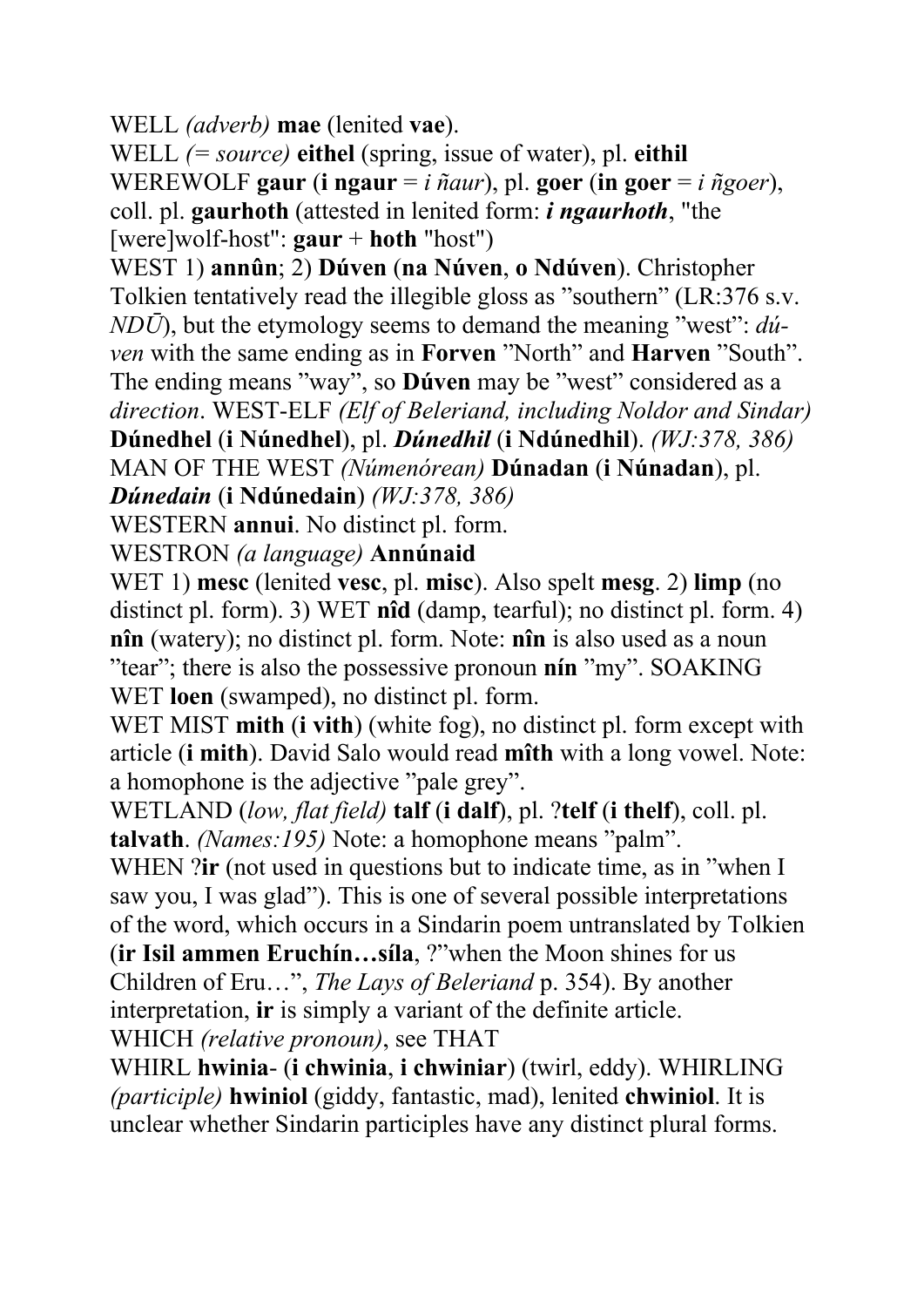WHISPER *(noun)* (also = "rustling sound") \***lhoss** (?**i thloss** or ?**i loss** *[the lenition product of lh is uncertain]*, construct **lhos**), pl. **lhyss** (?**i lyss**). – Suggested Sindarin form of "Noldorin" *thloss*, *floss*.

WHISPER *(noun)* \***rhoss** (?**i thross** or ?**i ross** *– the lenition product of rh- is uncertain*; construct **rhos**) (rustling sound), pl. **rhyss** (?**idh ryss**). – Suggested S form of "N" **thross**.

WHITE FOG **mith** (**i vith**) (wet mist), no distinct pl. form except with article (**i mith**). David Salo would read **mîth** with a long vowel. Note: a homophone is the adjective "pale grey".

WHITE 1) **glân** (clear), lenited *'lân*, pl. **glain**. *(UT:390, VT45:13)*. Note: a homophone means "hem, border". 2) **nimp** (**nim**-) (pale); no distinct pl. form. 3) **faen** (radiant). No distinct pl. form. 4) **fain**; no distinct pl. form. WHITE AS SNOW, DAZZLING WHITE **gloss** (in compounds -**los**), lenited **'loss**; pl. **glyss**. GLITTERING WHITE *(like a Silmaril)* **silivren** (lenited **hilivren**; pl. *silivrin).* Verb SHINE WHITE **síla**- (**i híla**, **i sílar**)

WHITE HEAT **brass** (**i vrass**, construct **bras**), pl. **brais** (**i mrais**) if there is a pl.

WHITE-HOT **brassen** (lenited **vrassen**, pl. **bressin**)

WHITEN **nimmida**- (**i nimmida**, **in nimmidar**), pa.t. *nimmint* WHO *(relative pronoun)*, see THAT

WHOLE **pant** (lenited **bant**; pl. **paint**) (complete, full)

WICKED **ogol** (evil), pl. **egyl** (archaic **ögyl**) *(VT48:32)*

WIDE 1) **laden** (plain, flat, open, cleared), pl. **ledin** (for "N" *lhaden* pl. *lhedin*, LR:368 s.v. *LAT*), 2) **land** (plain), pl. **laind**. Also used as noun "open space, level". 3) **pann** (**i bann**, **o phann**, construct **pan**), pl. **pain** (**i phain**). Since the pl. form clashes with \***pain** "all" (mutated **phain**, SD:129), other terms may be preferred for clarity. 4) **ûr** (pl. **uir**). Notice the homophone **ûr** "fire, heat". OVER A WIDE AREA *(adverbial prefix)* **palan**- (far off)

WIDE VALLEY **talath** (**i dalath**, **o thalath**) (flat surface, plane, flatlands, plain), pl. **telaith** (**i thelaith**). *Tolkien changed this word from "Noldorin" dalath, LR:353 s.v. DAL*. *Compare the Talath Dirnen or "Guarded Plain" mentioned in the* Silmarillion.

WIELD 1) **matha**- (**i vatha**, **i mathar**) (stroke, feel, handle), 2) **maetha**- (**i vaetha**, **i maethar**) (handle, manage, deal with). In

Tolkien's earlier material, the verb **maetha**- meant "fight". 3) **tortha**- (**i dortha**, **i thorthar**) (control)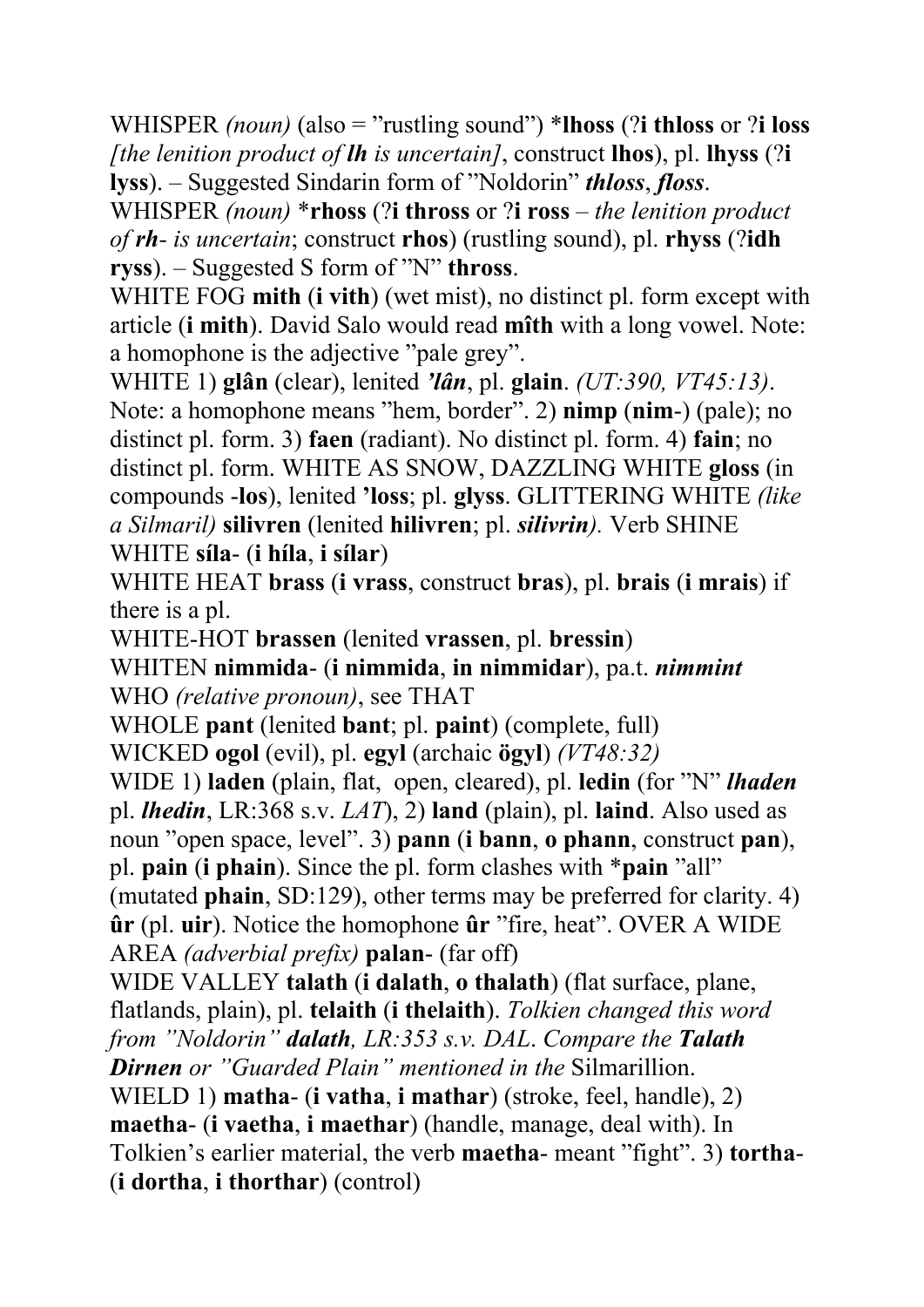WIFE 1) **herves** (**i cherves**, **o cherves**), pl. **hervis** (**i chervis**), coll. pl. **hervessath**, 2) archaic **bess** (**i vess**, construct **bes**) (woman), pl. **biss** (**i miss**). The word **bess** was later used = "woman" (in general).

WILD 1) **rhaw** (untamed). Lenited ?**thraw** or ?**raw** (the lenition product of **rh** is uncertain), pl. **rhoe**. *(VT46:10)* Note: a homophone means "flesh, body", 2) **braig** (fierce), lenited **vraig**. No distinct pl. form. *(VT45:34)*, 3) **lothren** (waste), pl. **lethrin** for archaic **löthrin** *(VT45:29)* 

WILD MAN *(non-Edain human)* **rhavan** (?**i thravan** or ?**i ravan** – *the lenition product of rh is uncertain*), pl. *rhevain* (?**idh revain**) *(WJ:219)*. Also *(of a Drúadan)* **drû** (**i dhrû**), pl. *drúin* (**in drúin**), coll. pl. *drúath* (UT:385). Also compounded as **Drúadan** (**i Dhrúadan**), pl. *Drúedain* (**in Drúedain**). Cf. also FAMILY OF THE DRÛ-FOLK **Drúnos** (**i Dhrúnos**), pl. **Drúnys** (**in Drúnys**), coll. pl. **Drúnossath**.

WILDERNESS 1) **rhovannor** (?**i throvannor** or ?**i rovannor** – the lenition product of **rh** is uncertain), pl. **rhovennyr** (?**idh rovennyr**) *(VT46:10)*; 2) **Eriador** *(a region in Middle-earth)*, pl. **eriadyr** if there is a pl.; 3) **gwaith** (**i 'waith**) (also meaning manhood, manpower, troop of able-bodied men, host, regiment, people, region), no distinct pl. form except when marked as pl. by article (**in gwaith**). 4) **loss** (construct **los**; pl. **lyss**). (Note: homophones mean "flower" [more commonly **loth**] and "fallen snow".)

WILDFIRE **bregedúr** (**i vregedúr**), pl. **bregedýr** (**i mregedýr**) WILL *(noun)* **innas**, pl. **innais** *(VT44:23)*

WILL *(vb.)* ?**thel**- (intend, mean, purpose, resolve)

WILL NOT **ava**- (**i ava**, **in avar**)

WILLOW **tathar**, also **tathor** (**i dathar**/-**or**; **o thathar**/-**or**), pl. **tethair** (**i thethair**) or (if **tathor** has an analogical plural) **tethyr** (**i thethyr**). Adj. OF WILLOW, HAVING WILLOWS **tathren** (lenited **dathren**, pl. **tethrin**)

WILY 1) **coru** (cunning), lenited **goru**, analogical pl. **cery**. Archaic **corw** (pl. **cyrw**), 2) **crumguru** ("having a cunning left hand" = sinister, guilty), lenited **grumguru**, pl. **crumgyry** (or **crymgyry** if the entire word is umlauted, but this may be unlikely) *(VT45:24)* WIND 1) **gwaew** (**i 'waew**) (storm), no distinct pl. form except with article (**in gwaew**), 2) **sûl** (**i hûl**), pl. **suil** (**i suil**). Note: a homophone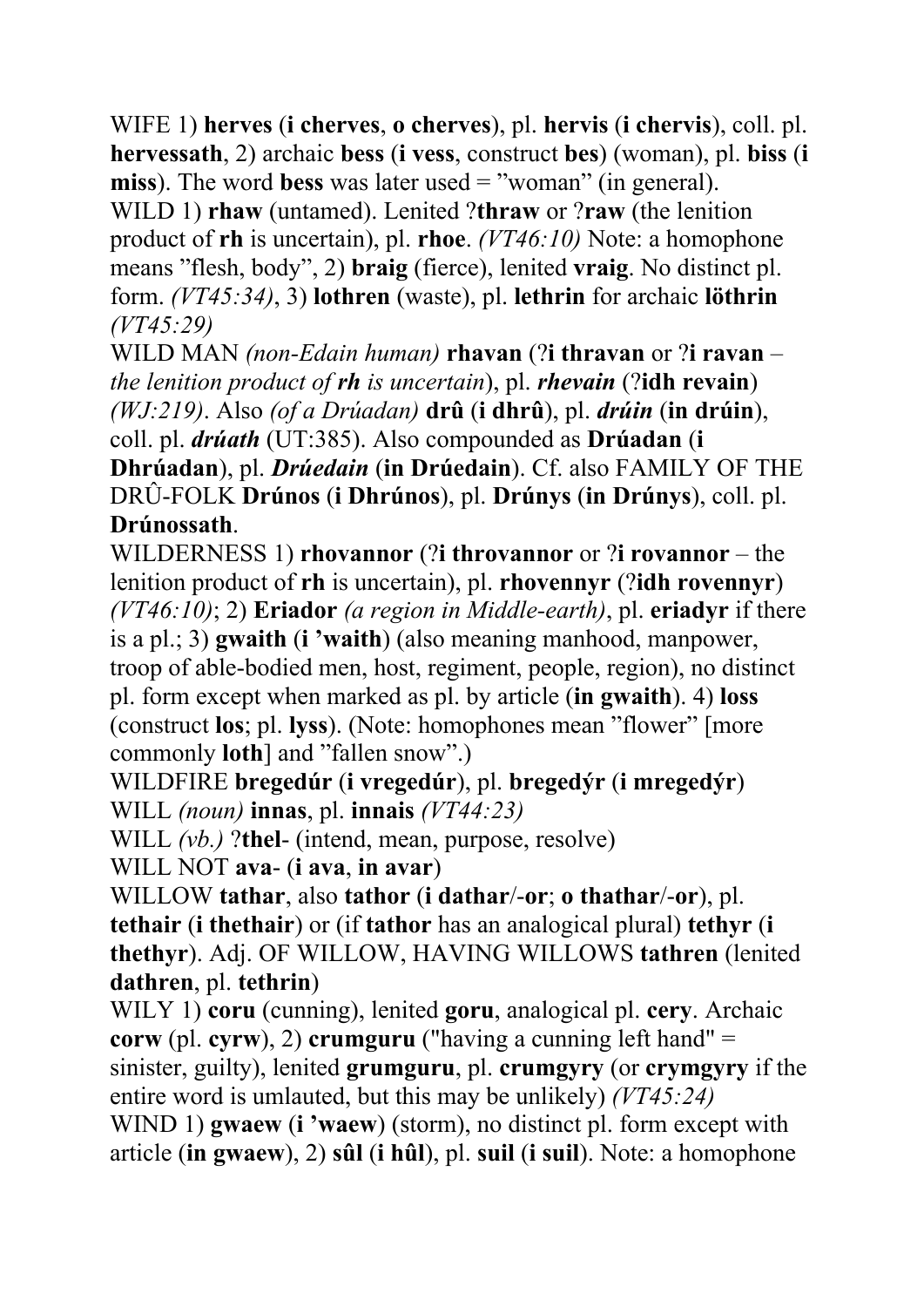means "goblet". STORM OF WIND **alagos** (pl. **elegys**, coll. pl. **alagossath**). WINDY **gwaeren** (lenited **'waeren**; pl. **gwaerin**) WINDOW **henneth** (**i chenneth**), pl. **hennith** (**i chennith**) WINDY **gwaeren** (lenited **'waeren**; pl. **gwaerin**) WING 1) **roval** (pinion, great wing [of eagle]), pl. **rovail** (**idh rovail**). Suggested Sindarin form of "Noldorin" *rhoval* pl. *rhovel*. 2) **rafn** (horn, extended point at the side), pl. **raifn** (**idh raifn**). WINTER **rhîw** (?**i thrîw** or ?**i rîw** – *the lenition product of rh- is uncertain*); no distinct pl. form except with article (?**idh rîw**) WISDOM \***golu** (**i ngolu** = *i ñolu*, **o n'golu** = *o ñgolu*) (secret lore), analogical pl. **gely** (in gely =  $i$   $\tilde{\eta}$ gely) if there is a pl. Archaic *golw*, hence **golwath** as the likely coll. pl. WISE 1) **sael** (lenited **hael**; no distinct pl. form), 2) **noen** (sensible). Pl. form (if any) uncertain. The archaic form of the word is given as **nohen** *(VT46:7)*, which would have the pl. form **nöhin**. If the regular change of **ö** to **e** occured before the loss of **h**, the pl. form of **noen** could be **nain** for older **nein**. 3) WISE **idhren** (pondering, thoughtful), pl. **idhrin**. 4) **goll** (lenited **ngoll**, pl. **gyll**). 5) **golwen** (learned in deep arts), lenited **ngolwen**, pl. **gelwin** (archaic \***gölwin**) WISH *(noun)* **iest**, pl. **ist** WITH *(in instrumental sense?)* **na** (followed by lenition), with article

**nan** (followed by "mixed mutation", according to David Salo's reconstruction). The preposition has various meanings: "with, by, near" and also "to, toward, at; of"

WITHER **pel**- (**i bêl**, **i phelir**) (fade)

WITHERED **tharn** (sapless, stiff, rigid), pl. **thern**

WITHERING *(noun)* \***pelin** (**i belin**) (fading), no distict pl. form except with article (**i phelin**)

WITHERING *(noun)* \***peleth** (**i beleth**, **o pheleth**) (fading), pl. **pelith** (**i phelith**).

WITHIN *(prep.)* **im** (between). Note: homophones include the pronoun "I" and a noun meaning "dell, deep vale".

WITHOUT *(adv. prefix)* **ar**- (outside)

WITHOUT 1) **pen** (lenited **ben**) (lacking, -less) *(WJ:375)* Not to be confused with the pronoun **pen** "one, somebody, anybody". When prefixed to a noun, the resulting phrase can be treated as an adjective in that it is lenited (**pen**- appears as **ben**-) where an adjective would be lenited. 2) WITHOUT *(adverbial prefix)* **ú**-, **u**- (e.g. **udalraph**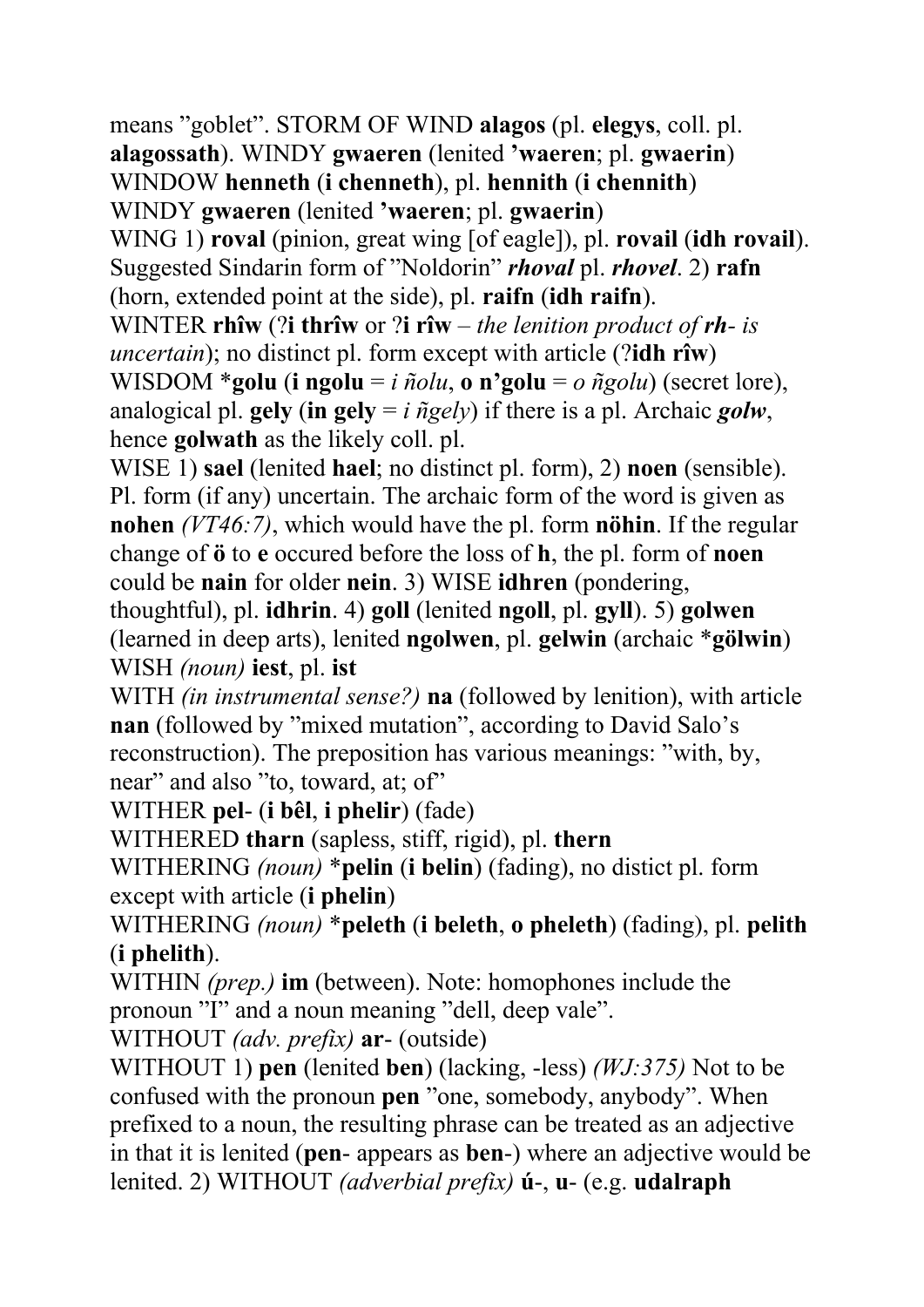"without stirrups; stirrupless", **uluithiad** \*"without quenching"  $(SD:62)$  = "unquenchable"). The prefix  $ar - has a similar meaning, as$ in: WITHOUT RECKONING **arnediad** (unnumbered, numberless), pl. ?**arnediaid** if the word can be pluralized as a regular adjective. Since the word literally means "without reckoning" (**ar + nediad**) it is unclear whether it would pluralize as a common adjective. – Alternative form *arneidiad (VT46:6)*.

\*WITHOUT QUENCHING **uluithiad** (unquenchable) *(SD:62)*, pl. ?**uluithiaid** if the word can be treated as a common adjective (which is uncertain, given the basic etymology).

WIZARD 1) **ithron** (= Quenya *istar*, one of the order Gandalf belonged to), pl. *ithryn*, coll. pl. **ithronnath** *(UT:388)*, 2) WIZARD **curunír** (**i gurunír**, **o churunír**) (man of craft), no distinct pl. form except with article (**i churunír**), coll. pl. **curuníriath**.

WLDERNESS **rhovan** (?**i throvan** or ?**i rovan** *– the lenition product of rh is uncertain)*, pl. **rhovain** (not \*\***rhevain** since **rhovan** represents archaic \***rhauvan**). *(VT46:10)* 

WOE *(noun)* **naeth** (biting, gnashing of teeth in grief); no distinct pl. form.

WOEFUL **naer** (dreadful, lamentable, sad); no distinct pl. form. WOEFUL LAMENT **naergon** (pl. **naergoen**)

WOLF 1) **draug** (**i dhraug**), pl. **droeg** (**in droeg**), coll. pl. **drogath**; 2) **garaf** (**i ngaraf** = *i ñaraf*, **o n'garaf** = *o ñgaraf*), pl. **geraif** (**in geraif** = *i ñgeraif*), coll. pl. **garavath**, 3) WOLF (WEREWOLF) **gaur** (**i ngaur** = *i ñaur*), pl. **goer** (**in goer** = *i ñgoer*), coll. pl. **gaurhoth** (attested in lenited form: *i* **ngaurhoth** = *i*  $\tilde{n}$ *aurhoth*). WOLF-HOWL **gaul** (**i** ngaul = *i*  $\tilde{n}$ *aul*), pl. goel (**in** goel = *i*  $\tilde{n}$ *goel*), coll. pl. golath. Note: A homophone means "light", but has different mutations. WOLF-PEOPLE, see OUTLAWS

WOMAN **bess** (**i vess**, construct **bes**) (wife), pl. **biss** (**i miss**). The word etymologically means "wife", but the meaning was generalized. YOUNG WOMAN **dess** (**i ness**, **o ndess**, constuct **des**), pl. **diss** (**i ndiss**). KINSWOMAN (also KINSMAN) **gwanur** (**i 'wanur**) (brother), pl. **gwenyr** (**in gwenyr**). Note: a homophone of the sg. means "pair of twins". ELF-WOMAN **elleth** (pl. **ellith**) *(WJ:363-64, 377)*. MORTAL WOMAN **adaneth** (pl. **edenith**), also **firieth** (pl. **firith**). NOBLE WOMAN **arwen** (pl. **erwin**); CROWNED WOMAN (= queen): **rîn**, construct **rin**, no distinct pl. form except when article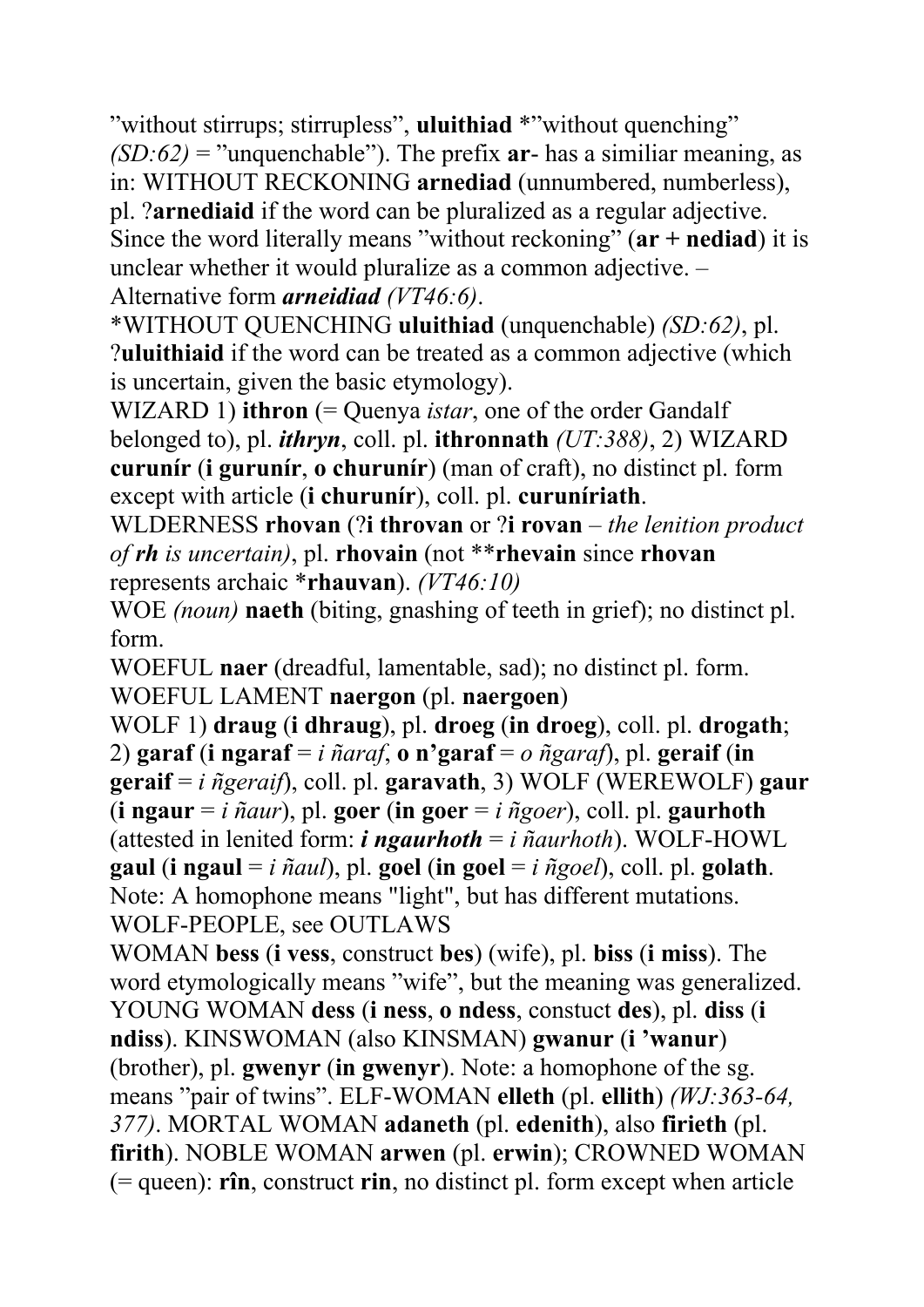precedes (**idh rîn**). This is basically the adj. **rîn** "crowned" used as a noun. Note: a homphone means "remembrance".

WONDER, INTERJECTION OF: **elo!** is said to be an exclamation of wonder, admiration, or delight.

WOOD 1) *(forest)* **eryn**. No distinct pl. form. 2) **glâd** (**i 'lâd**, construct **glad**) (small forest), pl. **glaid** (**in glaid**) See *FOREST*. 2) WOOD *(as material)* **tawar** (**i dawar**, **o thawar**) (forest), pl. **tewair** (**i thewair**). WOODEN **tawaren** (lenited **dawaren**; pl. *tewerin*). WOODEN

PILLAR **thafn** (post), pl. ?**thefn**, coll. pl. **thavnath**

WOOL **taw** (**i daw**, **o thaw**), pl. **toe** (**i thoe**) if there is a pl. Also used as adj. "woollen, of wool" (if the unclear wording of the entry *TOW* in LR:394 is taken as implying that **taw** corresponds in meaning to both the noun *tó* and the adj. *toa* in Quenya). See THAT for a possible homophone.

WORD **peth** (**i beth**, **o pheth**), pl. **pith** (**i phith**)

WORLD **ardhon** (great region/province), pl. **erdhyn**, coll. pl. **ardhonnath** 

WORN **gern** (old, of things), lenited **'ern**, pl. **girn** 

WOUND *(noun)* \***haru** (**i charu**, **o charu**), analogical pl. **hery** (**i chery**). Cited in archaic form *harw*; hence probably **harwath** as the coll. pl.

WOUND *(verb)* **harna**- (**i charna**, **i charnar**)

WOUNDED **harn** (lenited **charn**, pl. **hern**). Note: a homophone adjective means "south, southern"; a third homophone is the noun "helmet".

WOVEN **remmen** (tangled, netted), pl. #*remmin* attested (as part of the phrase **galadhremmin ennorath**, LotR Appendix E)

WREATH **rî** (construct **ri**) (crown, garland), no distinct pl. form except with article (**idh rî**), coll. pl. **ríath** 

WRIGHT **thavron** (carpenter, builder), pl. **thevryn**, coll. pl.

**thavronnath**. SHIPWRIGHT **círdan** (**i gírdan**, **o chírdan**)

(shipbuilder), pl. **círdain** (**i chírdain**). Compare Círdan as a proper name.

WRIST **molif** (**i volif**), no distinct pl. form except when article precedes (**i molif**), coll. pl. **molivath**

WRITE **teitha**- (**i deitha**, **i theithar**) (draw)

WRONG *(verb)* #**neitha**- (**i neitha**, **in neithar**) (deprive). Isolated from **Neithan** "Wronged" (as participle/derived noun)